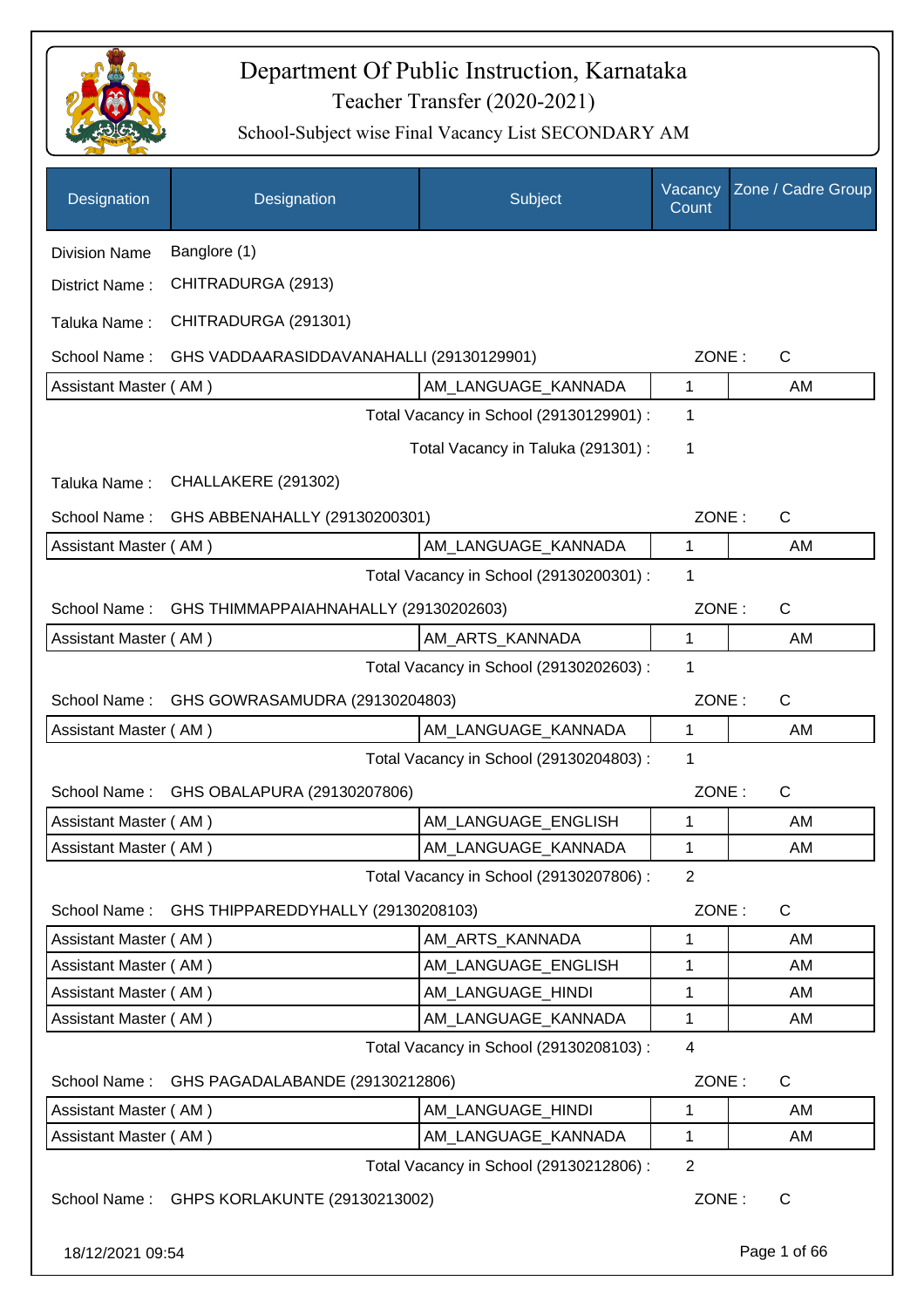

| Designation           | Designation                                                          | Subject                                 | Vacancy<br>Count | Zone / Cadre Group |
|-----------------------|----------------------------------------------------------------------|-----------------------------------------|------------------|--------------------|
| Assistant Master (AM) |                                                                      | AM_ARTS_KANNADA                         | 1                | AM                 |
| Assistant Master (AM) |                                                                      | AM LANGUAGE KANNADA                     | $\mathbf{1}$     | AM                 |
|                       |                                                                      | Total Vacancy in School (29130213002) : | $\overline{2}$   |                    |
| School Name:          | KARNATAKA PUBLIC SCHOOLS GPU COLLEGE<br>PARASHURAMPURA (29130213914) |                                         | ZONE:            | $\mathsf{C}$       |
| Assistant Master (AM) |                                                                      | AM_ARTS_KANNADA                         | 1                | AM                 |
| Assistant Master (AM) |                                                                      | AM_LANGUAGE_KANNADA                     | 1                | AM                 |
|                       |                                                                      | Total Vacancy in School (29130213914) : | 2                |                    |
| School Name:          | GHS SIDDESHWARANADURGA (29130214203)                                 |                                         | ZONE:            | $\mathsf{C}$       |
| Assistant Master (AM) |                                                                      | AM_ARTS_KANNADA                         | 1                | AM                 |
| Assistant Master (AM) |                                                                      | AM LANGUAGE ENGLISH                     | 1                | AM                 |
| Assistant Master (AM) |                                                                      | AM_LANGUAGE_KANNADA                     | 1                | AM                 |
| Assistant Master (AM) |                                                                      | <b>CBZ KANNADA</b>                      | 1                | AM                 |
|                       |                                                                      | Total Vacancy in School (29130214203) : | $\overline{4}$   |                    |
|                       | School Name: GOVT HIGH SCHOOL T N KOTE (29130215704)                 |                                         | ZONE:            | $\mathsf{C}$       |
| Assistant Master (AM) |                                                                      | AM_ARTS_KANNADA                         | 1                | AM                 |
| Assistant Master (AM) |                                                                      | AM_LANGUAGE_KANNADA                     | 1                | AM                 |
|                       |                                                                      | Total Vacancy in School (29130215704) : | 2                |                    |
|                       | School Name: ADARSHA VIDYALAYA RMSA CHALLAKERE (29130219806)         |                                         | ZONE:            | A                  |
| Assistant Master (AM) |                                                                      | AM LANGUAGE ENGLISH                     | 1                | AM                 |
|                       |                                                                      | Total Vacancy in School (29130219806) : | 1                |                    |
|                       | School Name: GHS P MAHADEVAURA (29130221901)                         |                                         | ZONE:            | $\mathsf{C}$       |
| Assistant Master (AM) |                                                                      | AM ARTS KANNADA                         | $\mathbf 1$      | AM                 |
|                       |                                                                      | Total Vacancy in School (29130221901) : | 1                |                    |
|                       |                                                                      | Total Vacancy in Taluka (291302):       | 23               |                    |
| Taluka Name:          | <b>HIRIYUR (291303)</b>                                              |                                         |                  |                    |
| School Name:          | GHS MD.KOTE (29130300503)                                            |                                         | ZONE:            | C                  |
| Assistant Master (AM) |                                                                      | AM_LANGUAGE_KANNADA                     | 1                | AM                 |
|                       |                                                                      | Total Vacancy in School (29130300503) : | 1                |                    |
| School Name:          | GHS KHANDENAHALLI (29130306007)                                      |                                         | ZONE:            | C                  |
| Assistant Master (AM) |                                                                      | AM_ARTS_KANNADA                         | 1                | AM                 |
| Assistant Master (AM) |                                                                      | AM_LANGUAGE_ENGLISH                     | 1                | AM                 |
|                       |                                                                      | Total Vacancy in School (29130306007) : | $\overline{2}$   |                    |
|                       | School Name: G J.C. HARIYABBE (29130306505)                          |                                         | ZONE:            | $\mathsf{C}$       |
| 18/12/2021 09:54      |                                                                      |                                         |                  | Page 2 of 66       |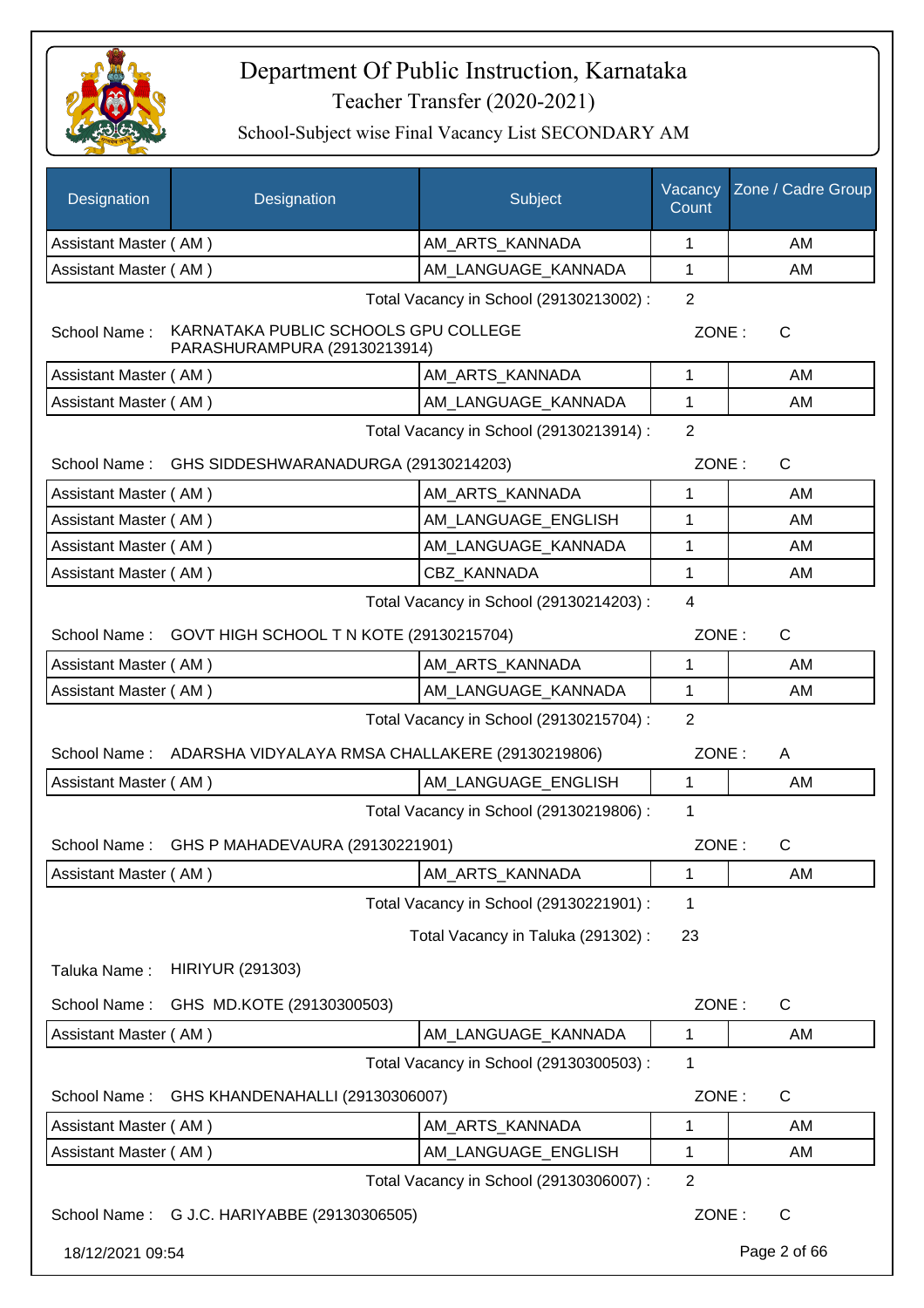

| Designation           | Designation                                                | Subject                                 | Vacancy<br>Count | Zone / Cadre Group |
|-----------------------|------------------------------------------------------------|-----------------------------------------|------------------|--------------------|
| Assistant Master (AM) |                                                            | AM_ARTS_KANNADA                         | 2                | AM                 |
|                       |                                                            | Total Vacancy in School (29130306505) : | 2                |                    |
|                       | School Name: GHS V.K GUDDA (29130307302)                   |                                         | ZONE:            | C                  |
| Assistant Master (AM) |                                                            | AM LANGUAGE ENGLISH                     | 1                | AM                 |
| Assistant Master (AM) |                                                            | AM_LANGUAGE_KANNADA                     | 1                | AM                 |
|                       |                                                            | Total Vacancy in School (29130307302) : | $\overline{2}$   |                    |
| School Name:          | GHS KODIHALLI (29130307708)                                |                                         | ZONE:            | C                  |
| Assistant Master (AM) |                                                            | AM_LANGUAGE_ENGLISH                     | 1                | AM                 |
| Assistant Master (AM) |                                                            | AM_LANGUAGE_KANNADA                     | 1                | AM                 |
|                       |                                                            | Total Vacancy in School (29130307708) : | $\overline{2}$   |                    |
| School Name:          | GHS GOWDANAHALLI (29130313506)                             |                                         | ZONE:            | $\mathsf{C}$       |
| Assistant Master (AM) |                                                            | AM_LANGUAGE_KANNADA                     | $\mathbf{1}$     | AM                 |
|                       |                                                            | Total Vacancy in School (29130313506) : | 1                |                    |
|                       | School Name: GJC J.G.HALLI (29130314114)                   |                                         | ZONE:            | $\mathsf{C}$       |
| Assistant Master (AM) |                                                            | AM_LANGUAGE_KANNADA                     | 1                | AM                 |
|                       |                                                            | Total Vacancy in School (29130314114) : | 1                |                    |
|                       | School Name: GHS PILAJANAHALLI (29130314720)               |                                         | ZONE:            | $\mathsf{C}$       |
| Assistant Master (AM) |                                                            | AM_LANGUAGE_ENGLISH                     | 1                | AM                 |
|                       |                                                            | Total Vacancy in School (29130314720) : | 1                |                    |
|                       | School Name: GJC HIRIYUR (29130315834)                     |                                         | ZONE:            | A                  |
| Assistant Master (AM) |                                                            | AM ARTS URDU                            | 1                | AM                 |
|                       |                                                            | Total Vacancy in School (29130315834) : | 1                |                    |
| School Name:          | KARNATAKA PUBLIC SCHOOLS KPS HOSAYALANADU<br>(29130319003) |                                         | ZONE:            | C                  |
| Assistant Master (AM) |                                                            | AM_ARTS_KANNADA                         | 1                | AM                 |
|                       |                                                            | Total Vacancy in School (29130319003) : | 1                |                    |
|                       |                                                            | Total Vacancy in Taluka (291303):       | 14               |                    |
| Taluka Name:          | HOLALKERE (291304)                                         |                                         |                  |                    |
| School Name:          | GHS GUNDERI (29130403903)                                  |                                         | ZONE:            | $\mathsf{C}$       |
| Assistant Master (AM) |                                                            | AM_LANGUAGE_KANNADA                     | 1                | AM                 |
|                       |                                                            | Total Vacancy in School (29130403903) : | 1                |                    |
| School Name:          | KARNATAKA PUBLIC SCHOOLS GPUC KASHIPURA (29130414303)      |                                         | ZONE:            | C                  |
|                       |                                                            |                                         |                  |                    |
| 18/12/2021 09:54      |                                                            |                                         |                  | Page 3 of 66       |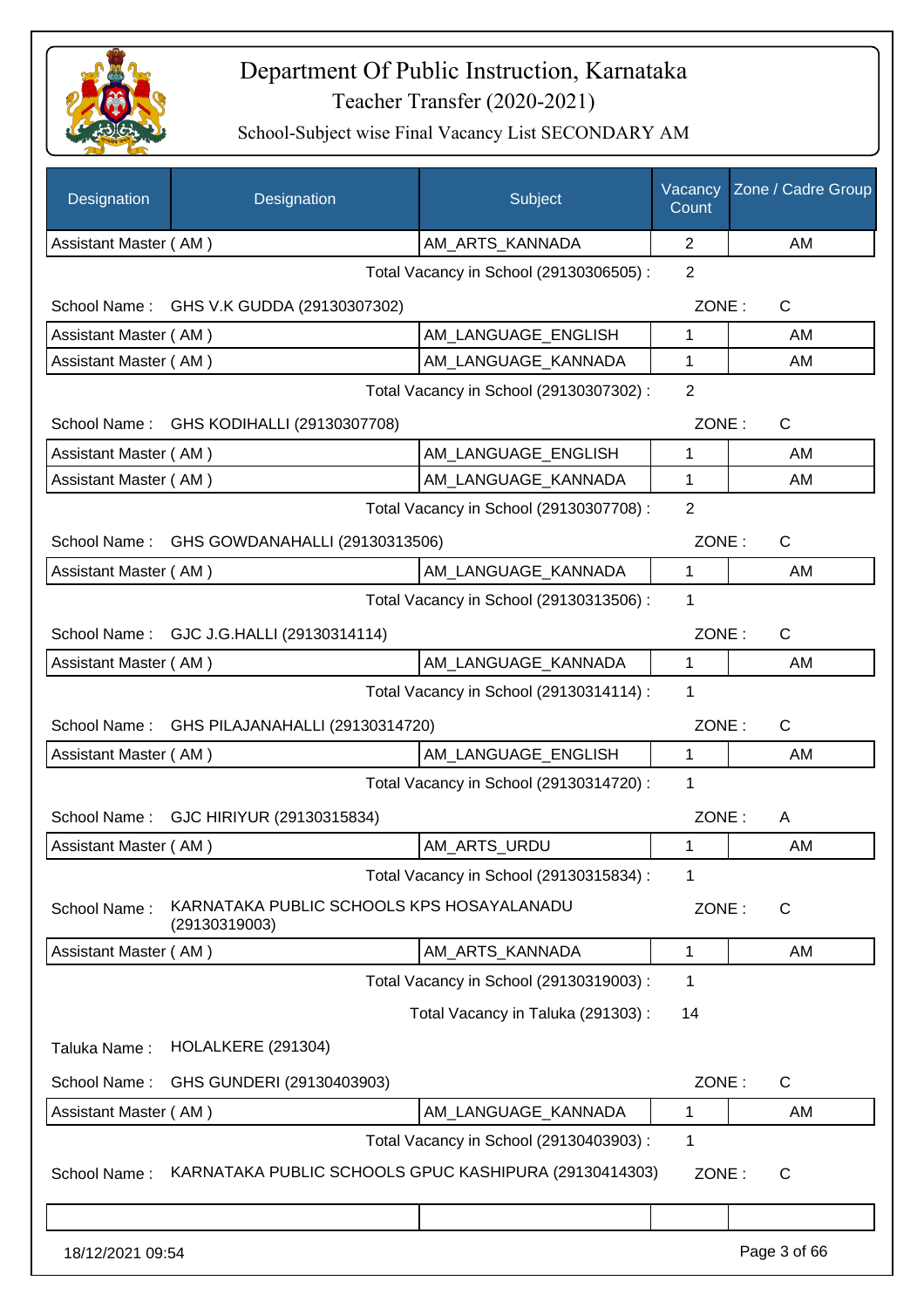

| Designation           | Designation                               | Subject                                 | Vacancy<br>Count | Zone / Cadre Group |
|-----------------------|-------------------------------------------|-----------------------------------------|------------------|--------------------|
| Assistant Master (AM) |                                           | AM_LANGUAGE_KANNADA                     | $\mathbf 1$      | AM                 |
|                       |                                           | Total Vacancy in School (29130414303) : | 1                |                    |
|                       |                                           | Total Vacancy in Taluka (291304) :      | 2                |                    |
| Taluka Name:          | HOSADURGA (291305)                        |                                         |                  |                    |
| School Name:          | GJC (8-12) DODDATEKALAVATTI (29130503204) |                                         | ZONE:            | $\mathsf{C}$       |
| Assistant Master (AM) |                                           | AM_LANGUAGE_HINDI                       | $\mathbf{1}$     | AM                 |
|                       |                                           | Total Vacancy in School (29130503204) : | 1                |                    |
| School Name:          | GHS GOOLIHATTI (29130504103)              |                                         | ZONE:            | C                  |
| Assistant Master (AM) |                                           | AM_LANGUAGE_ENGLISH                     | 1                | AM                 |
|                       |                                           | Total Vacancy in School (29130504103) : | 1                |                    |
| School Name:          | GHS NAGATHIHALLI (29130509708)            |                                         | ZONE:            | $\mathsf{C}$       |
| Assistant Master (AM) |                                           | AM_LANGUAGE_ENGLISH                     | 1                | AM                 |
|                       |                                           | Total Vacancy in School (29130509708) : | 1                |                    |
|                       | School Name: GHS THANDAGA (29130517011)   |                                         | ZONE:            | C                  |
| Assistant Master (AM) |                                           | AM_LANGUAGE_HINDI                       | 1                | AM                 |
|                       |                                           | Total Vacancy in School (29130517011) : | 1                |                    |
|                       |                                           | Total Vacancy in Taluka (291305):       | 4                |                    |
| Taluka Name:          | MOLAKALMUR (291306)                       |                                         |                  |                    |
| School Name:          | GHS BANDRAVI (29130605202)                |                                         | ZONE:            | $\mathsf{C}$       |
| Assistant Master (AM) |                                           | AM_ARTS_KANNADA                         | 1                | AM                 |
| Assistant Master (AM) |                                           | AM LANGUAGE HINDI                       | 1                | AM                 |
| Assistant Master (AM) |                                           | AM LANGUAGE KANNADA                     | 1                | AM                 |
|                       |                                           | Total Vacancy in School (29130605202) : | 3                |                    |
| School Name:          | GHS J.B.HALLI (29130605204)               |                                         | ZONE:            | C                  |
| Assistant Master (AM) |                                           | AM_ARTS_KANNADA                         | 1                | AM                 |
|                       |                                           | Total Vacancy in School (29130605204) : | 1                |                    |
| School Name:          | GHS THAMMENAHALLI (29130606807)           |                                         | ZONE:            | C                  |
| Assistant Master (AM) |                                           | AM_ARTS_KANNADA                         | 1                | AM                 |
| Assistant Master (AM) |                                           | AM_LANGUAGE_KANNADA                     | 1                | AM                 |
| Assistant Master (AM) |                                           | AM_PCM_KANNADA                          | 1                | AM                 |
|                       |                                           | Total Vacancy in School (29130606807) : | 3                |                    |
| School Name:          | GHS SIDDAIAHNAKOTE (29130608605)          |                                         | ZONE:            | C                  |
|                       |                                           |                                         |                  |                    |
| 18/12/2021 09:54      |                                           |                                         |                  | Page 4 of 66       |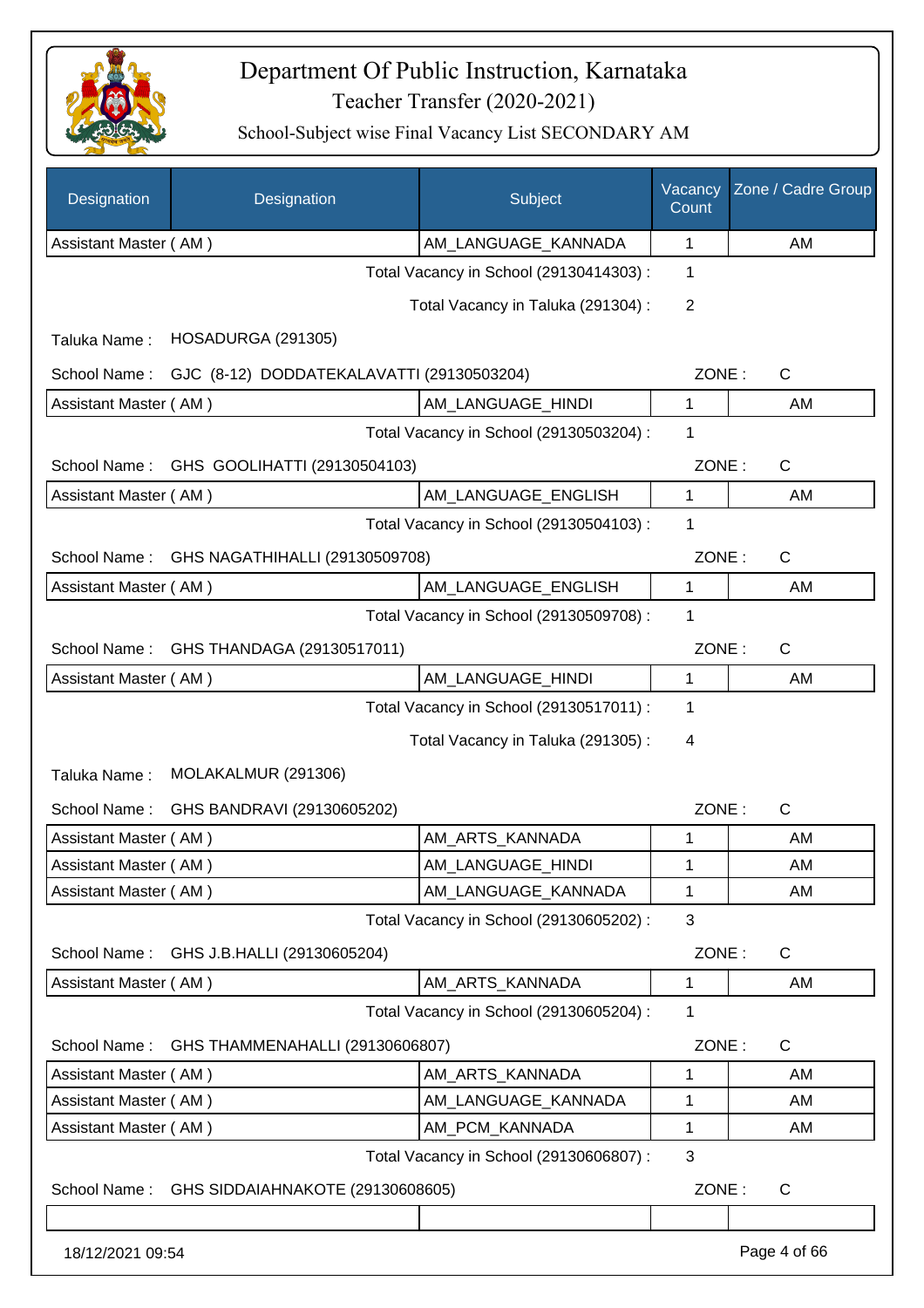

| Designation           | Designation                                  | Subject                                 | Vacancy<br>Count | Zone / Cadre Group |
|-----------------------|----------------------------------------------|-----------------------------------------|------------------|--------------------|
| Assistant Master (AM) |                                              | AM_LANGUAGE_HINDI                       | 1                | AM                 |
|                       |                                              | Total Vacancy in School (29130608605) : | 1                |                    |
| School Name:          | GHS NAGASAMUDRA (29130611105)                |                                         | ZONE:            | C                  |
| Assistant Master (AM) |                                              | AM_LANGUAGE_KANNADA                     | 1                | AM                 |
|                       |                                              | Total Vacancy in School (29130611105):  | 1                |                    |
|                       | School Name: GJC MOLAKALMURU (29130612305)   |                                         | ZONE:            | A                  |
| Assistant Master (AM) |                                              | AM_LANGUAGE_HINDI                       | 1                | AM                 |
| Assistant Master (AM) |                                              | AM_LANGUAGE_KANNADA                     | 1                | AM                 |
|                       |                                              | Total Vacancy in School (29130612305) : | $\overline{2}$   |                    |
|                       | School Name: ADARSHA VIDYALAYA (29130612408) |                                         | ZONE:            | A                  |
| Assistant Master (AM) |                                              | AM_LANGUAGE_ENGLISH                     | $\overline{2}$   | AM                 |
| Assistant Master (AM) |                                              | AM_PCM_ENGLISH                          | 1                | AM                 |
| Assistant Master (AM) |                                              | CBZ_ENGLISH                             | 1                | AM                 |
|                       |                                              | Total Vacancy in School (29130612408) : | $\overline{4}$   |                    |
| School Name:          | GOVT GIRLS HIGH SCHOOL MLK (29130612604)     |                                         | ZONE:            | A                  |
| Assistant Master (AM) |                                              | AM_ARTS_KANNADA                         | 1                | AM                 |
| Assistant Master (AM) |                                              | AM_LANGUAGE_ENGLISH                     | $\mathbf{2}$     | AM                 |
| Assistant Master (AM) |                                              | AM_LANGUAGE_KANNADA                     | 1                | AM                 |
|                       |                                              | Total Vacancy in School (29130612604) : | 4                |                    |
|                       |                                              | Total Vacancy in Taluka (291306):       | 19               |                    |
| District Name:        | DAVANAGERE (2914)                            |                                         |                  |                    |
| Taluka Name:          | CHANNAGIRI (291401)                          |                                         |                  |                    |
| School Name:          | GHS-CHIRADONI (29140104604)                  |                                         | ZONE:            | C                  |
| Assistant Master (AM) |                                              | AM LANGUAGE ENGLISH                     | 1                | AM                 |
|                       |                                              | Total Vacancy in School (29140104604) : | 1                |                    |
| School Name:          | GHS-DURVIGERE (29140105803)                  |                                         | ZONE:            | C                  |
| Assistant Master (AM) |                                              | AM LANGUAGE ENGLISH                     | 1                | AM                 |
|                       |                                              | Total Vacancy in School (29140105803) : | 1                |                    |
| School Name:          | STJ GJC-HIREKOGALURU (29140109104)           |                                         | ZONE:            | $\mathsf{C}$       |
| Assistant Master (AM) |                                              | AM LANGUAGE KANNADA                     | 1                | AM                 |
|                       |                                              | Total Vacancy in School (29140109104) : | 1                |                    |
| School Name:          | GHS-KANCHUGARANAHALLI (29140111202)          |                                         | ZONE:            | C                  |
| Assistant Master (AM) |                                              | AM_ARTS_KANNADA                         | 1                | AM                 |
| 18/12/2021 09:54      |                                              |                                         |                  | Page 5 of 66       |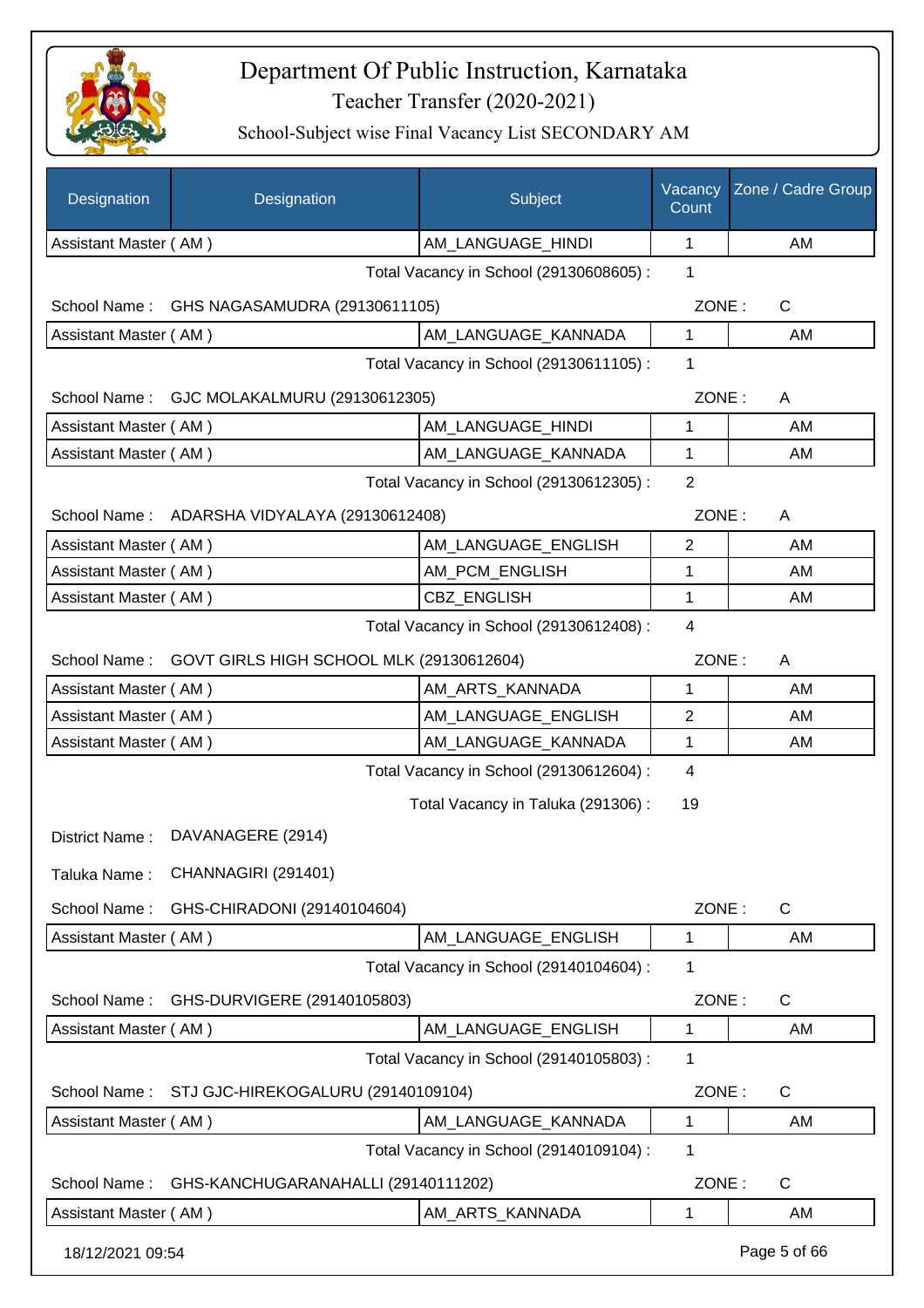

| Designation           | Designation                                                    | Subject                                 | Vacancy<br>Count | Zone / Cadre Group |
|-----------------------|----------------------------------------------------------------|-----------------------------------------|------------------|--------------------|
|                       |                                                                | Total Vacancy in School (29140111202):  | $\mathbf 1$      |                    |
|                       | School Name: GHS-KANCHIGANAHAL (29140111302)                   |                                         | ZONE:            | $\mathsf{C}$       |
| Assistant Master (AM) |                                                                | AM LANGUAGE ENGLISH                     | 1                | AM                 |
|                       |                                                                | Total Vacancy in School (29140111302) : | 1                |                    |
|                       | School Name: GHS-KANIVEBILACHI (29140111403)                   |                                         | ZONE:            | $\mathsf{C}$       |
| Assistant Master (AM) |                                                                | AM_ARTS_KANNADA                         | $\mathbf{1}$     | AM                 |
|                       |                                                                | Total Vacancy in School (29140111403) : | 1                |                    |
|                       | School Name: GHS(URDU)-KAREKATTE (29140111605)                 |                                         | ZONE:            | $\mathsf{C}$       |
| Assistant Master (AM) |                                                                | AM_LANGUAGE_KANNADA                     | 1                | AM                 |
|                       |                                                                | Total Vacancy in School (29140111605) : | 1                |                    |
|                       | School Name: GJC-NALLUR (29140116715)                          |                                         | ZONE:            | $\mathsf{C}$       |
| Assistant Master (AM) |                                                                | AM_LANGUAGE_ENGLISH                     | $\mathbf{1}$     | AM                 |
|                       |                                                                | Total Vacancy in School (29140116715) : | 1                |                    |
| School Name:          | KARNATAKA PUBLIC SCHOOLS GSSJVP SANTHEBENNURU<br>(29140118811) |                                         | ZONE:            | C                  |
| Assistant Master (AM) |                                                                | AM LANGUAGE KANNADA                     | 1                | AM                 |
| Assistant Master (AM) |                                                                | AM_LANGUAGE_URDU                        | 1                | AM                 |
|                       |                                                                | Total Vacancy in School (29140118811) : | 2                |                    |
|                       | School Name: GJC - CHANNAGIRI (29140122902)                    |                                         | ZONE:            | A                  |
| Assistant Master (AM) |                                                                | AM LANGUAGE ENGLISH                     | 1                | AM                 |
| Assistant Master (AM) |                                                                | AM_LANGUAGE_KANNADA                     | 1                | AM                 |
| Assistant Master (AM) |                                                                | CBZ_URDU                                | 1                | AM                 |
|                       |                                                                | Total Vacancy in School (29140122902) : | 3                |                    |
|                       |                                                                | Total Vacancy in Taluka (291401) :      | 13               |                    |
| Taluka Name:          | DAVANAGERE(S) (291403)                                         |                                         |                  |                    |
| School Name:          | KARNATAKA PUBLIC SCHOOLS GOVT PUC-MAYAKONDA<br>(29140305109)   |                                         | ZONE:            | C                  |
| Assistant Master (AM) |                                                                | AM_ARTS_KANNADA                         | 1                | AM                 |
|                       |                                                                | Total Vacancy in School (29140305109) : | 1                |                    |
| School Name:          | GOVT MOTHI VEERAPPA PUC-P.J.EXTN (29140309206)                 |                                         | ZONE:            | A                  |
| Assistant Master (AM) |                                                                | AM_LANGUAGE_SANSKRIT                    | 1                | AM                 |
|                       |                                                                | Total Vacancy in School (29140309206) : | 1                |                    |
|                       |                                                                | Total Vacancy in Taluka (291403):       | $\overline{2}$   |                    |
| 18/12/2021 09:54      |                                                                |                                         |                  | Page 6 of 66       |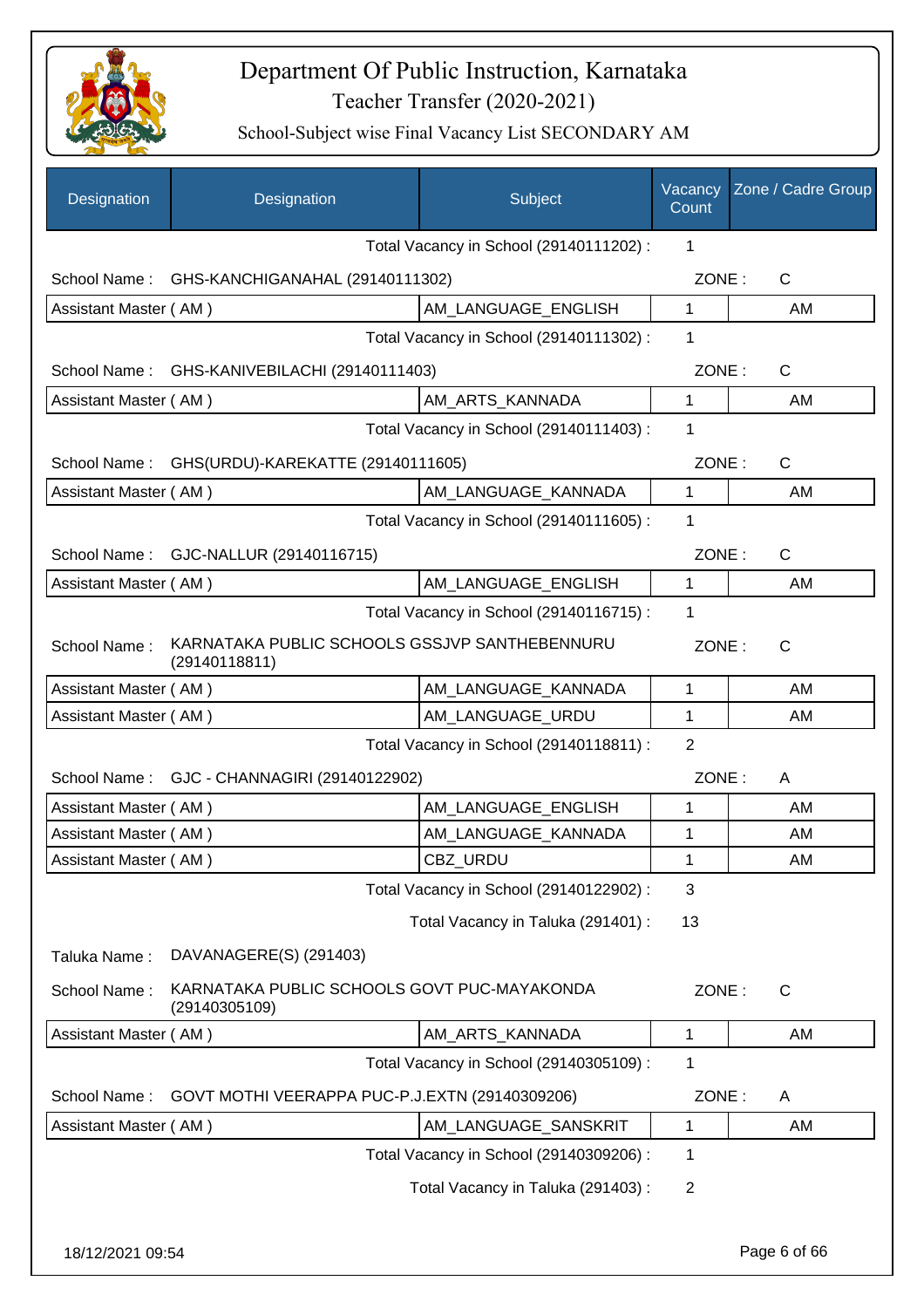

| Designation           | Designation                                                          | Subject                                 | Vacancy<br>Count | Zone / Cadre Group |
|-----------------------|----------------------------------------------------------------------|-----------------------------------------|------------------|--------------------|
| Taluka Name:          | <b>HARIHARA (291404)</b>                                             |                                         |                  |                    |
| School Name:          | GHS - HALIVANA (29140402705)                                         |                                         | ZONE:            | $\mathsf C$        |
| Assistant Master (AM) |                                                                      | AM_LANGUAGE_HINDI                       | 1                | AM                 |
|                       |                                                                      | Total Vacancy in School (29140402705) : | 1                |                    |
| School Name:          | GHS - KOKKANUR (29140404807)                                         |                                         | ZONE:            | $\mathsf{C}$       |
| Assistant Master (AM) |                                                                      | AM_LANGUAGE_HINDI                       | 1                | AM                 |
|                       |                                                                      | Total Vacancy in School (29140404807) : | 1                |                    |
| School Name:          | GHS(URDU)-MALEBENNUR (29140405624)                                   |                                         | ZONE:            | A                  |
| Assistant Master (AM) |                                                                      | AM ARTS URDU                            | 1                | AM                 |
|                       |                                                                      | Total Vacancy in School (29140405624) : | 1                |                    |
| School Name:          | GJC - MALEBENNURU (29140405625)                                      |                                         | ZONE:            | A                  |
| Assistant Master (AM) |                                                                      | AM_ARTS_KANNADA                         | 1                | AM                 |
| Assistant Master (AM) |                                                                      | AM_LANGUAGE_KANNADA                     | 1                | AM                 |
|                       |                                                                      | Total Vacancy in School (29140405625) : | $\overline{2}$   |                    |
|                       |                                                                      | Total Vacancy in Taluka (291404) :      | 5                |                    |
| Taluka Name:          | <b>HONNALI (291405)</b>                                              |                                         |                  |                    |
| School Name:          | GHS-KATHIGE (29140501802)                                            |                                         | ZONE:            | $\mathsf{C}$       |
| Assistant Master (AM) |                                                                      | CBZ_KANNADA                             | 1                | AM                 |
|                       |                                                                      | Total Vacancy in School (29140501802) : | 1                |                    |
| School Name:          | GHS - YARECHIKKANAHALLI (29140503702)                                |                                         | ZONE:            | С                  |
| Assistant Master (AM) |                                                                      | AM_LANGUAGE_HINDI                       | 1                | AM                 |
|                       |                                                                      | Total Vacancy in School (29140503702) : | 1                |                    |
| School Name:          | GHPS(URDU)UPGRADED H.S-SASVEHALLI(RMSA) (29140505102)                |                                         | ZONE:            | C                  |
| Assistant Master (AM) |                                                                      | AM_ARTS_URDU                            | 1                | AM                 |
| Assistant Master (AM) |                                                                      | AM_LANGUAGE_KANNADA                     | 1                | AM                 |
|                       |                                                                      | Total Vacancy in School (29140505102) : | $\overline{2}$   |                    |
| School Name:          | KARNATAKA PUBLIC SCHOOLS GOVT PU COLLEGE SASVEHALLI<br>(29140505106) |                                         | ZONE:            | C                  |
| Assistant Master (AM) |                                                                      | AM_ARTS_KANNADA                         | 1                | AM                 |
| Assistant Master (AM) |                                                                      | AM_LANGUAGE_ENGLISH                     | 1                | AM                 |
|                       |                                                                      | Total Vacancy in School (29140505106) : | $\overline{2}$   |                    |
| School Name:          | GHS-RAMPURA (29140507004)                                            |                                         | ZONE:            | $\mathsf{C}$       |
| 18/12/2021 09:54      |                                                                      |                                         |                  | Page 7 of 66       |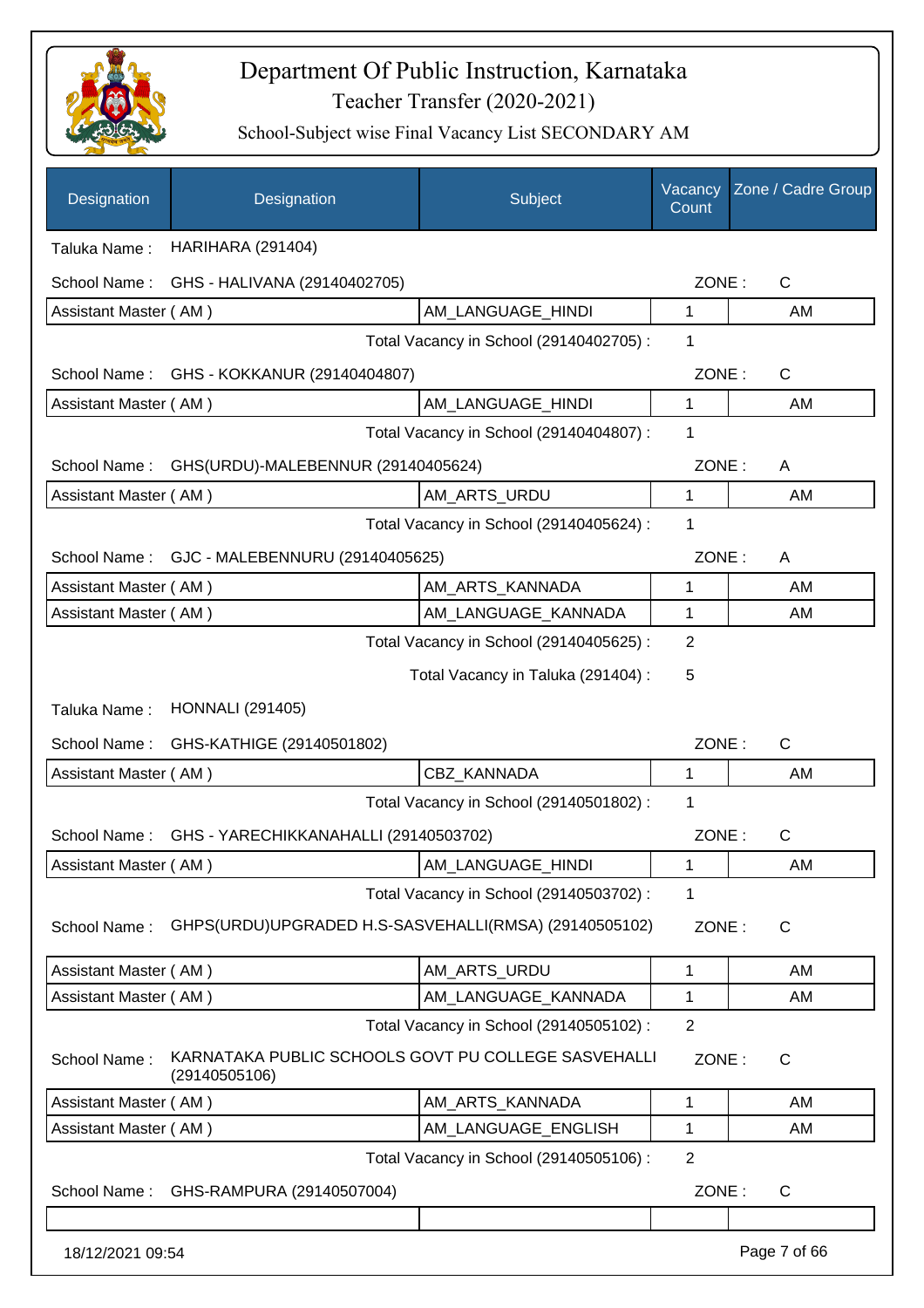

| Designation           | Designation                                                                                        | Subject                                 | Vacancy<br>Count | Zone / Cadre Group |
|-----------------------|----------------------------------------------------------------------------------------------------|-----------------------------------------|------------------|--------------------|
| Assistant Master (AM) |                                                                                                    | AM_LANGUAGE_ENGLISH                     | 1                | AM                 |
|                       |                                                                                                    | Total Vacancy in School (29140507004) : | 1                |                    |
|                       | School Name: GJC - HONNALI (29140513405)                                                           |                                         | ZONE:            | A                  |
| Assistant Master (AM) |                                                                                                    | AM LANGUAGE ENGLISH                     | 1                | AM                 |
|                       |                                                                                                    | Total Vacancy in School (29140513405) : | 1                |                    |
| School Name:          | KARNATAKA PUBLIC SCHOOLS GOVT PRE-UNIVERSITY COLLEGE<br>HIGH SCHOOL SECTION NYAMATHI (29140514709) |                                         | ZONE:            | A                  |
| Assistant Master (AM) |                                                                                                    | AM LANGUAGE_ENGLISH                     | 1                | AM                 |
|                       |                                                                                                    | Total Vacancy in School (29140514709) : | 1                |                    |
|                       | School Name: GHS - H.G HALLI (29140514804)                                                         |                                         | ZONE:            | C                  |
| Assistant Master (AM) |                                                                                                    | AM ARTS KANNADA                         | $\mathbf{1}$     | AM                 |
|                       |                                                                                                    | Total Vacancy in School (29140514804) : | 1                |                    |
|                       |                                                                                                    | Total Vacancy in Taluka (291405):       | 10               |                    |
| Taluka Name:          | <b>JAGALUR (291406)</b>                                                                            |                                         |                  |                    |
|                       | School Name: GHS - GOURIPURA (29140604104)                                                         |                                         | ZONE:            | C                  |
| Assistant Master (AM) |                                                                                                    | AM_LANGUAGE_HINDI                       | 1                | AM                 |
|                       |                                                                                                    | Total Vacancy in School (29140604104) : | 1                |                    |
| School Name:          | GHS - GURUSIDDAPURA (29140604903)                                                                  |                                         | ZONE:            | C                  |
| Assistant Master (AM) |                                                                                                    | AM_ARTS_KANNADA                         | 1                | AM                 |
| Assistant Master (AM) |                                                                                                    | CBZ KANNADA                             | 1                | AM                 |
|                       |                                                                                                    | Total Vacancy in School (29140604903) : | $\overline{2}$   |                    |
| School Name:          | GHS - HIREMALLANAHOLE (29140605804)                                                                |                                         | ZONE:            | C                  |
| Assistant Master (AM) |                                                                                                    | CBZ KANNADA                             | 1                | AM                 |
|                       |                                                                                                    | Total Vacancy in School (29140605804) : | 1                |                    |
| School Name:          | GHS - MEDIKERANAHALLI (29140609302)                                                                |                                         | ZONE:            | $\mathsf{C}$       |
| Assistant Master (AM) |                                                                                                    | AM_LANGUAGE_HINDI                       | 1                | AM                 |
|                       |                                                                                                    | Total Vacancy in School (29140609302) : | 1                |                    |
| School Name:          | GHS - MARIKUNTE (29140610202)                                                                      |                                         | ZONE:            | $\mathsf{C}$       |
| Assistant Master (AM) |                                                                                                    | AM_LANGUAGE_HINDI                       | 1                | AM                 |
|                       |                                                                                                    | Total Vacancy in School (29140610202) : | 1                |                    |
| School Name:          | GHPS UPGRADED H.S-YARALAKATTE(RMSA) (29140614701)                                                  |                                         | ZONE:            | C                  |
| Assistant Master (AM) |                                                                                                    | AM_ARTS_KANNADA                         | 1                | AM                 |
|                       |                                                                                                    | Total Vacancy in School (29140614701) : | 1                |                    |
| 18/12/2021 09:54      |                                                                                                    |                                         |                  | Page 8 of 66       |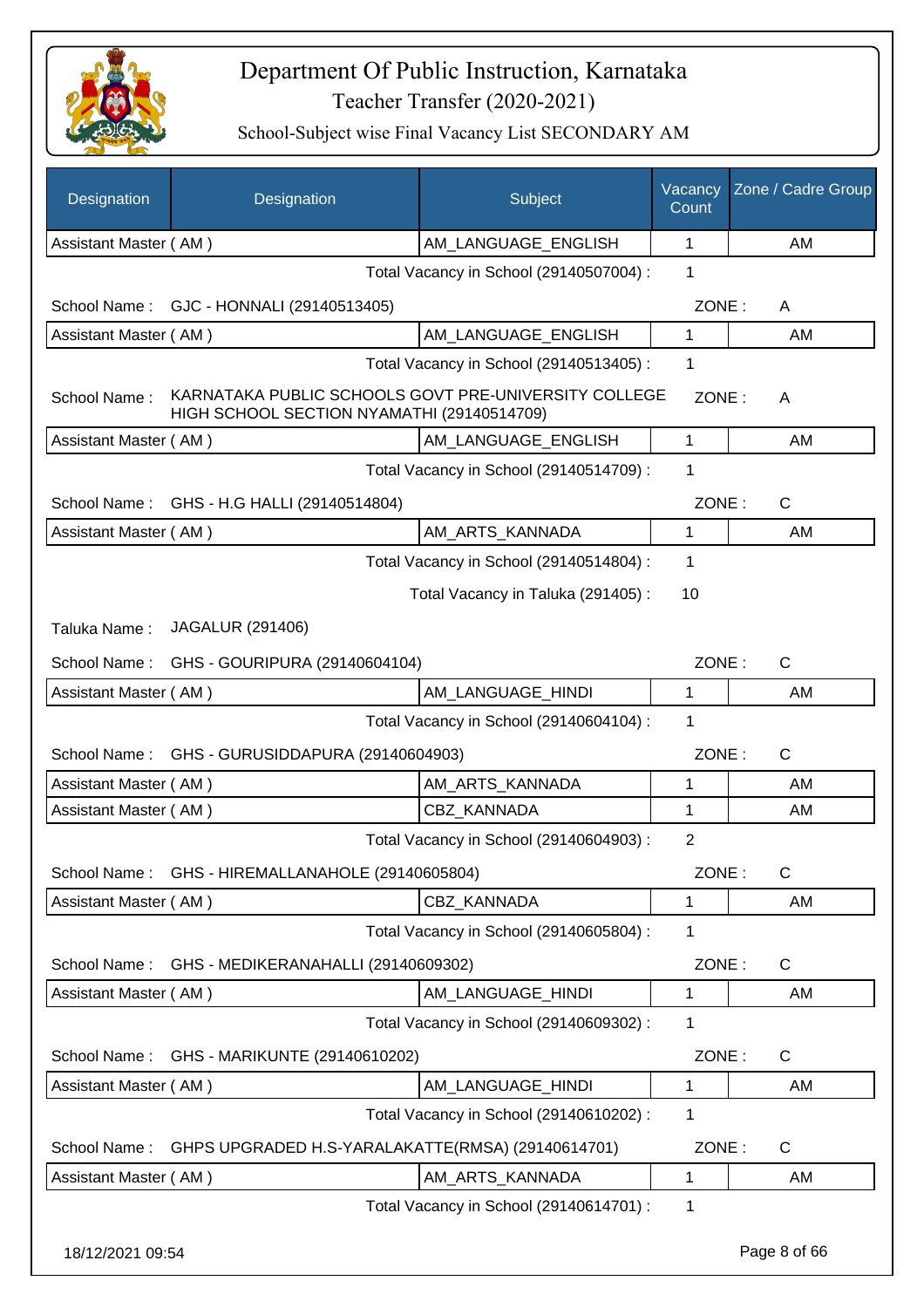

| Designation           | Designation                                | Subject                                 | Vacancy<br>Count | Zone / Cadre Group |
|-----------------------|--------------------------------------------|-----------------------------------------|------------------|--------------------|
| School Name:          | GOVT PU COLLEGE JAGALUR (29140616201)      |                                         | ZONE:            | A                  |
| Assistant Master (AM) |                                            | AM ARTS KANNADA                         | 1                | AM                 |
| Assistant Master (AM) |                                            | AM_LANGUAGE_ENGLISH                     | 1                | AM                 |
| Assistant Master (AM) |                                            | AM LANGUAGE KANNADA                     | 1                | AM                 |
|                       |                                            | Total Vacancy in School (29140616201) : | 3                |                    |
|                       |                                            | Total Vacancy in Taluka (291406):       | 10               |                    |
| District Name:        | SHIVAMOGGA (2915)                          |                                         |                  |                    |
| Taluka Name:          | BHADRAVATI (291501)                        |                                         |                  |                    |
| School Name:          | GPUC-URDU DONABAGATTA (29150110608)        |                                         | ZONE:            | B                  |
| Assistant Master (AM) |                                            | AM ARTS ENGLISH                         | 1                | AM                 |
| Assistant Master (AM) |                                            | AM_PCM_ENGLISH                          | 1                | AM                 |
| Assistant Master (AM) |                                            | CBZ_ENGLISH                             | 1                | AM                 |
|                       |                                            | Total Vacancy in School (29150110608) : | 3                |                    |
| School Name:          | GHS URDU OLD TOWN (29150116006)            |                                         | ZONE:            | A                  |
| Assistant Master (AM) |                                            | CBZ_ENGLISH                             | 1                | AM                 |
|                       |                                            | Total Vacancy in School (29150116006) : | 1                |                    |
| School Name:          | SILVER JUBILEE GPUC NEW TOWN (29150117308) |                                         | ZONE:            | A                  |
| Assistant Master (AM) |                                            | AM_LANGUAGE_KANNADA                     | 1                | AM                 |
|                       |                                            | Total Vacancy in School (29150117308) : | 1                |                    |
|                       |                                            | Total Vacancy in Taluka (291501) :      | 5                |                    |
|                       | Taluka Name: HOSANAGAR (291502)            |                                         |                  |                    |
| School Name:          | GHS HOSANADU (29150200802)                 |                                         | ZONE:            | C                  |
| Assistant Master (AM) |                                            | AM_LANGUAGE_ENGLISH                     | 1                | AM                 |
| Assistant Master (AM) |                                            | AM_LANGUAGE_KANNADA                     | 1                | AM                 |
|                       |                                            | Total Vacancy in School (29150200802) : | $\overline{2}$   |                    |
| School Name:          | GHS MASAGALLI (29150203203)                |                                         | ZONE:            | C                  |
| Assistant Master (AM) |                                            | AM_LANGUAGE_ENGLISH                     | 1                | AM                 |
|                       |                                            | Total Vacancy in School (29150203203) : | 1                |                    |
| School Name:          | GHS MARUTHIPURA (29150205204)              |                                         | ZONE:            | C                  |
| Assistant Master (AM) |                                            | AM_LANGUAGE_ENGLISH                     | 1                | AM                 |
|                       |                                            | Total Vacancy in School (29150205204) : | 1                |                    |
| School Name:          | GHS JAYANAGAR (29150211806)                |                                         | ZONE:            | B                  |
|                       |                                            |                                         |                  |                    |
| 18/12/2021 09:54      |                                            |                                         |                  | Page 9 of 66       |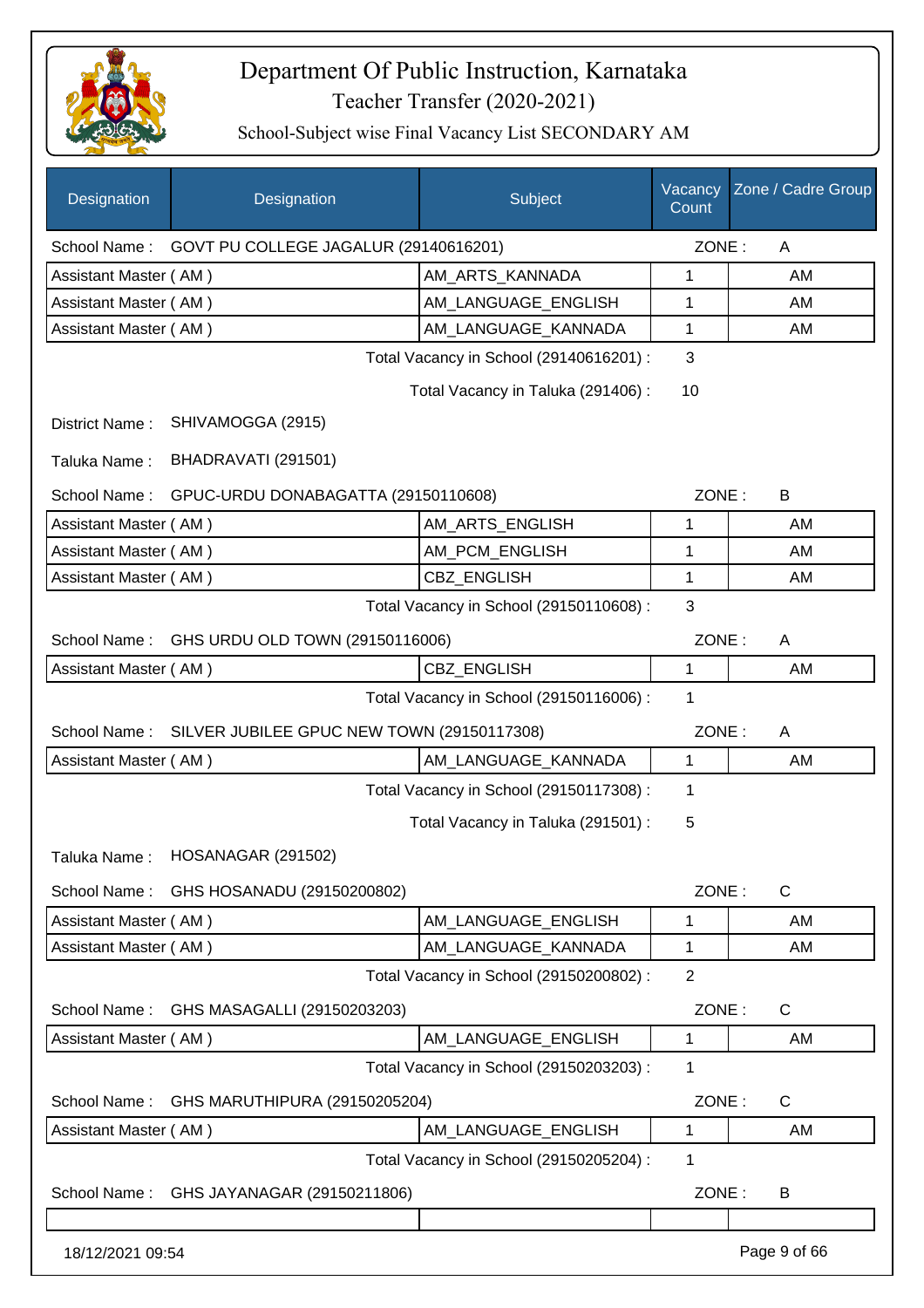

| Designation                              | Designation                                                   | Subject                                 | Vacancy<br>Count | Zone / Cadre Group |
|------------------------------------------|---------------------------------------------------------------|-----------------------------------------|------------------|--------------------|
| Assistant Master (AM)                    |                                                               | AM LANGUAGE ENGLISH                     | 1                | AM                 |
|                                          |                                                               | Total Vacancy in School (29150211806) : | 1                |                    |
| School Name :                            | GHS KARANAGIRI (29150211807)                                  |                                         | ZONE:            | $\mathsf{C}$       |
| Assistant Master (AM)                    |                                                               | AM LANGUAGE ENGLISH                     | 1                | AM                 |
|                                          |                                                               | Total Vacancy in School (29150211807) : | 1                |                    |
| School Name:<br>GHS SONALE (29150212903) |                                                               |                                         | ZONE:            | $\mathsf{C}$       |
| Assistant Master (AM)                    |                                                               | AM LANGUAGE_ENGLISH                     | $\mathbf 1$      | AM                 |
|                                          |                                                               | Total Vacancy in School (29150212903) : | 1                |                    |
|                                          | School Name: GHS KODUR (29150213406)                          |                                         | ZONE:            | C                  |
| Assistant Master (AM)                    |                                                               | AM_LANGUAGE_ENGLISH                     | 1                | AM                 |
|                                          |                                                               | Total Vacancy in School (29150213406) : | 1                |                    |
|                                          | School Name: GHS YADUR (29150219605)                          |                                         | ZONE:            | $\mathsf{C}$       |
| Assistant Master (AM)                    |                                                               | AM_LANGUAGE_HINDI                       | 1                | AM                 |
| Assistant Master (AM)                    |                                                               | <b>CBZ KANNADA</b>                      | 1                | AM                 |
|                                          |                                                               | Total Vacancy in School (29150219605) : | 2                |                    |
|                                          | School Name: GHS NAGARA (29150224601)                         |                                         | ZONE:            | C                  |
| Assistant Master (AM)                    |                                                               | AM_LANGUAGE_ENGLISH                     | 1                | AM                 |
| Assistant Master (AM)                    |                                                               | AM_LANGUAGE_KANNADA                     | $\mathbf{1}$     | AM                 |
|                                          |                                                               | Total Vacancy in School (29150224601) : | 2                |                    |
| School Name:                             | GHS SAMPEKATTE (29150224701)                                  |                                         | ZONE:            | $\mathsf{C}$       |
| Assistant Master (AM)                    |                                                               | AM_LANGUAGE_ENGLISH                     | 1                | AM                 |
|                                          |                                                               | Total Vacancy in School (29150224701) : | 1                |                    |
|                                          | School Name: GPUC HIGH SCHOOL SECTION HOSANAGAR (29150225102) |                                         | ZONE:            | A                  |
| Assistant Master (AM)                    |                                                               | AM_LANGUAGE_ENGLISH                     | 1                | AM                 |
| Assistant Master (AM)                    |                                                               | AM LANGUAGE URDU                        | 1                | AM                 |
| Assistant Master (AM)                    |                                                               | AM_PCM_URDU                             | 1                | AM                 |
|                                          |                                                               | Total Vacancy in School (29150225102) : | 3                |                    |
| School Name:                             | GHS NITTURU (29150225901)                                     |                                         | ZONE:            | C                  |
| Assistant Master (AM)                    |                                                               | CBZ_KANNADA                             | 1                | AM                 |
|                                          |                                                               | Total Vacancy in School (29150225901) : | 1                |                    |
|                                          |                                                               | Total Vacancy in Taluka (291502) :      | 17               |                    |
| Taluka Name:                             | SAGAR (291503)                                                |                                         |                  |                    |
| School Name:                             | GHS NAGAVALLI (29150300304)                                   |                                         | ZONE:            | C                  |
| 18/12/2021 09:54                         |                                                               |                                         |                  | Page 10 of 66      |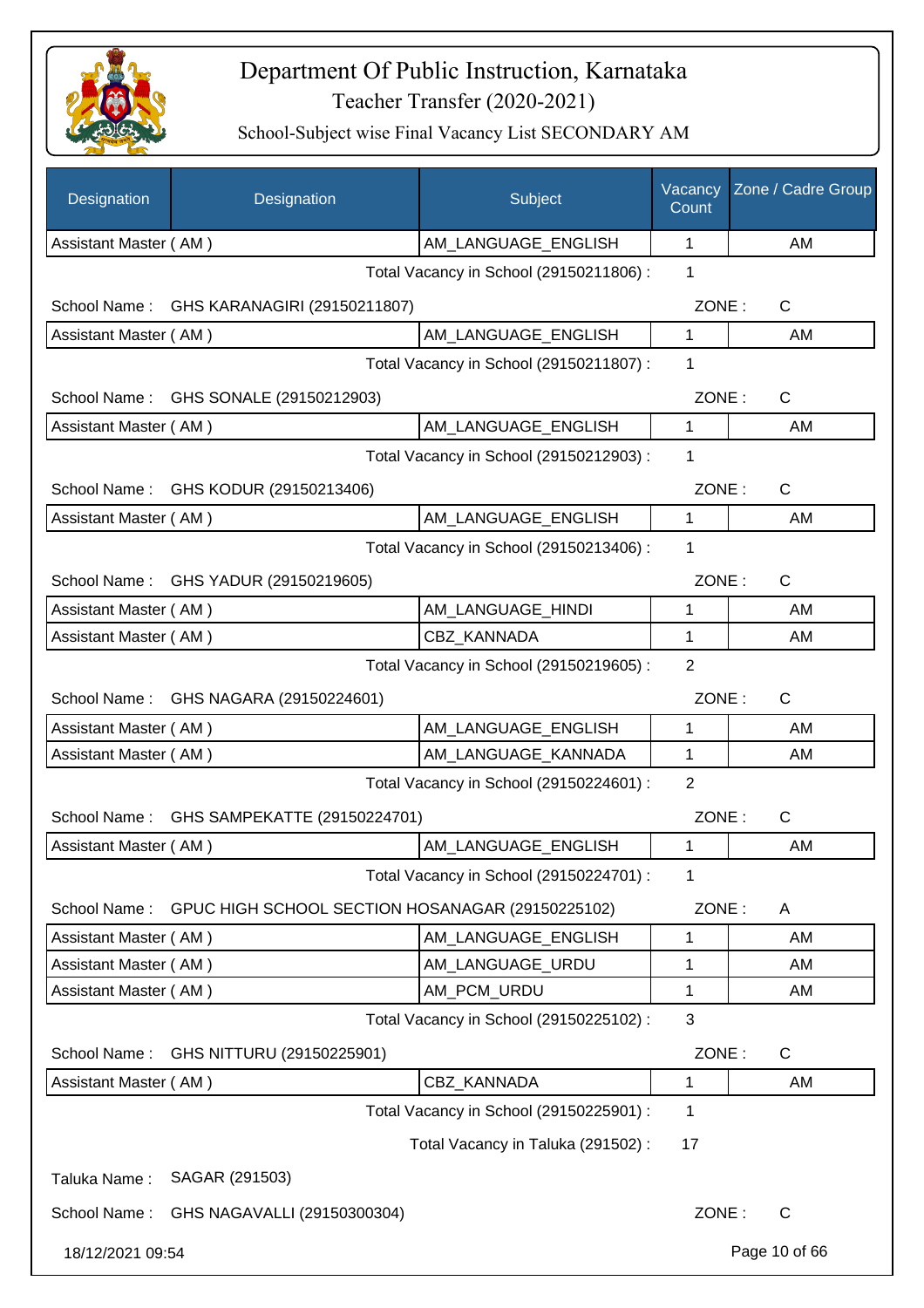

| Designation           | Designation                                   | Subject                                 | Vacancy<br>Count | Zone / Cadre Group |
|-----------------------|-----------------------------------------------|-----------------------------------------|------------------|--------------------|
| Assistant Master (AM) |                                               | AM_LANGUAGE_ENGLISH                     | 1                | AM                 |
| Assistant Master (AM) |                                               | AM LANGUAGE HINDI                       | 1                | AM                 |
| Assistant Master (AM) |                                               | AM_LANGUAGE_KANNADA                     | 1                | AM                 |
| Assistant Master (AM) |                                               | CBZ KANNADA                             | 1                | AM                 |
|                       |                                               | Total Vacancy in School (29150300304) : | $\overline{4}$   |                    |
|                       | School Name: GHS KATTINAKARU (29150321303)    |                                         | ZONE:            | $\mathsf{C}$       |
| Assistant Master (AM) |                                               | AM_LANGUAGE_ENGLISH                     | 1                | AM                 |
| Assistant Master (AM) |                                               | AM_LANGUAGE_HINDI                       | 1                | AM                 |
|                       |                                               | Total Vacancy in School (29150321303) : | $\overline{2}$   |                    |
| School Name:          | GJC TUMARI (29150322305)                      |                                         | ZONE:            | C                  |
| Assistant Master (AM) |                                               | AM_PCM_KANNADA                          | 1                | AM                 |
|                       |                                               | Total Vacancy in School (29150322305) : | 1                |                    |
|                       | School Name: GHS BILIGARU (29150324001)       |                                         | ZONE:            | $\mathsf{C}$       |
| Assistant Master (AM) |                                               | AM_LANGUAGE_ENGLISH                     | 1                | AM                 |
| Assistant Master (AM) |                                               | AM_LANGUAGE_HINDI                       | 1                | AM                 |
| Assistant Master (AM) |                                               | AM_LANGUAGE_KANNADA                     | 1                | AM                 |
| Assistant Master (AM) |                                               | <b>CBZ KANNADA</b>                      | 1                | AM                 |
|                       |                                               | Total Vacancy in School (29150324001) : | 4                |                    |
| School Name:          | GHS KARGAL (29150325403)                      |                                         | ZONE:            | A                  |
| Assistant Master (AM) |                                               | AM_LANGUAGE_ENGLISH                     | 1                | AM                 |
|                       |                                               | Total Vacancy in School (29150325403) : | 1                |                    |
|                       |                                               | Total Vacancy in Taluka (291503):       | 12               |                    |
| Taluka Name:          | SHIKARIPUR (291504)                           |                                         |                  |                    |
| School Name:          | GHS MALLENAHALLI (29150400502)                |                                         | ZONE:            | $\mathsf{C}$       |
| Assistant Master (AM) |                                               | AM LANGUAGE KANNADA                     | 1                | AM                 |
|                       |                                               | Total Vacancy in School (29150400502) : | 1                |                    |
| School Name:          | GHS BILIKI (29150401803)                      |                                         | ZONE:            | C                  |
| Assistant Master (AM) |                                               | AM LANGUAGE ENGLISH                     | 1                | AM                 |
|                       |                                               | Total Vacancy in School (29150401803) : | 1                |                    |
| School Name:          | GHS HARAGI (29150403202)                      |                                         | ZONE:            | C                  |
| Assistant Master (AM) |                                               | AM_LANGUAGE_HINDI                       | 1                | AM                 |
|                       |                                               | Total Vacancy in School (29150403202) : | 1                |                    |
|                       | School Name: GUHS CHIKKAJAMBURU (29150406204) |                                         | ZONE:            | C                  |
| 18/12/2021 09:54      |                                               |                                         |                  | Page 11 of 66      |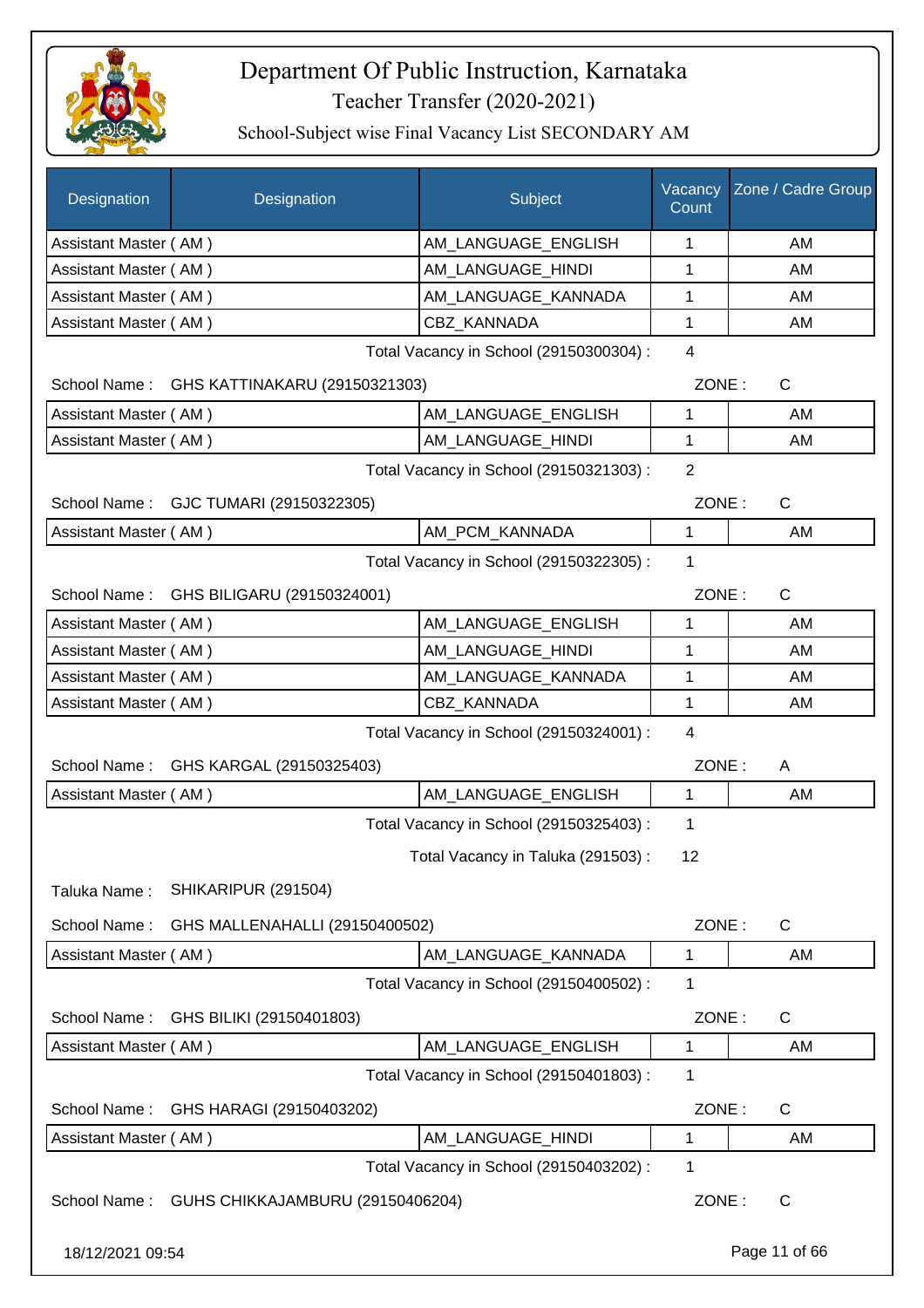

| Designation           | Designation                                                     | Subject                                 | Vacancy<br>Count | Zone / Cadre Group |
|-----------------------|-----------------------------------------------------------------|-----------------------------------------|------------------|--------------------|
| Assistant Master (AM) |                                                                 | AM_LANGUAGE_ENGLISH                     | 1                | AM                 |
|                       |                                                                 | Total Vacancy in School (29150406204) : | 1                |                    |
| School Name:          | GHPS UPGRADED KUSKUR(RMSA) (29150407101)                        |                                         | ZONE:            | C                  |
| Assistant Master (AM) |                                                                 | AM_LANGUAGE_KANNADA                     | 1                | AM                 |
|                       |                                                                 | Total Vacancy in School (29150407101) : | 1                |                    |
|                       | School Name: GPUC HIGH SCHOOL SECTION HARAGUVALLI (29150408703) |                                         | ZONE:            | C                  |
| Assistant Master (AM) |                                                                 | AM_LANGUAGE_ENGLISH                     | 1                | AM                 |
| Assistant Master (AM) |                                                                 | CBZ KANNADA                             | $\mathbf 1$      | AM                 |
|                       |                                                                 | Total Vacancy in School (29150408703) : | 2                |                    |
|                       | School Name: GHS SURAGIHALLI (29150410802)                      |                                         | ZONE:            | C                  |
| Assistant Master (AM) |                                                                 | AM_LANGUAGE_ENGLISH                     | 1                | AM                 |
|                       |                                                                 | Total Vacancy in School (29150410802) : | 1                |                    |
|                       | School Name: GHS BAGANAKATTE (29150411902)                      |                                         | ZONE:            | $\mathsf{C}$       |
| Assistant Master (AM) |                                                                 | AM_LANGUAGE_ENGLISH                     | 1                | AM                 |
| Assistant Master (AM) |                                                                 | AM_LANGUAGE_KANNADA                     | 1                | AM                 |
|                       |                                                                 | Total Vacancy in School (29150411902) : | $\overline{2}$   |                    |
|                       | School Name: GPUC HIGH SCHOOL SECTION HOSURU (29150414453)      |                                         | ZONE:            | $\mathsf{C}$       |
| Assistant Master (AM) |                                                                 | AM_LANGUAGE_KANNADA                     | $\mathbf{1}$     | AM                 |
|                       |                                                                 | Total Vacancy in School (29150414453) : | 1                |                    |
| School Name:          | GHS KALMANE (29150415509)                                       |                                         | ZONE:            | $\mathsf{C}$       |
| Assistant Master (AM) |                                                                 | AM_LANGUAGE_ENGLISH                     | 1                | AM                 |
|                       |                                                                 | Total Vacancy in School (29150415509) : | 1                |                    |
| School Name:          | GUHS UDAGANI (29150424905)                                      |                                         | ZONE:            | C                  |
| Assistant Master (AM) |                                                                 | AM_LANGUAGE_ENGLISH                     | 1                | AM                 |
|                       |                                                                 | Total Vacancy in School (29150424905) : | 1                |                    |
| School Name:          | <b>GPUC SHIKARIPUR (29150426705)</b>                            |                                         | ZONE:            | A                  |
| Assistant Master (AM) |                                                                 | AM LANGUAGE ENGLISH                     | 3                | AM                 |
| Assistant Master (AM) |                                                                 | AM LANGUAGE URDU                        | 1                | AM                 |
|                       |                                                                 | Total Vacancy in School (29150426705) : | 4                |                    |
| School Name:          | GJC SHIRALAKOPPA (29150428601)                                  |                                         | ZONE:            | A                  |
| Assistant Master (AM) |                                                                 | AM_LANGUAGE_ENGLISH                     | 1                | AM                 |
| Assistant Master (AM) |                                                                 | AM_LANGUAGE_SANSKRIT                    | 1                | AM                 |
| Assistant Master (AM) |                                                                 | CBZ_KANNADA                             | 1                | AM                 |
| 18/12/2021 09:54      |                                                                 |                                         |                  | Page 12 of 66      |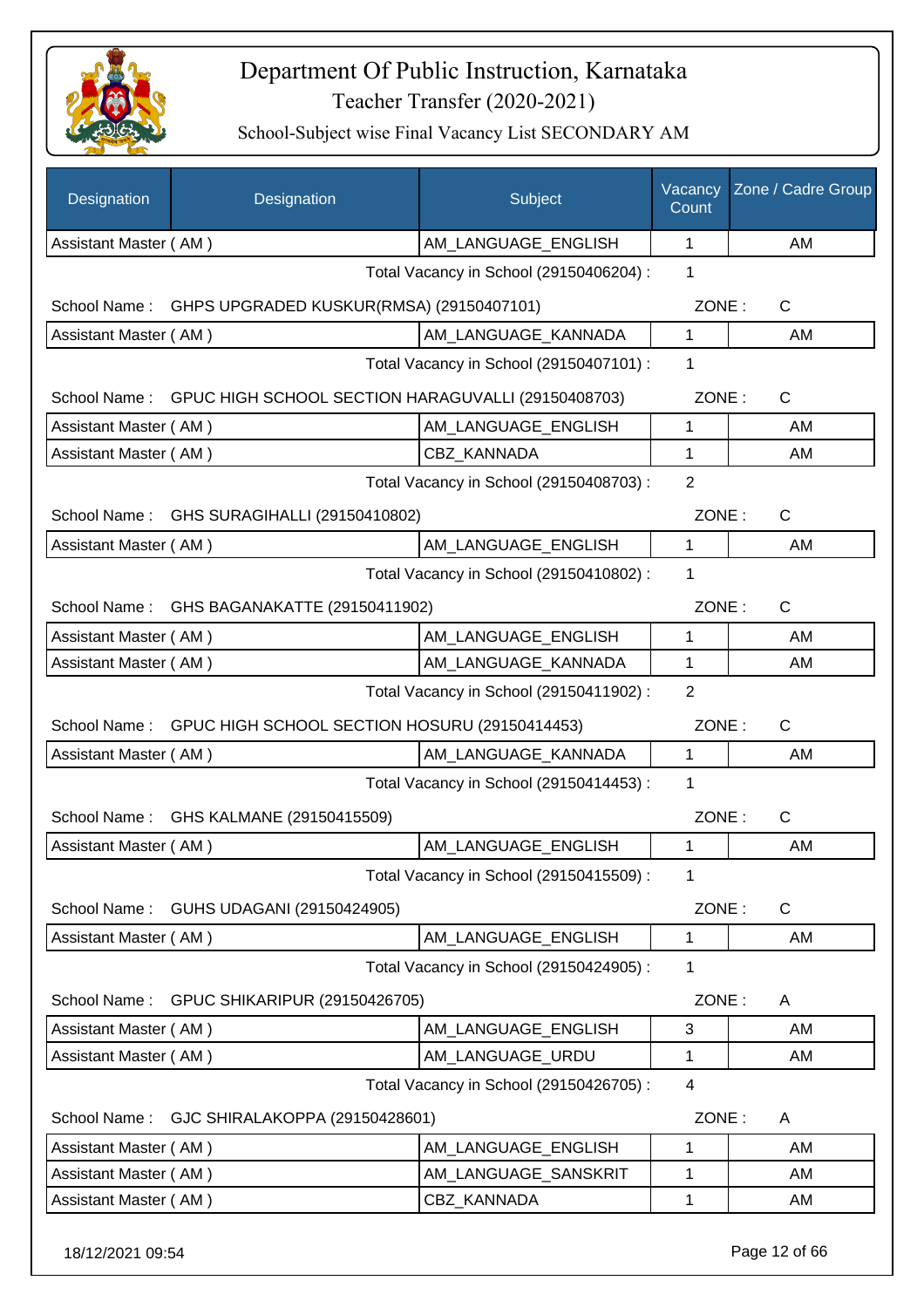

| Designation           | Designation                                                       | Subject                                 | Vacancy<br>Count | Zone / Cadre Group |
|-----------------------|-------------------------------------------------------------------|-----------------------------------------|------------------|--------------------|
|                       |                                                                   | Total Vacancy in School (29150428601) : | 3                |                    |
| School Name:          | KARNATAKA PUBLIC SCHOOLS GPUC GIRLS SHIRALAKOPPA<br>(29150428701) |                                         | ZONE:            | A                  |
| Assistant Master (AM) |                                                                   | AM_LANGUAGE_ENGLISH                     | 1                | AM                 |
| Assistant Master (AM) |                                                                   | AM LANGUAGE_HINDI                       | 1                | AM                 |
| Assistant Master (AM) |                                                                   | CBZ KANNADA                             | $\overline{2}$   | AM                 |
|                       |                                                                   | Total Vacancy in School (29150428701) : | 4                |                    |
| School Name:          | GPUC GIRLS SHIKARIPUR (29150428801)                               |                                         | ZONE:            | A                  |
| Assistant Master (AM) |                                                                   | AM_LANGUAGE_ENGLISH                     | 1                | AM                 |
|                       |                                                                   | Total Vacancy in School (29150428801) : | 1                |                    |
|                       |                                                                   | Total Vacancy in Taluka (291504) :      | 25               |                    |
| Taluka Name:          | SHIMOGA (291505)                                                  |                                         |                  |                    |
| School Name:          | GOVERNMENT TAMIL HIGH SCHOOL BH ROAD SHIVAMOGGA<br>(29150539303)  |                                         | ZONE:            | A                  |
| Assistant Master (AM) |                                                                   | CBZ_TAMIL                               | $\mathbf{1}$     | AM                 |
|                       |                                                                   | Total Vacancy in School (29150539303) : | 1                |                    |
| School Name:          | KARNATAKA PUBLIC SCHOOLS GPUC B H ROAD SHIMOGA<br>(29150539608)   |                                         | ZONE:            | A                  |
| Assistant Master (AM) |                                                                   | AM_LANGUAGE_SANSKRIT                    | 1                | AM                 |
|                       |                                                                   | Total Vacancy in School (29150539608) : | 1                |                    |
|                       |                                                                   | Total Vacancy in Taluka (291505):       | $\overline{2}$   |                    |
| Taluka Name:          | SORAB (291506)                                                    |                                         |                  |                    |
| School Name:          | GHS JADE (29150600905)                                            |                                         | ZONE:            | C                  |
| Assistant Master (AM) |                                                                   | AM_LANGUAGE_ENGLISH                     | $\overline{2}$   | AM                 |
|                       |                                                                   | Total Vacancy in School (29150600905) : | $\overline{2}$   |                    |
| School Name:          | GOVERNMENT URDU HIGH SCHOOL ANAVATTI (29150605806)                |                                         | ZONE:            | $\mathsf{C}$       |
| Assistant Master (AM) |                                                                   | CBZ_URDU                                | 1                | AM                 |
|                       |                                                                   | Total Vacancy in School (29150605806) : | 1                |                    |
| School Name:          | KARNATAKA PUBLIC SCHOOLS KPS ANAVATTI (29150605810)               |                                         | ZONE:            | $\mathsf{C}$       |
| Assistant Master (AM) |                                                                   | AM_LANGUAGE_ENGLISH                     | $\overline{4}$   | AM                 |
| Assistant Master (AM) |                                                                   | AM_LANGUAGE_KANNADA                     | 1                | AM                 |
| Assistant Master (AM) |                                                                   | AM_PCM_KANNADA                          | 1                | AM                 |
|                       |                                                                   | Total Vacancy in School (29150605810) : | 6                |                    |
| School Name:          | GHS KEREHALLI (29150608702)                                       |                                         | ZONE:            | C                  |
| 18/12/2021 09:54      |                                                                   |                                         |                  | Page 13 of 66      |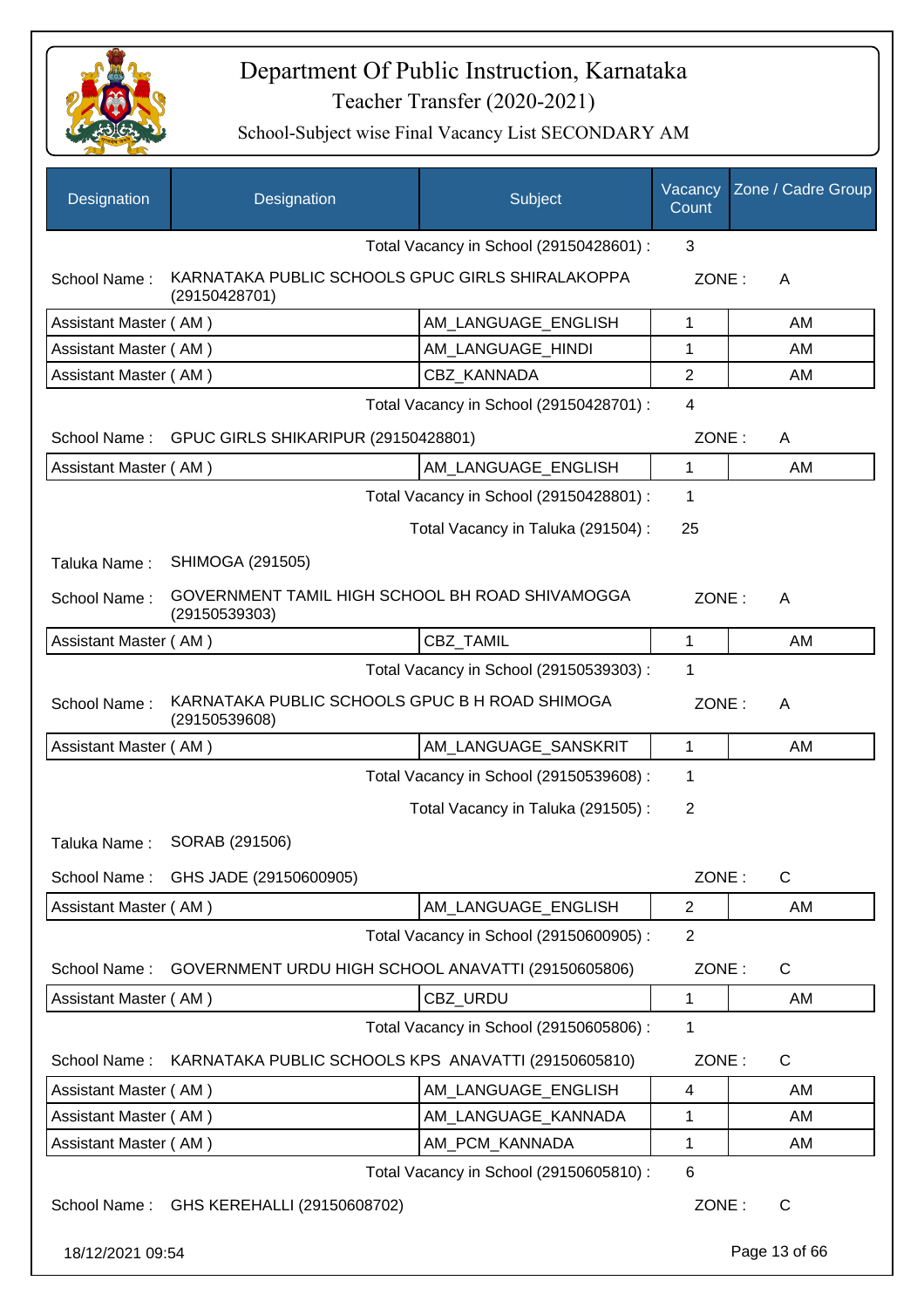

| Designation           | Designation                               | Subject                                              | Vacancy<br>Count | Zone / Cadre Group |
|-----------------------|-------------------------------------------|------------------------------------------------------|------------------|--------------------|
| Assistant Master (AM) |                                           | AM LANGUAGE ENGLISH                                  | 1                | AM                 |
|                       |                                           | Total Vacancy in School (29150608702) :              | 1                |                    |
|                       | School Name: GHS HARISHI (29150613802)    |                                                      | ZONE:            | C                  |
| Assistant Master (AM) |                                           | AM_LANGUAGE_ENGLISH                                  | $\mathbf{1}$     | AM                 |
|                       |                                           | Total Vacancy in School (29150613802) :              | 1                |                    |
|                       | School Name: GHS KADASURU (29150616602)   |                                                      | ZONE:            | C                  |
| Assistant Master (AM) |                                           | CBZ_KANNADA                                          | 1                | AM                 |
|                       |                                           | Total Vacancy in School (29150616602) :              | 1                |                    |
| School Name:          | GHS GUDAVI (29150617403)                  |                                                      | ZONE:            | C                  |
| Assistant Master (AM) |                                           | AM_LANGUAGE_ENGLISH                                  | 1                | AM                 |
|                       |                                           | Total Vacancy in School (29150617403) :              | 1                |                    |
| School Name:          | GHS ANKARAVALLI (29150617703)             |                                                      | ZONE:            | C                  |
| Assistant Master (AM) |                                           | AM LANGUAGE_ENGLISH                                  | 1                | AM                 |
|                       |                                           | Total Vacancy in School (29150617703) :              | 1                |                    |
| School Name:          | GHS UDRI (29150637702)                    |                                                      | ZONE:            | C                  |
| Assistant Master (AM) |                                           | AM_LANGUAGE_HINDI                                    | 1                | AM                 |
|                       |                                           | Total Vacancy in School (29150637702) :              | 1                |                    |
| School Name:          | GHS SORABA TOWN (29150640601)             |                                                      | ZONE:            | A                  |
| Assistant Master (AM) |                                           | AM_LANGUAGE_HINDI                                    | $\mathbf 1$      | AM                 |
|                       |                                           | Total Vacancy in School (29150640601) :              | 1                |                    |
|                       | School Name: GHS URDU SORAB (29150640701) |                                                      | ZONE:            | A                  |
| Assistant Master (AM) |                                           | AM LANGUAGE URDU                                     | 1                | AM                 |
| Assistant Master (AM) |                                           | CBZ_URDU                                             | 1                | AM                 |
|                       |                                           | Total Vacancy in School (29150640701) :              | $\overline{2}$   |                    |
| School Name:          | GPUC SORAB (29150641501)                  |                                                      | ZONE:            | A                  |
| Assistant Master (AM) |                                           | AM_LANGUAGE_ENGLISH                                  | $\overline{2}$   | AM                 |
| Assistant Master (AM) |                                           | AM_LANGUAGE_HINDI                                    | 1                | AM                 |
| Assistant Master (AM) |                                           | CBZ_KANNADA                                          | 1                | AM                 |
|                       |                                           | Total Vacancy in School (29150641501) :              | 4                |                    |
|                       |                                           | Total Vacancy in Taluka (291506) :                   | 22               |                    |
| Taluka Name:          | THIRTHAHALLI (291507)                     |                                                      |                  |                    |
| School Name:          |                                           | KARNATAKA PUBLIC SCHOOLS GHS KONANDURU (29150702611) | ZONE:            | C                  |
|                       |                                           |                                                      |                  |                    |
| 18/12/2021 09:54      |                                           |                                                      |                  | Page 14 of 66      |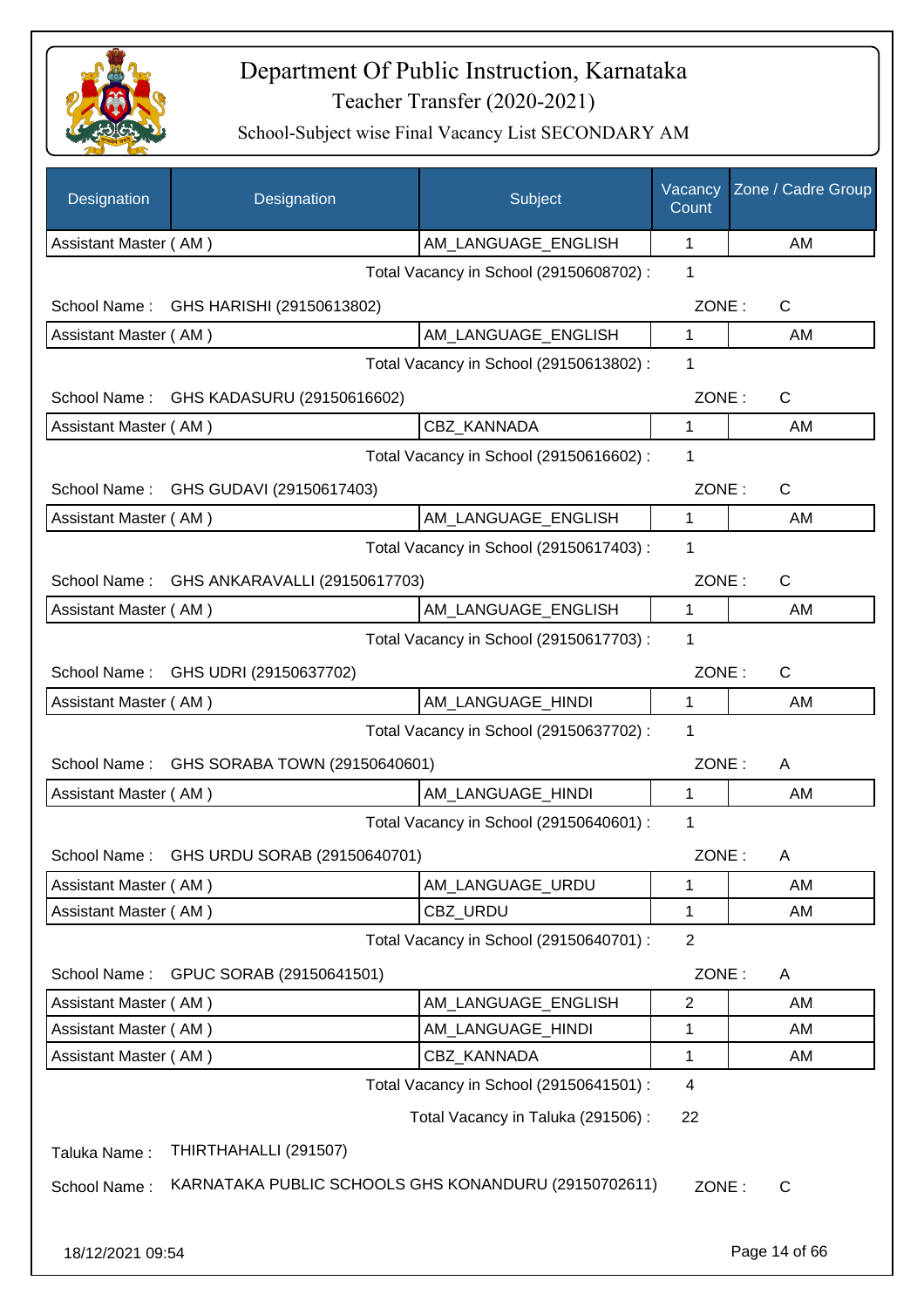

School-Subject wise Final Vacancy List SECONDARY AM

| Designation           | Designation                              | Subject                                 | Vacancy<br>Count | Zone / Cadre Group |
|-----------------------|------------------------------------------|-----------------------------------------|------------------|--------------------|
| Assistant Master (AM) |                                          | AM_LANGUAGE_ENGLISH                     | 1                | AM                 |
|                       |                                          | Total Vacancy in School (29150702611) : | 1                |                    |
|                       | School Name: GHS NONABUR (29150703304)   |                                         | ZONE:            | $\mathsf{C}$       |
| Assistant Master (AM) |                                          | AM LANGUAGE ENGLISH                     | 1                | AM                 |
| Assistant Master (AM) |                                          | AM LANGUAGE KANNADA                     | 1                | AM                 |
|                       |                                          | Total Vacancy in School (29150703304) : | 2                |                    |
|                       | School Name: GHS KANNANGI (29150707203)  |                                         | ZONE:            | C                  |
| Assistant Master (AM) |                                          | AM_LANGUAGE_KANNADA                     | $\mathbf{1}$     | AM                 |
|                       |                                          | Total Vacancy in School (29150707203) : | 1                |                    |
|                       | School Name: GPUC ARAGA (29150713602)    |                                         | ZONE:            | C                  |
| Assistant Master (AM) |                                          | AM LANGUAGE HINDI                       | 1                | AM                 |
|                       |                                          | Total Vacancy in School (29150713602) : | 1                |                    |
| School Name:          | GHS HEDDURU (29150717903)                |                                         | ZONE:            | $\mathsf C$        |
| Assistant Master (AM) |                                          | AM_LANGUAGE_ENGLISH                     | 1                | AM                 |
| Assistant Master (AM) |                                          | AM_LANGUAGE_KANNADA                     | 1                | AM                 |
|                       |                                          | Total Vacancy in School (29150717903) : | $\overline{2}$   |                    |
| School Name:          | GHS MELIGE (29150718502)                 |                                         | ZONE:            | $\mathsf{C}$       |
| Assistant Master (AM) |                                          | AM_LANGUAGE_ENGLISH                     | 1                | AM                 |
|                       |                                          | Total Vacancy in School (29150718502) : | 1                |                    |
|                       | School Name: GPUC BASAVANI (29150721002) |                                         | ZONE:            | $\mathsf C$        |
| Assistant Master (AM) |                                          | AM LANGUAGE ENGLISH                     | 1                | AM                 |
| Assistant Master (AM) |                                          | AM_LANGUAGE_HINDI                       | 1                | AM                 |
| Assistant Master (AM) |                                          | AM LANGUAGE KANNADA                     | 1                | AM                 |
| Assistant Master (AM) |                                          | CBZ KANNADA                             | 1                | AM                 |
|                       |                                          | Total Vacancy in School (29150721002) : | $\overline{4}$   |                    |
| School Name:          | GJC MEGARAVALLI (29150722609)            |                                         | ZONE:            | $\mathsf{C}$       |
| Assistant Master (AM) |                                          | AM_LANGUAGE_ENGLISH                     | 1                | AM                 |
|                       |                                          | Total Vacancy in School (29150722609) : | 1                |                    |
| School Name:          | GHS BAVIKAISARU (29150733001)            |                                         | ZONE:            | $\mathsf{C}$       |
| Assistant Master (AM) |                                          | AM_LANGUAGE_ENGLISH                     | 1                | AM                 |
|                       |                                          | Total Vacancy in School (29150733001) : | $\mathbf 1$      |                    |
| School Name:          | GHS BILALUKOPPA (29150733101)            |                                         | ZONE:            | $\mathsf{C}$       |
| Assistant Master (AM) |                                          | AM_LANGUAGE_ENGLISH                     | 1                | AM                 |

18/12/2021 09:54 Page 15 of 66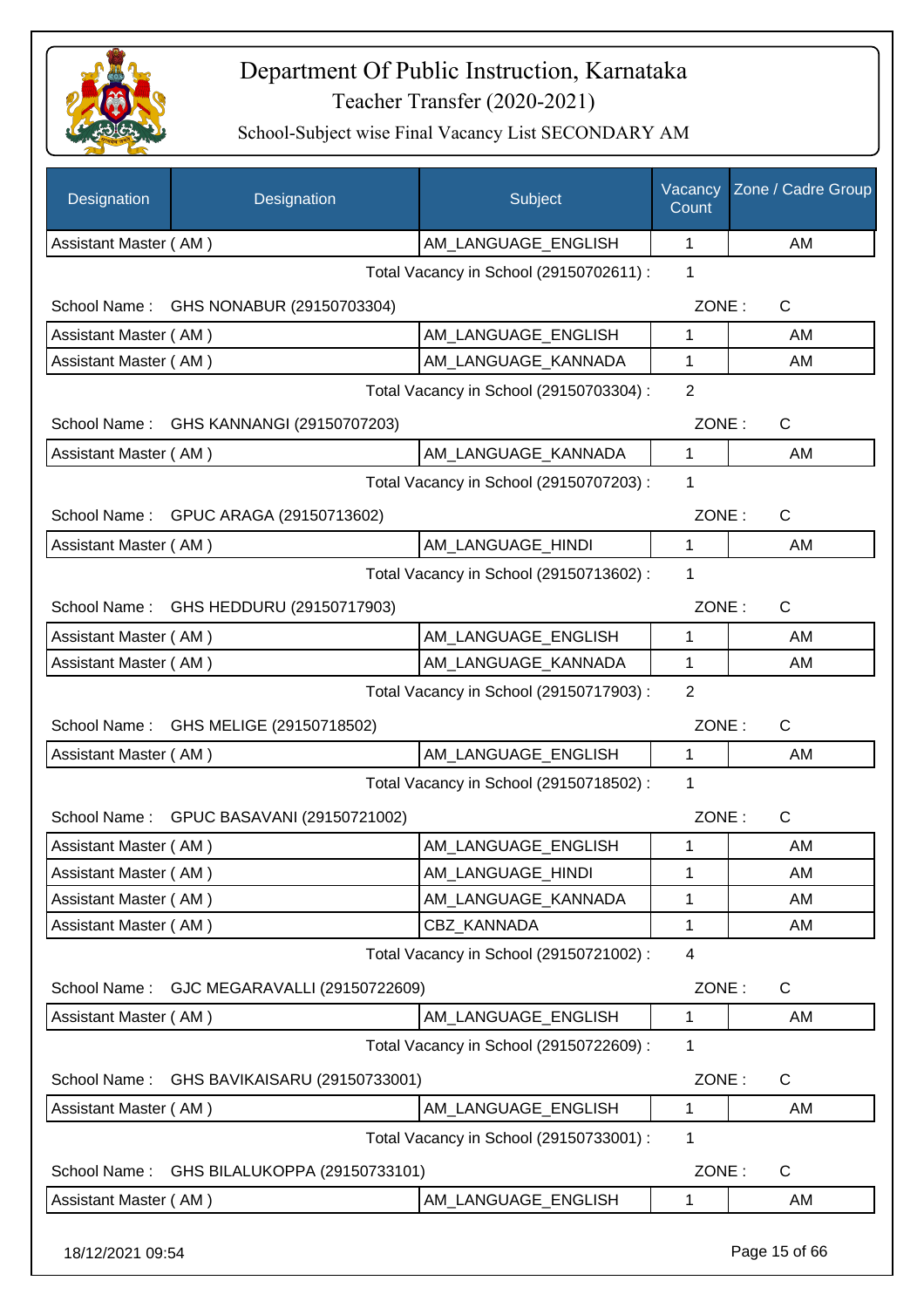

School-Subject wise Final Vacancy List SECONDARY AM

| Designation           | Designation                                                                       | Subject                                 | Vacancy<br>Count | Zone / Cadre Group |
|-----------------------|-----------------------------------------------------------------------------------|-----------------------------------------|------------------|--------------------|
|                       |                                                                                   | Total Vacancy in School (29150733101) : | 1                |                    |
|                       | School Name: GHS GUDDEKERI (29150733501)                                          |                                         | ZONE:            | $\mathsf{C}$       |
| Assistant Master (AM) |                                                                                   | AM_LANGUAGE_ENGLISH                     | 1                | AM                 |
| Assistant Master (AM) |                                                                                   | AM_LANGUAGE_HINDI                       | 1                | AM                 |
| Assistant Master (AM) |                                                                                   | CBZ_KANNADA                             | 1                | AM                 |
|                       |                                                                                   | Total Vacancy in School (29150733501) : | 3                |                    |
|                       | School Name: GHS KATTEHAKKALU (29150734701)                                       | ZONE:                                   | C                |                    |
| Assistant Master (AM) |                                                                                   | AM_ARTS_KANNADA                         | 1                | AM                 |
| Assistant Master (AM) |                                                                                   | AM_LANGUAGE_ENGLISH                     | 1                | AM                 |
| Assistant Master (AM) |                                                                                   | AM_LANGUAGE_KANNADA                     | 1                | AM                 |
|                       |                                                                                   | Total Vacancy in School (29150734701) : | 3                |                    |
|                       | School Name: GPUC THIRTHAHALLI (29150737804)                                      |                                         | ZONE:            | A                  |
| Assistant Master (AM) |                                                                                   | AM_LANGUAGE_ENGLISH                     | 3                | AM                 |
| Assistant Master (AM) |                                                                                   | AM_LANGUAGE_KANNADA                     | 1                | AM                 |
| Assistant Master (AM) |                                                                                   | <b>CBZ KANNADA</b>                      | 1                | AM                 |
|                       |                                                                                   | Total Vacancy in School (29150737804) : | 5                |                    |
| School Name:          | GHS RAMAKRISHNAPURA (29150740801)                                                 |                                         | ZONE:            | C                  |
| Assistant Master (AM) |                                                                                   | AM_LANGUAGE_ENGLISH                     | 1                | AM                 |
|                       |                                                                                   | Total Vacancy in School (29150740801) : | 1                |                    |
|                       | School Name: GHS KADTHURU (29150740901)                                           |                                         | ZONE:            | C                  |
| Assistant Master (AM) |                                                                                   | AM LANGUAGE ENGLISH                     | 1                | AM                 |
|                       |                                                                                   | Total Vacancy in School (29150740901) : | 1                |                    |
| School Name:          | GPUC MALALIMAKKI (29150741001)                                                    |                                         | ZONE:            | $\mathsf{C}$       |
| Assistant Master (AM) |                                                                                   | AM_LANGUAGE_ENGLISH                     | 1                | AM                 |
| Assistant Master (AM) |                                                                                   | AM_LANGUAGE_KANNADA                     | 1                | AM                 |
|                       |                                                                                   | Total Vacancy in School (29150741001) : | $\overline{2}$   |                    |
|                       |                                                                                   | Total Vacancy in Taluka (291507) :      | 30               |                    |
| District Name:        | TUMAKURU (2918)                                                                   |                                         |                  |                    |
| Taluka Name:          | CHIKNAYAKANHALLI (291801)                                                         |                                         |                  |                    |
| School Name:          | KARNATAKA PUBLIC SCHOOLS KARNATAKA PUBLIC SCHOOL<br>HULIYAR KENKERE (29180105306) |                                         | ZONE:            | A                  |
| Assistant Master (AM) |                                                                                   | AM_ARTS_KANNADA                         | $\overline{c}$   | AM                 |
| Assistant Master (AM) |                                                                                   | AM_LANGUAGE_HINDI                       | 1                | AM                 |
|                       |                                                                                   |                                         |                  |                    |

18/12/2021 09:54 Page 16 of 66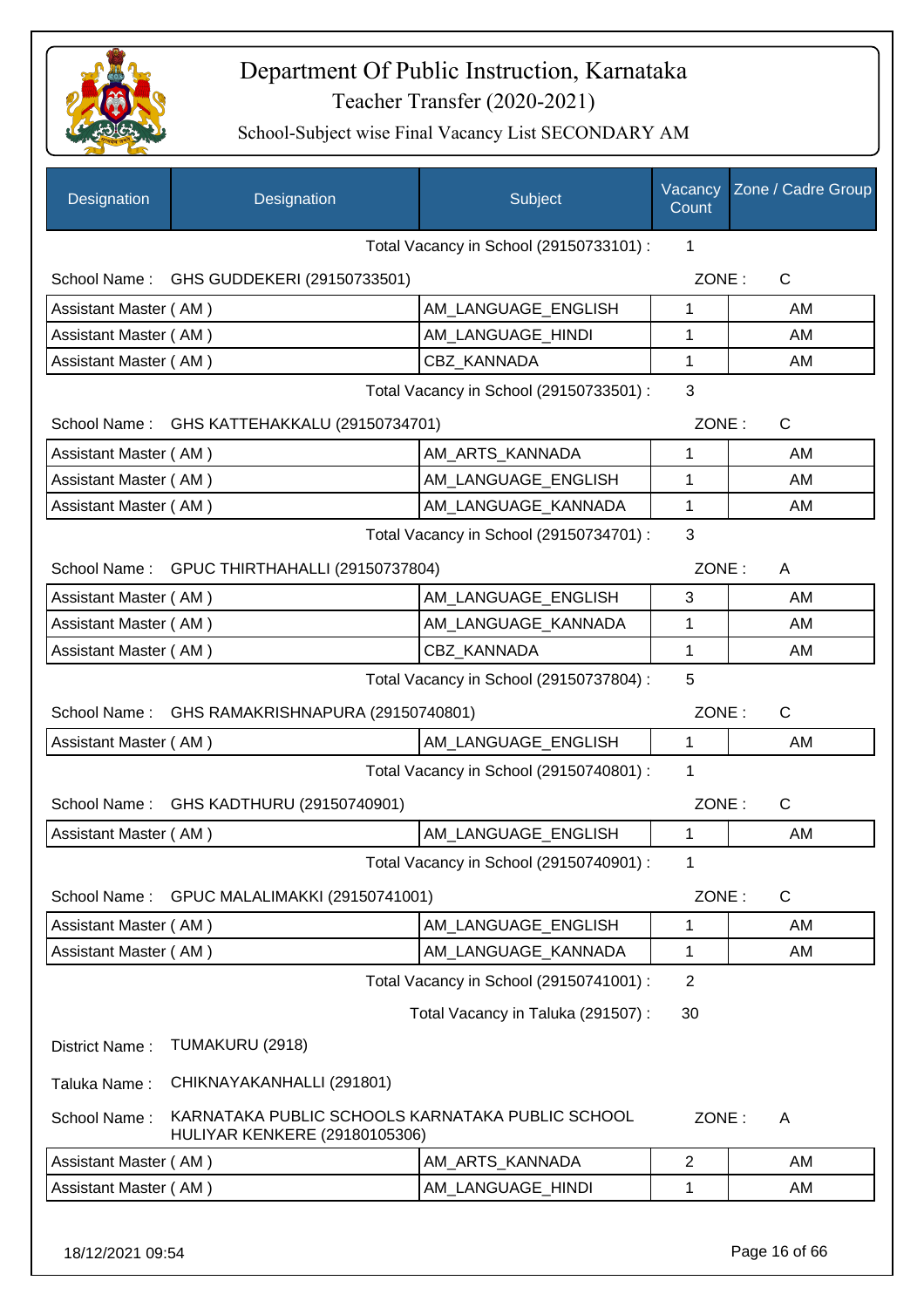

| Designation           | Designation                                         | Subject                                 | Vacancy<br>Count | Zone / Cadre Group |
|-----------------------|-----------------------------------------------------|-----------------------------------------|------------------|--------------------|
|                       |                                                     | Total Vacancy in School (29180105306) : | 3                |                    |
| School Name:          | GHS J C PURA (29180116003)                          |                                         | ZONE:            | C                  |
| Assistant Master (AM) |                                                     | AM_ARTS_KANNADA                         | 1                | AM                 |
|                       |                                                     | Total Vacancy in School (29180116003) : | 1                |                    |
| School Name:          | GJC BORANAKANIVE (29180119902)                      |                                         | ZONE:            | $\mathsf{C}$       |
| Assistant Master (AM) |                                                     | AM_ARTS_KANNADA                         | $\mathbf{1}$     | AM                 |
|                       |                                                     | Total Vacancy in School (29180119902) : | 1                |                    |
|                       | School Name: GHS DASUDI (29180120309)               |                                         | ZONE:            | $\mathsf{C}$       |
| Assistant Master (AM) |                                                     | AM_LANGUAGE_KANNADA                     | 1                | AM                 |
|                       |                                                     | Total Vacancy in School (29180120309) : | 1                |                    |
| School Name:          | GOVT. HIGH SCHOOL DABBAGUNTE (29180120503)          |                                         | ZONE:            | $\mathsf{C}$       |
| Assistant Master (AM) |                                                     | AM_ARTS_KANNADA                         | 1                | AM                 |
| Assistant Master (AM) |                                                     | AM_LANGUAGE_KANNADA                     | 1                | AM                 |
|                       |                                                     | Total Vacancy in School (29180120503) : | $\overline{2}$   |                    |
| School Name:          | GHS COMPOSITE BADAKEGUDLU (29180121003)             |                                         | ZONE:            | $\mathsf{C}$       |
| Assistant Master (AM) |                                                     | AM_ARTS_KANNADA                         | 1                | AM                 |
|                       |                                                     | Total Vacancy in School (29180121003) : | 1                |                    |
|                       |                                                     | Total Vacancy in Taluka (291801) :      | 9                |                    |
| Taluka Name:          | GUBBI (291802)                                      |                                         |                  |                    |
| School Name:          | GJC BOYS GUBBI Ward-2 (29180200209)                 |                                         | ZONE:            | A                  |
| Assistant Master (AM) |                                                     | AM LANGUAGE SANSKRIT                    | 1                | AM                 |
|                       |                                                     | Total Vacancy in School (29180200209) : | 1                |                    |
| School Name:          | GJC NAGASANDRA (29180202003)                        |                                         | ZONE:            | C                  |
| Assistant Master (AM) |                                                     | AM_ARTS_KANNADA                         | 1                | AM                 |
|                       |                                                     | Total Vacancy in School (29180202003) : | 1                |                    |
| School Name:          | KARNATAKA PUBLIC SCHOOLS GJC KADABA (29180207306)   |                                         | ZONE:            | $\mathsf C$        |
| Assistant Master (AM) |                                                     | AM_ARTS_KANNADA                         | 1                | AM                 |
| Assistant Master (AM) |                                                     | AM LANGUAGE HINDI                       | $\overline{2}$   | AM                 |
| Assistant Master (AM) |                                                     | AM_LANGUAGE_KANNADA                     | 1                | AM                 |
|                       |                                                     | Total Vacancy in School (29180207306) : | 4                |                    |
| School Name:          | KARNATAKA PUBLIC SCHOOLS GJC C S PURA (29180213905) |                                         | ZONE:            | C                  |
| Assistant Master (AM) |                                                     | AM_ARTS_KANNADA                         | 1                | AM                 |
| 18/12/2021 09:54      |                                                     |                                         |                  | Page 17 of 66      |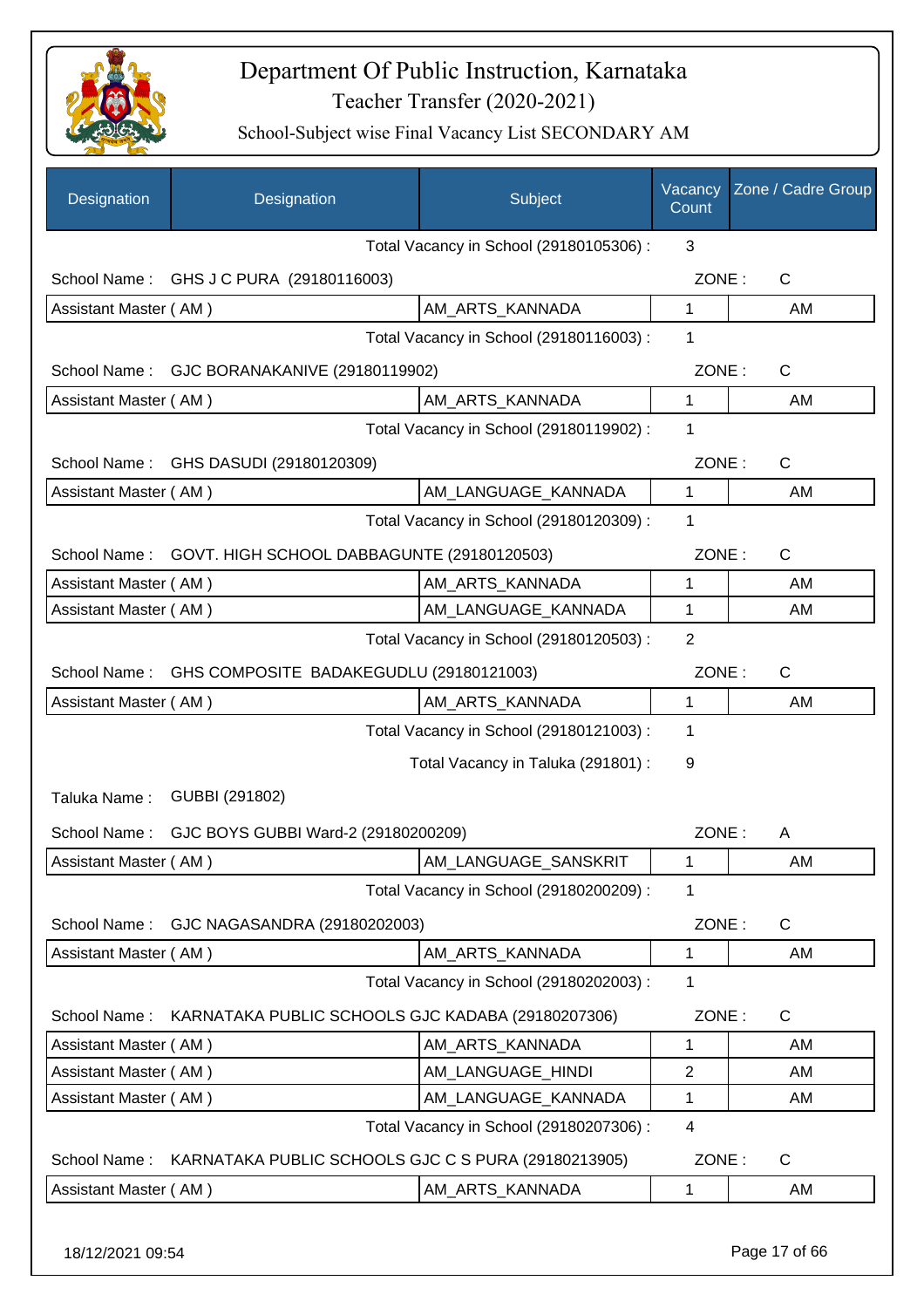

| Designation           | Designation                                            | Subject                                 | Vacancy<br>Count | Zone / Cadre Group |
|-----------------------|--------------------------------------------------------|-----------------------------------------|------------------|--------------------|
|                       |                                                        | Total Vacancy in School (29180213905) : | 1                |                    |
| School Name:          | GHS COMPOSITE K KALLAHALLI (29180216004)               |                                         | ZONE:            | $\mathsf{C}$       |
| Assistant Master (AM) |                                                        | AM_ARTS_KANNADA                         | $\mathbf{1}$     | AM                 |
|                       |                                                        | Total Vacancy in School (29180216004) : | 1                |                    |
|                       | School Name: GHS COMPOSITE SHESHANAHALLI (29180220803) |                                         | ZONE:            | $\mathsf{C}$       |
| Assistant Master (AM) |                                                        | AM_LANGUAGE_HINDI                       | 1                | AM                 |
|                       |                                                        | Total Vacancy in School (29180220803) : | 1                |                    |
| School Name:          | GHS COMPOSITE ANKASANDRA (29180221503)                 |                                         | ZONE:            | C                  |
| Assistant Master (AM) |                                                        | AM_LANGUAGE_ENGLISH                     | $\mathbf{1}$     | AM                 |
|                       |                                                        | Total Vacancy in School (29180221503) : | 1                |                    |
| School Name:          | GHS HARADAGERE (29180226203)                           |                                         | ZONE:            | $\mathsf{C}$       |
| Assistant Master (AM) |                                                        | AM_LANGUAGE_HINDI                       | $\mathbf 1$      | AM                 |
|                       |                                                        | Total Vacancy in School (29180226203) : | $\mathbf 1$      |                    |
|                       |                                                        | Total Vacancy in Taluka (291802):       | 11               |                    |
| Taluka Name:          | TURUVEKERE (291807)                                    |                                         |                  |                    |
| School Name:          | GHS SAMPIGE HOSAHALLI (29180702607)                    |                                         | ZONE:            | C                  |
| Assistant Master (AM) |                                                        | AM_LANGUAGE_KANNADA                     | $\mathbf 1$      | AM                 |
|                       |                                                        | Total Vacancy in School (29180702607):  | 1                |                    |
| School Name:          | GHS DODDA GORAGHATTA (29180711803)                     |                                         | ZONE:            | $\mathsf{C}$       |
| Assistant Master (AM) |                                                        | AM_ARTS_KANNADA                         | 1                | <b>AM</b>          |
|                       |                                                        | Total Vacancy in School (29180711803) : | 1                |                    |
| School Name:          | GHS MUDDANAHALLI (29180712704)                         |                                         | ZONE:            | $\mathsf{C}$       |
| Assistant Master (AM) |                                                        | AM_PCM_KANNADA                          | 1                | AM                 |
|                       |                                                        | Total Vacancy in School (29180712704) : | 1                |                    |
| School Name:          | GHS ALADAHALLI (29180713102)                           |                                         | ZONE:            | C                  |
| Assistant Master (AM) |                                                        | AM_LANGUAGE_ENGLISH                     | 1                | AM                 |
|                       |                                                        | Total Vacancy in School (29180713102) : | 1                |                    |
| School Name:          | GHS HULIKAL (29180713302)                              |                                         | ZONE:            | $\mathsf{C}$       |
| Assistant Master (AM) |                                                        | AM_LANGUAGE_HINDI                       | 1                | AM                 |
|                       |                                                        | Total Vacancy in School (29180713302) : | $\mathbf 1$      |                    |
| School Name:          | GHS AREMALLENAHALLI (29180713703)                      |                                         | ZONE:            | $\mathsf{C}$       |
| Assistant Master (AM) |                                                        | AM_LANGUAGE_HINDI                       | 1                | AM                 |
| 18/12/2021 09:54      |                                                        |                                         |                  | Page 18 of 66      |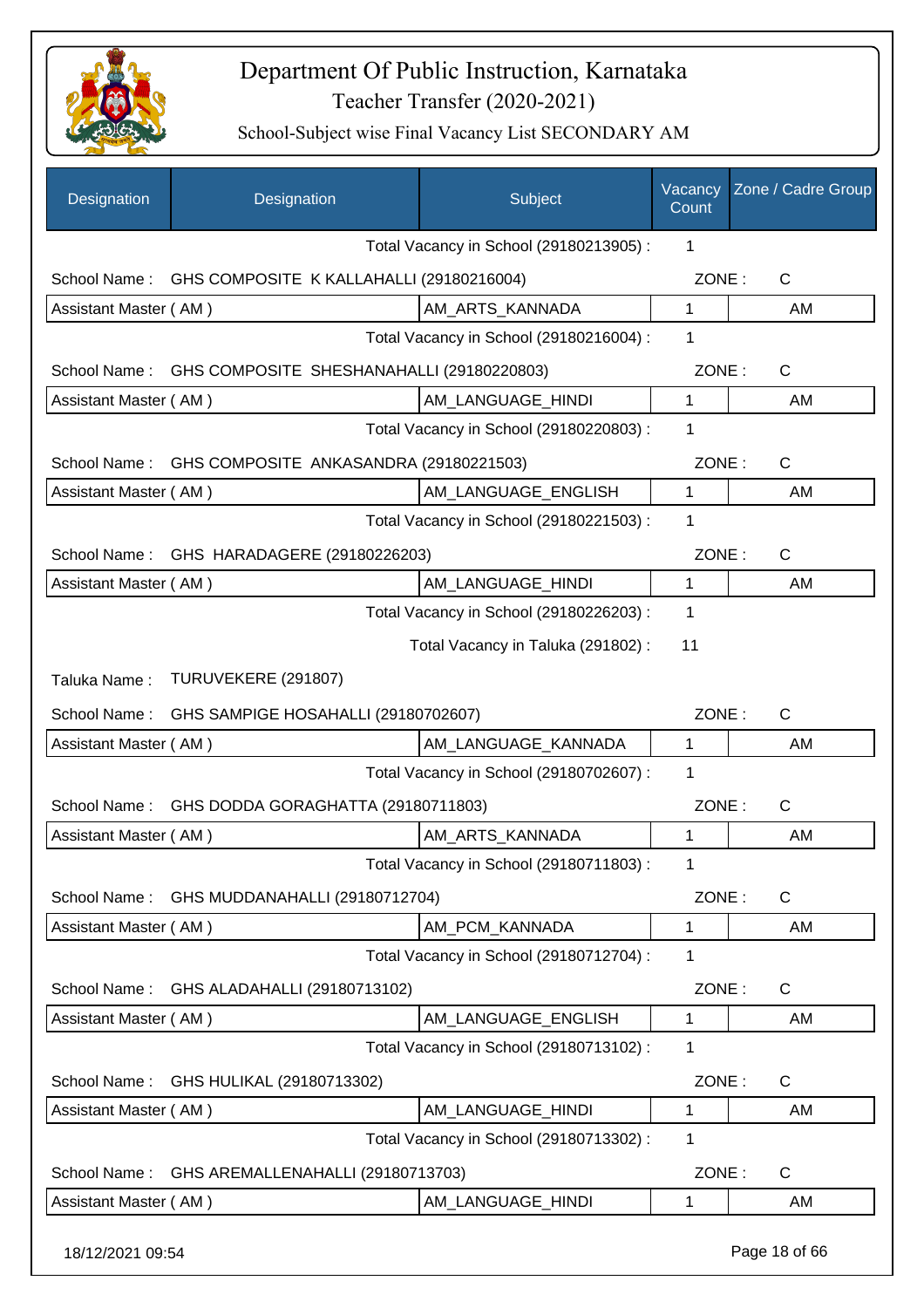

School-Subject wise Final Vacancy List SECONDARY AM

| Designation<br>Designation                                                    | Subject                                 | Vacancy<br>Count | Zone / Cadre Group |
|-------------------------------------------------------------------------------|-----------------------------------------|------------------|--------------------|
| Assistant Master (AM)                                                         | AM_PCM_KANNADA                          | 1                | AM                 |
| Assistant Master (AM)                                                         | CBZ_KANNADA                             | 1                | AM                 |
|                                                                               | Total Vacancy in School (29180713703) : | 3                |                    |
| GHS MAVINAKERE (29180714202)<br>School Name:                                  |                                         | ZONE:            | $\mathsf{C}$       |
| Assistant Master (AM)                                                         | AM_LANGUAGE_KANNADA                     | $\mathbf{1}$     | AM                 |
|                                                                               | Total Vacancy in School (29180714202) : | 1                |                    |
| KARNATAKA PUBLIC SCHOOLS GJC DANDINA SHIVARA<br>School Name:<br>(29180717203) |                                         | ZONE:            | $\mathsf{C}$       |
| Assistant Master (AM)                                                         | AM_ARTS_KANNADA                         | $\mathbf{1}$     | AM                 |
|                                                                               | Total Vacancy in School (29180717203) : | 1                |                    |
| GHS COMPOSITE HULIKERE (29180719302)<br>School Name:                          |                                         | ZONE:            | $\mathsf{C}$       |
| Assistant Master (AM)                                                         | AM LANGUAGE HINDI                       | 1                | AM                 |
|                                                                               | Total Vacancy in School (29180719302) : | 1                |                    |
| School Name: GHS DABBEGHATTA (29180720104)                                    |                                         | ZONE:            | $\mathsf{C}$       |
| Assistant Master (AM)                                                         | AM_LANGUAGE_ENGLISH                     | 1                | AM                 |
| Assistant Master (AM)                                                         | AM_LANGUAGE_KANNADA                     | 1                | AM                 |
| Assistant Master (AM)                                                         | AM_PCM_KANNADA                          | 1                | AM                 |
|                                                                               | Total Vacancy in School (29180720104) : | 3                |                    |
| School Name: G J C TURUVEKERE (29180721903)                                   |                                         | ZONE:            | A                  |
| Assistant Master (AM)                                                         | AM_LANGUAGE_ENGLISH                     | 1                | AM                 |
| Assistant Master (AM)                                                         | AM_LANGUAGE_URDU                        | 1                | AM                 |
|                                                                               | Total Vacancy in School (29180721903) : | 2                |                    |
|                                                                               | Total Vacancy in Taluka (291807):       | 16               |                    |
| <b>TIPTUR (291808)</b><br>Taluka Name:                                        |                                         |                  |                    |
| GOVT. COMPOSITE HIGH SCHOOL ALBUR (29180803503)<br>School Name:               |                                         | ZONE:            | $\mathsf{C}$       |
| Assistant Master (AM)                                                         | AM_LANGUAGE_KANNADA                     | 1                | AM                 |
|                                                                               | Total Vacancy in School (29180803503) : | 1                |                    |
| KARNATAKA PUBLIC SCHOOLS GPUC HONNAVALLI<br>School Name:<br>(29180805910)     |                                         | ZONE:            | $\mathsf{C}$       |
| Assistant Master (AM)                                                         | AM_ARTS_KANNADA                         | 1                | AM                 |
| Assistant Master (AM)                                                         | AM_LANGUAGE_ENGLISH                     | 1                | AM                 |
|                                                                               | Total Vacancy in School (29180805910) : | $\overline{2}$   |                    |
| School Name:<br>GOVT. COMPOSITE HIGH SCHOOL THADASUR (29180816204)            |                                         | ZONE:            | $\mathsf{C}$       |
| Assistant Master (AM)                                                         | AM_LANGUAGE_ENGLISH                     | 1                | AM                 |

18/12/2021 09:54 Page 19 of 66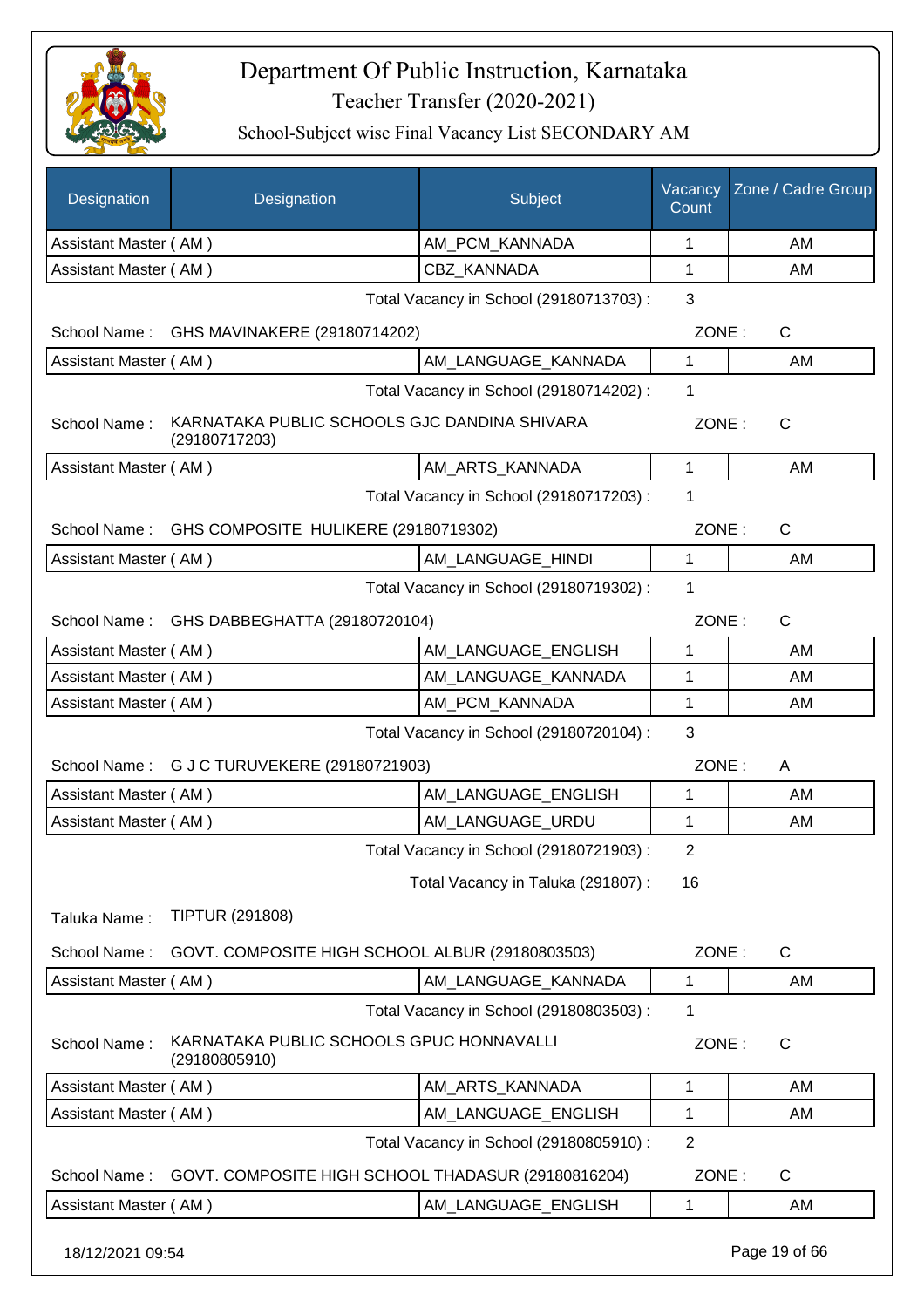

School-Subject wise Final Vacancy List SECONDARY AM

| Designation           | Designation                                             | Subject                                 | Vacancy<br>Count | Zone / Cadre Group |
|-----------------------|---------------------------------------------------------|-----------------------------------------|------------------|--------------------|
|                       |                                                         | Total Vacancy in School (29180816204) : | 1                |                    |
| School Name:          | GOVT HIGH SCHOOL BAJAGUR (29180817103)                  |                                         | ZONE:            | $\mathsf{C}$       |
| Assistant Master (AM) |                                                         | AM_PCM_KANNADA                          | 1                | AM                 |
|                       |                                                         | Total Vacancy in School (29180817103) : | 1                |                    |
| School Name:          | GJC BOYS BOYS TIPTUR Ward-13 (29180823507)              |                                         | ZONE:            | A                  |
| Assistant Master (AM) |                                                         | AM_ARTS_KANNADA                         | 1                | AM                 |
| Assistant Master (AM) |                                                         | AM_LANGUAGE_URDU                        | 1                | AM                 |
|                       |                                                         | Total Vacancy in School (29180823507) : | 2                |                    |
|                       |                                                         | Total Vacancy in Taluka (291808) :      | $\overline{7}$   |                    |
| Taluka Name:          | <b>KUNIGAL (291810)</b>                                 |                                         |                  |                    |
| School Name:          | GHS HOLALAGUNDA (29181002402)                           |                                         | ZONE:            | $\mathsf{C}$       |
| Assistant Master (AM) |                                                         | AM_LANGUAGE_HINDI                       | 1                | AM                 |
|                       |                                                         | Total Vacancy in School (29181002402) : | 1                |                    |
|                       | School Name: GOVT HIGHSCHOOL VALAGEREPURA (29181002703) |                                         | ZONE:            | $\mathsf{C}$       |
| Assistant Master (AM) |                                                         | AM_ARTS_KANNADA                         | 1                | AM                 |
| Assistant Master (AM) |                                                         | AM_LANGUAGE_HINDI                       | 1                | AM                 |
|                       |                                                         | Total Vacancy in School (29181002703) : | $\overline{2}$   |                    |
| School Name:          | KARNATAKA PUBLIC SCHOOLS GPUC AMRUTHUR (29181002805)    |                                         | ZONE:            | $\mathsf{C}$       |
| Assistant Master (AM) |                                                         | AM LANGUAGE KANNADA                     | 1                | AM                 |
|                       |                                                         | Total Vacancy in School (29181002805) : | 1                |                    |
| School Name:          | GHS UJJANI (29181003403)                                |                                         | ZONE:            | C                  |
| Assistant Master (AM) |                                                         | AM_ARTS_KANNADA                         | 1                | AM                 |
| Assistant Master (AM) |                                                         | AM_LANGUAGE_ENGLISH                     | 1                | AM                 |
|                       |                                                         | Total Vacancy in School (29181003403) : | $\overline{2}$   |                    |
| School Name:          | GHS KODAVATTI (29181003502)                             |                                         | ZONE:            | C                  |
| Assistant Master (AM) |                                                         | AM_LANGUAGE_HINDI                       | 1                | AM                 |
|                       |                                                         | Total Vacancy in School (29181003502) : | 1                |                    |
| School Name:          | GPUC NIDASALE (29181003707)                             |                                         | ZONE:            | C                  |
| Assistant Master (AM) |                                                         | AM_ARTS_KANNADA                         | 1                | AM                 |
| Assistant Master (AM) |                                                         | AM_LANGUAGE_ENGLISH                     | 1                | AM                 |
| Assistant Master (AM) |                                                         | AM_LANGUAGE_HINDI                       | 1                | AM                 |
|                       |                                                         | Total Vacancy in School (29181003707) : | 3                |                    |

18/12/2021 09:54 Page 20 of 66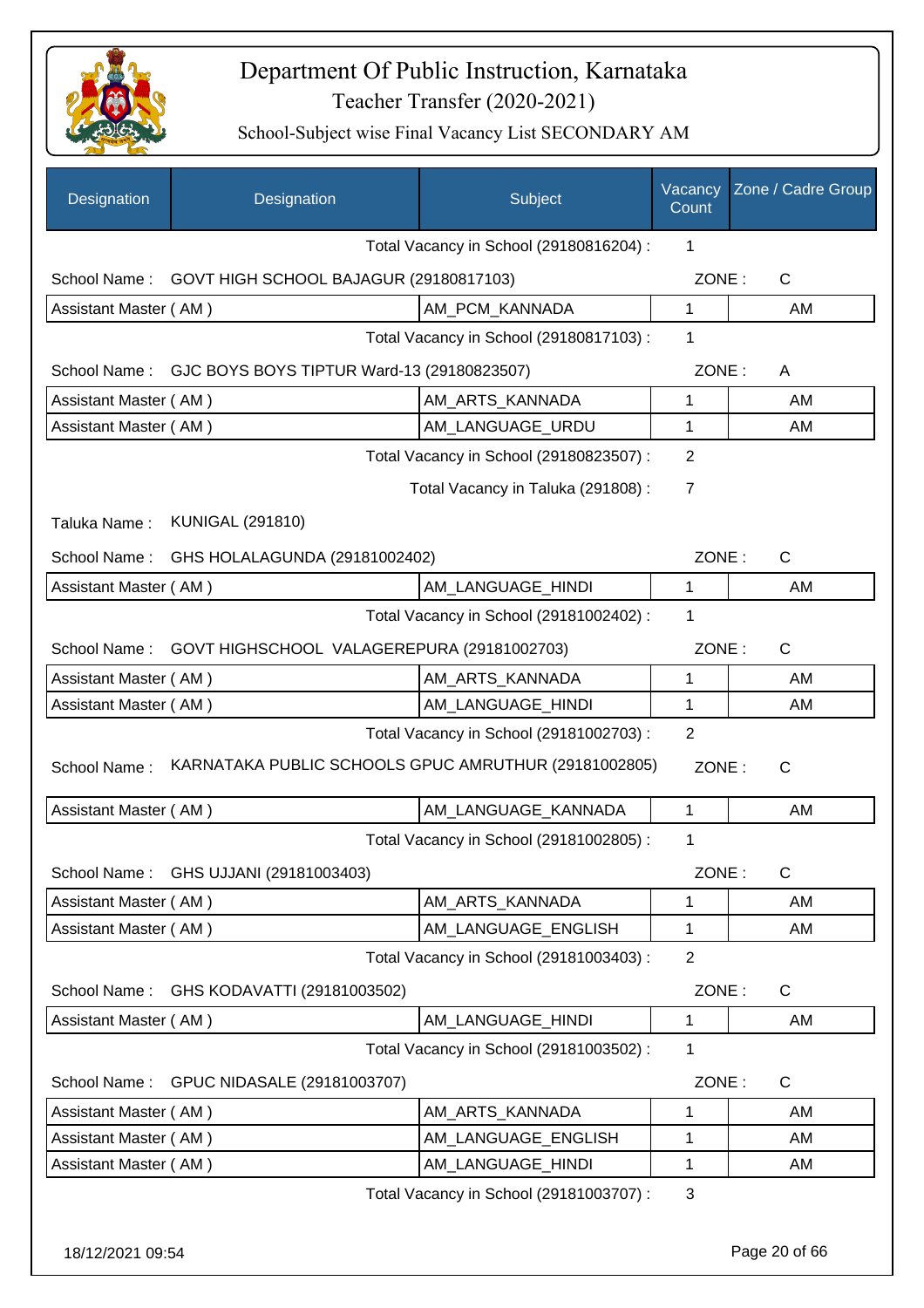

| Designation           | Designation                                                                     | Subject                                 | Vacancy<br>Count | Zone / Cadre Group |
|-----------------------|---------------------------------------------------------------------------------|-----------------------------------------|------------------|--------------------|
|                       | School Name: GHS MAGADI PALYA CROSS (29181009302)                               |                                         | ZONE:            | $\mathsf{C}$       |
| Assistant Master (AM) |                                                                                 | AM_LANGUAGE_HINDI                       | 1                | AM                 |
|                       |                                                                                 | Total Vacancy in School (29181009302) : | 1                |                    |
| School Name:          | GHS CHOTTANAHALLI (29181010402)                                                 |                                         | ZONE:            | $\mathsf{C}$       |
| Assistant Master (AM) |                                                                                 | AM LANGUAGE HINDI                       | 1                | AM                 |
|                       |                                                                                 | Total Vacancy in School (29181010402) : | 1                |                    |
| School Name:          | KARNATAKA PUBLIC SCHOOLS GCPRE-UNIVERSITY COLLEGE<br>HULIYURDURGA (29181019015) |                                         | ZONE:            | $\mathsf{C}$       |
| Assistant Master (AM) |                                                                                 | AM ARTS KANNADA                         | 1                | AM                 |
|                       |                                                                                 | Total Vacancy in School (29181019015) : | 1                |                    |
| School Name:          | GOVT. HIGH SCHOOL KICHAVADI (29181019303)                                       |                                         | ZONE:            | $\mathsf{C}$       |
| Assistant Master (AM) |                                                                                 | AM_LANGUAGE_KANNADA                     | 1                | AM                 |
| Assistant Master (AM) |                                                                                 | <b>CBZ KANNADA</b>                      | 1                | AM                 |
|                       |                                                                                 | Total Vacancy in School (29181019303) : | $\overline{2}$   |                    |
|                       | School Name: GOVT. COMPOSITE HIGH SCHOOL JINNAGARA (29181020703)                |                                         | ZONE:            | $\mathsf{C}$       |
| Assistant Master (AM) |                                                                                 | AM_ARTS_KANNADA                         | 1                | AM                 |
| Assistant Master (AM) |                                                                                 | AM_LANGUAGE_HINDI                       | 1                | AM                 |
|                       |                                                                                 | Total Vacancy in School (29181020703) : | 2                |                    |
| School Name:          | GOVT. HIGH SCHOOL, HITTALAHALLI MUTT, HITTALAHALLI<br>(29181024602)             |                                         | ZONE:            | $\mathsf{C}$       |
| Assistant Master (AM) |                                                                                 | AM_ARTS_KANNADA                         | 1                | AM                 |
|                       |                                                                                 | Total Vacancy in School (29181024602) : | 1                |                    |
|                       | School Name: GOVT.HIGH SCHOOL SANTHEMAVATHUR (29181024705)                      |                                         | ZONE:            | $\mathsf{C}$       |
| Assistant Master (AM) |                                                                                 | AM LANGUAGE HINDI                       | 1                | AM                 |
|                       |                                                                                 | Total Vacancy in School (29181024705) : | 1                |                    |
| School Name:          | GOVT. HIGH SCHOOL ALKERE (29181026702)                                          |                                         | ZONE:            | $\mathsf{C}$       |
| Assistant Master (AM) |                                                                                 | AM_ARTS_KANNADA                         | 1                | AM                 |
| Assistant Master (AM) |                                                                                 | AM LANGUAGE HINDI                       | 1                | AM                 |
|                       |                                                                                 | Total Vacancy in School (29181026702) : | $\overline{2}$   |                    |
| School Name:          | GOVT. HIGH SCHOOL IPPADI (29181027405)                                          |                                         | ZONE:            | C                  |
| Assistant Master (AM) |                                                                                 | AM_ARTS_KANNADA                         | 1                | AM                 |
| Assistant Master (AM) |                                                                                 | AM_LANGUAGE_KANNADA                     | 1                | AM                 |
|                       |                                                                                 | Total Vacancy in School (29181027405) : | $\overline{2}$   |                    |
| School Name:          | MAHATHMAGANDHI GOVT PU COLLEGE (29181034601)                                    |                                         | ZONE:            | A                  |
| 18/12/2021 09:54      |                                                                                 |                                         |                  | Page 21 of 66      |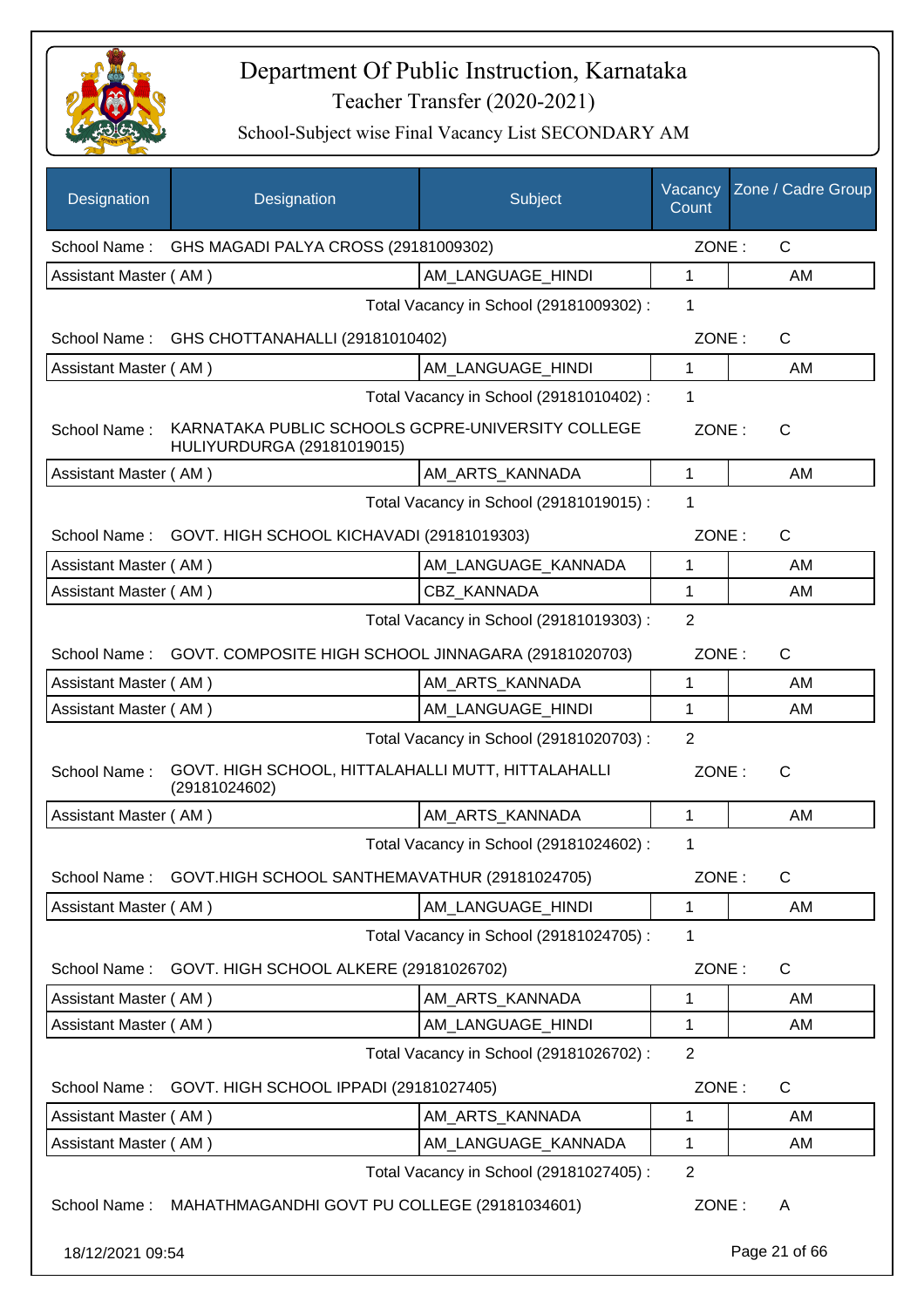

School-Subject wise Final Vacancy List SECONDARY AM

| Designation           | Designation                                                      | Subject                                 | Vacancy<br>Count | Zone / Cadre Group |
|-----------------------|------------------------------------------------------------------|-----------------------------------------|------------------|--------------------|
| Assistant Master (AM) |                                                                  | AM_ARTS_KANNADA                         | $\mathbf 1$      | AM                 |
| Assistant Master (AM) |                                                                  | AM_LANGUAGE_SANSKRIT                    | 1                | AM                 |
|                       |                                                                  | Total Vacancy in School (29181034601) : | 2                |                    |
|                       |                                                                  | Total Vacancy in Taluka (291810) :      | 25               |                    |
| District Name:        | <b>KOLAR (2919)</b>                                              |                                         |                  |                    |
| Taluka Name:          | BANGARAPETE (291902)                                             |                                         |                  |                    |
| School Name:          | GHS BALAMANDE (29190201608)                                      |                                         | ZONE:            | $\mathsf{C}$       |
| Assistant Master (AM) |                                                                  | AM LANGUAGE_ENGLISH                     | 1                | AM                 |
|                       |                                                                  | Total Vacancy in School (29190201608) : | 1                |                    |
|                       | School Name: KARNATAKA PUBLIC SCHOOLS GJC BUDIKOTE (29190205004) |                                         | ZONE:            | $\mathsf{C}$       |
| Assistant Master (AM) |                                                                  | AM_LANGUAGE_ENGLISH                     | 1                | AM                 |
| Assistant Master (AM) |                                                                  | AM LANGUAGE HINDI                       | 1                | AM                 |
| Assistant Master (AM) |                                                                  | AM_LANGUAGE_KANNADA                     | 2                | AM                 |
| Assistant Master (AM) |                                                                  | <b>CBZ KANNADA</b>                      | 1                | AM                 |
|                       |                                                                  | Total Vacancy in School (29190205004) : | 5                |                    |
| School Name:          | GHS DODDA PONNANDAHALLI (29190210203)                            |                                         | ZONE:            | $\mathsf{C}$       |
| Assistant Master (AM) |                                                                  | AM_ARTS_KANNADA                         | 1                | AM                 |
| Assistant Master (AM) |                                                                  | AM_LANGUAGE_KANNADA                     | 1                | AM                 |
|                       |                                                                  | Total Vacancy in School (29190210203) : | $\overline{2}$   |                    |
| School Name:          | GHPS GAJAGA (RMSA UPG) (29190211001)                             |                                         | ZONE:            | C                  |
| Assistant Master (AM) |                                                                  | AM_ARTS_KANNADA                         | 1                | AM                 |
| Assistant Master (AM) |                                                                  | AM_LANGUAGE_KANNADA                     | 1                | AM                 |
|                       |                                                                  | Total Vacancy in School (29190211001) : | 2                |                    |
| School Name:          | GHS GULLAHALLI (29190212703)                                     |                                         | ZONE:            | C                  |
| Assistant Master (AM) |                                                                  | AM_ARTS_KANNADA                         | 1                | AM                 |
| Assistant Master (AM) |                                                                  | AM_LANGUAGE_ENGLISH                     | 1                | AM                 |
| Assistant Master (AM) |                                                                  | AM_LANGUAGE_KANNADA                     | 1                | AM                 |
|                       |                                                                  | Total Vacancy in School (29190212703) : | 3                |                    |
| School Name:          | GHS HULIBELE (29190214203)                                       |                                         | ZONE:            | C                  |
| Assistant Master (AM) |                                                                  | AM_ARTS_KANNADA                         | 1                | AM                 |
|                       |                                                                  | Total Vacancy in School (29190214203) : | 1                |                    |
| School Name:          | GHPS KANAMANAHALLI RMSA UPG (29190218501)                        |                                         | ZONE:            | C                  |
| Assistant Master (AM) |                                                                  | AM_ARTS_KANNADA                         | 1                | AM                 |

18/12/2021 09:54 Page 22 of 66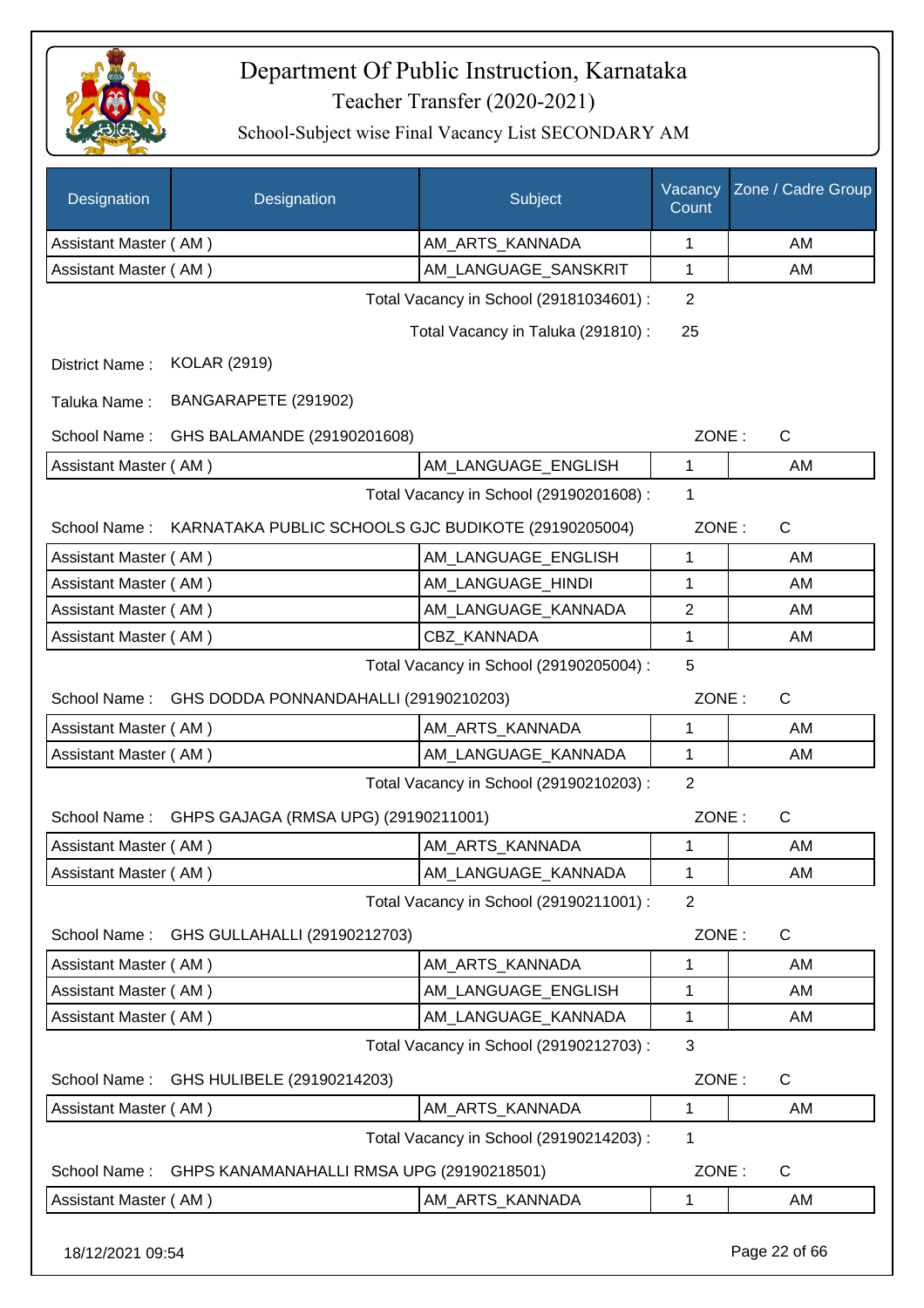

| Designation           | Designation                                                | Subject                                 | Vacancy<br>Count | Zone / Cadre Group |
|-----------------------|------------------------------------------------------------|-----------------------------------------|------------------|--------------------|
| Assistant Master (AM) |                                                            | AM_LANGUAGE_KANNADA                     | 1                | AM                 |
| Assistant Master (AM) |                                                            | CBZ_KANNADA                             | $\mathbf{1}$     | AM                 |
|                       |                                                            | Total Vacancy in School (29190218501) : | 3                |                    |
|                       | School Name: GHS KARADAGURU (29190218702)                  |                                         | ZONE:            | C                  |
| Assistant Master (AM) |                                                            | AM_ARTS_KANNADA                         | 1                | AM                 |
| Assistant Master (AM) |                                                            | AM_LANGUAGE_KANNADA                     | 1                | AM                 |
|                       |                                                            | Total Vacancy in School (29190218702) : | $\overline{2}$   |                    |
|                       | School Name: GHS KYASAMBALLI (29190222504)                 |                                         | ZONE:            | C                  |
| Assistant Master (AM) |                                                            | AM LANGUAGE ENGLISH                     | $\mathbf{1}$     | AM                 |
| Assistant Master (AM) |                                                            | AM LANGUAGE KANNADA                     | $\mathbf{1}$     | AM                 |
|                       |                                                            | Total Vacancy in School (29190222504) : | $\overline{2}$   |                    |
|                       | School Name: GHS S MADAMANGALA (29190223102)               |                                         | ZONE:            | $\mathsf{C}$       |
| Assistant Master (AM) |                                                            | AM_LANGUAGE_KANNADA                     | $\mathbf{1}$     | AM                 |
|                       |                                                            | Total Vacancy in School (29190223102) : | 1                |                    |
| School Name:          | KARNATAKA PUBLIC SCHOOLS GJC SUNDARAPALYA<br>(29190233207) |                                         | ZONE:            | $\mathsf{C}$       |
| Assistant Master (AM) |                                                            | AM LANGUAGE ENGLISH                     | 1                | AM                 |
| Assistant Master (AM) |                                                            | AM_LANGUAGE_HINDI                       | 1                | AM                 |
| Assistant Master (AM) |                                                            | AM_LANGUAGE_KANNADA                     | 1                | AM                 |
| Assistant Master (AM) |                                                            | AM LANGUAGE URDU                        | $\mathbf{1}$     | AM                 |
|                       |                                                            | Total Vacancy in School (29190233207) : | $\overline{4}$   |                    |
|                       | School Name: GHS BANGARUTIRUPATHI (29190240001)            |                                         | ZONE:            | $\mathsf{C}$       |
| Assistant Master (AM) |                                                            | AM LANGUAGE ENGLISH                     | 1                | AM                 |
|                       |                                                            | Total Vacancy in School (29190240001) : | 1                |                    |
| School Name:          | GHS BADAMAKANAHALLI (29190240402)                          |                                         | ZONE:            | $\mathsf C$        |
| Assistant Master (AM) |                                                            | AM LANGUAGE KANNADA                     | 1                | AM                 |
|                       |                                                            | Total Vacancy in School (29190240402) : | 1                |                    |
| School Name:          | ADARSHA VIDYALAYA RMSA BANGARPET (29190243406)             |                                         | ZONE:            | A                  |
| Assistant Master (AM) |                                                            | AM_ARTS_ENGLISH                         | 1                | AM                 |
| Assistant Master (AM) |                                                            | AM LANGUAGE HINDI                       | 1                | AM                 |
| Assistant Master (AM) |                                                            | AM_LANGUAGE_KANNADA                     | 1                | AM                 |
|                       |                                                            | Total Vacancy in School (29190243406) : | $\mathbf{3}$     |                    |
| School Name:          | GJC GIRLS (29190243601)                                    |                                         | ZONE:            | A                  |
| Assistant Master (AM) |                                                            | AM_LANGUAGE_KANNADA                     | $\mathbf 1$      | AM                 |
| 18/12/2021 09:54      |                                                            |                                         |                  | Page 23 of 66      |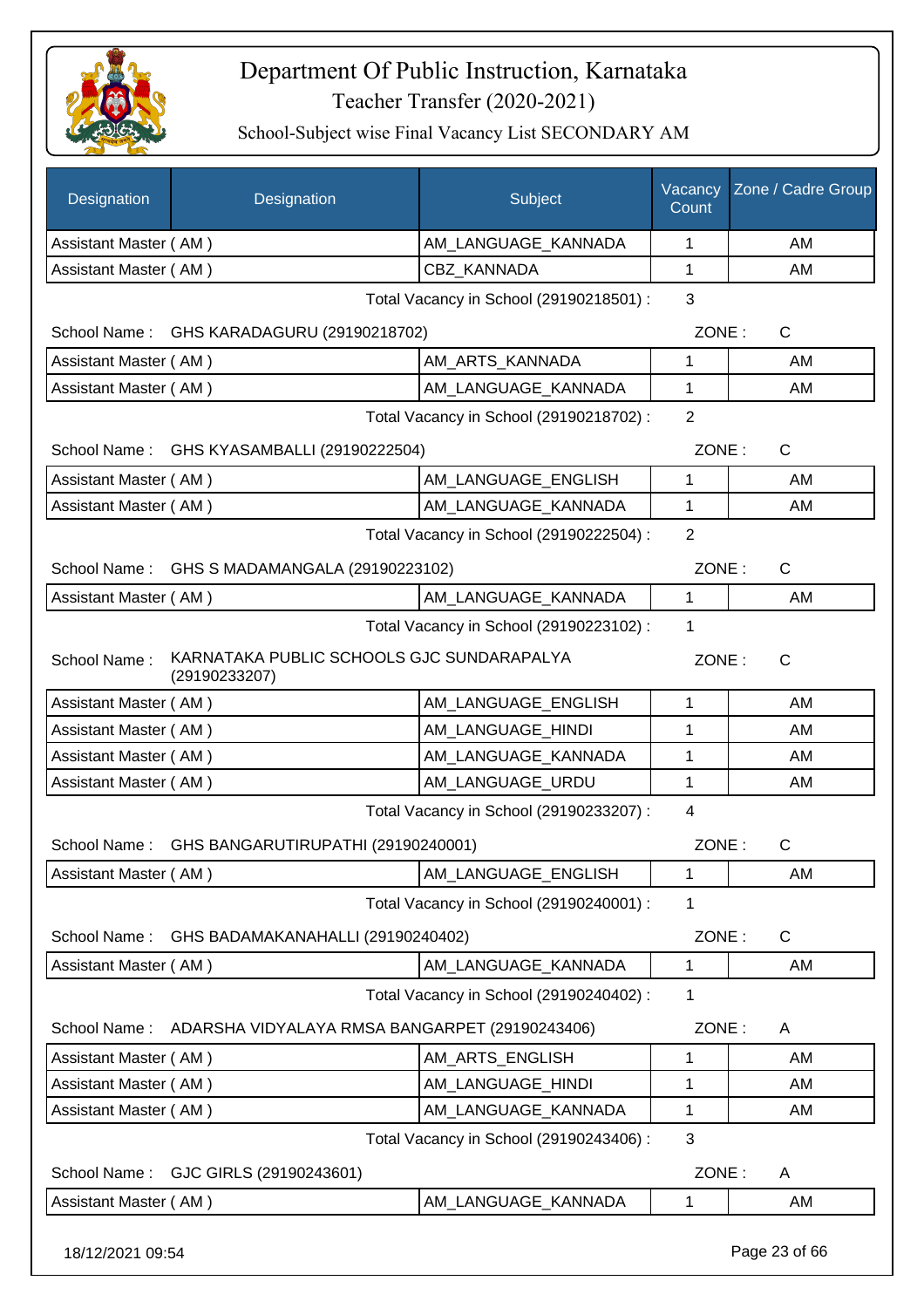

| Designation           | Designation                                        | <b>Subject</b>                          | Vacancy<br>Count | Zone / Cadre Group |  |  |
|-----------------------|----------------------------------------------------|-----------------------------------------|------------------|--------------------|--|--|
| Assistant Master (AM) |                                                    | AM_PCM_KANNADA                          | 1                | AM                 |  |  |
|                       |                                                    | Total Vacancy in School (29190243601) : | $\overline{2}$   |                    |  |  |
|                       | School Name: GJC BOYS (29190244005)                |                                         | ZONE:            | A                  |  |  |
| Assistant Master (AM) |                                                    | AM_ARTS_KANNADA                         | $\overline{2}$   | AM                 |  |  |
| Assistant Master (AM) |                                                    | AM_LANGUAGE_HINDI                       | 1                | AM                 |  |  |
|                       |                                                    | Total Vacancy in School (29190244005) : | 3                |                    |  |  |
|                       |                                                    | Total Vacancy in Taluka (291902):       | 36               |                    |  |  |
| Taluka Name:          | KOLAR (291907)                                     |                                         |                  |                    |  |  |
| School Name:          | GHS ANNIHALLI KOLAR TQ (29190701502)               |                                         | ZONE:            | $\mathsf{C}$       |  |  |
| Assistant Master (AM) |                                                    | AM_LANGUAGE_ENGLISH                     | 1                | AM                 |  |  |
|                       |                                                    | Total Vacancy in School (29190701502) : | 1                |                    |  |  |
| School Name:          | GHS BEGLIHOSAHALLI (29190703101)                   |                                         | ZONE:            | C                  |  |  |
| Assistant Master (AM) |                                                    | AM LANGUAGE KANNADA                     | 1                | AM                 |  |  |
|                       |                                                    | Total Vacancy in School (29190703101) : | 1                |                    |  |  |
| School Name:          | GHS BELAMARANAHALLI (29190703503)                  |                                         | ZONE:            | $\mathsf{C}$       |  |  |
| Assistant Master (AM) |                                                    | AM PCM KANNADA                          | 1                | AM                 |  |  |
|                       |                                                    | Total Vacancy in School (29190703503) : | 1                |                    |  |  |
| School Name:          | GHS HUTHUR (29190714403)                           |                                         | ZONE:            | C                  |  |  |
| Assistant Master (AM) |                                                    | AM ARTS KANNADA                         | 1                | AM                 |  |  |
| Assistant Master (AM) |                                                    | AM LANGUAGE HINDI                       | 1                | AM                 |  |  |
|                       |                                                    | Total Vacancy in School (29190714403) : | 2                |                    |  |  |
|                       | School Name: GHS KURUGAL (29190720802)             |                                         | ZONE:            | C                  |  |  |
| Assistant Master (AM) |                                                    | AM_LANGUAGE_ENGLISH                     | $\mathbf{1}$     | AM                 |  |  |
|                       |                                                    | Total Vacancy in School (29190720802) : | 1                |                    |  |  |
| School Name:          | KARNATAKA PUBLIC SCHOOLS GHS KYALNUR (29190720906) |                                         | ZONE:            | C                  |  |  |
| Assistant Master (AM) |                                                    | AM_ARTS_KANNADA                         | $\overline{2}$   | AM                 |  |  |
| Assistant Master (AM) |                                                    | AM_LANGUAGE_HINDI                       | 1                | AM                 |  |  |
| Assistant Master (AM) |                                                    | AM_LANGUAGE_KANNADA                     | 1                | AM                 |  |  |
| Assistant Master (AM) |                                                    | AM_PCM_KANNADA                          | 1                | AM                 |  |  |
| Assistant Master (AM) |                                                    | CBZ_KANNADA                             | 1                | AM                 |  |  |
|                       | 6<br>Total Vacancy in School (29190720906) :       |                                         |                  |                    |  |  |
| School Name:          | GJC MADANAHALLI (29190721304)                      |                                         | ZONE:            | C                  |  |  |
| Assistant Master (AM) |                                                    | AM_LANGUAGE_KANNADA                     | 1                | AM                 |  |  |
| 18/12/2021 09:54      |                                                    |                                         |                  | Page 24 of 66      |  |  |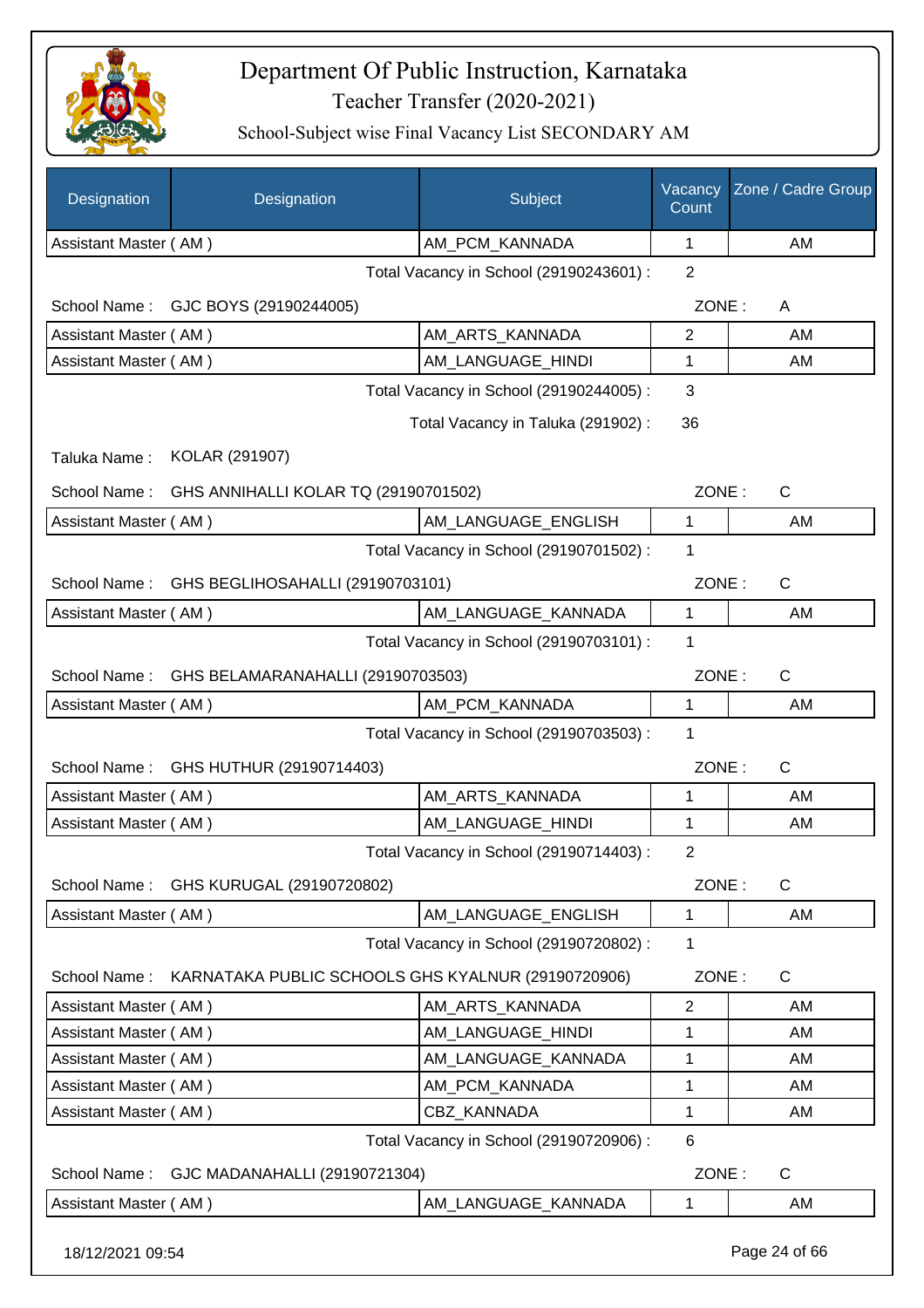

| Designation           | Designation                                           | Subject                                 | Vacancy<br>Count | Zone / Cadre Group |
|-----------------------|-------------------------------------------------------|-----------------------------------------|------------------|--------------------|
|                       |                                                       | Total Vacancy in School (29190721304) : | 1                |                    |
|                       | School Name: GHS MADDERI (29190721502)                |                                         | ZONE:            | $\mathsf{C}$       |
| Assistant Master (AM) |                                                       | AM_LANGUAGE_KANNADA                     | $\mathbf{1}$     | AM                 |
|                       |                                                       | Total Vacancy in School (29190721502) : | 1                |                    |
|                       | School Name: GHS MEDIHALA KOLAR TALUK (29190723502)   |                                         | ZONE:            | $\mathsf{C}$       |
| Assistant Master (AM) |                                                       | AM_LANGUAGE_KANNADA                     | $\mathbf{1}$     | AM                 |
|                       |                                                       | Total Vacancy in School (29190723502) : | 1                |                    |
| School Name:          | GHS MUDUVADI (29190723803)                            |                                         | ZONE:            | C                  |
| Assistant Master (AM) |                                                       | AM_ARTS_KANNADA                         | $\mathbf{1}$     | AM                 |
|                       |                                                       | Total Vacancy in School (29190723803) : | 1                |                    |
| School Name:          | KARNATAKA PUBLIC SCHOOLS GJC NARASAPURA (29190725206) |                                         | ZONE:            | C                  |
| Assistant Master (AM) |                                                       | AM_ARTS_KANNADA                         | 1                | AM                 |
| Assistant Master (AM) |                                                       | AM_LANGUAGE_ENGLISH                     | 1                | AM                 |
|                       |                                                       | Total Vacancy in School (29190725206) : | 2                |                    |
|                       | School Name: GHS PATNA (29190726903)                  |                                         | ZONE:            | $\mathsf{C}$       |
| Assistant Master (AM) |                                                       | AM_LANGUAGE_ENGLISH                     | $\mathbf{1}$     | AM                 |
|                       |                                                       | Total Vacancy in School (29190726903) : | 1                |                    |
| School Name:          | GHS SHAPURA (29190729902)                             |                                         | ZONE:            | C                  |
| Assistant Master (AM) |                                                       | AM_LANGUAGE_HINDI                       | $\mathbf{1}$     | AM                 |
|                       |                                                       | Total Vacancy in School (29190729902) : | 1                |                    |
| School Name:          | GHS SULUR (29190731302)                               |                                         | ZONE:            | $\mathsf C$        |
| Assistant Master (AM) |                                                       | AM_LANGUAGE_ENGLISH                     | 1                | AM                 |
|                       |                                                       | Total Vacancy in School (29190731302) : | 1                |                    |
| School Name:          | GJC VEMGAL (29190734506)                              |                                         | ZONE:            | C                  |
| Assistant Master (AM) |                                                       | AM LANGUAGE ENGLISH                     | 1                | AM                 |
| Assistant Master (AM) |                                                       | AM_LANGUAGE_HINDI                       | 1                | AM                 |
|                       |                                                       | Total Vacancy in School (29190734506) : | $\overline{2}$   |                    |
| School Name:          | GJC BOYS (29190736206)                                |                                         | ZONE:            | A                  |
| Assistant Master (AM) |                                                       | AM_ARTS_URDU                            | 1                | AM                 |
| Assistant Master (AM) |                                                       | AM_LANGUAGE_URDU                        | 1                | AM                 |
| Assistant Master (AM) |                                                       | CBZ_URDU                                | 1                | AM                 |
|                       |                                                       | Total Vacancy in School (29190736206) : | 3                |                    |
| 18/12/2021 09:54      |                                                       |                                         |                  | Page 25 of 66      |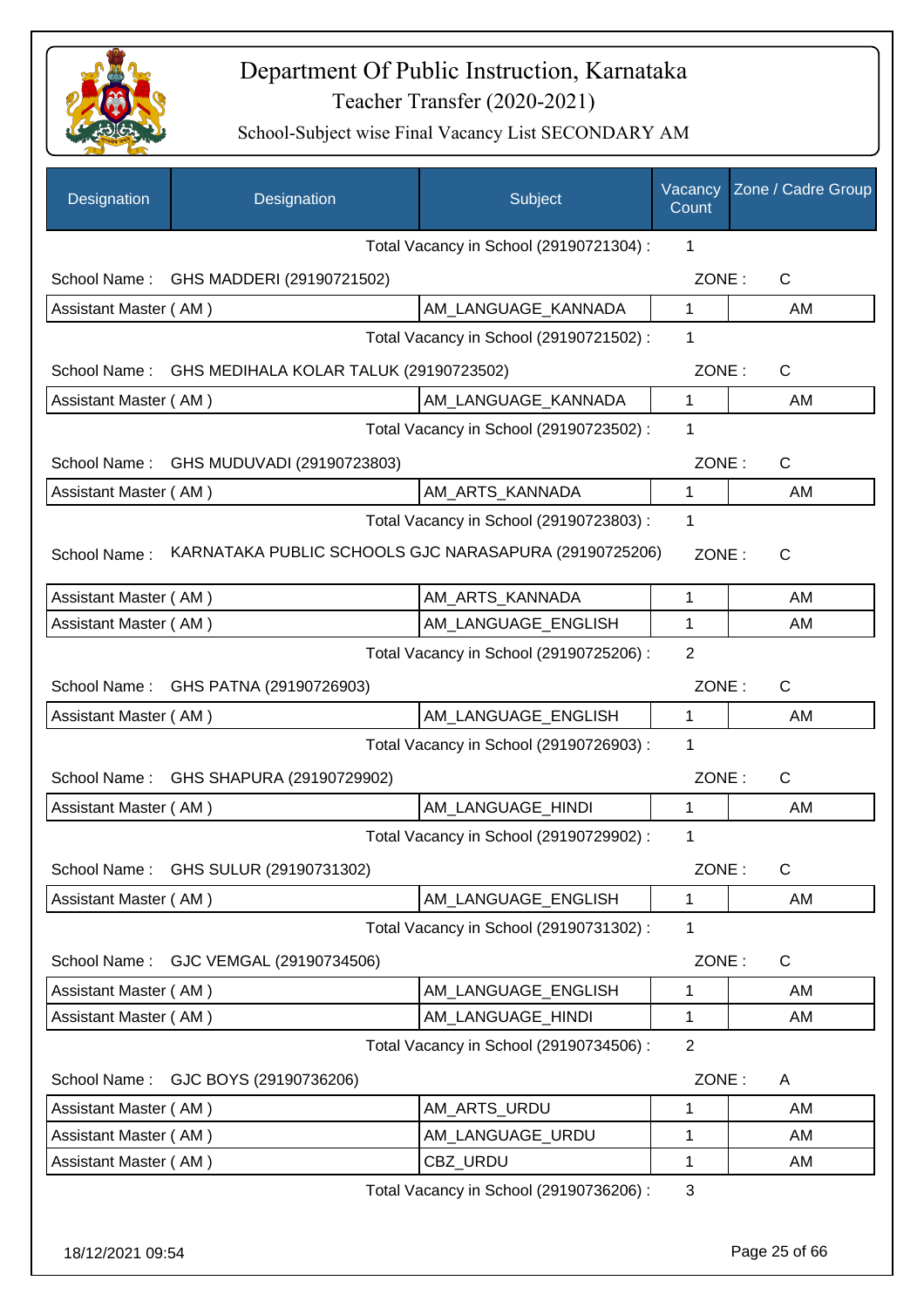

| Designation           | Designation                                      | Subject                                 | Vacancy<br>Count | Zone / Cadre Group |
|-----------------------|--------------------------------------------------|-----------------------------------------|------------------|--------------------|
|                       | School Name: NEW GOVT P U COLLEGE (29190738303)  |                                         | ZONE:            | A                  |
| Assistant Master (AM) |                                                  | AM_ARTS_KANNADA                         | $\overline{2}$   | AM                 |
|                       |                                                  | Total Vacancy in School (29190738303) : | $\overline{2}$   |                    |
|                       |                                                  | Total Vacancy in Taluka (291907) :      | 28               |                    |
| Taluka Name:          | MALUR (291909)                                   |                                         |                  |                    |
| School Name:          | GHS ANEPURA (29190901603)                        |                                         | ZONE:            | C                  |
| Assistant Master (AM) |                                                  | AM_LANGUAGE_ENGLISH                     | 1                | AM                 |
| Assistant Master (AM) |                                                  | AM_LANGUAGE_HINDI                       | 1                | AM                 |
| Assistant Master (AM) |                                                  | AM_LANGUAGE_KANNADA                     | 1                | AM                 |
|                       |                                                  | Total Vacancy in School (29190901603) : | 3                |                    |
| School Name:          | GHS CHIKKA KUNTHUR (29190907203)                 |                                         | ZONE:            | C                  |
| Assistant Master (AM) |                                                  | AM_LANGUAGE_KANNADA                     | 1                | AM                 |
|                       |                                                  | Total Vacancy in School (29190907203) : | 1                |                    |
|                       | School Name: GHS CHIKKA THIRUPATHI (29190907803) |                                         | ZONE:            | $\mathsf{C}$       |
| Assistant Master (AM) |                                                  | AM_LANGUAGE_KANNADA                     | $\mathbf{1}$     | AM                 |
|                       |                                                  | Total Vacancy in School (29190907803) : | 1                |                    |
|                       | School Name: GPUC, D.N.DODDI (29190908404)       |                                         | ZONE:            | $\mathsf{C}$       |
| Assistant Master (AM) |                                                  | AM LANGUAGE KANNADA                     | 1                | AM                 |
| Assistant Master (AM) |                                                  | CBZ_KANNADA                             | $\mathbf 1$      | AM                 |
|                       |                                                  | Total Vacancy in School (29190908404) : | $\overline{2}$   |                    |
|                       | School Name: GHS DINNAHALLI (29190908702)        |                                         | ZONE:            | C.                 |
| Assistant Master (AM) |                                                  | AM_PCM_KANNADA                          | 1                | AM                 |
|                       |                                                  | Total Vacancy in School (29190908702) : | 1                |                    |
| School Name:          | GHS DODDA NAYAKANAHALLI (29190909602)            |                                         | ZONE:            | C                  |
| Assistant Master (AM) |                                                  | AM_LANGUAGE_ENGLISH                     | 1                | AM                 |
| Assistant Master (AM) |                                                  | AM_LANGUAGE_KANNADA                     | 1                | AM                 |
|                       |                                                  | Total Vacancy in School (29190909602) : | $\overline{2}$   |                    |
| School Name:          | GHS DODDA SHIVARA (29190909802)                  |                                         | ZONE:            | $\mathsf{C}$       |
| Assistant Master (AM) |                                                  | AM_ARTS_KANNADA                         | $\mathbf{1}$     | AM                 |
|                       |                                                  | Total Vacancy in School (29190909802) : | 1                |                    |
| School Name:          | GHS HASANDAHALLI (29190913302)                   |                                         | ZONE:            | $\mathsf{C}$       |
| Assistant Master (AM) |                                                  | AM_PCM_KANNADA                          | 1                | AM                 |
|                       |                                                  | Total Vacancy in School (29190913302) : | 1                |                    |
| 18/12/2021 09:54      |                                                  |                                         |                  | Page 26 of 66      |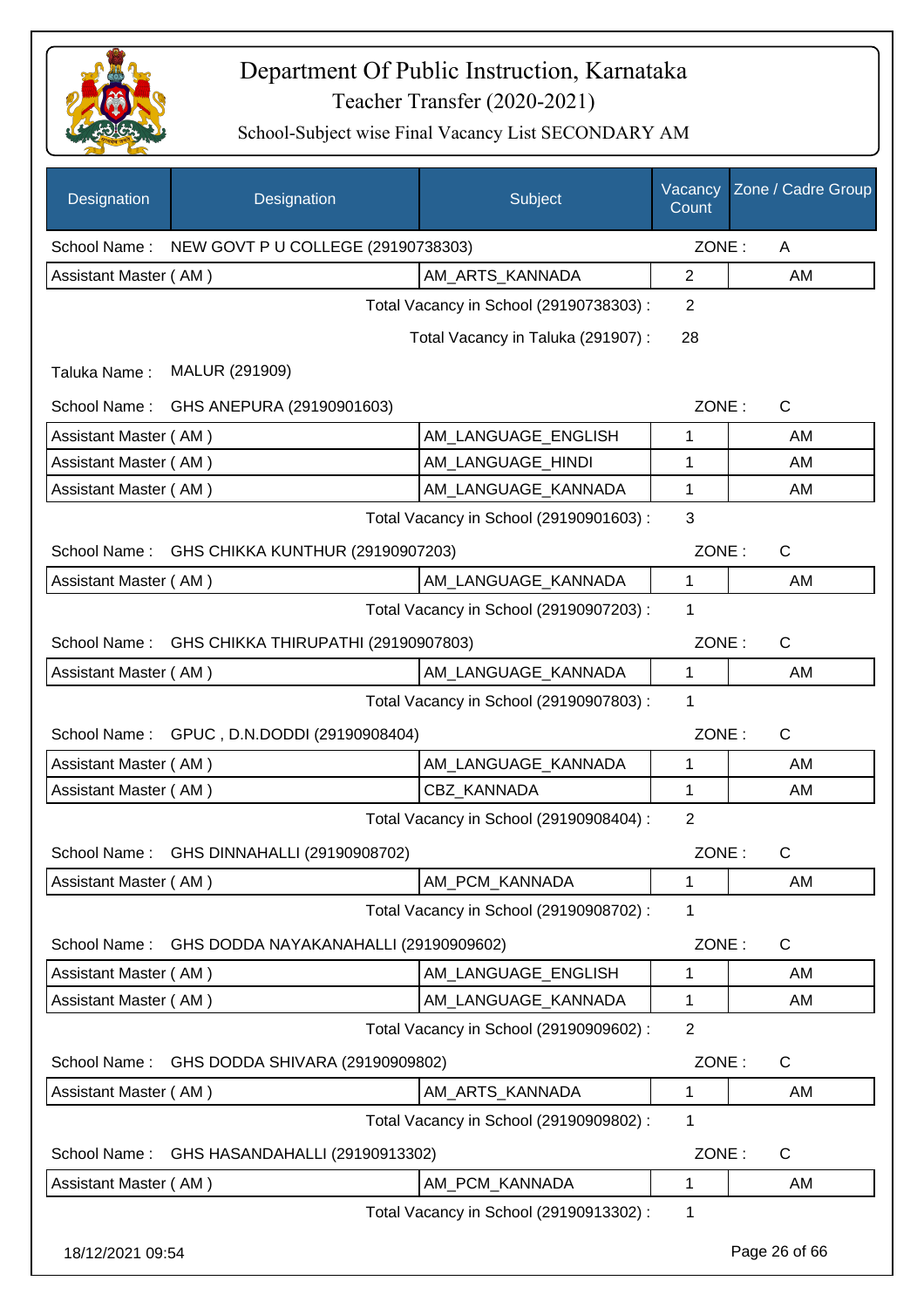

| Designation                             | Designation                                             | Subject                                 | Vacancy<br>Count | Zone / Cadre Group |
|-----------------------------------------|---------------------------------------------------------|-----------------------------------------|------------------|--------------------|
|                                         | School Name: GJC LAKKUR (29190921106)                   |                                         | ZONE:            | $\mathsf{C}$       |
| Assistant Master (AM)                   |                                                         | AM_LANGUAGE_HINDI                       | 1                | AM                 |
| Assistant Master (AM)                   |                                                         | AM_LANGUAGE_KANNADA                     | 1                | AM                 |
|                                         |                                                         | Total Vacancy in School (29190921106) : | $\overline{2}$   |                    |
| School Name:                            | KARNATAKA PUBLIC SCHOOLS GJC MASTHI (29190923209)       |                                         | ZONE:            | C                  |
| Assistant Master (AM)                   |                                                         | CBZ_KANNADA                             | 1                | AM                 |
|                                         |                                                         | Total Vacancy in School (29190923209) : | 1                |                    |
| School Name:                            | GHS RAJENAHALLI (29190927802)                           |                                         | ZONE:            | C                  |
| Assistant Master (AM)                   |                                                         | AM_LANGUAGE_HINDI                       | 1                | AM                 |
|                                         |                                                         | Total Vacancy in School (29190927802) : | 1                |                    |
|                                         | School Name: GJC TEKAL (29190930904)                    |                                         | ZONE:            | C                  |
| Assistant Master (AM)                   |                                                         | AM_LANGUAGE_ENGLISH                     | 1                | AM                 |
| Assistant Master (AM)                   |                                                         | AM_LANGUAGE_HINDI                       | 1                | AM                 |
|                                         |                                                         | Total Vacancy in School (29190930904) : | $\overline{2}$   |                    |
|                                         | School Name: GJC BOYS (29190955403)                     |                                         | ZONE:            | A                  |
| Assistant Master (AM)                   |                                                         | AM_ARTS_KANNADA                         | 1                | AM                 |
| Assistant Master (AM)                   |                                                         | AM_LANGUAGE_SANSKRIT                    | 1                | AM                 |
| Total Vacancy in School (29190955403) : |                                                         |                                         |                  |                    |
|                                         |                                                         | Total Vacancy in Taluka (291909) :      | 20               |                    |
| Taluka Name:                            | <b>MULBAGAL (291910)</b>                                |                                         |                  |                    |
|                                         | School Name: GHS ALANGUR CROSS (29191000503)            |                                         | ZONE:            | C                  |
| Assistant Master (AM)                   |                                                         | AM_LANGUAGE_HINDI                       | 1                | AM                 |
| Assistant Master (AM)                   |                                                         | AM_LANGUAGE_KANNADA                     | 1                | AM                 |
|                                         |                                                         | Total Vacancy in School (29191000503) : | $\overline{2}$   |                    |
| School Name:                            | KARNATAKA PUBLIC SCHOOLS GJC AVANI (29191001505)        |                                         | ZONE:            | C                  |
| Assistant Master (AM)                   |                                                         | AM_ARTS_KANNADA                         | 1                | AM                 |
| Assistant Master (AM)                   |                                                         | AM LANGUAGE ENGLISH                     | 1                | AM                 |
|                                         |                                                         | Total Vacancy in School (29191001505) : | $\overline{2}$   |                    |
| School Name:                            | GOVERNMENT HIGH SCHOOL DEVARAYASAMUDRA<br>(29191007604) |                                         | ZONE:            | $\mathsf{C}$       |
| Assistant Master (AM)                   |                                                         | AM_LANGUAGE_SANSKRIT                    | 1                | AM                 |
|                                         |                                                         | Total Vacancy in School (29191007604) : | 1                |                    |
| School Name:                            | GHS GUMMALAPURA (29191010702)                           |                                         | ZONE:            | C                  |
| 18/12/2021 09:54                        |                                                         |                                         |                  | Page 27 of 66      |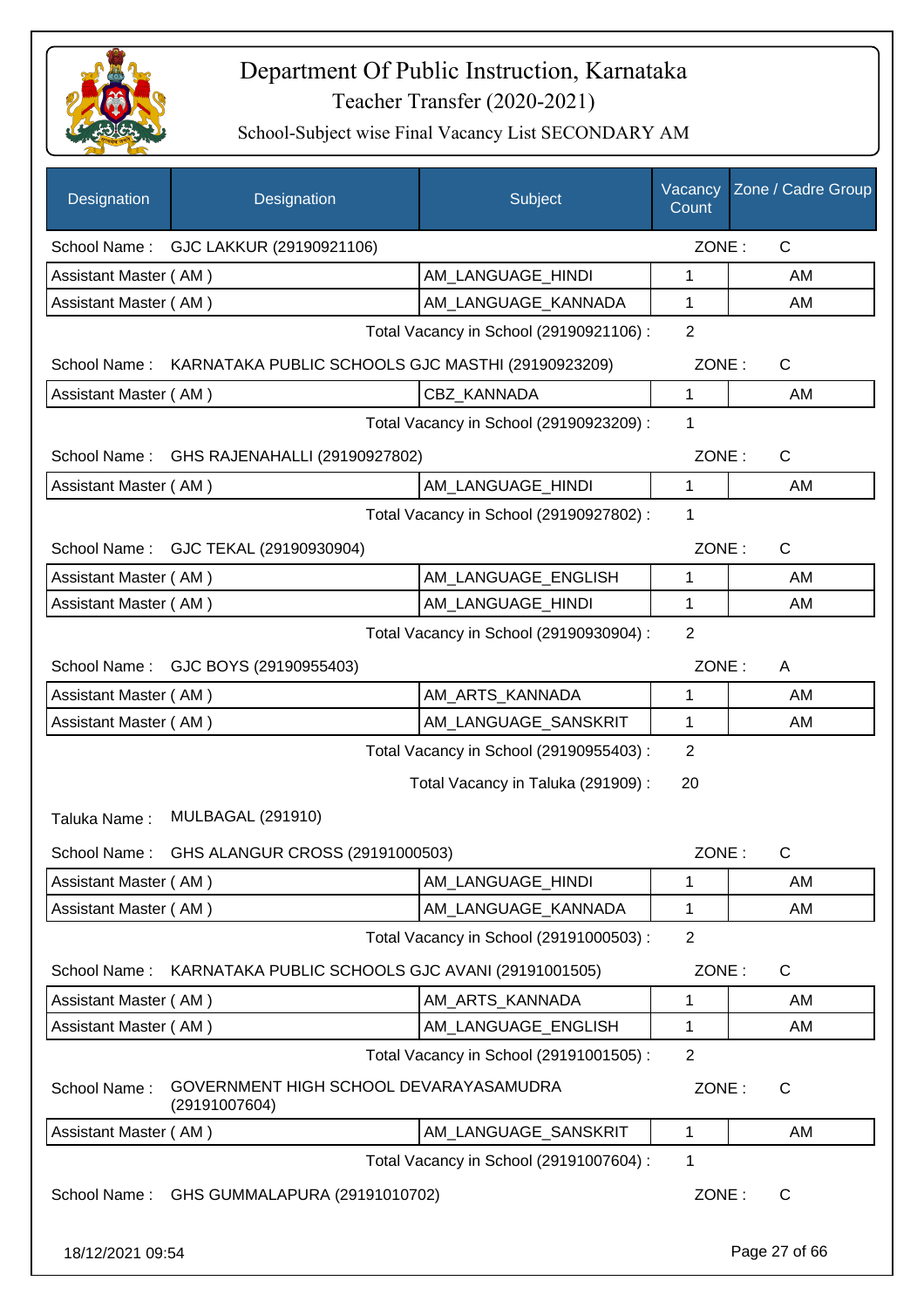

| Designation                                  | Designation                                                      | Subject                                 | Vacancy<br>Count | Zone / Cadre Group |
|----------------------------------------------|------------------------------------------------------------------|-----------------------------------------|------------------|--------------------|
| Assistant Master (AM)                        |                                                                  | AM_ARTS_KANNADA                         | 1                | AM                 |
|                                              |                                                                  | Total Vacancy in School (29191010702) : | 1                |                    |
|                                              | School Name: GHS HANUMANAHALLI (29191011202)                     |                                         | ZONE:            | C                  |
| Assistant Master (AM)                        |                                                                  | AM LANGUAGE HINDI                       | $\mathbf{1}$     | AM                 |
|                                              |                                                                  | Total Vacancy in School (29191011202) : | 1                |                    |
|                                              | School Name: GHS HEBBANI (29191011403)                           |                                         | ZONE:            | $\mathsf{C}$       |
| Assistant Master (AM)                        |                                                                  | AM_LANGUAGE_ENGLISH                     | 1                | AM                 |
| Assistant Master (AM)                        |                                                                  | AM_LANGUAGE_KANNADA                     | 1                | AM                 |
|                                              |                                                                  | Total Vacancy in School (29191011403) : | 2                |                    |
| School Name:                                 | GHS KURUDUMALE (29191019104)                                     |                                         | ZONE:            | $\mathsf{C}$       |
| Assistant Master (AM)                        |                                                                  | AM_LANGUAGE_KANNADA                     | $\mathbf{1}$     | AM                 |
|                                              |                                                                  | Total Vacancy in School (29191019104) : | 1                |                    |
|                                              | School Name: GJC MALLANAYAKANAHALLI (29191020603)                |                                         | ZONE:            | C                  |
| Assistant Master (AM)                        |                                                                  | AM_LANGUAGE_ENGLISH                     | 1                | AM                 |
| Total Vacancy in School (29191020603) :<br>1 |                                                                  |                                         |                  |                    |
|                                              | School Name: G. J. C THAYALUR, HIGH SCHOOL SECTION (29191029705) |                                         | ZONE:            | $\mathsf{C}$       |
| Assistant Master (AM)                        |                                                                  | AM_LANGUAGE_URDU                        | 1                | AM                 |
|                                              |                                                                  | Total Vacancy in School (29191029705) : | 1                |                    |
| School Name:                                 | GHS THIMMARAVUTHANAHALLI (29191030104)                           |                                         | ZONE:            | C                  |
| Assistant Master (AM)                        |                                                                  | AM_LANGUAGE_ENGLISH                     | 1                | AM                 |
|                                              |                                                                  | Total Vacancy in School (29191030104) : | 1                |                    |
| School Name:                                 | GHS THIPPADODDI (29191030202)                                    |                                         | ZONE:            | C                  |
| Assistant Master (AM)                        |                                                                  | AM LANGUAGE ENGLISH                     | 1                | AM                 |
| Assistant Master (AM)                        |                                                                  | AM_LANGUAGE_KANNADA                     | 1                | AM                 |
|                                              |                                                                  | Total Vacancy in School (29191030202) : | $\overline{2}$   |                    |
| School Name:                                 | GHS VIRUPAKSHI (29191033701)                                     |                                         | ZONE:            | $\mathsf C$        |
| Assistant Master (AM)                        |                                                                  | AM_ARTS_KANNADA                         | 1                | AM                 |
|                                              |                                                                  | Total Vacancy in School (29191033701) : | 1                |                    |
| School Name:                                 | ADARSHA SCHOOL(RMSA SCHOOL) (29191048103)                        |                                         | ZONE:            | C                  |
| Assistant Master (AM)                        |                                                                  | AM LANGUAGE ENGLISH                     | $\overline{2}$   | AM                 |
| Assistant Master (AM)                        |                                                                  | AM_LANGUAGE_HINDI                       | 1                | AM                 |
| Assistant Master (AM)                        |                                                                  | AM_LANGUAGE_KANNADA                     | 1                | AM                 |
| Assistant Master (AM)                        |                                                                  | AM_PCM_ENGLISH                          | 1                | AM                 |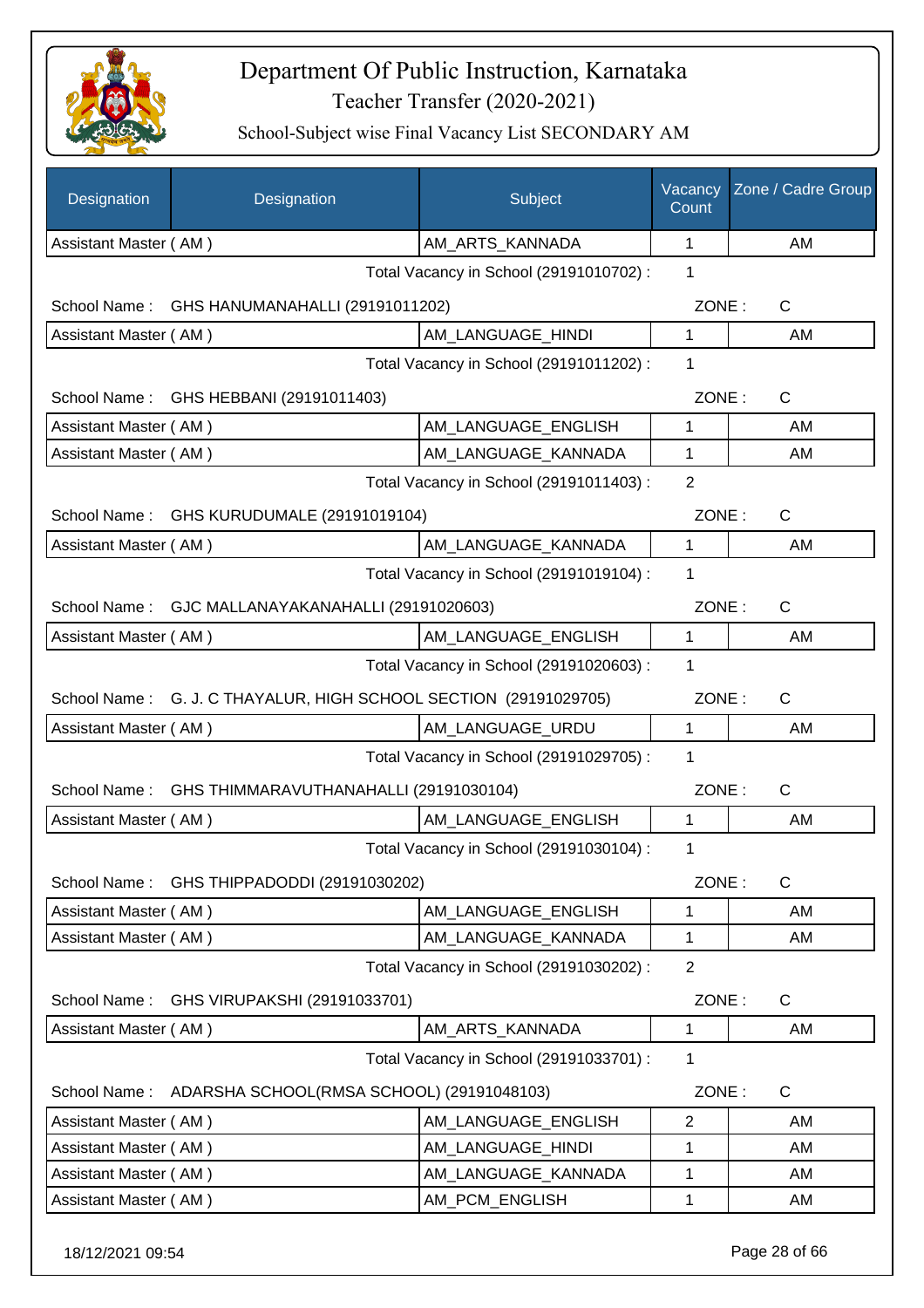

| Designation           | Designation                                   | Subject                                 | Vacancy<br>Count | Zone / Cadre Group |
|-----------------------|-----------------------------------------------|-----------------------------------------|------------------|--------------------|
| Assistant Master (AM) |                                               | CBZ_ENGLISH                             | 1                | AM                 |
|                       |                                               | Total Vacancy in School (29191048103) : | 6                |                    |
|                       | School Name: GJC GIRLS MULBAGAL (29191048604) |                                         | ZONE:            | A                  |
| Assistant Master (AM) |                                               | AM ARTS KANNADA                         | $\overline{2}$   | AM                 |
| Assistant Master (AM) |                                               | AM_LANGUAGE_ENGLISH                     | 1                | AM                 |
| Assistant Master (AM) |                                               | AM_LANGUAGE_HINDI                       | 1                | AM                 |
| Assistant Master (AM) |                                               | AM_LANGUAGE_KANNADA                     | 1                | AM                 |
| Assistant Master (AM) |                                               | AM_LANGUAGE_URDU                        | 1                | AM                 |
| Assistant Master (AM) |                                               | <b>CBZ KANNADA</b>                      | 1                | AM                 |
|                       |                                               | Total Vacancy in School (29191048604) : | $\overline{7}$   |                    |
|                       | School Name: GJC BOYS MULBAGAL (29191048606)  |                                         | ZONE:            | A                  |
| Assistant Master (AM) |                                               | AM_ARTS_ENGLISH                         | 1                | AM                 |
| Assistant Master (AM) |                                               | AM ARTS KANNADA                         | 1                | AM                 |
| Assistant Master (AM) |                                               | AM LANGUAGE SANSKRIT                    | 1                | AM                 |
|                       |                                               | Total Vacancy in School (29191048606) : | 3                |                    |
|                       | School Name: GHS NUGALBANDE (29191049101)     |                                         | ZONE:            | A                  |
| Assistant Master (AM) |                                               | AM_LANGUAGE_URDU                        | 1                | AM                 |
|                       |                                               | Total Vacancy in School (29191049101) : | 1                |                    |
| School Name:          | NEW GHS (29191050201)                         |                                         | ZONE:            | A                  |
| Assistant Master (AM) |                                               | AM_ARTS_KANNADA                         | 1                | AM                 |
| Assistant Master (AM) |                                               | AM_LANGUAGE_HINDI                       | 1                | AM                 |
|                       |                                               | Total Vacancy in School (29191050201) : | 2                |                    |
|                       |                                               | Total Vacancy in Taluka (291910) :      | 35               |                    |
| Taluka Name:          | SRINIVASAPUR (291912)                         |                                         |                  |                    |
| School Name:          | GHS ADDAGAL (29191200506)                     |                                         | ZONE:            | $\mathsf{C}$       |
| Assistant Master (AM) |                                               | AM_ARTS_KANNADA                         | 1                | AM                 |
| Assistant Master (AM) |                                               | AM LANGUAGE HINDI                       | 1                | AM                 |
|                       |                                               | Total Vacancy in School (29191200506) : | $\overline{2}$   |                    |
| School Name:          | GHS ALAVATTA (29191200902)                    |                                         | ZONE:            | C                  |
| Assistant Master (AM) |                                               | AM_LANGUAGE_ENGLISH                     | 1                | AM                 |
| Assistant Master (AM) |                                               | AM_LANGUAGE_KANNADA                     | 1                | AM                 |
|                       |                                               | Total Vacancy in School (29191200902) : | $\overline{2}$   |                    |
| School Name:          | GHS BYRAGANAPALLI (29191205103)               |                                         | ZONE:            | $\mathsf{C}$       |
|                       |                                               |                                         |                  |                    |
| 18/12/2021 09:54      |                                               |                                         |                  | Page 29 of 66      |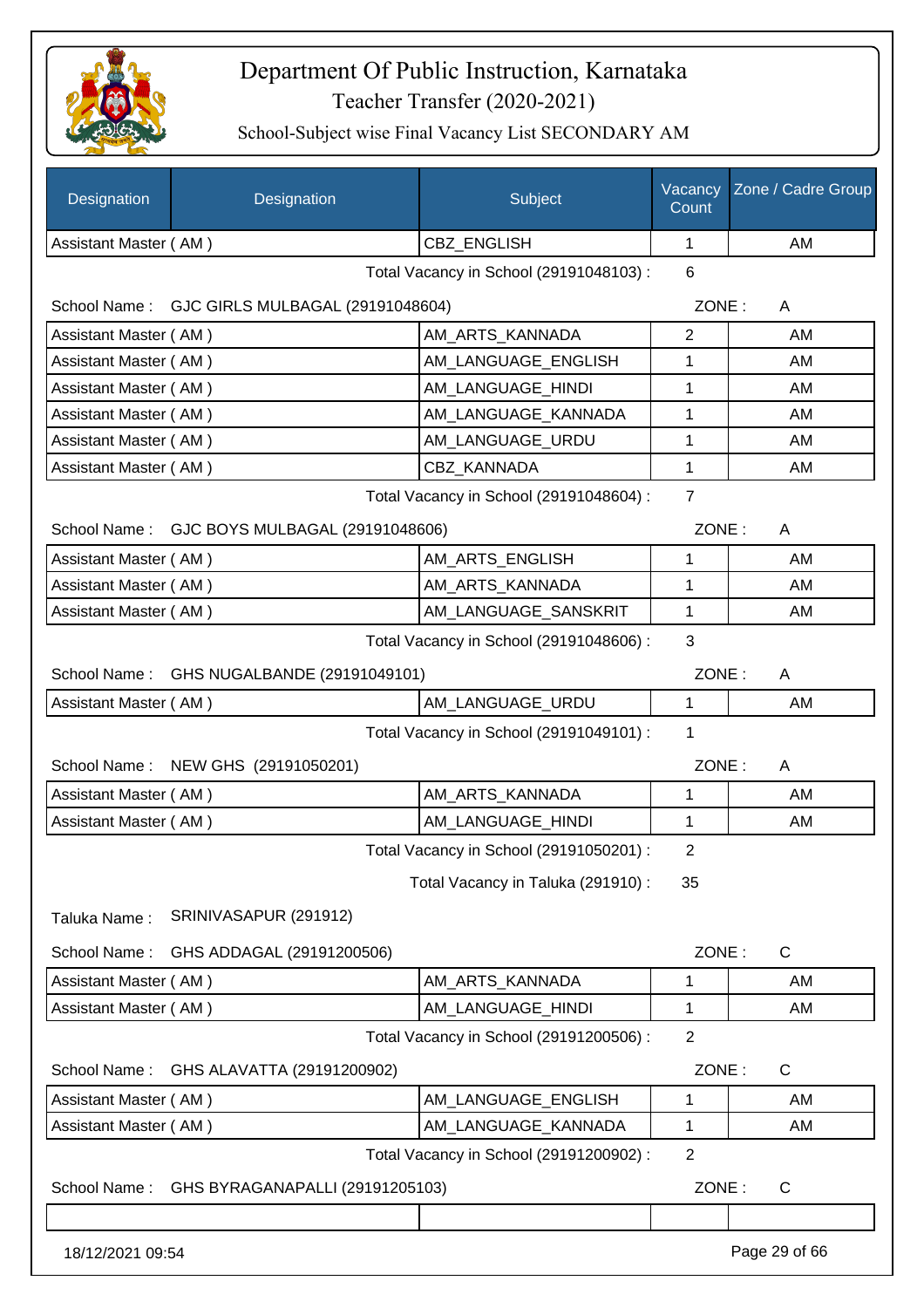

School-Subject wise Final Vacancy List SECONDARY AM

| Designation                                               | Designation                        | Subject                                 | Vacancy<br>Count | Zone / Cadre Group |
|-----------------------------------------------------------|------------------------------------|-----------------------------------------|------------------|--------------------|
| Assistant Master (AM)                                     |                                    | CBZ_KANNADA                             | 1                | AM                 |
|                                                           |                                    | Total Vacancy in School (29191205103) : | 1                |                    |
| School Name: GJC GOWNIPALLI (29191210709)                 |                                    |                                         | ZONE:            | C                  |
| Assistant Master (AM)                                     |                                    | AM LANGUAGE HINDI                       | 1                | AM                 |
| Assistant Master (AM)                                     |                                    | CBZ_KANNADA                             | 1                | AM                 |
|                                                           |                                    | Total Vacancy in School (29191210709) : | $\overline{2}$   |                    |
| GHPS IMMARAKUNTE (RMSA UPG) (29191212501)<br>School Name: |                                    |                                         | ZONE:            | $\mathsf{C}$       |
| Assistant Master (AM)                                     |                                    | AM_LANGUAGE_KANNADA                     | $\mathbf{1}$     | AM                 |
|                                                           |                                    | Total Vacancy in School (29191212501) : | 1                |                    |
| School Name:                                              | GHS KURIGEPALLI (29191218504)      |                                         | ZONE:            | $\mathsf{C}$       |
| Assistant Master (AM)                                     |                                    | AM_ARTS_KANNADA                         | 1                | AM                 |
| Assistant Master (AM)                                     |                                    | AM LANGUAGE HINDI                       | 1                | AM                 |
| Assistant Master (AM)                                     |                                    | AM_PCM_KANNADA                          | 1                | AM                 |
|                                                           |                                    | Total Vacancy in School (29191218504) : | 3                |                    |
| School Name:                                              | GHS LAKSHMIPURA (29191219108)      |                                         | ZONE:            | $\mathsf{C}$       |
| Assistant Master (AM)                                     |                                    | AM_ARTS_KANNADA                         | 1                | AM                 |
|                                                           |                                    | Total Vacancy in School (29191219108) : | 1                |                    |
| School Name:                                              | GHS MASTHENAHALLI (29191221102)    |                                         | ZONE:            | $\mathsf{C}$       |
| Assistant Master (AM)                                     |                                    | AM_LANGUAGE_KANNADA                     | $\mathbf{1}$     | AM                 |
|                                                           |                                    | Total Vacancy in School (29191221102) : | 1                |                    |
| School Name:                                              | GHS MATTAKANNASANDRA (29191221202) |                                         | ZONE:            | С                  |
| Assistant Master (AM)                                     |                                    | AM_LANGUAGE_HINDI                       | 1                | AM                 |
|                                                           |                                    | Total Vacancy in School (29191221202) : | 1                |                    |
| School Name:                                              | GHS MUDIMADAGU (29191221707)       |                                         | ZONE:            | C                  |
| Assistant Master (AM)                                     |                                    | AM_LANGUAGE_ENGLISH                     | 1                | AM                 |
|                                                           |                                    | Total Vacancy in School (29191221707) : | 1                |                    |
| School Name:                                              | GHS MUTHAKAPALLI (29191222007)     |                                         | ZONE:            | $\mathsf{C}$       |
| Assistant Master (AM)                                     |                                    | AM_ARTS_KANNADA                         | 1                | AM                 |
| Assistant Master (AM)                                     |                                    | AM_LANGUAGE_ENGLISH                     | 1                | AM                 |
| Assistant Master (AM)                                     |                                    | CBZ_KANNADA                             | 1                | AM                 |
|                                                           |                                    | Total Vacancy in School (29191222007) : | 3                |                    |
| School Name:                                              | GHS PATHAPALLI (29191225102)       |                                         | ZONE:            | C                  |
| Assistant Master (AM)                                     |                                    | AM_LANGUAGE_KANNADA                     | 1                | AM                 |
|                                                           |                                    |                                         |                  |                    |

18/12/2021 09:54 Page 30 of 66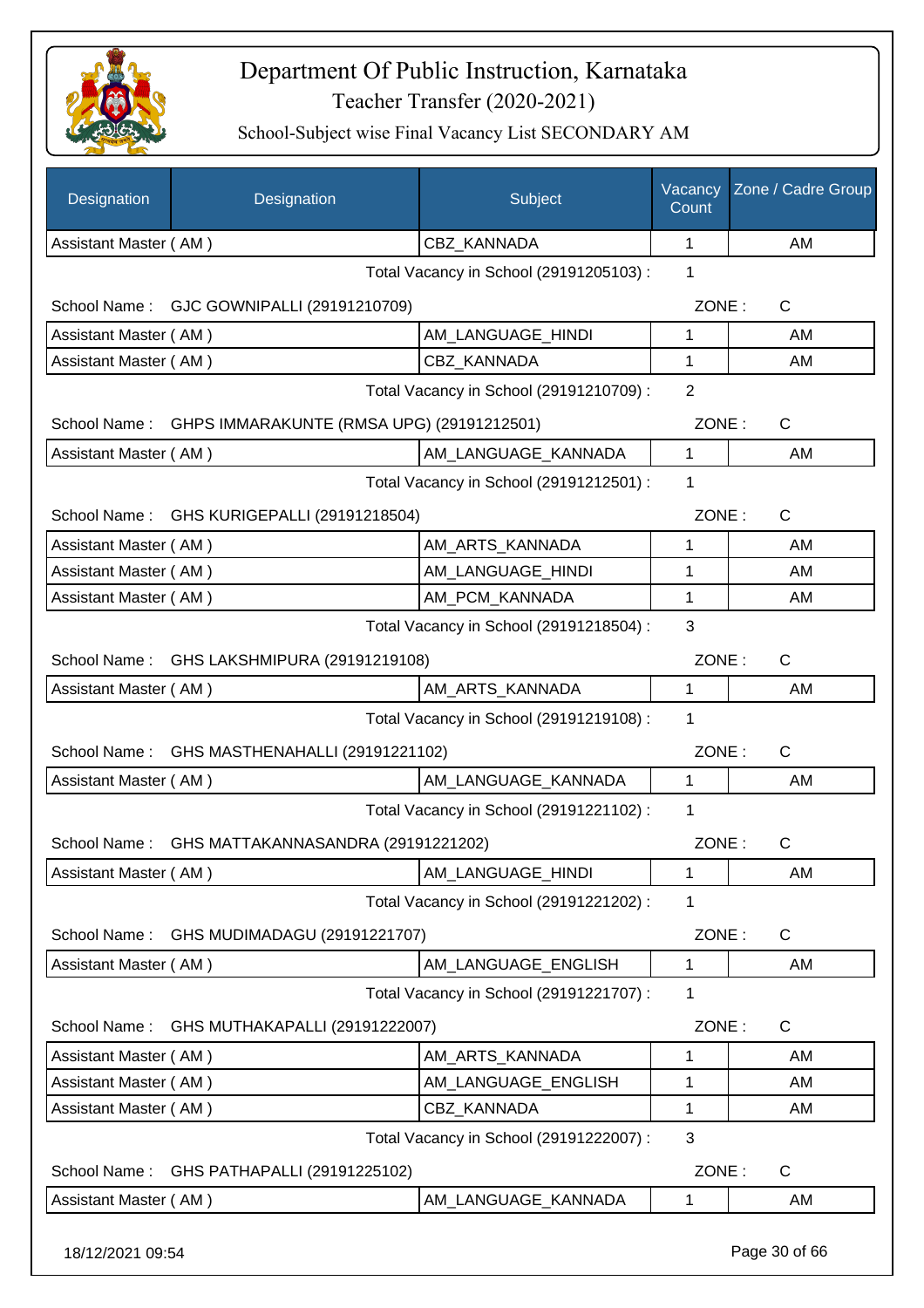

| Designation                             | Designation                                                   | Subject                                 | Vacancy<br>Count | Zone / Cadre Group |
|-----------------------------------------|---------------------------------------------------------------|-----------------------------------------|------------------|--------------------|
|                                         |                                                               | Total Vacancy in School (29191225102) : | 1                |                    |
| School Name:                            | GJC RAYALPADU (29191226905)                                   |                                         | ZONE:            | C                  |
| Assistant Master (AM)                   |                                                               | AM ARTS KANNADA                         | 1                | AM                 |
| Assistant Master (AM)                   |                                                               | AM_LANGUAGE_ENGLISH                     | $\mathbf 1$      | AM                 |
|                                         |                                                               | Total Vacancy in School (29191226905) : | $\overline{2}$   |                    |
| School Name:                            | KARNATAKA PUBLIC SCHOOLS GJC SOMAYAJALAHALLI<br>(29191228705) |                                         | ZONE:            | C                  |
| Assistant Master (AM)                   |                                                               | AM_ARTS_KANNADA                         | 1                | AM                 |
| Assistant Master (AM)                   |                                                               | AM_LANGUAGE_ENGLISH                     | 2                | AM                 |
| Assistant Master (AM)                   |                                                               | <b>CBZ KANNADA</b>                      | 1                | AM                 |
|                                         |                                                               | Total Vacancy in School (29191228705) : | $\overline{4}$   |                    |
| School Name:                            | GHS THADIGOL (29191229404)                                    |                                         | ZONE:            | C                  |
| Assistant Master (AM)                   |                                                               | AM_LANGUAGE_ENGLISH                     | 1                | AM                 |
| Assistant Master (AM)                   |                                                               | AM_LANGUAGE_KANNADA                     | 1                | AM                 |
| Assistant Master (AM)                   |                                                               | CBZ KANNADA                             | 1                | AM                 |
| Total Vacancy in School (29191229404) : |                                                               |                                         | 3                |                    |
| School Name:                            | GOVT HIGH SCHOOL YELDURU (29191233207)                        |                                         | ZONE:            | $\mathsf{C}$       |
| Assistant Master (AM)                   |                                                               | AM_LANGUAGE_ENGLISH                     | $\mathbf 1$      | AM                 |
| Assistant Master (AM)                   |                                                               | AM_LANGUAGE_HINDI                       | 1                | AM                 |
|                                         |                                                               | Total Vacancy in School (29191233207) : | $\overline{2}$   |                    |
|                                         | School Name: GJC(GIRLS)S.V.PURA (29191244601)                 |                                         | ZONE:            | A                  |
| Assistant Master (AM)                   |                                                               | AM ARTS KANNADA                         | 1                | AM                 |
| Assistant Master (AM)                   |                                                               | AM_LANGUAGE_URDU                        | 1                | AM                 |
|                                         |                                                               | Total Vacancy in School (29191244601) : | $\overline{2}$   |                    |
| School Name:                            | ADARSHA VIDYALAYA RMSA KALLUR (29191245301)                   |                                         | ZONE:            | B                  |
| Assistant Master (AM)                   |                                                               | AM_ARTS_ENGLISH                         | 1                | AM                 |
| Assistant Master (AM)                   |                                                               | CBZ_ENGLISH                             | 1                | AM                 |
|                                         |                                                               | Total Vacancy in School (29191245301) : | $\overline{2}$   |                    |
| School Name:                            | GHS S.V. PURA (29191246502)                                   |                                         | ZONE:            | A                  |
| Assistant Master (AM)                   |                                                               | AM_LANGUAGE_ENGLISH                     | 1                | AM                 |
| Assistant Master (AM)                   |                                                               | AM_LANGUAGE_HINDI                       | 1                | AM                 |
|                                         |                                                               | Total Vacancy in School (29191246502) : | $\overline{2}$   |                    |
|                                         |                                                               | Total Vacancy in Taluka (291912) :      | 36               |                    |
| Taluka Name:                            | K G F (291913)                                                |                                         |                  |                    |
| 18/12/2021 09:54                        |                                                               |                                         |                  | Page 31 of 66      |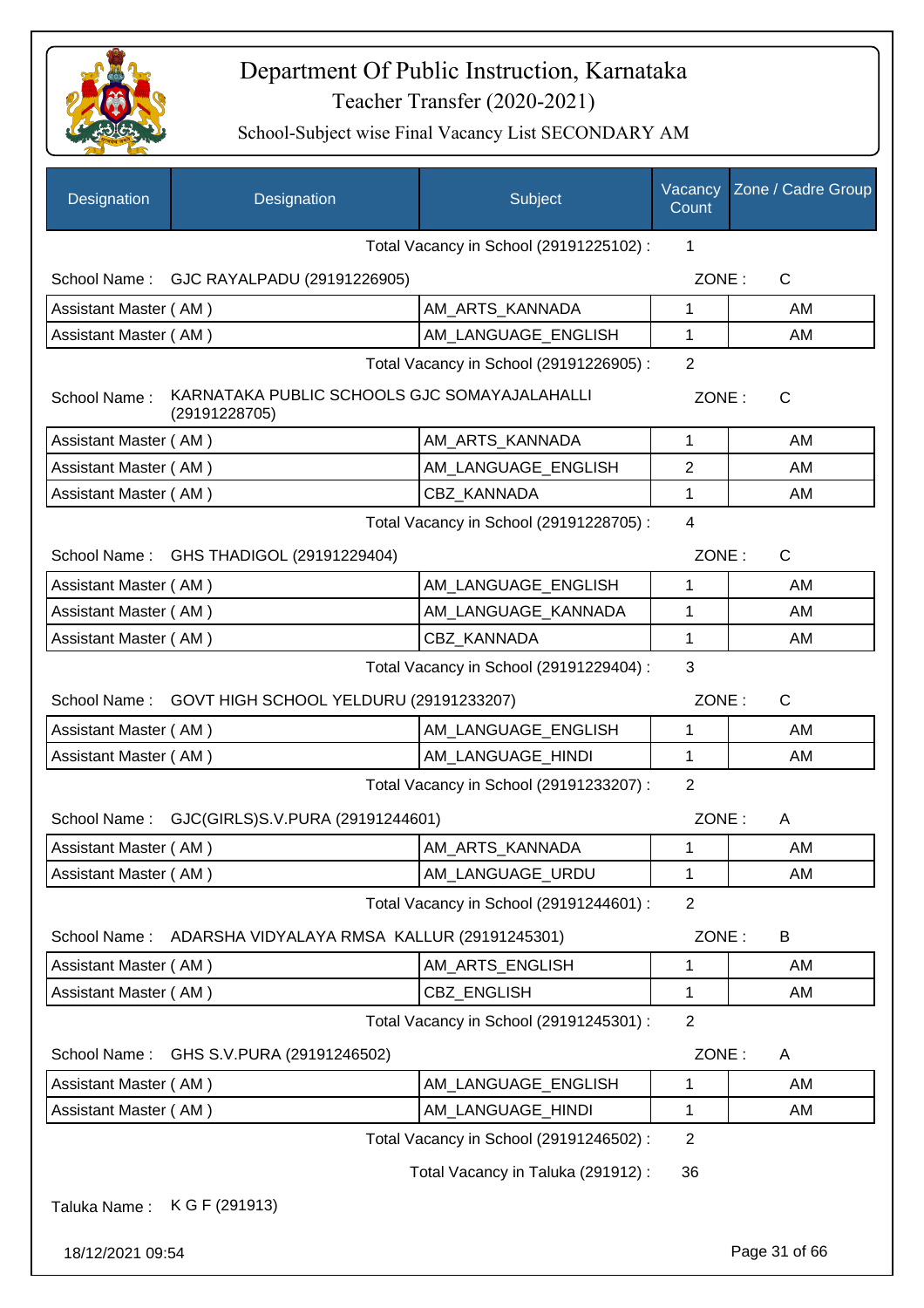

| GHPS BODENAHALLI (RMSA UPG) (29191300901)<br>School Name:<br>Assistant Master (AM)<br>AM_LANGUAGE_KANNADA<br>Total Vacancy in School (29191300901) :<br>School Name: GHS DODDUR (29191302602)<br>Assistant Master (AM)<br>AM_LANGUAGE_HINDI<br>Total Vacancy in School (29191302602) :<br>GHPS DONIMADAGU (RMSA UPG) (29191302801)<br>School Name:<br>AM LANGUAGE KANNADA<br>Assistant Master (AM) | ZONE:<br>$\mathbf{1}$<br>1<br>ZONE:<br>1<br>1<br>ZONE:<br>$\mathbf{1}$<br>1<br>ZONE:<br>$\mathbf{1}$ | $\mathsf{C}$<br>AM<br>C<br>AM<br>C<br>AM<br>$\mathsf{C}$ |
|----------------------------------------------------------------------------------------------------------------------------------------------------------------------------------------------------------------------------------------------------------------------------------------------------------------------------------------------------------------------------------------------------|------------------------------------------------------------------------------------------------------|----------------------------------------------------------|
|                                                                                                                                                                                                                                                                                                                                                                                                    |                                                                                                      |                                                          |
|                                                                                                                                                                                                                                                                                                                                                                                                    |                                                                                                      |                                                          |
|                                                                                                                                                                                                                                                                                                                                                                                                    |                                                                                                      |                                                          |
|                                                                                                                                                                                                                                                                                                                                                                                                    |                                                                                                      |                                                          |
|                                                                                                                                                                                                                                                                                                                                                                                                    |                                                                                                      |                                                          |
|                                                                                                                                                                                                                                                                                                                                                                                                    |                                                                                                      |                                                          |
|                                                                                                                                                                                                                                                                                                                                                                                                    |                                                                                                      |                                                          |
|                                                                                                                                                                                                                                                                                                                                                                                                    |                                                                                                      |                                                          |
| Total Vacancy in School (29191302801) :                                                                                                                                                                                                                                                                                                                                                            |                                                                                                      |                                                          |
| School Name: GJC KAMASAMUDRAM (29191303805)                                                                                                                                                                                                                                                                                                                                                        |                                                                                                      |                                                          |
| Assistant Master (AM)<br>AM LANGUAGE KANNADA                                                                                                                                                                                                                                                                                                                                                       |                                                                                                      | AM                                                       |
| AM_PCM_KANNADA<br>Assistant Master (AM)                                                                                                                                                                                                                                                                                                                                                            | 1                                                                                                    | AM                                                       |
| Total Vacancy in School (29191303805) :                                                                                                                                                                                                                                                                                                                                                            | $\overline{2}$                                                                                       |                                                          |
| School Name: GHSOORGAUMPET (29191310101)                                                                                                                                                                                                                                                                                                                                                           | ZONE:                                                                                                | A                                                        |
| Assistant Master (AM)<br>AM_ARTS_KANNADA                                                                                                                                                                                                                                                                                                                                                           | 1                                                                                                    | AM                                                       |
| <b>CBZ KANNADA</b><br>Assistant Master (AM)                                                                                                                                                                                                                                                                                                                                                        | $\mathbf{1}$                                                                                         | AM                                                       |
| Total Vacancy in School (29191310101) :                                                                                                                                                                                                                                                                                                                                                            | $\overline{2}$                                                                                       |                                                          |
| GJC(BOYS) (29191311301)<br>School Name:                                                                                                                                                                                                                                                                                                                                                            | ZONE:                                                                                                | A                                                        |
| Assistant Master (AM)<br>AM_ARTS_KANNADA                                                                                                                                                                                                                                                                                                                                                           | 1                                                                                                    | AM                                                       |
| Assistant Master (AM)<br>AM_LANGUAGE_ENGLISH                                                                                                                                                                                                                                                                                                                                                       | 1                                                                                                    | AM                                                       |
| AM_LANGUAGE_HINDI<br>Assistant Master (AM)                                                                                                                                                                                                                                                                                                                                                         | 1                                                                                                    | AM                                                       |
| Total Vacancy in School (29191311301) :                                                                                                                                                                                                                                                                                                                                                            | 3                                                                                                    |                                                          |
| School Name:<br>GHS GONAMAKANAHALLI (29191311701)                                                                                                                                                                                                                                                                                                                                                  | ZONE:                                                                                                | A                                                        |
| AM ARTS KANNADA<br>Assistant Master (AM)                                                                                                                                                                                                                                                                                                                                                           | 2                                                                                                    | AM                                                       |
| AM_LANGUAGE_HINDI<br>Assistant Master (AM)                                                                                                                                                                                                                                                                                                                                                         | 1                                                                                                    | AM                                                       |
| Total Vacancy in School (29191311701) :                                                                                                                                                                                                                                                                                                                                                            | 3                                                                                                    |                                                          |
| Total Vacancy in Taluka (291913):                                                                                                                                                                                                                                                                                                                                                                  | 13                                                                                                   |                                                          |
| BENGALURU U SOUTH (2920)<br>District Name:                                                                                                                                                                                                                                                                                                                                                         |                                                                                                      |                                                          |
| SOUTH1 (292001)<br>Taluka Name:                                                                                                                                                                                                                                                                                                                                                                    |                                                                                                      |                                                          |
| School Name:<br>BADRA GHS CHOLANAYAKANAHALLI (29200100703)                                                                                                                                                                                                                                                                                                                                         | ZONE:                                                                                                | B                                                        |
| AM_ARTS_KANNADA<br>Assistant Master (AM)                                                                                                                                                                                                                                                                                                                                                           | $\overline{2}$                                                                                       | AM                                                       |
| Total Vacancy in School (29200100703) :                                                                                                                                                                                                                                                                                                                                                            | $\overline{2}$                                                                                       |                                                          |
|                                                                                                                                                                                                                                                                                                                                                                                                    |                                                                                                      |                                                          |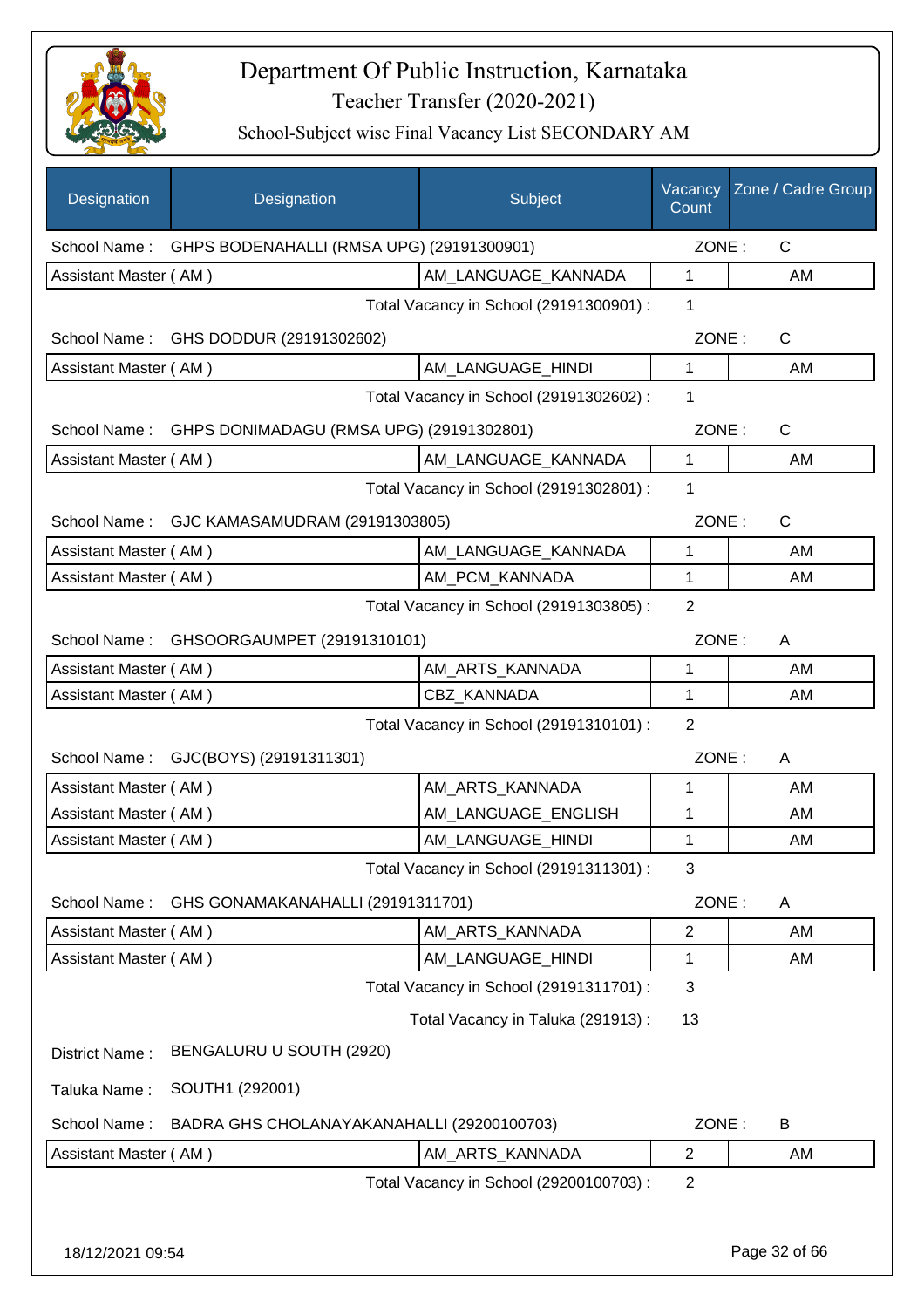

| Designation           | Designation                                                                     | Subject                                 | Vacancy<br>Count | Zone / Cadre Group |
|-----------------------|---------------------------------------------------------------------------------|-----------------------------------------|------------------|--------------------|
| School Name:          | KARNATAKA PUBLIC SCHOOLS GHS UTTARAHALLI (29200108179)                          |                                         | ZONE:            | A                  |
| Assistant Master (AM) |                                                                                 | AM LANGUAGE KANNADA                     | 1                | AM                 |
|                       |                                                                                 | Total Vacancy in School (29200108179) : | 1                |                    |
| School Name:          | KARNATAKA PUBLIC SCHOOLS GOVERNMENT HIGH SCHOOL<br>HONNAGANAHATTI (29200129901) |                                         | ZONE:            | B                  |
| Assistant Master (AM) |                                                                                 | AM_ARTS_KANNADA                         | $\mathbf 1$      | AM                 |
|                       |                                                                                 | Total Vacancy in School (29200129901) : | 1                |                    |
| School Name:          | KARNATAKA PUBLIC SCHOOLS GHS GIRLS BASAVAGUDI<br>(29200139514)                  |                                         | ZONE:            | A                  |
| Assistant Master (AM) |                                                                                 | AM_LANGUAGE_SANSKRIT                    | 1                | AM                 |
|                       |                                                                                 | Total Vacancy in School (29200139514) : | 1                |                    |
|                       |                                                                                 | Total Vacancy in Taluka (292001) :      | 5                |                    |
| Taluka Name:          | SOUTH4 (292003)                                                                 |                                         |                  |                    |
| School Name:          | KARNATAKA PUBLIC SCHOOLS GJC K R PURA (29200300130)                             |                                         | ZONE:            | A                  |
| Assistant Master (AM) |                                                                                 | AM_ARTS_KANNADA                         | $\mathbf{1}$     | AM                 |
|                       |                                                                                 | Total Vacancy in School (29200300130) : | 1                |                    |
| School Name:          | GHS GUNJURU (29200301950)                                                       |                                         | ZONE:            | A                  |
| Assistant Master (AM) |                                                                                 | AM_ARTS_KANNADA                         | 1                | AM                 |
| Assistant Master (AM) |                                                                                 | AM_LANGUAGE_ENGLISH                     | 1                | AM                 |
|                       |                                                                                 | Total Vacancy in School (29200301950) : | $\overline{2}$   |                    |
| School Name:          | KARNATAKA PUBLIC SCHOOLS KPS VARTHUR (29200301953)                              |                                         | ZONE:            | A                  |
| Assistant Master (AM) |                                                                                 | AM LANGUAGE_KANNADA                     | 1                | AM                 |
| Assistant Master (AM) |                                                                                 | AM_LANGUAGE_SANSKRIT                    | 1                | AM                 |
|                       |                                                                                 | Total Vacancy in School (29200301953) : | $\overline{2}$   |                    |
| School Name:          | GHS BIDARAHALLI (29200304904)                                                   |                                         | ZONE:            | B                  |
| Assistant Master (AM) |                                                                                 | AM LANGUAGE HINDI                       | 1                | AM                 |
| Assistant Master (AM) |                                                                                 | CBZ_KANNADA                             | 1                | AM                 |
|                       |                                                                                 | Total Vacancy in School (29200304904) : | $\overline{2}$   |                    |
| School Name:          | GHS JYOTHIPURA (29200307607)                                                    |                                         | ZONE:            | B                  |
| Assistant Master (AM) |                                                                                 | AM_LANGUAGE_HINDI                       | $\mathbf 1$      | AM                 |
| Assistant Master (AM) |                                                                                 | AM_PCM_KANNADA                          | 1                | AM                 |
|                       |                                                                                 | Total Vacancy in School (29200307607) : | $\overline{2}$   |                    |
| School Name:          | GHS RAMMURTHYNAGARA (29200308022)                                               |                                         | ZONE:            | A                  |
| 18/12/2021 09:54      |                                                                                 |                                         |                  | Page 33 of 66      |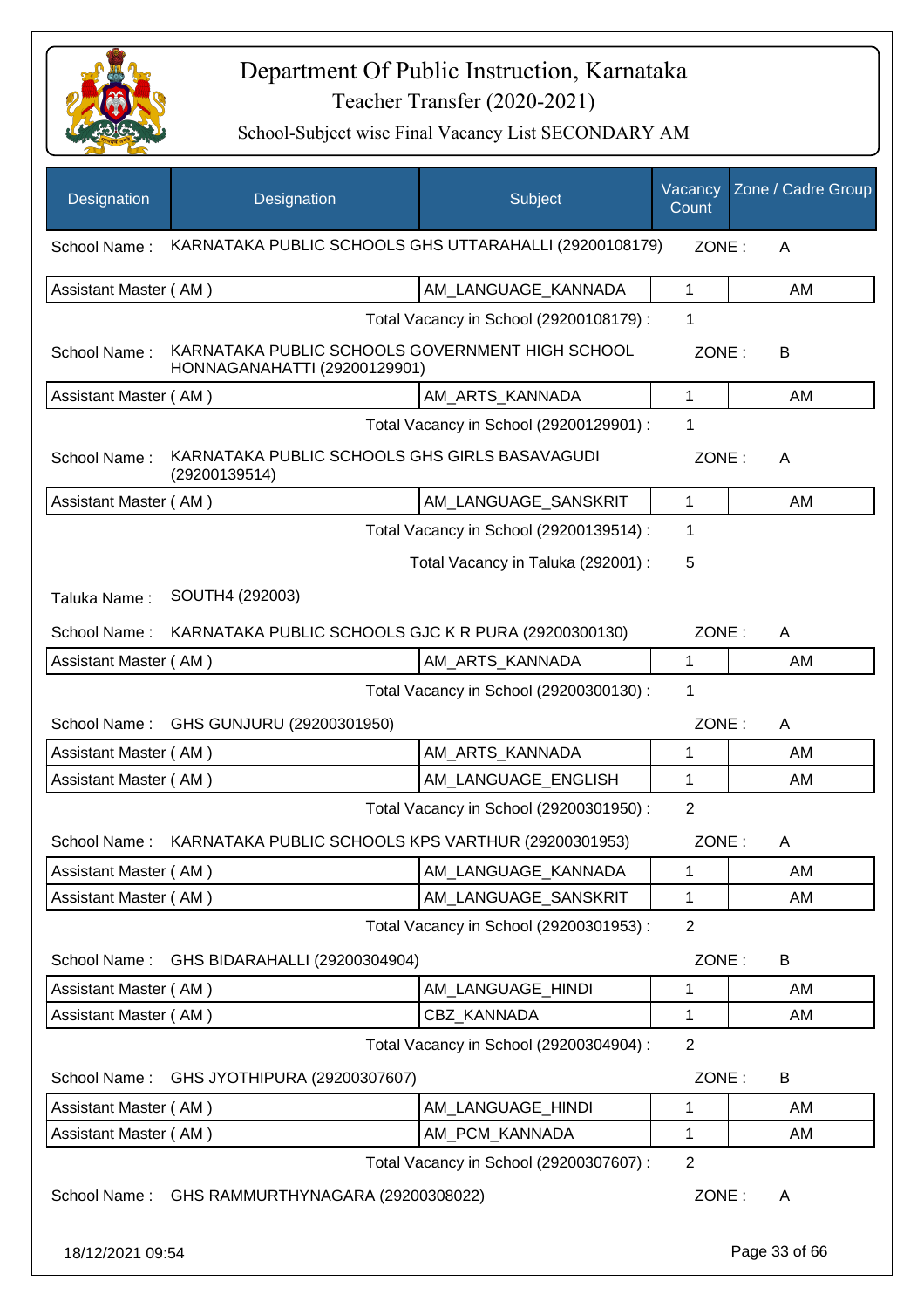

| Designation           | Designation                                                      | Subject                                 | Vacancy<br>Count | Zone / Cadre Group |
|-----------------------|------------------------------------------------------------------|-----------------------------------------|------------------|--------------------|
| Assistant Master (AM) |                                                                  | AM_ARTS_KANNADA                         | 1                | <b>AM</b>          |
|                       |                                                                  | Total Vacancy in School (29200308022) : | 1                |                    |
|                       | School Name: GHS KADUSONNAPPANAHALLI (29200309507)               |                                         | ZONE:            | B                  |
| Assistant Master (AM) |                                                                  | AM_LANGUAGE_ENGLISH                     | 1                | AM                 |
| Assistant Master (AM) |                                                                  | AM_PCM_KANNADA                          | 1                | AM                 |
| Assistant Master (AM) |                                                                  | CBZ KANNADA                             | 1                | AM                 |
|                       |                                                                  | Total Vacancy in School (29200309507) : | 3                |                    |
|                       | School Name: GHS BILISHIVALE (29200310131)                       |                                         | ZONE:            | A                  |
| Assistant Master (AM) |                                                                  | AM LANGUAGE KANNADA                     | $\mathbf 1$      | AM                 |
|                       |                                                                  | Total Vacancy in School (29200310131) : | 1                |                    |
|                       | School Name: GJC HOODI (29200310155)                             |                                         | ZONE:            | A                  |
| Assistant Master (AM) |                                                                  | AM_LANGUAGE_ENGLISH                     | $\overline{2}$   | AM                 |
| Assistant Master (AM) |                                                                  | AM LANGUAGE KANNADA                     | $\overline{2}$   | AM                 |
|                       |                                                                  | Total Vacancy in School (29200310155) : | $\overline{4}$   |                    |
|                       | School Name: GJC KADUGODI (29200310540)                          |                                         | ZONE:            | A                  |
| Assistant Master (AM) |                                                                  | AM_LANGUAGE_KANNADA                     | 2                | AM                 |
|                       |                                                                  | Total Vacancy in School (29200310540) : | 2                |                    |
| School Name:          | GHS DODDAANEKUNDI (29200311755)                                  |                                         | ZONE:            | A                  |
| Assistant Master (AM) |                                                                  | AM_ARTS_KANNADA                         | 1                | AM                 |
| Assistant Master (AM) |                                                                  | AM LANGUAGE HINDI                       | 1                | AM                 |
|                       |                                                                  | Total Vacancy in School (29200311755) : | 2                |                    |
| School Name:          | KARNATAKA PUBLIC SCHOOLS GHS JEEVANABHIMANAGARA<br>(29200312168) |                                         | ZONE:            | A                  |
| Assistant Master (AM) |                                                                  | AM_ARTS_KANNADA                         | 1                | AM                 |
| Assistant Master (AM) |                                                                  | AM_LANGUAGE_KANNADA                     | 1                | AM                 |
|                       |                                                                  | Total Vacancy in School (29200312168) : | $\overline{2}$   |                    |
| School Name:          | GHS KANNAMANGALA (29200312606)                                   |                                         | ZONE:            | B                  |
| Assistant Master (AM) |                                                                  | AM LANGUAGE HINDI                       | 1                | AM                 |
| Assistant Master (AM) |                                                                  | AM_PCM_KANNADA                          | 1                | AM                 |
|                       |                                                                  | Total Vacancy in School (29200312606) : | 2                |                    |
| School Name:          | GHS IMMADIHALLI (29200313705)                                    |                                         | ZONE:            | A                  |
| Assistant Master (AM) |                                                                  | AM_ARTS_KANNADA                         | 1                | AM                 |
| Assistant Master (AM) |                                                                  | AM_LANGUAGE_ENGLISH                     | 1                | AM                 |
| Assistant Master (AM) |                                                                  | AM_LANGUAGE_KANNADA                     | 1                | AM                 |
| 18/12/2021 09:54      |                                                                  |                                         |                  | Page 34 of 66      |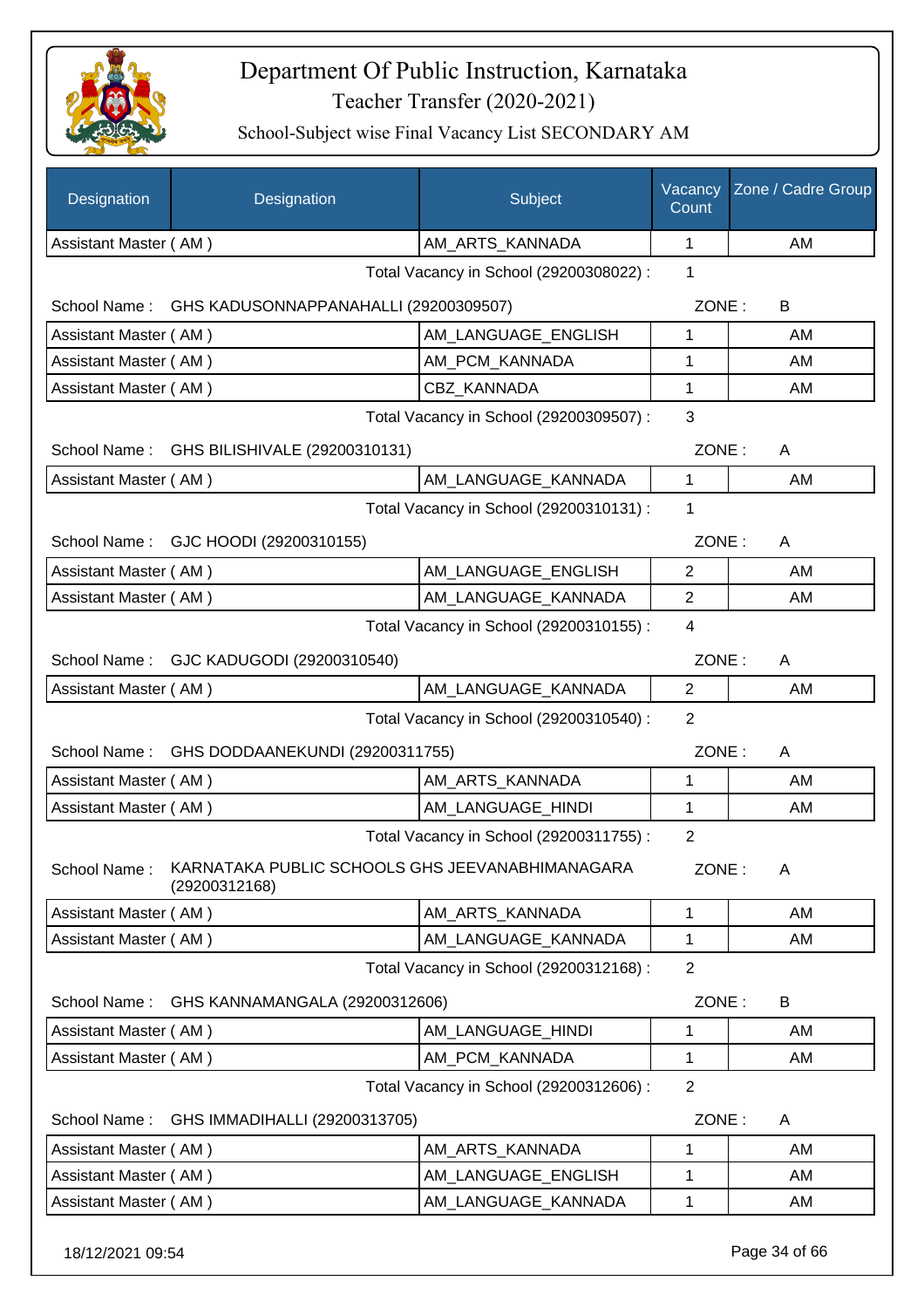

| Designation           | Designation                              | Subject                                 | Vacancy<br>Count | Zone / Cadre Group |
|-----------------------|------------------------------------------|-----------------------------------------|------------------|--------------------|
| Assistant Master (AM) |                                          | AM_PCM_KANNADA                          | 1                | AM                 |
|                       |                                          | Total Vacancy in School (29200313705) : | $\overline{4}$   |                    |
| School Name:          | GHS THANISANDRA (29200319929)            |                                         | ZONE:            | A                  |
| Assistant Master (AM) |                                          | AM_ARTS_KANNADA                         | 1                | AM                 |
| Assistant Master (AM) |                                          | AM_LANGUAGE_ENGLISH                     | 1                | AM                 |
| Assistant Master (AM) |                                          | AM_LANGUAGE_KANNADA                     | 1                | AM                 |
|                       |                                          | Total Vacancy in School (29200319929) : | 3                |                    |
|                       |                                          | Total Vacancy in Taluka (292003) :      | 33               |                    |
| Taluka Name:          | ANEKAL (292004)                          |                                         |                  |                    |
| School Name:          | GHS SABMANGALA (29200400203)             |                                         | ZONE:            | $\mathsf{C}$       |
| Assistant Master (AM) |                                          | AM_LANGUAGE_ENGLISH                     | $\mathbf{1}$     | AM                 |
|                       |                                          | Total Vacancy in School (29200400203) : | 1                |                    |
| School Name:          | GOVT HS MARASUR (29200404106)            |                                         | ZONE:            | $\mathsf{C}$       |
| Assistant Master (AM) |                                          | AM_LANGUAGE_KANNADA                     | 1                | AM                 |
|                       |                                          | Total Vacancy in School (29200404106) : | 1                |                    |
| School Name:          | GOVT HS HENNAGARA (29200405603)          |                                         | ZONE:            | $\mathsf{C}$       |
| Assistant Master (AM) |                                          | AM_LANGUAGE_HINDI                       | 1                | AM                 |
|                       |                                          | Total Vacancy in School (29200405603) : | 1                |                    |
| School Name:          | GHS CHATRAKHANE CHANDAPURA (29200406452) |                                         | ZONE:            | A                  |
| Assistant Master (AM) |                                          | AM_ARTS_KANNADA                         | 1                | AM                 |
| Assistant Master (AM) |                                          | AM_LANGUAGE_ENGLISH                     | 1                | AM                 |
| Assistant Master (AM) |                                          | AM_LANGUAGE_HINDI                       | 1                | AM                 |
| Assistant Master (AM) |                                          | AM LANGUAGE KANNADA                     | 1                | AM                 |
|                       |                                          | Total Vacancy in School (29200406452) : | 4                |                    |
| School Name:          | GOVT HS HUSKUR (29200412108)             |                                         | ZONE:            | B                  |
| Assistant Master (AM) |                                          | AM_LANGUAGE_HINDI                       | 1                | AM                 |
|                       |                                          | Total Vacancy in School (29200412108) : | 1                |                    |
| School Name:          | GMPS BOYS ATTIBELE (29200417901)         |                                         | ZONE:            | A                  |
| Assistant Master (AM) |                                          | AM_LANGUAGE_ENGLISH                     | 1                | AM                 |
| Assistant Master (AM) |                                          | AM_LANGUAGE_KANNADA                     | 1                | AM                 |
|                       |                                          | Total Vacancy in School (29200417901) : | $\overline{2}$   |                    |
| School Name:          | GOVT HS KUGUR (29200423502)              |                                         | ZONE:            | C                  |
| Assistant Master (AM) |                                          | AM_LANGUAGE_HINDI                       | 1                | AM                 |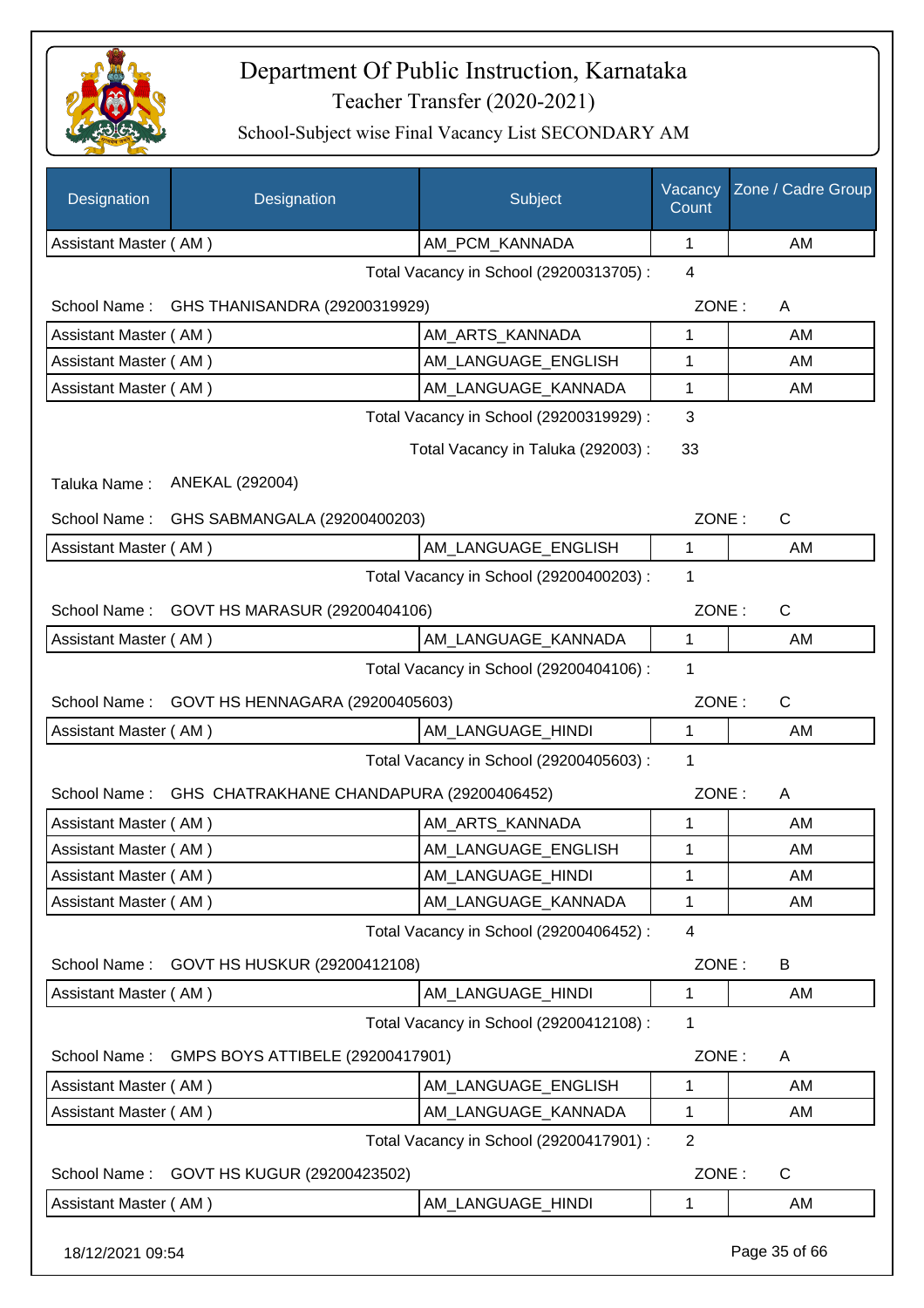

| Designation                             | Designation                                                               | Subject                                 | Vacancy<br>Count | Zone / Cadre Group |
|-----------------------------------------|---------------------------------------------------------------------------|-----------------------------------------|------------------|--------------------|
|                                         |                                                                           | Total Vacancy in School (29200423502) : | 1                |                    |
| School Name:                            | GOVT GIRLS HS ANEKAL (29200430802)                                        |                                         | ZONE:            | A                  |
| Assistant Master (AM)                   |                                                                           | AM ARTS KANNADA                         | $\overline{2}$   | AM                 |
| Assistant Master (AM)                   |                                                                           | AM_LANGUAGE_ENGLISH                     | 1                | AM                 |
| Assistant Master (AM)                   |                                                                           | CBZ KANNADA                             | $\mathbf 1$      | AM                 |
|                                         |                                                                           | Total Vacancy in School (29200430802) : | 4                |                    |
| School Name:                            | KARNATAKA PUBLIC SCHOOLS ASB GOVT PRE UNIVERSITY<br>COLLEGE (29200430803) |                                         | ZONE:            | A                  |
| Assistant Master (AM)                   |                                                                           | AM_ARTS_KANNADA                         | 1                | AM                 |
| Assistant Master (AM)                   |                                                                           | AM_LANGUAGE_HINDI                       | 1                | AM                 |
| Assistant Master (AM)                   |                                                                           | AM LANGUAGE URDU                        | $\mathbf 1$      | AM                 |
|                                         |                                                                           | Total Vacancy in School (29200430803) : | 3                |                    |
| School Name:                            | GOVT HS HEBBAGODI (29200433714)                                           |                                         | ZONE:            | A                  |
| Assistant Master (AM)                   |                                                                           | AM_ARTS_KANNADA                         | 1                | AM                 |
| Assistant Master (AM)                   |                                                                           | AM_LANGUAGE_ENGLISH                     | 1                | AM                 |
| Assistant Master (AM)                   |                                                                           | AM_LANGUAGE_HINDI                       | 1                | AM                 |
| Assistant Master (AM)                   |                                                                           | AM_LANGUAGE_KANNADA                     | $\overline{2}$   | AM                 |
| Total Vacancy in School (29200433714) : |                                                                           |                                         | 5                |                    |
|                                         |                                                                           | Total Vacancy in Taluka (292004) :      | 23               |                    |
| Taluka Name:                            | SOUTH2 (292008)                                                           |                                         |                  |                    |
| School Name:                            | KARNATAKA PUBLIC SCHOOLS GHS OLD FORT (29200800875)                       |                                         | ZONE:            | A                  |
| Assistant Master (AM)                   |                                                                           | AM_LANGUAGE_SANSKRIT                    | 1                | AM                 |
|                                         |                                                                           | Total Vacancy in School (29200800875) : | 1                |                    |
|                                         | School Name: VANIVILAS GOVT HS (29200801027)                              |                                         | ZONE:            | A                  |
| Assistant Master (AM)                   |                                                                           | AM_LANGUAGE_ENGLISH                     | 1                | AM                 |
| Assistant Master (AM)                   |                                                                           | AM LANGUAGE SANSKRIT                    | 1                | AM                 |
|                                         |                                                                           | Total Vacancy in School (29200801027) : | $\overline{2}$   |                    |
| School Name:                            | GHS BYTARAYANAPURA (29200801364)                                          |                                         | ZONE:            | A                  |
| Assistant Master (AM)                   |                                                                           | AM_LANGUAGE_HINDI                       | 1                | AM                 |
|                                         |                                                                           | Total Vacancy in School (29200801364) : | 1                |                    |
| School Name:                            | GOVT URDU & ENG HIGH SCHOOL GOURIPALYA (29200801926)                      |                                         | ZONE:            | A                  |
| Assistant Master (AM)                   |                                                                           | AM_ARTS_ENGLISH                         | 1                | AM                 |
| Assistant Master (AM)                   |                                                                           | AM_LANGUAGE_KANNADA                     | 1                | AM                 |
| 18/12/2021 09:54                        |                                                                           |                                         |                  | Page 36 of 66      |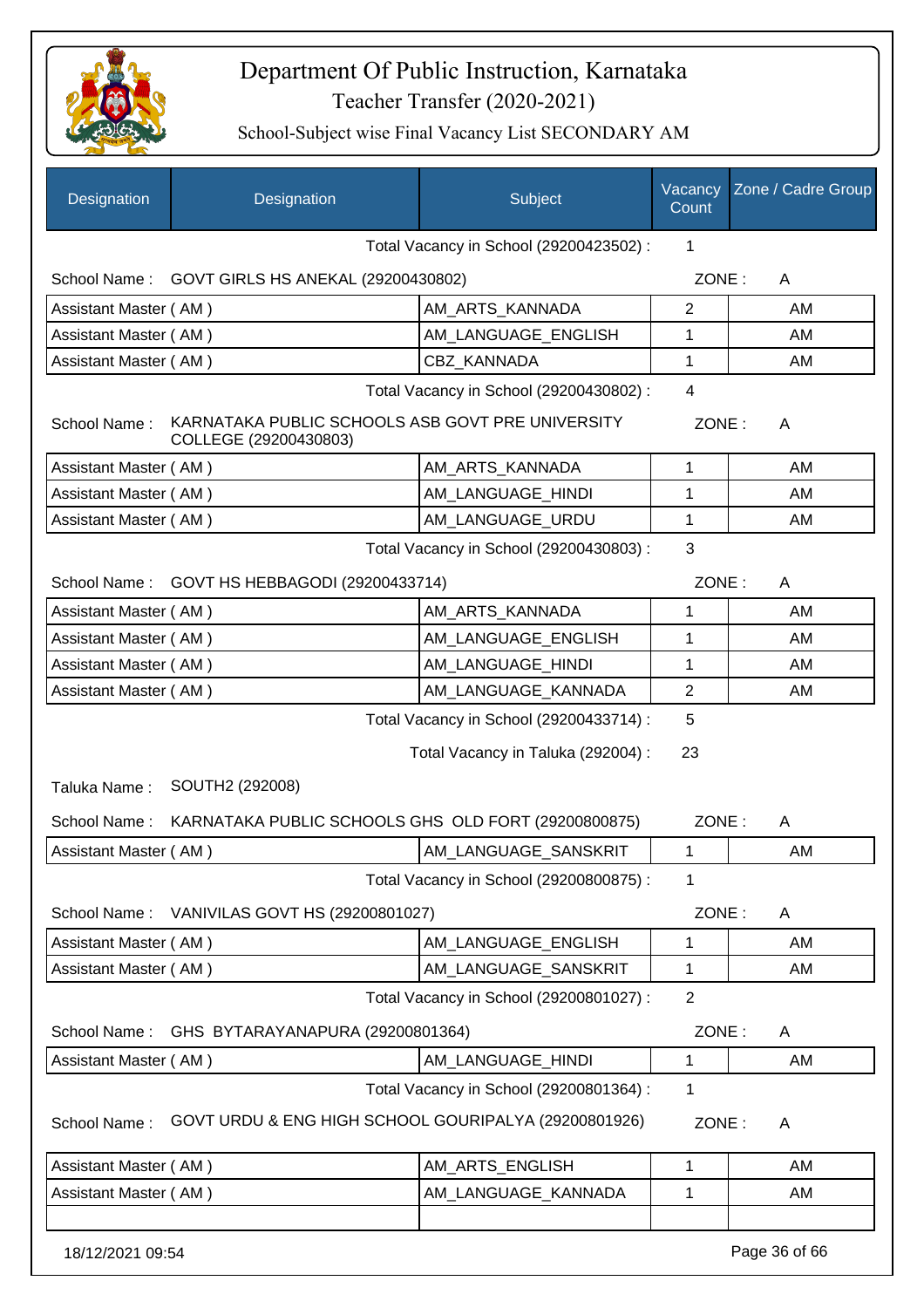

| Designation           | Designation                                                                | Subject                                 | Vacancy<br>Count | Zone / Cadre Group |
|-----------------------|----------------------------------------------------------------------------|-----------------------------------------|------------------|--------------------|
| Assistant Master (AM) |                                                                            | AM_LANGUAGE_URDU                        | $\mathbf{1}$     | AM                 |
|                       |                                                                            | Total Vacancy in School (29200801926) : | 3                |                    |
| School Name:          | GOVT HS BHUVANESHWARI NAGAR (29200802044)                                  |                                         | ZONE:            | A                  |
| Assistant Master (AM) |                                                                            | AM LANGUAGE HINDI                       | 1                | AM                 |
|                       |                                                                            | Total Vacancy in School (29200802044) : | 1                |                    |
|                       | School Name: GHS, URDU, BARLANE, TCM, RAYANROAD (29200802826)              |                                         | ZONE:            | A                  |
| Assistant Master (AM) |                                                                            | AM_ARTS_URDU                            | 1                | AM                 |
| Assistant Master (AM) |                                                                            | AM_LANGUAGE_KANNADA                     | 1                | AM                 |
|                       |                                                                            | Total Vacancy in School (29200802826) : | $\overline{2}$   |                    |
|                       |                                                                            | Total Vacancy in Taluka (292008) :      | 10               |                    |
| Taluka Name:          | SOUTH3 (292009)                                                            |                                         |                  |                    |
| School Name:          | GHPS (RMSA)KOODLU (29200412801)                                            |                                         | ZONE:            | A                  |
| Assistant Master (AM) |                                                                            | AM LANGUAGE ENGLISH                     | $\mathbf{1}$     | AM                 |
| Assistant Master (AM) |                                                                            | AM_LANGUAGE_KANNADA                     | $\mathbf{1}$     | AM                 |
|                       |                                                                            | Total Vacancy in School (29200412801) : | $\overline{2}$   |                    |
| School Name:          | GHS BERETANA AGRAHARA (29200901737)                                        |                                         | ZONE:            | A                  |
| Assistant Master (AM) |                                                                            | AM_LANGUAGE_ENGLISH                     | 1                | AM                 |
|                       |                                                                            | Total Vacancy in School (29200901737) : | $\mathbf 1$      |                    |
| School Name:          | KARNATAKA PUBLIC SCHOOLS GHS DOMMALUR (29200902318)                        |                                         | ZONE:            | A                  |
| Assistant Master (AM) |                                                                            | AM_ARTS_KANNADA                         | $\mathbf{1}$     | AM                 |
|                       |                                                                            | Total Vacancy in School (29200902318) : | 1                |                    |
| School Name:          | GHS GOTTIGERE (29200902915)                                                |                                         | ZONE:            | A                  |
| Assistant Master (AM) |                                                                            | AM_LANGUAGE_KANNADA                     | $\mathbf{1}$     | AM                 |
|                       |                                                                            | Total Vacancy in School (29200902915) : | 1                |                    |
| School Name:          | GOVT PRE UNIVERSITY COLLEGE(HIGH SCHOOL SECTION)<br>MADIVALA (29200903837) |                                         | ZONE:            | A                  |
| Assistant Master (AM) |                                                                            | AM LANGUAGE ENGLISH                     | 1                | AM                 |
|                       |                                                                            | Total Vacancy in School (29200903837) : | 1                |                    |
| School Name:          | GHS EJIPURA (29200904350)                                                  |                                         | ZONE:            | A                  |
| Assistant Master (AM) |                                                                            | AM LANGUAGE KANNADA                     | 1                | AM                 |
|                       |                                                                            | Total Vacancy in School (29200904350) : | 1                |                    |
| School Name:          | GOVT MODEL PRIMARY AND HIGH SCHOOL PUTTENHALLI<br>(29200908205)            |                                         | ZONE:            | A                  |
| 18/12/2021 09:54      |                                                                            |                                         |                  | Page 37 of 66      |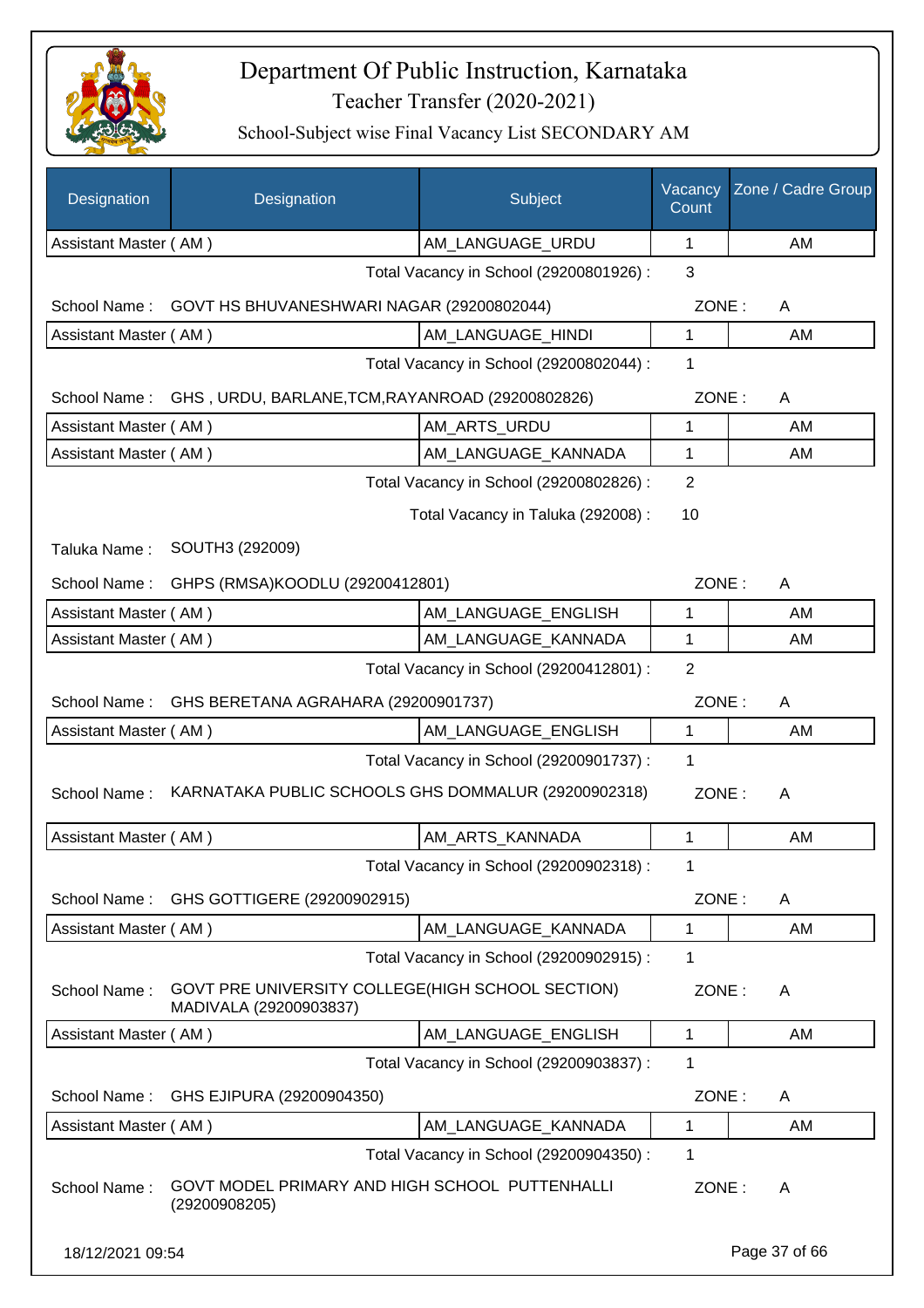

| Designation                             | Designation                                                        | Subject                                 | Vacancy<br>Count | Zone / Cadre Group |
|-----------------------------------------|--------------------------------------------------------------------|-----------------------------------------|------------------|--------------------|
| Assistant Master (AM)                   |                                                                    | AM_LANGUAGE_ENGLISH                     | 1                | AM                 |
|                                         |                                                                    | Total Vacancy in School (29200908205) : | 1                |                    |
| School Name:                            | KARNATAKA PUBLIC SCHOOLS GHS SARJAPURA ROAD AGARA<br>(29200910425) |                                         | ZONE:            | A                  |
| Assistant Master (AM)                   |                                                                    | AM ARTS KANNADA                         | 3                | AM                 |
| Assistant Master (AM)                   |                                                                    | AM_LANGUAGE_ENGLISH                     | 1                | AM                 |
| Total Vacancy in School (29200910425) : |                                                                    |                                         | $\overline{4}$   |                    |
| School Name:                            | GTEHS VIVEK NAGAR (29200911406)                                    |                                         | ZONE:            | A                  |
| Assistant Master (AM)                   |                                                                    | CBZ_TELUGU                              | $\mathbf{1}$     | AM                 |
|                                         |                                                                    | Total Vacancy in School (29200911406) : | 1                |                    |
| School Name:                            | GUHS YALLAGONDAPALYA (29200912725)                                 |                                         | ZONE:            | A                  |
| Assistant Master (AM)                   |                                                                    | AM LANGUAGE KANNADA                     | $\mathbf{1}$     | AM                 |
|                                         |                                                                    | Total Vacancy in School (29200912725) : | 1                |                    |
|                                         |                                                                    | Total Vacancy in Taluka (292009) :      | 14               |                    |
| District Name:                          | BENGALURU RURAL (2921)                                             |                                         |                  |                    |
| Taluka Name:                            | NELAMANGALA (292101)                                               |                                         |                  |                    |
| School Name:                            | KARNATAKA PUBLIC SCHOOLS GJC THYAMAGONDLU<br>(29210110311)         |                                         | ZONE:            | $\mathsf{C}$       |
| Assistant Master (AM)                   |                                                                    | AM_LANGUAGE_ENGLISH                     | 1                | AM                 |
| Assistant Master (AM)                   |                                                                    | AM_LANGUAGE_HINDI                       | 1                | AM                 |
|                                         |                                                                    | Total Vacancy in School (29210110311) : | $\overline{2}$   |                    |
|                                         |                                                                    | Total Vacancy in Taluka (292101) :      | 2                |                    |
| Taluka Name:                            | DODDABALLAPURA (292102)                                            |                                         |                  |                    |
| School Name:                            | G HS HOSAHALLI (29210200904)                                       |                                         | ZONE:            | $\mathsf{C}$       |
| Assistant Master (AM)                   |                                                                    | AM_ARTS_KANNADA                         | $\mathbf{1}$     | AM                 |
|                                         |                                                                    | Total Vacancy in School (29210200904) : | 1                |                    |
| School Name:                            | GHS TUBAGERE (29210208204)                                         |                                         | ZONE:            | C                  |
| Assistant Master (AM)                   |                                                                    | AM_ARTS_KANNADA                         | $\overline{2}$   | AM                 |
|                                         |                                                                    | Total Vacancy in School (29210208204) : | $\overline{2}$   |                    |
| School Name:                            | GHPS KONAGHATTA (29210211501)                                      |                                         | ZONE:            | C                  |
| Assistant Master (AM)                   |                                                                    | AM_LANGUAGE_HINDI                       | $\mathbf{1}$     | AM                 |
|                                         |                                                                    | Total Vacancy in School (29210211501) : | 1                |                    |
|                                         | School Name: G HS BHASHETTIHALLI (29210215206)                     |                                         | ZONE:            | B                  |
| 18/12/2021 09:54                        |                                                                    |                                         |                  | Page 38 of 66      |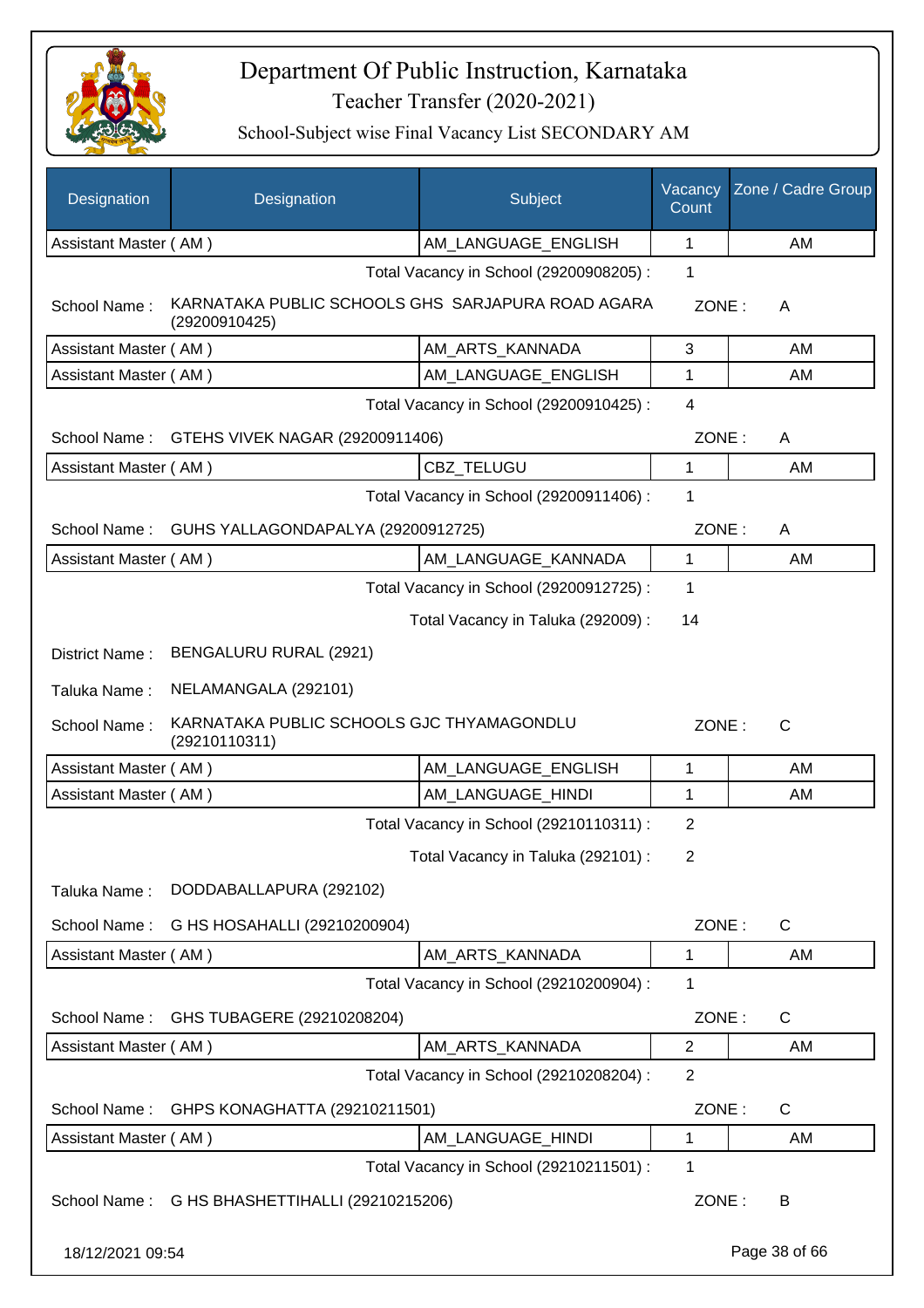

| <b>Designation</b>           | Designation                                                                             | Subject                                                                       | Vacancy<br>Count | Zone / Cadre Group |
|------------------------------|-----------------------------------------------------------------------------------------|-------------------------------------------------------------------------------|------------------|--------------------|
| Assistant Master (AM)        |                                                                                         | AM_ARTS_KANNADA                                                               | 1                | AM                 |
| Assistant Master (AM)        |                                                                                         | AM_LANGUAGE_ENGLISH                                                           | 1                | AM                 |
|                              |                                                                                         | Total Vacancy in School (29210215206) :                                       | $\overline{2}$   |                    |
| School Name:                 | KARNATAKA PUBLIC SCHOOLS KARNATAKA PUBLIC SCHOOL,<br>DOODBELAVANGALA (29210219006)      |                                                                               | ZONE:            | $\mathsf{C}$       |
| Assistant Master (AM)        |                                                                                         | AM ARTS KANNADA                                                               | $\mathbf{1}$     | AM                 |
|                              |                                                                                         | Total Vacancy in School (29210219006) :                                       | 1                |                    |
|                              | School Name: G.J.C KANASAVADI (29210224007)                                             |                                                                               | ZONE:            | $\mathsf{C}$       |
| Assistant Master (AM)        |                                                                                         | AM LANGUAGE ENGLISH                                                           | 1                | AM                 |
|                              |                                                                                         | Total Vacancy in School (29210224007) :                                       | 1                |                    |
| School Name:                 | GHS HULIKUNTE (29210224915)                                                             |                                                                               | ZONE:            | C                  |
| Assistant Master (AM)        |                                                                                         | CBZ KANNADA                                                                   | 1                | AM                 |
|                              |                                                                                         | Total Vacancy in School (29210224915) :                                       | 1                |                    |
| School Name:                 | G.J.C HS D.B.PURA (29210225402)                                                         |                                                                               | ZONE:            | A                  |
| Assistant Master (AM)        |                                                                                         | AM_ARTS_KANNADA                                                               | 1                | AM                 |
| Assistant Master (AM)        |                                                                                         | AM LANGUAGE URDU                                                              | 1                | AM                 |
| Assistant Master (AM)        |                                                                                         | CBZ_KANNADA                                                                   | 1                | AM                 |
|                              |                                                                                         | Total Vacancy in School (29210225402) :<br>Total Vacancy in Taluka (292102) : | 3<br>12          |                    |
| Taluka Name:<br>School Name: | DEVANAHALLI (292103)<br>KARNATAKA PUBLIC SCHOOLS G J C VISHWANATHAPURA<br>(29210302205) |                                                                               | ZONE:            | C                  |
| Assistant Master (AM)        |                                                                                         | AM_ARTS_KANNADA                                                               | 1                | AM                 |
| Assistant Master (AM)        |                                                                                         | CBZ KANNADA                                                                   | 1                | AM                 |
|                              |                                                                                         | Total Vacancy in School (29210302205) :                                       | $\overline{2}$   |                    |
| School Name:                 | GHS BIJJAVARA (29210306504)                                                             |                                                                               | ZONE:            | C                  |
| Assistant Master (AM)        |                                                                                         | AM LANGUAGE HINDI                                                             | 1                | AM                 |
|                              |                                                                                         | Total Vacancy in School (29210306504) :                                       | 1                |                    |
| School Name:                 | G HS SADAHALLI (29210312004)                                                            |                                                                               | ZONE:            | $\mathsf{C}$       |
| Assistant Master (AM)        |                                                                                         | AM_LANGUAGE_ENGLISH                                                           | 1                | AM                 |
|                              |                                                                                         | Total Vacancy in School (29210312004) :                                       | 1                |                    |
| School Name:                 | GHS CHANNAHALLI (29210315002)                                                           |                                                                               | ZONE:            | B                  |
| Assistant Master (AM)        |                                                                                         | AM_LANGUAGE_HINDI                                                             | 1                | AM                 |
|                              |                                                                                         | Total Vacancy in School (29210315002) :                                       | 1                |                    |
| 18/12/2021 09:54             |                                                                                         |                                                                               |                  | Page 39 of 66      |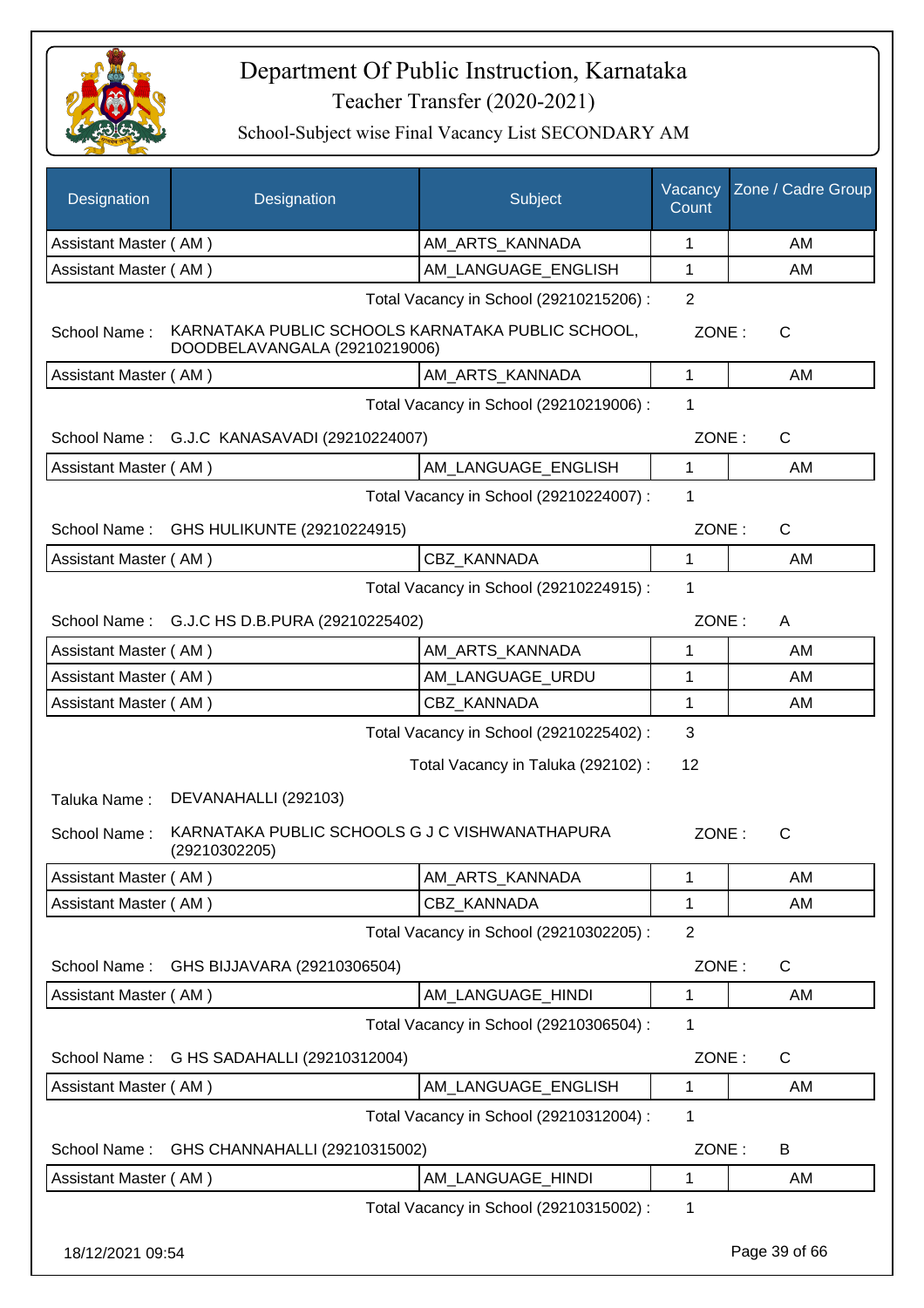

| Designation           | Designation                                             | Subject                                 | Vacancy<br>Count | Zone / Cadre Group |
|-----------------------|---------------------------------------------------------|-----------------------------------------|------------------|--------------------|
| School Name:          | G J C DEVANAHALLI (29210332503)                         |                                         | ZONE:            | A                  |
| Assistant Master (AM) |                                                         | AM_LANGUAGE_URDU                        | 1                | AM                 |
|                       |                                                         | Total Vacancy in School (29210332503) : | 1                |                    |
| School Name:          | GGHS DEVANAHALLI (29210332603)                          |                                         | ZONE:            | A                  |
| Assistant Master (AM) |                                                         | AM_ARTS_KANNADA                         | 1                | AM                 |
|                       |                                                         | Total Vacancy in School (29210332603) : | 1                |                    |
|                       | School Name: G G HS VIJAYAPURA (29210332806)            |                                         | ZONE:            | A                  |
| Assistant Master (AM) |                                                         | AM_ARTS_KANNADA                         | 1                | AM                 |
| Assistant Master (AM) |                                                         | AM_LANGUAGE_HINDI                       | 1                | AM                 |
|                       |                                                         | Total Vacancy in School (29210332806) : | $\overline{2}$   |                    |
|                       | School Name: G J C VIJAYAPURA (29210333603)             |                                         | ZONE:            | A                  |
| Assistant Master (AM) |                                                         | AM_ARTS_KANNADA                         | 2                | AM                 |
| Assistant Master (AM) |                                                         | AM_LANGUAGE_ENGLISH                     | $\mathbf{2}$     | AM                 |
| Assistant Master (AM) |                                                         | AM_LANGUAGE_HINDI                       | $\overline{2}$   | AM                 |
|                       |                                                         | Total Vacancy in School (29210333603) : | 6                |                    |
| School Name:          | GHS URDU VIJAYAPURA (29210334402)                       |                                         | ZONE:            | A                  |
| Assistant Master (AM) |                                                         | AM_ARTS_KANNADA                         | 1                | AM                 |
|                       |                                                         | Total Vacancy in School (29210334402) : | 1                |                    |
|                       |                                                         | Total Vacancy in Taluka (292103) :      | 16               |                    |
| Taluka Name:          | <b>HOSAKOTE (292104)</b>                                |                                         |                  |                    |
|                       | School Name: GHS COMPOSITE BENDIGANAHALLI (29210401002) |                                         | ZONE:            | C                  |
| Assistant Master (AM) |                                                         | AM_ARTS_KANNADA                         | 1                | AM                 |
| Assistant Master (AM) |                                                         | AM_LANGUAGE_HINDI                       | 1                | AM                 |
|                       |                                                         | Total Vacancy in School (29210401002) : | $\overline{2}$   |                    |
| School Name:          | GUHPS AND HS SULIBELE (29210401502)                     |                                         | ZONE:            | C                  |
| Assistant Master (AM) |                                                         | AM_ARTS_KANNADA                         | 1                | AM                 |
| Assistant Master (AM) |                                                         | AM LANGUAGE ENGLISH                     | 1                | AM                 |
| Assistant Master (AM) |                                                         | AM_LANGUAGE_URDU                        | 1                | AM                 |
|                       |                                                         | Total Vacancy in School (29210401502) : | 3                |                    |
| School Name:          | GHS HASIGALA (29210403302)                              |                                         | ZONE:            | C                  |
| Assistant Master (AM) |                                                         | AM_LANGUAGE_ENGLISH                     | 1                | AM                 |
|                       |                                                         | Total Vacancy in School (29210403302) : | 1                |                    |
|                       | School Name: GHS COMPOSITE NELAVAGILU (29210405403)     |                                         | ZONE:            | C                  |
| 18/12/2021 09:54      |                                                         |                                         |                  | Page 40 of 66      |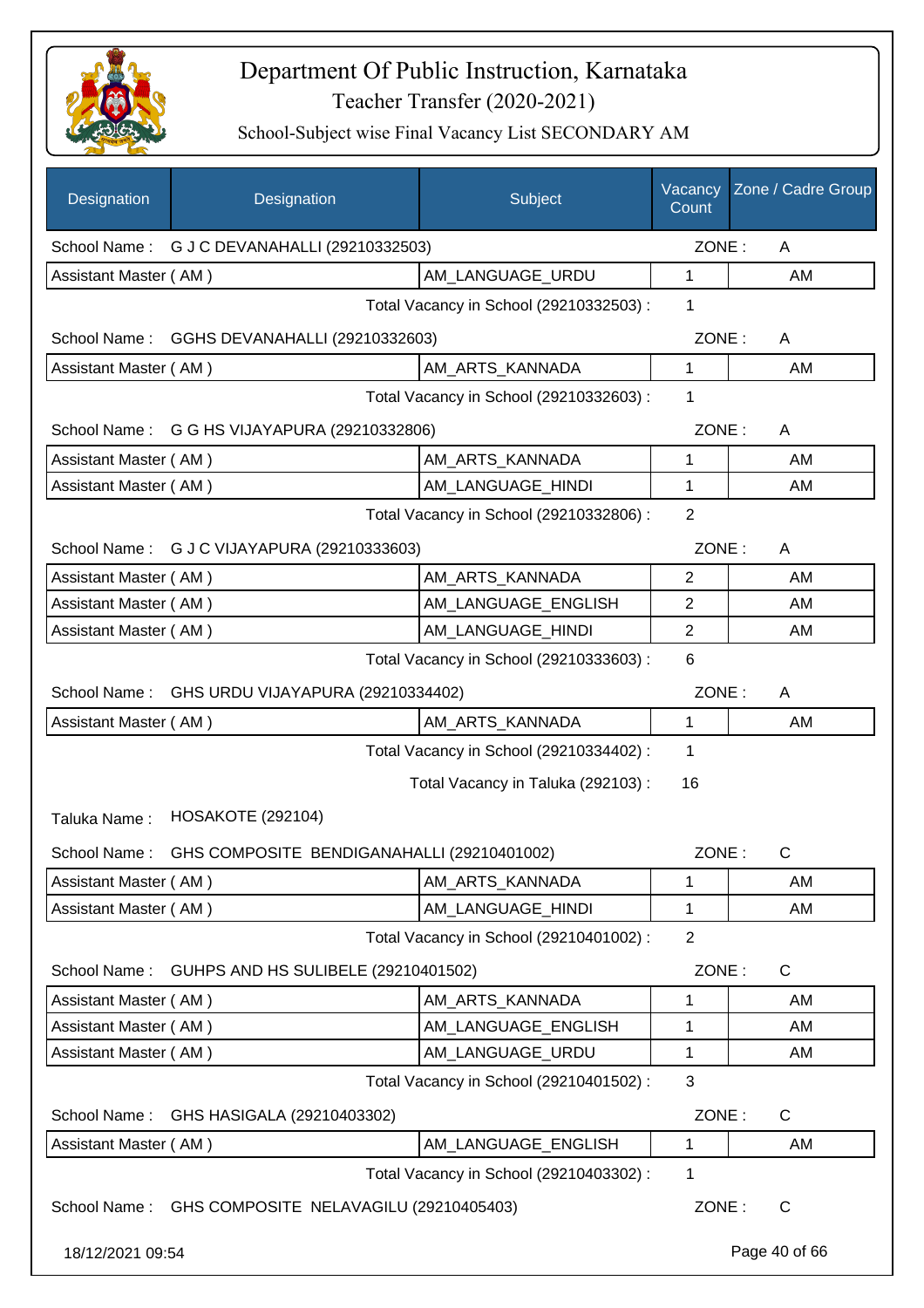

| Designation                                 | Designation                                                       | Subject                                 | Vacancy<br>Count | Zone / Cadre Group |
|---------------------------------------------|-------------------------------------------------------------------|-----------------------------------------|------------------|--------------------|
| Assistant Master (AM)                       |                                                                   | AM_LANGUAGE_ENGLISH                     | 1                | AM                 |
|                                             |                                                                   | Total Vacancy in School (29210405403) : | 1                |                    |
| School Name:                                | KARNATAKA PUBLIC SCHOOLS GHS COMPOSITE NANDAGUDI<br>(29210405807) |                                         | ZONE:            | C                  |
| Assistant Master (AM)                       |                                                                   | AM ARTS KANNADA                         | 1                | AM                 |
| Assistant Master (AM)                       |                                                                   | AM_LANGUAGE_ENGLISH                     | 1                | AM                 |
| Assistant Master (AM)                       |                                                                   | AM_LANGUAGE_KANNADA                     | 2                | AM                 |
| Assistant Master (AM)                       |                                                                   | AM_LANGUAGE_URDU                        | 1                | AM                 |
|                                             |                                                                   | Total Vacancy in School (29210405807) : | 5                |                    |
|                                             | School Name: GHS KORATI (29210406303)                             |                                         | ZONE:            | $\mathsf{C}$       |
| Assistant Master (AM)                       |                                                                   | AM_ARTS_KANNADA                         | 1                | AM                 |
|                                             |                                                                   | Total Vacancy in School (29210406303) : | 1                |                    |
| School Name:                                | GHS COMPOSITE UMMALU (29210411302)                                |                                         | ZONE:            | $\mathsf{C}$       |
| Assistant Master (AM)                       |                                                                   | AM_ARTS_KANNADA                         | 1                | AM                 |
|                                             |                                                                   | Total Vacancy in School (29210411302) : | 1                |                    |
| School Name: GHS KUMBALAHALLI (29210415701) |                                                                   |                                         | ZONE:            | B                  |
| Assistant Master (AM)                       |                                                                   | AM_LANGUAGE_KANNADA                     | $\mathbf 1$      | AM                 |
|                                             |                                                                   | Total Vacancy in School (29210415701) : | 1                |                    |
|                                             | School Name: G HS SAMETHANAHALLI (29210418403)                    |                                         | ZONE:            | C                  |
| Assistant Master (AM)                       |                                                                   | AM_ARTS_KANNADA                         | 1                | AM                 |
|                                             |                                                                   | Total Vacancy in School (29210418403) : | 1                |                    |
|                                             | School Name: G J C DEVALAPURA (29210418702)                       |                                         | ZONE:            | C                  |
| Assistant Master (AM)                       |                                                                   | AM ARTS KANNADA                         | $\overline{2}$   | AM                 |
| Assistant Master (AM)                       |                                                                   | AM_LANGUAGE_KANNADA                     | 1                | AM                 |
|                                             |                                                                   | Total Vacancy in School (29210418702) : | 3                |                    |
| School Name:                                | G HS DODDAGATTIGANABBE (29210422031)                              |                                         | ZONE:            | C                  |
| Assistant Master (AM)                       |                                                                   | AM_ARTS_KANNADA                         | 1                | AM                 |
| Assistant Master (AM)                       |                                                                   | AM LANGUAGE ENGLISH                     | 1                | AM                 |
|                                             |                                                                   | Total Vacancy in School (29210422031) : | $\overline{2}$   |                    |
| School Name:                                | G B HS HOSAKOTE (29210422033)                                     |                                         | ZONE:            | A                  |
| Assistant Master (AM)                       |                                                                   | AM ARTS KANNADA                         | 1                | AM                 |
| Assistant Master (AM)                       |                                                                   | AM_LANGUAGE_KANNADA                     | 1                | AM                 |
|                                             |                                                                   | Total Vacancy in School (29210422033) : | $\overline{2}$   |                    |
|                                             | School Name: G G H S HOSAKOTE (29210422034)                       |                                         | ZONE:            | A                  |
| 18/12/2021 09:54                            |                                                                   |                                         |                  | Page 41 of 66      |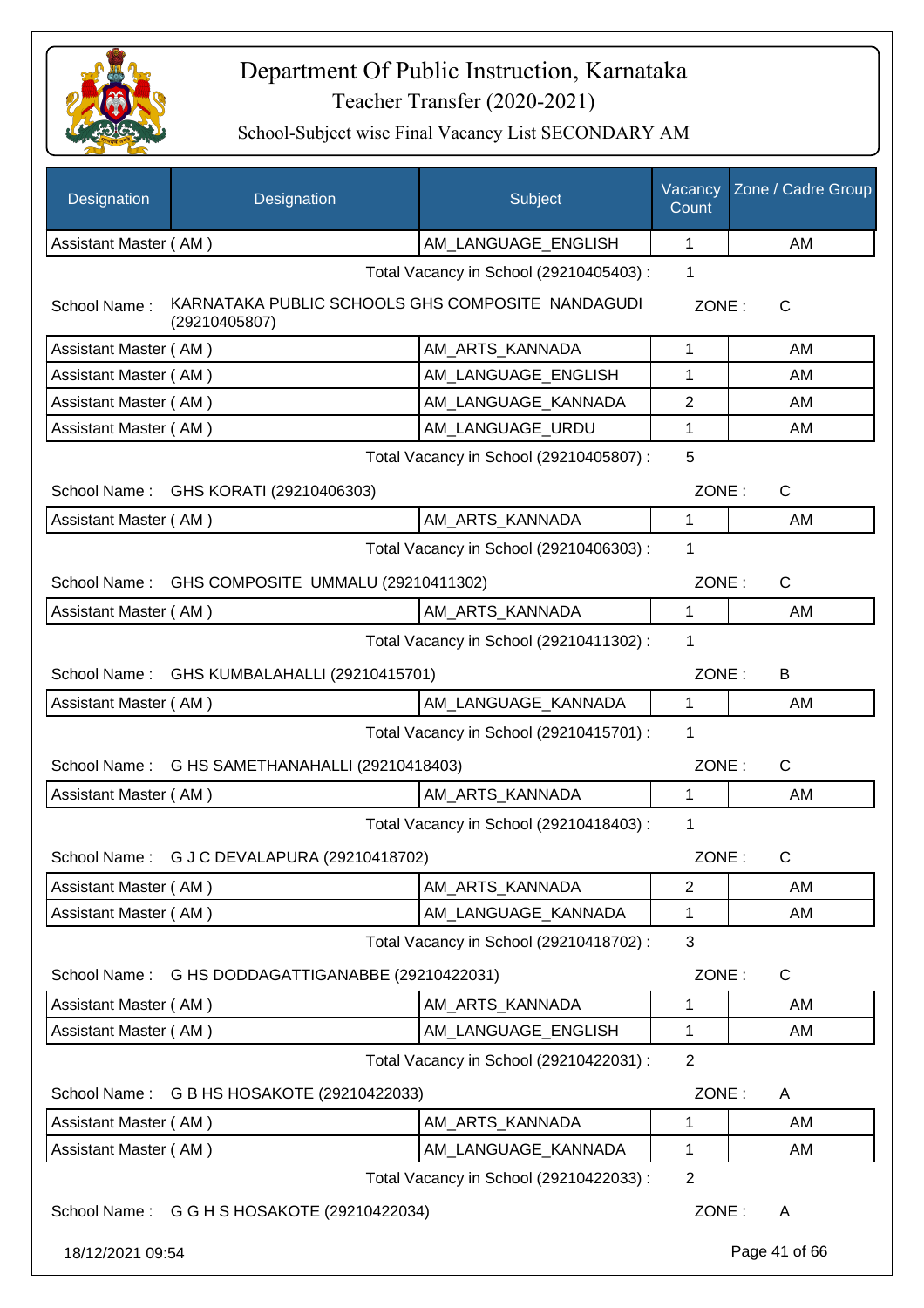

| Designation           | Designation                                                       | Subject                                 | Vacancy<br>Count | Zone / Cadre Group |
|-----------------------|-------------------------------------------------------------------|-----------------------------------------|------------------|--------------------|
| Assistant Master (AM) |                                                                   | AM_LANGUAGE_HINDI                       | 1                | AM                 |
|                       |                                                                   | Total Vacancy in School (29210422034) : | 1                |                    |
|                       |                                                                   | Total Vacancy in Taluka (292104) :      | 24               |                    |
| District Name:        | BENGALURU U NORTH (2928)                                          |                                         |                  |                    |
| Taluka Name:          | NORTH1 (292802)                                                   |                                         |                  |                    |
| School Name:          | GHS, 2ND BLOCK RAJAJINAGAR (29280200427)                          |                                         | ZONE:            | A                  |
| Assistant Master (AM) |                                                                   | AM_ARTS_KANNADA                         | 1                | AM                 |
|                       |                                                                   | Total Vacancy in School (29280200427) : | 1                |                    |
| School Name:          | GHS JUGANAHALLI RAJAJINAGAR (29280200428)                         |                                         | ZONE:            | A                  |
| Assistant Master (AM) |                                                                   | AM_LANGUAGE_KANNADA                     | 1                | AM                 |
|                       |                                                                   | Total Vacancy in School (29280200428) : | 1                |                    |
| School Name:          | GHS KADABAGERE (29280203703)                                      |                                         | ZONE:            | B                  |
| Assistant Master (AM) |                                                                   | AM_LANGUAGE_KANNADA                     | 1                | AM                 |
| Assistant Master (AM) |                                                                   | <b>CBZ KANNADA</b>                      | 1                | AM                 |
|                       |                                                                   | Total Vacancy in School (29280203703) : | $\overline{2}$   |                    |
| School Name:          | GHS RAVOTHANA HALLI(SHANTHINAGAR) (29280204902)                   |                                         | ZONE:            | B                  |
| Assistant Master (AM) |                                                                   | AM_ARTS_KANNADA                         | 1                | AM                 |
| Assistant Master (AM) |                                                                   | AM_LANGUAGE_KANNADA                     | 1                | AM                 |
|                       |                                                                   | Total Vacancy in School (29280204902) : | $\overline{2}$   |                    |
| School Name:          | GHS HULLEGOWDANA HALLI (29280207702)                              |                                         | ZONE:            | B                  |
| Assistant Master (AM) |                                                                   | AM_LANGUAGE_KANNADA                     | 1                | AM                 |
|                       |                                                                   | Total Vacancy in School (29280207702) : | 1                |                    |
| School Name:          | GHS SANEGURUVANAHALLI (29280230202)                               |                                         | ZONE:            | A                  |
| Assistant Master (AM) |                                                                   | AM ARTS KANNADA                         | 1                | AM                 |
|                       |                                                                   | Total Vacancy in School (29280230202) : | 1                |                    |
| School Name:          | KARNATAKA PUBLIC SCHOOLS GHS KRISHNANANDA NAGARA<br>(29280233502) |                                         | ZONE:            | A                  |
| Assistant Master (AM) |                                                                   | AM_ARTS_KANNADA                         | $\mathbf 1$      | AM                 |
|                       |                                                                   | Total Vacancy in School (29280233502) : | 1                |                    |
| School Name:          | GHS PEENYA (29280235606)                                          |                                         | ZONE:            | A                  |
| Assistant Master (AM) |                                                                   | AM_ARTS_KANNADA                         | 1                | AM                 |
| Assistant Master (AM) |                                                                   | CBZ_KANNADA                             | 1                | AM                 |
|                       |                                                                   | Total Vacancy in School (29280235606) : | $\overline{2}$   |                    |
| 18/12/2021 09:54      |                                                                   |                                         |                  | Page 42 of 66      |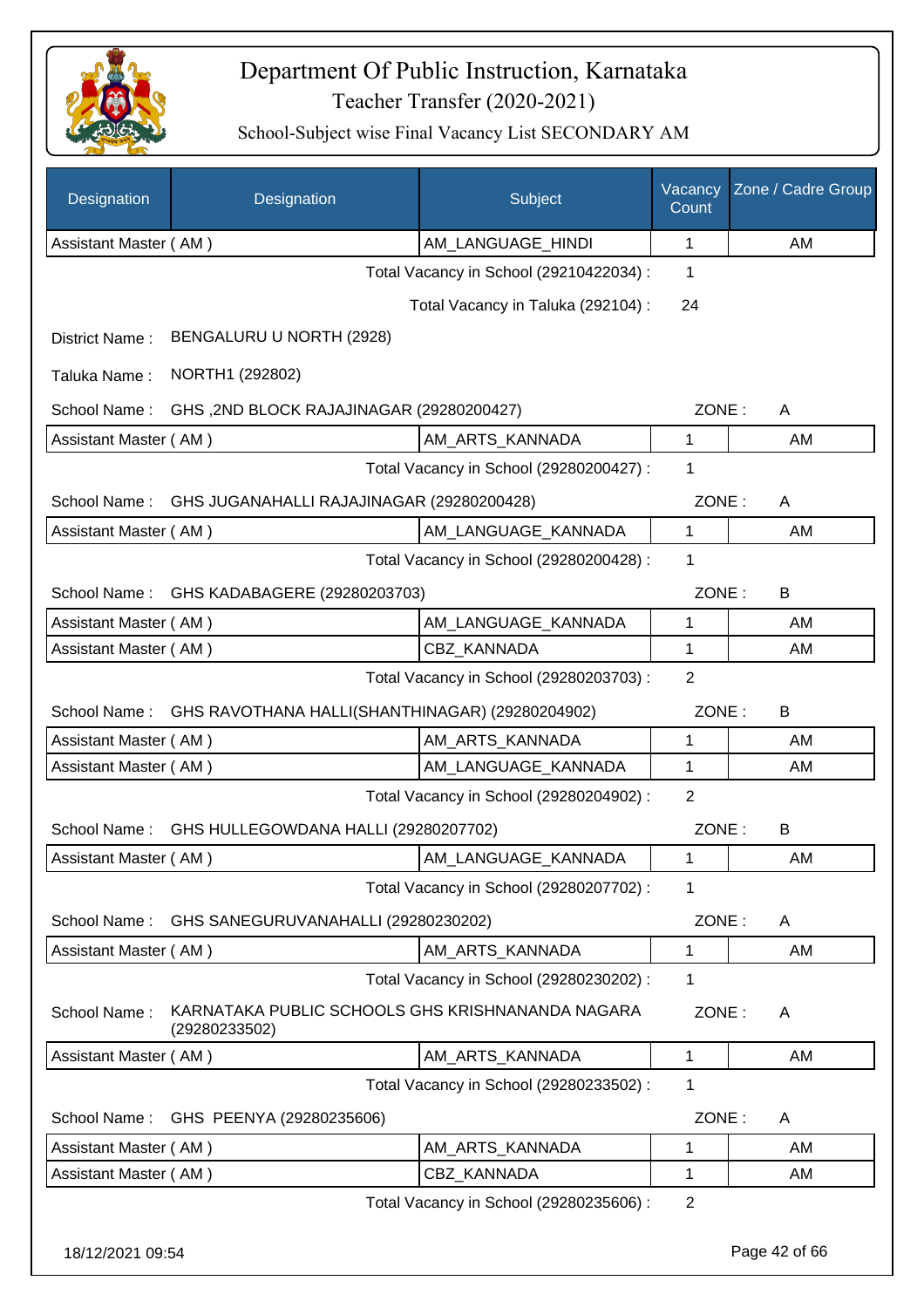

| Designation           | Designation                                                                 | Subject                                 | Vacancy<br>Count | Zone / Cadre Group |
|-----------------------|-----------------------------------------------------------------------------|-----------------------------------------|------------------|--------------------|
|                       |                                                                             | Total Vacancy in Taluka (292802) :      | 11               |                    |
| Taluka Name:          | NORTH2 (292805)                                                             |                                         |                  |                    |
| School Name:          | KARNATAKA PUBLIC SCHOOLS GHS HEBBALA (29280500394)                          |                                         | ZONE:            | A                  |
| Assistant Master (AM) |                                                                             | AM_ARTS_KANNADA                         | 1                | AM                 |
| Assistant Master (AM) |                                                                             | CBZ_KANNADA                             | 1                | AM                 |
|                       |                                                                             | Total Vacancy in School (29280500394) : | $\overline{2}$   |                    |
|                       | School Name: KARNATAKA PUBLIC SCHOOLS GPUC JALAHALLI (29280500455)          |                                         | ZONE:            | A                  |
| Assistant Master (AM) |                                                                             | AM_ARTS_KANNADA                         | $\mathbf{1}$     | AM                 |
|                       |                                                                             | Total Vacancy in School (29280500455) : | 1                |                    |
| School Name:          | KARNATAKA PUBLIC SCHOOLS GHS LINK ROAD<br>SHESHADRIPURAM (29280500876)      |                                         | ZONE:            | A                  |
| Assistant Master (AM) |                                                                             | AM_ARTS_KANNADA                         | 1                | AM                 |
|                       |                                                                             | Total Vacancy in School (29280500876) : | 1                |                    |
| School Name:          | GHS IISC (29280502008)                                                      |                                         | ZONE:            | A                  |
| Assistant Master (AM) |                                                                             | AM_ARTS_KANNADA                         | $\overline{2}$   | AM                 |
|                       |                                                                             | Total Vacancy in School (29280502008) : | 2                |                    |
| School Name:          | GHS (BOYS) 18 TH CRO MALLES (29280502011)                                   |                                         | ZONE:            | A                  |
| Assistant Master (AM) |                                                                             | AM_ARTS_KANNADA                         | $\mathbf{1}$     | AM                 |
|                       |                                                                             | Total Vacancy in School (29280502011) : | 1                |                    |
|                       | School Name: GHS PALACE GUTTAHALLI (29280502803)                            |                                         | ZONE:            | A                  |
| Assistant Master (AM) |                                                                             | AM_ARTS_KANNADA                         | 1                | AM                 |
|                       |                                                                             | Total Vacancy in School (29280502803) : | 1                |                    |
| School Name:          | KARNATAKA PUBLIC SCHOOLS GHS (GIRLS) 13TH CR,<br>MALLESHWARAM (29280503819) |                                         | ZONE:            | A                  |
| Assistant Master (AM) |                                                                             | AM_ARTS_KANNADA                         | 1                | AM                 |
| Assistant Master (AM) |                                                                             | AM_LANGUAGE_SANSKRIT                    | 1                | AM                 |
| Assistant Master (AM) |                                                                             | AM_LANGUAGE_TAMIL                       | 1                | AM                 |
|                       |                                                                             | Total Vacancy in School (29280503819) : | 3                |                    |
| School Name:          | GHS SANTEBEEDHI YESHWANTHPUR (29280503906)                                  |                                         | ZONE:            | A                  |
| Assistant Master (AM) |                                                                             | AM_ARTS_KANNADA                         | 1                | AM                 |
|                       |                                                                             | Total Vacancy in School (29280503906) : | 1                |                    |
| School Name:          | GHS SRIRAMPURAM (29280504108)                                               |                                         | ZONE:            | A                  |
| Assistant Master (AM) |                                                                             | CBZ_KANNADA                             | 1                | AM                 |
|                       |                                                                             | Total Vacancy in School (29280504108) : | 1                |                    |
| 18/12/2021 09:54      |                                                                             |                                         |                  | Page 43 of 66      |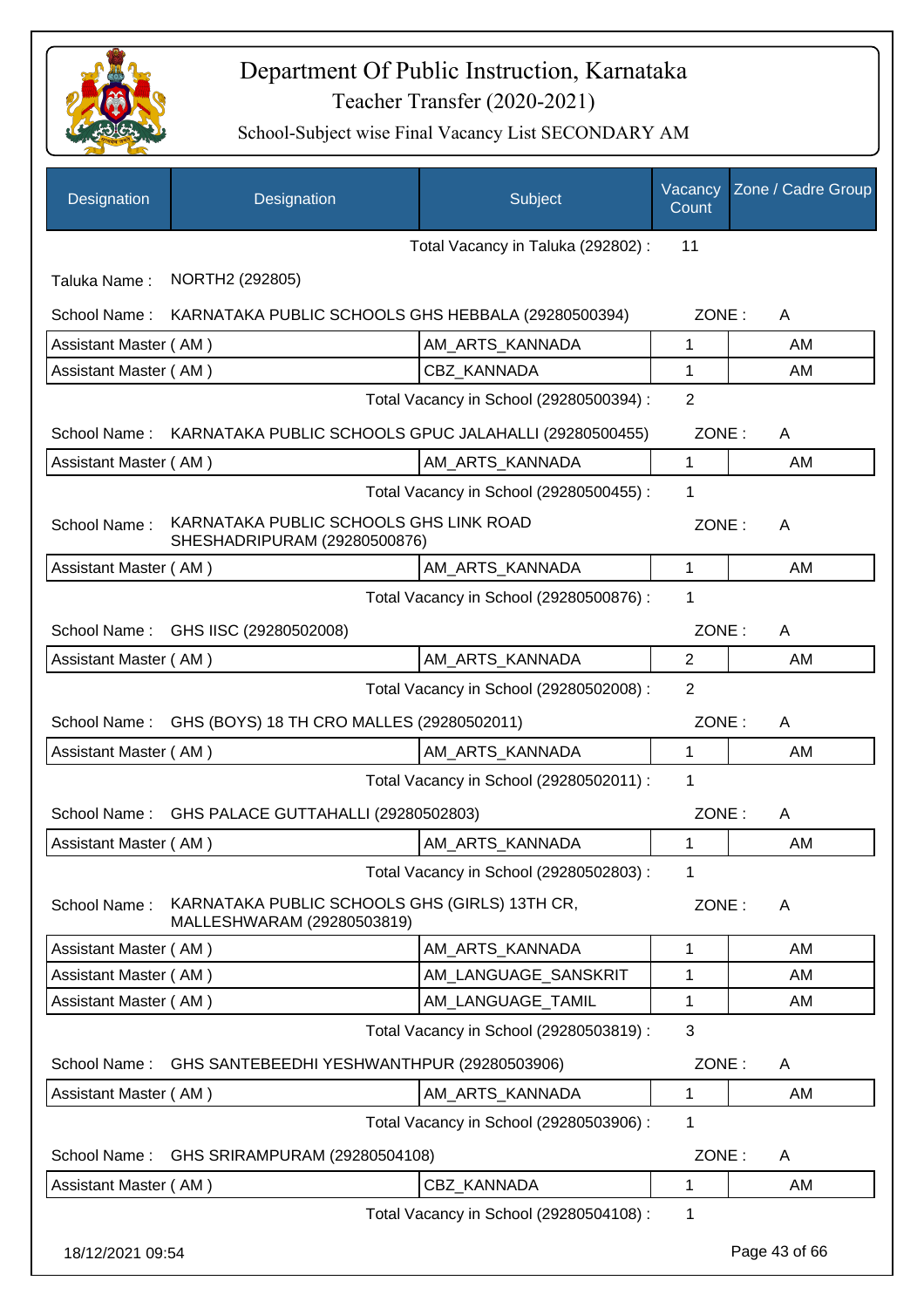

| Designation           | Designation                                                 | Subject                                 | Vacancy<br>Count | Zone / Cadre Group |
|-----------------------|-------------------------------------------------------------|-----------------------------------------|------------------|--------------------|
|                       |                                                             | Total Vacancy in Taluka (292805):       | 13               |                    |
| Taluka Name:          | NORTH3 (292806)                                             |                                         |                  |                    |
| School Name:          | GHS SAMPANGIRAMANAGARA (29280600718)                        |                                         | ZONE:            | A                  |
| Assistant Master (AM) |                                                             | AM_LANGUAGE_KANNADA                     | 1                | AM                 |
| Assistant Master (AM) |                                                             | CBZ KANNADA                             | 1                | AM                 |
|                       |                                                             | Total Vacancy in School (29280600718) : | $\overline{2}$   |                    |
|                       | School Name: GOVT. H S M.M.ROAD SARVAGANAGARA (29280600816) |                                         | ZONE:            | A                  |
| Assistant Master (AM) |                                                             | AM_ARTS_KANNADA                         | 1                | AM                 |
| Assistant Master (AM) |                                                             | AM LANGUAGE KANNADA                     | 1                | AM                 |
|                       |                                                             | Total Vacancy in School (29280600816) : | $\overline{2}$   |                    |
|                       | School Name: GOVT.TELUGU H S OPH ROAD (29280601341)         |                                         | ZONE:            | A                  |
| Assistant Master (AM) |                                                             | AM_LANGUAGE_TELUGU                      | $\mathbf{1}$     | AM                 |
|                       |                                                             | Total Vacancy in School (29280601341) : | 1                |                    |
| School Name:          | GOVERNMENT HIGH SCHOOL, KAVALBYRASANDRA (29280601939)       |                                         | ZONE:            | A                  |
| Assistant Master (AM) |                                                             | AM_ARTS_KANNADA                         | 1                | AM                 |
|                       |                                                             | Total Vacancy in School (29280601939) : | 1                |                    |
| School Name:          | GOVERNAMENT HIGH SCHOOL V.K.O (29280602235)                 |                                         | ZONE:            | A                  |
| Assistant Master (AM) |                                                             | AM_ARTS_KANNADA                         | $\overline{2}$   | AM                 |
| Assistant Master (AM) |                                                             | AM LANGUAGE URDU                        | 1                | AM                 |
|                       |                                                             | Total Vacancy in School (29280602235) : | 3                |                    |
| School Name:          | GOVT P U C JAYACHAMARAJA (29280602314)                      |                                         | ZONE:            | A                  |
| Assistant Master (AM) |                                                             | AM_ARTS_KANNADA                         | 1                | AM                 |
| Assistant Master (AM) |                                                             | AM_LANGUAGE_ENGLISH                     | 1                | AM                 |
|                       |                                                             | Total Vacancy in School (29280602314) : | $\overline{2}$   |                    |
| School Name:          | KARNATAKA PUBLIC SCHOOL DEVARAJEEVANAHALLI<br>(29280603504) |                                         | ZONE:            | A                  |
| Assistant Master (AM) |                                                             | AM LANGUAGE KANNADA                     | $\overline{2}$   | AM                 |
|                       |                                                             | Total Vacancy in School (29280603504) : | $\overline{2}$   |                    |
| School Name:          | GOVERNMENT HIGH SCHOOL POTTERY TOWN (29280603510)           |                                         | ZONE:            | A                  |
| Assistant Master (AM) |                                                             | AM_ARTS_KANNADA                         | 2                | AM                 |
| Assistant Master (AM) |                                                             | AM_LANGUAGE_KANNADA                     | 1                | AM                 |
|                       |                                                             | Total Vacancy in School (29280603510) : | 3                |                    |
|                       |                                                             | Total Vacancy in Taluka (292806) :      | 16               |                    |
| 18/12/2021 09:54      |                                                             |                                         |                  | Page 44 of 66      |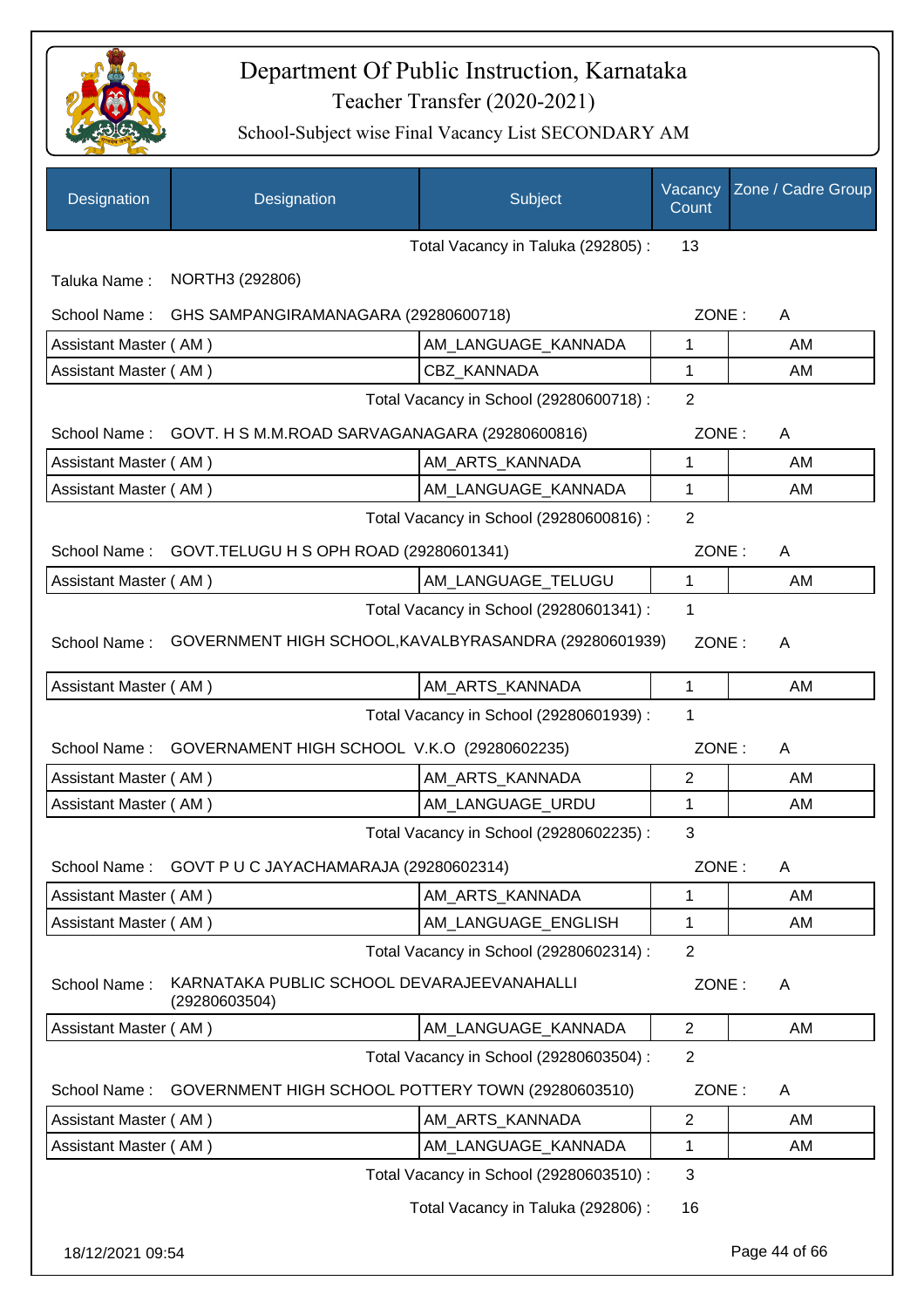

| Designation           | Designation                                                         | Subject                                 | Vacancy<br>Count | Zone / Cadre Group |
|-----------------------|---------------------------------------------------------------------|-----------------------------------------|------------------|--------------------|
| Taluka Name:          | NORTH4 (292807)                                                     |                                         |                  |                    |
| School Name:          | GHS YELAHANKA (COMPOSITE) (29280700198)                             |                                         | ZONE:            | A                  |
| Assistant Master (AM) |                                                                     | AM_LANGUAGE_URDU                        | 1                | AM                 |
|                       |                                                                     | Total Vacancy in School (29280700198) : | 1                |                    |
|                       | School Name: GHS VIDYANAGARA (29280700407)                          |                                         | ZONE:            | B                  |
| Assistant Master (AM) |                                                                     | AM_LANGUAGE_ENGLISH                     | 1                | AM                 |
| Assistant Master (AM) |                                                                     | AM_PCM_KANNADA                          | 1                | AM                 |
|                       |                                                                     | Total Vacancy in School (29280700407) : | $\overline{2}$   |                    |
|                       | School Name: GHS RAJANUKUNTE (29280703906)                          |                                         | ZONE:            | B                  |
| Assistant Master (AM) |                                                                     | AM_ARTS_KANNADA                         | 1                | AM                 |
| Assistant Master (AM) |                                                                     | CBZ_KANNADA                             | 1                | AM                 |
|                       |                                                                     | Total Vacancy in School (29280703906) : | $\overline{2}$   |                    |
| School Name:          | GHS AGRAHARALAYOUT (29280704810)                                    |                                         | ZONE:            | A                  |
| Assistant Master (AM) |                                                                     | AM_LANGUAGE_ENGLISH                     | 1                | AM                 |
|                       |                                                                     | Total Vacancy in School (29280704810) : | 1                |                    |
| School Name:          | GJC HIGH SCHOOL SECTION HESARAGHATTA (29280707707)                  |                                         | ZONE:            | B                  |
| Assistant Master (AM) |                                                                     | AM_LANGUAGE_KANNADA                     | 1                | AM                 |
| Assistant Master (AM) |                                                                     | CBZ KANNADA                             | 1                | AM                 |
|                       |                                                                     | Total Vacancy in School (29280707707) : | $\overline{2}$   |                    |
| School Name:          | GHS MAKALI (29280712302)                                            |                                         | ZONE:            | B                  |
| Assistant Master (AM) |                                                                     | AM_ARTS_KANNADA                         | 1                | AM                 |
| Assistant Master (AM) |                                                                     | CBZ_KANNADA                             | 1                | AM                 |
|                       |                                                                     | Total Vacancy in School (29280712302) : | $\overline{2}$   |                    |
| School Name:          | GOVT. MODEL HPS AND HIGH SCHOOL RMSA. AMRUTHAHALLI<br>(29280719831) |                                         | ZONE:            | A                  |
| Assistant Master (AM) |                                                                     | AM LANGUAGE_KANNADA                     | 1                | AM                 |
|                       |                                                                     | Total Vacancy in School (29280719831) : | 1                |                    |
| School Name:          | GOVT COMPOSITE HS JAKKURU (29280719835)                             |                                         | ZONE:            | A                  |
| Assistant Master (AM) |                                                                     | AM_ARTS_KANNADA                         | 1                | AM                 |
|                       |                                                                     | Total Vacancy in School (29280719835) : | 1                |                    |
|                       |                                                                     | Total Vacancy in Taluka (292807) :      | 12               |                    |
| District Name:        | CHIKKABALLAPURA (2929)                                              |                                         |                  |                    |
| Taluka Name:          | <b>BAGEPALLY (292901)</b>                                           |                                         |                  |                    |
| 18/12/2021 09:54      |                                                                     |                                         |                  | Page 45 of 66      |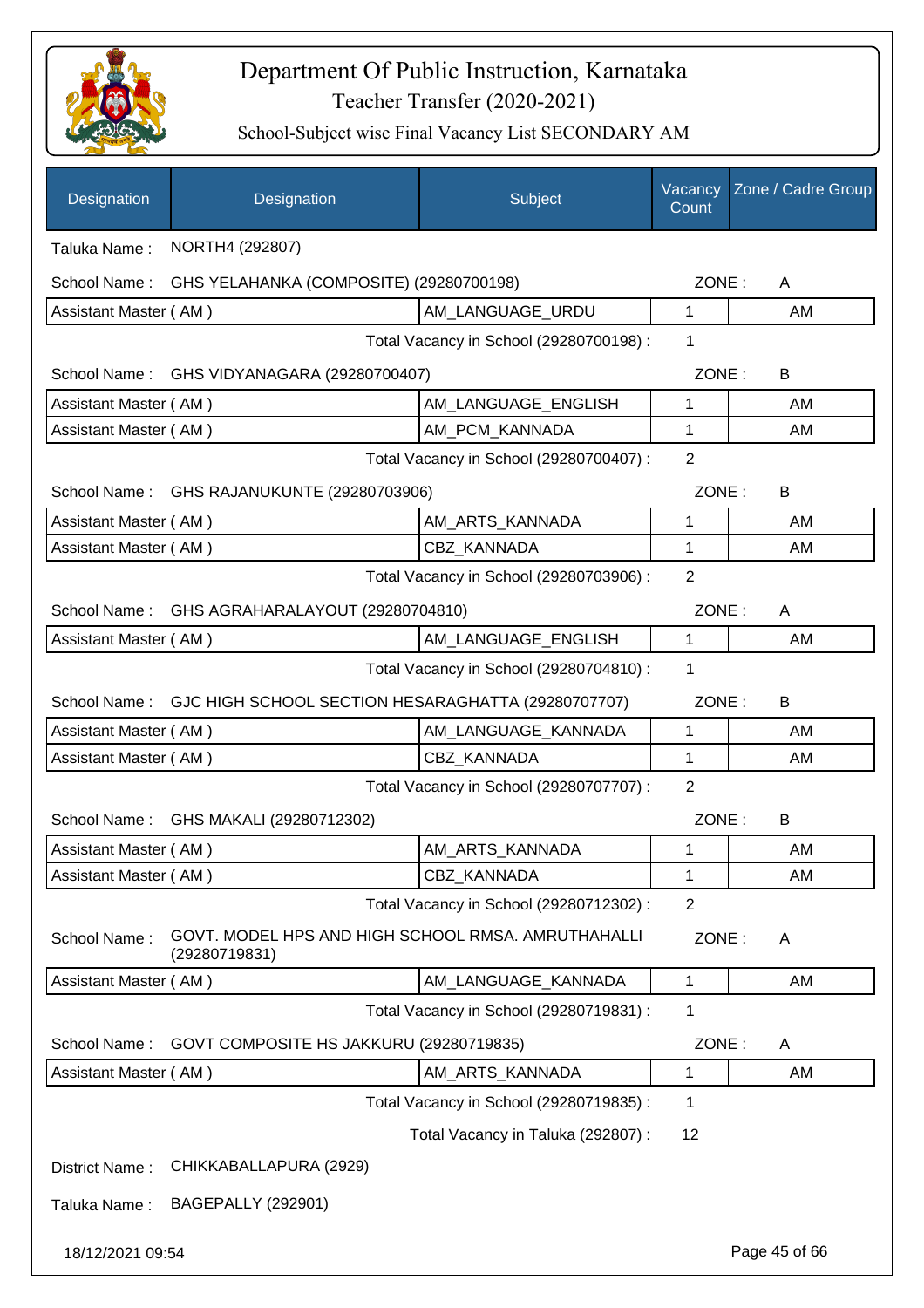

| Designation           | Designation                                               | Subject                                 | Vacancy<br>Count | Zone / Cadre Group |
|-----------------------|-----------------------------------------------------------|-----------------------------------------|------------------|--------------------|
| School Name:          | GOVERNMENT HIGH SCHOOL ACHAGANAPALLI (29290100203)        |                                         | ZONE:            | $\mathsf{C}$       |
| Assistant Master (AM) |                                                           | AM_LANGUAGE_KANNADA                     | 1                | AM                 |
|                       |                                                           | Total Vacancy in School (29290100203) : | 1                |                    |
|                       | School Name: GOVT. HIGH SCHOOL BILLUR (29290102011)       |                                         | ZONE:            | $\mathsf{C}$       |
| Assistant Master (AM) |                                                           | AM LANGUAGE_KANNADA                     | 1                | AM                 |
| Assistant Master (AM) |                                                           | CBZ_KANNADA                             | 1                | AM                 |
|                       |                                                           | Total Vacancy in School (29290102011) : | $\overline{2}$   |                    |
| School Name:          | GOVERNMENT HIGH SCHOOL CHAKAVELU (29290103013)            |                                         | ZONE:            | C                  |
| Assistant Master (AM) |                                                           | AM_LANGUAGE_KANNADA                     | 1                | AM                 |
| Assistant Master (AM) |                                                           | CBZ_KANNADA                             | 1                | AM                 |
|                       |                                                           | Total Vacancy in School (29290103013) : | $\overline{2}$   |                    |
| School Name:          | GOVERNMENT HIGH SCHOOL GULUR (29290106908)                |                                         | ZONE:            | $\mathsf{C}$       |
| Assistant Master (AM) |                                                           | AM_LANGUAGE_HINDI                       | 1                | AM                 |
|                       |                                                           | Total Vacancy in School (29290106908) : | 1                |                    |
| School Name:          | GOVERNMENT HIGH SCHOOL KANAGAMAKALAPALLI<br>(29290109103) |                                         | ZONE:            | $\mathsf{C}$       |
| Assistant Master (AM) |                                                           | AM_LANGUAGE_ENGLISH                     | $\mathbf{1}$     | AM                 |
|                       |                                                           | Total Vacancy in School (29290109103) : | 1                |                    |
| School Name:          | GOVERNMENT HIGH SCHOOL MARGANUKUNTE (29290112005)         |                                         | ZONE:            | C                  |
| Assistant Master (AM) |                                                           | AM_ARTS_KANNADA                         | 1                | AM                 |
|                       |                                                           | Total Vacancy in School (29290112005) : | 1                |                    |
| School Name :         | GOVERNMENT HIGH SCHOOL MITTEMARI (29290112306)            |                                         | ZONE :           | C                  |
| Assistant Master (AM) |                                                           | <b>CBZ KANNADA</b>                      | 1                | AM                 |
|                       |                                                           | Total Vacancy in School (29290112306) : | 1                |                    |
| School Name:          | GOVERNMENT HIGH SCHOOL PALYAKERE (29290115008)            |                                         | ZONE:            | C                  |
| Assistant Master (AM) |                                                           | AM ARTS KANNADA                         | 1                | AM                 |
| Assistant Master (AM) |                                                           | AM PCM KANNADA                          | 1                | AM                 |
| Assistant Master (AM) |                                                           | CBZ_KANNADA                             | 1                | AM                 |
|                       |                                                           | Total Vacancy in School (29290115008) : | 3                |                    |
| School Name:          | GOVERNMENT HIGH SCHOOL PARAGODU (29290115210)             |                                         | ZONE:            | C                  |
| Assistant Master (AM) |                                                           | AM_ARTS_KANNADA                         | 1                | AM                 |
|                       |                                                           | Total Vacancy in School (29290115210) : | 1                |                    |
| School Name:          | GOVERNMENT HIGH SCHOOL PATHAPALYA (29290115510)           |                                         | ZONE:            | C                  |
|                       |                                                           |                                         |                  |                    |
| 18/12/2021 09:54      |                                                           |                                         |                  | Page 46 of 66      |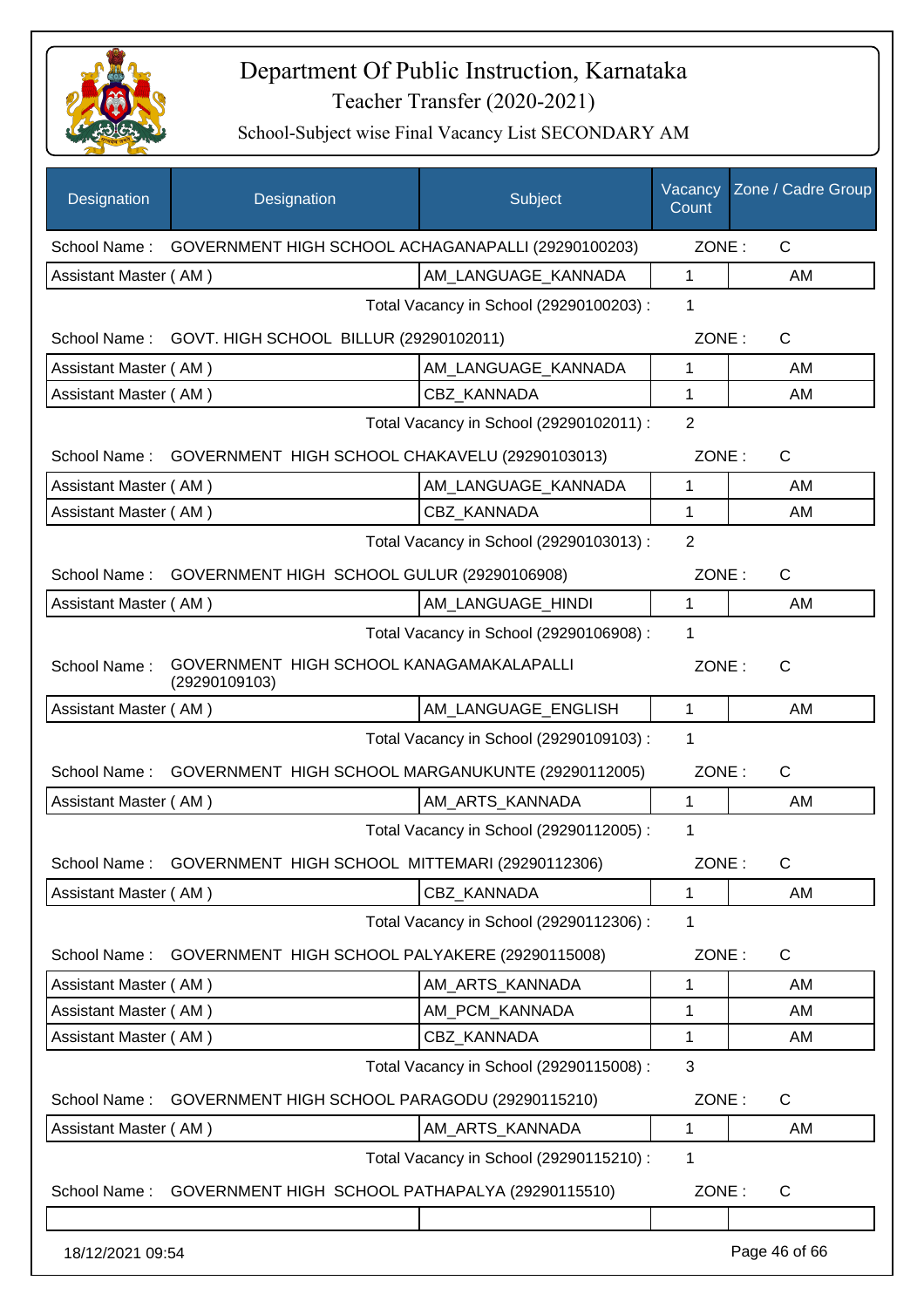

| Designation           | Designation                                                      | Subject                                 | Vacancy<br>Count | Zone / Cadre Group |
|-----------------------|------------------------------------------------------------------|-----------------------------------------|------------------|--------------------|
| Assistant Master (AM) |                                                                  | AM_ARTS_KANNADA                         | 1                | AM                 |
|                       |                                                                  | Total Vacancy in School (29290115510) : | 1                |                    |
| School Name:          | GOVERNMENT HIGH SCHOOL SOMANATHAPURA (29290119110)               |                                         | ZONE:            | $\mathsf{C}$       |
| Assistant Master (AM) |                                                                  | AM_ARTS_KANNADA                         | $\mathbf{1}$     | AM                 |
|                       |                                                                  | Total Vacancy in School (29290119110) : | 1                |                    |
|                       | School Name: GOVERNMENT HIGH SCHOOL THIMAMPALLI (29290119901)    |                                         | ZONE:            | $\mathsf C$        |
| Assistant Master (AM) |                                                                  | AM_ARTS_KANNADA                         | 1                | AM                 |
| Assistant Master (AM) |                                                                  | AM_LANGUAGE_KANNADA                     | 1                | AM                 |
|                       |                                                                  | Total Vacancy in School (29290119901) : | $\overline{2}$   |                    |
|                       | School Name: ADARSHA VIDYALAYA DEVARAGUDIPALLI (29290121940)     |                                         | ZONE:            | B                  |
| Assistant Master (AM) |                                                                  | AM_LANGUAGE_ENGLISH                     | 1                | AM                 |
| Assistant Master (AM) |                                                                  | AM LANGUAGE KANNADA                     | 1                | AM                 |
| Assistant Master (AM) |                                                                  | AM_PCM_ENGLISH                          | 1                | AM                 |
| Assistant Master (AM) |                                                                  | <b>CBZ ENGLISH</b>                      | 1                | AM                 |
|                       |                                                                  | Total Vacancy in School (29290121940) : | 4                |                    |
| School Name:          | GOVERNMENT URDU HIGH SCHOOL BAGEPALLI (29290123103)              |                                         | ZONE:            | A                  |
| Assistant Master (AM) |                                                                  | AM_LANGUAGE_URDU                        | $\mathbf 1$      | AM                 |
|                       |                                                                  | Total Vacancy in School (29290123103) : | 1                |                    |
|                       | School Name: GOVERNMENT BOYS HIGH SCHOOL BAGEPALLI (29290123204) |                                         | ZONE:            | A                  |
| Assistant Master (AM) |                                                                  | AM_LANGUAGE_ENGLISH                     | 1                | AM                 |
| Assistant Master (AM) |                                                                  | CBZ_KANNADA                             | $\mathbf{1}$     | AM                 |
|                       |                                                                  | Total Vacancy in School (29290123204) : | 2                |                    |
| School Name:          | GOVERNMENT GIRLS HIGH SCHOOL BAGEPALLI (29290123602)             |                                         | ZONE:            | A                  |
| Assistant Master (AM) |                                                                  | AM ARTS KANNADA                         | 1                | AM                 |
| Assistant Master (AM) |                                                                  | CBZ KANNADA                             | 1                | AM                 |
|                       |                                                                  | Total Vacancy in School (29290123602) : | $\overline{2}$   |                    |
|                       |                                                                  | Total Vacancy in Taluka (292901) :      | 26               |                    |
| Taluka Name:          | CHIKKABALLAPUR (292903)                                          |                                         |                  |                    |
| School Name:          | KARNATAKA PUBLIC SCHOOLS GJC MANDIKAL (29290315518)              |                                         | ZONE:            | $\mathsf C$        |
| Assistant Master (AM) |                                                                  | AM_ARTS_KANNADA                         | $\mathbf{1}$     | AM                 |
|                       |                                                                  | Total Vacancy in School (29290315518) : | 1                |                    |
| School Name:          | GHS NANDI (29290318304)                                          |                                         | ZONE:            | B                  |
| 18/12/2021 09:54      |                                                                  |                                         |                  | Page 47 of 66      |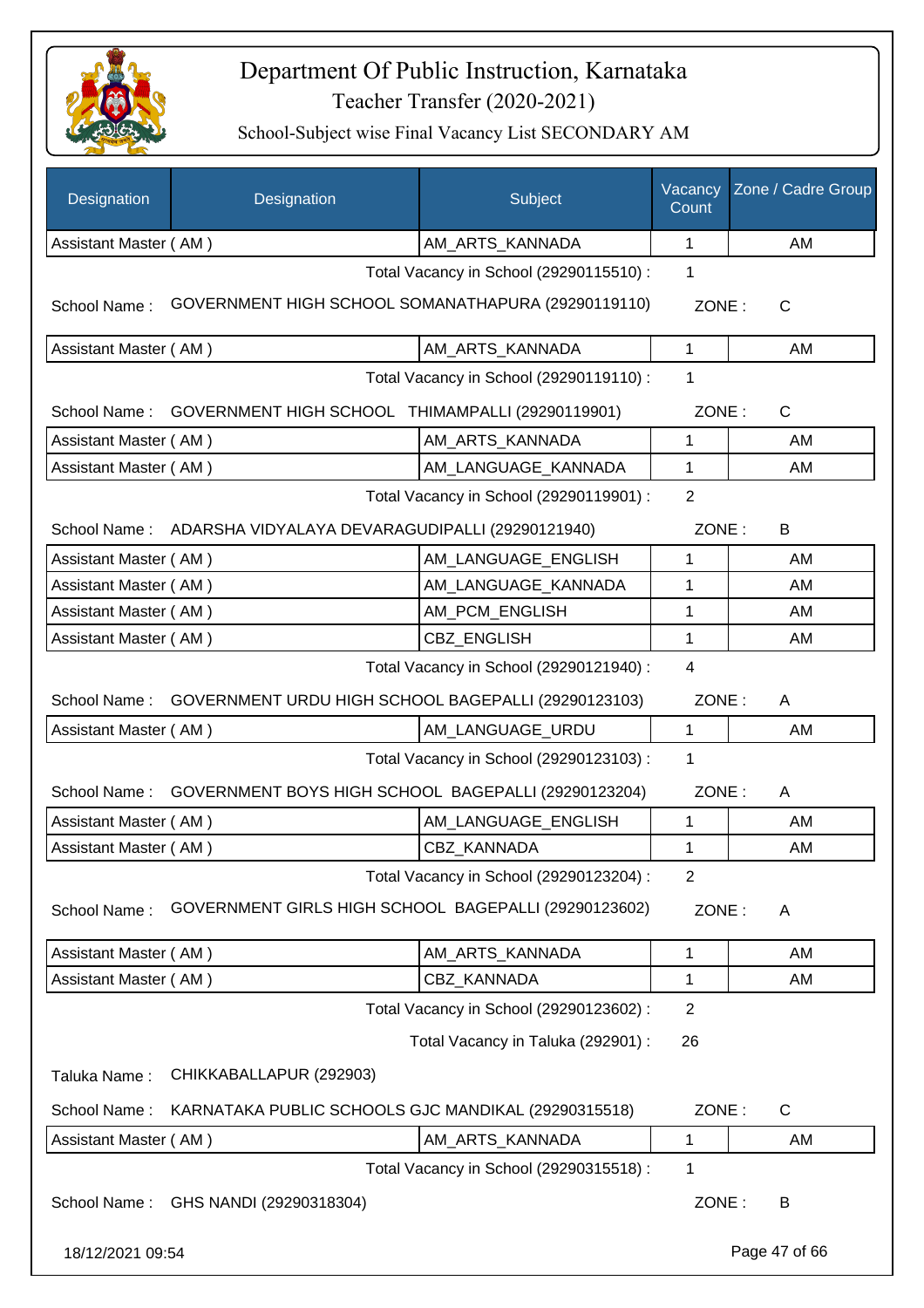

| Designation           | Designation                                                | Subject                                 | Vacancy<br>Count | Zone / Cadre Group |
|-----------------------|------------------------------------------------------------|-----------------------------------------|------------------|--------------------|
| Assistant Master (AM) |                                                            | AM LANGUAGE ENGLISH                     | 1                | <b>AM</b>          |
|                       |                                                            | Total Vacancy in School (29290318304) : | 1                |                    |
| School Name:          | GHS REDDYGOLLAVARAHALLI (29290320903)                      |                                         | ZONE:            | C                  |
| Assistant Master (AM) |                                                            | AM_LANGUAGE_KANNADA                     | $\mathbf{1}$     | AM                 |
|                       |                                                            | Total Vacancy in School (29290320903) : | 1                |                    |
|                       |                                                            | Total Vacancy in Taluka (292903) :      | 3                |                    |
| Taluka Name:          | CHINTAMANI (292904)                                        |                                         |                  |                    |
| School Name:          | GOVERNMENT HIGH SCHOOL ANOOR (29290401605)                 |                                         | ZONE:            | C                  |
| Assistant Master (AM) |                                                            | AM LANGUAGE ENGLISH                     | $\mathbf{1}$     | AM                 |
|                       |                                                            | Total Vacancy in School (29290401605) : | 1                |                    |
| School Name:          | GHS BATLAHALLI (29290403105)                               |                                         | ZONE:            | C                  |
| Assistant Master (AM) |                                                            | AM PCM KANNADA                          | $\mathbf{1}$     | AM                 |
|                       |                                                            | Total Vacancy in School (29290403105) : | 1                |                    |
| School Name:          | GOVERNMENT HIGH SCHOOL DODDA BOMMANAHALLI<br>(29290409502) |                                         | ZONE:            | $\mathsf{C}$       |
| Assistant Master (AM) |                                                            | AM_LANGUAGE_HINDI                       | $\mathbf 1$      | AM                 |
|                       |                                                            | Total Vacancy in School (29290409502) : | 1                |                    |
| School Name:          | GHS DODDAGANJUR (29290409604)                              |                                         | ZONE:            | В                  |
| Assistant Master (AM) |                                                            | AM_ARTS_KANNADA                         | 1                | AM                 |
|                       |                                                            | Total Vacancy in School (29290409604) : | 1                |                    |
| School Name:          | GHS HIREKATTIGENAHALLI (29290415202)                       |                                         | ZONE:            | С                  |
| Assistant Master (AM) |                                                            | AM_ARTS_KANNADA                         | 1                | AM                 |
|                       |                                                            | Total Vacancy in School (29290415202) : | 1                |                    |
| School Name:          | GOVERNMENT HIGH SCHOOL K RAGUTTAHALLI (29290417303)        |                                         | ZONE:            | $\mathsf C$        |
| Assistant Master (AM) |                                                            | AM_ARTS_KANNADA                         | 1                | AM                 |
| Assistant Master (AM) |                                                            | AM_LANGUAGE_HINDI                       | 1                | AM                 |
|                       |                                                            | Total Vacancy in School (29290417303) : | $\overline{2}$   |                    |
| School Name:          | GOVERNMENT HIGH SCHOOL KAGATHI (29290417902)               |                                         | ZONE:            | B                  |
| Assistant Master (AM) |                                                            | AM_ARTS_KANNADA                         | 1                | AM                 |
|                       |                                                            | Total Vacancy in School (29290417902) : | 1                |                    |
| School Name:          | KARNATAKA PUBLIC SCHOOLS GJC KAIWARA (29290418015)         |                                         | ZONE:            | $\mathsf C$        |
| Assistant Master (AM) |                                                            | AM_LANGUAGE_ENGLISH                     | 1                | AM                 |
|                       |                                                            | Total Vacancy in School (29290418015) : | 1                |                    |
| 18/12/2021 09:54      |                                                            |                                         |                  | Page 48 of 66      |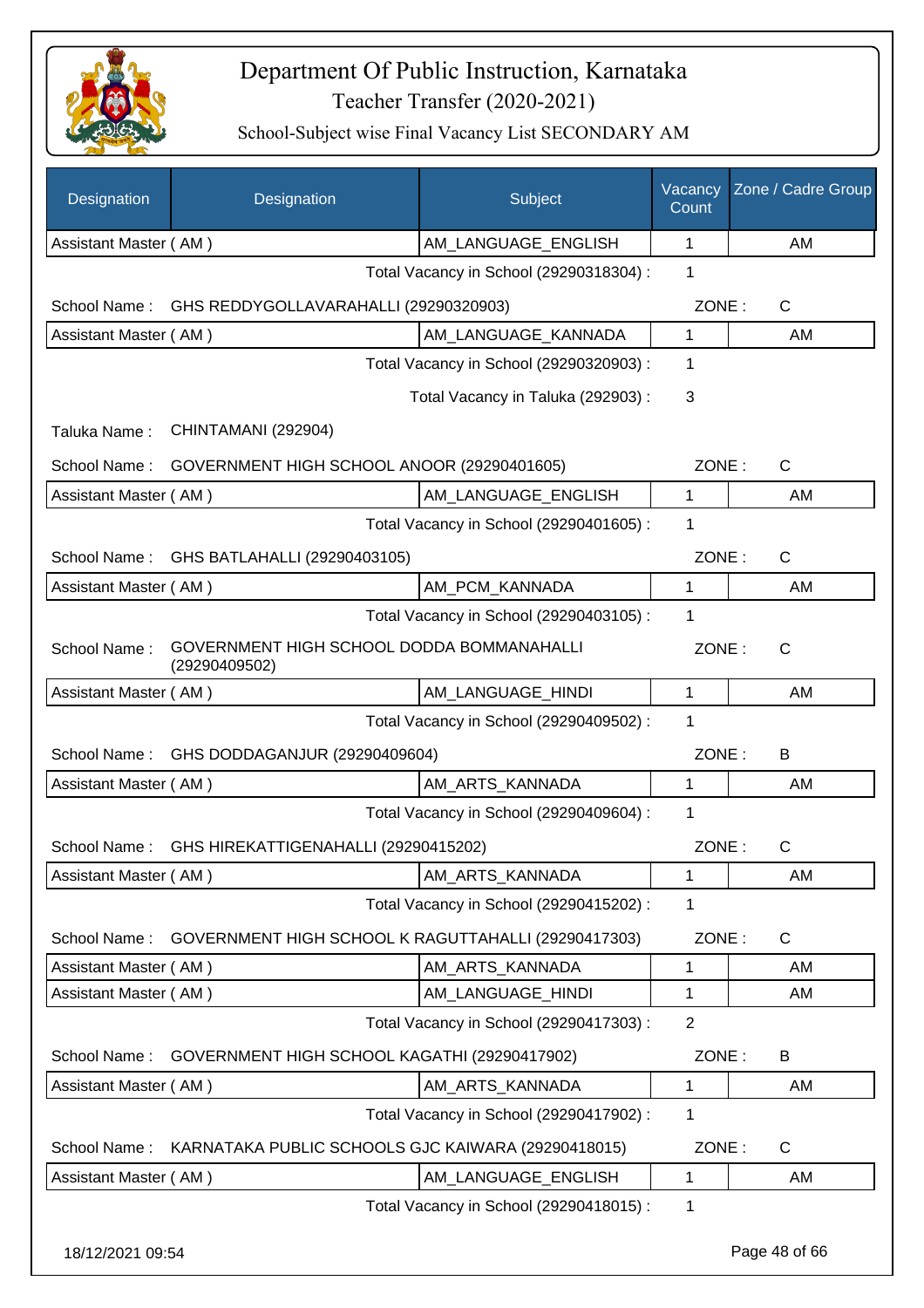

| Designation           | Designation                                       | Subject                                 | Vacancy<br>Count | Zone / Cadre Group |
|-----------------------|---------------------------------------------------|-----------------------------------------|------------------|--------------------|
|                       | School Name: GHS KORLAPARTHI (29290422102)        |                                         | ZONE:            | $\mathsf{C}$       |
| Assistant Master (AM) |                                                   | AM_ARTS_KANNADA                         | 1                | AM                 |
| Assistant Master (AM) |                                                   | AM_LANGUAGE_KANNADA                     | 1                | AM                 |
| Assistant Master (AM) |                                                   | <b>CBZ KANNADA</b>                      | 1                | AM                 |
|                       |                                                   | Total Vacancy in School (29290422102) : | 3                |                    |
|                       | School Name: GHS MURAGAMALE (29290426403)         |                                         | ZONE:            | $\mathsf{C}$       |
| Assistant Master (AM) |                                                   | AM_LANGUAGE_ENGLISH                     | $\mathbf{1}$     | AM                 |
|                       |                                                   | Total Vacancy in School (29290426403) : | 1                |                    |
|                       | School Name: GHS SANTHEKALLAHALLI (29290431205)   |                                         | ZONE:            | $\mathsf{C}$       |
| Assistant Master (AM) |                                                   | AM ARTS KANNADA                         | $\mathbf{1}$     | AM                 |
| Assistant Master (AM) |                                                   | AM_LANGUAGE_HINDI                       | $\mathbf{1}$     | AM                 |
|                       |                                                   | Total Vacancy in School (29290431205) : | $\overline{2}$   |                    |
| School Name:          | GHS YAGAVAKOTE (29290436203)                      |                                         | ZONE:            | $\mathsf{C}$       |
| Assistant Master (AM) |                                                   | AM LANGUAGE_KANNADA                     | 1                | AM                 |
|                       |                                                   | Total Vacancy in School (29290436203) : | 1                |                    |
|                       | School Name: GIRLS JC (29290441006)               |                                         | ZONE:            | A                  |
| Assistant Master (AM) |                                                   | AM_ARTS_KANNADA                         | 1                | AM                 |
|                       |                                                   | Total Vacancy in School (29290441006) : | 1                |                    |
|                       | School Name: ADARSHA VIDYALAYA RMSA (29290442711) |                                         | ZONE:            | $\mathsf{C}$       |
| Assistant Master (AM) |                                                   | AM_ARTS_ENGLISH                         | $\mathbf{1}$     | AM                 |
| Assistant Master (AM) |                                                   | AM_LANGUAGE_ENGLISH                     | 3                | AM                 |
| Assistant Master (AM) |                                                   | AM_LANGUAGE_HINDI                       | 1                | AM                 |
| Assistant Master (AM) |                                                   | AM_LANGUAGE_KANNADA                     | $\overline{2}$   | AM                 |
| Assistant Master (AM) |                                                   | AM_PCM_ENGLISH                          | 1                | AM                 |
| Assistant Master (AM) |                                                   | CBZ_ENGLISH                             | $\overline{2}$   | AM                 |
|                       |                                                   | Total Vacancy in School (29290442711) : | 10               |                    |
|                       |                                                   | Total Vacancy in Taluka (292904) :      | 27               |                    |
| Taluka Name:          | GOWRIBIDANUR (292905)                             |                                         |                  |                    |
| School Name:          | GHS ALIPURA (29290500607)                         |                                         | ZONE:            | C                  |
| Assistant Master (AM) |                                                   | AM ARTS KANNADA                         | 2                | AM                 |
| Assistant Master (AM) |                                                   | AM_LANGUAGE_ENGLISH                     | 1                | AM                 |
| Assistant Master (AM) |                                                   | AM_LANGUAGE_HINDI                       | 1                | AM                 |
| Assistant Master (AM) |                                                   | AM_LANGUAGE_KANNADA                     | 1                | AM                 |
|                       |                                                   | Total Vacancy in School (29290500607) : | 5                |                    |
| 18/12/2021 09:54      |                                                   |                                         |                  | Page 49 of 66      |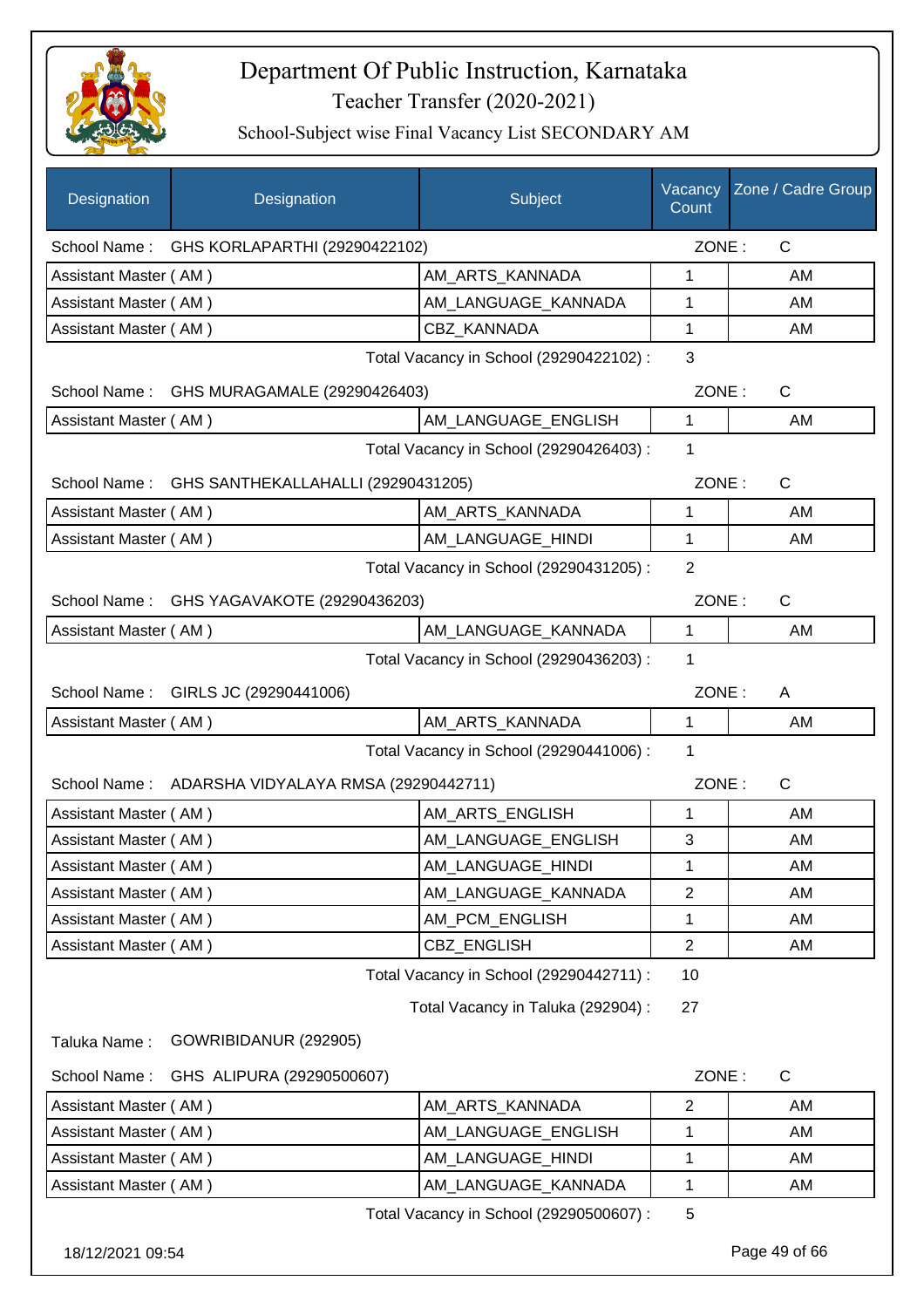

| Designation           | Designation                                                        | Subject                                 | Vacancy<br>Count | Zone / Cadre Group |
|-----------------------|--------------------------------------------------------------------|-----------------------------------------|------------------|--------------------|
|                       | School Name: GHS GEDARE (29290506303)                              |                                         | ZONE:            | $\mathsf{C}$       |
| Assistant Master (AM) |                                                                    | AM LANGUAGE ENGLISH                     | 1                | AM                 |
| Assistant Master (AM) |                                                                    | AM_LANGUAGE_HINDI                       | 1                | AM                 |
|                       |                                                                    | Total Vacancy in School (29290506303) : | $\overline{2}$   |                    |
|                       | School Name: GHS HALEHALLI (29290508306)                           |                                         | ZONE:            | $\mathsf{C}$       |
| Assistant Master (AM) |                                                                    | AM_LANGUAGE_ENGLISH                     | 1                | AM                 |
| Assistant Master (AM) |                                                                    | CBZ_KANNADA                             | $\mathbf{1}$     | AM                 |
|                       |                                                                    | Total Vacancy in School (29290508306) : | $\overline{2}$   |                    |
|                       | School Name: GHS HUDAGURU (29290509404)                            |                                         | ZONE:            | $\mathsf{C}$       |
| Assistant Master (AM) |                                                                    | AM_ARTS_KANNADA                         | 1                | AM                 |
|                       |                                                                    | Total Vacancy in School (29290509404) : | 1                |                    |
|                       | School Name: GHS KURUDI (29290513705)                              |                                         | ZONE:            | $\mathsf{C}$       |
| Assistant Master (AM) |                                                                    | AM_ARTS_KANNADA                         | 1                | AM                 |
| Assistant Master (AM) |                                                                    | CBZ KANNADA                             | 1                | AM                 |
|                       |                                                                    | Total Vacancy in School (29290513705) : | $\overline{2}$   |                    |
|                       | School Name: GHS MELYA (29290516403)                               |                                         | ZONE:            | $\mathsf{C}$       |
| Assistant Master (AM) |                                                                    | CBZ_KANNADA                             | 1                | AM                 |
|                       |                                                                    | Total Vacancy in School (29290516403) : | 1                |                    |
|                       | School Name: GHS NAGARAGERE (29290516805)                          |                                         | ZONE:            | $\mathsf{C}$       |
| Assistant Master (AM) |                                                                    | AM_ARTS_KANNADA                         | $\mathbf{1}$     | AM                 |
|                       |                                                                    | Total Vacancy in School (29290516805) : | 1                |                    |
| School Name:          | GHS NAKKALAHALLI (29290516902)                                     |                                         | ZONE:            | $\mathsf C$        |
| Assistant Master (AM) |                                                                    | AM_LANGUAGE_KANNADA                     | $\mathbf{1}$     | AM                 |
|                       |                                                                    | Total Vacancy in School (29290516902) : | 1                |                    |
| School Name:          | GHS NAMAGONDLU (29290517004)                                       |                                         | ZONE:            | $\mathsf{C}$       |
| Assistant Master (AM) |                                                                    | AM ARTS KANNADA                         | 1                | AM                 |
|                       |                                                                    | Total Vacancy in School (29290517004) : | 1                |                    |
| School Name:          | GOVERNMENT HIGH SCHOOL RMSA AND HPS SONAGANAHALLI<br>(29290520701) |                                         | ZONE:            | C                  |
| Assistant Master (AM) |                                                                    | AM_LANGUAGE_ENGLISH                     | 1                | AM                 |
| Assistant Master (AM) |                                                                    | AM_LANGUAGE_KANNADA                     | 1                | AM                 |
|                       |                                                                    | Total Vacancy in School (29290520701) : | $\overline{2}$   |                    |
| School Name:          | GHS VATADAHOSAHALLI (29290522108)                                  |                                         | ZONE:            | C                  |
|                       |                                                                    |                                         |                  |                    |
| 18/12/2021 09:54      |                                                                    |                                         |                  | Page 50 of 66      |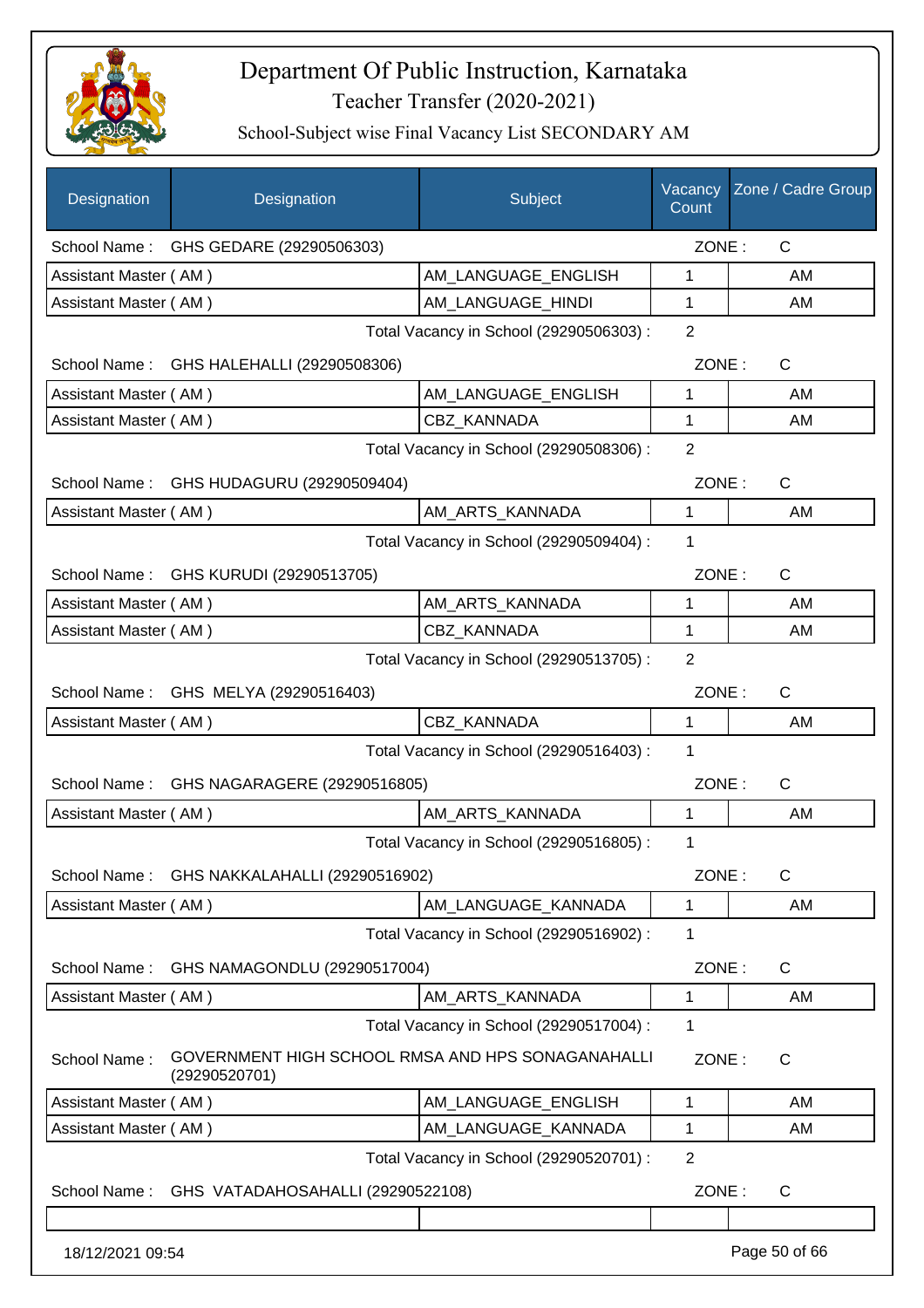

| Designation           | Designation                                                                        | Subject                                 | Vacancy<br>Count | Zone / Cadre Group |
|-----------------------|------------------------------------------------------------------------------------|-----------------------------------------|------------------|--------------------|
| Assistant Master (AM) |                                                                                    | AM_LANGUAGE_ENGLISH                     | 1                | AM                 |
|                       |                                                                                    | Total Vacancy in School (29290522108) : | 1                |                    |
|                       | School Name: ADARSHA VIDYALAYA GOWRIBIDANUR (29290523811)                          |                                         | ZONE:            | A                  |
| Assistant Master (AM) |                                                                                    | AM LANGUAGE KANNADA                     | 1                | AM                 |
|                       |                                                                                    | Total Vacancy in School (29290523811) : | 1                |                    |
|                       | School Name: GOVT JUNIOR COLLEGE GOWRIBIDANUR (29290524316)                        |                                         | ZONE:            | A                  |
| Assistant Master (AM) |                                                                                    | AM_ARTS_KANNADA                         | 1                | AM                 |
| Assistant Master (AM) |                                                                                    | AM_LANGUAGE_ENGLISH                     | 4                | AM                 |
| Assistant Master (AM) |                                                                                    | AM_LANGUAGE_KANNADA                     | 1                | AM                 |
|                       |                                                                                    | Total Vacancy in School (29290524316) : | 6                |                    |
|                       | School Name: KARNATAKA PUBLIC SCHOOLS GHS D PALYA (29290526101)                    |                                         | ZONE:            | C                  |
| Assistant Master (AM) |                                                                                    | CBZ_KANNADA                             | 1                | AM                 |
|                       |                                                                                    | Total Vacancy in School (29290526101) : | 1                |                    |
|                       |                                                                                    | Total Vacancy in Taluka (292905):       | 27               |                    |
| Taluka Name:          | <b>GUDIBANDA (292906)</b>                                                          |                                         |                  |                    |
| School Name:          | SRI GOOLI SOMANNA BAJJANNA GOVERNMENT HIGH SCHOOL<br>BEECHAGANAHALLI (29290600702) |                                         | ZONE:            | $\mathsf{C}$       |
| Assistant Master (AM) |                                                                                    | AM_ARTS_KANNADA                         | 1                | AM                 |
|                       |                                                                                    | Total Vacancy in School (29290600702) : | 1                |                    |
| School Name:          | GHS HAMPASANDRA (29290603803)                                                      |                                         | ZONE:            | $\mathsf{C}$       |
| Assistant Master (AM) |                                                                                    | AM_LANGUAGE_ENGLISH                     | 1                | AM                 |
| Assistant Master (AM) |                                                                                    | AM_LANGUAGE_KANNADA                     | 1                | AM                 |
|                       |                                                                                    | Total Vacancy in School (29290603803) : | $\overline{2}$   |                    |
| School Name:          | GHS MACHAHALLI (29290607305)                                                       |                                         | ZONE:            | C                  |
| Assistant Master (AM) |                                                                                    | AM ARTS KANNADA                         | 1                | AM                 |
|                       |                                                                                    | Total Vacancy in School (29290607305) : | 1                |                    |
| School Name:          | GHS THIRUMANI (29290609102)                                                        |                                         | ZONE:            | C                  |
| Assistant Master (AM) |                                                                                    | AM_LANGUAGE_ENGLISH                     | 1                | AM                 |
| Assistant Master (AM) |                                                                                    | AM_LANGUAGE_KANNADA                     | 1                | AM                 |
|                       |                                                                                    | Total Vacancy in School (29290609102) : | $\overline{2}$   |                    |
| School Name:          | GHS YALLODU (29290610205)                                                          |                                         | ZONE:            | C                  |
| Assistant Master (AM) |                                                                                    | AM_ARTS_KANNADA                         | 1                | AM                 |
| Assistant Master (AM) |                                                                                    | AM_LANGUAGE_HINDI                       | 1                | AM                 |
|                       |                                                                                    |                                         |                  |                    |
| 18/12/2021 09:54      |                                                                                    |                                         |                  | Page 51 of 66      |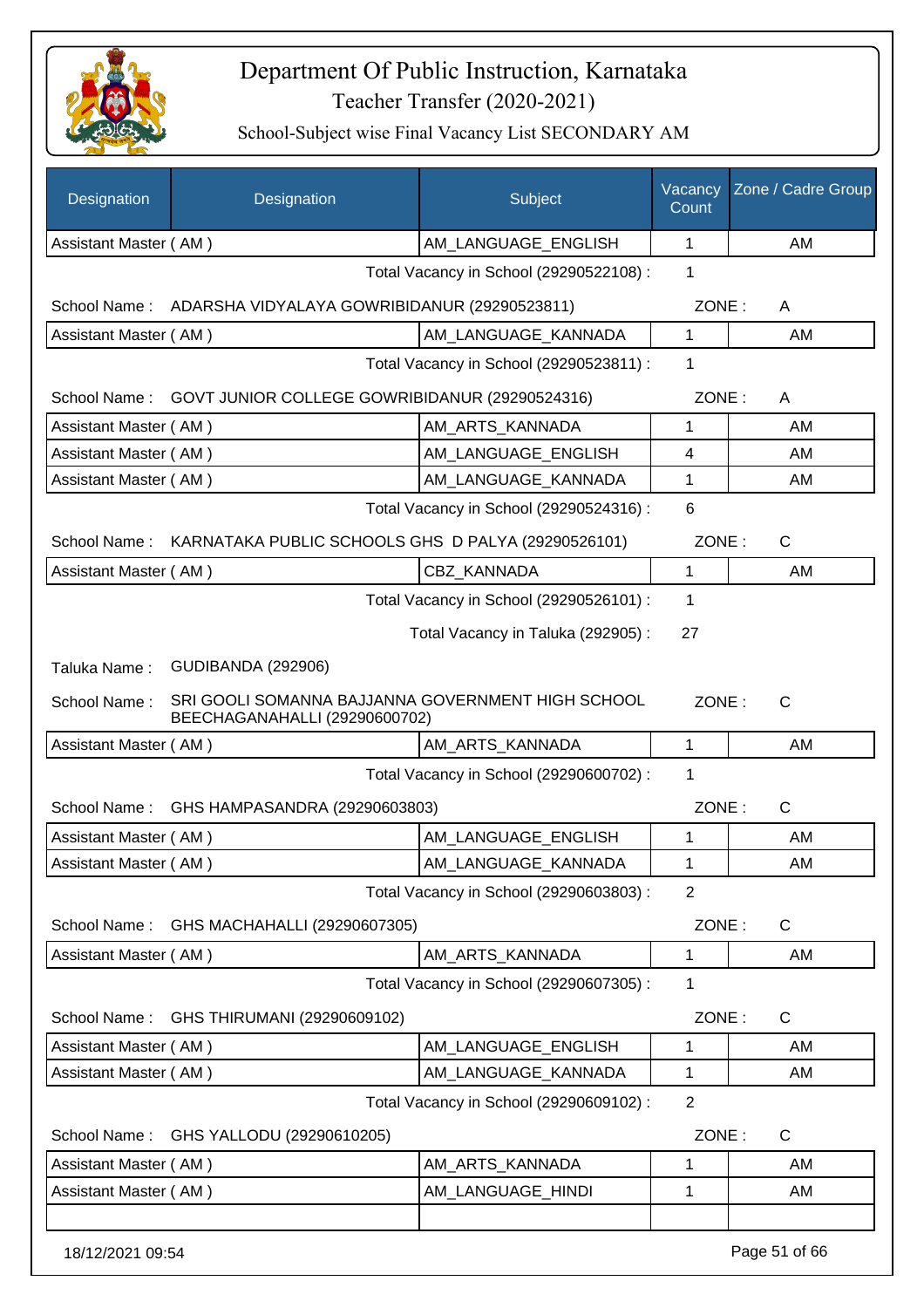

| Designation                  | Designation                                                                      | Subject                                 | Vacancy<br>Count | Zone / Cadre Group |
|------------------------------|----------------------------------------------------------------------------------|-----------------------------------------|------------------|--------------------|
| Assistant Master (AM)        |                                                                                  | AM_LANGUAGE_KANNADA                     | $\mathbf{1}$     | AM                 |
|                              |                                                                                  | Total Vacancy in School (29290610205) : | 3                |                    |
| School Name:                 | KARNATAKA PUBLIC SCHOOLS GGHS GUDIBANDA (29290610901)                            |                                         | ZONE:            | A                  |
| Assistant Master (AM)        |                                                                                  | AM_ARTS_KANNADA                         | $\overline{2}$   | AM                 |
| Assistant Master (AM)        |                                                                                  | AM_LANGUAGE_ENGLISH                     | 1                | AM                 |
| Assistant Master (AM)        |                                                                                  | AM_LANGUAGE_HINDI                       | 1                | AM                 |
| Assistant Master (AM)        |                                                                                  | AM_LANGUAGE_KANNADA                     | $\mathbf{1}$     | AM                 |
|                              |                                                                                  | Total Vacancy in School (29290610901) : | 5                |                    |
|                              | School Name: GJC GUDIBANDA (29290610902)                                         |                                         | ZONE:            | A                  |
| Assistant Master (AM)        |                                                                                  | AM ARTS KANNADA                         | 1                | AM                 |
| Assistant Master (AM)        |                                                                                  | AM LANGUAGE_HINDI                       | 1                | AM                 |
| Assistant Master (AM)        |                                                                                  | AM LANGUAGE KANNADA                     | 1                | AM                 |
|                              |                                                                                  | Total Vacancy in School (29290610902) : | 3                |                    |
| School Name:                 | ADARSHA VIDYALAYA J P NAGARA BEECHAGANAHALLI CROSS<br>GUDIBANDE (29290611706)    |                                         | ZONE:            | $\mathsf{C}$       |
| Assistant Master (AM)        |                                                                                  | AM_LANGUAGE_ENGLISH                     | 2                | AM                 |
| Taluka Name:<br>School Name: | SIDLAGHATTA (292911)<br>GHS ANEMADAGU (29291101104)                              | Total Vacancy in Taluka (292906) :      | 19<br>ZONE:      | C                  |
| Assistant Master (AM)        |                                                                                  | AM LANGUAGE KANNADA                     | 1                | <b>AM</b>          |
| Assistant Master (AM)        |                                                                                  | CBZ KANNADA                             | 1                | AM                 |
|                              |                                                                                  | Total Vacancy in School (29291101104) : | $\overline{2}$   |                    |
| School Name:                 | KARNATAKA PUBLIC SCHOOLS GHS BASETTIHALLI (29291103208)                          |                                         | ZONE:            | C                  |
| Assistant Master (AM)        |                                                                                  | AM_LANGUAGE_ENGLISH                     | 1                | AM                 |
|                              |                                                                                  | Total Vacancy in School (29291103208) : | 1                |                    |
| School Name:                 | GOVERNMENT HIGHER PRIMARY SCHOOL & HIGH SCHOOL<br>DODDA THEKAHALLI (29291107501) |                                         | ZONE:            | C                  |
| Assistant Master (AM)        |                                                                                  | AM_LANGUAGE_ENGLISH                     | 1                | AM                 |
|                              |                                                                                  | Total Vacancy in School (29291107501) : | 1                |                    |
| School Name:                 | GHS MELUR (29291118905)                                                          |                                         | ZONE:            | C                  |
| Assistant Master (AM)        |                                                                                  | AM_ARTS_KANNADA                         | 1                | AM                 |
|                              |                                                                                  | Total Vacancy in School (29291118905) : | 1                |                    |
| 18/12/2021 09:54             |                                                                                  |                                         |                  | Page 52 of 66      |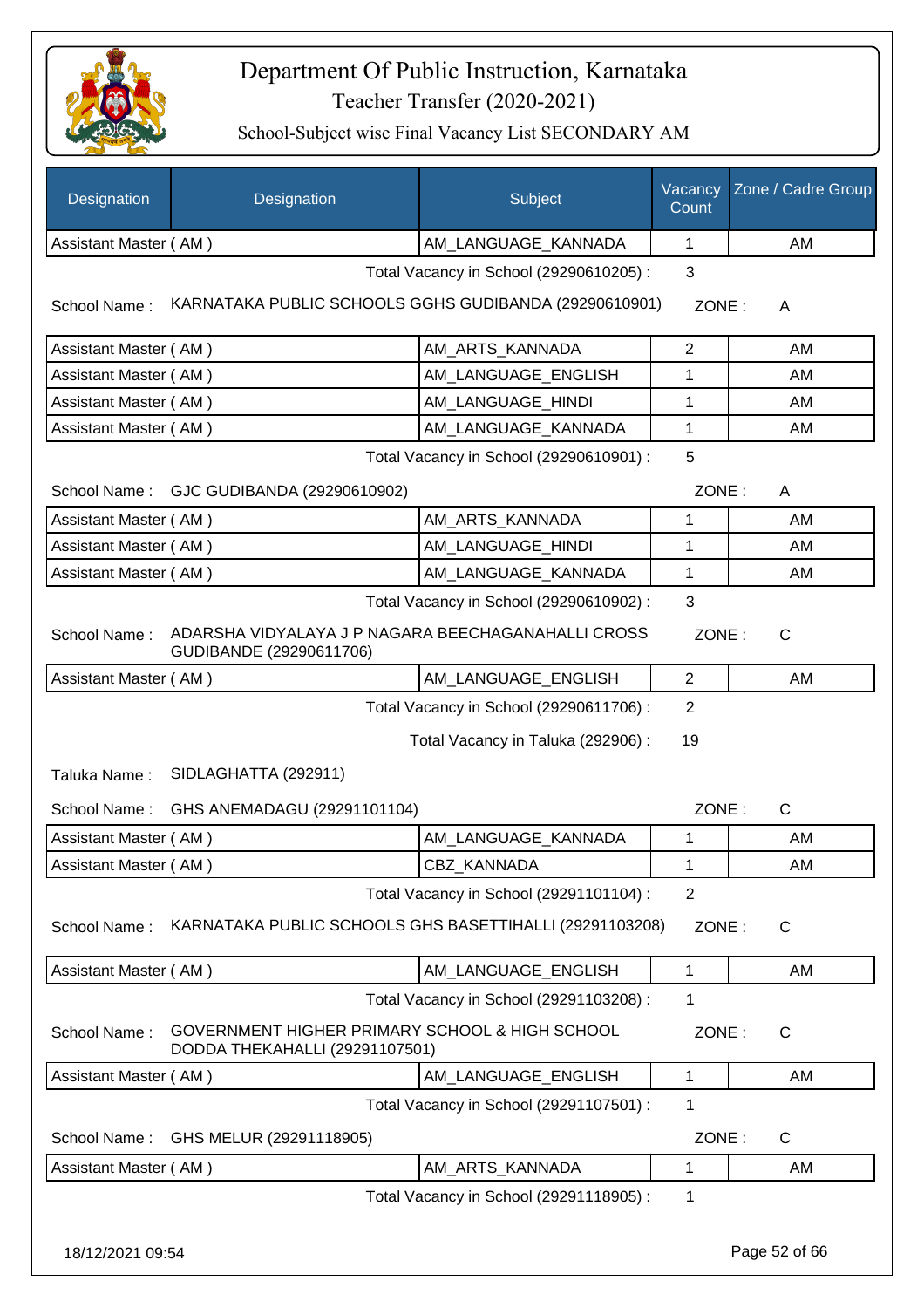

School-Subject wise Final Vacancy List SECONDARY AM

| GOVERNMENT HIGH SCHOOL PALICHERLU (29291121002)<br>ZONE:<br>C<br>School Name:<br>AM_LANGUAGE_KANNADA<br>$\mathbf{1}$<br>Assistant Master (AM)<br>AM<br>Total Vacancy in School (29291121002) :<br>1<br>ZONE:<br>$\mathsf{C}$<br>School Name: GPUC SADALI (29291123305)<br>Assistant Master (AM)<br>AM LANGUAGE KANNADA<br>1<br>AM<br>CBZ_KANNADA<br>Assistant Master (AM)<br>1<br>AM<br>$\overline{2}$<br>Total Vacancy in School (29291123305) :<br>GOVERNMENT HIGH SCHOOL THUMMANA HALLI (29291126303)<br>School Name:<br>ZONE:<br>C<br>AM_ARTS_KANNADA<br>$\mathbf{1}$<br>Assistant Master (AM)<br>AM<br>Total Vacancy in School (29291126303) :<br>1<br>GOVERNMENT HIGH SCHOOL SIDLAGATTA (29291128628)<br>ZONE:<br>School Name:<br>A<br>Assistant Master (AM)<br>AM_ARTS_KANNADA<br>1<br>AM<br>Total Vacancy in School (29291128628) :<br>1<br>GUHS SIDLAGHATTA (29291128634)<br>ZONE:<br>School Name:<br>A<br>Assistant Master (AM)<br>AM_ARTS_URDU<br>1<br>AM<br>AM_LANGUAGE_ENGLISH<br>1<br>Assistant Master (AM)<br>AM<br>$\overline{2}$<br>Total Vacancy in School (29291128634) :<br>GOVERNMENT HIGH SCHOOL DYAVAPPANAGUDI (29291133201)<br>School Name:<br>ZONE:<br>C<br>Assistant Master (AM)<br>AM LANGUAGE KANNADA<br>1<br>AM<br>Total Vacancy in School (29291133201) :<br>1<br>Total Vacancy in Taluka (292911) :<br>13<br>TUMAKURU MADHUGIRI (2931)<br>District Name:<br>KORATAGERE (293103)<br>Taluka Name:<br>KARNATAKA PUBLIC SCHOOLS GHS HOLAVANAHALLI<br>School Name:<br>ZONE:<br>$\mathsf{C}$<br>(29310300108)<br>AM ARTS KANNADA<br>Assistant Master (AM)<br>1<br>AM<br>Assistant Master (AM)<br>AM_LANGUAGE_ENGLISH<br>1<br>AM<br>$\overline{2}$<br>Total Vacancy in School (29310300108) :<br>School Name:<br>GOVT GIRLS HIGH SCHOOL KORATAGERE (29310319304)<br>ZONE:<br>A<br>Assistant Master (AM)<br>AM_ARTS_KANNADA<br>1<br>AM<br>AM_LANGUAGE_KANNADA<br>2<br>Assistant Master (AM)<br>AM<br>Assistant Master (AM)<br>AM_LANGUAGE_SANSKRIT<br>1<br>AM | Designation | Designation | Subject | Vacancy<br>Count | Zone / Cadre Group |
|--------------------------------------------------------------------------------------------------------------------------------------------------------------------------------------------------------------------------------------------------------------------------------------------------------------------------------------------------------------------------------------------------------------------------------------------------------------------------------------------------------------------------------------------------------------------------------------------------------------------------------------------------------------------------------------------------------------------------------------------------------------------------------------------------------------------------------------------------------------------------------------------------------------------------------------------------------------------------------------------------------------------------------------------------------------------------------------------------------------------------------------------------------------------------------------------------------------------------------------------------------------------------------------------------------------------------------------------------------------------------------------------------------------------------------------------------------------------------------------------------------------------------------------------------------------------------------------------------------------------------------------------------------------------------------------------------------------------------------------------------------------------------------------------------------------------------------------------------------------------------------------------------------------------------------------------------------------------------------------|-------------|-------------|---------|------------------|--------------------|
|                                                                                                                                                                                                                                                                                                                                                                                                                                                                                                                                                                                                                                                                                                                                                                                                                                                                                                                                                                                                                                                                                                                                                                                                                                                                                                                                                                                                                                                                                                                                                                                                                                                                                                                                                                                                                                                                                                                                                                                      |             |             |         |                  |                    |
|                                                                                                                                                                                                                                                                                                                                                                                                                                                                                                                                                                                                                                                                                                                                                                                                                                                                                                                                                                                                                                                                                                                                                                                                                                                                                                                                                                                                                                                                                                                                                                                                                                                                                                                                                                                                                                                                                                                                                                                      |             |             |         |                  |                    |
|                                                                                                                                                                                                                                                                                                                                                                                                                                                                                                                                                                                                                                                                                                                                                                                                                                                                                                                                                                                                                                                                                                                                                                                                                                                                                                                                                                                                                                                                                                                                                                                                                                                                                                                                                                                                                                                                                                                                                                                      |             |             |         |                  |                    |
|                                                                                                                                                                                                                                                                                                                                                                                                                                                                                                                                                                                                                                                                                                                                                                                                                                                                                                                                                                                                                                                                                                                                                                                                                                                                                                                                                                                                                                                                                                                                                                                                                                                                                                                                                                                                                                                                                                                                                                                      |             |             |         |                  |                    |
|                                                                                                                                                                                                                                                                                                                                                                                                                                                                                                                                                                                                                                                                                                                                                                                                                                                                                                                                                                                                                                                                                                                                                                                                                                                                                                                                                                                                                                                                                                                                                                                                                                                                                                                                                                                                                                                                                                                                                                                      |             |             |         |                  |                    |
|                                                                                                                                                                                                                                                                                                                                                                                                                                                                                                                                                                                                                                                                                                                                                                                                                                                                                                                                                                                                                                                                                                                                                                                                                                                                                                                                                                                                                                                                                                                                                                                                                                                                                                                                                                                                                                                                                                                                                                                      |             |             |         |                  |                    |
|                                                                                                                                                                                                                                                                                                                                                                                                                                                                                                                                                                                                                                                                                                                                                                                                                                                                                                                                                                                                                                                                                                                                                                                                                                                                                                                                                                                                                                                                                                                                                                                                                                                                                                                                                                                                                                                                                                                                                                                      |             |             |         |                  |                    |
|                                                                                                                                                                                                                                                                                                                                                                                                                                                                                                                                                                                                                                                                                                                                                                                                                                                                                                                                                                                                                                                                                                                                                                                                                                                                                                                                                                                                                                                                                                                                                                                                                                                                                                                                                                                                                                                                                                                                                                                      |             |             |         |                  |                    |
|                                                                                                                                                                                                                                                                                                                                                                                                                                                                                                                                                                                                                                                                                                                                                                                                                                                                                                                                                                                                                                                                                                                                                                                                                                                                                                                                                                                                                                                                                                                                                                                                                                                                                                                                                                                                                                                                                                                                                                                      |             |             |         |                  |                    |
|                                                                                                                                                                                                                                                                                                                                                                                                                                                                                                                                                                                                                                                                                                                                                                                                                                                                                                                                                                                                                                                                                                                                                                                                                                                                                                                                                                                                                                                                                                                                                                                                                                                                                                                                                                                                                                                                                                                                                                                      |             |             |         |                  |                    |
|                                                                                                                                                                                                                                                                                                                                                                                                                                                                                                                                                                                                                                                                                                                                                                                                                                                                                                                                                                                                                                                                                                                                                                                                                                                                                                                                                                                                                                                                                                                                                                                                                                                                                                                                                                                                                                                                                                                                                                                      |             |             |         |                  |                    |
|                                                                                                                                                                                                                                                                                                                                                                                                                                                                                                                                                                                                                                                                                                                                                                                                                                                                                                                                                                                                                                                                                                                                                                                                                                                                                                                                                                                                                                                                                                                                                                                                                                                                                                                                                                                                                                                                                                                                                                                      |             |             |         |                  |                    |
|                                                                                                                                                                                                                                                                                                                                                                                                                                                                                                                                                                                                                                                                                                                                                                                                                                                                                                                                                                                                                                                                                                                                                                                                                                                                                                                                                                                                                                                                                                                                                                                                                                                                                                                                                                                                                                                                                                                                                                                      |             |             |         |                  |                    |
|                                                                                                                                                                                                                                                                                                                                                                                                                                                                                                                                                                                                                                                                                                                                                                                                                                                                                                                                                                                                                                                                                                                                                                                                                                                                                                                                                                                                                                                                                                                                                                                                                                                                                                                                                                                                                                                                                                                                                                                      |             |             |         |                  |                    |
|                                                                                                                                                                                                                                                                                                                                                                                                                                                                                                                                                                                                                                                                                                                                                                                                                                                                                                                                                                                                                                                                                                                                                                                                                                                                                                                                                                                                                                                                                                                                                                                                                                                                                                                                                                                                                                                                                                                                                                                      |             |             |         |                  |                    |
|                                                                                                                                                                                                                                                                                                                                                                                                                                                                                                                                                                                                                                                                                                                                                                                                                                                                                                                                                                                                                                                                                                                                                                                                                                                                                                                                                                                                                                                                                                                                                                                                                                                                                                                                                                                                                                                                                                                                                                                      |             |             |         |                  |                    |
|                                                                                                                                                                                                                                                                                                                                                                                                                                                                                                                                                                                                                                                                                                                                                                                                                                                                                                                                                                                                                                                                                                                                                                                                                                                                                                                                                                                                                                                                                                                                                                                                                                                                                                                                                                                                                                                                                                                                                                                      |             |             |         |                  |                    |
|                                                                                                                                                                                                                                                                                                                                                                                                                                                                                                                                                                                                                                                                                                                                                                                                                                                                                                                                                                                                                                                                                                                                                                                                                                                                                                                                                                                                                                                                                                                                                                                                                                                                                                                                                                                                                                                                                                                                                                                      |             |             |         |                  |                    |
|                                                                                                                                                                                                                                                                                                                                                                                                                                                                                                                                                                                                                                                                                                                                                                                                                                                                                                                                                                                                                                                                                                                                                                                                                                                                                                                                                                                                                                                                                                                                                                                                                                                                                                                                                                                                                                                                                                                                                                                      |             |             |         |                  |                    |
|                                                                                                                                                                                                                                                                                                                                                                                                                                                                                                                                                                                                                                                                                                                                                                                                                                                                                                                                                                                                                                                                                                                                                                                                                                                                                                                                                                                                                                                                                                                                                                                                                                                                                                                                                                                                                                                                                                                                                                                      |             |             |         |                  |                    |
|                                                                                                                                                                                                                                                                                                                                                                                                                                                                                                                                                                                                                                                                                                                                                                                                                                                                                                                                                                                                                                                                                                                                                                                                                                                                                                                                                                                                                                                                                                                                                                                                                                                                                                                                                                                                                                                                                                                                                                                      |             |             |         |                  |                    |
|                                                                                                                                                                                                                                                                                                                                                                                                                                                                                                                                                                                                                                                                                                                                                                                                                                                                                                                                                                                                                                                                                                                                                                                                                                                                                                                                                                                                                                                                                                                                                                                                                                                                                                                                                                                                                                                                                                                                                                                      |             |             |         |                  |                    |
|                                                                                                                                                                                                                                                                                                                                                                                                                                                                                                                                                                                                                                                                                                                                                                                                                                                                                                                                                                                                                                                                                                                                                                                                                                                                                                                                                                                                                                                                                                                                                                                                                                                                                                                                                                                                                                                                                                                                                                                      |             |             |         |                  |                    |
|                                                                                                                                                                                                                                                                                                                                                                                                                                                                                                                                                                                                                                                                                                                                                                                                                                                                                                                                                                                                                                                                                                                                                                                                                                                                                                                                                                                                                                                                                                                                                                                                                                                                                                                                                                                                                                                                                                                                                                                      |             |             |         |                  |                    |
|                                                                                                                                                                                                                                                                                                                                                                                                                                                                                                                                                                                                                                                                                                                                                                                                                                                                                                                                                                                                                                                                                                                                                                                                                                                                                                                                                                                                                                                                                                                                                                                                                                                                                                                                                                                                                                                                                                                                                                                      |             |             |         |                  |                    |
|                                                                                                                                                                                                                                                                                                                                                                                                                                                                                                                                                                                                                                                                                                                                                                                                                                                                                                                                                                                                                                                                                                                                                                                                                                                                                                                                                                                                                                                                                                                                                                                                                                                                                                                                                                                                                                                                                                                                                                                      |             |             |         |                  |                    |
|                                                                                                                                                                                                                                                                                                                                                                                                                                                                                                                                                                                                                                                                                                                                                                                                                                                                                                                                                                                                                                                                                                                                                                                                                                                                                                                                                                                                                                                                                                                                                                                                                                                                                                                                                                                                                                                                                                                                                                                      |             |             |         |                  |                    |
|                                                                                                                                                                                                                                                                                                                                                                                                                                                                                                                                                                                                                                                                                                                                                                                                                                                                                                                                                                                                                                                                                                                                                                                                                                                                                                                                                                                                                                                                                                                                                                                                                                                                                                                                                                                                                                                                                                                                                                                      |             |             |         |                  |                    |
|                                                                                                                                                                                                                                                                                                                                                                                                                                                                                                                                                                                                                                                                                                                                                                                                                                                                                                                                                                                                                                                                                                                                                                                                                                                                                                                                                                                                                                                                                                                                                                                                                                                                                                                                                                                                                                                                                                                                                                                      |             |             |         |                  |                    |
|                                                                                                                                                                                                                                                                                                                                                                                                                                                                                                                                                                                                                                                                                                                                                                                                                                                                                                                                                                                                                                                                                                                                                                                                                                                                                                                                                                                                                                                                                                                                                                                                                                                                                                                                                                                                                                                                                                                                                                                      |             |             |         |                  |                    |
|                                                                                                                                                                                                                                                                                                                                                                                                                                                                                                                                                                                                                                                                                                                                                                                                                                                                                                                                                                                                                                                                                                                                                                                                                                                                                                                                                                                                                                                                                                                                                                                                                                                                                                                                                                                                                                                                                                                                                                                      |             |             |         |                  |                    |

18/12/2021 09:54 Page 53 of 66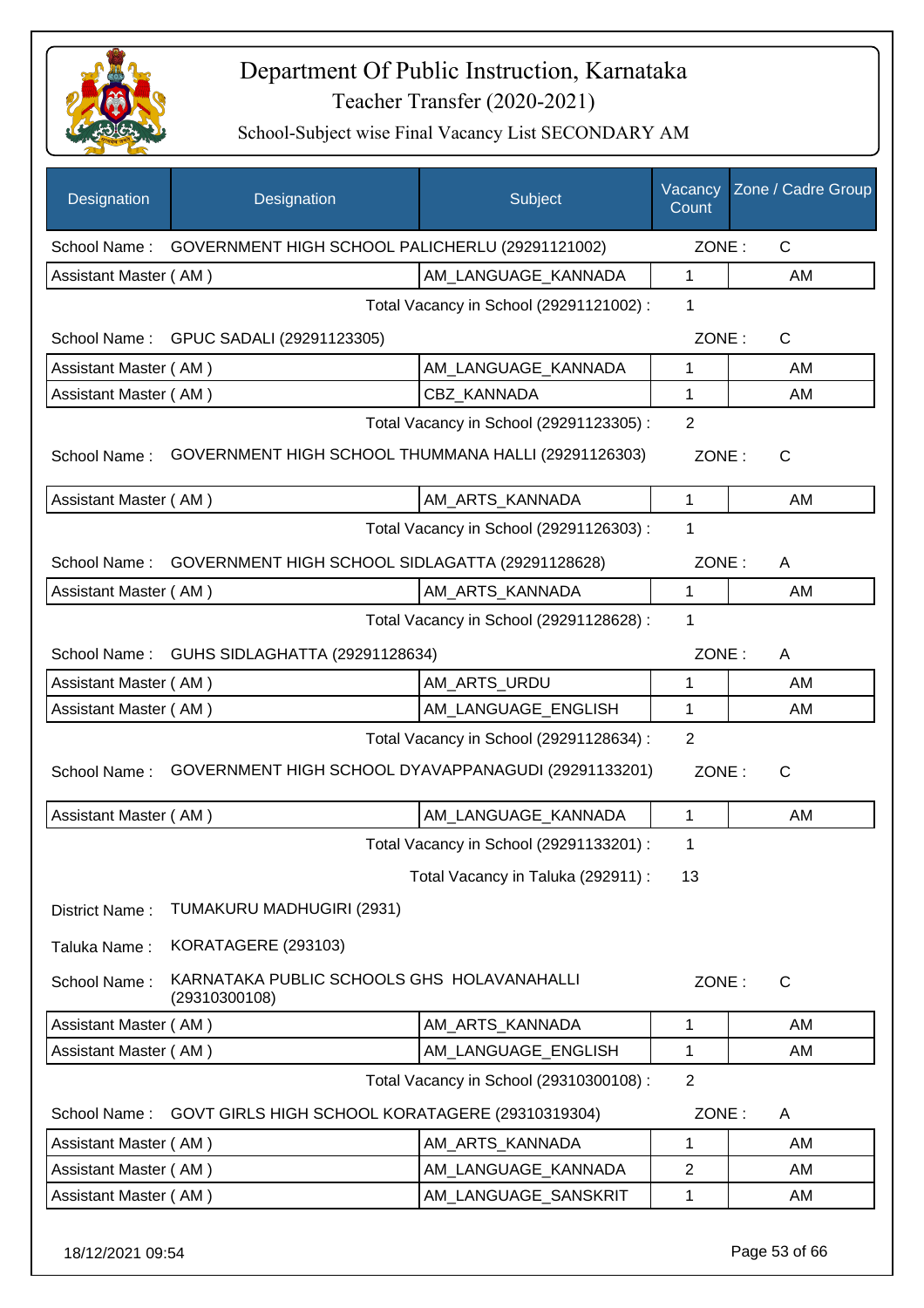

| Designation           | Designation                                      | Subject                                 | Vacancy<br>Count | Zone / Cadre Group |
|-----------------------|--------------------------------------------------|-----------------------------------------|------------------|--------------------|
|                       |                                                  | Total Vacancy in School (29310319304) : | 4                |                    |
| School Name:          | GOVT JUNIOR COLLEGE KORATAGERE (29310328003)     |                                         | ZONE:            | A                  |
| Assistant Master (AM) |                                                  | AM LANGUAGE HINDI                       | 1                | AM                 |
| Assistant Master (AM) |                                                  | AM LANGUAGE KANNADA                     | 1                | AM                 |
| Assistant Master (AM) |                                                  | AM LANGUAGE URDU                        | 1                | AM                 |
|                       |                                                  | Total Vacancy in School (29310328003) : | 3                |                    |
|                       |                                                  | Total Vacancy in Taluka (293103):       | 9                |                    |
| Taluka Name:          | <b>MADHUGIRI (293104)</b>                        |                                         |                  |                    |
| School Name:          | GOVT JUNIOR COLLEGE I.D.HALLI (29310406006)      |                                         | ZONE:            | $\mathsf{C}$       |
| Assistant Master (AM) |                                                  | AM ARTS KANNADA                         | 1                | AM                 |
|                       |                                                  | Total Vacancy in School (29310406006) : | 1                |                    |
|                       | School Name: GHS THONDOTI (29310406202)          |                                         | ZONE:            | $\mathsf{C}$       |
| Assistant Master (AM) |                                                  | AM_LANGUAGE_ENGLISH                     | 1                | AM                 |
|                       |                                                  | Total Vacancy in School (29310406202) : | 1                |                    |
|                       | School Name: GHS HANUMANTHAPURA (29310408903)    |                                         | ZONE:            | C                  |
| Assistant Master (AM) |                                                  | AM_LANGUAGE_ENGLISH                     | 1                | AM                 |
|                       |                                                  | Total Vacancy in School (29310408903) : | 1                |                    |
| School Name:          | GHS MALLANAYKANAHALLI (29310410804)              |                                         | ZONE:            | C                  |
| Assistant Master (AM) |                                                  | AM ARTS KANNADA                         | 1                | AM                 |
| Assistant Master (AM) |                                                  | AM_LANGUAGE_KANNADA                     | 1                | AM                 |
| Assistant Master (AM) |                                                  | AM_PCM_KANNADA                          | 1                | AM.                |
| Assistant Master (AM) |                                                  | <b>CBZ KANNADA</b>                      | 1                | AM                 |
|                       |                                                  | Total Vacancy in School (29310410804) : | 4                |                    |
| School Name:          | GHS KOTTAGARLAHALLI (29310411907)                |                                         | ZONE:            | C                  |
| Assistant Master (AM) |                                                  | AM_LANGUAGE_HINDI                       | 1                | AM                 |
|                       |                                                  | Total Vacancy in School (29310411907) : | 1                |                    |
| School Name:          | GOVERNMENT HIGH SCHOOL SHIVANAGERE (29310413502) |                                         | ZONE:            | C                  |
| Assistant Master (AM) |                                                  | AM_LANGUAGE_ENGLISH                     | $\mathbf 1$      | AM                 |
|                       |                                                  | Total Vacancy in School (29310413502) : | 1                |                    |
| School Name:          | GHS SODENAHALLI (29310413702)                    |                                         | ZONE:            | C                  |
| Assistant Master (AM) |                                                  | AM_ARTS_KANNADA                         | 1                | AM                 |
|                       |                                                  | Total Vacancy in School (29310413702) : | 1                |                    |
|                       | School Name: GHS HANUMANAHALLI (29310414202)     |                                         | ZONE:            | $\mathsf{C}$       |
| 18/12/2021 09:54      |                                                  |                                         |                  | Page 54 of 66      |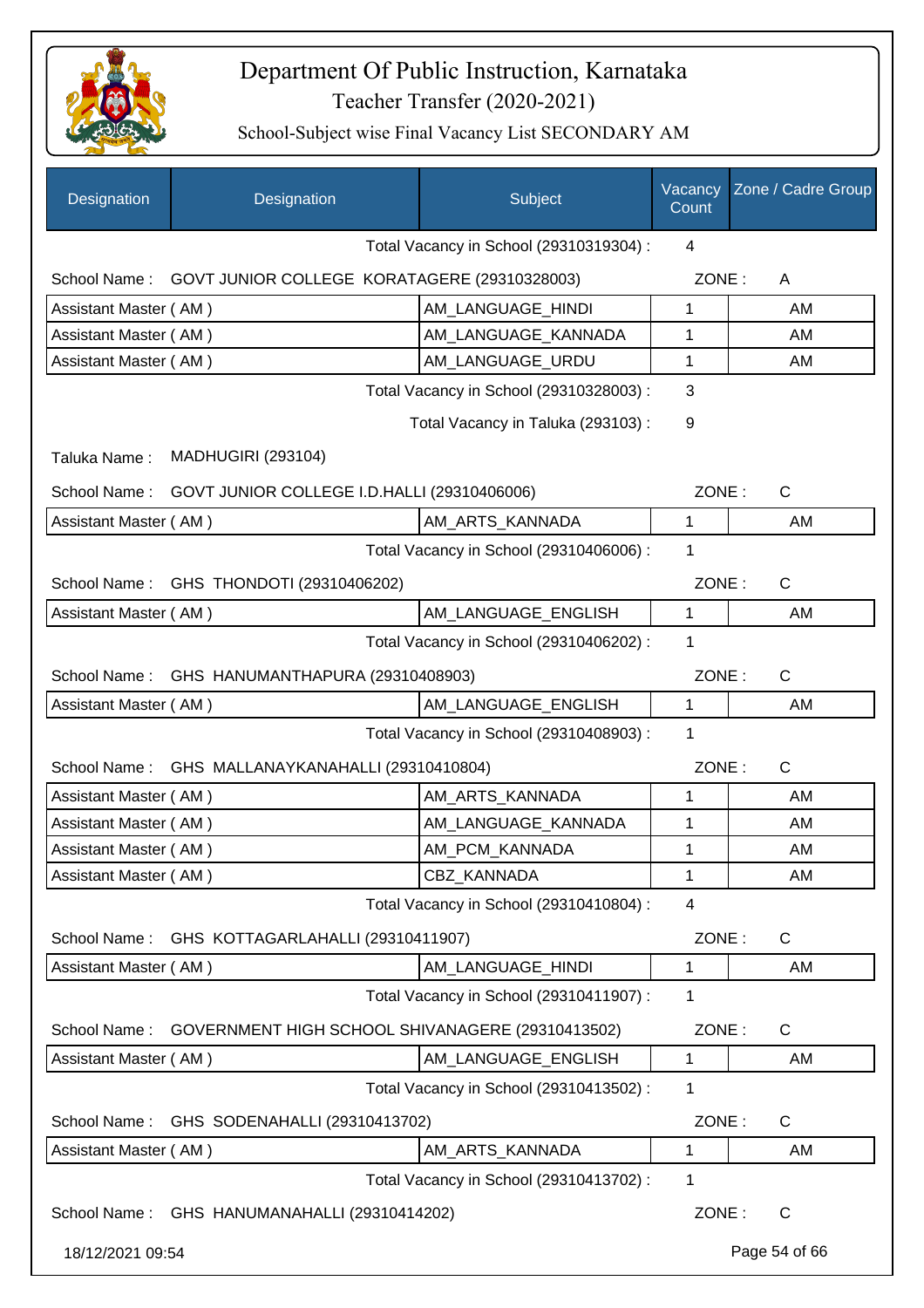

| Designation           | Designation                                  | Subject                                 | Vacancy<br>Count | Zone / Cadre Group |
|-----------------------|----------------------------------------------|-----------------------------------------|------------------|--------------------|
| Assistant Master (AM) |                                              | AM_ARTS_KANNADA                         | 1                | AM                 |
|                       |                                              | Total Vacancy in School (29310414202) : | 1                |                    |
| School Name :         | GHS DABBEGATTA (29310415003)                 |                                         | ZONE:            | C                  |
| Assistant Master (AM) |                                              | AM_LANGUAGE_HINDI                       | 1                | AM                 |
|                       |                                              | Total Vacancy in School (29310415003) : | 1                |                    |
| School Name:          | GHS BADAVANAHALLI (29310416905)              |                                         | ZONE:            | C                  |
| Assistant Master (AM) |                                              | AM_ARTS_KANNADA                         | 1                | AM                 |
| Assistant Master (AM) |                                              | AM_LANGUAGE_ENGLISH                     | 1                | AM                 |
| Assistant Master (AM) |                                              | AM LANGUAGE HINDI                       | 1                | AM                 |
|                       |                                              | Total Vacancy in School (29310416905) : | 3                |                    |
| School Name:          | GOVT JUNIOR COLLEGE BYALYA (29310421204)     |                                         | ZONE:            | C                  |
| Assistant Master (AM) |                                              | AM_ARTS_KANNADA                         | $\mathbf{1}$     | AM                 |
|                       |                                              | Total Vacancy in School (29310421204) : | 1                |                    |
|                       | School Name: GHS KADAGATHURU (29310422306)   |                                         | ZONE:            | $\mathsf{C}$       |
| Assistant Master (AM) |                                              | AM_ARTS_KANNADA                         | 1                | AM                 |
| Assistant Master (AM) |                                              | AM_LANGUAGE_ENGLISH                     | 1                | AM                 |
| Assistant Master (AM) |                                              | AM_LANGUAGE_HINDI                       | 1                | AM                 |
| Assistant Master (AM) |                                              | AM_LANGUAGE_KANNADA                     | 1                | AM                 |
| Assistant Master (AM) |                                              | CBZ_KANNADA                             | 1                | AM                 |
|                       |                                              | Total Vacancy in School (29310422306) : | 5                |                    |
|                       | School Name: GHS YAKARALAHALLI (29310422702) |                                         | ZONE:            | C                  |
| Assistant Master (AM) |                                              | AM_LANGUAGE_ENGLISH                     | 1                | AM                 |
| Assistant Master (AM) |                                              | AM_LANGUAGE_KANNADA                     | 1                | AM                 |
|                       |                                              | Total Vacancy in School (29310422702) : | $\overline{2}$   |                    |
| School Name:          | GHS SUDDEKUNTE (29310423702)                 |                                         | ZONE:            | C                  |
| Assistant Master (AM) |                                              | AM_LANGUAGE_ENGLISH                     | 1                | AM                 |
| Assistant Master (AM) |                                              | AM_LANGUAGE_HINDI                       | 1                | AM                 |
| Assistant Master (AM) |                                              | AM_LANGUAGE_KANNADA                     | 1                | AM                 |
| Assistant Master (AM) |                                              | CBZ_KANNADA                             | 1                | AM                 |
|                       |                                              | Total Vacancy in School (29310423702) : | 4                |                    |
|                       |                                              | Total Vacancy in Taluka (293104) :      | 27               |                    |
| Taluka Name:          | PAVAGADA (293105)                            |                                         |                  |                    |
| School Name:          | GOVT HIGH SCHOOL RAJAVANTHI (29310500302)    |                                         | ZONE:            | $\mathsf{C}$       |
|                       |                                              |                                         |                  |                    |
| 18/12/2021 09:54      |                                              |                                         |                  | Page 55 of 66      |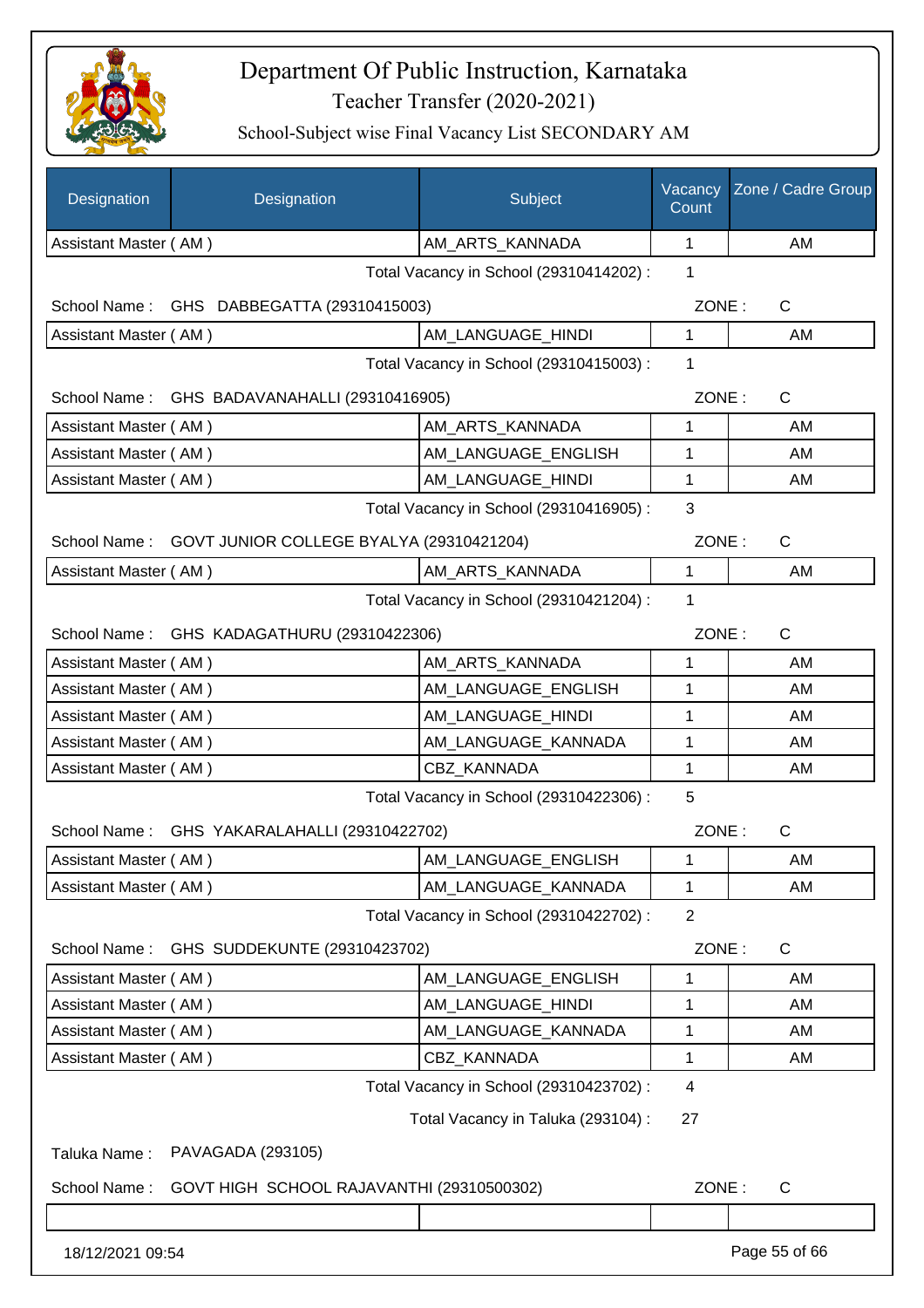

| Designation           | Designation                                        | Subject                                 | Vacancy<br>Count | Zone / Cadre Group |
|-----------------------|----------------------------------------------------|-----------------------------------------|------------------|--------------------|
| Assistant Master (AM) |                                                    | CBZ KANNADA                             | 1                | AM                 |
|                       |                                                    | Total Vacancy in School (29310500302) : | 1                |                    |
| School Name:          | GHPS AND SECONDARY SCHOOL KODAMADUGU (29310500401) |                                         | ZONE:            | C                  |
| Assistant Master (AM) |                                                    | AM_LANGUAGE_KANNADA                     | 1                | AM                 |
| Assistant Master (AM) |                                                    | CBZ KANNADA                             | 1                | AM                 |
|                       |                                                    | Total Vacancy in School (29310500401) : | $\overline{2}$   |                    |
|                       | School Name: GHS KRISHNAPURA (29310502005)         |                                         | ZONE:            | $\mathsf{C}$       |
| Assistant Master (AM) |                                                    | AM_LANGUAGE_ENGLISH                     | 1                | AM                 |
| Assistant Master (AM) |                                                    | AM LANGUAGE KANNADA                     | $\mathbf{1}$     | AM                 |
|                       |                                                    | Total Vacancy in School (29310502005) : | $\overline{2}$   |                    |
|                       | School Name: GHS GOWDETI (29310502402)             |                                         | ZONE:            | $\mathsf{C}$       |
| Assistant Master (AM) |                                                    | AM_LANGUAGE_ENGLISH                     | 1                | AM                 |
|                       |                                                    | Total Vacancy in School (29310502402) : | 1                |                    |
|                       | School Name: GHS Y.N HOSAKOTE (29310502912)        |                                         | ZONE:            | $\mathsf{C}$       |
| Assistant Master (AM) |                                                    | AM_ARTS_KANNADA                         | 1                | AM                 |
| Assistant Master (AM) |                                                    | AM_LANGUAGE_KANNADA                     | $\mathbf{1}$     | AM                 |
|                       |                                                    | Total Vacancy in School (29310502912) : | $\overline{2}$   |                    |
| School Name:          | GHS SIDDAPURA (29310503502)                        |                                         | ZONE:            | $\mathsf{C}$       |
| Assistant Master (AM) |                                                    | AM_ARTS_KANNADA                         | 1                | AM                 |
| Assistant Master (AM) |                                                    | AM_LANGUAGE_ENGLISH                     | 1                | AM                 |
| Assistant Master (AM) |                                                    | CBZ_KANNADA                             | 1                | AM                 |
|                       |                                                    | Total Vacancy in School (29310503502) : | 3                |                    |
| School Name:          | GHS DODDAHALLI (29310503906)                       |                                         | ZONE:            | C                  |
| Assistant Master (AM) |                                                    | AM_ARTS_KANNADA                         | 1                | AM                 |
| Assistant Master (AM) |                                                    | AM_LANGUAGE_ENGLISH                     | 1                | AM                 |
| Assistant Master (AM) |                                                    | AM_LANGUAGE_HINDI                       | 1                | AM                 |
|                       |                                                    | Total Vacancy in School (29310503906) : | 3                |                    |
| School Name:          | GHS GANGASAGARA (29310505002)                      |                                         | ZONE:            | C                  |
| Assistant Master (AM) |                                                    | CBZ_KANNADA                             | 1                | AM                 |
|                       |                                                    | Total Vacancy in School (29310505002) : | 1                |                    |
| School Name:          | GHS SASALAKUNTE (29310506303)                      |                                         | ZONE:            | C                  |
| Assistant Master (AM) |                                                    | AM_LANGUAGE_ENGLISH                     | 1                | AM                 |
| Assistant Master (AM) |                                                    | AM_LANGUAGE_HINDI                       | 1                | AM                 |
| 18/12/2021 09:54      |                                                    |                                         |                  | Page 56 of 66      |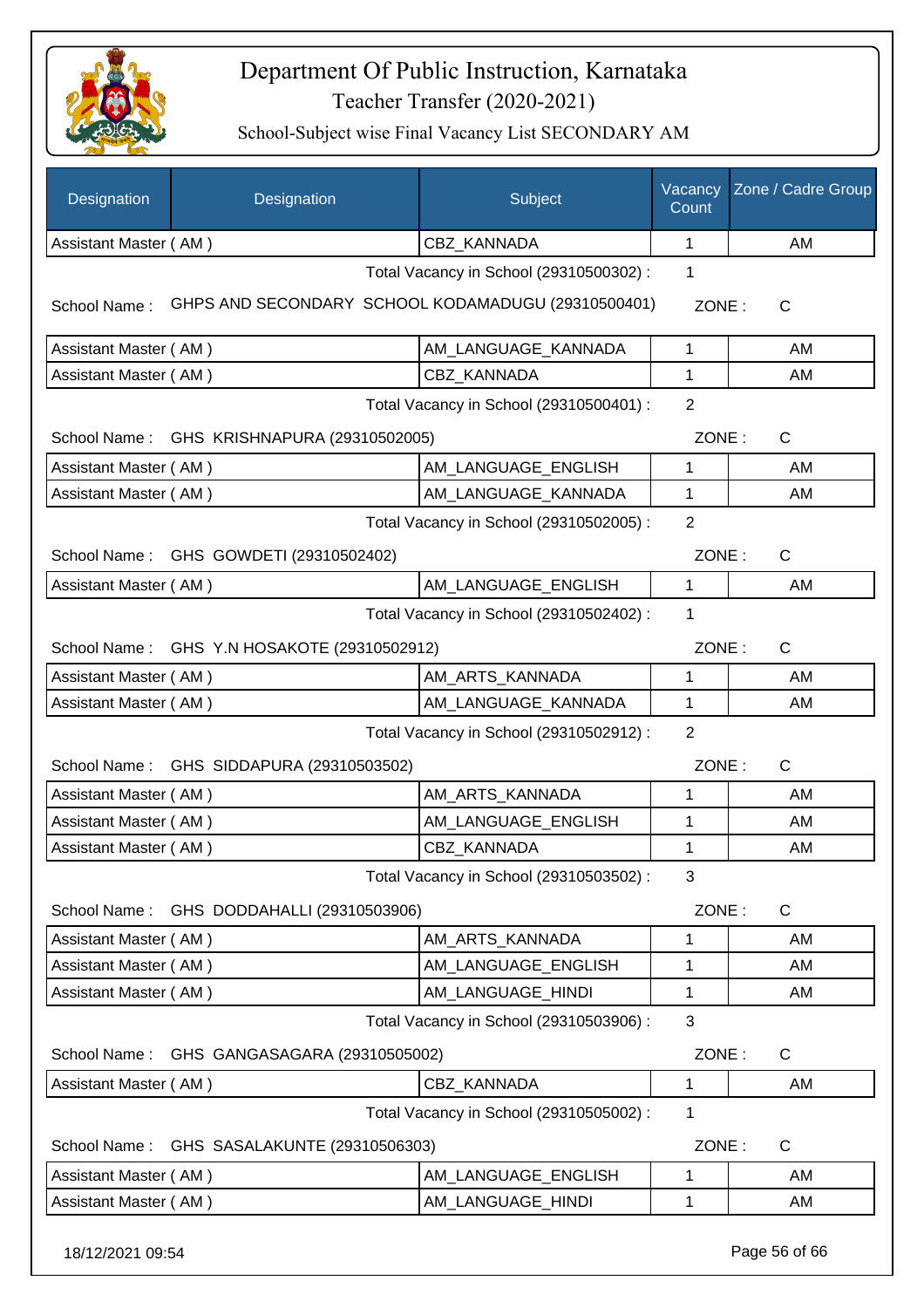

School-Subject wise Final Vacancy List SECONDARY AM

| AM PCM KANNADA<br>Assistant Master (AM)<br>CBZ_KANNADA<br>Assistant Master (AM)<br>Total Vacancy in School (29310506303) :<br>GHS BOODI BETTA (29310506502)<br>School Name:<br>Assistant Master (AM)<br>AM LANGUAGE ENGLISH<br>Total Vacancy in School (29310506502) :<br>School Name:<br>GOVT JUNIOR COLLGE MARIDASANAHALLI (29310506603)<br>AM_ARTS_KANNADA<br>Assistant Master (AM)<br>AM LANGUAGE ENGLISH<br>Assistant Master (AM)<br>Total Vacancy in School (29310506603) : | 1<br>1<br>$\overline{4}$<br>ZONE:<br>1<br>1<br>ZONE:<br>1<br>$\mathbf 1$<br>$\overline{2}$<br>ZONE: | AM<br>AM<br>C<br>AM<br>$\mathsf{C}$<br>AM<br>AM<br>$\mathsf{C}$ |
|-----------------------------------------------------------------------------------------------------------------------------------------------------------------------------------------------------------------------------------------------------------------------------------------------------------------------------------------------------------------------------------------------------------------------------------------------------------------------------------|-----------------------------------------------------------------------------------------------------|-----------------------------------------------------------------|
|                                                                                                                                                                                                                                                                                                                                                                                                                                                                                   |                                                                                                     |                                                                 |
|                                                                                                                                                                                                                                                                                                                                                                                                                                                                                   |                                                                                                     |                                                                 |
|                                                                                                                                                                                                                                                                                                                                                                                                                                                                                   |                                                                                                     |                                                                 |
|                                                                                                                                                                                                                                                                                                                                                                                                                                                                                   |                                                                                                     |                                                                 |
|                                                                                                                                                                                                                                                                                                                                                                                                                                                                                   |                                                                                                     |                                                                 |
|                                                                                                                                                                                                                                                                                                                                                                                                                                                                                   |                                                                                                     |                                                                 |
|                                                                                                                                                                                                                                                                                                                                                                                                                                                                                   |                                                                                                     |                                                                 |
|                                                                                                                                                                                                                                                                                                                                                                                                                                                                                   |                                                                                                     |                                                                 |
|                                                                                                                                                                                                                                                                                                                                                                                                                                                                                   |                                                                                                     |                                                                 |
|                                                                                                                                                                                                                                                                                                                                                                                                                                                                                   |                                                                                                     |                                                                 |
| School Name: GHS ARASIKERE (29310507206)                                                                                                                                                                                                                                                                                                                                                                                                                                          |                                                                                                     |                                                                 |
| AM_LANGUAGE_ENGLISH<br>Assistant Master (AM)                                                                                                                                                                                                                                                                                                                                                                                                                                      | $\mathbf{1}$                                                                                        | AM                                                              |
| Total Vacancy in School (29310507206) :                                                                                                                                                                                                                                                                                                                                                                                                                                           | 1                                                                                                   |                                                                 |
| KARNATAKA PUBLIC SCHOOLS GOVT JUNIOR COLLEGE<br>School Name:<br>THIRUMANI (29310511504)                                                                                                                                                                                                                                                                                                                                                                                           | ZONE:                                                                                               | $\mathsf{C}$                                                    |
| Assistant Master (AM)<br>AM_ARTS_KANNADA                                                                                                                                                                                                                                                                                                                                                                                                                                          | 1                                                                                                   | AM                                                              |
| AM LANGUAGE ENGLISH<br>Assistant Master (AM)                                                                                                                                                                                                                                                                                                                                                                                                                                      | 1                                                                                                   | AM                                                              |
| AM_LANGUAGE_KANNADA<br>Assistant Master (AM)                                                                                                                                                                                                                                                                                                                                                                                                                                      | 1                                                                                                   | AM                                                              |
| CBZ_KANNADA<br>Assistant Master (AM)                                                                                                                                                                                                                                                                                                                                                                                                                                              | 1                                                                                                   | AM                                                              |
| Total Vacancy in School (29310511504) :                                                                                                                                                                                                                                                                                                                                                                                                                                           | 4                                                                                                   |                                                                 |
| GHS VALLURU (29310511703)<br>School Name:                                                                                                                                                                                                                                                                                                                                                                                                                                         | ZONE:                                                                                               | $\mathsf{C}$                                                    |
| AM ARTS KANNADA<br>Assistant Master (AM)                                                                                                                                                                                                                                                                                                                                                                                                                                          | 1                                                                                                   | AM                                                              |
| AM LANGUAGE ENGLISH<br>Assistant Master (AM)                                                                                                                                                                                                                                                                                                                                                                                                                                      | 1                                                                                                   | AM                                                              |
| Assistant Master (AM)<br><b>CBZ KANNADA</b>                                                                                                                                                                                                                                                                                                                                                                                                                                       | 1                                                                                                   | AM                                                              |
| Total Vacancy in School (29310511703) :                                                                                                                                                                                                                                                                                                                                                                                                                                           | 3                                                                                                   |                                                                 |
| School Name:<br>GHS NAGALAMADIKE (29310512502)                                                                                                                                                                                                                                                                                                                                                                                                                                    | ZONE:                                                                                               | C                                                               |
| AM LANGUAGE KANNADA<br>Assistant Master (AM)                                                                                                                                                                                                                                                                                                                                                                                                                                      | 1                                                                                                   | AM                                                              |
| Total Vacancy in School (29310512502) :                                                                                                                                                                                                                                                                                                                                                                                                                                           | 1                                                                                                   |                                                                 |
| School Name:<br>GHS B.K HALLI (29310512903)                                                                                                                                                                                                                                                                                                                                                                                                                                       | ZONE:                                                                                               | C                                                               |
| Assistant Master (AM)<br>AM LANGUAGE ENGLISH                                                                                                                                                                                                                                                                                                                                                                                                                                      | $\mathbf{1}$                                                                                        | AM                                                              |
| CBZ_KANNADA<br>Assistant Master (AM)                                                                                                                                                                                                                                                                                                                                                                                                                                              | 1                                                                                                   | AM                                                              |
| Total Vacancy in School (29310512903) :                                                                                                                                                                                                                                                                                                                                                                                                                                           | $\overline{2}$                                                                                      |                                                                 |
| GJC HIGHSCHOOL PAVAGADA (29310513407)<br>School Name:                                                                                                                                                                                                                                                                                                                                                                                                                             | ZONE:                                                                                               | A                                                               |
| CBZ_KANNADA<br>Assistant Master (AM)                                                                                                                                                                                                                                                                                                                                                                                                                                              | 1                                                                                                   | AM                                                              |

18/12/2021 09:54 Page 57 of 66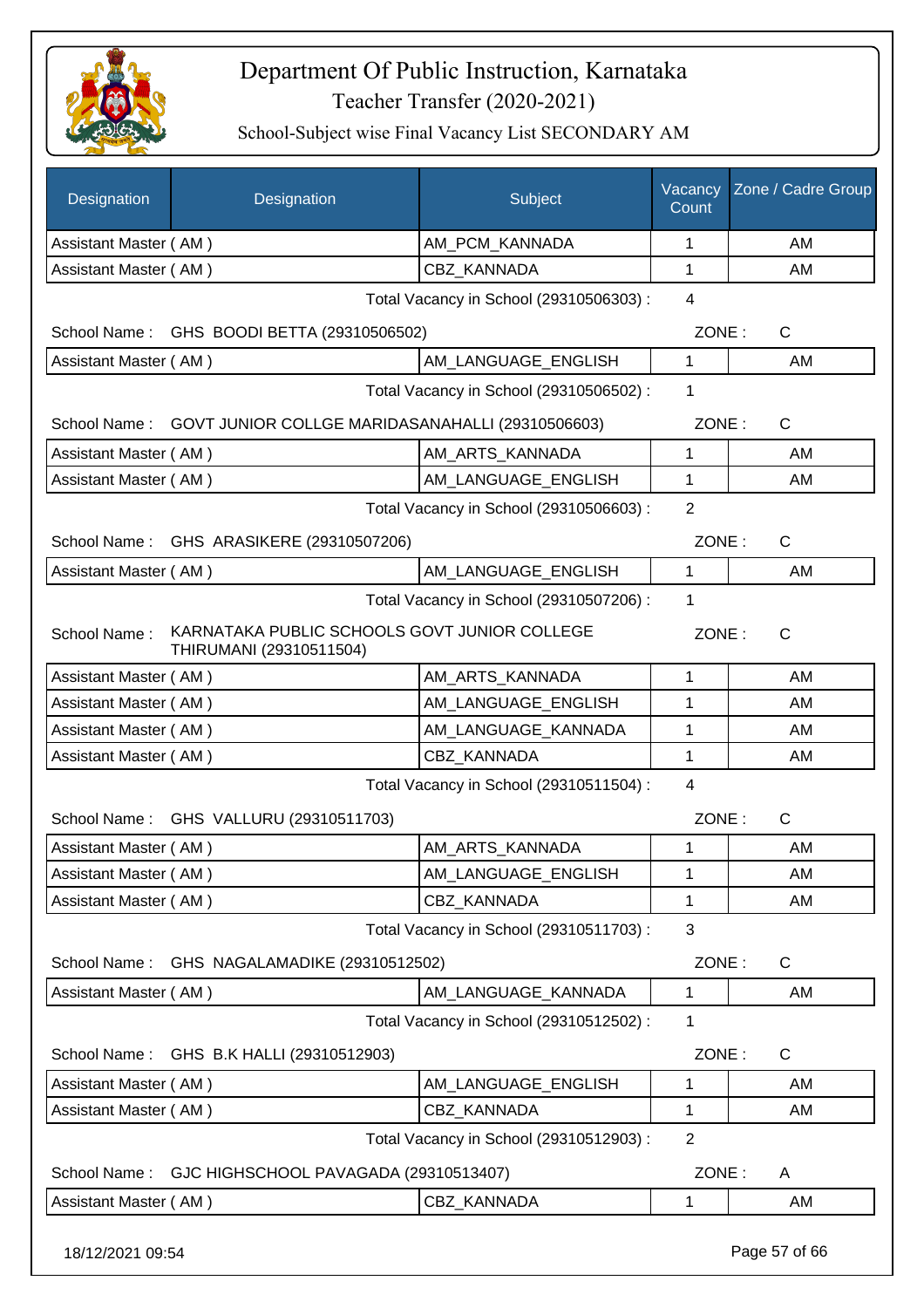

| Designation           | Designation                                                                      | Subject                                 | Vacancy<br>Count | Zone / Cadre Group |
|-----------------------|----------------------------------------------------------------------------------|-----------------------------------------|------------------|--------------------|
|                       |                                                                                  | Total Vacancy in School (29310513407) : | $\mathbf{1}$     |                    |
|                       | School Name: GOVERNMENT ADARSHA VIDYALAYA (29310513511)                          |                                         | ZONE:            | A                  |
| Assistant Master (AM) |                                                                                  | AM LANGUAGE ENGLISH                     | 2                | AM                 |
| Assistant Master (AM) |                                                                                  | AM_LANGUAGE_KANNADA                     | $\overline{2}$   | AM                 |
| Assistant Master (AM) |                                                                                  | <b>CBZ ENGLISH</b>                      | 1                | AM                 |
|                       |                                                                                  | Total Vacancy in School (29310513511) : | 5                |                    |
|                       |                                                                                  | Total Vacancy in Taluka (293105):       | 39               |                    |
| Taluka Name:          | SIRA (293106)                                                                    |                                         |                  |                    |
|                       | School Name: GOVT JUNIOR COLLEGE LAKKANAHALLI (29310601108)                      |                                         | ZONE:            | C                  |
| Assistant Master (AM) |                                                                                  | AM LANGUAGE ENGLISH                     | 1                | AM                 |
|                       |                                                                                  | Total Vacancy in School (29310601108) : | 1                |                    |
|                       | School Name: GHS BARAGURU (29310601709)                                          |                                         | ZONE:            | $\mathsf{C}$       |
| Assistant Master (AM) |                                                                                  | AM_ARTS_KANNADA                         | 1                | AM                 |
| Assistant Master (AM) |                                                                                  | AM_LANGUAGE_ENGLISH                     | 1                | AM                 |
|                       |                                                                                  | Total Vacancy in School (29310601709) : | $\overline{2}$   |                    |
|                       | School Name: GHS GONIHALLI (29310602802)                                         |                                         | ZONE:            | C                  |
| Assistant Master (AM) |                                                                                  | AM_LANGUAGE_ENGLISH                     | $\mathbf{1}$     | AM                 |
|                       |                                                                                  | Total Vacancy in School (29310602802) : | 1                |                    |
| School Name:          | KARNATAKA PUBLIC SCHOOLS GOVT JUNIOR COLLEGE<br>PATTANAYAKANAHALLI (29310604013) |                                         | ZONE:            | C                  |
| Assistant Master (AM) |                                                                                  | AM_ARTS_KANNADA                         | 1                | AM                 |
| Assistant Master (AM) |                                                                                  | AM_LANGUAGE_ENGLISH                     | $\overline{2}$   | AM                 |
| Assistant Master (AM) |                                                                                  | AM_LANGUAGE_KANNADA                     | $\overline{2}$   | AM                 |
| Assistant Master (AM) |                                                                                  | AM_PCM_KANNADA                          | 1                | AM                 |
|                       |                                                                                  | Total Vacancy in School (29310604013) : | 6                |                    |
| School Name:          | GHS HULIGERE (29310604612)                                                       |                                         | ZONE:            | C                  |
| Assistant Master (AM) |                                                                                  | AM LANGUAGE KANNADA                     | 1                | AM                 |
|                       |                                                                                  | Total Vacancy in School (29310604612) : | 1                |                    |
| School Name:          | GHS BEVINAHALLI (29310605608)                                                    |                                         | ZONE:            | $\mathsf{C}$       |
| Assistant Master (AM) |                                                                                  | AM LANGUAGE ENGLISH                     | 1                | AM                 |
|                       |                                                                                  | Total Vacancy in School (29310605608) : | 1                |                    |
| School Name:          | GHS CHANGAVARA (29310605807)                                                     |                                         | ZONE:            | $\mathsf{C}$       |
| Assistant Master (AM) |                                                                                  | AM ARTS KANNADA                         | 1                | AM                 |
| 18/12/2021 09:54      |                                                                                  |                                         |                  | Page 58 of 66      |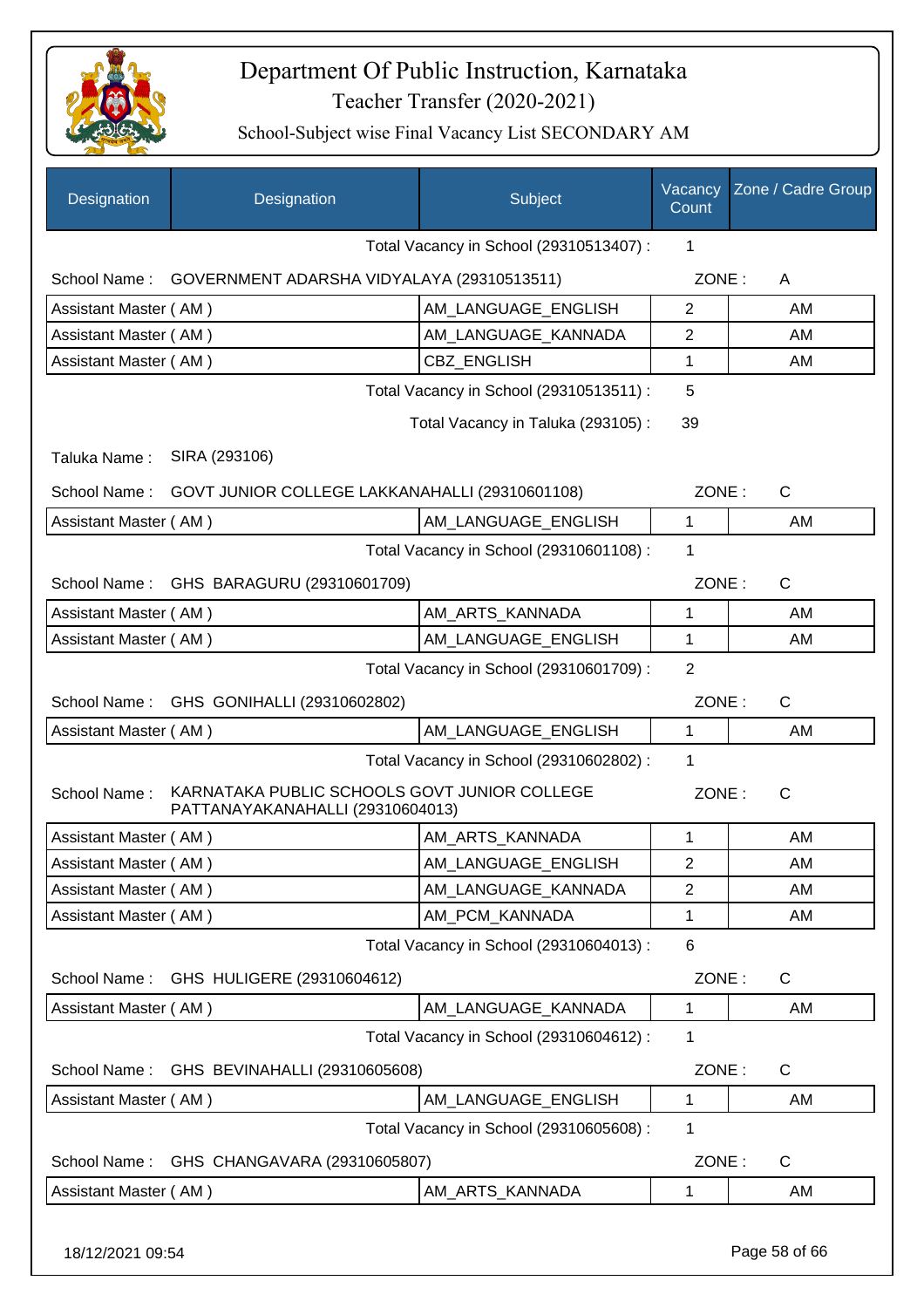

| Designation                                  | Designation                                                 | Subject                                 | Vacancy<br>Count | Zone / Cadre Group |  |
|----------------------------------------------|-------------------------------------------------------------|-----------------------------------------|------------------|--------------------|--|
|                                              |                                                             | Total Vacancy in School (29310605807) : | 1                |                    |  |
|                                              | School Name: GHS HOSURU (29310606003)                       |                                         | ZONE:            | $\mathsf{C}$       |  |
| Assistant Master (AM)                        |                                                             | AM_ARTS_KANNADA                         | 1                | AM                 |  |
| Assistant Master (AM)                        |                                                             | AM_LANGUAGE_ENGLISH                     | 1                | AM                 |  |
| Assistant Master (AM)                        |                                                             | AM LANGUAGE HINDI                       | $\overline{2}$   | AM                 |  |
| Assistant Master (AM)                        |                                                             | AM_LANGUAGE_KANNADA                     | 1                | AM                 |  |
|                                              |                                                             | Total Vacancy in School (29310606003) : | 5                |                    |  |
|                                              | School Name: GHS TAVAREKERE (29310609905)                   |                                         | ZONE:            | $\mathsf{C}$       |  |
| Assistant Master (AM)                        |                                                             | AM_ARTS_KANNADA                         | 1                | AM                 |  |
|                                              |                                                             | Total Vacancy in School (29310609905) : | 1                |                    |  |
|                                              | School Name: GHS BUKKAPATTANA (29310610610)                 |                                         | ZONE:            | $\mathsf{C}$       |  |
| Assistant Master (AM)                        |                                                             | AM_ARTS_KANNADA                         | 1                | AM                 |  |
| Assistant Master (AM)                        |                                                             | AM LANGUAGE ENGLISH                     | 1                | AM                 |  |
| Assistant Master (AM)                        |                                                             | AM_LANGUAGE_HINDI                       | 1                | AM                 |  |
| Assistant Master (AM)                        |                                                             | AM_LANGUAGE_KANNADA                     | 1                | AM                 |  |
| Total Vacancy in School (29310610610) :<br>4 |                                                             |                                         |                  |                    |  |
| School Name:                                 | KARNATAKA PUBLIC SCHOOLS GHS CHIKKANAHALLI<br>(29310612707) |                                         | ZONE:            | $\mathsf{C}$       |  |
| Assistant Master (AM)                        |                                                             | AM_ARTS_KANNADA                         | 1                | AM                 |  |
| Assistant Master (AM)                        |                                                             | AM LANGUAGE ENGLISH                     | $\overline{2}$   | AM                 |  |
| Assistant Master (AM)                        |                                                             | AM_LANGUAGE_HINDI                       | 1                | AM                 |  |
|                                              |                                                             | Total Vacancy in School (29310612707) : | 4                |                    |  |
| School Name:                                 | GOVT JUNIOR COLLEGE GULIGENAHALLI (29310613004)             |                                         | ZONE:            | $\mathsf{C}$       |  |
| Assistant Master (AM)                        |                                                             | AM_LANGUAGE_KANNADA                     | 1                | AM                 |  |
|                                              |                                                             | Total Vacancy in School (29310613004) : | 1                |                    |  |
| School Name:                                 | GHS SAKSHIHALLI (29310617603)                               |                                         | ZONE:            | C                  |  |
| Assistant Master (AM)                        |                                                             | AM_ARTS_KANNADA                         | 1                | AM                 |  |
| Assistant Master (AM)                        |                                                             | AM LANGUAGE ENGLISH                     | 1                | AM                 |  |
| Assistant Master (AM)                        |                                                             | AM_LANGUAGE_KANNADA                     | 1                | AM                 |  |
|                                              |                                                             | Total Vacancy in School (29310617603) : | 3                |                    |  |
| School Name:                                 | GHS MADDAKKANAHALLI (29310619503)                           |                                         | ZONE:            | C                  |  |
| Assistant Master (AM)                        |                                                             | AM_LANGUAGE_KANNADA                     | 1                | AM                 |  |
|                                              |                                                             | Total Vacancy in School (29310619503) : | 1                |                    |  |
| School Name:                                 | GOVT JUNIOR COLLEGE SIRA (29310620801)                      |                                         | ZONE:            | A                  |  |
| 18/12/2021 09:54                             |                                                             |                                         |                  | Page 59 of 66      |  |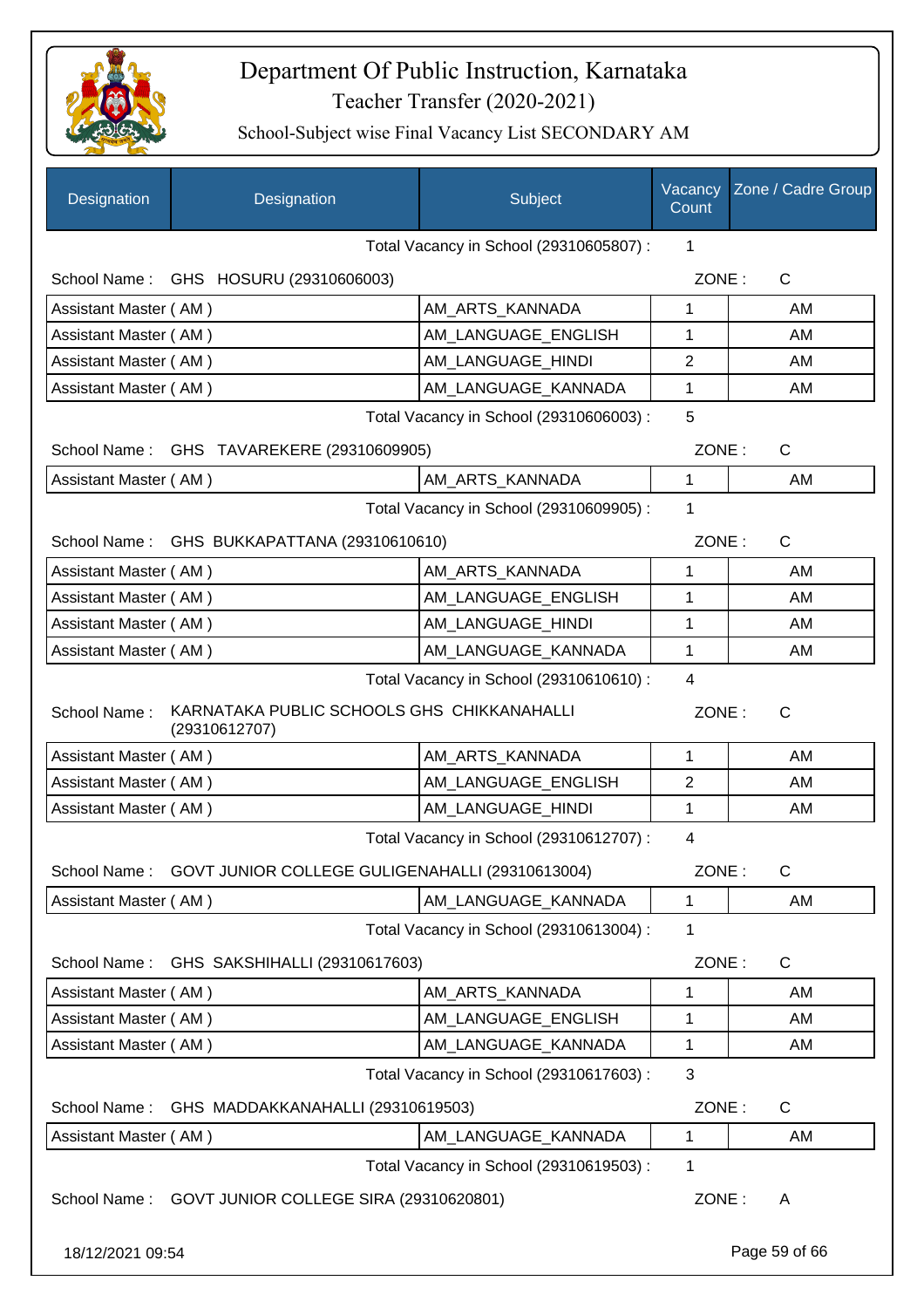

| Designation           | Designation                                         | Subject                                 | Vacancy<br>Count | Zone / Cadre Group |
|-----------------------|-----------------------------------------------------|-----------------------------------------|------------------|--------------------|
| Assistant Master (AM) |                                                     | AM_ARTS_KANNADA                         | 1                | AM                 |
| Assistant Master (AM) |                                                     | AM_LANGUAGE_KANNADA                     | 2                | AM                 |
|                       |                                                     | Total Vacancy in School (29310620801) : | 3                |                    |
| School Name:          | GHS NARAYANAPURA GATE (29310624101)                 |                                         | ZONE:            | C                  |
| Assistant Master (AM) |                                                     | AM_ARTS_KANNADA                         | 1                | AM                 |
| Assistant Master (AM) |                                                     | AM LANGUAGE ENGLISH                     | 1                | AM                 |
|                       |                                                     | Total Vacancy in School (29310624101) : | $\overline{2}$   |                    |
|                       | School Name: GHS BENCHE BASAVANAHALLI (29310626403) |                                         | ZONE:            | $\mathsf C$        |
| Assistant Master (AM) |                                                     | AM ARTS KANNADA                         | 1                | AM                 |
| Assistant Master (AM) |                                                     | AM_LANGUAGE_HINDI                       | 1                | AM                 |
|                       |                                                     | Total Vacancy in School (29310626403) : | $\overline{2}$   |                    |
|                       |                                                     | Total Vacancy in Taluka (293106):       | 39               |                    |
| District Name:        | RAMANAGARA (2932)                                   |                                         |                  |                    |
| Taluka Name:          | MAGADI (293205)                                     |                                         |                  |                    |
| School Name:          | G HS SRIGIRIPURA (29320505203)                      |                                         | ZONE:            | $\mathsf C$        |
| Assistant Master (AM) |                                                     | AM_ARTS_KANNADA                         | 1                | AM                 |
|                       |                                                     | Total Vacancy in School (29320505203) : | 1                |                    |
| School Name:          | G HS ARASINAKUNTE (29320511402)                     |                                         | ZONE:            | $\mathsf{C}$       |
| Assistant Master (AM) |                                                     | AM_LANGUAGE_KANNADA                     | 1                | AM                 |
|                       |                                                     | Total Vacancy in School (29320511402) : | 1                |                    |
|                       | School Name: G HS BELAGAVADI (29320522402)          |                                         | ZONE:            | C.                 |
| Assistant Master (AM) |                                                     | AM_LANGUAGE_ENGLISH                     | 1                | AM                 |
| Assistant Master (AM) |                                                     | AM_LANGUAGE_HINDI                       | 1                | AM                 |
|                       |                                                     | Total Vacancy in School (29320522402) : | $\overline{2}$   |                    |
| School Name:          | G HS MANCHANABELE (29320524802)                     |                                         | ZONE:            | C                  |
| Assistant Master (AM) |                                                     | AM ARTS KANNADA                         | 1                | AM                 |
|                       |                                                     | Total Vacancy in School (29320524802) : | 1                |                    |
|                       |                                                     | Total Vacancy in Taluka (293205):       | 5                |                    |
| Taluka Name:          | RAMANAGARA (293206)                                 |                                         |                  |                    |
| School Name:          | GJC JALAMANAGALA (29320600403)                      |                                         | ZONE:            | $\mathsf C$        |
| Assistant Master (AM) |                                                     | CBZ_KANNADA                             | 1                | AM                 |
|                       |                                                     | Total Vacancy in School (29320600403) : | 1                |                    |
| 18/12/2021 09:54      |                                                     |                                         |                  | Page 60 of 66      |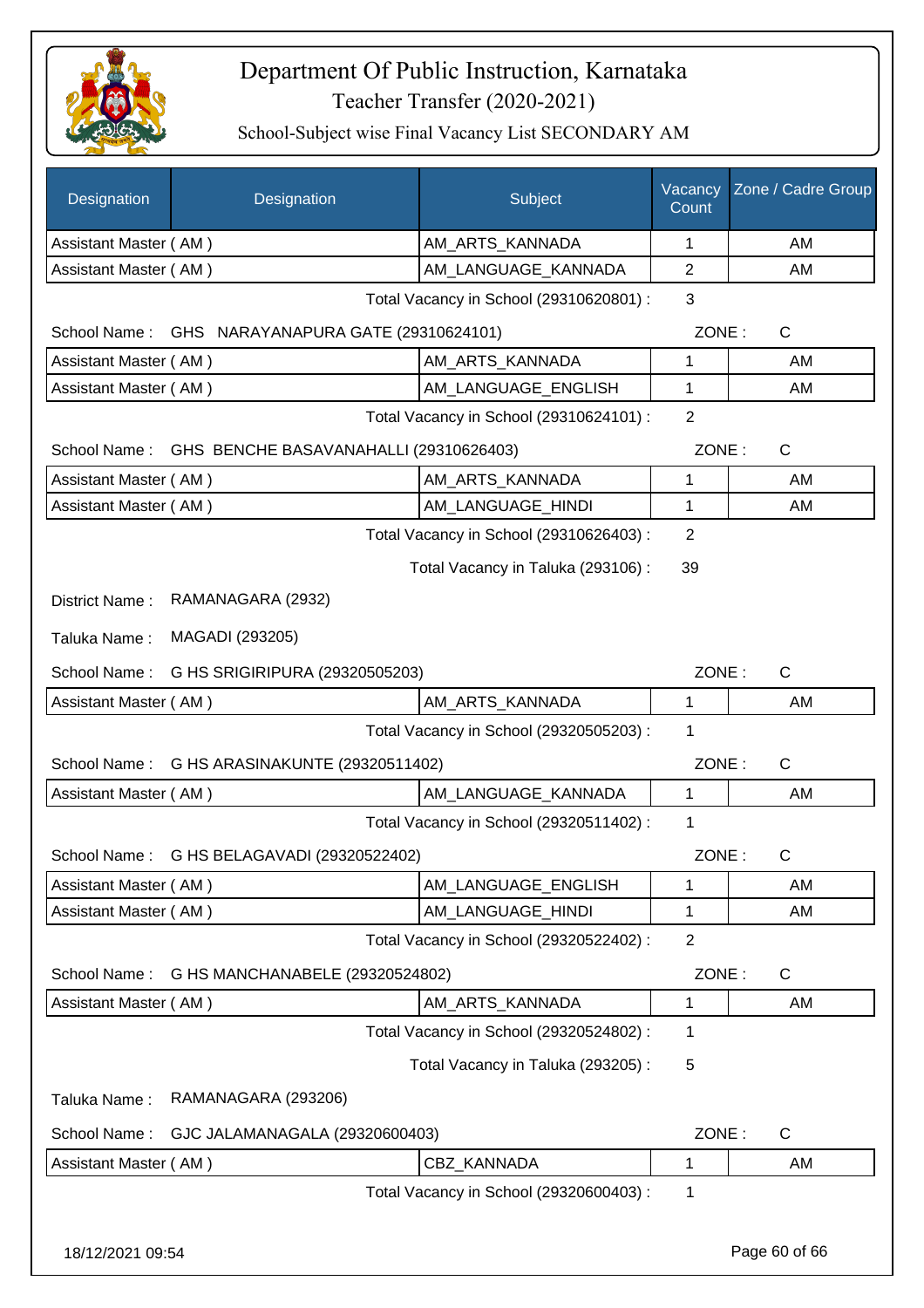

| Designation           | Designation                                                   | Subject                                 | Vacancy<br>Count        | Zone / Cadre Group |
|-----------------------|---------------------------------------------------------------|-----------------------------------------|-------------------------|--------------------|
| School Name:          | G HS KODIYALA KARENAHALLI (29320606606)                       |                                         | ZONE:                   | $\mathsf{C}$       |
| Assistant Master (AM) |                                                               | AM LANGUAGE_KANNADA                     | $\mathbf{1}$            | AM                 |
|                       |                                                               | Total Vacancy in School (29320606606) : | 1                       |                    |
| School Name:          | GJC KOONAGAL HIGH SCHOOL SECTION (29320609007)                |                                         | ZONE:                   | B                  |
| Assistant Master (AM) |                                                               | CBZ KANNADA                             | $\mathbf{1}$            | AM                 |
|                       |                                                               | Total Vacancy in School (29320609007) : | 1                       |                    |
| School Name:          | G HS LAKKOJANAHALLI (29320610203)                             |                                         | ZONE:                   | $\mathsf{C}$       |
| Assistant Master (AM) |                                                               | AM_LANGUAGE_ENGLISH                     | 1                       | AM                 |
|                       |                                                               | Total Vacancy in School (29320610203) : | 1                       |                    |
| School Name:          | KARNATAKA PUBLIC SCHOOLS GJC AVVERAHALLI (29320611402)        |                                         | ZONE:                   | $\mathsf{C}$       |
| Assistant Master (AM) |                                                               | AM LANGUAGE ENGLISH                     | 1                       | AM                 |
|                       |                                                               | Total Vacancy in School (29320611402) : | 1                       |                    |
| School Name:          | GHS RAMANAGARA (URDU) (29320612615)                           |                                         | ZONE:                   | A                  |
| Assistant Master (AM) |                                                               | AM_LANGUAGE_KANNADA                     | 1                       | AM                 |
| Assistant Master (AM) |                                                               | AM_LANGUAGE_URDU                        | $\mathbf{1}$            | AM                 |
| Taluka Name:          | CHANNAPATNA (293207)                                          | Total Vacancy in Taluka (293206) :      | $\overline{7}$<br>ZONE: | $\mathsf{C}$       |
| School Name:          | GJC MAKALI (29320700306)                                      |                                         |                         |                    |
| Assistant Master (AM) |                                                               | AM ARTS KANNADA                         | 1                       | AM                 |
| School Name:          | GHS DASHAVARA (29320700503)                                   | Total Vacancy in School (29320700306) : | 1<br>ZONE:              | C                  |
| Assistant Master (AM) |                                                               | AM_LANGUAGE_ENGLISH                     | 1                       | AM                 |
| Assistant Master (AM) |                                                               | <b>CBZ KANNADA</b>                      | 1                       | AM                 |
|                       |                                                               | Total Vacancy in School (29320700503) : | $\overline{2}$          |                    |
| School Name:          | G HS HONNAYAKANAHALLI (29320701403)                           |                                         | ZONE:                   | C                  |
| Assistant Master (AM) |                                                               | AM_LANGUAGE_HINDI                       | 1                       | AM                 |
| Assistant Master (AM) |                                                               | <b>CBZ KANNADA</b>                      | 1                       | AM                 |
|                       |                                                               | Total Vacancy in School (29320701403) : | $\overline{2}$          |                    |
| School Name:          | GOVT ADARSHA VIDYALAYA MATTIKERE SHETTIHALLI<br>(29320703102) |                                         | ZONE:                   | $\mathsf{C}$       |
| Assistant Master (AM) |                                                               | AM_LANGUAGE_ENGLISH                     | $\mathbf{1}$            | AM                 |
|                       |                                                               | Total Vacancy in School (29320703102) : | 1                       |                    |
| 18/12/2021 09:54      |                                                               |                                         |                         | Page 61 of 66      |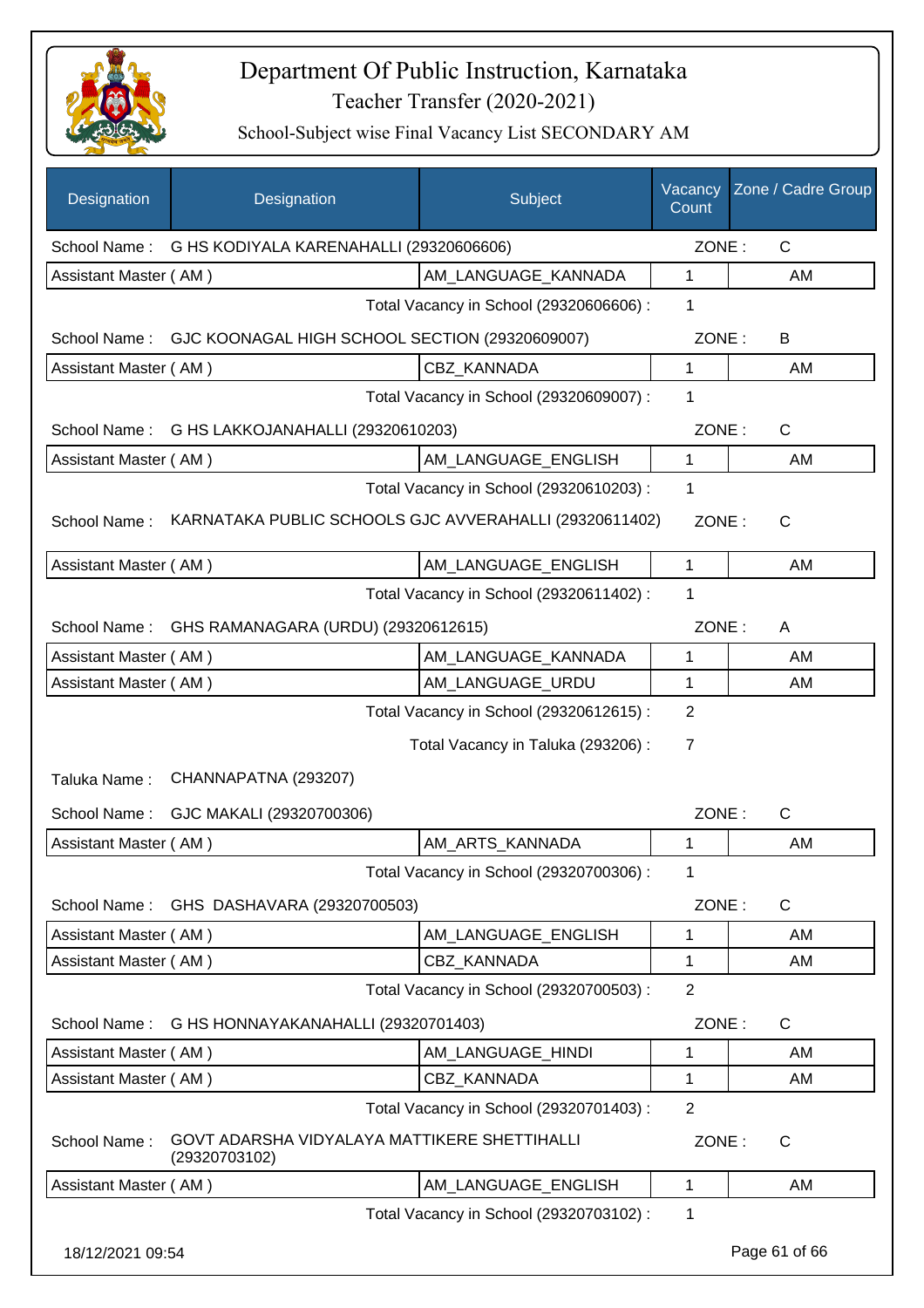

| Designation           | Designation                                                      | Subject                                 | Vacancy<br>Count | Zone / Cadre Group |
|-----------------------|------------------------------------------------------------------|-----------------------------------------|------------------|--------------------|
|                       | School Name: G HS HONGANUR (29320706807)                         |                                         | ZONE:            | B                  |
| Assistant Master (AM) |                                                                  | AM_ARTS_KANNADA                         | 1                | AM                 |
| Assistant Master (AM) |                                                                  | <b>CBZ KANNADA</b>                      | 1                | AM                 |
|                       |                                                                  | Total Vacancy in School (29320706807) : | $\overline{2}$   |                    |
|                       | School Name: G HS BRAMANIPURA (29320707305)                      |                                         | ZONE:            | B                  |
| Assistant Master (AM) |                                                                  | CBZ_KANNADA                             | 1                | AM                 |
|                       |                                                                  | Total Vacancy in School (29320707305) : | $\mathbf{1}$     |                    |
| School Name:          | KARNATAKA PUBLIC SCHOOLS GJC ARALALUSANDRA<br>(29320708803)      |                                         | ZONE:            | C                  |
| Assistant Master (AM) |                                                                  | AM LANGUAGE KANNADA                     | $\mathbf 1$      | AM                 |
|                       |                                                                  | Total Vacancy in School (29320708803) : | 1                |                    |
|                       | School Name: G HS HAROKOPPA (29320710202)                        |                                         | ZONE:            | $\mathsf{C}$       |
| Assistant Master (AM) |                                                                  | AM_LANGUAGE_HINDI                       | 1                | AM                 |
|                       |                                                                  | Total Vacancy in School (29320710202) : | 1                |                    |
|                       | School Name: GJC IGGALUR (29320710805)                           |                                         | ZONE:            | $\mathsf{C}$       |
| Assistant Master (AM) |                                                                  | AM_ARTS_KANNADA                         | 1                | AM                 |
|                       |                                                                  | Total Vacancy in School (29320710805) : | 1                |                    |
| School Name:          | G HS J.BYADARAHALLI (29320711603)                                |                                         | ZONE:            | $\mathsf{C}$       |
| Assistant Master (AM) |                                                                  | AM_LANGUAGE_KANNADA                     | $\mathbf{1}$     | AM                 |
|                       |                                                                  | Total Vacancy in School (29320711603) : | 1                |                    |
| School Name:          | GJC KODAMBALLI (29320711804)                                     |                                         | ZONE:            | C                  |
| Assistant Master (AM) |                                                                  | AM_LANGUAGE_KANNADA                     | 1                | AM                 |
|                       |                                                                  | Total Vacancy in School (29320711804) : | 1                |                    |
| School Name:          | GOVT PU COLLEGE HIGH SCHOOL SECTION CHANNAPATNA<br>(29320714003) |                                         | ZONE:            | A                  |
| Assistant Master (AM) |                                                                  | AM_ARTS_KANNADA                         | $\overline{2}$   | AM                 |
| Assistant Master (AM) |                                                                  | AM LANGUAGE URDU                        | 1                | AM                 |
|                       |                                                                  | Total Vacancy in School (29320714003) : | 3                |                    |
| School Name:          | GOVT GIRLS PU COMPOSITE COLLEGE (29320714904)                    |                                         | ZONE:            | A                  |
| Assistant Master (AM) |                                                                  | AM_ARTS_KANNADA                         | 1                | AM                 |
| Assistant Master (AM) |                                                                  | AM_LANGUAGE_ENGLISH                     | 1                | AM                 |
|                       |                                                                  | Total Vacancy in School (29320714904) : | $\overline{2}$   |                    |
| School Name:          | GUHS TIPPUNAGARA (29320715104)                                   |                                         | ZONE:            | A                  |
| Assistant Master (AM) |                                                                  | AM_LANGUAGE_URDU                        | 1                | AM                 |
| 18/12/2021 09:54      |                                                                  |                                         |                  | Page 62 of 66      |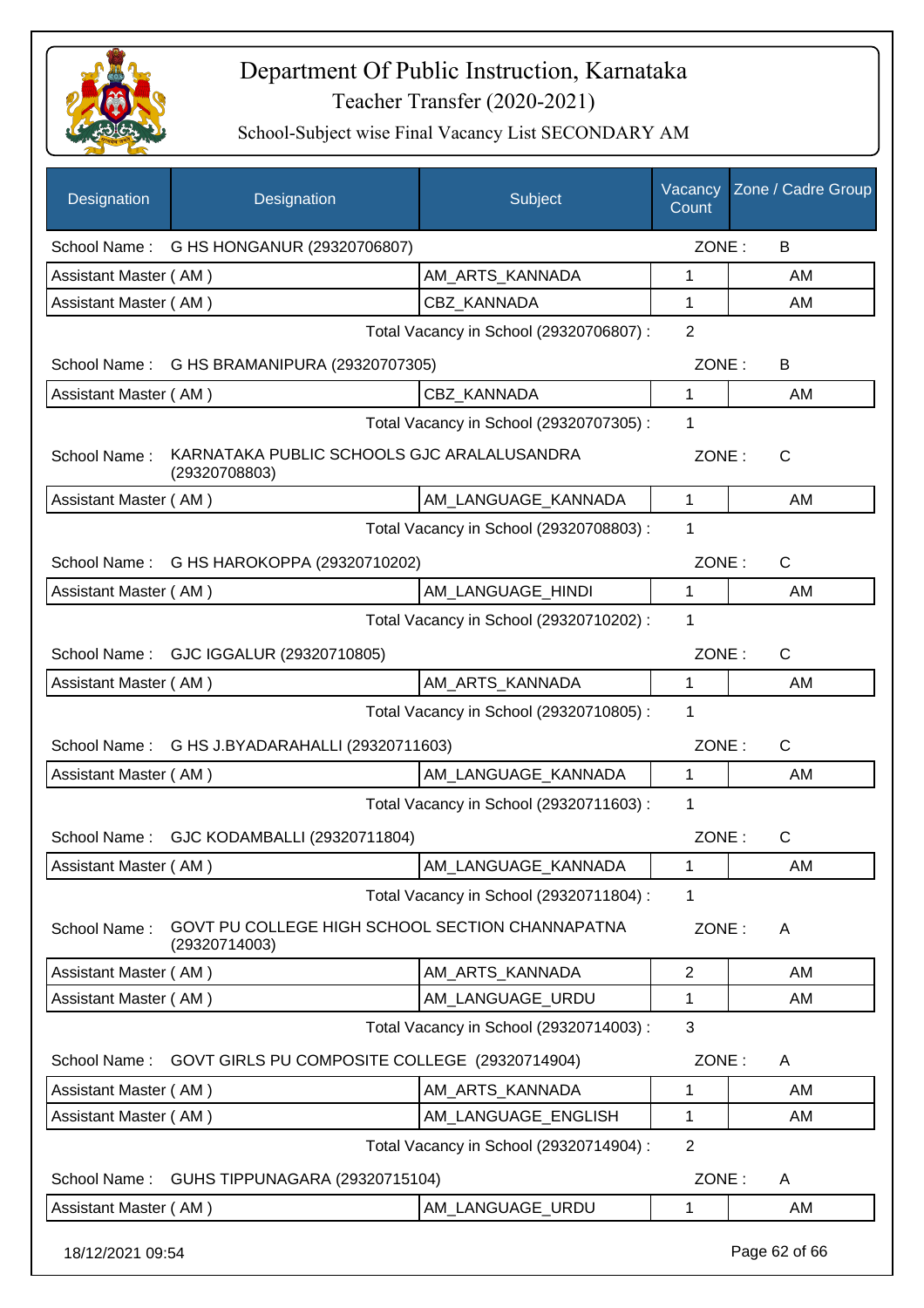

| Designation           | Designation                                  | Subject                                 | Vacancy<br>Count | Zone / Cadre Group |
|-----------------------|----------------------------------------------|-----------------------------------------|------------------|--------------------|
|                       |                                              | Total Vacancy in School (29320715104) : | 1                |                    |
|                       |                                              | Total Vacancy in Taluka (293207):       | 20               |                    |
| Taluka Name:          | KANAKAPURA (293208)                          |                                         |                  |                    |
| School Name:          | G HS KADASIKOPPA (29320800404)               |                                         | ZONE:            | C                  |
| Assistant Master (AM) |                                              | AM LANGUAGE KANNADA                     | 1                | AM                 |
|                       |                                              | Total Vacancy in School (29320800404) : | 1                |                    |
|                       | School Name: G HS KAGGALAHALLI (29320801003) |                                         | ZONE:            | $\mathsf{C}$       |
| Assistant Master (AM) |                                              | AM_LANGUAGE_KANNADA                     | 1                | AM                 |
| Assistant Master (AM) |                                              | CBZ_KANNADA                             | 1                | AM                 |
|                       |                                              | Total Vacancy in School (29320801003) : | $\overline{2}$   |                    |
| School Name:          | G HS KADUJAKKASANDRA (29320801602)           |                                         | ZONE:            | C                  |
| Assistant Master (AM) |                                              | AM_LANGUAGE_ENGLISH                     | $\mathbf{1}$     | AM                 |
|                       |                                              | Total Vacancy in School (29320801602) : | 1                |                    |
| School Name:          | GHS CHIKKAKALABALU (29320802902)             |                                         | ZONE:            | $\mathsf{C}$       |
| Assistant Master (AM) |                                              | AM_LANGUAGE_KANNADA                     | 1                | AM                 |
|                       |                                              | Total Vacancy in School (29320802902) : | 1                |                    |
| School Name:          | G HS BANNIKUPE (29320803004)                 |                                         | ZONE:            | $\mathsf{C}$       |
| Assistant Master (AM) |                                              | AM_ARTS_KANNADA                         | 1                | AM                 |
| Assistant Master (AM) |                                              | AM LANGUAGE ENGLISH                     | 1                | AM                 |
|                       |                                              | Total Vacancy in School (29320803004) : | $\overline{2}$   |                    |
|                       | School Name: G HS DYVASANDRA (29320803303)   |                                         | ZONE:            | C                  |
| Assistant Master (AM) |                                              | AM_LANGUAGE_KANNADA                     | 1                | AM                 |
|                       |                                              | Total Vacancy in School (29320803303) : | 1                |                    |
| School Name:          | GHS CHEELURU (29320803506)                   |                                         | ZONE:            | C                  |
| Assistant Master (AM) |                                              | AM_LANGUAGE_KANNADA                     | 1                | AM                 |
|                       |                                              | Total Vacancy in School (29320803506) : | 1                |                    |
| School Name:          | G H S BANAVASI (29320806202)                 |                                         | ZONE:            | C                  |
| Assistant Master (AM) |                                              | AM_LANGUAGE_HINDI                       | 1                | AM                 |
|                       |                                              | Total Vacancy in School (29320806202) : | 1                |                    |
| School Name:          | G HS KALLANAKUPPE (29320806605)              |                                         | ZONE:            | C                  |
| Assistant Master (AM) |                                              | AM_LANGUAGE_ENGLISH                     | 1                | AM                 |
|                       |                                              | Total Vacancy in School (29320806605) : | 1                |                    |
| 18/12/2021 09:54      |                                              |                                         |                  | Page 63 of 66      |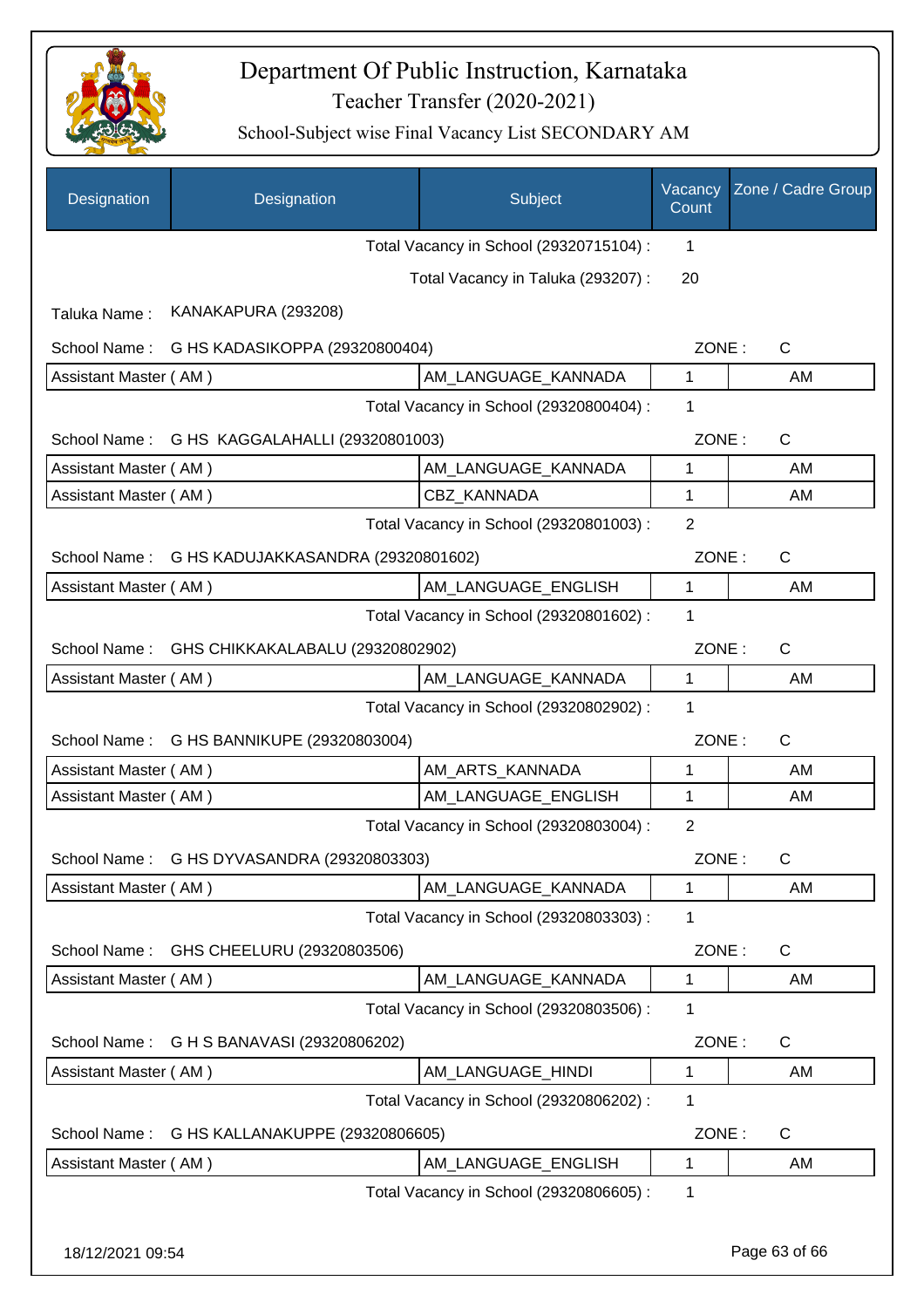

| Designation           | Designation                                       | Subject                                 | Vacancy<br>Count | Zone / Cadre Group |
|-----------------------|---------------------------------------------------|-----------------------------------------|------------------|--------------------|
|                       | School Name: G HS TUNGANI (29320808804)           |                                         | ZONE:            | $\mathsf{C}$       |
| Assistant Master (AM) |                                                   | AM LANGUAGE KANNADA                     | 1                | AM                 |
| Assistant Master (AM) |                                                   | <b>CBZ KANNADA</b>                      | 1                | AM                 |
|                       |                                                   | Total Vacancy in School (29320808804) : | $\overline{2}$   |                    |
|                       | School Name: G HS CHAKANAHALLI (29320809705)      |                                         | ZONE:            | $\mathsf{C}$       |
| Assistant Master (AM) |                                                   | AM_LANGUAGE_KANNADA                     | $\mathbf{1}$     | AM                 |
|                       |                                                   | Total Vacancy in School (29320809705) : | 1                |                    |
|                       | School Name: G HS SHIVANAHALLI (29320810107)      |                                         | ZONE:            | B                  |
| Assistant Master (AM) |                                                   | AM ARTS KANNADA                         | $\mathbf{1}$     | AM                 |
|                       |                                                   | Total Vacancy in School (29320810107) : | 1                |                    |
|                       | School Name: G HS GORAVINAPURA (29320811502)      |                                         | ZONE:            | C                  |
| Assistant Master (AM) |                                                   | AM_LANGUAGE_KANNADA                     | $\mathbf{1}$     | AM                 |
|                       |                                                   | Total Vacancy in School (29320811502) : | 1                |                    |
|                       | School Name: GHS ATTIHALLI (29320812402)          |                                         | ZONE:            | $\mathsf{C}$       |
| Assistant Master (AM) |                                                   | AM_ARTS_KANNADA                         | 1                | AM                 |
| Assistant Master (AM) |                                                   | AM_LANGUAGE_KANNADA                     | $\mathbf{1}$     | AM                 |
|                       |                                                   | Total Vacancy in School (29320812402) : | 2                |                    |
| School Name:          | GHS HONNIGANAHALLI (29320813303)                  |                                         | ZONE:            | C                  |
| Assistant Master (AM) |                                                   | AM_ARTS_KANNADA                         | $\mathbf{1}$     | AM                 |
|                       |                                                   | Total Vacancy in School (29320813303) : | $\mathbf 1$      |                    |
|                       | School Name: G H S ACHALU (29320813704)           |                                         | ZONE:            | C                  |
| Assistant Master (AM) |                                                   | AM ARTS KANNADA                         | 1                | AM                 |
| Assistant Master (AM) |                                                   | AM_LANGUAGE_KANNADA                     | 1                | AM                 |
|                       |                                                   | Total Vacancy in School (29320813704) : | $\overline{2}$   |                    |
| School Name:          | GHS HUKUNDA (29320815406)                         |                                         | ZONE:            | C                  |
| Assistant Master (AM) |                                                   | AM_ARTS_KANNADA                         | 1                | AM                 |
|                       |                                                   | Total Vacancy in School (29320815406) : | 1                |                    |
| School Name:          | G HS UYYAMBALLI (29320816002)                     |                                         | ZONE:            | C                  |
| Assistant Master (AM) |                                                   | AM_ARTS_KANNADA                         | 1                | AM                 |
| Assistant Master (AM) |                                                   | AM_LANGUAGE_ENGLISH                     | 1                | AM                 |
| Assistant Master (AM) |                                                   | AM_LANGUAGE_KANNADA                     | 1                | AM                 |
|                       |                                                   | Total Vacancy in School (29320816002) : | 3                |                    |
|                       | School Name: G HS HERINDYAPANAHALLI (29320818205) |                                         | ZONE:            | $\mathsf{C}$       |
| 18/12/2021 09:54      |                                                   |                                         |                  | Page 64 of 66      |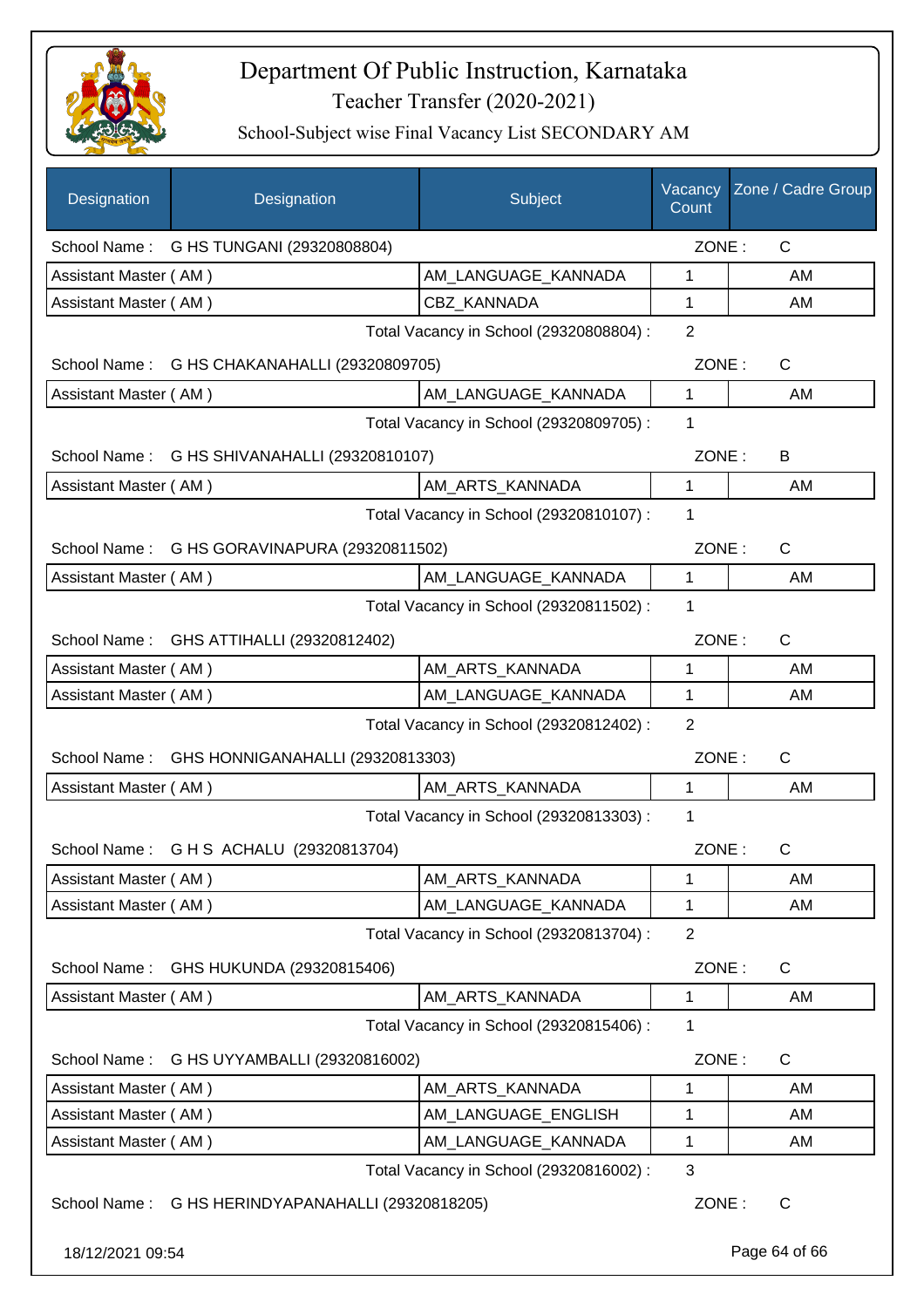

| Designation           | Designation                                                  | Subject                                 | Vacancy<br>Count | Zone / Cadre Group |
|-----------------------|--------------------------------------------------------------|-----------------------------------------|------------------|--------------------|
| Assistant Master (AM) |                                                              | AM LANGUAGE ENGLISH                     | 1                | AM                 |
| Assistant Master (AM) |                                                              | AM LANGUAGE KANNADA                     | $\mathbf{1}$     | AM                 |
|                       |                                                              | Total Vacancy in School (29320818205) : | $\overline{2}$   |                    |
|                       | School Name: G HS HALASURU (29320818206)                     |                                         | ZONE:            | C                  |
| Assistant Master (AM) |                                                              | AM_LANGUAGE_ENGLISH                     | $\mathbf{1}$     | AM                 |
|                       |                                                              | Total Vacancy in School (29320818206) : | 1                |                    |
|                       | School Name: G HS BIJJAHALLI (29320818702)                   |                                         | ZONE:            | C                  |
| Assistant Master (AM) |                                                              | CBZ_KANNADA                             | 1                | AM                 |
|                       |                                                              | Total Vacancy in School (29320818702) : | 1                |                    |
|                       | School Name: ADARSHA MODEL SCHOOL (29320819310)              |                                         | ZONE:            | $\mathsf{C}$       |
| Assistant Master (AM) |                                                              | AM ARTS ENGLISH                         | $\overline{2}$   | AM                 |
| Assistant Master (AM) |                                                              | AM LANGUAGE ENGLISH                     | 2                | AM                 |
| Assistant Master (AM) |                                                              | <b>CBZ ENGLISH</b>                      | 1                | AM                 |
|                       |                                                              | Total Vacancy in School (29320819310) : | 5                |                    |
|                       | School Name: G HS ALANATHA (29320820104)                     |                                         | ZONE:            | C                  |
| Assistant Master (AM) |                                                              | AM_LANGUAGE_ENGLISH                     | 1                | AM                 |
|                       |                                                              | Total Vacancy in School (29320820104) : | 1                |                    |
|                       | School Name: G HS BANNIMUKKODLU (29320820304)                |                                         | ZONE:            | C                  |
| Assistant Master (AM) |                                                              | AM_ARTS_KANNADA                         | 1                | AM                 |
| Assistant Master (AM) |                                                              | AM_LANGUAGE_HINDI                       | 1                | AM                 |
|                       |                                                              | Total Vacancy in School (29320820304) : | 2                |                    |
| School Name:          | EX-MUNICIPAL GOVERNMENT HIGH SCHOOL (29320821310)            |                                         | ZONE:            | Α                  |
| Assistant Master (AM) |                                                              | AM LANGUAGE ENGLISH                     | 1                | AM                 |
| Assistant Master (AM) |                                                              | AM_LANGUAGE_HINDI                       | 1                | AM                 |
| Assistant Master (AM) |                                                              | AM_LANGUAGE_KANNADA                     | 1                | AM                 |
| Assistant Master (AM) |                                                              | AM_LANGUAGE_SANSKRIT                    | 1                | AM                 |
| Assistant Master (AM) |                                                              | AM_LANGUAGE_URDU                        | 1                | AM                 |
|                       |                                                              | Total Vacancy in School (29320821310) : | 5                |                    |
| School Name:          | GHS H. KOTHANOOR (29320823701)                               |                                         | ZONE:            | C                  |
| Assistant Master (AM) |                                                              | AM_ARTS_KANNADA                         | 1                | AM                 |
| Assistant Master (AM) |                                                              | AM_LANGUAGE_ENGLISH                     | 1                | AM                 |
|                       |                                                              | Total Vacancy in School (29320823701) : | $\overline{2}$   |                    |
| School Name:          | GOVERNMENT URDU HIGH SCHOOL KANAKAPURA TOWN<br>(29320824202) |                                         | ZONE:            | A                  |
| 18/12/2021 09:54      |                                                              |                                         |                  | Page 65 of 66      |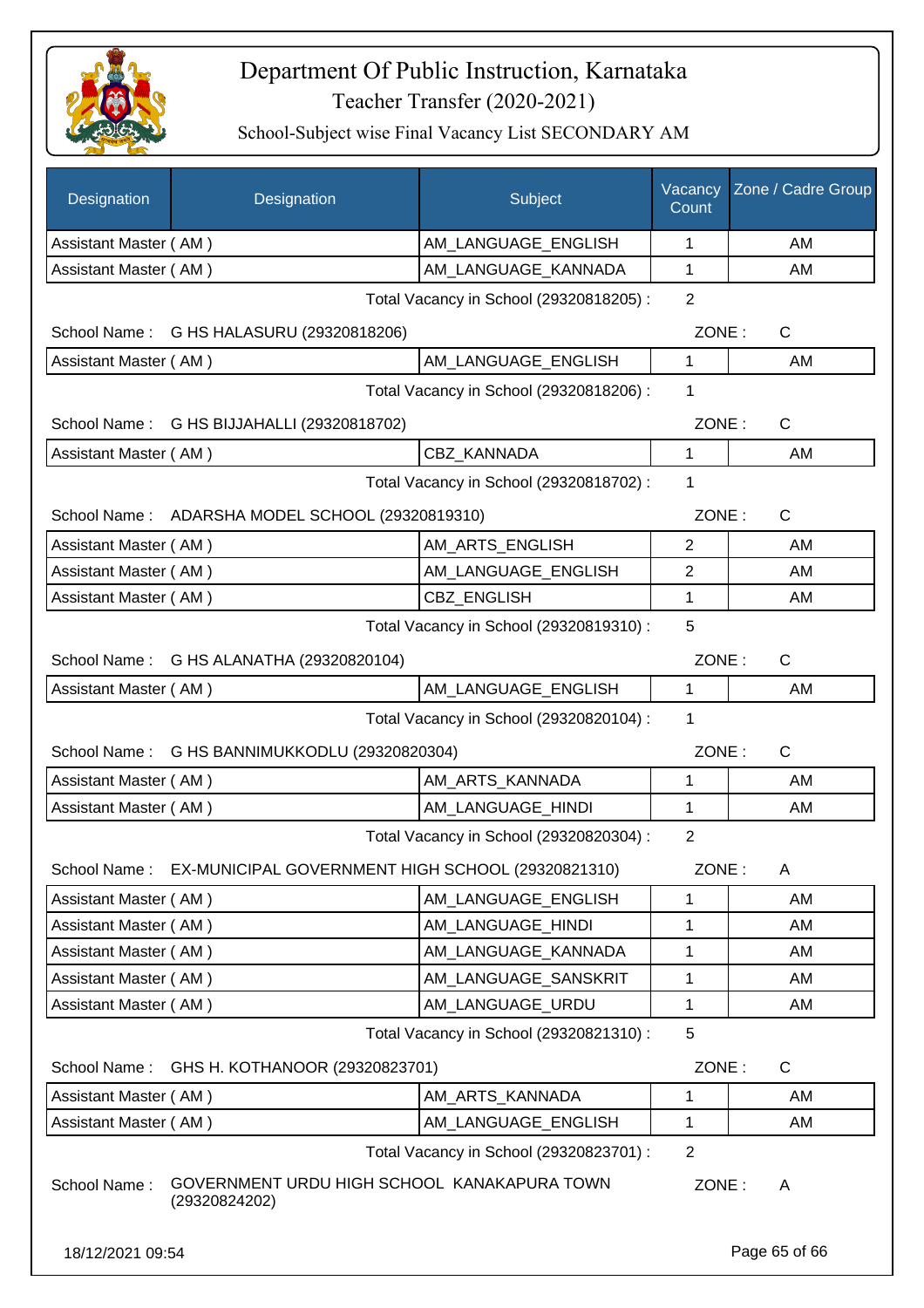

| Designation           | Designation | Subject                                 | Vacancy<br>Count | Zone / Cadre Group |
|-----------------------|-------------|-----------------------------------------|------------------|--------------------|
| Assistant Master (AM) |             | CBZ_URDU                                | $\mathbf 1$      | AM                 |
|                       |             | Total Vacancy in School (29320824202) : | $\mathbf{1}$     |                    |
|                       |             | Total Vacancy in Taluka (293208) :      | 45               |                    |
|                       |             |                                         |                  |                    |
|                       |             |                                         |                  |                    |
|                       |             |                                         |                  |                    |
|                       |             |                                         |                  |                    |
|                       |             |                                         |                  |                    |
|                       |             |                                         |                  |                    |
|                       |             |                                         |                  |                    |
|                       |             |                                         |                  |                    |
|                       |             |                                         |                  |                    |
|                       |             |                                         |                  |                    |
|                       |             |                                         |                  |                    |
|                       |             |                                         |                  |                    |
|                       |             |                                         |                  |                    |
|                       |             |                                         |                  |                    |
|                       |             |                                         |                  |                    |
|                       |             |                                         |                  |                    |
|                       |             |                                         |                  |                    |
|                       |             |                                         |                  |                    |
|                       |             |                                         |                  |                    |
|                       |             |                                         |                  |                    |
|                       |             |                                         |                  |                    |
|                       |             |                                         |                  |                    |
|                       |             |                                         |                  |                    |
|                       |             |                                         |                  |                    |
|                       |             |                                         |                  |                    |
|                       |             |                                         |                  |                    |
|                       |             |                                         |                  |                    |
|                       |             |                                         |                  |                    |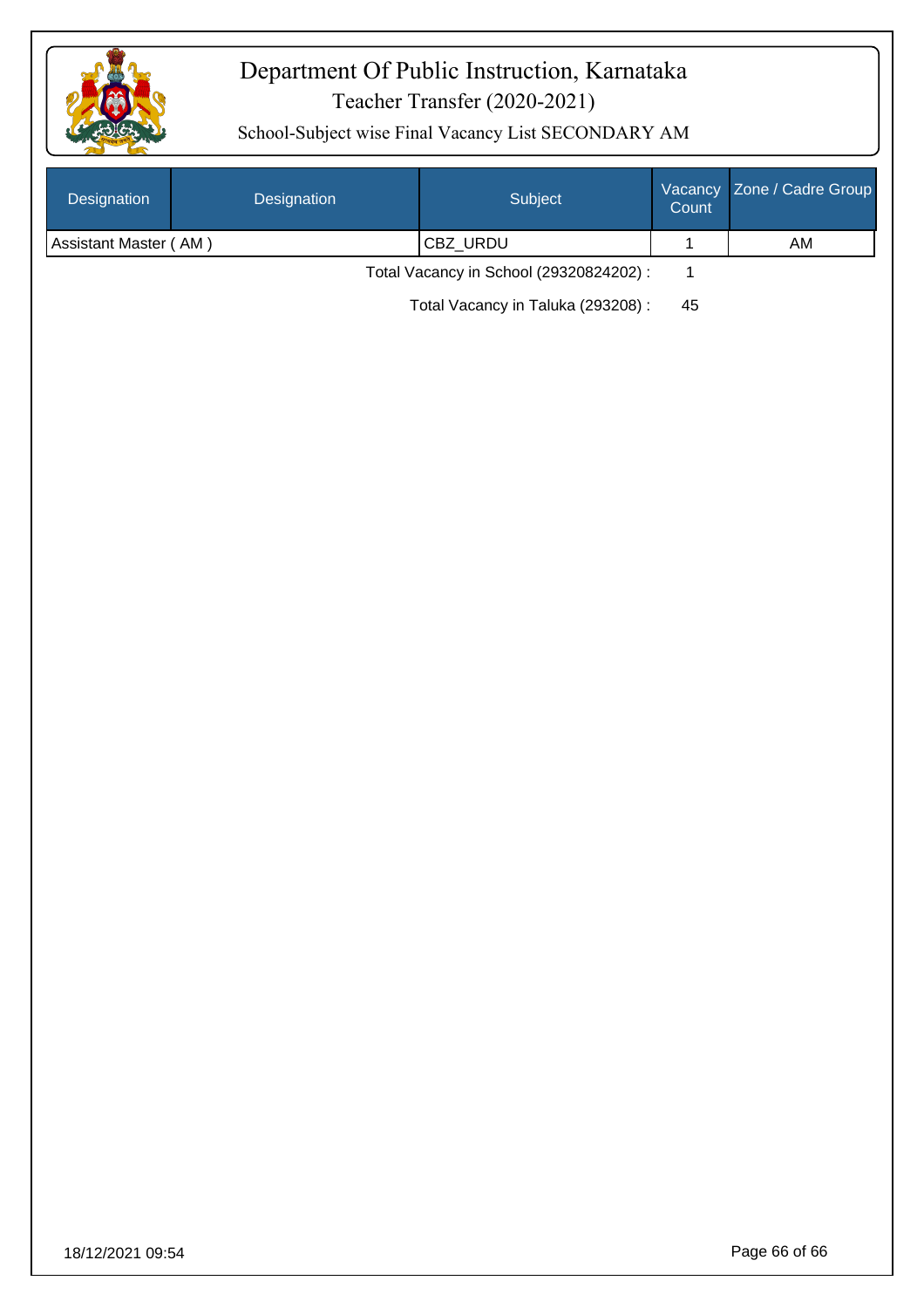

| Designation          | Designation                                                          | Subject                                 | Vacancy<br>Count | Zone / Cadre Group |
|----------------------|----------------------------------------------------------------------|-----------------------------------------|------------------|--------------------|
| <b>Division Name</b> | Banglore (1)                                                         |                                         |                  |                    |
| District Name:       | CHITRADURGA (2913)                                                   |                                         |                  |                    |
| Taluka Name:         | CHALLAKERE (291302)                                                  |                                         |                  |                    |
| School Name:         | GHS THIMMAPPAIAHNAHALLY (29130202603)                                |                                         | ZONE:            | $\mathsf{C}$       |
|                      | Physical Education Teacher (PET)                                     | PE GRADE1                               | 1                | <b>PET</b>         |
|                      |                                                                      | Total Vacancy in School (29130202603) : | 1                |                    |
| School Name:         | GOVERNMENT PRE-UNIVERSITY COMPOSITE COLLEGE<br>THALAKU (29130206608) |                                         | ZONE:            | A                  |
|                      | <b>Physical Education Teacher (PET)</b>                              | PE_GRADE1                               | 1                | <b>PET</b>         |
|                      |                                                                      | Total Vacancy in School (29130206608) : | 1                |                    |
| School Name:         | GHS OBALAPURA (29130207806)                                          |                                         | ZONE:            | C                  |
|                      | <b>Physical Education Teacher (PET)</b>                              | PE_GRADE1                               | 1                | <b>PET</b>         |
|                      |                                                                      | Total Vacancy in School (29130207806) : | 1                |                    |
| School Name:         | GHS THIPPAREDDYHALLY (29130208103)                                   |                                         | ZONE:            | $\mathsf{C}$       |
|                      | Physical Education Teacher (PET)                                     | PE GRADE1                               | 1                | <b>PET</b>         |
|                      |                                                                      | Total Vacancy in School (29130208103) : | 1                |                    |
| School Name:         | GHS PAGADALABANDE (29130212806)                                      |                                         | ZONE:            | C                  |
|                      | Physical Education Teacher (PET)                                     | PE_GRADE1                               | 1                | <b>PET</b>         |
|                      |                                                                      | Total Vacancy in School (29130212806) : | 1                |                    |
| School Name:         | GHPS KORLAKUNTE (29130213002)                                        |                                         | ZONE:            | C                  |
|                      | Physical Education Teacher (PET)                                     | PE_GRADE1                               | 1                | PET                |
|                      |                                                                      | Total Vacancy in School (29130213002) : | 1                |                    |
| School Name:         | ADARSHA VIDYALAYA RMSA CHALLAKERE (29130219806)                      |                                         | ZONE:            | A                  |
|                      | Physical Education Teacher (PET)                                     | PE_GRADE1                               | 1                | <b>PET</b>         |
|                      |                                                                      | Total Vacancy in School (29130219806) : | 1                |                    |
|                      |                                                                      | Total Vacancy in Taluka (291302):       | 7                |                    |
| Taluka Name:         | <b>HIRIYUR (291303)</b>                                              |                                         |                  |                    |
| School Name:         | GHS MD.KOTE (29130300503)                                            |                                         | ZONE:            | C                  |
|                      | Physical Education Teacher (PET)                                     | PE_GRADE1                               | 1                | <b>PET</b>         |
|                      |                                                                      | Total Vacancy in School (29130300503) : | 1                |                    |
| School Name:         | GHS BEERENAHALLI (29130303804)                                       |                                         | ZONE:            | C                  |
|                      | Physical Education Teacher (PET)                                     | PE_GRADE1                               | 1                | <b>PET</b>         |
| 18/12/2021 09:54     |                                                                      |                                         |                  | Page 1 of 25       |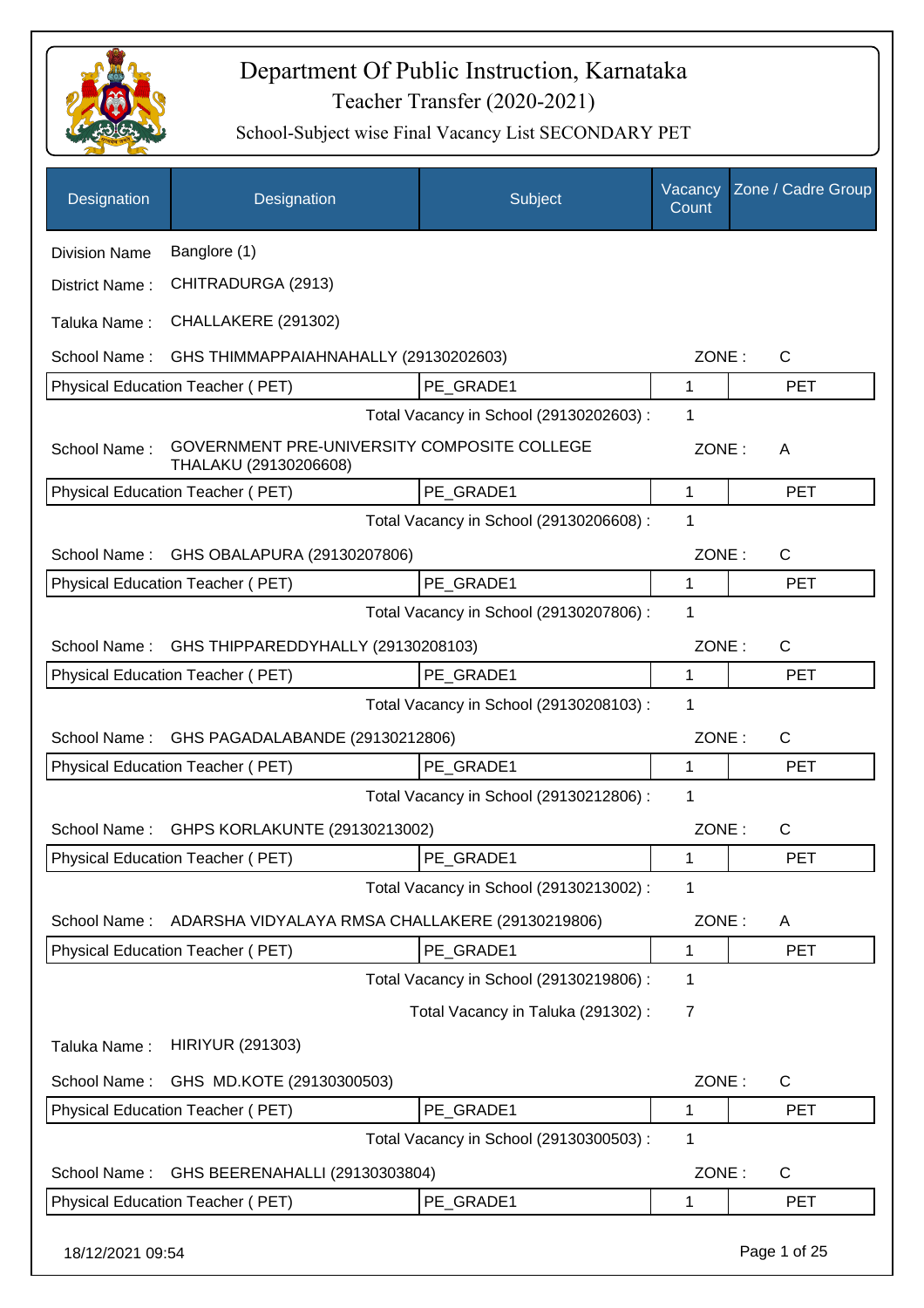

| Designation      | Designation                              | Subject                                 | Vacancy<br>Count | Zone / Cadre Group |
|------------------|------------------------------------------|-----------------------------------------|------------------|--------------------|
|                  |                                          | Total Vacancy in School (29130303804) : | 1                |                    |
| School Name:     | GHS KHANDENAHALLI (29130306007)          |                                         | ZONE:            | C                  |
|                  | Physical Education Teacher (PET)         | PE GRADE1                               | 1                | <b>PET</b>         |
|                  |                                          | Total Vacancy in School (29130306007) : | 1                |                    |
| School Name:     | GHS V.K GUDDA (29130307302)              |                                         | ZONE:            | C                  |
|                  | Physical Education Teacher (PET)         | PE_GRADE1                               | $\mathbf{1}$     | <b>PET</b>         |
|                  |                                          | Total Vacancy in School (29130307302) : | 1                |                    |
|                  | School Name: GHS IKKANUR (29130308303)   |                                         | ZONE:            | C                  |
|                  | Physical Education Teacher (PET)         | PE_GRADE1                               | $\mathbf{1}$     | <b>PET</b>         |
|                  |                                          | Total Vacancy in School (29130308303) : | 1                |                    |
|                  | School Name: GHS K R HALLI (29130312505) |                                         | ZONE:            | C                  |
|                  | Physical Education Teacher (PET)         | PE_GRADE1                               | 1                | <b>PET</b>         |
|                  |                                          | Total Vacancy in School (29130312505) : | 1                |                    |
|                  | School Name: GHS PILALI (29130315304)    |                                         | ZONE:            | C                  |
|                  | Physical Education Teacher (PET)         | PE_GRADE1                               | $\mathbf{1}$     | <b>PET</b>         |
|                  |                                          | Total Vacancy in School (29130315304) : | 1                |                    |
|                  | School Name: GJC HIRIYUR (29130315834)   |                                         | ZONE:            | A                  |
|                  | Physical Education Teacher (PET)         | PE_GRADE1                               | 2                | <b>PET</b>         |
|                  |                                          | Total Vacancy in School (29130315834) : | $\overline{2}$   |                    |
| School Name:     | GHS BETHRU PALYA (29130319301)           |                                         | ZONE:            | $\mathsf{C}$       |
|                  | Physical Education Teacher (PET)         | PE_GRADE1                               | 1                | PET                |
|                  |                                          | Total Vacancy in School (29130319301) : | 1                |                    |
|                  |                                          | Total Vacancy in Taluka (291303):       | 10               |                    |
| Taluka Name:     | MOLAKALMUR (291306)                      |                                         |                  |                    |
| School Name:     | GOVT GIRLS HIGH SCHOOL MLK (29130612604) |                                         | ZONE:            | A                  |
|                  | Physical Education Teacher (PET)         | PE GRADE1                               | 1                | <b>PET</b>         |
|                  |                                          | Total Vacancy in School (29130612604) : | 1                |                    |
|                  |                                          | Total Vacancy in Taluka (291306):       | 1                |                    |
| District Name:   | DAVANAGERE (2914)                        |                                         |                  |                    |
| Taluka Name:     | CHANNAGIRI (291401)                      |                                         |                  |                    |
| School Name:     | GHS(URDU)-BASAVAPATTANA (29140101809)    |                                         | ZONE:            | C                  |
|                  | Physical Education Teacher (PET)         | PE_GRADE1                               | 1                | <b>PET</b>         |
| 18/12/2021 09:54 |                                          |                                         |                  | Page 2 of 25       |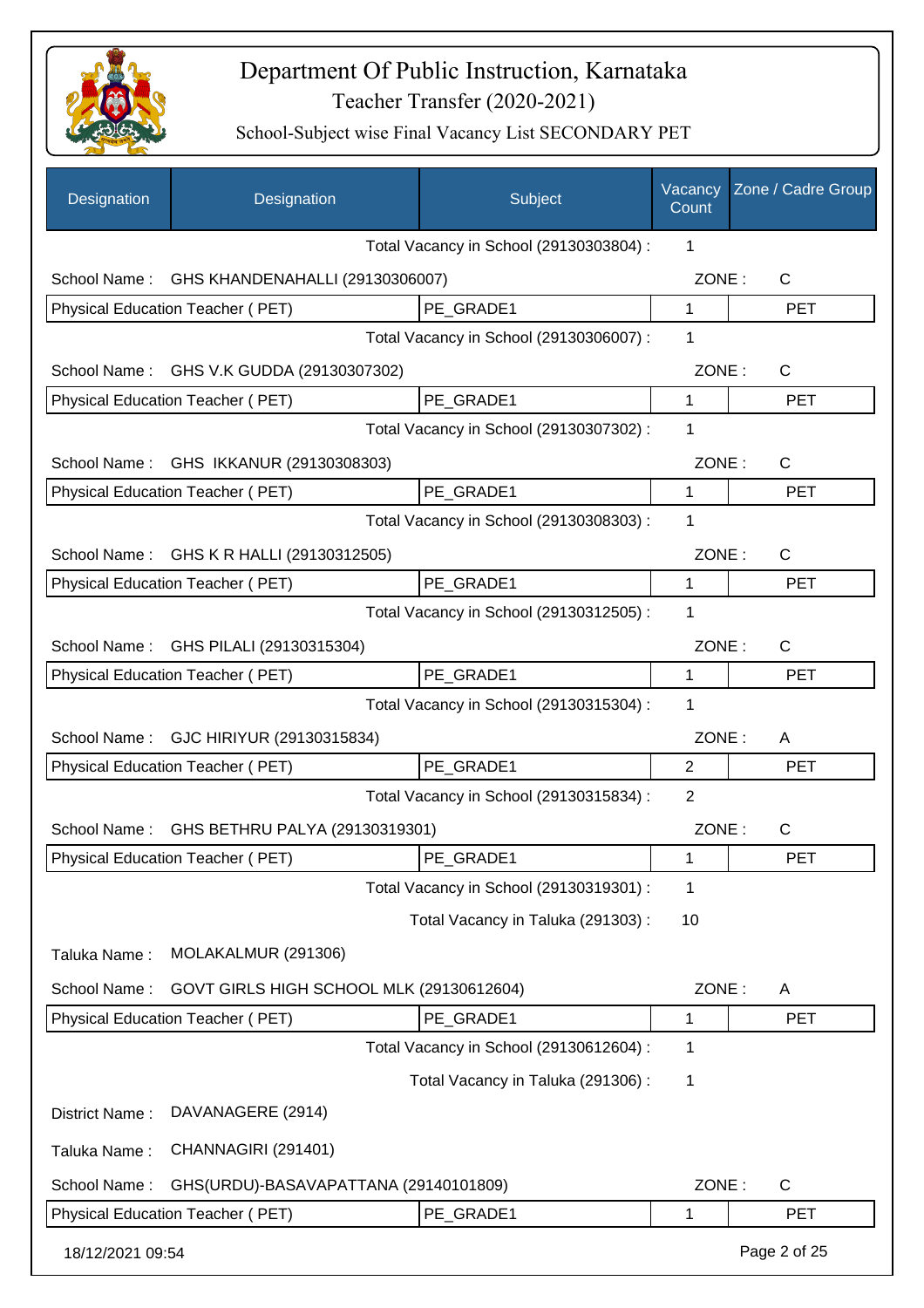

| Designation      | Designation                              | Subject                                 | Vacancy<br>Count | Zone / Cadre Group |
|------------------|------------------------------------------|-----------------------------------------|------------------|--------------------|
|                  |                                          | Total Vacancy in School (29140101809) : | 1                |                    |
|                  | School Name: GHS-CHIRADONI (29140104604) |                                         | ZONE:            | $\mathsf{C}$       |
|                  | Physical Education Teacher (PET)         | PE_GRADE1                               | $\mathbf{1}$     | <b>PET</b>         |
|                  |                                          | Total Vacancy in School (29140104604) : | 1                |                    |
| School Name:     | GHS-DURVIGERE (29140105803)              |                                         | ZONE:            | C                  |
|                  | Physical Education Teacher (PET)         | PE GRADE1                               | $\mathbf{1}$     | <b>PET</b>         |
|                  |                                          | Total Vacancy in School (29140105803) : | 1                |                    |
| School Name:     | STJ GJC-HIREKOGALURU (29140109104)       |                                         | ZONE:            | $\mathsf{C}$       |
|                  | Physical Education Teacher (PET)         | PE GRADE1                               | 1                | <b>PET</b>         |
|                  |                                          | Total Vacancy in School (29140109104) : | 1                |                    |
| School Name:     | GHS-KANCHIGANAHAL (29140111302)          |                                         | ZONE:            | $\mathsf{C}$       |
|                  | Physical Education Teacher (PET)         | PE_GRADE1                               | 1                | <b>PET</b>         |
|                  |                                          | Total Vacancy in School (29140111302) : | 1                |                    |
|                  | School Name: GHS KAREKATTE (29140111606) |                                         | ZONE:            | $\mathsf{C}$       |
|                  | Physical Education Teacher (PET)         | PE GRADE1                               | 1                | <b>PET</b>         |
|                  |                                          | Total Vacancy in School (29140111606) : | 1                |                    |
| School Name:     | GJC-THAVAREKERE (29140120204)            |                                         | ZONE:            | $\mathsf{C}$       |
|                  | Physical Education Teacher (PET)         | PE_GRADE1                               | 1                | <b>PET</b>         |
|                  |                                          | Total Vacancy in School (29140120204) : | 1                |                    |
|                  |                                          | Total Vacancy in Taluka (291401) :      | $\overline{7}$   |                    |
| Taluka Name:     | DAVANAGERE(N) (291402)                   |                                         |                  |                    |
| School Name:     | GHS-HALVARTHI (29140202602)              |                                         | ZONE:            | C                  |
|                  | Physical Education Teacher (PET)         | PE GRADE1                               | 1                | <b>PET</b>         |
|                  |                                          | Total Vacancy in School (29140202602) : | 1                |                    |
|                  |                                          | Total Vacancy in Taluka (291402):       | 1                |                    |
| Taluka Name:     | DAVANAGERE(S) (291403)                   |                                         |                  |                    |
| School Name:     | GOVT S.G.V.B.H.S-ANABERU (29140307303)   |                                         | ZONE:            | C                  |
|                  | Physical Education Teacher (PET)         | PE_GRADE1                               | 1                | <b>PET</b>         |
|                  |                                          | Total Vacancy in School (29140307303) : | 1                |                    |
|                  |                                          | Total Vacancy in Taluka (291403):       | 1                |                    |
| Taluka Name:     | <b>HARIHARA (291404)</b>                 |                                         |                  |                    |
|                  |                                          |                                         |                  |                    |
| 18/12/2021 09:54 |                                          |                                         |                  | Page 3 of 25       |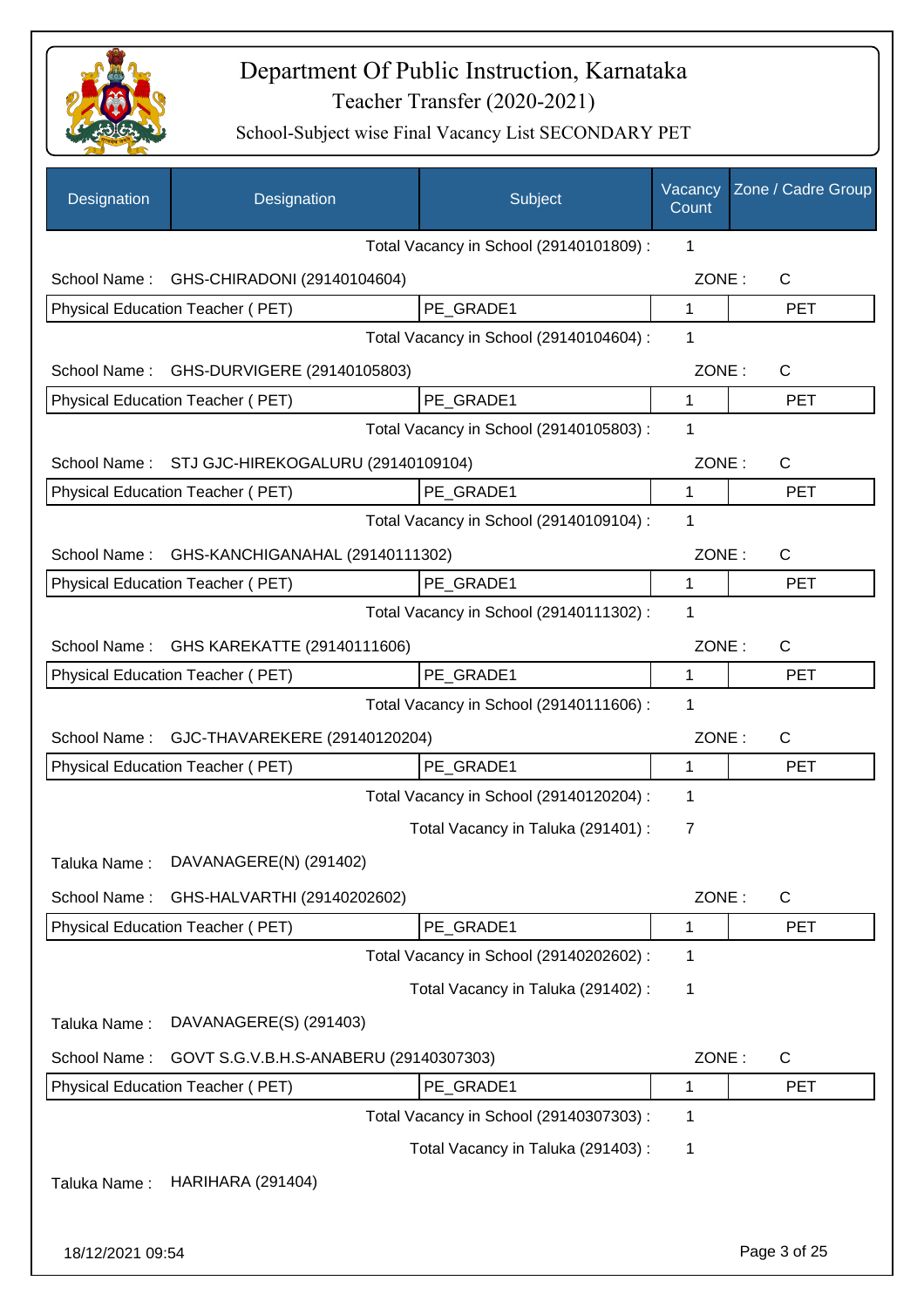

| KARNATAKA PUBLIC SCHOOLS GJC - BANNIKODU (29140400302)<br>ZONE:<br>C<br>School Name:<br>PE GRADE1<br>Physical Education Teacher (PET)<br>1<br><b>PET</b><br>Total Vacancy in School (29140400302) :<br>1<br>School Name: GOVT HIGH SCHOOL - GUTTHURU (29140402402)<br>ZONE:<br>B<br>PE GRADE1<br>1<br>Physical Education Teacher (PET)<br><b>PET</b><br>Total Vacancy in School (29140402402) :<br>1<br>School Name: GHS - HALIVANA (29140402705)<br>ZONE:<br>$\mathsf{C}$<br>$\mathbf{1}$<br>Physical Education Teacher (PET)<br>PE GRADE1<br><b>PET</b><br>Total Vacancy in School (29140402705) :<br>1<br>School Name:<br>GHS-KADARANAYAKANAHALLI (29140404204)<br>ZONE:<br>$\mathsf{C}$<br>PE GRADE1<br>Physical Education Teacher (PET)<br>$\mathbf 1$<br><b>PET</b><br>Total Vacancy in School (29140404204) :<br>1<br>GJC-KONDAJJI (29140405003)<br>ZONE:<br>$\mathsf{C}$<br>School Name:<br>PE_GRADE1<br>Physical Education Teacher (PET)<br>$\mathbf{1}$<br><b>PET</b><br>Total Vacancy in School (29140405003) :<br>1<br>School Name:<br>GHS - SARATHI (29140407203)<br>ZONE:<br>$\mathsf{C}$<br>Physical Education Teacher (PET)<br>PE_GRADE1<br>$\mathbf 1$<br><b>PET</b><br>Total Vacancy in School (29140407203) :<br>1<br>School Name:<br>GJC D.R.M-HALLADAKERE (29140410102)<br>ZONE:<br>A<br>PE GRADE1<br>Physical Education Teacher (PET)<br><b>PET</b><br>1<br>Total Vacancy in School (29140410102) :<br>1<br>Total Vacancy in Taluka (291404) :<br>7<br><b>HONNALI</b> (291405)<br>Taluka Name:<br>GOVT PU COLLEGE ARABAGATTE, HIGH SCHOOL SECTION<br>School Name:<br>ZONE:<br>$\mathsf{C}$<br>(29140501002)<br>Physical Education Teacher (PET)<br>PE_GRADE1<br>1<br><b>PET</b><br>Total Vacancy in School (29140501002) :<br>1<br>GHS - LINGAPURA (29140506403)<br>ZONE:<br>School Name:<br>C<br>Physical Education Teacher (PET)<br>PE_GRADE1<br>1<br><b>PET</b><br>Total Vacancy in School (29140506403) :<br>1<br>GHS-BELAGUTHI-MALIGENAHALLI (29140513004)<br>ZONE:<br>C<br>School Name:<br>PE_GRADE1<br>Physical Education Teacher (PET)<br><b>PET</b><br>1 | Designation | Designation | Subject | Vacancy<br>Count | Zone / Cadre Group |
|-----------------------------------------------------------------------------------------------------------------------------------------------------------------------------------------------------------------------------------------------------------------------------------------------------------------------------------------------------------------------------------------------------------------------------------------------------------------------------------------------------------------------------------------------------------------------------------------------------------------------------------------------------------------------------------------------------------------------------------------------------------------------------------------------------------------------------------------------------------------------------------------------------------------------------------------------------------------------------------------------------------------------------------------------------------------------------------------------------------------------------------------------------------------------------------------------------------------------------------------------------------------------------------------------------------------------------------------------------------------------------------------------------------------------------------------------------------------------------------------------------------------------------------------------------------------------------------------------------------------------------------------------------------------------------------------------------------------------------------------------------------------------------------------------------------------------------------------------------------------------------------------------------------------------------------------------------------------------------------------------------------------------------------------------------------------------------------------|-------------|-------------|---------|------------------|--------------------|
|                                                                                                                                                                                                                                                                                                                                                                                                                                                                                                                                                                                                                                                                                                                                                                                                                                                                                                                                                                                                                                                                                                                                                                                                                                                                                                                                                                                                                                                                                                                                                                                                                                                                                                                                                                                                                                                                                                                                                                                                                                                                                         |             |             |         |                  |                    |
|                                                                                                                                                                                                                                                                                                                                                                                                                                                                                                                                                                                                                                                                                                                                                                                                                                                                                                                                                                                                                                                                                                                                                                                                                                                                                                                                                                                                                                                                                                                                                                                                                                                                                                                                                                                                                                                                                                                                                                                                                                                                                         |             |             |         |                  |                    |
|                                                                                                                                                                                                                                                                                                                                                                                                                                                                                                                                                                                                                                                                                                                                                                                                                                                                                                                                                                                                                                                                                                                                                                                                                                                                                                                                                                                                                                                                                                                                                                                                                                                                                                                                                                                                                                                                                                                                                                                                                                                                                         |             |             |         |                  |                    |
|                                                                                                                                                                                                                                                                                                                                                                                                                                                                                                                                                                                                                                                                                                                                                                                                                                                                                                                                                                                                                                                                                                                                                                                                                                                                                                                                                                                                                                                                                                                                                                                                                                                                                                                                                                                                                                                                                                                                                                                                                                                                                         |             |             |         |                  |                    |
|                                                                                                                                                                                                                                                                                                                                                                                                                                                                                                                                                                                                                                                                                                                                                                                                                                                                                                                                                                                                                                                                                                                                                                                                                                                                                                                                                                                                                                                                                                                                                                                                                                                                                                                                                                                                                                                                                                                                                                                                                                                                                         |             |             |         |                  |                    |
|                                                                                                                                                                                                                                                                                                                                                                                                                                                                                                                                                                                                                                                                                                                                                                                                                                                                                                                                                                                                                                                                                                                                                                                                                                                                                                                                                                                                                                                                                                                                                                                                                                                                                                                                                                                                                                                                                                                                                                                                                                                                                         |             |             |         |                  |                    |
|                                                                                                                                                                                                                                                                                                                                                                                                                                                                                                                                                                                                                                                                                                                                                                                                                                                                                                                                                                                                                                                                                                                                                                                                                                                                                                                                                                                                                                                                                                                                                                                                                                                                                                                                                                                                                                                                                                                                                                                                                                                                                         |             |             |         |                  |                    |
|                                                                                                                                                                                                                                                                                                                                                                                                                                                                                                                                                                                                                                                                                                                                                                                                                                                                                                                                                                                                                                                                                                                                                                                                                                                                                                                                                                                                                                                                                                                                                                                                                                                                                                                                                                                                                                                                                                                                                                                                                                                                                         |             |             |         |                  |                    |
|                                                                                                                                                                                                                                                                                                                                                                                                                                                                                                                                                                                                                                                                                                                                                                                                                                                                                                                                                                                                                                                                                                                                                                                                                                                                                                                                                                                                                                                                                                                                                                                                                                                                                                                                                                                                                                                                                                                                                                                                                                                                                         |             |             |         |                  |                    |
|                                                                                                                                                                                                                                                                                                                                                                                                                                                                                                                                                                                                                                                                                                                                                                                                                                                                                                                                                                                                                                                                                                                                                                                                                                                                                                                                                                                                                                                                                                                                                                                                                                                                                                                                                                                                                                                                                                                                                                                                                                                                                         |             |             |         |                  |                    |
|                                                                                                                                                                                                                                                                                                                                                                                                                                                                                                                                                                                                                                                                                                                                                                                                                                                                                                                                                                                                                                                                                                                                                                                                                                                                                                                                                                                                                                                                                                                                                                                                                                                                                                                                                                                                                                                                                                                                                                                                                                                                                         |             |             |         |                  |                    |
|                                                                                                                                                                                                                                                                                                                                                                                                                                                                                                                                                                                                                                                                                                                                                                                                                                                                                                                                                                                                                                                                                                                                                                                                                                                                                                                                                                                                                                                                                                                                                                                                                                                                                                                                                                                                                                                                                                                                                                                                                                                                                         |             |             |         |                  |                    |
|                                                                                                                                                                                                                                                                                                                                                                                                                                                                                                                                                                                                                                                                                                                                                                                                                                                                                                                                                                                                                                                                                                                                                                                                                                                                                                                                                                                                                                                                                                                                                                                                                                                                                                                                                                                                                                                                                                                                                                                                                                                                                         |             |             |         |                  |                    |
|                                                                                                                                                                                                                                                                                                                                                                                                                                                                                                                                                                                                                                                                                                                                                                                                                                                                                                                                                                                                                                                                                                                                                                                                                                                                                                                                                                                                                                                                                                                                                                                                                                                                                                                                                                                                                                                                                                                                                                                                                                                                                         |             |             |         |                  |                    |
|                                                                                                                                                                                                                                                                                                                                                                                                                                                                                                                                                                                                                                                                                                                                                                                                                                                                                                                                                                                                                                                                                                                                                                                                                                                                                                                                                                                                                                                                                                                                                                                                                                                                                                                                                                                                                                                                                                                                                                                                                                                                                         |             |             |         |                  |                    |
|                                                                                                                                                                                                                                                                                                                                                                                                                                                                                                                                                                                                                                                                                                                                                                                                                                                                                                                                                                                                                                                                                                                                                                                                                                                                                                                                                                                                                                                                                                                                                                                                                                                                                                                                                                                                                                                                                                                                                                                                                                                                                         |             |             |         |                  |                    |
|                                                                                                                                                                                                                                                                                                                                                                                                                                                                                                                                                                                                                                                                                                                                                                                                                                                                                                                                                                                                                                                                                                                                                                                                                                                                                                                                                                                                                                                                                                                                                                                                                                                                                                                                                                                                                                                                                                                                                                                                                                                                                         |             |             |         |                  |                    |
|                                                                                                                                                                                                                                                                                                                                                                                                                                                                                                                                                                                                                                                                                                                                                                                                                                                                                                                                                                                                                                                                                                                                                                                                                                                                                                                                                                                                                                                                                                                                                                                                                                                                                                                                                                                                                                                                                                                                                                                                                                                                                         |             |             |         |                  |                    |
|                                                                                                                                                                                                                                                                                                                                                                                                                                                                                                                                                                                                                                                                                                                                                                                                                                                                                                                                                                                                                                                                                                                                                                                                                                                                                                                                                                                                                                                                                                                                                                                                                                                                                                                                                                                                                                                                                                                                                                                                                                                                                         |             |             |         |                  |                    |
|                                                                                                                                                                                                                                                                                                                                                                                                                                                                                                                                                                                                                                                                                                                                                                                                                                                                                                                                                                                                                                                                                                                                                                                                                                                                                                                                                                                                                                                                                                                                                                                                                                                                                                                                                                                                                                                                                                                                                                                                                                                                                         |             |             |         |                  |                    |
|                                                                                                                                                                                                                                                                                                                                                                                                                                                                                                                                                                                                                                                                                                                                                                                                                                                                                                                                                                                                                                                                                                                                                                                                                                                                                                                                                                                                                                                                                                                                                                                                                                                                                                                                                                                                                                                                                                                                                                                                                                                                                         |             |             |         |                  |                    |
|                                                                                                                                                                                                                                                                                                                                                                                                                                                                                                                                                                                                                                                                                                                                                                                                                                                                                                                                                                                                                                                                                                                                                                                                                                                                                                                                                                                                                                                                                                                                                                                                                                                                                                                                                                                                                                                                                                                                                                                                                                                                                         |             |             |         |                  |                    |
|                                                                                                                                                                                                                                                                                                                                                                                                                                                                                                                                                                                                                                                                                                                                                                                                                                                                                                                                                                                                                                                                                                                                                                                                                                                                                                                                                                                                                                                                                                                                                                                                                                                                                                                                                                                                                                                                                                                                                                                                                                                                                         |             |             |         |                  |                    |
|                                                                                                                                                                                                                                                                                                                                                                                                                                                                                                                                                                                                                                                                                                                                                                                                                                                                                                                                                                                                                                                                                                                                                                                                                                                                                                                                                                                                                                                                                                                                                                                                                                                                                                                                                                                                                                                                                                                                                                                                                                                                                         |             |             |         |                  |                    |
|                                                                                                                                                                                                                                                                                                                                                                                                                                                                                                                                                                                                                                                                                                                                                                                                                                                                                                                                                                                                                                                                                                                                                                                                                                                                                                                                                                                                                                                                                                                                                                                                                                                                                                                                                                                                                                                                                                                                                                                                                                                                                         |             |             |         |                  |                    |
|                                                                                                                                                                                                                                                                                                                                                                                                                                                                                                                                                                                                                                                                                                                                                                                                                                                                                                                                                                                                                                                                                                                                                                                                                                                                                                                                                                                                                                                                                                                                                                                                                                                                                                                                                                                                                                                                                                                                                                                                                                                                                         |             |             |         |                  |                    |
|                                                                                                                                                                                                                                                                                                                                                                                                                                                                                                                                                                                                                                                                                                                                                                                                                                                                                                                                                                                                                                                                                                                                                                                                                                                                                                                                                                                                                                                                                                                                                                                                                                                                                                                                                                                                                                                                                                                                                                                                                                                                                         |             |             |         |                  |                    |
|                                                                                                                                                                                                                                                                                                                                                                                                                                                                                                                                                                                                                                                                                                                                                                                                                                                                                                                                                                                                                                                                                                                                                                                                                                                                                                                                                                                                                                                                                                                                                                                                                                                                                                                                                                                                                                                                                                                                                                                                                                                                                         |             |             |         |                  |                    |
|                                                                                                                                                                                                                                                                                                                                                                                                                                                                                                                                                                                                                                                                                                                                                                                                                                                                                                                                                                                                                                                                                                                                                                                                                                                                                                                                                                                                                                                                                                                                                                                                                                                                                                                                                                                                                                                                                                                                                                                                                                                                                         |             |             |         |                  |                    |
|                                                                                                                                                                                                                                                                                                                                                                                                                                                                                                                                                                                                                                                                                                                                                                                                                                                                                                                                                                                                                                                                                                                                                                                                                                                                                                                                                                                                                                                                                                                                                                                                                                                                                                                                                                                                                                                                                                                                                                                                                                                                                         |             |             |         |                  |                    |
|                                                                                                                                                                                                                                                                                                                                                                                                                                                                                                                                                                                                                                                                                                                                                                                                                                                                                                                                                                                                                                                                                                                                                                                                                                                                                                                                                                                                                                                                                                                                                                                                                                                                                                                                                                                                                                                                                                                                                                                                                                                                                         |             |             |         |                  |                    |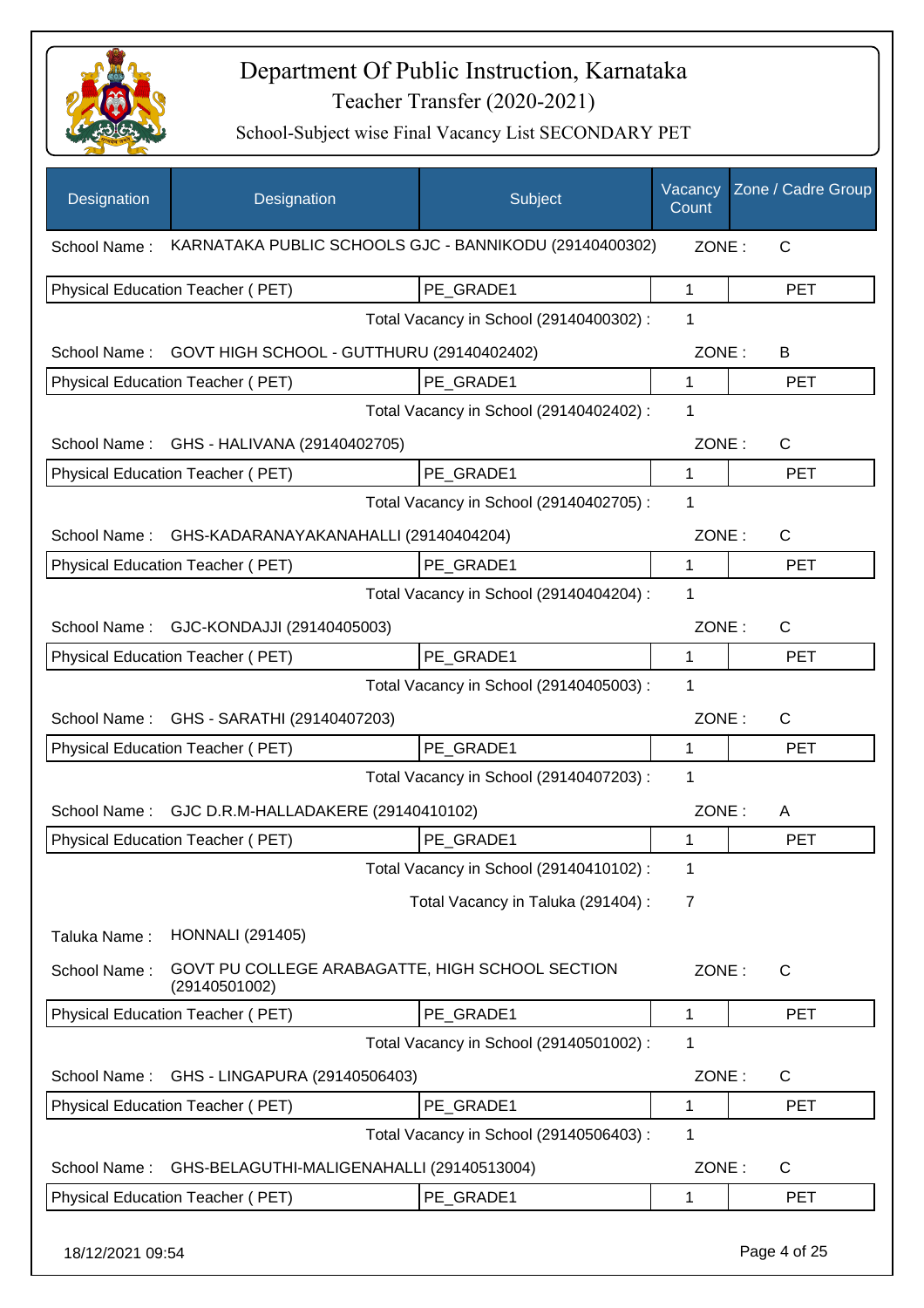

| Designation      | Designation                                                                                        | Subject                                 | Vacancy<br>Count | Zone / Cadre Group |
|------------------|----------------------------------------------------------------------------------------------------|-----------------------------------------|------------------|--------------------|
|                  |                                                                                                    | Total Vacancy in School (29140513004) : | 1                |                    |
| School Name:     | KARNATAKA PUBLIC SCHOOLS GOVT PRE-UNIVERSITY COLLEGE<br>HIGH SCHOOL SECTION NYAMATHI (29140514709) |                                         | ZONE:            | A                  |
|                  | <b>Physical Education Teacher (PET)</b>                                                            | PE GRADE1                               | 1                | <b>PET</b>         |
|                  |                                                                                                    | Total Vacancy in School (29140514709) : | 1                |                    |
|                  |                                                                                                    | Total Vacancy in Taluka (291405):       | 4                |                    |
| Taluka Name:     | JAGALUR (291406)                                                                                   |                                         |                  |                    |
| School Name:     | KARNATAKA PUBLIC SCHOOLS GJC - BILICHODU (29140601806)                                             |                                         | ZONE:            | $\mathsf{C}$       |
|                  | Physical Education Teacher (PET)                                                                   | PE_GRADE1                               | 1                | <b>PET</b>         |
|                  |                                                                                                    | Total Vacancy in School (29140601806) : | 1                |                    |
| School Name:     | GHS - DIDDIGI (29140603502)                                                                        |                                         | ZONE:            | $\mathsf{C}$       |
|                  | Physical Education Teacher (PET)                                                                   | PE GRADE1                               | 1                | <b>PET</b>         |
|                  |                                                                                                    | Total Vacancy in School (29140603502) : | 1                |                    |
| School Name:     | GHS DODDABOMMANAHALLI (29140603602)                                                                |                                         | ZONE:            | $\mathsf{C}$       |
|                  | Physical Education Teacher (PET)                                                                   | PE GRADE1                               | 1                | <b>PET</b>         |
|                  |                                                                                                    | Total Vacancy in School (29140603602) : | 1                |                    |
| School Name:     | GOVT PU COLLEGE HOSAKERE (29140606104)                                                             |                                         | ZONE:            | C                  |
|                  | Physical Education Teacher (PET)                                                                   | PE GRADE1                               | 1                | <b>PET</b>         |
|                  |                                                                                                    | Total Vacancy in School (29140606104) : | 1                |                    |
| School Name:     | GHS - MEDIKERANAHALLI (29140609302)                                                                |                                         | ZONE:            | C                  |
|                  | Physical Education Teacher (PET)                                                                   | PE_GRADE1                               | 1                | <b>PET</b>         |
|                  |                                                                                                    | Total Vacancy in School (29140609302) : | 1                |                    |
| School Name:     | GOVT PU COLLEGE JAGALUR (29140616201)                                                              |                                         | ZONE:            | A                  |
|                  | Physical Education Teacher (PET)                                                                   | PE_GRADE1                               | 1                | <b>PET</b>         |
|                  |                                                                                                    | Total Vacancy in School (29140616201) : | 1                |                    |
|                  |                                                                                                    | Total Vacancy in Taluka (291406) :      | 6                |                    |
| District Name:   | SHIVAMOGGA (2915)                                                                                  |                                         |                  |                    |
| Taluka Name:     | BHADRAVATI (291501)                                                                                |                                         |                  |                    |
| School Name:     | GPUC KALLIHAL (29150104706)                                                                        |                                         | ZONE:            | C                  |
|                  | Physical Education Teacher (PET)                                                                   | PE_GRADE1                               | 1                | <b>PET</b>         |
|                  |                                                                                                    | Total Vacancy in School (29150104706) : | 1                |                    |
| School Name:     | GHS URDU OLD TOWN (29150116006)                                                                    |                                         | ZONE:            | A                  |
| 18/12/2021 09:54 |                                                                                                    |                                         |                  | Page 5 of 25       |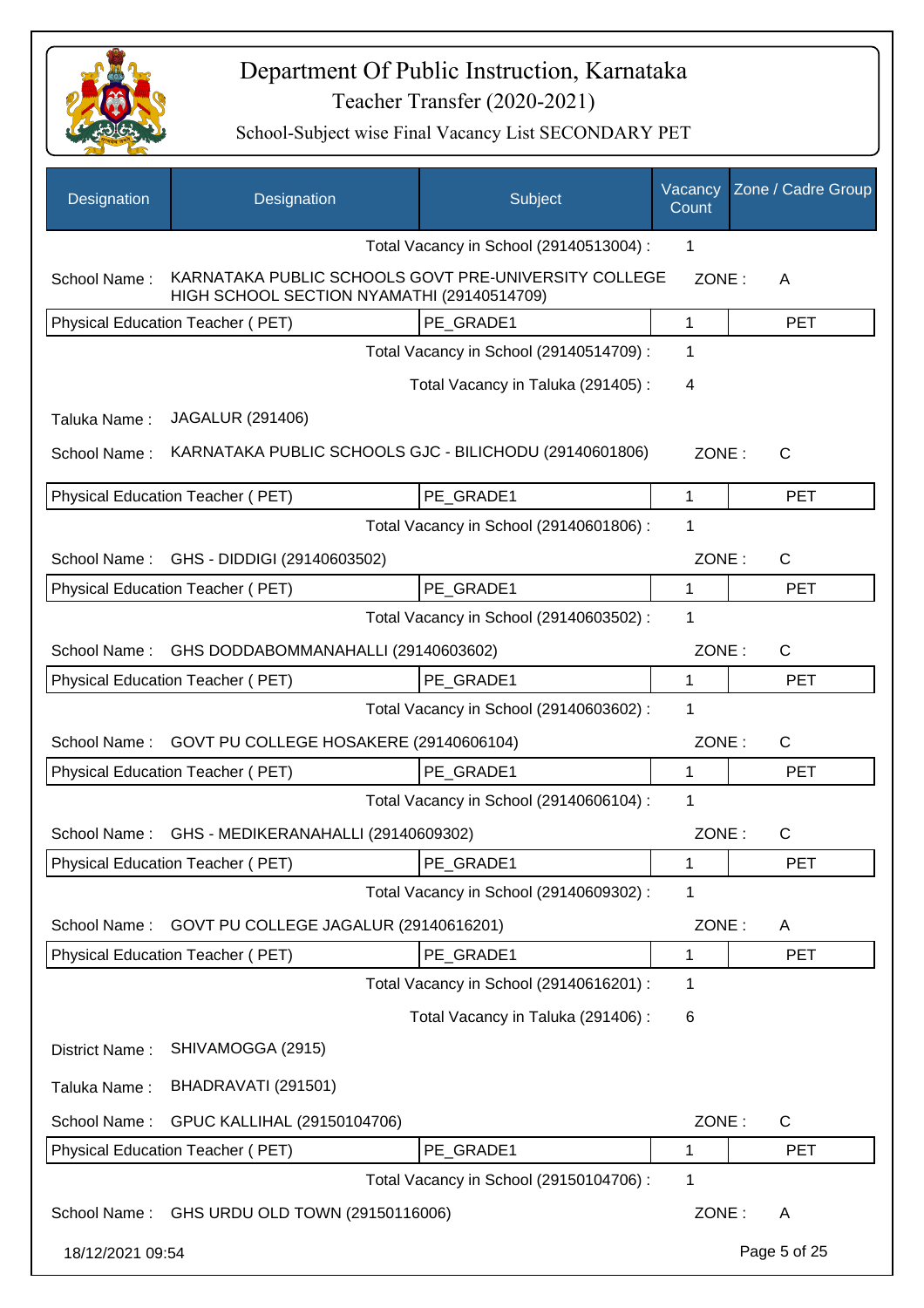

| Designation      | Designation                                  | Subject                                 | Vacancy<br>Count | Zone / Cadre Group |
|------------------|----------------------------------------------|-----------------------------------------|------------------|--------------------|
|                  | Physical Education Teacher (PET)             | PE_GRADE1                               | 1                | <b>PET</b>         |
|                  |                                              | Total Vacancy in School (29150116006) : | 1                |                    |
| School Name:     | SANCHI HONNAMMA GGPUC OLD TOWN (29150116007) |                                         | ZONE:            | A                  |
|                  | Physical Education Teacher (PET)             | PE_GRADE1                               | 1                | <b>PET</b>         |
|                  |                                              | Total Vacancy in School (29150116007) : | 1                |                    |
| School Name:     | GPUC T.K ROAD BHADRAVATHI (29150117209)      |                                         |                  | ZONE:<br>A         |
|                  | Physical Education Teacher (PET)             | PE_GRADE1                               | 1                | <b>PET</b>         |
|                  |                                              | Total Vacancy in School (29150117209) : | 1                |                    |
|                  |                                              | Total Vacancy in Taluka (291501) :      | 4                |                    |
| Taluka Name:     | <b>HOSANAGAR (291502)</b>                    |                                         |                  |                    |
| School Name:     | GHS HOSANADU (29150200802)                   |                                         | ZONE:            | $\mathsf{C}$       |
|                  | Physical Education Teacher (PET)             | PE_GRADE1                               | $\mathbf{1}$     | <b>PET</b>         |
|                  |                                              | Total Vacancy in School (29150200802) : | 1                |                    |
| School Name:     | GHS SONALE (29150212903)                     |                                         | ZONE:            | C                  |
|                  | Physical Education Teacher (PET)             | PE_GRADE1                               | $\mathbf{1}$     | <b>PET</b>         |
|                  |                                              | Total Vacancy in School (29150212903) : | 1                |                    |
| School Name:     | GHS KODUR (29150213406)                      |                                         | ZONE:            | $\mathsf{C}$       |
|                  | Physical Education Teacher (PET)             | PE_GRADE1                               | 1                | <b>PET</b>         |
|                  |                                              | Total Vacancy in School (29150213406) : | 1                |                    |
|                  | School Name: GPUC RIPPONPET (29150224206)    |                                         | ZONE:            | $\mathsf{C}$       |
|                  | <b>Physical Education Teacher (PET)</b>      | PE_GRADE1                               | 1                | PET                |
|                  |                                              | Total Vacancy in School (29150224206) : | 1                |                    |
|                  |                                              | Total Vacancy in Taluka (291502) :      | 4                |                    |
| Taluka Name:     | SAGAR (291503)                               |                                         |                  |                    |
| School Name:     | GHS KATTINAKARU (29150321303)                |                                         | ZONE:            | $\mathsf{C}$       |
|                  | Physical Education Teacher (PET)             | PE_GRADE1                               | 1                | <b>PET</b>         |
|                  |                                              | Total Vacancy in School (29150321303) : | 1                |                    |
| School Name:     | GHS BILIGARU (29150324001)                   |                                         | ZONE:            | $\mathsf{C}$       |
|                  | Physical Education Teacher (PET)             | PE_GRADE1                               | 1                | <b>PET</b>         |
|                  |                                              | Total Vacancy in School (29150324001) : | 1                |                    |
| School Name:     | GHS KARGAL (29150325403)                     |                                         | ZONE:            | A                  |
|                  | Physical Education Teacher (PET)             | PE_GRADE1                               | 1                | <b>PET</b>         |
|                  |                                              |                                         |                  |                    |
| 18/12/2021 09:54 |                                              |                                         |                  | Page 6 of 25       |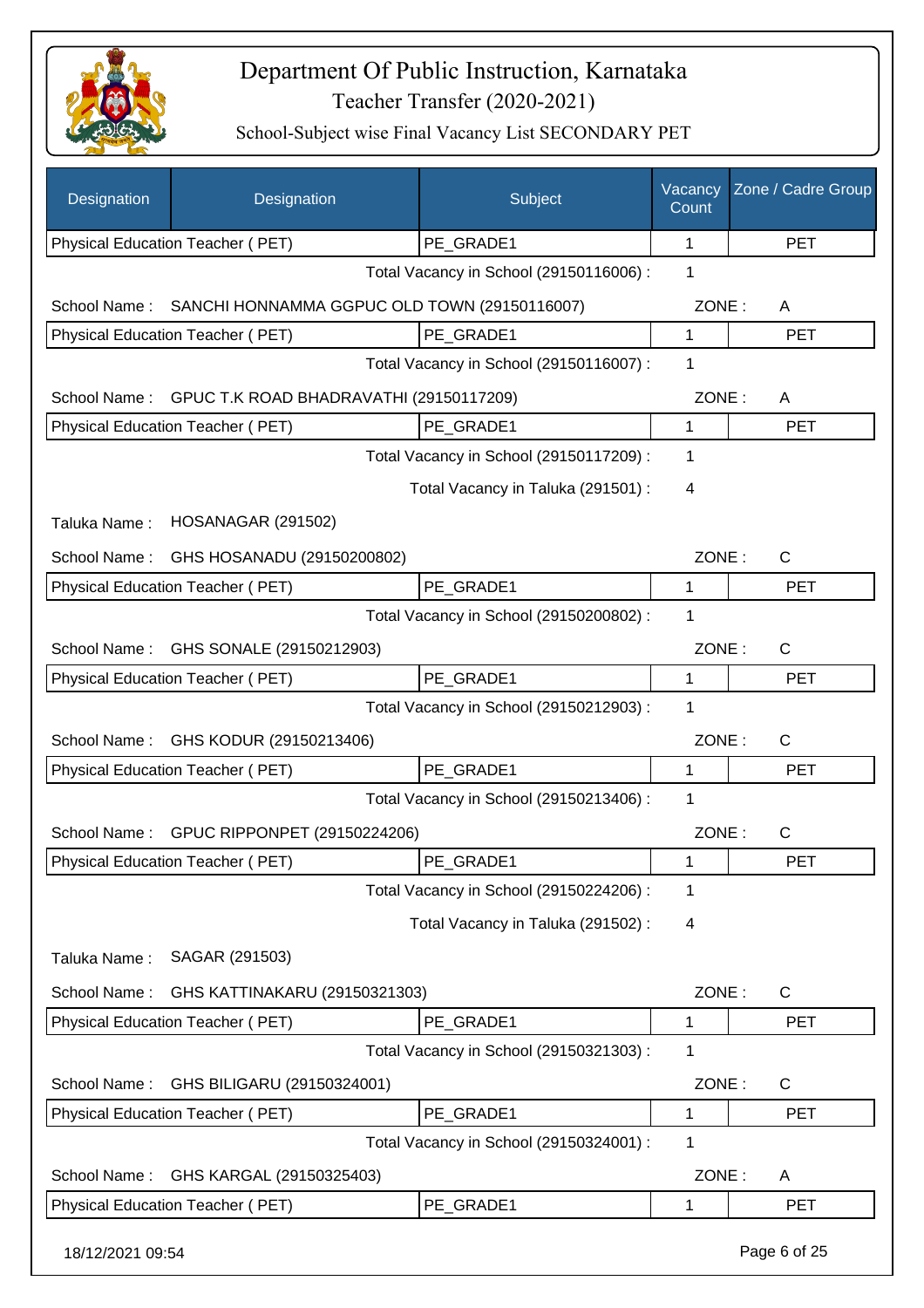

| Designation      | Designation                          | Subject                                 | Vacancy<br>Count | Zone / Cadre Group |
|------------------|--------------------------------------|-----------------------------------------|------------------|--------------------|
|                  |                                      | Total Vacancy in School (29150325403) : | 1                |                    |
|                  |                                      | Total Vacancy in Taluka (291503):       | 3                |                    |
| Taluka Name:     | SORAB (291506)                       |                                         |                  |                    |
| School Name:     | GHS JADE (29150600905)               |                                         | ZONE:            | $\mathsf{C}$       |
|                  | Physical Education Teacher (PET)     | PE_GRADE1                               | 1                | <b>PET</b>         |
|                  |                                      | Total Vacancy in School (29150600905) : | 1                |                    |
| School Name:     | GHS KEREHALLI (29150608702)          |                                         | ZONE:            | $\mathsf{C}$       |
|                  | Physical Education Teacher (PET)     | PE_GRADE1                               | 1                | <b>PET</b>         |
|                  |                                      | Total Vacancy in School (29150608702) : | 1                |                    |
|                  |                                      | Total Vacancy in Taluka (291506) :      | 2                |                    |
| Taluka Name:     | THIRTHAHALLI (291507)                |                                         |                  |                    |
| School Name:     | GHS TUDURU (29150711201)             |                                         | ZONE:            | $\mathsf{C}$       |
|                  | Physical Education Teacher (PET)     | PE_GRADE1                               | 1                | <b>PET</b>         |
|                  |                                      | Total Vacancy in School (29150711201) : | 1                |                    |
| School Name:     | GPUC ARAGA (29150713602)             |                                         | ZONE:            | $\mathsf{C}$       |
|                  | Physical Education Teacher (PET)     | PE GRADE1                               | 1                | <b>PET</b>         |
|                  |                                      | Total Vacancy in School (29150713602) : | 1                |                    |
| School Name:     | GHS KODLU (29150717002)              |                                         | ZONE:            | $\mathsf{C}$       |
|                  | Physical Education Teacher (PET)     | PE GRADE1                               | 1                | <b>PET</b>         |
|                  |                                      | Total Vacancy in School (29150717002) : | 1                |                    |
| School Name:     | GJC MEGARAVALLI (29150722609)        |                                         | ZONE:            | $\mathsf{C}$       |
|                  | Physical Education Teacher (PET)     | PE_GRADE1                               | 1                | <b>PET</b>         |
|                  |                                      | Total Vacancy in School (29150722609) : | 1                |                    |
| School Name:     | GJC GIRLS THIRTHAHALLI (29150736703) |                                         | ZONE:            | A                  |
|                  | Physical Education Teacher (PET)     | PE GRADE1                               | 1                | <b>PET</b>         |
|                  |                                      | Total Vacancy in School (29150736703) : | 1                |                    |
| School Name:     | GPUC THIRTHAHALLI (29150737804)      |                                         | ZONE:            | A                  |
|                  | Physical Education Teacher (PET)     | PE_GRADE1                               | 1                | <b>PET</b>         |
|                  |                                      | Total Vacancy in School (29150737804) : | 1                |                    |
|                  |                                      | Total Vacancy in Taluka (291507) :      | 6                |                    |
| District Name:   | TUMAKURU (2918)                      |                                         |                  |                    |
|                  |                                      |                                         |                  |                    |
| 18/12/2021 09:54 |                                      |                                         |                  | Page 7 of 25       |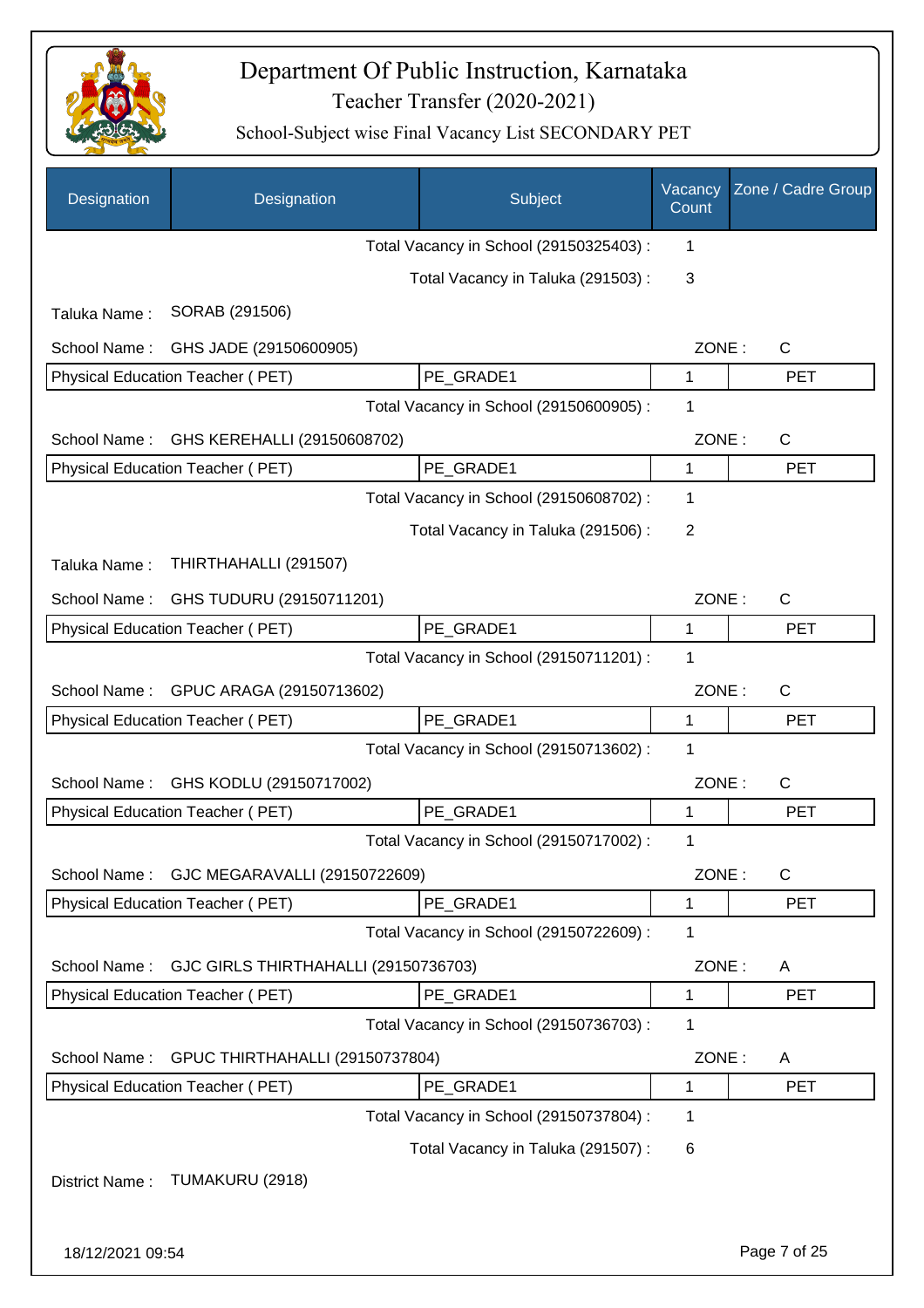

| Designation                                         | Designation                                       | Subject                                 | Vacancy<br>Count | Zone / Cadre Group |
|-----------------------------------------------------|---------------------------------------------------|-----------------------------------------|------------------|--------------------|
| Taluka Name:                                        | CHIKNAYAKANHALLI (291801)                         |                                         |                  |                    |
| School Name:                                        | GJC GODEKERE (29180115706)                        |                                         | ZONE:            | $\mathsf{C}$       |
|                                                     | Physical Education Teacher (PET)                  | PE GRADE1                               | 1                | <b>PET</b>         |
|                                                     | Total Vacancy in School (29180115706) :           |                                         |                  |                    |
| School Name:                                        | GHS DASUDI (29180120309)                          |                                         | ZONE:            | $\mathsf{C}$       |
|                                                     | Physical Education Teacher (PET)                  | PE_GRADE1                               | 1                | <b>PET</b>         |
| Total Vacancy in School (29180120309) :             |                                                   |                                         | 1                |                    |
| School Name:                                        | GHS COMPOSITE BADAKEGUDLU (29180121003)           |                                         | ZONE:            | C                  |
|                                                     | Physical Education Teacher (PET)                  | PE_GRADE1                               | 1                | <b>PET</b>         |
|                                                     |                                                   | Total Vacancy in School (29180121003) : | 1                |                    |
|                                                     |                                                   | Total Vacancy in Taluka (291801) :      | 3                |                    |
| Taluka Name:                                        | GUBBI (291802)                                    |                                         |                  |                    |
| School Name:<br>GJC BOYS GUBBI Ward-2 (29180200209) |                                                   |                                         | ZONE:            | A                  |
|                                                     | Physical Education Teacher (PET)                  | PE_GRADE1                               | 1                | <b>PET</b>         |
|                                                     |                                                   | Total Vacancy in School (29180200209) : | 1                |                    |
| School Name:                                        | KARNATAKA PUBLIC SCHOOLS GJC KADABA (29180207306) |                                         | ZONE:            | $\mathsf{C}$       |
|                                                     | Physical Education Teacher (PET)                  | PE GRADE1                               | 1                | <b>PET</b>         |
|                                                     |                                                   | Total Vacancy in School (29180207306) : | 1                |                    |
| School Name:                                        | GHS COMPOSITE K KALLAHALLI (29180216004)          |                                         | ZONE:            | $\mathsf{C}$       |
|                                                     | Physical Education Teacher (PET)                  | PE GRADE1                               | 1                | <b>PET</b>         |
|                                                     |                                                   | Total Vacancy in School (29180216004) : | 1                |                    |
| School Name:                                        | GHS COMPOSITE SHESHANAHALLI (29180220803)         |                                         | ZONE:            | C                  |
|                                                     | Physical Education Teacher (PET)                  | PE_GRADE1                               | $\mathbf 1$      | <b>PET</b>         |
|                                                     |                                                   | Total Vacancy in School (29180220803) : | 1                |                    |
| School Name:                                        | GJC MANCHALADORE (29180225102)                    |                                         | ZONE:            | C                  |
|                                                     | Physical Education Teacher (PET)                  | PE_GRADE1                               | 1                | PET                |
|                                                     |                                                   | Total Vacancy in School (29180225102) : | 1                |                    |
| School Name:                                        | GHS HARADAGERE (29180226203)                      |                                         | ZONE:            | C                  |
|                                                     | Physical Education Teacher (PET)                  | PE_GRADE1                               | 1                | <b>PET</b>         |
|                                                     |                                                   | Total Vacancy in School (29180226203) : | 1                |                    |
|                                                     |                                                   |                                         |                  |                    |
|                                                     |                                                   | Total Vacancy in Taluka (291802):       | 6                |                    |
| Taluka Name:                                        | TURUVEKERE (291807)                               |                                         |                  |                    |
| 18/12/2021 09:54                                    |                                                   |                                         |                  | Page 8 of 25       |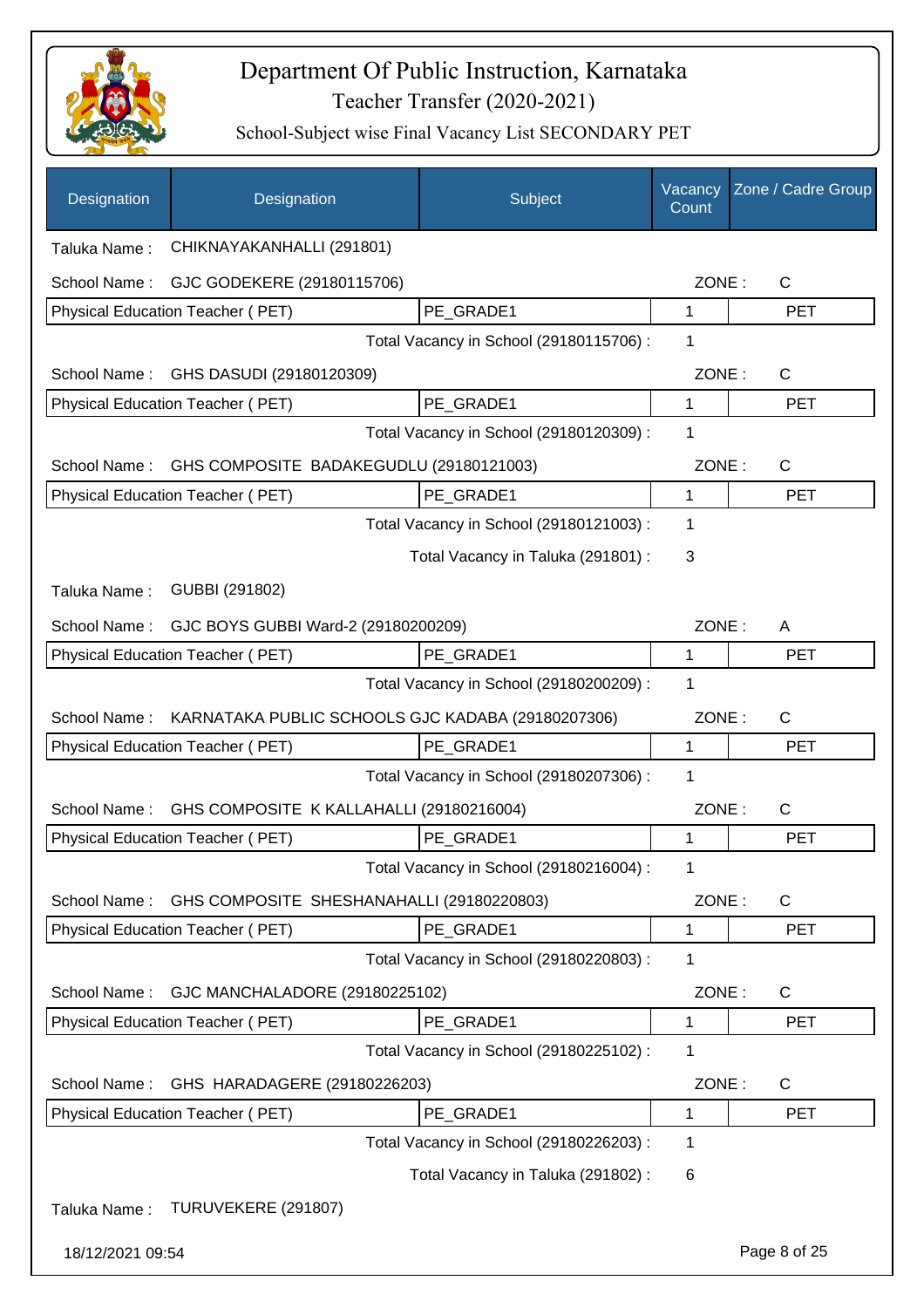

| Designation  | Designation                                            | Subject                                 | Vacancy<br>Count | Zone / Cadre Group |
|--------------|--------------------------------------------------------|-----------------------------------------|------------------|--------------------|
|              | School Name: GHS ALADAHALLI (29180713102)              |                                         | ZONE:            | $\mathsf{C}$       |
|              | Physical Education Teacher (PET)                       | PE_GRADE1                               | 1                | <b>PET</b>         |
|              |                                                        | Total Vacancy in School (29180713102) : | 1                |                    |
| School Name: | GHS HULIKAL (29180713302)                              |                                         | ZONE:            | $\mathsf{C}$       |
|              | Physical Education Teacher (PET)                       | PE GRADE1                               | 1                | <b>PET</b>         |
|              |                                                        | Total Vacancy in School (29180713302) : | 1                |                    |
| School Name: | GHS MAVINAKERE (29180714202)                           |                                         | ZONE:            | $\mathsf{C}$       |
|              | Physical Education Teacher (PET)                       | PE GRADE1                               | 1                | <b>PET</b>         |
|              |                                                        | Total Vacancy in School (29180714202) : | 1                |                    |
|              | School Name: G J C TURUVEKERE (29180721903)            |                                         | ZONE:            | A                  |
|              | Physical Education Teacher (PET)                       | PE_GRADE1                               | $\mathbf{1}$     | <b>PET</b>         |
|              |                                                        | Total Vacancy in School (29180721903) : | 1                |                    |
|              |                                                        | Total Vacancy in Taluka (291807):       | 4                |                    |
| Taluka Name: | <b>TIPTUR (291808)</b>                                 |                                         |                  |                    |
| School Name: | GOVT. PRE-UNIVERSITY COLLEGE BILIGERE (29180804804)    |                                         | ZONE:            | $\mathsf{C}$       |
|              | Physical Education Teacher (PET)                       | PE GRADE1                               | 1                | <b>PET</b>         |
|              |                                                        | Total Vacancy in School (29180804804) : | 1                |                    |
| School Name: | GOVT. COMPOSITE HIGH SCHOOL SHIVARA (29180815002)      |                                         | ZONE:            | $\mathsf{C}$       |
|              | Physical Education Teacher (PET)                       | PE_GRADE1                               | 1                | <b>PET</b>         |
|              |                                                        | Total Vacancy in School (29180815002) : | 1                |                    |
| School Name: | GOVT. COMPOSITE HIGH SCHOOL THADASUR (29180816204)     |                                         | ZONE:            | C                  |
|              | Physical Education Teacher (PET)                       | PE_GRADE1                               | 1                | PET                |
|              |                                                        | Total Vacancy in School (29180816204) : | 1                |                    |
| School Name: | GOVT HIGH SCHOOL BAJAGUR (29180817103)                 |                                         | ZONE:            | C                  |
|              | Physical Education Teacher (PET)                       | PE_GRADE1                               | 1                | <b>PET</b>         |
|              |                                                        | Total Vacancy in School (29180817103) : | 1                |                    |
| School Name: | GOVT. JUNIOR COLLEGE GIRLS TIPTUR Ward-6 (29180822804) |                                         | ZONE:            | A                  |
|              | Physical Education Teacher (PET)                       | PE_GRADE1                               | 1                | <b>PET</b>         |
|              |                                                        | Total Vacancy in School (29180822804) : | 1                |                    |
| School Name: | GOVT.HIGH SCHOOL HONGELAKSHMI KSHETRA (29180829402)    |                                         | ZONE:            | C                  |
|              | Physical Education Teacher (PET)                       | PE_GRADE1                               | 1                | <b>PET</b>         |
|              |                                                        | Total Vacancy in School (29180829402) : | 1                |                    |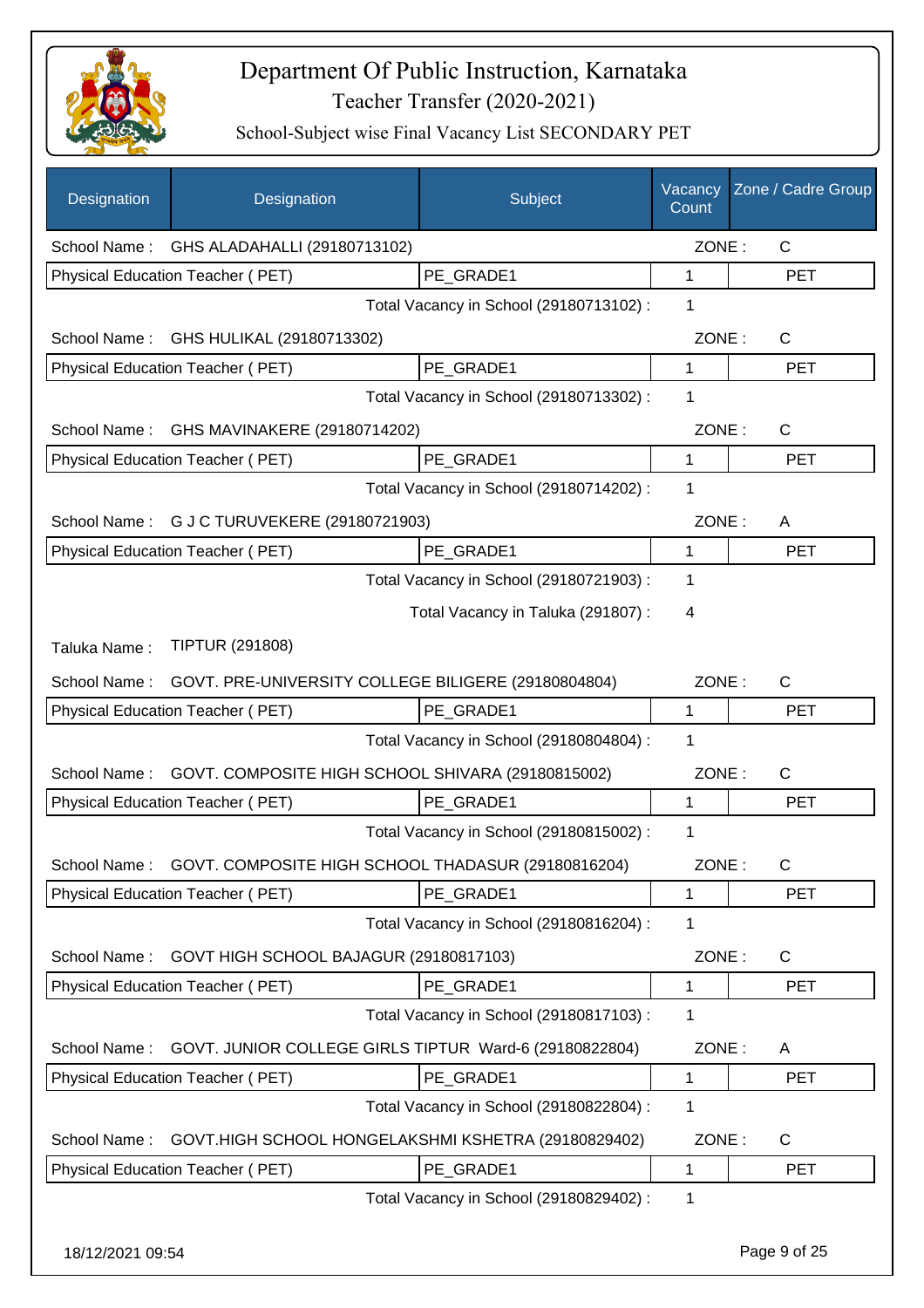

| Designation      | Designation                                          | Subject                                 | Vacancy<br>Count | Zone / Cadre Group |
|------------------|------------------------------------------------------|-----------------------------------------|------------------|--------------------|
|                  |                                                      | Total Vacancy in Taluka (291808) :      | 6                |                    |
| Taluka Name:     | <b>TUMKUR (291809)</b>                               |                                         |                  |                    |
| School Name:     | KARNATAKA PUBLIC SCHOOLS GJC NAGAVALLI (29180926708) |                                         | ZONE:            | В                  |
|                  | Physical Education Teacher (PET)                     | PE_GRADE1                               | $\overline{2}$   | <b>PET</b>         |
|                  |                                                      | Total Vacancy in School (29180926708) : | $\overline{2}$   |                    |
|                  |                                                      | Total Vacancy in Taluka (291809):       | $\overline{2}$   |                    |
| Taluka Name:     | <b>KUNIGAL (291810)</b>                              |                                         |                  |                    |
| School Name:     | GPUC NIDASALE (29181003707)                          |                                         | ZONE:            | $\mathsf{C}$       |
|                  | Physical Education Teacher (PET)                     | PE_GRADE1                               | 1                | <b>PET</b>         |
|                  |                                                      | Total Vacancy in School (29181003707) : | 1                |                    |
| School Name:     | GHS DODDAMADHURE (29181008603)                       |                                         | ZONE:            | $\mathsf{C}$       |
|                  | Physical Education Teacher (PET)                     | PE_GRADE1                               | $\mathbf{1}$     | <b>PET</b>         |
|                  |                                                      | Total Vacancy in School (29181008603) : | 1                |                    |
| School Name:     | GPUC NAGASANDRA (29181010204)                        |                                         | ZONE:            | $\mathsf{C}$       |
|                  | Physical Education Teacher (PET)                     | PE_GRADE1                               | 1                | <b>PET</b>         |
|                  |                                                      | Total Vacancy in School (29181010204) : | 1                |                    |
| School Name:     | GHS CHOTTANAHALLI (29181010402)                      |                                         | ZONE:            | $\mathsf{C}$       |
|                  | <b>Physical Education Teacher (PET)</b>              | PE_GRADE1                               | $\mathbf{1}$     | <b>PET</b>         |
|                  |                                                      | Total Vacancy in School (29181010402) : | 1                |                    |
| School Name:     | GOVT.HIGH SCHOOL SANTHEMAVATHUR (29181024705)        |                                         | ZONE:            | С                  |
|                  | <b>Physical Education Teacher (PET)</b>              | PE_GRADE1                               | 1                | PET                |
|                  |                                                      | Total Vacancy in School (29181024705) : | 1                |                    |
| School Name:     | GOVT. HIGH SCHOOL ALKERE (29181026702)               |                                         | ZONE:            | C                  |
|                  | Physical Education Teacher (PET)                     | PE_GRADE1                               | $\mathbf{1}$     | <b>PET</b>         |
|                  |                                                      | Total Vacancy in School (29181026702) : | 1                |                    |
| School Name:     | MAHATHMAGANDHI GOVT PU COLLEGE (29181034601)         |                                         | ZONE:            | A                  |
|                  | Physical Education Teacher (PET)                     | PE_GRADE1                               | $\overline{2}$   | <b>PET</b>         |
|                  |                                                      | Total Vacancy in School (29181034601) : | $\overline{2}$   |                    |
|                  |                                                      | Total Vacancy in Taluka (291810) :      | 8                |                    |
| District Name:   | <b>KOLAR (2919)</b>                                  |                                         |                  |                    |
| Taluka Name:     | BANGARAPETE (291902)                                 |                                         |                  |                    |
| 18/12/2021 09:54 |                                                      |                                         |                  | Page 10 of 25      |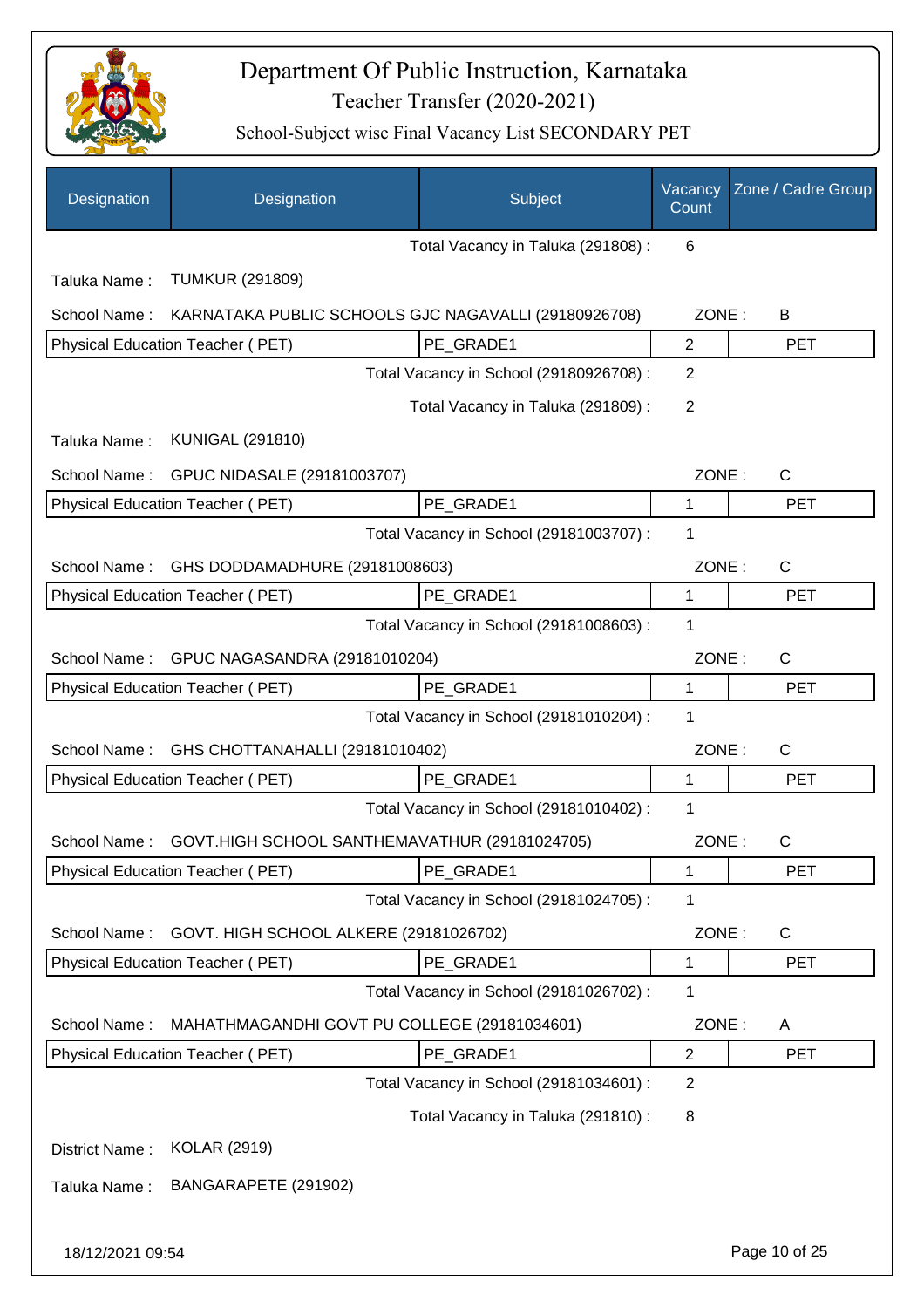

| Designation      | Designation                                         | Subject                                 | Vacancy<br>Count | Zone / Cadre Group |
|------------------|-----------------------------------------------------|-----------------------------------------|------------------|--------------------|
| School Name:     | GHS BALAMANDE (29190201608)                         |                                         | ZONE:            | $\mathsf{C}$       |
|                  | Physical Education Teacher (PET)                    | PE_GRADE1                               | 1                | <b>PET</b>         |
|                  |                                                     | Total Vacancy in School (29190201608) : | 1                |                    |
| School Name:     | KARNATAKA PUBLIC SCHOOLS GJC BUDIKOTE (29190205004) |                                         | ZONE:            | C                  |
|                  | Physical Education Teacher (PET)                    | PE_GRADE1                               | 1                | <b>PET</b>         |
|                  |                                                     | Total Vacancy in School (29190205004) : | 1                |                    |
| School Name:     | GHS HUDUKULA (29190214103)                          |                                         | ZONE:            | $\mathsf{C}$       |
|                  | Physical Education Teacher (PET)                    | PE GRADE1                               | 1                | <b>PET</b>         |
|                  |                                                     | Total Vacancy in School (29190214103) : | 1                |                    |
| School Name:     | GHS KARMANGALA (29190219002)                        |                                         | ZONE:            | $\mathsf{C}$       |
|                  | Physical Education Teacher (PET)                    | PE GRADE1                               | 1                | <b>PET</b>         |
|                  |                                                     | Total Vacancy in School (29190219002) : | 1                |                    |
| School Name:     | GHPS PARAVANAHALLI (RMSA UPG) (29190229601)         |                                         | ZONE:            | $\mathsf{C}$       |
|                  | Physical Education Teacher (PET)                    | PE_GRADE1                               | 1                | <b>PET</b>         |
|                  |                                                     | Total Vacancy in School (29190229601) : | 1                |                    |
| School Name:     | GHS BANGARUTIRUPATHI (29190240001)                  |                                         | ZONE:            | $\mathsf{C}$       |
|                  | Physical Education Teacher (PET)                    | PE_GRADE1                               | 1                | <b>PET</b>         |
|                  |                                                     | Total Vacancy in School (29190240001) : | 1                |                    |
| School Name:     | GJC GIRLS (29190243601)                             |                                         | ZONE:            | A                  |
|                  | <b>Physical Education Teacher (PET)</b>             | PE_GRADE1                               | 2                | <b>PET</b>         |
|                  |                                                     | Total Vacancy in School (29190243601) : | 2                |                    |
|                  |                                                     | Total Vacancy in Taluka (291902):       | 8                |                    |
| Taluka Name:     | KOLAR (291907)                                      |                                         |                  |                    |
| School Name:     | GHS HOLUR (29190713903)                             |                                         | ZONE:            | C                  |
|                  | Physical Education Teacher (PET)                    | PE GRADE1                               | 1                | <b>PET</b>         |
|                  |                                                     | Total Vacancy in School (29190713903) : | 1                |                    |
| School Name:     | GJC MADANAHALLI (29190721304)                       |                                         | ZONE:            | C                  |
|                  | Physical Education Teacher (PET)                    | PE_GRADE1                               | 1                | <b>PET</b>         |
|                  |                                                     | Total Vacancy in School (29190721304) : | 1                |                    |
| School Name:     | GHS MADDERI (29190721502)                           |                                         | ZONE:            | C                  |
|                  | Physical Education Teacher (PET)                    | PE_GRADE1                               | 1                | <b>PET</b>         |
|                  |                                                     | Total Vacancy in School (29190721502) : | 1                |                    |
| 18/12/2021 09:54 |                                                     |                                         |                  | Page 11 of 25      |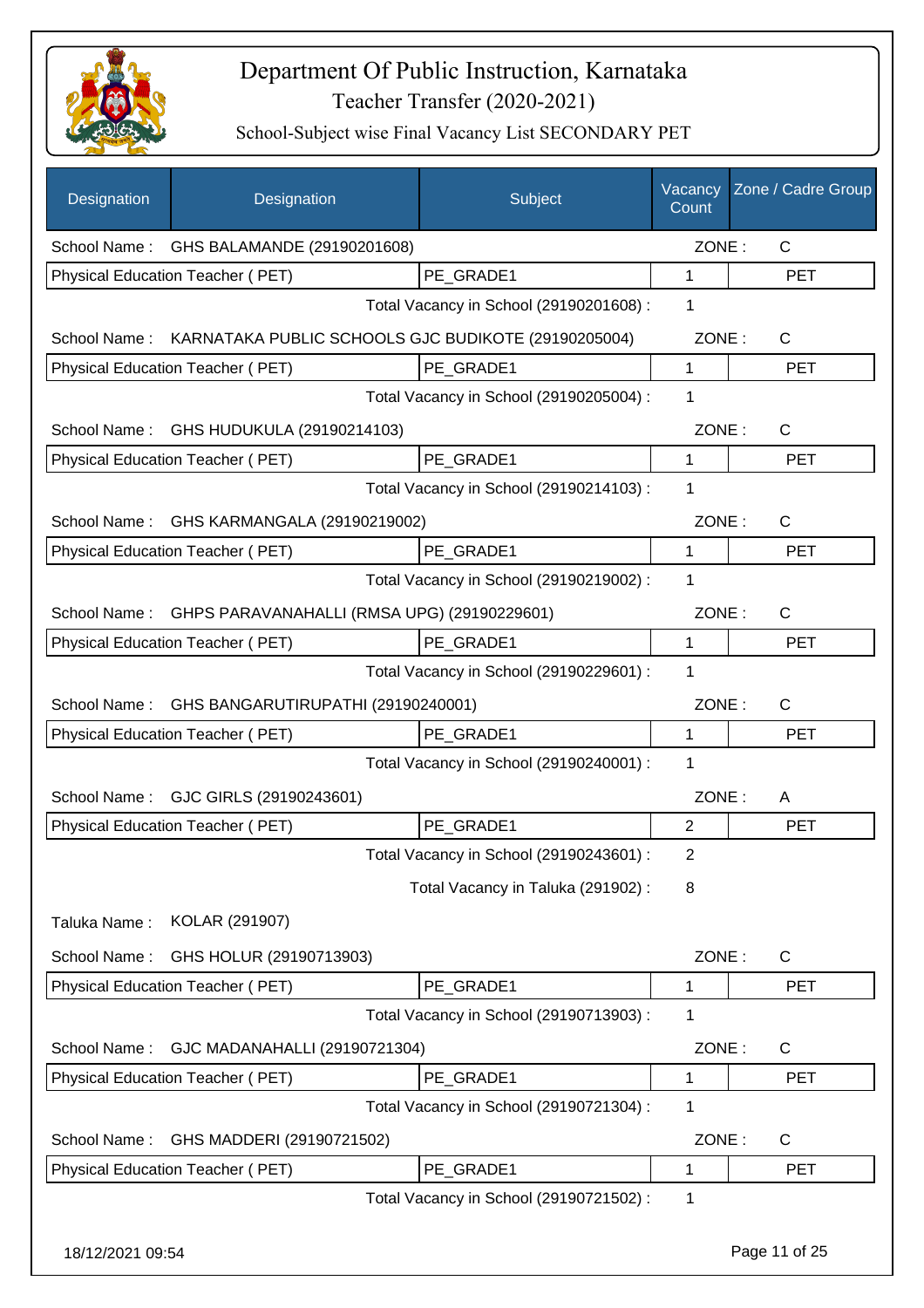

| Designation      | Designation                                           | Subject                                 | Vacancy<br>Count | Zone / Cadre Group |
|------------------|-------------------------------------------------------|-----------------------------------------|------------------|--------------------|
| School Name:     | KARNATAKA PUBLIC SCHOOLS GJC NARASAPURA (29190725206) |                                         | ZONE:            | C                  |
|                  | Physical Education Teacher (PET)                      | PE_GRADE1                               | $\mathbf{1}$     | <b>PET</b>         |
|                  |                                                       | Total Vacancy in School (29190725206) : | 1                |                    |
| School Name:     | GHS PATNA (29190726903)                               |                                         | ZONE:            | C                  |
|                  | Physical Education Teacher (PET)                      | PE_GRADE1                               | 1                | <b>PET</b>         |
|                  |                                                       | Total Vacancy in School (29190726903) : | 1                |                    |
| School Name:     | GHS SHAPURA (29190729902)                             |                                         | ZONE:            | $\mathsf{C}$       |
|                  | <b>Physical Education Teacher (PET)</b>               | PE_GRADE1                               | 1                | <b>PET</b>         |
|                  |                                                       | Total Vacancy in School (29190729902) : | 1                |                    |
| School Name:     | GHS THYAVANAHALLI (29190733102)                       |                                         | ZONE:            | C                  |
|                  | Physical Education Teacher (PET)                      | PE_GRADE1                               | 1                | <b>PET</b>         |
|                  |                                                       | Total Vacancy in School (29190733102) : | 1                |                    |
|                  |                                                       | Total Vacancy in Taluka (291907) :      | $\overline{7}$   |                    |
| Taluka Name:     | MALUR (291909)                                        |                                         |                  |                    |
| School Name:     | GHS ANEPURA (29190901603)                             |                                         | ZONE:            | $\mathsf{C}$       |
|                  | Physical Education Teacher (PET)                      | PE_GRADE1                               | 1                | <b>PET</b>         |
|                  |                                                       | Total Vacancy in School (29190901603) : | 1                |                    |
| School Name:     | GHS CHIKKA KUNTHUR (29190907203)                      |                                         | ZONE:            | C                  |
|                  | Physical Education Teacher (PET)                      | PE_GRADE1                               | 1                | <b>PET</b>         |
|                  |                                                       | Total Vacancy in School (29190907203) : | 1                |                    |
| School Name:     | GHS DODDA SHIVARA (29190909802)                       |                                         | ZONE:            | C                  |
|                  | Physical Education Teacher (PET)                      | PE_GRADE1                               | 1                | <b>PET</b>         |
|                  |                                                       | Total Vacancy in School (29190909802) : | 1                |                    |
| School Name:     | GHS KESARAGERE (29190918202)                          |                                         | ZONE:            | $\mathsf{C}$       |
|                  | <b>Physical Education Teacher (PET)</b>               | PE_GRADE1                               | 1                | <b>PET</b>         |
|                  |                                                       | Total Vacancy in School (29190918202) : | 1                |                    |
| School Name:     | GHPS THORALAKKI (RMSA UPG) (29190932301)              |                                         | ZONE:            | C                  |
|                  | Physical Education Teacher (PET)                      | PE_GRADE1                               | 1                | <b>PET</b>         |
|                  |                                                       | Total Vacancy in School (29190932301) : | 1                |                    |
|                  |                                                       | Total Vacancy in Taluka (291909):       | 5                |                    |
| Taluka Name:     | <b>MULBAGAL (291910)</b>                              |                                         |                  |                    |
|                  |                                                       |                                         |                  |                    |
| 18/12/2021 09:54 |                                                       |                                         |                  | Page 12 of 25      |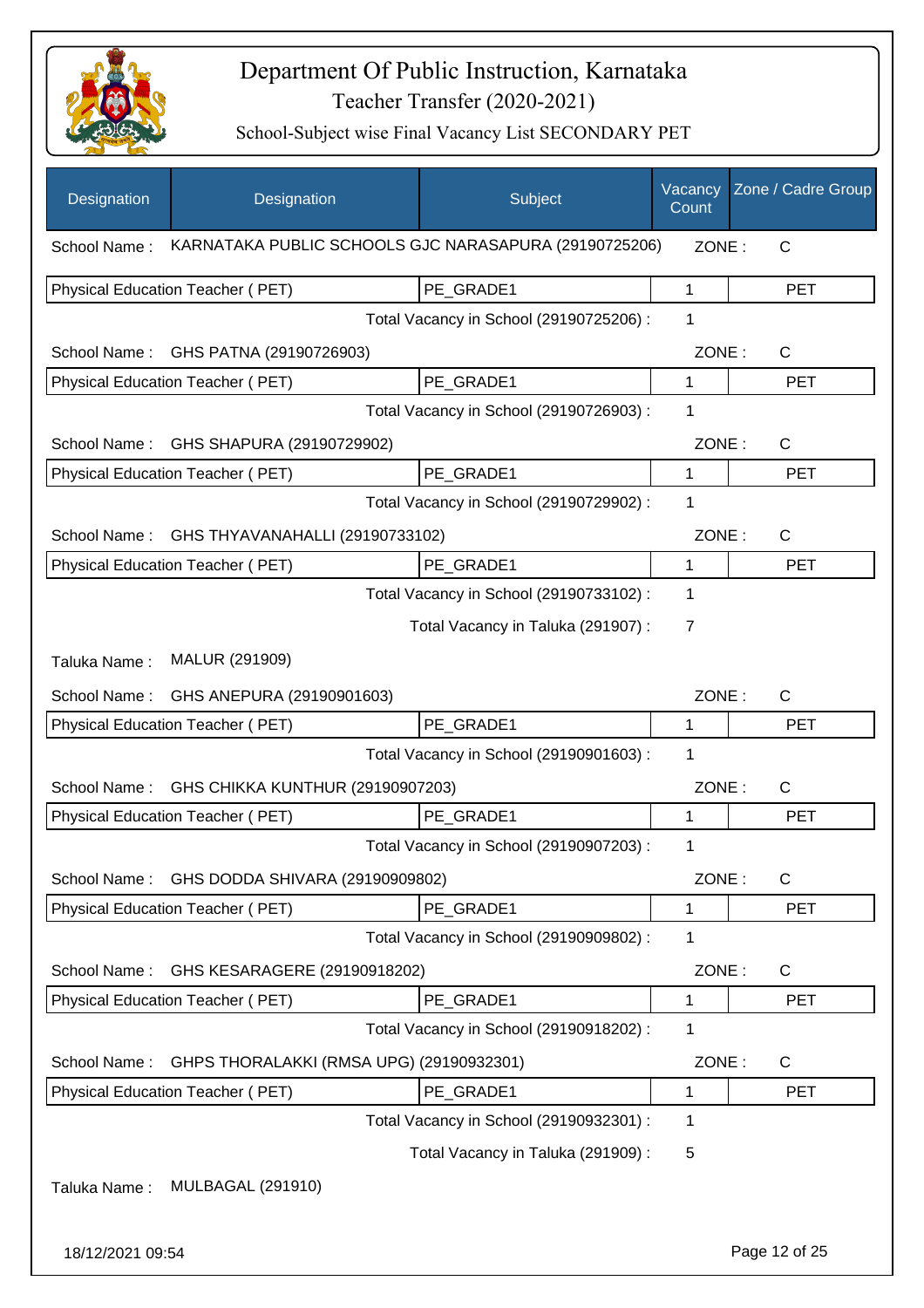

| Designation      | Designation                                       | Subject                                 | Vacancy<br>Count | Zone / Cadre Group |
|------------------|---------------------------------------------------|-----------------------------------------|------------------|--------------------|
|                  | School Name: GHS ANGONDAHALLI (29191001003)       |                                         | ZONE:            | $\mathsf{C}$       |
|                  | Physical Education Teacher (PET)                  | PE GRADE1                               | 1                | <b>PET</b>         |
|                  |                                                   | Total Vacancy in School (29191001003) : | 1                |                    |
| School Name:     | GHS HEBBANI (29191011403)                         |                                         | ZONE:            | $\mathsf{C}$       |
|                  | Physical Education Teacher (PET)                  | PE_GRADE1                               | 1                | <b>PET</b>         |
|                  |                                                   | Total Vacancy in School (29191011403) : | 1                |                    |
|                  | School Name: GJC MALLANAYAKANAHALLI (29191020603) |                                         | ZONE:            | $\mathsf{C}$       |
|                  | Physical Education Teacher (PET)                  | PE GRADE1                               | 1                | <b>PET</b>         |
|                  |                                                   | Total Vacancy in School (29191020603) : | 1                |                    |
|                  | School Name: GJC GIRLS MULBAGAL (29191048604)     |                                         | ZONE:            | A                  |
|                  | Physical Education Teacher (PET)                  | PE GRADE1                               | $\mathbf{1}$     | <b>PET</b>         |
|                  |                                                   | Total Vacancy in School (29191048604) : | 1                |                    |
|                  |                                                   | Total Vacancy in Taluka (291910) :      | 4                |                    |
| Taluka Name:     | SRINIVASAPUR (291912)                             |                                         |                  |                    |
| School Name:     | GHS ADDAGAL (29191200506)                         |                                         | ZONE:            | $\mathsf{C}$       |
|                  | Physical Education Teacher (PET)                  | PE_GRADE1                               | 1                | <b>PET</b>         |
|                  |                                                   | Total Vacancy in School (29191200506) : | 1                |                    |
| School Name:     | GHS ALAVATTA (29191200902)                        |                                         | ZONE:            | $\mathsf{C}$       |
|                  | <b>Physical Education Teacher (PET)</b>           | PE GRADE1                               | 1                | <b>PET</b>         |
|                  |                                                   | Total Vacancy in School (29191200902) : | 1                |                    |
|                  | School Name: GHS KURIGEPALLI (29191218504)        |                                         | ZONE:            | C                  |
|                  | Physical Education Teacher (PET)                  | PE_GRADE1                               | 1                | <b>PET</b>         |
|                  |                                                   | Total Vacancy in School (29191218504) : | 1                |                    |
| School Name:     | GHS LAKSHMIPURA (29191219108)                     |                                         | ZONE:            | C                  |
|                  | Physical Education Teacher (PET)                  | PE_GRADE1                               | 1                | PET                |
|                  |                                                   | Total Vacancy in School (29191219108) : | 1                |                    |
| School Name:     | GHS MUTHAKAPALLI (29191222007)                    |                                         | ZONE:            | C                  |
|                  | Physical Education Teacher (PET)                  | PE_GRADE1                               | 1                | <b>PET</b>         |
|                  |                                                   | Total Vacancy in School (29191222007) : | 1                |                    |
| School Name:     | GHS RONUR (29191227302)                           |                                         | ZONE:            | C                  |
|                  | Physical Education Teacher (PET)                  | PE_GRADE1                               | 1                | <b>PET</b>         |
|                  |                                                   | Total Vacancy in School (29191227302) : | 1                |                    |
| 18/12/2021 09:54 |                                                   |                                         |                  | Page 13 of 25      |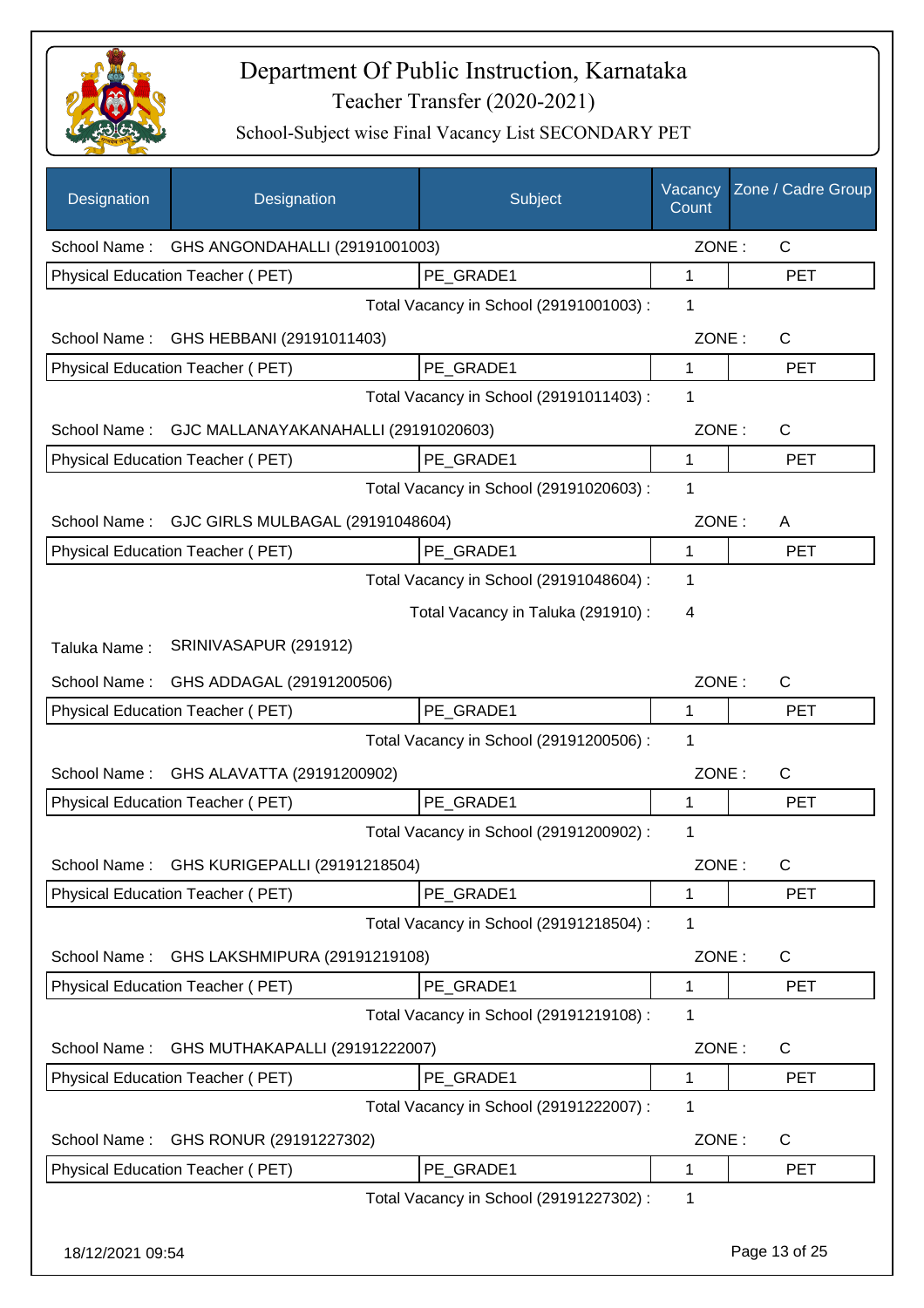

| Designation      | Designation                                                   | Subject                                 | Vacancy<br>Count | Zone / Cadre Group |
|------------------|---------------------------------------------------------------|-----------------------------------------|------------------|--------------------|
| School Name:     | KARNATAKA PUBLIC SCHOOLS GJC SOMAYAJALAHALLI<br>(29191228705) |                                         | ZONE:            | C                  |
|                  | Physical Education Teacher (PET)                              | PE GRADE1                               | 1                | <b>PET</b>         |
|                  |                                                               | Total Vacancy in School (29191228705) : | 1                |                    |
| School Name:     | GJC(GIRLS)S.V.PURA (29191244601)                              |                                         | ZONE:            | A                  |
|                  | Physical Education Teacher (PET)                              | PE GRADE1                               | 1                | <b>PET</b>         |
|                  |                                                               | Total Vacancy in School (29191244601) : | 1                |                    |
| School Name:     | GJC(BOYS)S.V.PURA (29191244603)                               |                                         | ZONE:            | A                  |
|                  | <b>Physical Education Teacher (PET)</b>                       | PE_GRADE1                               | 1                | <b>PET</b>         |
|                  |                                                               | Total Vacancy in School (29191244603) : | 1                |                    |
|                  |                                                               | Total Vacancy in Taluka (291912):       | 9                |                    |
| Taluka Name:     | K G F (291913)                                                |                                         |                  |                    |
| School Name:     | GHPS DONIMADAGU (RMSA UPG) (29191302801)                      |                                         | ZONE:            | $\mathsf{C}$       |
|                  | Physical Education Teacher (PET)                              | PE_GRADE1                               | 1                | <b>PET</b>         |
|                  |                                                               | Total Vacancy in School (29191302801) : | 1                |                    |
| School Name:     | GHS THOPPANAHALLI (29191307602)                               |                                         | ZONE:            | C                  |
|                  | Physical Education Teacher (PET)                              | PE_GRADE1                               | 1                | <b>PET</b>         |
|                  |                                                               | Total Vacancy in School (29191307602) : | 1                |                    |
| School Name:     | GJC (GIRLS) (29191311001)                                     |                                         | ZONE:            | A                  |
|                  | <b>Physical Education Teacher (PET)</b>                       | PE_GRADE1                               | 1                | <b>PET</b>         |
|                  |                                                               | Total Vacancy in School (29191311001) : | 1                |                    |
| School Name:     | GJC(BOYS) (29191311301)                                       |                                         | ZONE:            | A                  |
|                  | Physical Education Teacher (PET)                              | PE_GRADE1                               | 1                | <b>PET</b>         |
|                  |                                                               | Total Vacancy in School (29191311301) : | 1                |                    |
|                  |                                                               | Total Vacancy in Taluka (291913) :      | 4                |                    |
| District Name:   | BENGALURU U SOUTH (2920)                                      |                                         |                  |                    |
| Taluka Name:     | SOUTH1 (292001)                                               |                                         |                  |                    |
| School Name:     | KARNATAKA PUBLIC SCHOOLS GHS KAGGALIPURA<br>(29200102227)     |                                         | ZONE:            | B                  |
|                  | Physical Education Teacher (PET)                              | PE_GRADE1                               | 1                | <b>PET</b>         |
|                  |                                                               | Total Vacancy in School (29200102227) : | 1                |                    |
| School Name:     | GHS K GOLLAHALLI (29200105803)                                |                                         | ZONE:            | B                  |
|                  | Physical Education Teacher (PET)                              | PE_GRADE1                               | 1                | <b>PET</b>         |
| 18/12/2021 09:54 |                                                               |                                         |                  | Page 14 of 25      |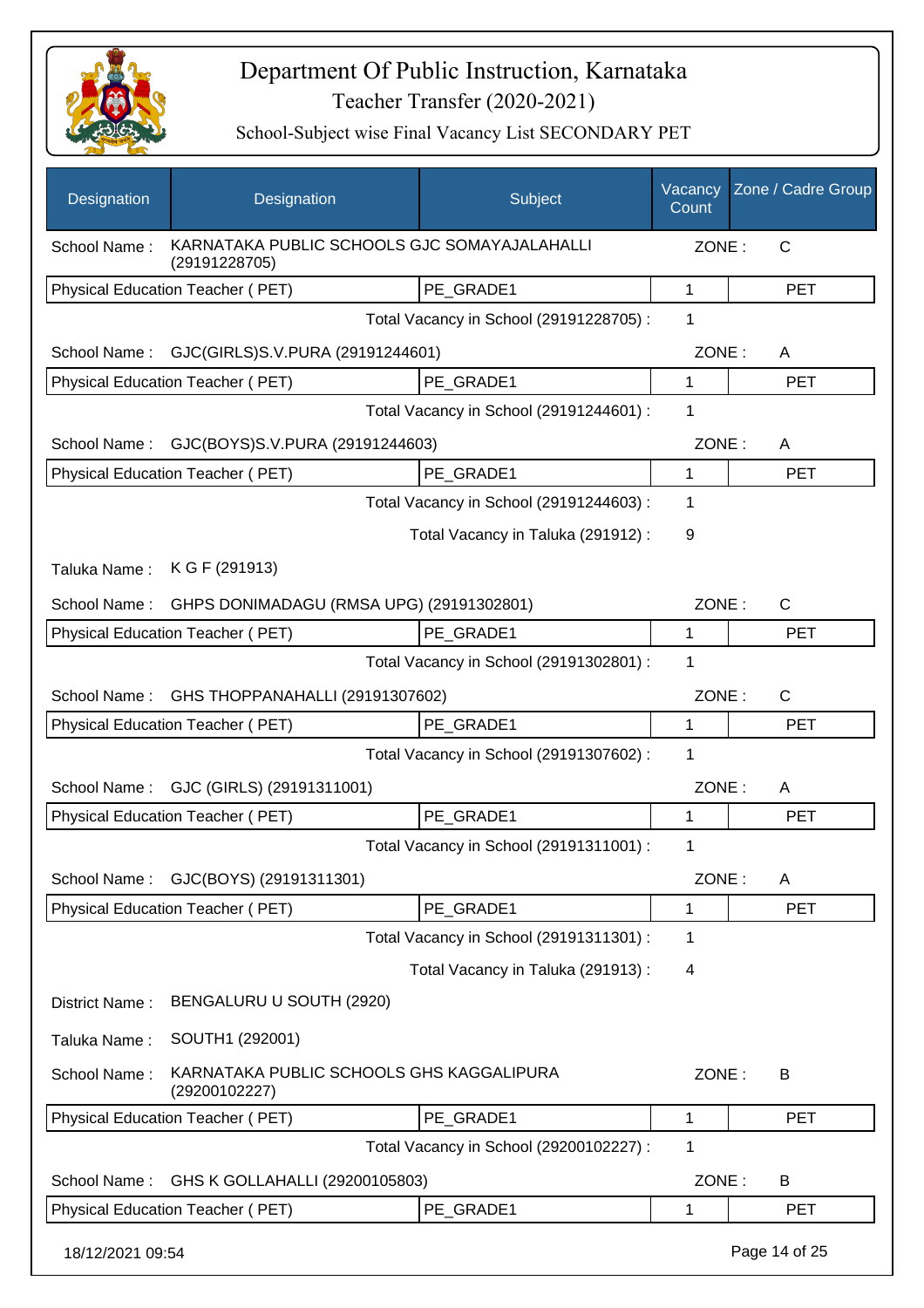

| Designation      | Designation                                         | Subject                                 | Vacancy<br>Count | Zone / Cadre Group |
|------------------|-----------------------------------------------------|-----------------------------------------|------------------|--------------------|
|                  |                                                     | Total Vacancy in School (29200105803) : | 1                |                    |
| School Name:     | GHS KUMBALGODU (29200106809)                        |                                         | ZONE:            | B                  |
|                  | Physical Education Teacher (PET)                    | PE GRADE1                               | $\mathbf{1}$     | <b>PET</b>         |
|                  |                                                     | Total Vacancy in School (29200106809) : | 1                |                    |
|                  |                                                     | Total Vacancy in Taluka (292001) :      | 3                |                    |
| Taluka Name:     | SOUTH4 (292003)                                     |                                         |                  |                    |
| School Name:     | KARNATAKA PUBLIC SCHOOLS GJC K R PURA (29200300130) |                                         | ZONE:            | A                  |
|                  | <b>Physical Education Teacher (PET)</b>             | PE GRADE1                               | $\mathbf 1$      | <b>PET</b>         |
|                  |                                                     | Total Vacancy in School (29200300130) : | 1                |                    |
| School Name:     | KARNATAKA PUBLIC SCHOOLS KPS VARTHUR (29200301953)  |                                         | ZONE:            | A                  |
|                  | Physical Education Teacher (PET)                    | PE GRADE1                               | 1                | <b>PET</b>         |
|                  |                                                     | Total Vacancy in School (29200301953) : | 1                |                    |
| School Name:     | GHS J HUSKUR (29200307010)                          |                                         | ZONE:            | B                  |
|                  | Physical Education Teacher (PET)                    | PE_GRADE1                               | 1                | <b>PET</b>         |
|                  |                                                     | Total Vacancy in School (29200307010) : | 1                |                    |
| School Name:     | GHS JYOTHIPURA (29200307607)                        |                                         | ZONE:            | B                  |
|                  | Physical Education Teacher (PET)                    | PE GRADE1                               | 1                | <b>PET</b>         |
|                  |                                                     | Total Vacancy in School (29200307607) : | 1                |                    |
| School Name:     | GHS BILISHIVALE (29200310131)                       |                                         | ZONE:            | A                  |
|                  | Physical Education Teacher (PET)                    | PE GRADE1                               | 1                | <b>PET</b>         |
|                  |                                                     | Total Vacancy in School (29200310131) : | 1                |                    |
| School Name:     | GJC HOODI (29200310155)                             |                                         | ZONE:            | A                  |
|                  | Physical Education Teacher (PET)                    | PE_GRADE1                               | 1                | <b>PET</b>         |
|                  |                                                     | Total Vacancy in School (29200310155) : | 1                |                    |
| School Name:     | GHS IMMADIHALLI (29200313705)                       |                                         | ZONE:            | A                  |
|                  | Physical Education Teacher (PET)                    | PE GRADE1                               | 1                | <b>PET</b>         |
|                  |                                                     | Total Vacancy in School (29200313705) : | 1                |                    |
| School Name:     | GHS THANISANDRA (29200319929)                       |                                         | ZONE:            | A                  |
|                  | Physical Education Teacher (PET)                    | PE_GRADE1                               | 1                | <b>PET</b>         |
|                  |                                                     | Total Vacancy in School (29200319929) : | 1                |                    |
|                  |                                                     | Total Vacancy in Taluka (292003) :      | 8                |                    |
| Taluka Name:     | ANEKAL (292004)                                     |                                         |                  |                    |
| 18/12/2021 09:54 |                                                     |                                         |                  | Page 15 of 25      |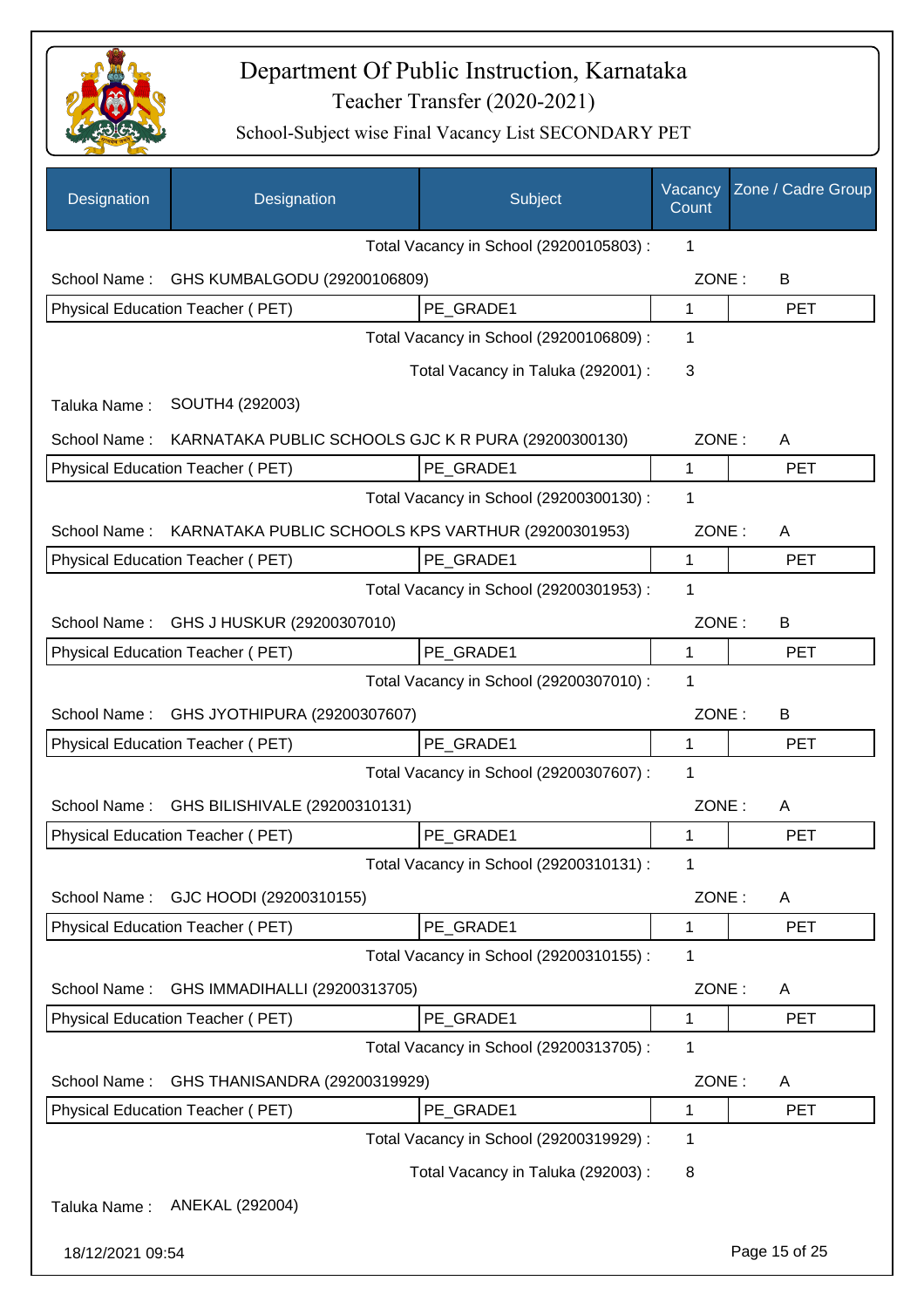

| Designation      | Designation                                                                | Subject                                 | Vacancy<br>Count | Zone / Cadre Group |
|------------------|----------------------------------------------------------------------------|-----------------------------------------|------------------|--------------------|
| School Name:     | GOVT HS MARASUR (29200404106)                                              |                                         | ZONE:            | $\mathsf{C}$       |
|                  | <b>Physical Education Teacher (PET)</b>                                    | PE GRADE1                               | 1                | <b>PET</b>         |
|                  |                                                                            | Total Vacancy in School (29200404106) : | 1                |                    |
| School Name:     | GHS CHATRAKHANE CHANDAPURA (29200406452)                                   |                                         | ZONE:            | A                  |
|                  | Physical Education Teacher (PET)                                           | PE GRADE1                               | 1                | <b>PET</b>         |
|                  |                                                                            | Total Vacancy in School (29200406452) : | 1                |                    |
| School Name:     | GOVT GIRLS HS ANEKAL (29200430802)                                         |                                         | ZONE:            | A                  |
|                  | Physical Education Teacher (PET)                                           | PE GRADE1                               | 1                | <b>PET</b>         |
|                  |                                                                            | Total Vacancy in School (29200430802) : | 1                |                    |
| School Name:     | KARNATAKA PUBLIC SCHOOLS ASB GOVT PRE UNIVERSITY<br>COLLEGE (29200430803)  |                                         | ZONE:            | A                  |
|                  | Physical Education Teacher (PET)                                           | PE GRADE1                               | 1                | <b>PET</b>         |
|                  |                                                                            | Total Vacancy in School (29200430803) : | 1                |                    |
|                  |                                                                            | Total Vacancy in Taluka (292004) :      | 4                |                    |
| Taluka Name:     | SOUTH3 (292009)                                                            |                                         |                  |                    |
| School Name:     | GOVT PRE UNIVERSITY COLLEGE(HIGH SCHOOL SECTION)<br>MADIVALA (29200903837) |                                         | ZONE:            | A                  |
|                  | Physical Education Teacher (PET)                                           | PE GRADE1                               | $\mathbf{1}$     | <b>PET</b>         |
|                  |                                                                            | Total Vacancy in School (29200903837) : | 1                |                    |
| School Name:     | GHS EJIPURA (29200904350)                                                  |                                         | ZONE:            | A                  |
|                  | Physical Education Teacher (PET)                                           | PE_GRADE1                               | 1                | <b>PET</b>         |
|                  |                                                                            | Total Vacancy in School (29200904350) : | 1                |                    |
|                  |                                                                            | Total Vacancy in Taluka (292009) :      | 2                |                    |
| District Name:   | BENGALURU RURAL (2921)                                                     |                                         |                  |                    |
| Taluka Name:     | NELAMANGALA (292101)                                                       |                                         |                  |                    |
| School Name:     | GJC NELAMANGALA (29210122801)                                              |                                         | ZONE:            | A                  |
|                  | Physical Education Teacher (PET)                                           | PE_GRADE1                               | 1                | <b>PET</b>         |
|                  |                                                                            | Total Vacancy in School (29210122801) : | 1                |                    |
|                  |                                                                            | Total Vacancy in Taluka (292101) :      | 1                |                    |
| Taluka Name:     | DODDABALLAPURA (292102)                                                    |                                         |                  |                    |
| School Name:     | G.J.C HS D.B.PURA (29210225402)                                            |                                         | ZONE:            | A                  |
|                  | Physical Education Teacher (PET)                                           | PE_GRADE1                               | 1                | <b>PET</b>         |
| 18/12/2021 09:54 |                                                                            |                                         |                  | Page 16 of 25      |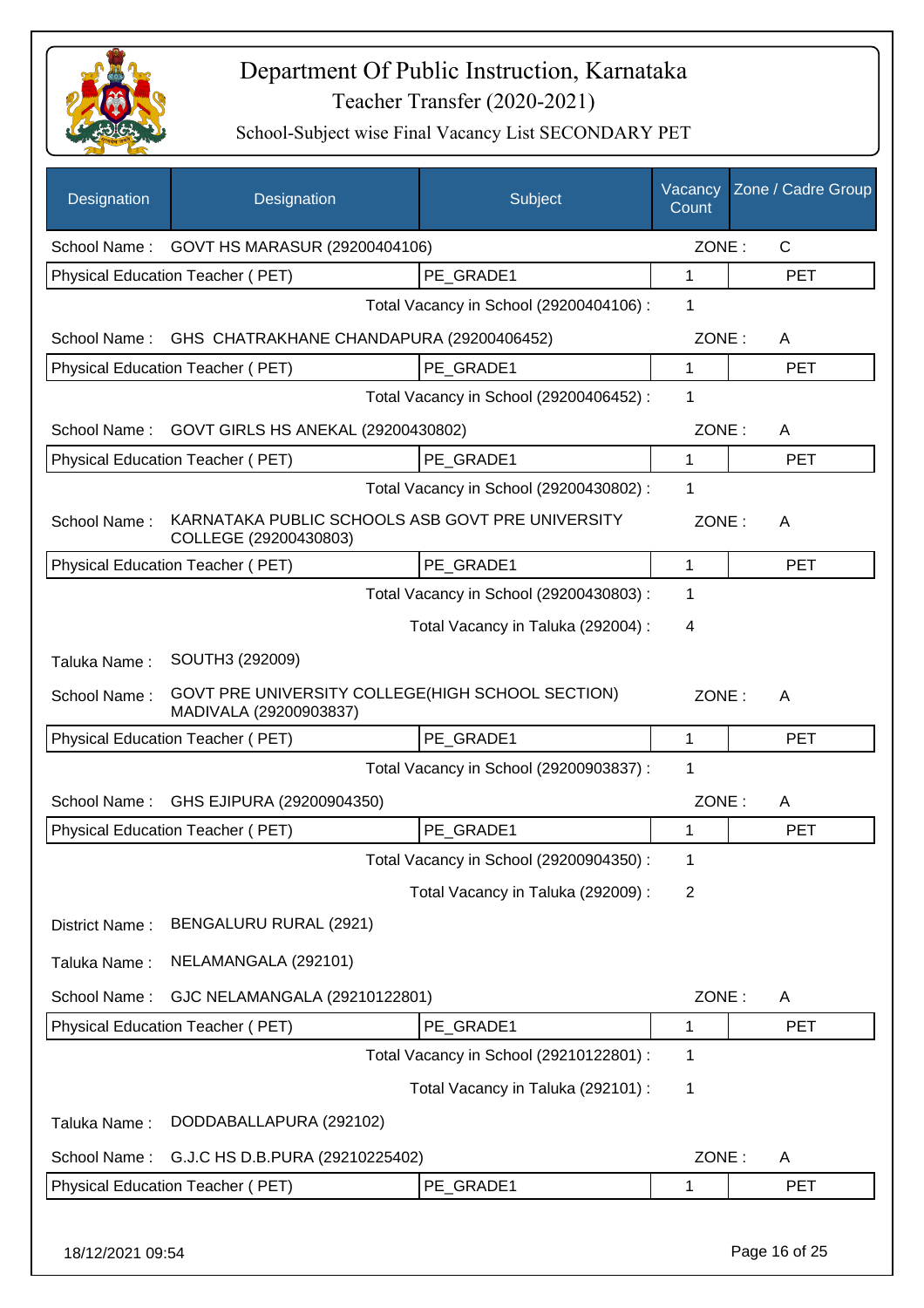

| Designation      | Designation                                       | Subject                                 | Vacancy<br>Count | Zone / Cadre Group |
|------------------|---------------------------------------------------|-----------------------------------------|------------------|--------------------|
|                  |                                                   | Total Vacancy in School (29210225402) : | 1                |                    |
|                  | School Name: ARALUMALLIGE BAGILU HS (29210226303) |                                         | ZONE:            | A                  |
|                  | Physical Education Teacher (PET)                  | PE GRADE1                               | 1                | <b>PET</b>         |
|                  |                                                   | Total Vacancy in School (29210226303) : | 1                |                    |
|                  |                                                   | Total Vacancy in Taluka (292102) :      | 2                |                    |
| Taluka Name:     | DEVANAHALLI (292103)                              |                                         |                  |                    |
|                  | School Name: G J C DEVANAHALLI (29210332503)      |                                         | ZONE:            | A                  |
|                  | Physical Education Teacher (PET)                  | PE_GRADE1                               | 1                | <b>PET</b>         |
|                  |                                                   | Total Vacancy in School (29210332503) : | 1                |                    |
| School Name:     | GGHS DEVANAHALLI (29210332603)                    |                                         | ZONE:            | A                  |
|                  | <b>Physical Education Teacher (PET)</b>           | PE_GRADE1                               | 1                | <b>PET</b>         |
|                  |                                                   | Total Vacancy in School (29210332603) : | 1                |                    |
| School Name:     | G J C VIJAYAPURA (29210333603)                    |                                         | ZONE:            | A                  |
|                  | Physical Education Teacher (PET)                  | PE_GRADE1                               | 2                | <b>PET</b>         |
|                  |                                                   | Total Vacancy in School (29210333603) : | $\overline{2}$   |                    |
| School Name:     | GHS URDU VIJAYAPURA (29210334402)                 |                                         | ZONE:            | A                  |
|                  | Physical Education Teacher (PET)                  | PE_GRADE1                               | 1                | <b>PET</b>         |
|                  |                                                   | Total Vacancy in School (29210334402) : | 1                |                    |
|                  |                                                   | Total Vacancy in Taluka (292103):       | 5                |                    |
| Taluka Name:     | <b>HOSAKOTE (292104)</b>                          |                                         |                  |                    |
| School Name:     | G B HS HOSAKOTE (29210422033)                     |                                         | ZONE:            | A                  |
|                  | Physical Education Teacher (PET)                  | PE_GRADE1                               | $\overline{2}$   | <b>PET</b>         |
|                  |                                                   | Total Vacancy in School (29210422033) : | $\overline{2}$   |                    |
| School Name:     | G G H S HOSAKOTE (29210422034)                    |                                         | ZONE:            | A                  |
|                  | Physical Education Teacher (PET)                  | PE_GRADE1                               | 1                | <b>PET</b>         |
|                  |                                                   | Total Vacancy in School (29210422034) : | 1                |                    |
|                  |                                                   | Total Vacancy in Taluka (292104) :      | 3                |                    |
| District Name:   | BENGALURU U NORTH (2928)                          |                                         |                  |                    |
| Taluka Name:     | NORTH1 (292802)                                   |                                         |                  |                    |
| School Name:     | GHS JUGANAHALLI RAJAJINAGAR (29280200428)         |                                         | ZONE:            | A                  |
|                  | Physical Education Teacher (PET)                  | PE_GRADE1                               | 1                | <b>PET</b>         |
| 18/12/2021 09:54 |                                                   |                                         |                  | Page 17 of 25      |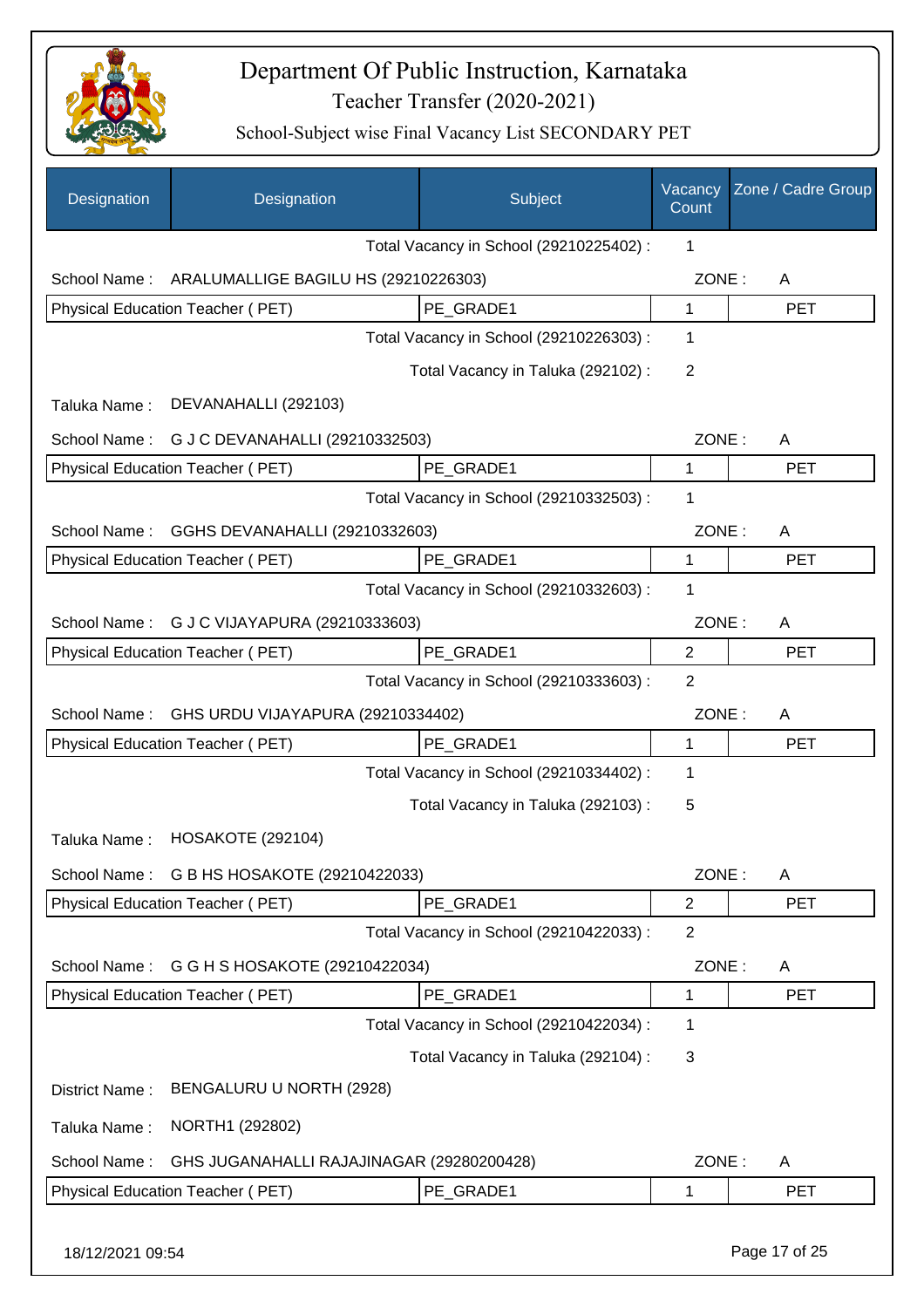

| Designation      | Designation                                                | Subject                                 | Vacancy<br>Count | Zone / Cadre Group |
|------------------|------------------------------------------------------------|-----------------------------------------|------------------|--------------------|
|                  |                                                            | Total Vacancy in School (29280200428) : | 1                |                    |
| School Name:     | KARNATAKA PUBLIC SCHOOLS GHS HEGGANAHALLI<br>(29280208619) |                                         | ZONE:            | A                  |
|                  | <b>Physical Education Teacher (PET)</b>                    | PE GRADE1                               | 1                | <b>PET</b>         |
|                  |                                                            | Total Vacancy in School (29280208619) : | $\mathbf 1$      |                    |
| School Name:     | GHS PEENYA (29280235606)                                   |                                         | ZONE:            | A                  |
|                  | Physical Education Teacher (PET)                           | PE_GRADE1                               | $\overline{2}$   | <b>PET</b>         |
|                  |                                                            | Total Vacancy in School (29280235606) : | 2                |                    |
|                  |                                                            | Total Vacancy in Taluka (292802) :      | 4                |                    |
| Taluka Name:     | NORTH2 (292805)                                            |                                         |                  |                    |
| School Name:     | KARNATAKA PUBLIC SCHOOLS GHS HEBBALA (29280500394)         |                                         | ZONE:            | A                  |
|                  | Physical Education Teacher (PET)                           | PE_GRADE1                               | $\mathbf 1$      | <b>PET</b>         |
|                  |                                                            | Total Vacancy in School (29280500394) : | 1                |                    |
| School Name:     | KARNATAKA PUBLIC SCHOOLS GPUC JALAHALLI (29280500455)      |                                         | ZONE:            | A                  |
|                  | Physical Education Teacher (PET)                           | PE_GRADE1                               | 1                | <b>PET</b>         |
|                  |                                                            | Total Vacancy in School (29280500455) : | 1                |                    |
|                  |                                                            | Total Vacancy in Taluka (292805) :      | 2                |                    |
| Taluka Name:     | NORTH4 (292807)                                            |                                         |                  |                    |
| School Name:     | GHS ABBIGERE (29280704510)                                 |                                         | ZONE:            | Α                  |
|                  | Physical Education Teacher (PET)                           | PE_GRADE1                               | 1                | <b>PET</b>         |
|                  |                                                            | Total Vacancy in School (29280704510) : |                  |                    |
| School Name:     | GOVT COMPOSITE HS T.DASARAHALLI (29280707226)              |                                         | ZONE:            | A                  |
|                  | Physical Education Teacher (PET)                           | PE_GRADE1                               | 1                | <b>PET</b>         |
|                  |                                                            | Total Vacancy in School (29280707226) : | 1                |                    |
| School Name:     | GUMPS NAGAVARA (29280718101)                               |                                         | ZONE:            | A                  |
|                  | Physical Education Teacher (PET)                           | PE_GRADE1                               | 1                | <b>PET</b>         |
|                  |                                                            | Total Vacancy in School (29280718101) : | 1                |                    |
|                  |                                                            | Total Vacancy in Taluka (292807) :      | 3                |                    |
| District Name:   | CHIKKABALLAPURA (2929)                                     |                                         |                  |                    |
| Taluka Name:     | <b>BAGEPALLY (292901)</b>                                  |                                         |                  |                    |
| School Name:     | GOVERNMENT HIGH SCHOOL KANAGAMAKALAPALLI<br>(29290109103)  |                                         | ZONE:            | C                  |
|                  |                                                            |                                         |                  |                    |
| 18/12/2021 09:54 |                                                            |                                         |                  | Page 18 of 25      |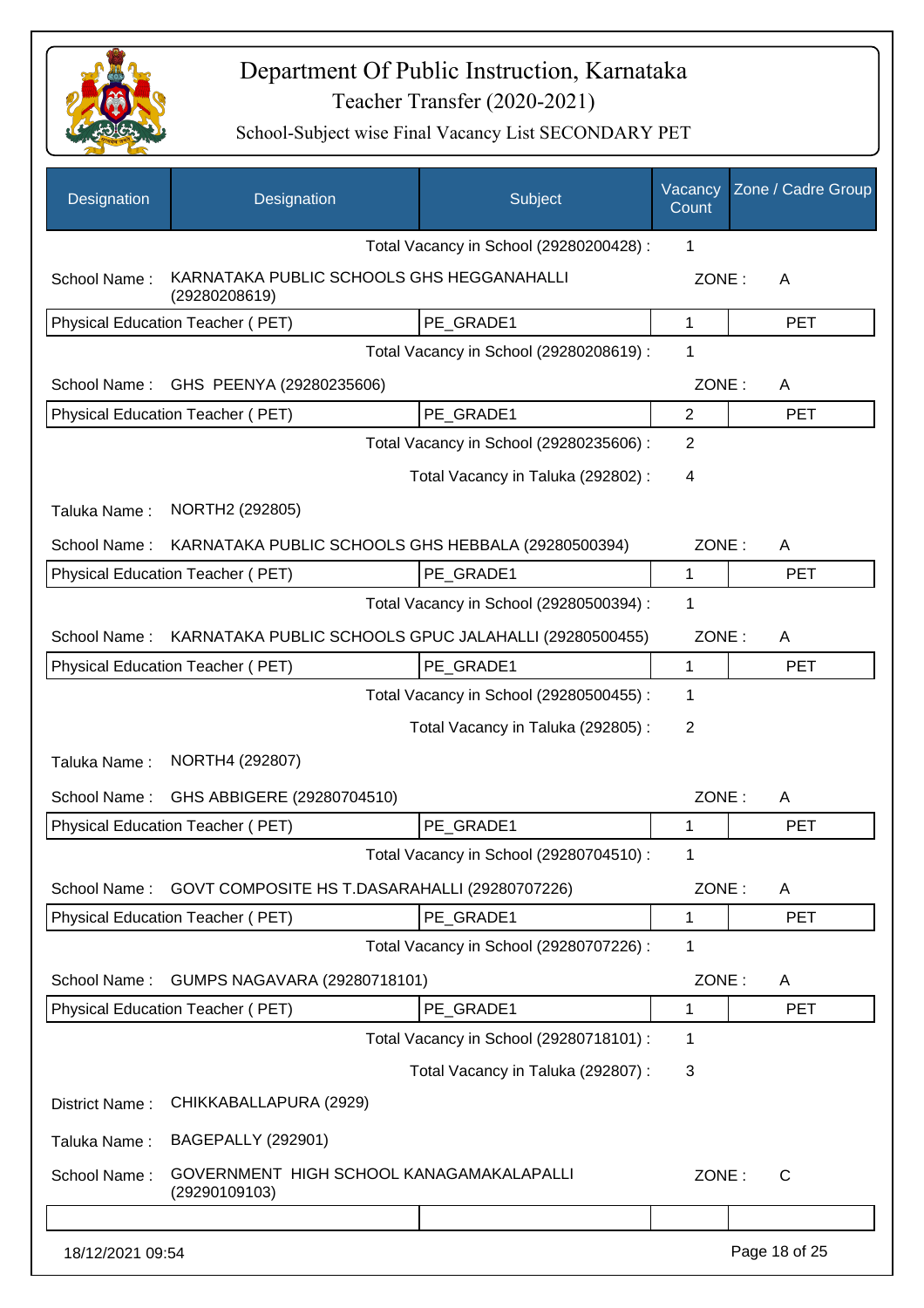

| Designation      | Designation                                          | Subject                                 | Vacancy<br>Count | Zone / Cadre Group |
|------------------|------------------------------------------------------|-----------------------------------------|------------------|--------------------|
|                  | Physical Education Teacher (PET)                     | PE_GRADE1                               | 1                | <b>PET</b>         |
|                  |                                                      | Total Vacancy in School (29290109103) : | $\mathbf{1}$     |                    |
| School Name:     | GOVERNMENT HIGH SCHOOL THIMAMPALLI (29290119901)     |                                         | ZONE:            | $\mathsf{C}$       |
|                  | Physical Education Teacher (PET)                     | PE GRADE1                               | 1                | <b>PET</b>         |
|                  |                                                      | Total Vacancy in School (29290119901) : | $\mathbf 1$      |                    |
| School Name:     | GOVERNMENT GIRLS HIGH SCHOOL BAGEPALLI (29290123602) |                                         | ZONE:            | A                  |
|                  | Physical Education Teacher (PET)                     | PE GRADE1                               | 1                | <b>PET</b>         |
|                  |                                                      | Total Vacancy in School (29290123602) : | 1                |                    |
|                  |                                                      | Total Vacancy in Taluka (292901) :      | 3                |                    |
| Taluka Name:     | CHINTAMANI (292904)                                  |                                         |                  |                    |
| School Name:     | GOVERNMENT HIGH SCHOOL ANOOR (29290401605)           |                                         | ZONE:            | $\mathsf{C}$       |
|                  | Physical Education Teacher (PET)                     | PE GRADE1                               | 1                | <b>PET</b>         |
|                  |                                                      | Total Vacancy in School (29290401605) : | 1                |                    |
| School Name:     | GHS HIREKATTIGENAHALLI (29290415202)                 |                                         | ZONE:            | $\mathsf{C}$       |
|                  | Physical Education Teacher (PET)                     | PE GRADE1                               | 1                | <b>PET</b>         |
|                  |                                                      | Total Vacancy in School (29290415202) : | 1                |                    |
| School Name:     | GHS KENCHARLAHALLI (29290419906)                     |                                         | ZONE:            | $\mathsf{C}$       |
|                  | Physical Education Teacher (PET)                     | PE_GRADE1                               | 1                | <b>PET</b>         |
|                  |                                                      | Total Vacancy in School (29290419906) : | 1                |                    |
| School Name:     | GHS LAKSHMIDEVANAKOTE (29290423702)                  |                                         | ZONE:            | C                  |
|                  | Physical Education Teacher (PET)                     | PE_GRADE1                               | 1                | PET                |
|                  |                                                      | Total Vacancy in School (29290423702) : | $\mathbf 1$      |                    |
| School Name:     | GHS MURAGAMALE (29290426403)                         |                                         | ZONE:            | C                  |
|                  | Physical Education Teacher (PET)                     | PE_GRADE1                               | 1                | <b>PET</b>         |
|                  |                                                      | Total Vacancy in School (29290426403) : | 1                |                    |
| School Name:     | GHS SANTHEKALLAHALLI (29290431205)                   |                                         | ZONE:            | C                  |
|                  | Physical Education Teacher (PET)                     | PE_GRADE1                               | 1                | <b>PET</b>         |
|                  |                                                      | Total Vacancy in School (29290431205) : | 1                |                    |
|                  |                                                      | Total Vacancy in Taluka (292904) :      | 6                |                    |
| Taluka Name:     | GOWRIBIDANUR (292905)                                |                                         |                  |                    |
| School Name:     | GHS ALIPURA (29290500607)                            |                                         | ZONE:            | $\mathsf{C}$       |
|                  |                                                      |                                         |                  |                    |
| 18/12/2021 09:54 |                                                      |                                         |                  | Page 19 of 25      |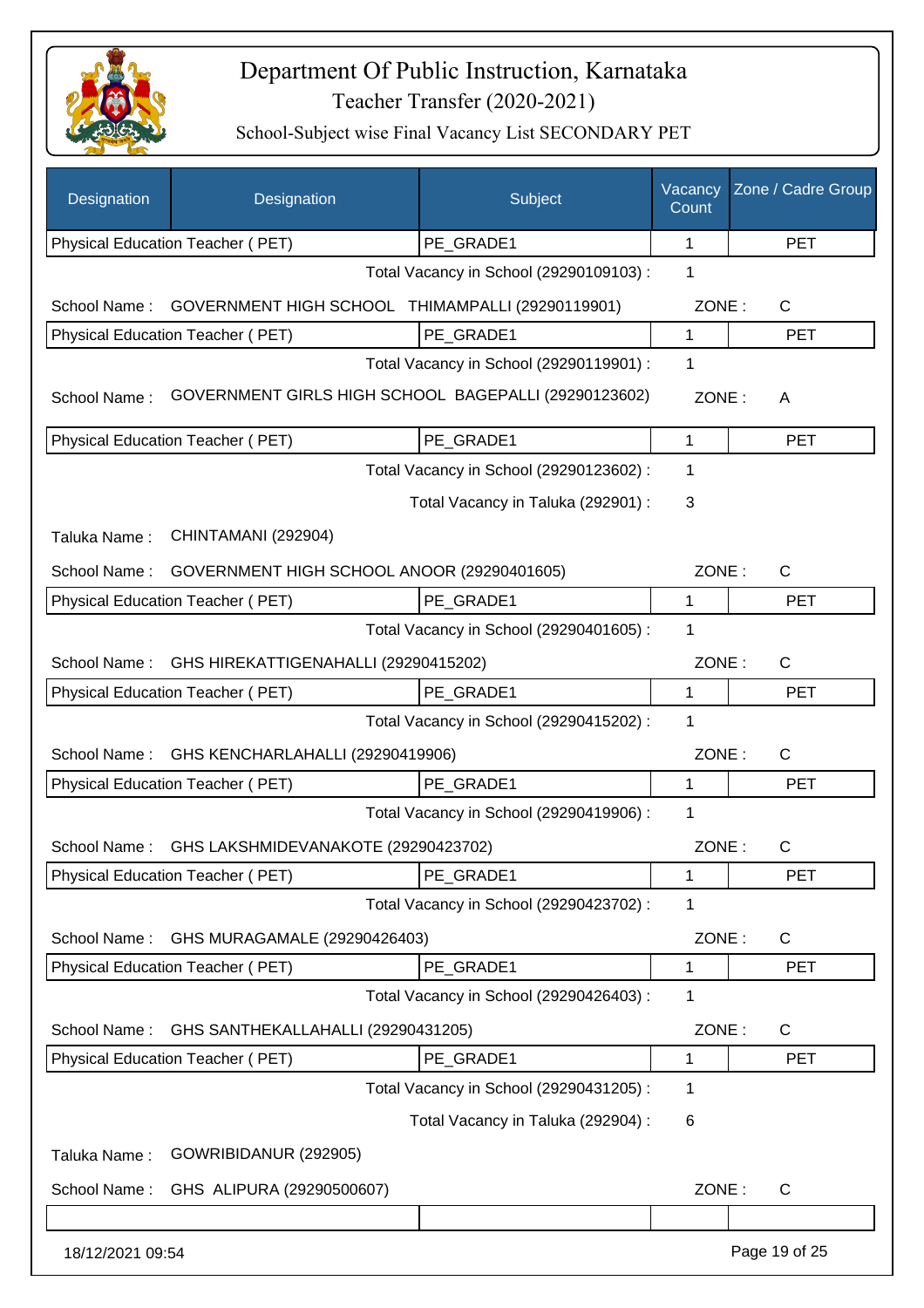

| Designation      | Designation                                      | Subject                                               | Vacancy<br>Count | Zone / Cadre Group |
|------------------|--------------------------------------------------|-------------------------------------------------------|------------------|--------------------|
|                  | Physical Education Teacher (PET)                 | PE_GRADE1                                             | 1                | <b>PET</b>         |
|                  |                                                  | Total Vacancy in School (29290500607) :               | 1                |                    |
| School Name:     | GHS MANCHENAHALLI (29290514906)                  |                                                       | ZONE:            | C                  |
|                  | Physical Education Teacher (PET)                 | PE_GRADE1                                             | 1                | <b>PET</b>         |
|                  |                                                  | Total Vacancy in School (29290514906) :               | 1                |                    |
| School Name:     | GGHS KOTE (29290524001)                          |                                                       | ZONE:            | A                  |
|                  | Physical Education Teacher (PET)                 | PE GRADE1                                             | 1                | <b>PET</b>         |
|                  |                                                  | Total Vacancy in School (29290524001) :               | 1                |                    |
| School Name:     | GOVT JUNIOR COLLEGE GOWRIBIDANUR (29290524316)   |                                                       | ZONE:            | A                  |
|                  | Physical Education Teacher (PET)                 | PE_GRADE1                                             | $\mathbf{2}$     | <b>PET</b>         |
|                  |                                                  | Total Vacancy in School (29290524316) :               | $\overline{2}$   |                    |
|                  |                                                  | Total Vacancy in Taluka (292905):                     | 5                |                    |
| Taluka Name:     | <b>GUDIBANDA (292906)</b>                        |                                                       |                  |                    |
| School Name:     | GHS HAMPASANDRA (29290603803)                    |                                                       | ZONE:            | $\mathsf{C}$       |
|                  | Physical Education Teacher (PET)                 | PE_GRADE1                                             | 1                | <b>PET</b>         |
|                  |                                                  | Total Vacancy in School (29290603803) :               | 1                |                    |
| School Name:     |                                                  | KARNATAKA PUBLIC SCHOOLS GGHS GUDIBANDA (29290610901) | ZONE:            | A                  |
|                  | Physical Education Teacher (PET)                 | PE_GRADE1                                             | 1                | <b>PET</b>         |
|                  |                                                  | Total Vacancy in School (29290610901) :               | 1                |                    |
| School Name:     | GUDIBANDE (29290611706)                          | ADARSHA VIDYALAYA J P NAGARA BEECHAGANAHALLI CROSS    | ZONE:            | C                  |
|                  | <b>Physical Education Teacher (PET)</b>          | PE_GRADE1                                             | 1                | <b>PET</b>         |
|                  |                                                  | Total Vacancy in School (29290611706) :               | 1                |                    |
|                  |                                                  | Total Vacancy in Taluka (292906) :                    | 3                |                    |
| Taluka Name:     | SIDLAGHATTA (292911)                             |                                                       |                  |                    |
| School Name:     | GHS ANEMADAGU (29291101104)                      |                                                       | ZONE:            | $\mathsf{C}$       |
|                  | Physical Education Teacher (PET)                 | PE GRADE1                                             | 1                | <b>PET</b>         |
|                  |                                                  | Total Vacancy in School (29291101104) :               | 1                |                    |
| School Name:     | GOVERNMENT HIGH SCHOOL CHEEMANGALA (29291104803) |                                                       | ZONE:            | C                  |
|                  | Physical Education Teacher (PET)                 | PE_GRADE1                                             | 1                | <b>PET</b>         |
|                  |                                                  | Total Vacancy in School (29291104803) :               | 1                |                    |
| School Name:     | GHS JANGAMAKOTE (29291112505)                    |                                                       | ZONE:            | $\mathsf{C}$       |
| 18/12/2021 09:54 |                                                  |                                                       |                  | Page 20 of 25      |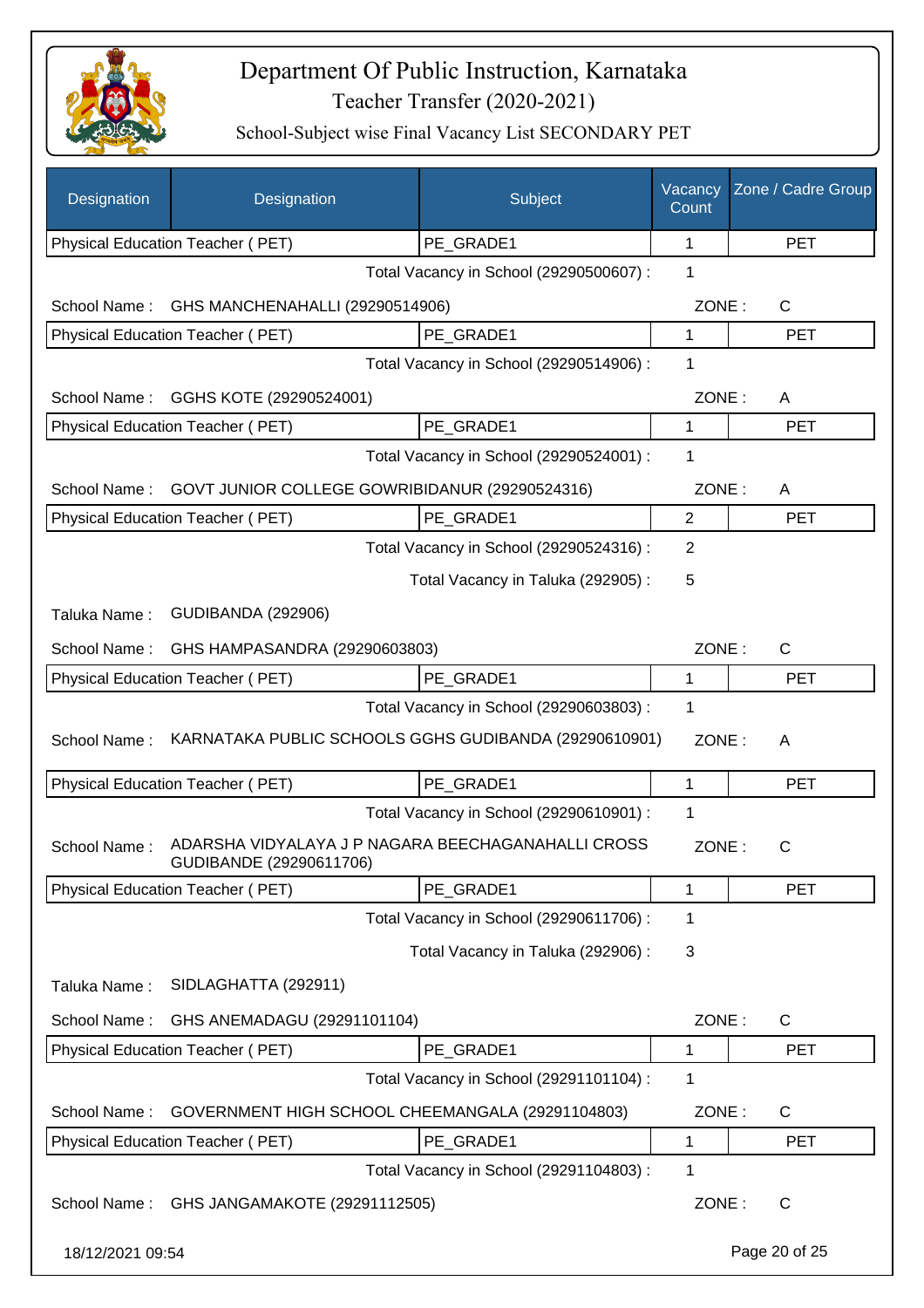

| Designation      | Designation                                          | Subject                                 | Vacancy<br>Count | Zone / Cadre Group |
|------------------|------------------------------------------------------|-----------------------------------------|------------------|--------------------|
|                  | Physical Education Teacher (PET)                     | PE GRADE1                               | 1                | <b>PET</b>         |
|                  |                                                      | Total Vacancy in School (29291112505) : | 1                |                    |
| School Name:     | GOVERNMENT HIGH SCHOOL MUTHUR (29291119502)          |                                         | ZONE:            | $\mathsf{C}$       |
|                  | Physical Education Teacher (PET)                     | PE GRADE1                               | 1                | <b>PET</b>         |
|                  |                                                      | Total Vacancy in School (29291119502) : | 1                |                    |
| School Name:     | GOVERNMENT HIGH SCHOOL PALICHERLU (29291121002)      |                                         | ZONE:            | $\mathsf{C}$       |
|                  | Physical Education Teacher (PET)                     | PE_GRADE1                               | 1                | <b>PET</b>         |
|                  |                                                      | Total Vacancy in School (29291121002) : | 1                |                    |
| School Name:     | GPUC SADALI (29291123305)                            |                                         | ZONE:            | $\mathsf{C}$       |
|                  | Physical Education Teacher (PET)                     | PE GRADE1                               | 1                | <b>PET</b>         |
|                  |                                                      | Total Vacancy in School (29291123305) : | 1                |                    |
| School Name:     | GHS THIMMASANDRA E (29291126004)                     |                                         | ZONE:            | $\mathsf{C}$       |
|                  | <b>Physical Education Teacher (PET)</b>              | PE GRADE1                               | 1                | <b>PET</b>         |
|                  |                                                      | Total Vacancy in School (29291126004) : | 1                |                    |
|                  |                                                      | Total Vacancy in Taluka (292911) :      | 7                |                    |
| District Name:   | TUMAKURU MADHUGIRI (2931)                            |                                         |                  |                    |
| Taluka Name:     | KORATAGERE (293103)                                  |                                         |                  |                    |
| School Name:     | GOVT HIGH SCHOOL KODLAHALLI (29310300803)            |                                         | ZONE:            | C                  |
|                  | Physical Education Teacher (PET)                     | PE GRADE1                               | 1                | <b>PET</b>         |
|                  |                                                      | Total Vacancy in School (29310300803) : | 1                |                    |
| School Name:     | GHS VADDAGERE (29310301902)                          |                                         | ZONE:            | $\mathsf{C}$       |
|                  | Physical Education Teacher (PET)                     | PE_GRADE1                               | 1                | <b>PET</b>         |
|                  |                                                      | Total Vacancy in School (29310301902) : | 1                |                    |
| School Name:     | GOVT GIRLS HIGH SCHOOL KORATAGERE (29310319304)      |                                         | ZONE:            | A                  |
|                  | Physical Education Teacher (PET)                     | PE_GRADE1                               | 1                | <b>PET</b>         |
|                  |                                                      | Total Vacancy in School (29310319304) : | 1                |                    |
| School Name:     | GOVT JUNIOR COLLEGE KORATAGERE (29310328003)         |                                         | ZONE:            | A                  |
|                  | Physical Education Teacher (PET)                     | PE_GRADE1                               | 1                | <b>PET</b>         |
|                  |                                                      | Total Vacancy in School (29310328003) : | 1                |                    |
|                  |                                                      | Total Vacancy in Taluka (293103):       | 4                |                    |
| Taluka Name:     | <b>MADHUGIRI (293104)</b>                            |                                         |                  |                    |
| School Name:     | KARNATAKA PUBLIC SCHOOLS GHS MIDIGESHI (29310408604) |                                         | ZONE:            | C                  |
| 18/12/2021 09:54 |                                                      |                                         |                  | Page 21 of 25      |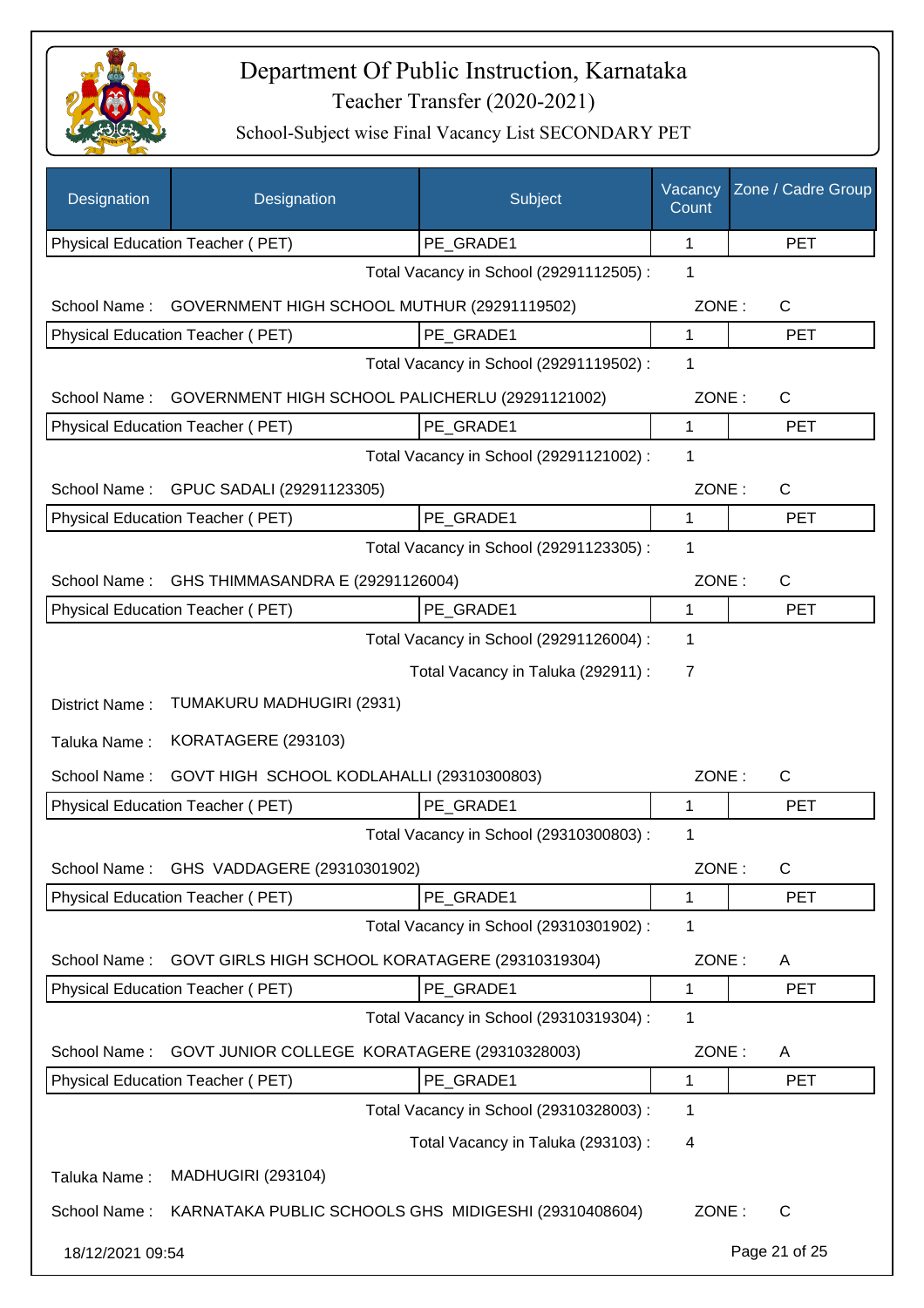

| Designation                                     | Designation                                            | Subject                                 | Vacancy<br>Count | Zone / Cadre Group |
|-------------------------------------------------|--------------------------------------------------------|-----------------------------------------|------------------|--------------------|
|                                                 | Physical Education Teacher (PET)                       | PE GRADE1                               | 1                | <b>PET</b>         |
|                                                 |                                                        | Total Vacancy in School (29310408604) : | 1                |                    |
| School Name:                                    | GHS SODENAHALLI (29310413702)                          |                                         | ZONE:            | C                  |
|                                                 | Physical Education Teacher (PET)                       | PE_GRADE1                               | 1                | <b>PET</b>         |
|                                                 |                                                        | Total Vacancy in School (29310413702) : | 1                |                    |
| School Name:                                    | GHS DABBEGATTA (29310415003)                           |                                         | ZONE:            | C                  |
|                                                 | Physical Education Teacher (PET)                       | PE_GRADE1                               | 1                | <b>PET</b>         |
|                                                 |                                                        | Total Vacancy in School (29310415003) : | 1                |                    |
| School Name:<br>GHS BADAVANAHALLI (29310416905) |                                                        |                                         | ZONE:            | C                  |
|                                                 | Physical Education Teacher (PET)                       | PE GRADE1                               | 1                | <b>PET</b>         |
|                                                 |                                                        | Total Vacancy in School (29310416905) : | 1                |                    |
| School Name:                                    | GHS GIDADAGALAHALLI (29310417002)                      |                                         | ZONE:            | $\mathsf{C}$       |
|                                                 | Physical Education Teacher (PET)                       | PE GRADE1                               | 1                | <b>PET</b>         |
|                                                 |                                                        | Total Vacancy in School (29310417002) : | 1                |                    |
| School Name:                                    | GOVT JUNIOR COLLEGE KODLAPURA (29310419103)            |                                         | ZONE:            | C                  |
|                                                 | Physical Education Teacher (PET)                       | PE_GRADE1                               | 1                | <b>PET</b>         |
|                                                 |                                                        | Total Vacancy in School (29310419103) : | 1                |                    |
| School Name:                                    | GOVT JUNIOR COLLEGE BYALYA (29310421204)               |                                         | ZONE:            | $\mathsf{C}$       |
|                                                 | Physical Education Teacher (PET)                       | PE GRADE1                               | 1                | <b>PET</b>         |
|                                                 |                                                        | Total Vacancy in School (29310421204) : | 1                |                    |
|                                                 | School Name: GHS MADHUGIRI K.R extention (29310427501) |                                         | ZONE:            | A                  |
|                                                 | Physical Education Teacher (PET)                       | PE_GRADE1                               | 1                | <b>PET</b>         |
|                                                 |                                                        | Total Vacancy in School (29310427501) : | 1                |                    |
|                                                 |                                                        | Total Vacancy in Taluka (293104) :      | 8                |                    |
| Taluka Name:                                    | SIRA (293106)                                          |                                         |                  |                    |
| School Name:                                    | GHS DODDABANAGERE (29310600105)                        |                                         | ZONE:            | C                  |
|                                                 | Physical Education Teacher (PET)                       | PE_GRADE1                               | $\mathbf 1$      | <b>PET</b>         |
|                                                 |                                                        | Total Vacancy in School (29310600105) : | 1                |                    |
|                                                 |                                                        |                                         | ZONE:            | C                  |
| School Name:                                    | GOVT JUNIOR COLLEGE LAKKANAHALLI (29310601108)         | PE_GRADE1                               | 1                | <b>PET</b>         |
|                                                 | Physical Education Teacher (PET)                       | Total Vacancy in School (29310601108) : | 1                |                    |
| School Name:                                    | GHS GONIHALLI (29310602802)                            |                                         | ZONE:            | $\mathsf{C}$       |
|                                                 |                                                        |                                         |                  |                    |
| 18/12/2021 09:54                                |                                                        |                                         |                  | Page 22 of 25      |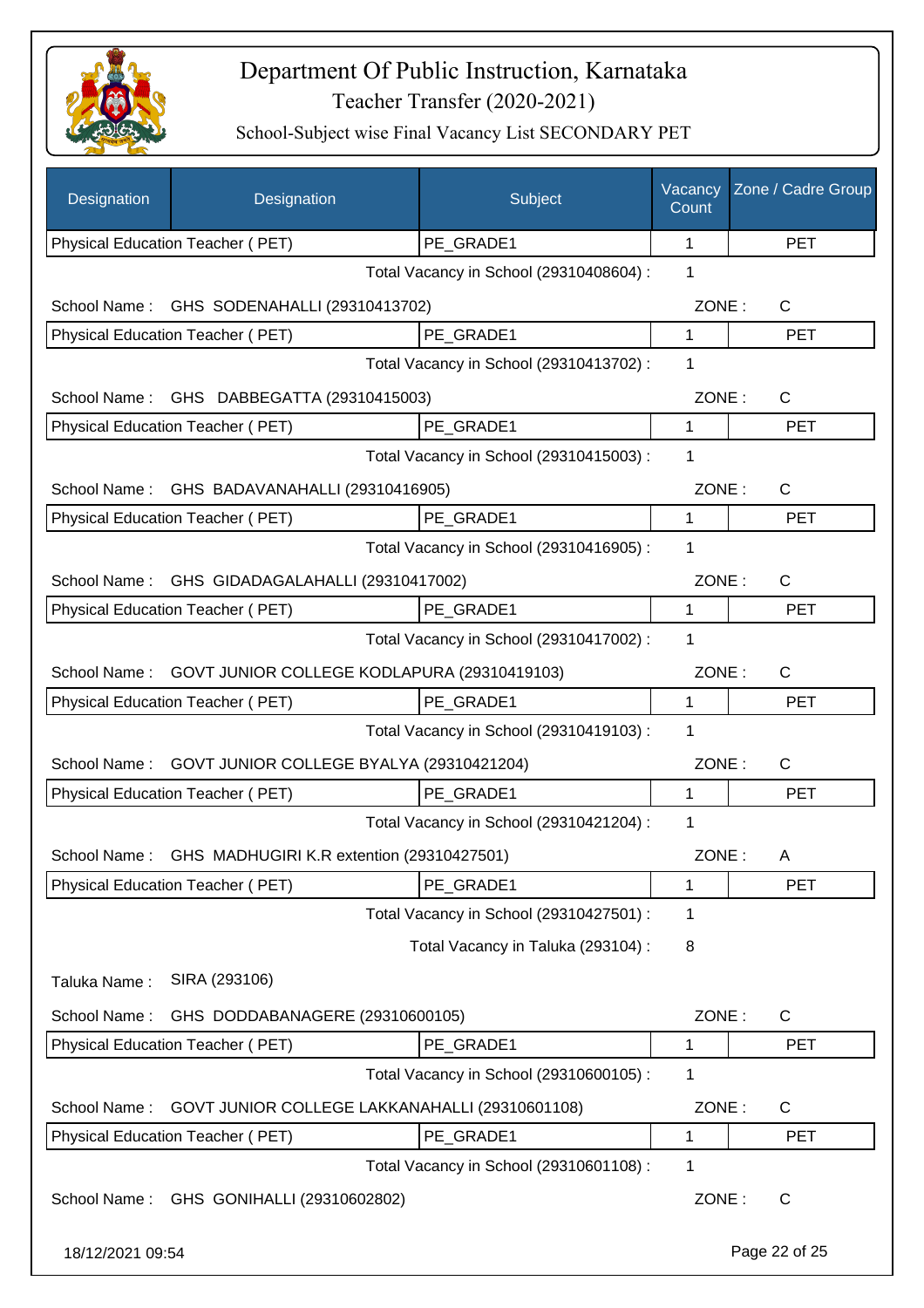

| Designation      | Designation                                                 | Subject                                 | Vacancy<br>Count | Zone / Cadre Group |
|------------------|-------------------------------------------------------------|-----------------------------------------|------------------|--------------------|
|                  | Physical Education Teacher (PET)                            | PE GRADE1                               | 1                | <b>PET</b>         |
|                  |                                                             | Total Vacancy in School (29310602802) : | 1                |                    |
| School Name:     | GHS TAVAREKERE (29310609905)                                |                                         | ZONE:            | $\mathsf{C}$       |
|                  | Physical Education Teacher (PET)                            | PE GRADE1                               | 1                | <b>PET</b>         |
|                  |                                                             | Total Vacancy in School (29310609905) : | 1                |                    |
| School Name:     | KARNATAKA PUBLIC SCHOOLS GHS CHIKKANAHALLI<br>(29310612707) |                                         | ZONE:            | C                  |
|                  | Physical Education Teacher (PET)                            | PE GRADE1                               | $\mathbf{1}$     | <b>PET</b>         |
|                  |                                                             | Total Vacancy in School (29310612707) : | 1                |                    |
| School Name:     | GHS HETTAPPANAHATTI (29310615409)                           |                                         | ZONE:            | $\mathsf{C}$       |
|                  | Physical Education Teacher (PET)                            | PE GRADE1                               | $\mathbf 1$      | <b>PET</b>         |
|                  |                                                             | Total Vacancy in School (29310615409) : | 1                |                    |
| School Name:     | GHS BENCHE BASAVANAHALLI (29310626403)                      |                                         | ZONE:            | $\mathsf{C}$       |
|                  | Physical Education Teacher (PET)                            | PE_GRADE1                               | 1                | <b>PET</b>         |
|                  |                                                             | Total Vacancy in School (29310626403) : | 1                |                    |
|                  |                                                             | Total Vacancy in Taluka (293106):       | $\overline{7}$   |                    |
| District Name:   | RAMANAGARA (2932)                                           |                                         |                  |                    |
| Taluka Name:     | MAGADI (293205)                                             |                                         |                  |                    |
| School Name:     | G HS MADIGONDANAHALLI (29320507404)                         |                                         | ZONE:            | $\mathsf{C}$       |
|                  | Physical Education Teacher (PET)                            | PE_GRADE1                               | 1                | <b>PET</b>         |
|                  |                                                             | Total Vacancy in School (29320507404) : | $\mathbf{1}$     |                    |
| School Name:     | G HS MANIGANAHALLI (29320508503)                            |                                         | ZONE:            | $\mathsf C$        |
|                  | Physical Education Teacher (PET)                            | PE_GRADE1                               | 1                | <b>PET</b>         |
|                  |                                                             | Total Vacancy in School (29320508503) : | $\mathbf 1$      |                    |
| School Name:     | GUHS MAGADI (29320526405)                                   |                                         | ZONE:            | A                  |
|                  | Physical Education Teacher (PET)                            | PE_GRADE1                               | 1                | <b>PET</b>         |
|                  |                                                             | Total Vacancy in School (29320526405) : | $\mathbf 1$      |                    |
|                  |                                                             | Total Vacancy in Taluka (293205):       | 3                |                    |
| Taluka Name:     | RAMANAGARA (293206)                                         |                                         |                  |                    |
| School Name:     | GJC JALAMANAGALA (29320600403)                              |                                         | ZONE:            | C                  |
|                  | Physical Education Teacher (PET)                            | PE_GRADE1                               | 1                | <b>PET</b>         |
|                  |                                                             | Total Vacancy in School (29320600403) : | 1                |                    |
| 18/12/2021 09:54 |                                                             |                                         |                  | Page 23 of 25      |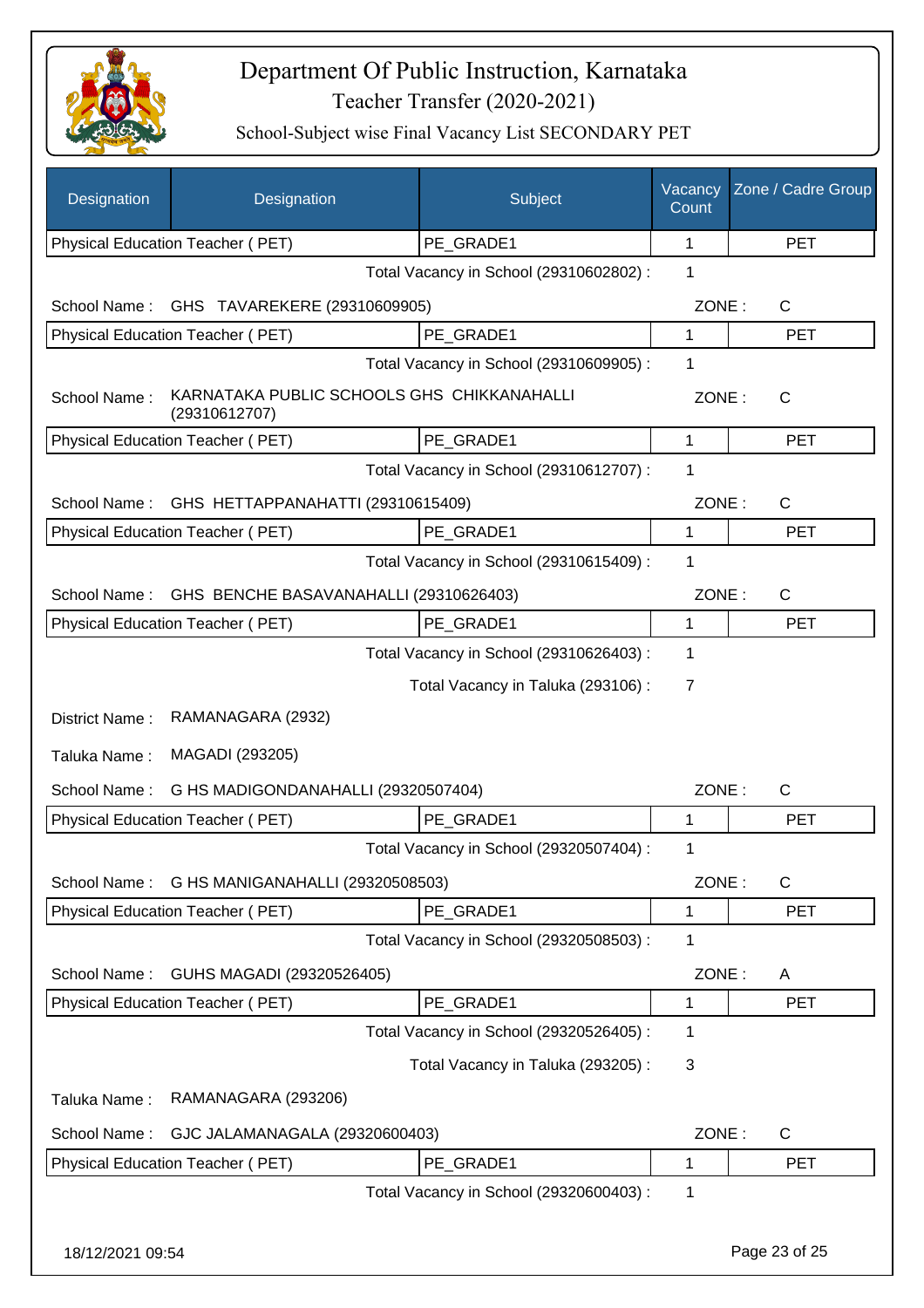

| Designation      | Designation                                                 | Subject                                 | Vacancy<br>Count | Zone / Cadre Group |
|------------------|-------------------------------------------------------------|-----------------------------------------|------------------|--------------------|
|                  | School Name: G HS HARISANDRA (29320602908)                  |                                         | ZONE:            | B                  |
|                  | Physical Education Teacher (PET)                            | PE_GRADE1                               | 1                | <b>PET</b>         |
|                  |                                                             | Total Vacancy in School (29320602908) : | 1                |                    |
| School Name:     | G HS GANAKAL (29320604202)                                  |                                         | ZONE:            | C                  |
|                  | Physical Education Teacher (PET)                            | PE GRADE1                               | 1                | <b>PET</b>         |
|                  |                                                             | Total Vacancy in School (29320604202) : | 1                |                    |
| School Name:     | G HS HEBBAKODI (29320608502)                                |                                         | ZONE:            | $\mathsf{C}$       |
|                  | Physical Education Teacher (PET)                            | PE GRADE1                               | 1                | <b>PET</b>         |
|                  |                                                             | Total Vacancy in School (29320608502) : | 1                |                    |
| School Name:     | GJC KOONAGAL HIGH SCHOOL SECTION (29320609007)              |                                         | ZONE:            | B                  |
|                  | Physical Education Teacher (PET)                            | PE_GRADE1                               | 1                | <b>PET</b>         |
|                  |                                                             | Total Vacancy in School (29320609007) : | 1                |                    |
| School Name:     | G HS LAKKOJANAHALLI (29320610203)                           |                                         | ZONE:            | $\mathsf{C}$       |
|                  | Physical Education Teacher (PET)                            | PE_GRADE1                               | 1                | <b>PET</b>         |
|                  |                                                             | Total Vacancy in School (29320610203) : | 1                |                    |
| School Name:     | GHS RAMANAGARA (URDU) (29320612615)                         |                                         | ZONE:            | A                  |
|                  | Physical Education Teacher (PET)                            | PE_GRADE1                               | 1                | <b>PET</b>         |
|                  |                                                             | Total Vacancy in School (29320612615) : | 1                |                    |
|                  |                                                             | Total Vacancy in Taluka (293206) :      | 7                |                    |
| Taluka Name:     | CHANNAPATNA (293207)                                        |                                         |                  |                    |
| School Name:     | KARNATAKA PUBLIC SCHOOLS GJC ARALALUSANDRA<br>(29320708803) |                                         | ZONE:            | C                  |
|                  | Physical Education Teacher (PET)                            | PE_GRADE1                               | 1                | <b>PET</b>         |
|                  |                                                             | Total Vacancy in School (29320708803) : | 1                |                    |
| School Name:     | GJC KODAMBALLI (29320711804)                                |                                         | ZONE:            | $\mathsf{C}$       |
|                  | <b>Physical Education Teacher (PET)</b>                     | PE GRADE1                               | 1                | <b>PET</b>         |
|                  |                                                             | Total Vacancy in School (29320711804) : | 1                |                    |
| School Name:     | GOVT GIRLS PU COMPOSITE COLLEGE (29320714904)               |                                         | ZONE:            | A                  |
|                  | Physical Education Teacher (PET)                            | PE_GRADE1                               | $\overline{2}$   | <b>PET</b>         |
|                  |                                                             | Total Vacancy in School (29320714904) : | $\overline{2}$   |                    |
|                  |                                                             | Total Vacancy in Taluka (293207) :      | 4                |                    |
| Taluka Name:     | KANAKAPURA (293208)                                         |                                         |                  |                    |
| 18/12/2021 09:54 |                                                             |                                         |                  | Page 24 of 25      |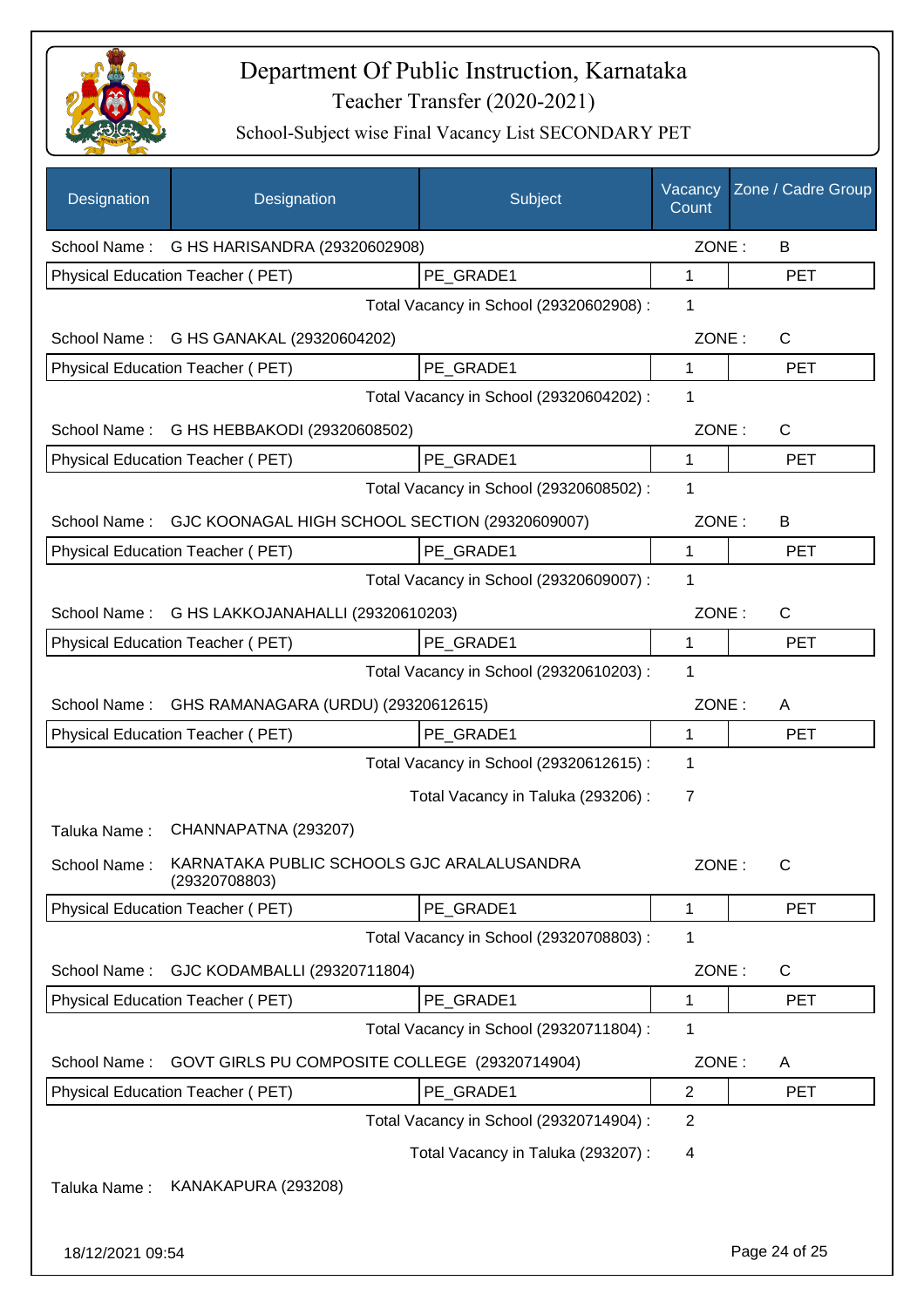

| Designation  | Designation                          | Subject                                 | Vacancy<br>Count | Zone / Cadre Group |
|--------------|--------------------------------------|-----------------------------------------|------------------|--------------------|
| School Name: | G HS HERINDYAPANAHALLI (29320818205) |                                         | ZONE:            | $\mathsf C$        |
|              | Physical Education Teacher (PET)     | PE_GRADE1                               | $\mathbf 1$      | PET                |
|              |                                      | Total Vacancy in School (29320818205) : | $\mathbf{1}$     |                    |
|              |                                      | Total Vacancy in Taluka (293208) :      | $\mathbf{1}$     |                    |
|              |                                      |                                         |                  |                    |
|              |                                      |                                         |                  |                    |
|              |                                      |                                         |                  |                    |
|              |                                      |                                         |                  |                    |
|              |                                      |                                         |                  |                    |
|              |                                      |                                         |                  |                    |
|              |                                      |                                         |                  |                    |
|              |                                      |                                         |                  |                    |
|              |                                      |                                         |                  |                    |
|              |                                      |                                         |                  |                    |
|              |                                      |                                         |                  |                    |
|              |                                      |                                         |                  |                    |
|              |                                      |                                         |                  |                    |
|              |                                      |                                         |                  |                    |
|              |                                      |                                         |                  |                    |
|              |                                      |                                         |                  |                    |
|              |                                      |                                         |                  |                    |
|              |                                      |                                         |                  |                    |
|              |                                      |                                         |                  |                    |
|              |                                      |                                         |                  |                    |
|              |                                      |                                         |                  |                    |
|              |                                      |                                         |                  |                    |
|              |                                      |                                         |                  |                    |
|              |                                      |                                         |                  |                    |
|              |                                      |                                         |                  |                    |
|              |                                      |                                         |                  |                    |
|              |                                      |                                         |                  |                    |
|              |                                      |                                         |                  |                    |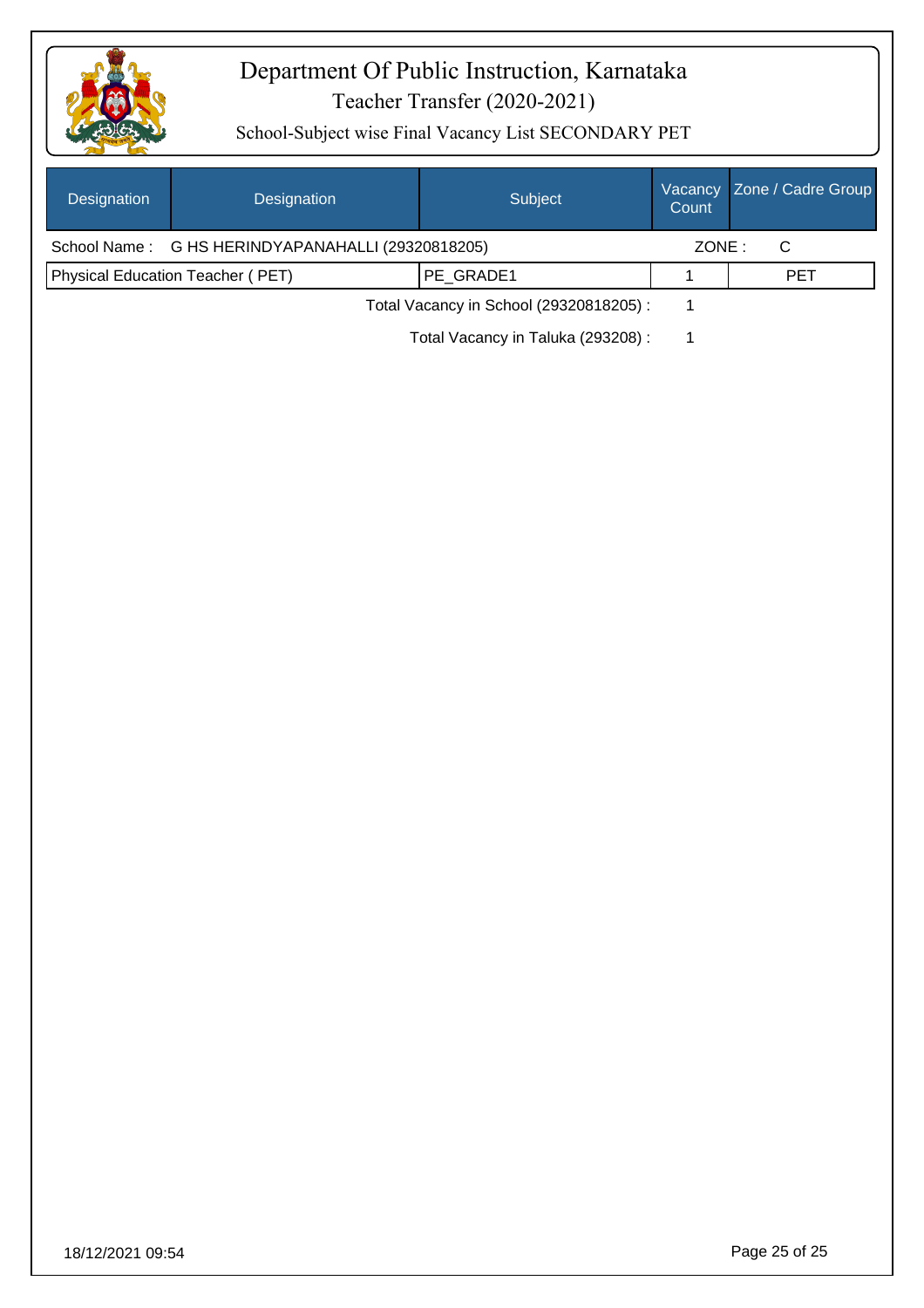

| Designation            | Designation                                                                         | Subject                                  | Vacancy<br>Count | Zone / Cadre Group |
|------------------------|-------------------------------------------------------------------------------------|------------------------------------------|------------------|--------------------|
| <b>Division Name</b>   | Banglore (1)                                                                        |                                          |                  |                    |
| District Name:         | CHITRADURGA (2913)                                                                  |                                          |                  |                    |
| Taluka Name:           | CHITRADURGA (291301)                                                                |                                          |                  |                    |
| School Name:           | KARNATAKA PUBLIC SCHOOLS KARNATAKA PUBILIC SCHOOL<br>ANNEHAL JA.HATTI (29130100102) |                                          | ZONE:            | $\mathsf{C}$       |
| <b>Special Teacher</b> |                                                                                     | SPECIAL_SEC_MUSIC_GRAD<br>E <sub>1</sub> | 1                | <b>SPL</b>         |
|                        |                                                                                     | Total Vacancy in School (29130100102) :  | $\mathbf{1}$     |                    |
| School Name:           | GHS HIREKABBIGEREGOLLRAHATTI (29130103602)                                          |                                          | ZONE:            | $\mathsf{C}$       |
| Special Teacher        |                                                                                     | SPECIAL_SEC_HORTICULTU<br><b>RE</b>      | 1                | <b>SPL</b>         |
|                        |                                                                                     | Total Vacancy in School (29130103602) :  | 1                |                    |
|                        |                                                                                     | Total Vacancy in Taluka (291301) :       | $\overline{2}$   |                    |
| Taluka Name:           | CHALLAKERE (291302)                                                                 |                                          |                  |                    |
| School Name:           | GHS GOWRASAMUDRA (29130204803)                                                      |                                          | ZONE:            | C                  |
| <b>Special Teacher</b> |                                                                                     | SPECIAL_SEC_HORTICULTU<br><b>RE</b>      | 1                | SPL                |
|                        |                                                                                     | Total Vacancy in School (29130204803) :  | 1                |                    |
| School Name:           | GOVERNMENT PRE-UNIVERSITY COMPOSITE COLLEGE<br>THALAKU (29130206608)                |                                          | ZONE:            | A                  |
| <b>Special Teacher</b> |                                                                                     | SPECIAL_SEC_TAILORING                    | 1                | <b>SPL</b>         |
|                        |                                                                                     | Total Vacancy in School (29130206608) :  | 1                |                    |
| School Name:           | GHS PAGADALABANDE (29130212806)                                                     |                                          | ZONE:            | C                  |
| Special Teacher        |                                                                                     | SPECIAL_SEC_TAILORING                    | 1                | <b>SPL</b>         |
|                        |                                                                                     | Total Vacancy in School (29130212806) :  | 1                |                    |
| School Name:           | GHS SIDDESHWARANADURGA (29130214203)                                                |                                          | ZONE:            | C                  |
| Special Teacher        |                                                                                     | SPECIAL_SEC_TAILORING                    | 1                | SPL                |
|                        |                                                                                     | Total Vacancy in School (29130214203) :  | 1                |                    |
| School Name:           | GOVT HIGH SCHOOL T N KOTE (29130215704)                                             |                                          | ZONE:            | C                  |
| <b>Special Teacher</b> |                                                                                     | SPECIAL_SEC_HORTICULTU<br><b>RE</b>      | 1                | <b>SPL</b>         |
|                        |                                                                                     | Total Vacancy in School (29130215704) :  | 1                |                    |
| School Name:           | GHS DODDACHELLUR (29130216004)                                                      |                                          | ZONE:            | C                  |
| <b>Special Teacher</b> |                                                                                     | SPECIAL_SEC_DRAWING                      | 1                | <b>SPL</b>         |
| 18/12/2021 09:54       |                                                                                     |                                          |                  | Page 1 of 38       |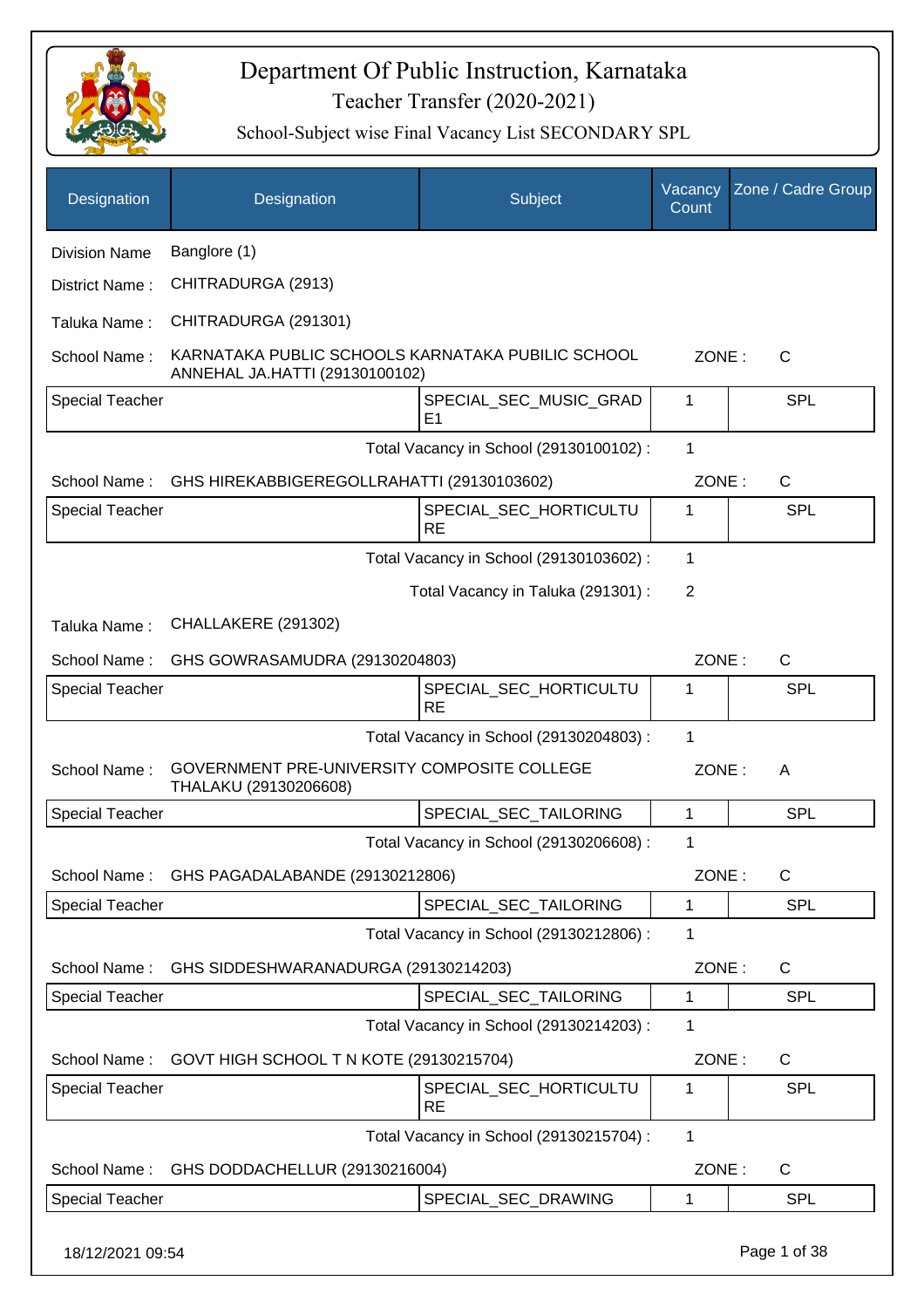

| Designation            | Designation                                   | Subject                                  | Vacancy<br>Count | Zone / Cadre Group |
|------------------------|-----------------------------------------------|------------------------------------------|------------------|--------------------|
|                        |                                               | Total Vacancy in School (29130216004) :  | 1                |                    |
|                        | School Name: GHS P MAHADEVAURA (29130221901)  |                                          | ZONE:            | C                  |
| <b>Special Teacher</b> |                                               | SPECIAL_SEC_DRAWING                      | 1                | <b>SPL</b>         |
|                        |                                               | Total Vacancy in School (29130221901) :  | 1                |                    |
|                        |                                               | Total Vacancy in Taluka (291302):        | 7                |                    |
| Taluka Name:           | <b>HIRIYUR (291303)</b>                       |                                          |                  |                    |
|                        | School Name: GHS PALAVVANAHALLI (29130300204) |                                          | ZONE:            | $\mathsf{C}$       |
| <b>Special Teacher</b> |                                               | SPECIAL SEC HORTICULTU                   | 1                | <b>SPL</b>         |
|                        |                                               | <b>RE</b>                                |                  |                    |
|                        |                                               | Total Vacancy in School (29130300204) :  | 1                |                    |
|                        | School Name: GHS MD.KOTE (29130300503)        |                                          | ZONE:            | $\mathsf{C}$       |
| <b>Special Teacher</b> |                                               | SPECIAL SEC HORTICULTU<br><b>RE</b>      | 1                | <b>SPL</b>         |
|                        |                                               | Total Vacancy in School (29130300503) :  | 1                |                    |
|                        | School Name: GHS AMBALAGERE (29130305003)     |                                          | ZONE:            | $\mathsf{C}$       |
| <b>Special Teacher</b> |                                               | SPECIAL_SEC_DRAWING                      | 1                | <b>SPL</b>         |
|                        |                                               | Total Vacancy in School (29130305003) :  | 1                |                    |
|                        | School Name: G J.C. HARIYABBE (29130306505)   |                                          | ZONE:            | $\mathsf{C}$       |
| <b>Special Teacher</b> |                                               | SPECIAL_SEC_HORTICULTU<br><b>RE</b>      | 1                | <b>SPL</b>         |
|                        |                                               | Total Vacancy in School (29130306505) :  | 1                |                    |
|                        | School Name: GHS V.K GUDDA (29130307302)      |                                          | ZONE:            | C                  |
| <b>Special Teacher</b> |                                               | SPECIAL_SEC_MUSIC_GRAD<br>E <sub>1</sub> | 1                | <b>SPL</b>         |
|                        |                                               | Total Vacancy in School (29130307302) :  | 1                |                    |
| School Name:           | GHS IKKANUR (29130308303)                     |                                          | ZONE:            | C                  |
| Special Teacher        |                                               | SPECIAL_SEC_HORTICULTU<br><b>RE</b>      | $\mathbf{1}$     | <b>SPL</b>         |
|                        |                                               | Total Vacancy in School (29130308303) :  | 1                |                    |
| School Name:           | GHS MASKAL (29130309207)                      |                                          | ZONE:            | C                  |
| Special Teacher        |                                               | SPECIAL_SEC_DRAWING                      | 1                | <b>SPL</b>         |
|                        |                                               | Total Vacancy in School (29130309207) :  | 1                |                    |
| School Name:           | GJC V.V PURA (29130310106)                    |                                          | ZONE:            | $\mathsf{C}$       |
| <b>Special Teacher</b> |                                               | SPECIAL_SEC_HORTICULTU                   | 1                | <b>SPL</b>         |
| 18/12/2021 09:54       |                                               |                                          |                  | Page 2 of 38       |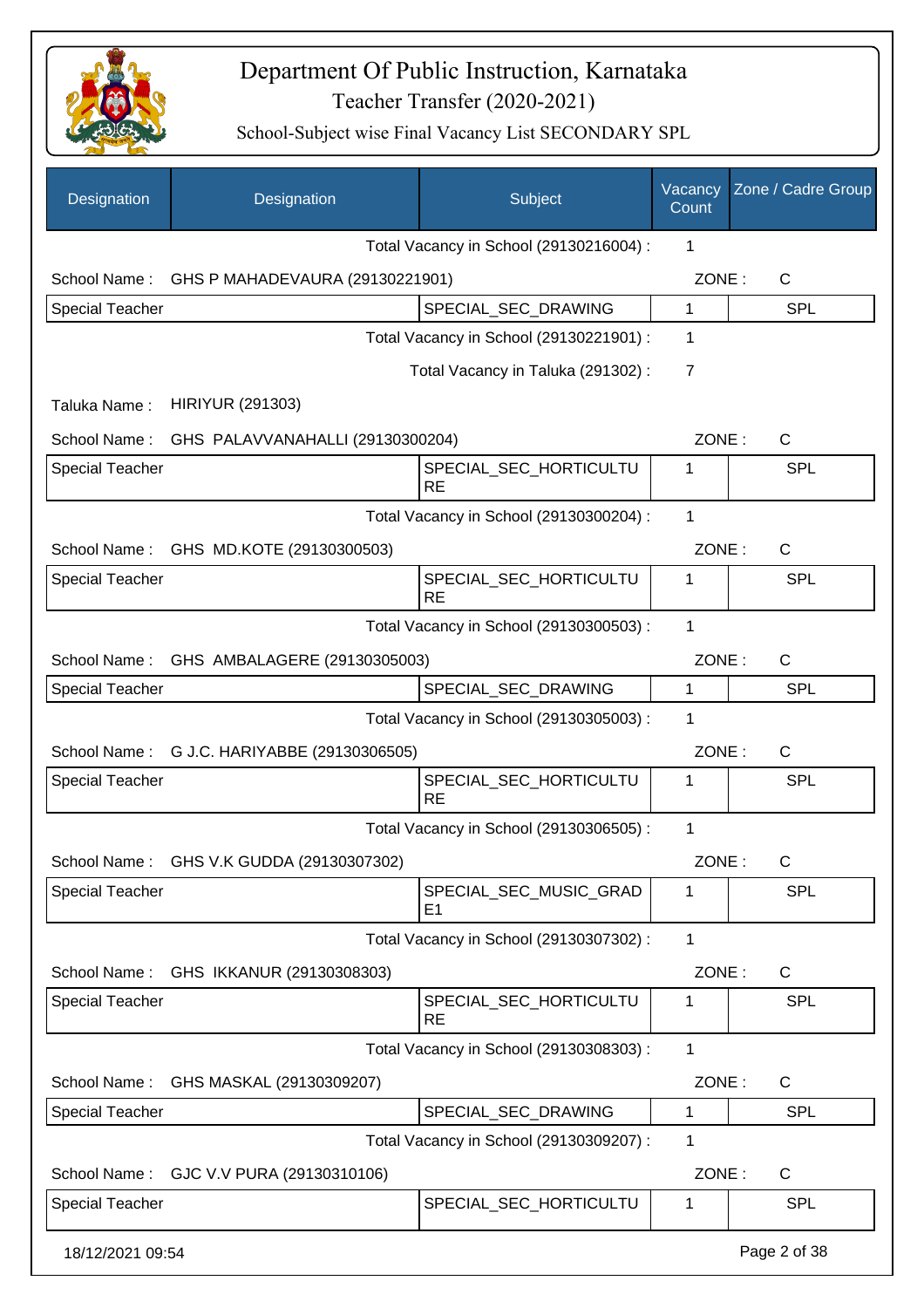

| Designation            | Designation                                                | Subject                                  | Vacancy<br>Count | Zone / Cadre Group |
|------------------------|------------------------------------------------------------|------------------------------------------|------------------|--------------------|
|                        |                                                            | E                                        |                  |                    |
|                        |                                                            | Total Vacancy in School (29130310106) :  | 1                |                    |
| School Name:           | GHS GOWDANAHALLI (29130313506)                             |                                          | ZONE:            | $\mathsf{C}$       |
| Special Teacher        |                                                            | SPECIAL_SEC_TAILORING                    | 1                | <b>SPL</b>         |
|                        |                                                            | Total Vacancy in School (29130313506) :  | 1                |                    |
| School Name:           | GJC J.G.HALLI (29130314114)                                |                                          | ZONE:            | C                  |
| <b>Special Teacher</b> |                                                            | SPECIAL_SEC_MUSIC_GRAD<br>E <sub>1</sub> | 1                | SPL                |
|                        |                                                            | Total Vacancy in School (29130314114) :  | $\mathbf{1}$     |                    |
| School Name:           | KARNATAKA PUBLIC SCHOOLS KPS HOSAYALANADU<br>(29130319003) |                                          | ZONE:            | C                  |
| Special Teacher        |                                                            | SPECIAL_SEC_HORTICULTU<br><b>RE</b>      | 1                | <b>SPL</b>         |
|                        |                                                            | Total Vacancy in School (29130319003) :  | 1                |                    |
|                        | School Name: GHS VASANTHANAGARA (29130319501)              |                                          | ZONE:            | $\mathsf{C}$       |
| <b>Special Teacher</b> |                                                            | SPECIAL_SEC_HORTICULTU<br><b>RE</b>      | 1                | SPL                |
|                        |                                                            | Total Vacancy in School (29130319501) :  | 1                |                    |
|                        |                                                            | Total Vacancy in Taluka (291303):        | 12               |                    |
| Taluka Name:           | HOLALKERE (291304)                                         |                                          |                  |                    |
| School Name:           | GHS CHIKKANDAVADI (29130400102)                            |                                          | ZONE:            | $\mathsf{C}$       |
| <b>Special Teacher</b> |                                                            | SPECIAL_SEC_HORTICULTU<br><b>RE</b>      | 1                | SPL                |
|                        |                                                            | Total Vacancy in School (29130400102) :  | 1                |                    |
| School Name:           | GOVERNMENT HIGH SCHOOL HIREYAMMIGANUR (29130412902)        |                                          | ZONE:            | $\mathsf{C}$       |
| <b>Special Teacher</b> |                                                            | SPECIAL_SEC_HORTICULTU<br><b>RE</b>      | 1                | <b>SPL</b>         |
|                        |                                                            | Total Vacancy in School (29130412902) :  | 1                |                    |
| School Name:           | GHS MADDERU (29130416202)                                  |                                          | ZONE:            | $\mathsf{C}$       |
| <b>Special Teacher</b> |                                                            | SPECIAL_SEC_HORTICULTU<br><b>RE</b>      | 1                | <b>SPL</b>         |
|                        |                                                            | Total Vacancy in School (29130416202) :  | 1                |                    |
| School Name:           | GOVT MMPU COLLEGE HOLALKERE (29130420607)                  |                                          | ZONE:            | A                  |
| <b>Special Teacher</b> |                                                            | SPECIAL_SEC_HORTICULTU<br><b>RE</b>      | 1                | <b>SPL</b>         |
| 18/12/2021 09:54       |                                                            |                                          |                  | Page 3 of 38       |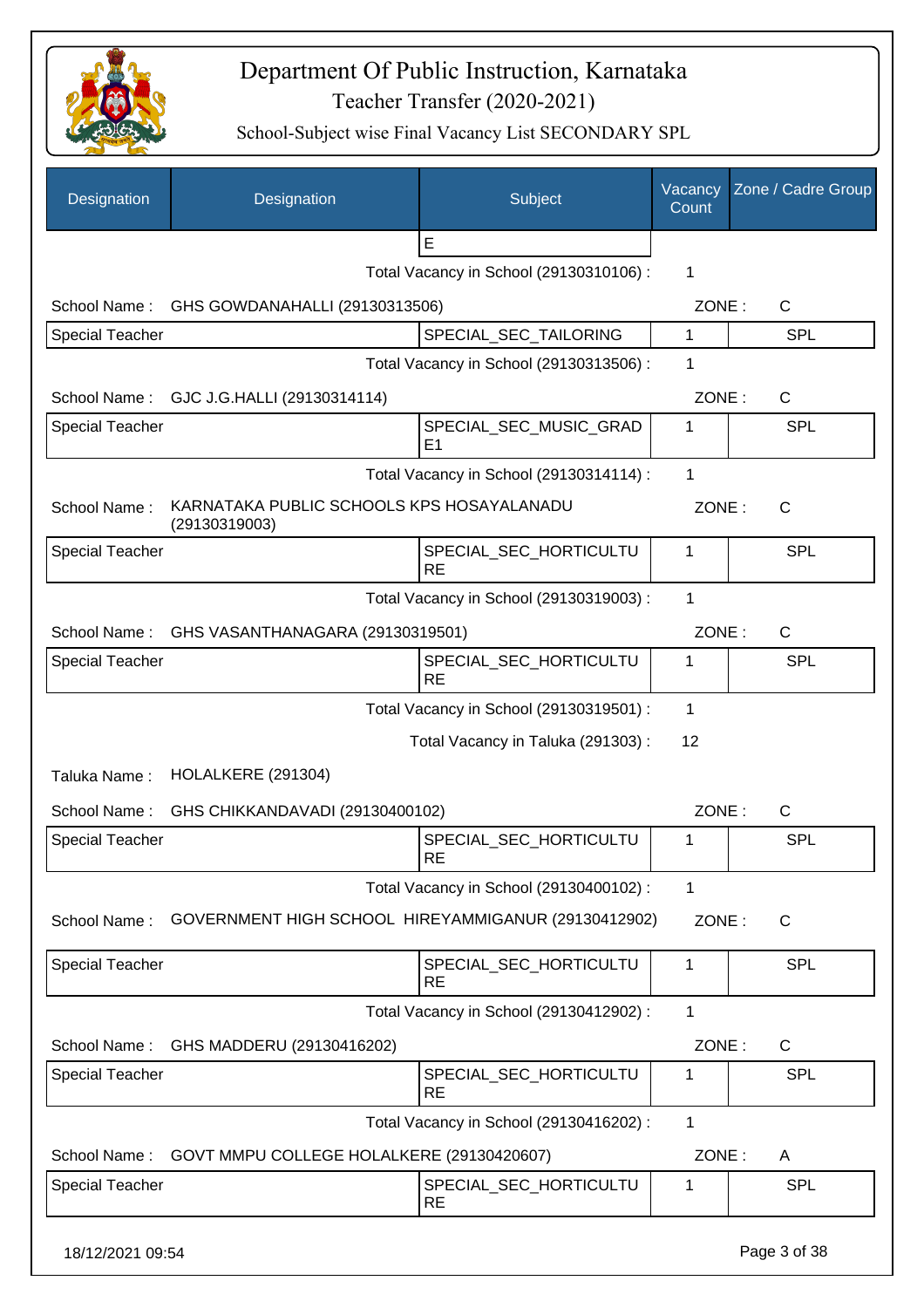

| Designation            | Designation                       | Subject                                 | Vacancy<br>Count | Zone / Cadre Group |
|------------------------|-----------------------------------|-----------------------------------------|------------------|--------------------|
|                        |                                   | Total Vacancy in School (29130420607) : | 1                |                    |
| School Name:           | GHS AVINAHATTI (29130422003)      |                                         | ZONE:            | C                  |
| <b>Special Teacher</b> |                                   | SPECIAL_SEC_HORTICULTU<br><b>RE</b>     | 1                | <b>SPL</b>         |
|                        |                                   | Total Vacancy in School (29130422003) : | 1                |                    |
| School Name:           | GHS THEKALAVATTI (29130424001)    |                                         | ZONE:            | $\mathsf{C}$       |
| <b>Special Teacher</b> |                                   | SPECIAL_SEC_DANCE                       | $\mathbf{1}$     | <b>SPL</b>         |
|                        |                                   | Total Vacancy in School (29130424001) : | 1                |                    |
|                        |                                   | Total Vacancy in Taluka (291304) :      | 6                |                    |
| Taluka Name:           | HOSADURGA (291305)                |                                         |                  |                    |
| School Name:           | GHS NAGATHIHALLI (29130509708)    |                                         | ZONE:            | $\mathsf{C}$       |
| <b>Special Teacher</b> |                                   | SPECIAL_SEC_HORTICULTU<br><b>RE</b>     | 1                | <b>SPL</b>         |
|                        |                                   | Total Vacancy in School (29130509708) : | 1                |                    |
| School Name:           | GHS THANDAGA (29130517011)        |                                         | ZONE:            | $\mathsf{C}$       |
| <b>Special Teacher</b> |                                   | SPECIAL_SEC_AGRICULTUR                  | $\mathbf{1}$     | <b>SPL</b>         |
|                        |                                   | Total Vacancy in School (29130517011) : | 1                |                    |
| School Name:           | GJC(8-12) HOSADURGA (29130518707) |                                         | ZONE:            | A                  |
| <b>Special Teacher</b> |                                   | SPECIAL_SEC_HORTICULTU<br><b>RE</b>     | 1                | <b>SPL</b>         |
|                        |                                   | Total Vacancy in School (29130518707) : | 1                |                    |
| School Name:           | GJC (8-12) ANIVALA (29130521501)  |                                         | ZONE:            | $\mathsf C$        |
| <b>Special Teacher</b> |                                   | SPECIAL_SEC_HORTICULTU<br><b>RE</b>     | 1                | <b>SPL</b>         |
|                        |                                   | Total Vacancy in School (29130521501) : | 1                |                    |
|                        |                                   | Total Vacancy in Taluka (291305):       | 4                |                    |
| Taluka Name:           | MOLAKALMUR (291306)               |                                         |                  |                    |
| School Name:           | GJC MOLAKALMURU (29130612305)     |                                         | ZONE:            | A                  |
| <b>Special Teacher</b> |                                   | SPECIAL_SEC_DRAWING                     | 1                | <b>SPL</b>         |
|                        |                                   | Total Vacancy in School (29130612305) : | 1                |                    |
| School Name:           | KPS B.G.KERE (29130613401)        |                                         | ZONE:            | $\mathsf{C}$       |
| Special Teacher        |                                   | SPECIAL_SEC_TAILORING                   | 1                | SPL                |
|                        |                                   | Total Vacancy in School (29130613401) : | 1                |                    |
| 18/12/2021 09:54       |                                   |                                         |                  | Page 4 of 38       |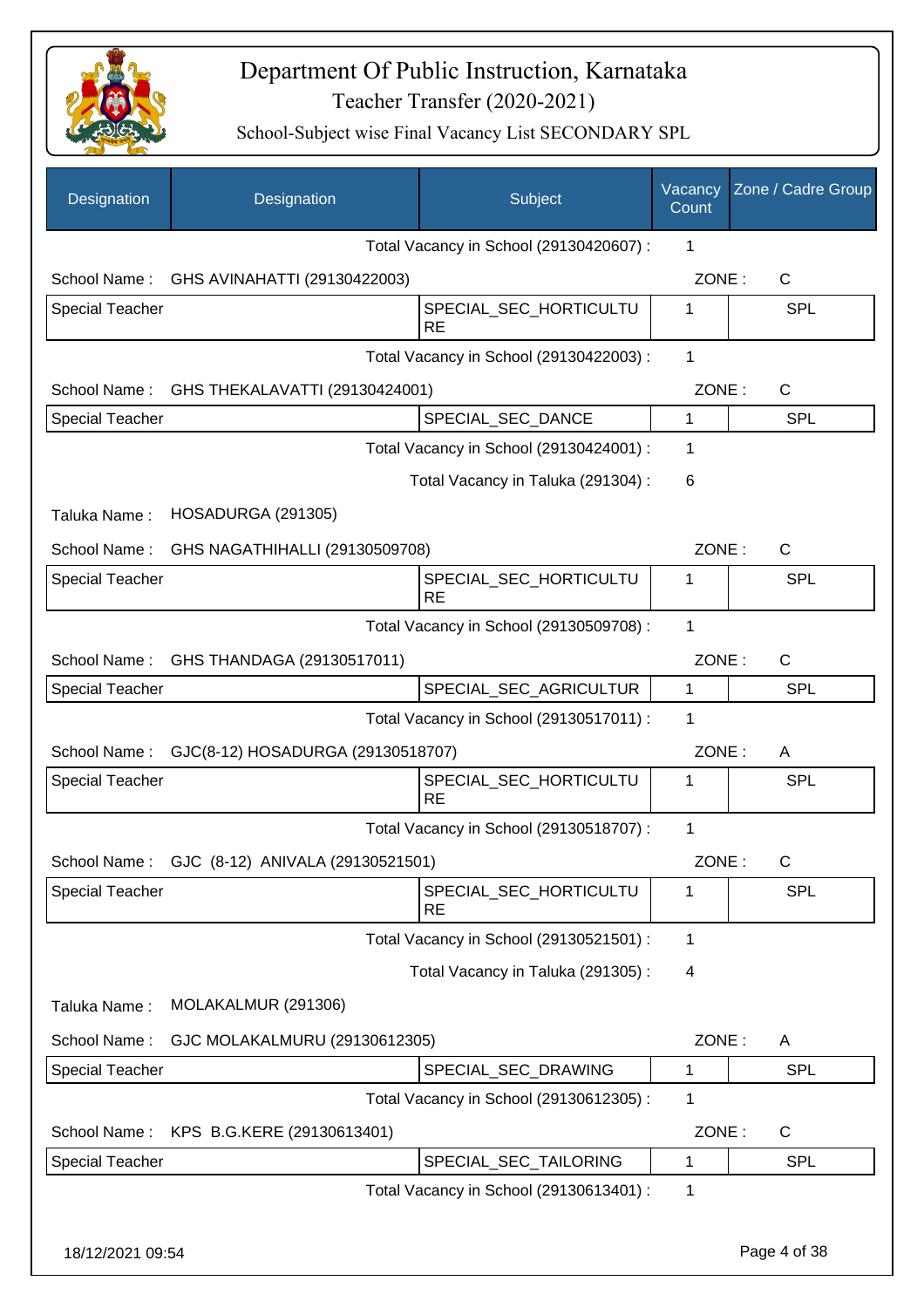

| Designation            | Designation                                                    | Subject                                  | Vacancy<br>Count | Zone / Cadre Group |
|------------------------|----------------------------------------------------------------|------------------------------------------|------------------|--------------------|
|                        |                                                                | Total Vacancy in Taluka (291306) :       | $\overline{2}$   |                    |
| District Name:         | DAVANAGERE (2914)                                              |                                          |                  |                    |
| Taluka Name:           | CHANNAGIRI (291401)                                            |                                          |                  |                    |
| School Name:           | GHS-CHIRADONI (29140104604)                                    |                                          | ZONE:            | $\mathsf{C}$       |
| <b>Special Teacher</b> |                                                                | SPECIAL_SEC_DRAWING                      | 1                | <b>SPL</b>         |
|                        |                                                                | Total Vacancy in School (29140104604) :  | 1                |                    |
|                        | School Name: STJ GJC-HIREKOGALURU (29140109104)                |                                          | ZONE:            | $\mathsf{C}$       |
| <b>Special Teacher</b> |                                                                | SPECIAL_SEC_MUSIC_GRAD<br>E2             | 1                | <b>SPL</b>         |
|                        |                                                                | Total Vacancy in School (29140109104) :  | 1                |                    |
| School Name:           | GHS-KANIVEBILACHI (29140111403)                                |                                          | ZONE:            | $\mathsf{C}$       |
| <b>Special Teacher</b> |                                                                | SPECIAL_SEC_TAILORING                    | 1                | <b>SPL</b>         |
|                        |                                                                | Total Vacancy in School (29140111403) :  | 1                |                    |
| School Name:           | GHS(URDU)-KAREKATTE (29140111605)                              |                                          | ZONE:            | C                  |
| <b>Special Teacher</b> |                                                                | SPECIAL_SEC_DRAWING                      | 1                | <b>SPL</b>         |
|                        |                                                                | Total Vacancy in School (29140111605) :  | 1                |                    |
| School Name:           | KARNATAKA PUBLIC SCHOOLS GSSJVP SANTHEBENNURU<br>(29140118811) |                                          | ZONE:            | $\mathsf{C}$       |
| <b>Special Teacher</b> |                                                                | SPECIAL_SEC_DRAWING                      | 1                | <b>SPL</b>         |
|                        |                                                                | Total Vacancy in School (29140118811) :  | 1                |                    |
| School Name:           | GJC - CHANNAGIRI (29140122902)                                 |                                          | ZONE:            | A                  |
| <b>Special Teacher</b> |                                                                | SPECIAL_SEC_DRAWING                      | 1                | <b>SPL</b>         |
|                        |                                                                | Total Vacancy in School (29140122902) :  | 1                |                    |
|                        |                                                                | Total Vacancy in Taluka (291401) :       | 6                |                    |
| Taluka Name:           | DAVANAGERE(N) (291402)                                         |                                          |                  |                    |
| School Name:           | GHS-HALVARTHI (29140202602)                                    |                                          | ZONE:            | C                  |
| <b>Special Teacher</b> |                                                                | SPECIAL_SEC_HORTICULTU<br><b>RE</b>      | 1                | <b>SPL</b>         |
|                        |                                                                | Total Vacancy in School (29140202602) :  | 1                |                    |
| School Name:           | GHS(V.S.P)-HULIKATTE (29140203503)                             |                                          | ZONE:            | C                  |
| <b>Special Teacher</b> |                                                                | SPECIAL_SEC_MUSIC_GRAD<br>E <sub>2</sub> | 1                | <b>SPL</b>         |
|                        |                                                                | Total Vacancy in School (29140203503) :  | 1                |                    |
| 18/12/2021 09:54       |                                                                |                                          |                  | Page 5 of 38       |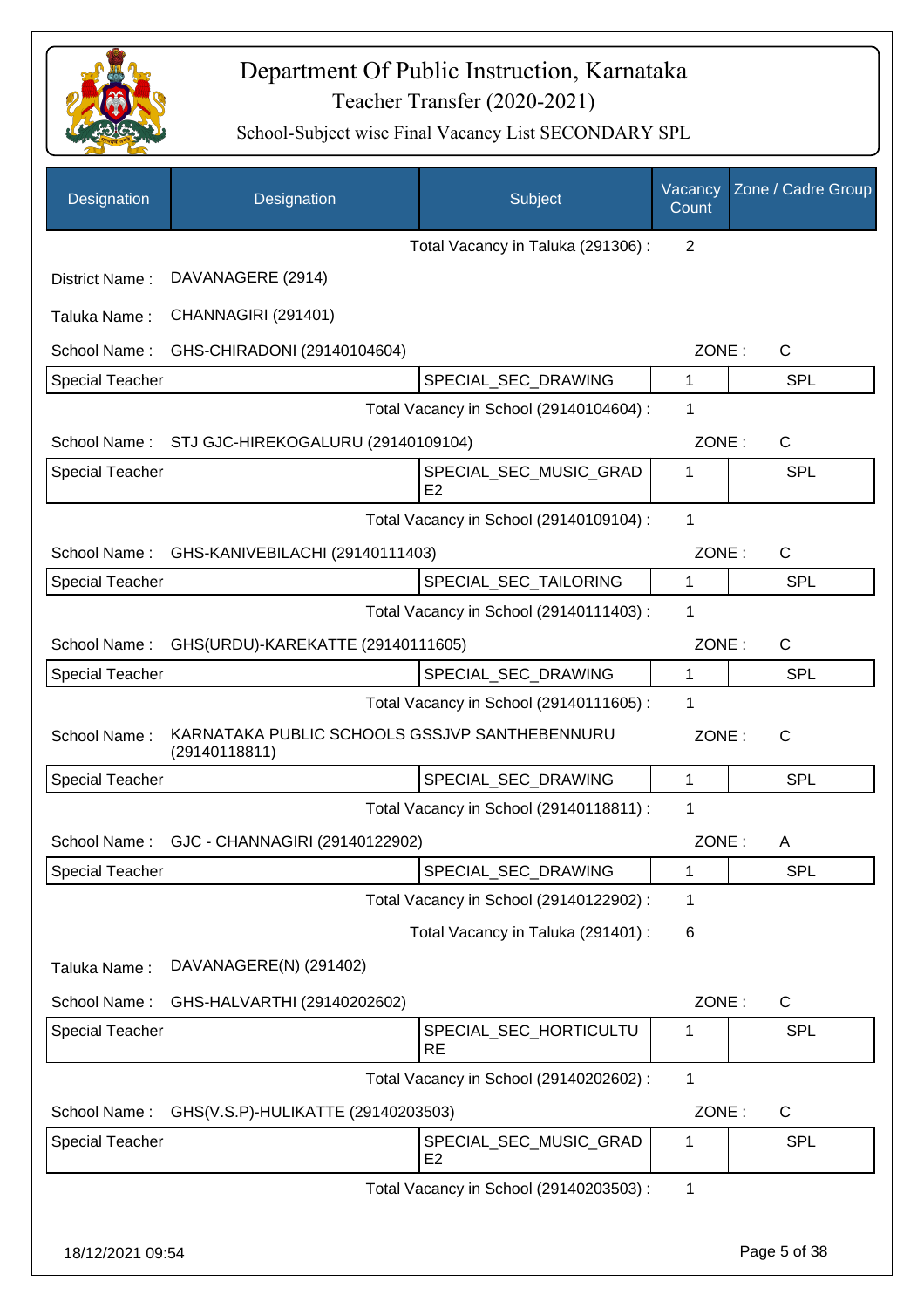

| Designation            | Designation                                                         | Subject                                 | Vacancy<br>Count | Zone / Cadre Group |
|------------------------|---------------------------------------------------------------------|-----------------------------------------|------------------|--------------------|
| School Name:           | GOVT URDU H.S-S.S.M NAGARA DVG (29140208620)                        |                                         | ZONE:            | A                  |
| <b>Special Teacher</b> |                                                                     | SPECIAL SEC HORTICULTU<br><b>RE</b>     | 1                | <b>SPL</b>         |
|                        |                                                                     | Total Vacancy in School (29140208620) : | 1                |                    |
|                        |                                                                     | Total Vacancy in Taluka (291402) :      | 3                |                    |
| Taluka Name:           | DAVANAGERE(S) (291403)                                              |                                         |                  |                    |
| School Name:           | GHS-NAGARASANAHALLI (29140301602)                                   |                                         | ZONE:            | C                  |
| Special Teacher        |                                                                     | SPECIAL_SEC_TAILORING                   | 1                | <b>SPL</b>         |
|                        |                                                                     | Total Vacancy in School (29140301602) : | 1                |                    |
| School Name:           | KARNATAKA PUBLIC SCHOOLS GOVT PU COLLEGE KUKKUWADA<br>(29140301706) |                                         | ZONE:            | $\mathsf{C}$       |
| <b>Special Teacher</b> |                                                                     | SPECIAL_SEC_HORTICULTU<br><b>RE</b>     | 1                | <b>SPL</b>         |
|                        |                                                                     | Total Vacancy in School (29140301706) : | 1                |                    |
| School Name:           | GHS ANJANEYA-THURCHGATTA (29140302105)                              |                                         | ZONE:            | B                  |
| <b>Special Teacher</b> |                                                                     | SPECIAL_SEC_HORTICULTU<br><b>RE</b>     | 1                | SPL                |
|                        |                                                                     | Total Vacancy in School (29140302105) : | $\mathbf{1}$     |                    |
| School Name:           | GHS-H.BASAPURA (29140304908)                                        |                                         | ZONE:            | $\mathsf{C}$       |
| <b>Special Teacher</b> |                                                                     | SPECIAL_SEC_TAILORING                   | 1                | <b>SPL</b>         |
|                        |                                                                     | Total Vacancy in School (29140304908) : | 1                |                    |
| School Name:           | GHS - RAMAGONDANAHALLI DAVANAGERE SOUTH (29140305602)               |                                         | ZONE:            | С                  |
| <b>Special Teacher</b> |                                                                     | SPECIAL_SEC_HORTICULTU<br><b>RE</b>     | 1                | <b>SPL</b>         |
|                        |                                                                     | Total Vacancy in School (29140305602) : | 1                |                    |
| School Name:           | GOVT MARUTHI PUC-LOKIKERE (29140305803)                             |                                         | ZONE:            | C                  |
| <b>Special Teacher</b> |                                                                     | SPECIAL_SEC_HORTICULTU<br><b>RE</b>     | 1                | <b>SPL</b>         |
|                        |                                                                     | Total Vacancy in School (29140305803) : | $\mathbf{1}$     |                    |
|                        |                                                                     | Total Vacancy in Taluka (291403):       | 6                |                    |
| Taluka Name:           | <b>HARIHARA (291404)</b>                                            |                                         |                  |                    |
| School Name:           | GHS - BILASANUR (29140400602)                                       |                                         | ZONE:            | $\mathsf{C}$       |
| Special Teacher        |                                                                     | SPECIAL_SEC_HORTICULTU<br><b>RE</b>     | 1                | <b>SPL</b>         |
| 18/12/2021 09:54       |                                                                     |                                         |                  | Page 6 of 38       |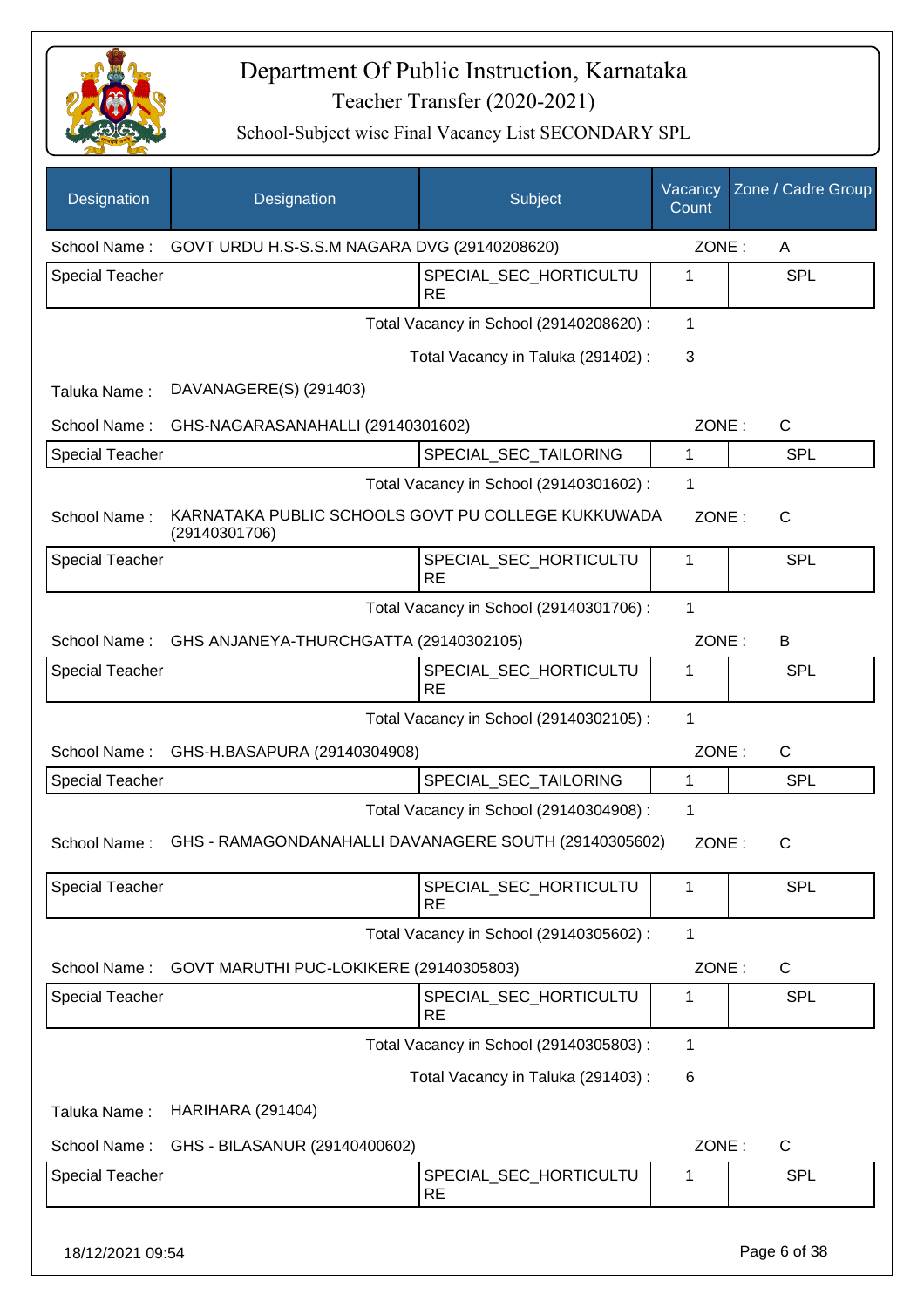

School-Subject wise Final Vacancy List SECONDARY SPL

|                        |                                                                      | Subject                                  | Vacancy<br>Count | Zone / Cadre Group |
|------------------------|----------------------------------------------------------------------|------------------------------------------|------------------|--------------------|
|                        |                                                                      | Total Vacancy in School (29140400602) :  | 1                |                    |
| School Name:           | GOVT HIGH SCHOOL - GUTTHURU (29140402402)                            |                                          | ZONE:            | B                  |
| Special Teacher        |                                                                      | SPECIAL_SEC_HORTICULTU<br><b>RE</b>      | 1                | <b>SPL</b>         |
|                        |                                                                      | Total Vacancy in School (29140402402) :  | 1                |                    |
|                        | School Name: S.B.P.K. GHS. - HANAGAVADI (29140403003)                |                                          | ZONE:            | В                  |
| <b>Special Teacher</b> |                                                                      | SPECIAL_SEC_TAILORING                    | $\mathbf{1}$     | <b>SPL</b>         |
|                        |                                                                      | Total Vacancy in School (29140403003) :  | 1                |                    |
|                        | School Name: GJC - HOLESIRIGERE (29140403507)                        |                                          | ZONE:            | C                  |
| <b>Special Teacher</b> |                                                                      | SPECIAL_SEC_MUSIC_GRAD<br>E <sub>2</sub> | 1                | <b>SPL</b>         |
|                        |                                                                      | Total Vacancy in School (29140403507) :  | 1                |                    |
|                        | School Name: GJC - KUMBALURU (29140405205)                           |                                          | ZONE:            | B                  |
| <b>Special Teacher</b> |                                                                      | SPECIAL_SEC_SERICULTUR                   | $\mathbf{1}$     | <b>SPL</b>         |
|                        |                                                                      | Total Vacancy in School (29140405205) :  | 1                |                    |
|                        | School Name: GHS - RAJANAHALLI (29140406710)                         |                                          | ZONE:            | $\mathsf{C}$       |
| Special Teacher        |                                                                      | SPECIAL_SEC_TAILORING                    | $\mathbf{1}$     | <b>SPL</b>         |
|                        |                                                                      | Total Vacancy in School (29140406710) :  | 1                |                    |
|                        |                                                                      | Total Vacancy in Taluka (291404) :       | 6                |                    |
| Taluka Name:           | <b>HONNALI</b> (291405)                                              |                                          |                  |                    |
| School Name:           | GHS-HIREGONIGERE (29140502903)                                       |                                          | ZONE:            | C                  |
| Special Teacher        |                                                                      | SPECIAL_SEC_TAILORING                    | $\mathbf{1}$     | <b>SPL</b>         |
|                        |                                                                      | Total Vacancy in School (29140502903) :  | 1                |                    |
| School Name:           | GHS - YARECHIKKANAHALLI (29140503702)                                |                                          | ZONE:            | C                  |
| <b>Special Teacher</b> |                                                                      | SPECIAL_SEC_HORTICULTU<br><b>RE</b>      | $\mathbf{1}$     | <b>SPL</b>         |
|                        |                                                                      | Total Vacancy in School (29140503702) :  | $\mathbf{1}$     |                    |
| School Name:           | GHS-MUKTHENAHALLI (29140504002)                                      |                                          | ZONE:            | C                  |
| <b>Special Teacher</b> |                                                                      | SPECIAL_SEC_TAILORING                    | 1                | <b>SPL</b>         |
|                        |                                                                      | Total Vacancy in School (29140504002) :  | 1                |                    |
| School Name:           | KARNATAKA PUBLIC SCHOOLS GOVT PU COLLEGE SASVEHALLI<br>(29140505106) |                                          | ZONE:            | $\mathsf{C}$       |
| <b>Special Teacher</b> |                                                                      | SPECIAL_SEC_HORTICULTU<br><b>RE</b>      | $\mathbf 1$      | <b>SPL</b>         |

18/12/2021 09:54 Page 7 of 38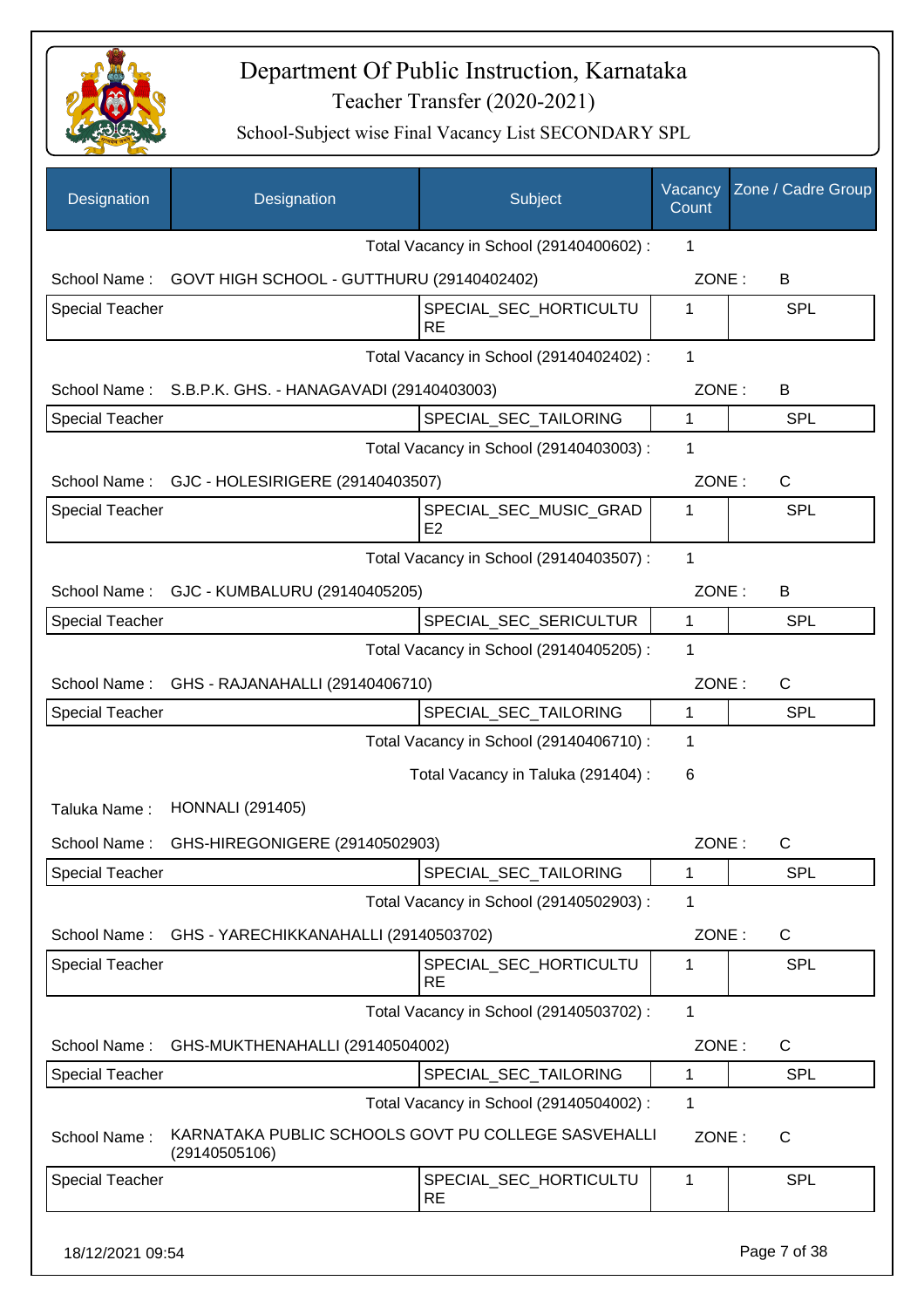

| Designation            | Designation                                                                                        | Subject                                 | Vacancy<br>Count | Zone / Cadre Group |
|------------------------|----------------------------------------------------------------------------------------------------|-----------------------------------------|------------------|--------------------|
|                        |                                                                                                    | Total Vacancy in School (29140505106) : | 1                |                    |
| School Name:           | GHS - LINGAPURA (29140506403)                                                                      |                                         | ZONE:            | $\mathsf{C}$       |
| <b>Special Teacher</b> |                                                                                                    | SPECIAL_SEC_HORTICULTU<br><b>RE</b>     | 1                | <b>SPL</b>         |
|                        |                                                                                                    | Total Vacancy in School (29140506403) : | 1                |                    |
| School Name:           | GHS-RAMPURA (29140507004)                                                                          |                                         | ZONE:            | $\mathsf{C}$       |
| <b>Special Teacher</b> |                                                                                                    | SPECIAL_SEC_TAILORING                   | 1                | <b>SPL</b>         |
|                        |                                                                                                    | Total Vacancy in School (29140507004) : | 1                |                    |
| School Name:           | GHS - HOSAJOGA (29140512104)                                                                       |                                         | ZONE:            | $\mathsf{C}$       |
| <b>Special Teacher</b> |                                                                                                    | SPECIAL_SEC_HORTICULTU<br><b>RE</b>     | 1                | SPL                |
|                        |                                                                                                    | Total Vacancy in School (29140512104) : | $\mathbf{1}$     |                    |
| School Name:           | KARNATAKA PUBLIC SCHOOLS GOVT PRE-UNIVERSITY COLLEGE<br>HIGH SCHOOL SECTION NYAMATHI (29140514709) |                                         | ZONE:            | A                  |
| <b>Special Teacher</b> |                                                                                                    | SPECIAL_SEC_HORTICULTU<br><b>RE</b>     | 1                | <b>SPL</b>         |
|                        |                                                                                                    | Total Vacancy in School (29140514709) : | 1                |                    |
|                        |                                                                                                    | Total Vacancy in Taluka (291405):       | 8                |                    |
| Taluka Name:           | <b>JAGALUR (291406)</b>                                                                            |                                         |                  |                    |
| School Name:           | GHS - DIDDIGI (29140603502)                                                                        |                                         | ZONE:            | $\mathsf{C}$       |
| <b>Special Teacher</b> |                                                                                                    | SPECIAL_SEC_DRAWING                     | 1                | <b>SPL</b>         |
|                        |                                                                                                    | Total Vacancy in School (29140603502) : | $\mathbf 1$      |                    |
| School Name:           | GHS DODDABOMMANAHALLI (29140603602)                                                                |                                         | ZONE:            | C                  |
| <b>Special Teacher</b> |                                                                                                    | SPECIAL_SEC_DRAWING                     | 1                | <b>SPL</b>         |
|                        |                                                                                                    | Total Vacancy in School (29140603602) : | 1                |                    |
| School Name:           | GHS - GURUSIDDAPURA (29140604903)                                                                  |                                         | ZONE:            | $\mathsf{C}$       |
| <b>Special Teacher</b> |                                                                                                    | SPECIAL SEC TAILORING                   | 1                | <b>SPL</b>         |
|                        |                                                                                                    | Total Vacancy in School (29140604903) : | $\mathbf 1$      |                    |
| School Name:           | GHS - HIREMALLANAHOLE (29140605804)                                                                |                                         | ZONE:            | $\mathsf{C}$       |
| <b>Special Teacher</b> |                                                                                                    | SPECIAL_SEC_TAILORING                   | 1                | <b>SPL</b>         |
|                        |                                                                                                    | Total Vacancy in School (29140605804) : | 1                |                    |
| School Name:           | GHS - MEDIKERANAHALLI (29140609302)                                                                |                                         | ZONE:            | C                  |
| <b>Special Teacher</b> |                                                                                                    | SPECIAL_SEC_DRAWING                     | 1                | <b>SPL</b>         |
|                        |                                                                                                    | Total Vacancy in School (29140609302) : | 1                |                    |
| 18/12/2021 09:54       |                                                                                                    |                                         |                  | Page 8 of 38       |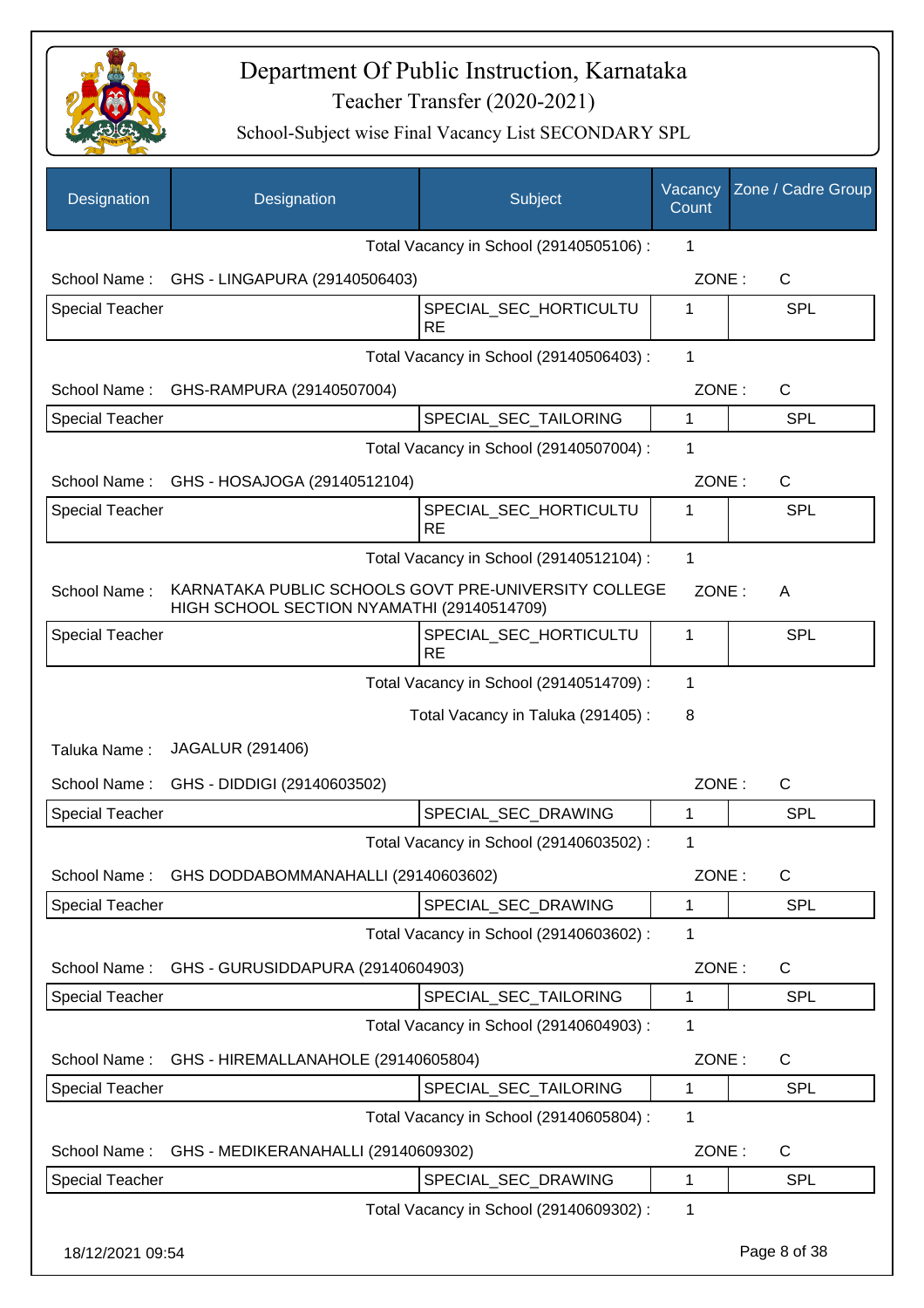

| Designation            | Designation                                  | Subject                                  | Vacancy<br>Count | Zone / Cadre Group |
|------------------------|----------------------------------------------|------------------------------------------|------------------|--------------------|
| School Name:           | GHS - THORANAGATTE (29140613802)             |                                          | ZONE:            | $\mathsf{C}$       |
| <b>Special Teacher</b> |                                              | SPECIAL_SEC_HORTICULTU<br><b>RE</b>      | 1                | <b>SPL</b>         |
|                        |                                              | Total Vacancy in School (29140613802) :  | $\mathbf{1}$     |                    |
| School Name:           | GHS-THAMALEHALLI (29140614902)               |                                          | ZONE:            | C                  |
| Special Teacher        |                                              | SPECIAL SEC DRAWING                      | 1                | <b>SPL</b>         |
|                        |                                              | Total Vacancy in School (29140614902) :  | 1                |                    |
|                        |                                              | Total Vacancy in Taluka (291406) :       | $\overline{7}$   |                    |
| District Name:         | SHIVAMOGGA (2915)                            |                                          |                  |                    |
| Taluka Name:           | BHADRAVATI (291501)                          |                                          |                  |                    |
| School Name:           | SANCHI HONNAMMA GGPUC OLD TOWN (29150116007) |                                          | ZONE:            | Α                  |
| <b>Special Teacher</b> |                                              | SPECIAL_SEC_HORTICULTU<br><b>RE</b>      | 1                | <b>SPL</b>         |
|                        |                                              | Total Vacancy in School (29150116007) :  | 1                |                    |
|                        |                                              | Total Vacancy in Taluka (291501) :       | 1                |                    |
| Taluka Name:           | <b>HOSANAGAR (291502)</b>                    |                                          |                  |                    |
| School Name:           | GPUC RIPPONPET (29150224206)                 |                                          | ZONE:            | $\mathsf{C}$       |
| <b>Special Teacher</b> |                                              | SPECIAL_SEC_MUSIC_GRAD<br>E <sub>1</sub> | 1                | <b>SPL</b>         |
|                        |                                              | Total Vacancy in School (29150224206) :  | 1                |                    |
|                        |                                              | Total Vacancy in Taluka (291502) :       | 1                |                    |
| Taluka Name:           | SHIKARIPUR (291504)                          |                                          |                  |                    |
| School Name:           | GPUC SHIKARIPUR (29150426705)                |                                          | ZONE:            | A                  |
| <b>Special Teacher</b> |                                              | SPECIAL_SEC_DRAWING                      | 1                | <b>SPL</b>         |
| <b>Special Teacher</b> |                                              | SPECIAL_SEC_MUSIC_GRAD<br>E <sub>1</sub> | $\mathbf 1$      | <b>SPL</b>         |
|                        |                                              | Total Vacancy in School (29150426705) :  | $\overline{2}$   |                    |
|                        |                                              | Total Vacancy in Taluka (291504) :       | $\overline{2}$   |                    |
| Taluka Name:           | THIRTHAHALLI (291507)                        |                                          |                  |                    |
| School Name:           | GPUC THIRTHAHALLI (29150737804)              |                                          | ZONE:            | A                  |
| <b>Special Teacher</b> |                                              | SPECIAL_SEC_HORTICULTU<br><b>RE</b>      | 1                | <b>SPL</b>         |
|                        |                                              | Total Vacancy in School (29150737804) :  | 1                |                    |
| 18/12/2021 09:54       |                                              |                                          |                  | Page 9 of 38       |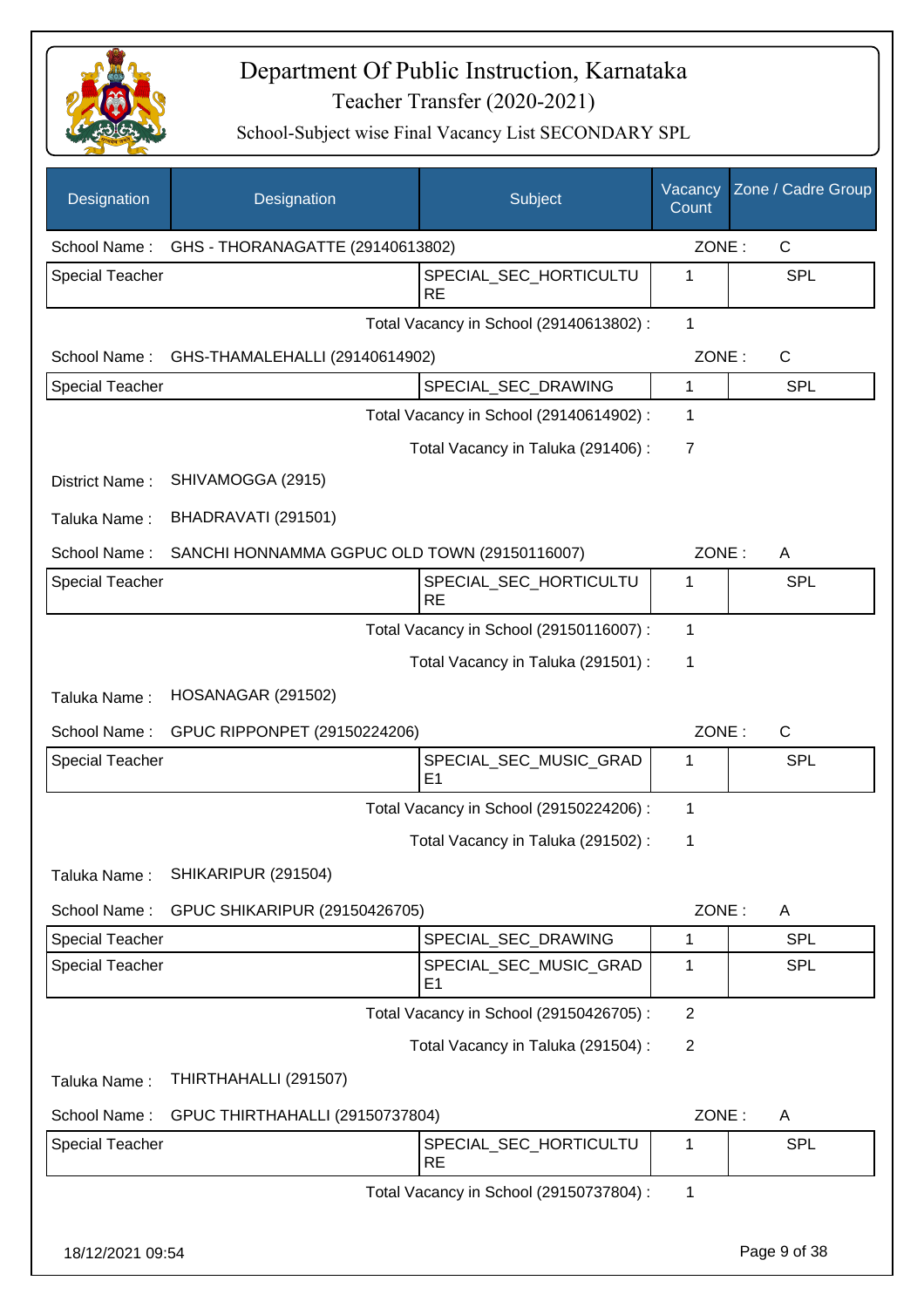

| <b>Designation</b>     | Designation                                                      | Subject                                  | Vacancy<br>Count | Zone / Cadre Group |
|------------------------|------------------------------------------------------------------|------------------------------------------|------------------|--------------------|
|                        |                                                                  | Total Vacancy in Taluka (291507):        | 1                |                    |
| District Name:         | TUMAKURU (2918)                                                  |                                          |                  |                    |
| Taluka Name:           | CHIKNAYAKANHALLI (291801)                                        |                                          |                  |                    |
| School Name:           | GHS HULIYAR THAMMADIHALLI (29180104804)                          |                                          | ZONE:            | $\mathsf{C}$       |
| <b>Special Teacher</b> |                                                                  | SPECIAL_SEC_MUSIC_GRAD<br>E <sub>2</sub> | 1                | <b>SPL</b>         |
|                        |                                                                  | Total Vacancy in School (29180104804) :  | 1                |                    |
| School Name:           | GHS THEERTHAPURA (29180111003)                                   |                                          | ZONE:            | $\mathsf{C}$       |
| <b>Special Teacher</b> |                                                                  | SPECIAL_SEC_DANCE                        | $\mathbf{1}$     | <b>SPL</b>         |
|                        |                                                                  | Total Vacancy in School (29180111003) :  | 1                |                    |
|                        | School Name: GHS BARASIDLAHALLI (29180111202)                    |                                          | ZONE:            | $\mathsf C$        |
| <b>Special Teacher</b> |                                                                  | SPECIAL_SEC_MUSIC_GRAD<br>E <sub>1</sub> | 1                | <b>SPL</b>         |
|                        |                                                                  | Total Vacancy in School (29180111202) :  | 1                |                    |
| School Name:           | GOVT. HIGH SCHOOL DABBAGUNTE (29180120503)                       |                                          | ZONE:            | C                  |
| <b>Special Teacher</b> |                                                                  | SPECIAL_SEC_MUSIC_GRAD<br>E1             | 1                | <b>SPL</b>         |
|                        |                                                                  | Total Vacancy in School (29180120503) :  | 1                |                    |
|                        |                                                                  | Total Vacancy in Taluka (291801) :       | 4                |                    |
| Taluka Name:           | GUBBI (291802)                                                   |                                          |                  |                    |
| School Name:           | GHS COMPOSITE THYAGATUR (29180205703)                            |                                          | ZONE:            | $\mathsf{C}$       |
| <b>Special Teacher</b> |                                                                  | SPECIAL_SEC_TAILORING                    | 1                | <b>SPL</b>         |
|                        |                                                                  | Total Vacancy in School (29180205703) :  | 1                |                    |
| School Name:           | GHS COMPOSITE KONDLI (29180213102)                               |                                          | ZONE:            | C                  |
| <b>Special Teacher</b> |                                                                  | SPECIAL_SEC_DRAWING                      | $\mathbf 1$      | <b>SPL</b>         |
|                        |                                                                  | Total Vacancy in School (29180213102) :  | 1                |                    |
|                        | School Name: KARNATAKA PUBLIC SCHOOLS GJC C S PURA (29180213905) |                                          | ZONE:            | C                  |
| Special Teacher        |                                                                  | SPECIAL_SEC_MUSIC_GRAD<br>E <sub>2</sub> | 1                | <b>SPL</b>         |
|                        |                                                                  | Total Vacancy in School (29180213905) :  | 1                |                    |
| School Name:           | GHS COMPOSITE IDAGUR (29180217503)                               |                                          | ZONE:            | C                  |
| Special Teacher        |                                                                  | SPECIAL_SEC_DRAWING                      | 1                | <b>SPL</b>         |
|                        |                                                                  | Total Vacancy in School (29180217503) :  | 1                |                    |
| 18/12/2021 09:54       |                                                                  |                                          |                  | Page 10 of 38      |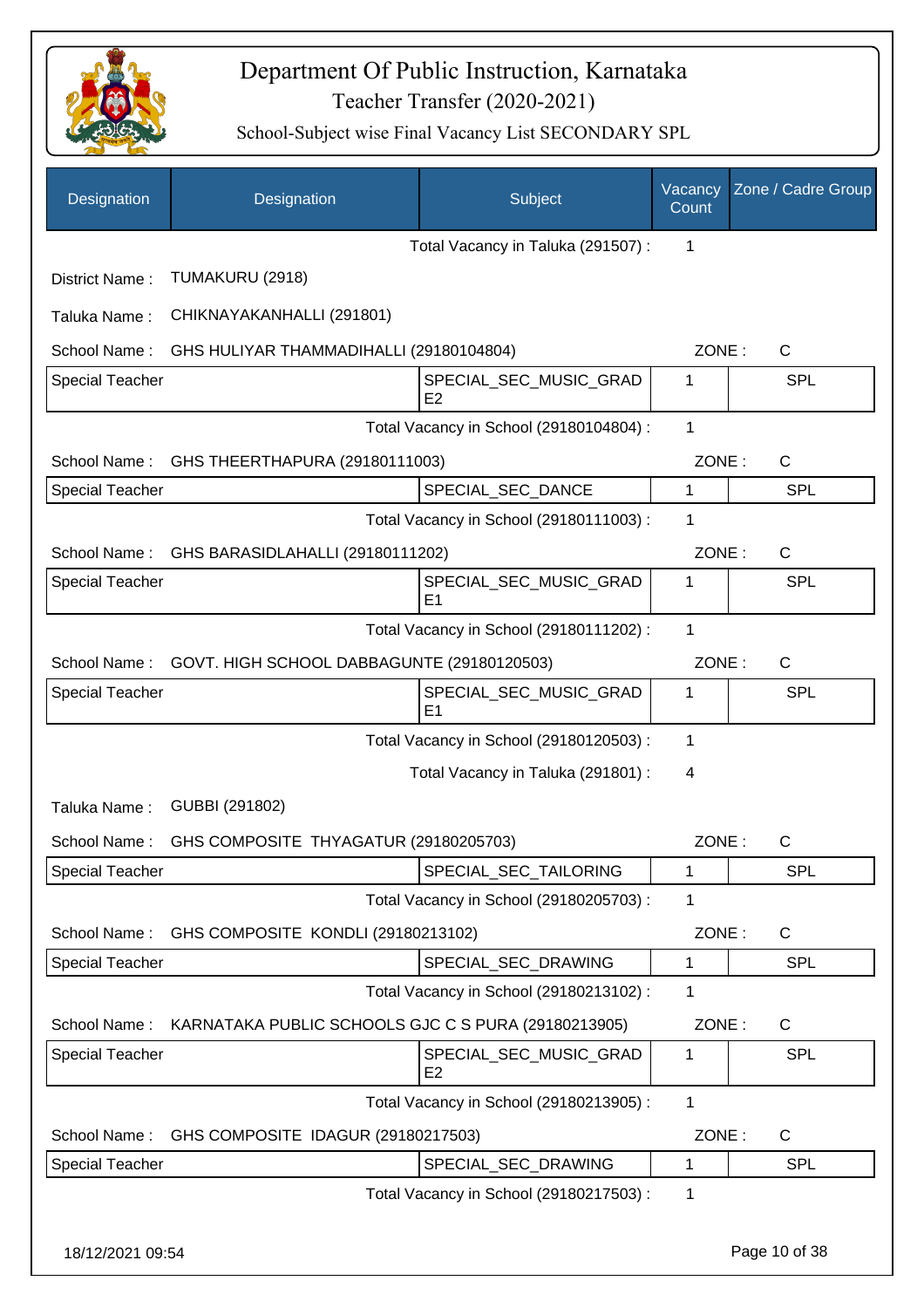

| Designation            | Designation                               | Subject                                  | Vacancy<br>Count | Zone / Cadre Group |
|------------------------|-------------------------------------------|------------------------------------------|------------------|--------------------|
| School Name:           | GHS BOYS CHELUR (29180219013)             |                                          | ZONE:            | C                  |
| <b>Special Teacher</b> |                                           | SPECIAL_SEC_MUSIC_GRAD<br>E <sub>1</sub> | 1                | <b>SPL</b>         |
|                        |                                           | Total Vacancy in School (29180219013) :  | 1                |                    |
| School Name:           | GHS COMPOSITE SHESHANAHALLI (29180220803) |                                          | ZONE:            | C                  |
| <b>Special Teacher</b> |                                           | SPECIAL_SEC_DRAWING                      | 1                | <b>SPL</b>         |
|                        |                                           | Total Vacancy in School (29180220803) :  | 1                |                    |
| School Name:           | GHS HARADAGERE (29180226203)              |                                          | ZONE:            | C                  |
| <b>Special Teacher</b> |                                           | SPECIAL_SEC_TAILORING                    | 1                | <b>SPL</b>         |
|                        |                                           | Total Vacancy in School (29180226203) :  | 1                |                    |
|                        | School Name: GHS SHIVAPURA (29180227102)  |                                          | ZONE:            | C                  |
| <b>Special Teacher</b> |                                           | SPECIAL_SEC_HORTICULTU<br><b>RE</b>      | 1                | <b>SPL</b>         |
|                        |                                           | Total Vacancy in School (29180227102) :  | 1                |                    |
| School Name:           | GHS Ammanaghatta (29180228303)            |                                          | ZONE:            | C                  |
| <b>Special Teacher</b> |                                           | SPECIAL_SEC_HORTICULTU<br><b>RE</b>      | 1                | <b>SPL</b>         |
|                        |                                           | Total Vacancy in School (29180228303) :  | $\mathbf{1}$     |                    |
|                        |                                           | Total Vacancy in Taluka (291802):        | 9                |                    |
| Taluka Name:           | TURUVEKERE (291807)                       |                                          |                  |                    |
| School Name:           | GHS KURUBARAHALLI (29180702404)           |                                          | ZONE:            | $\mathsf{C}$       |
| Special Teacher        |                                           | SPECIAL_SEC_TAILORING                    | 1                | SPL                |
|                        |                                           | Total Vacancy in School (29180702404) :  | 1                |                    |
| School Name:           | GHS SAMPIGE HOSAHALLI (29180702607)       |                                          | ZONE:            | C                  |
| Special Teacher        |                                           | SPECIAL_SEC_AGRICULTUR                   | 1                | <b>SPL</b>         |
|                        |                                           | Total Vacancy in School (29180702607) :  | 1                |                    |
| School Name:           | GHS TUYALAHALLI (29180703702)             |                                          | ZONE:            | C                  |
| <b>Special Teacher</b> |                                           | SPECIAL_SEC_DRAWING                      | 1                | <b>SPL</b>         |
|                        |                                           | Total Vacancy in School (29180703702) :  | 1                |                    |
| School Name:           | GHS AJJANAHALLI (29180704902)             |                                          | ZONE:            | C                  |
| <b>Special Teacher</b> |                                           | SPECIAL_SEC_DRAMA_GRA<br>DE <sub>1</sub> | 1                | <b>SPL</b>         |
|                        |                                           | Total Vacancy in School (29180704902) :  | 1                |                    |
| School Name:           | GHS DODDA GORAGHATTA (29180711803)        |                                          | ZONE:            | $\mathsf{C}$       |
| 18/12/2021 09:54       |                                           |                                          |                  | Page 11 of 38      |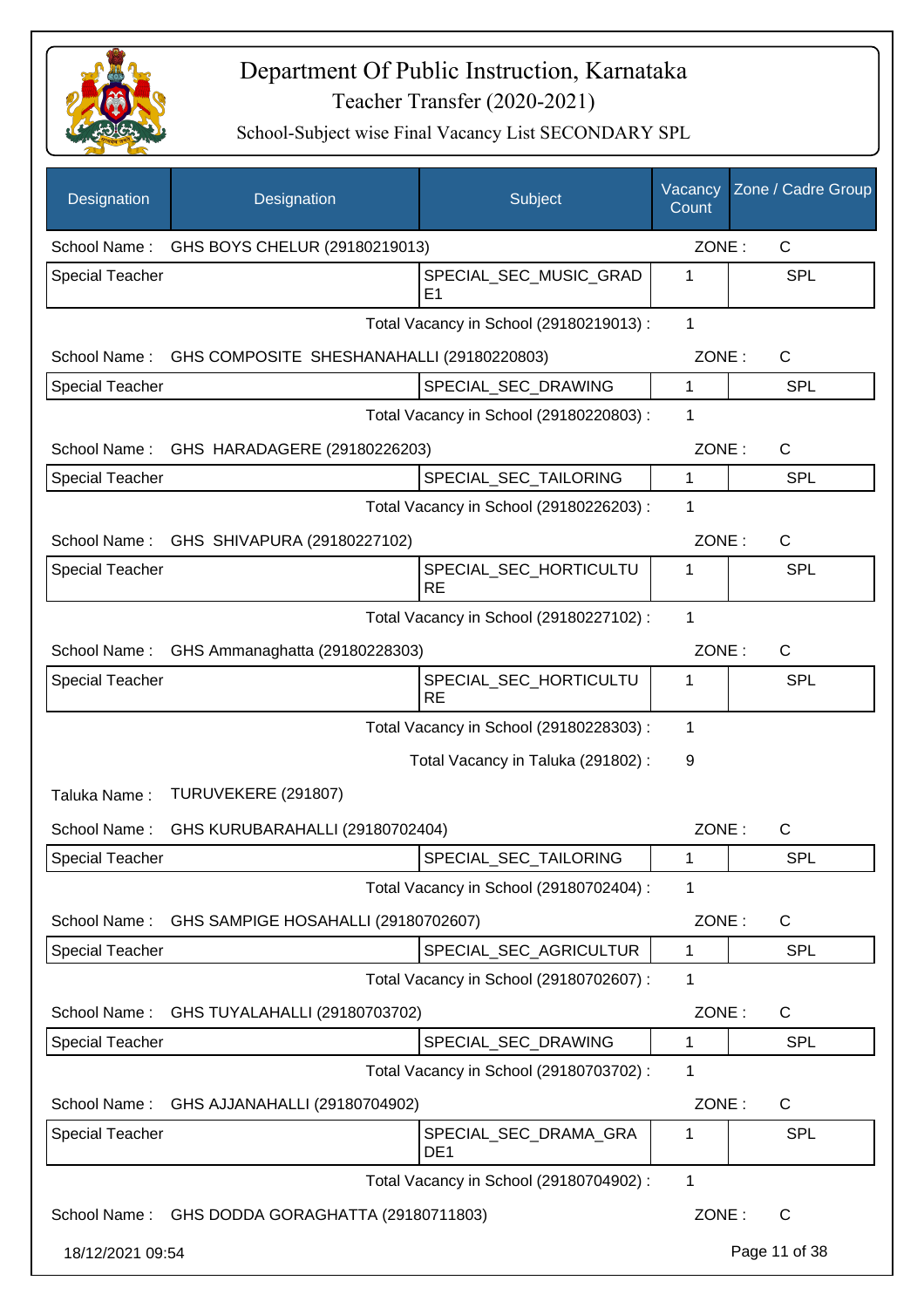

| Designation            | Designation                                                   | Subject                                 | Vacancy<br>Count | Zone / Cadre Group |
|------------------------|---------------------------------------------------------------|-----------------------------------------|------------------|--------------------|
| <b>Special Teacher</b> |                                                               | SPECIAL_SEC_TAILORING                   | 1                | <b>SPL</b>         |
|                        |                                                               | Total Vacancy in School (29180711803) : | 1                |                    |
| School Name:           | GHS MUDDANAHALLI (29180712704)                                |                                         | ZONE:            | C                  |
| <b>Special Teacher</b> |                                                               | SPECIAL_SEC_MUSIC_GRAD<br>E2            | 1                | SPL                |
|                        |                                                               | Total Vacancy in School (29180712704) : | $\mathbf{1}$     |                    |
| School Name:           | GHS ALADAHALLI (29180713102)                                  |                                         | ZONE:            | C                  |
| <b>Special Teacher</b> |                                                               | SPECIAL_SEC_HORTICULTU<br><b>RE</b>     | 1                | <b>SPL</b>         |
|                        |                                                               | Total Vacancy in School (29180713102) : | 1                |                    |
|                        | School Name: GHS HULIKAL (29180713302)                        |                                         | ZONE:            | $\mathsf C$        |
| <b>Special Teacher</b> |                                                               | SPECIAL_SEC_HORTICULTU<br><b>RE</b>     | 1                | SPL                |
|                        |                                                               | Total Vacancy in School (29180713302) : | 1                |                    |
| School Name:           | GHS AREMALLENAHALLI (29180713703)                             |                                         | ZONE:            | C                  |
| <b>Special Teacher</b> |                                                               | SPECIAL_SEC_HORTICULTU<br><b>RE</b>     | 1                | SPL                |
|                        |                                                               | Total Vacancy in School (29180713703) : | 1                |                    |
|                        | School Name: GHS MUGALUR (29180716305)                        |                                         | ZONE:            | $\mathsf{C}$       |
| <b>Special Teacher</b> |                                                               | SPECIAL_SEC_HORTICULTU<br><b>RE</b>     | 1                | SPL                |
|                        |                                                               | Total Vacancy in School (29180716305) : | 1                |                    |
| School Name:           | KARNATAKA PUBLIC SCHOOLS GJC DANDINA SHIVARA<br>(29180717203) |                                         | ZONE:            | C                  |
| <b>Special Teacher</b> |                                                               | SPECIAL_SEC_HORTICULTU<br><b>RE</b>     | 1                | <b>SPL</b>         |
| <b>Special Teacher</b> |                                                               | SPECIAL_SEC_MUSIC_GRAD<br>E1            | 1                | <b>SPL</b>         |
|                        |                                                               | Total Vacancy in School (29180717203) : | $\overline{2}$   |                    |
| School Name:           | GHS COMPOSITE HULIKERE (29180719302)                          |                                         | ZONE:            | $\mathsf{C}$       |
| <b>Special Teacher</b> |                                                               | SPECIAL_SEC_DRAWING                     | 1                | <b>SPL</b>         |
|                        |                                                               | Total Vacancy in School (29180719302) : | 1                |                    |
| School Name:           | GHS DABBEGHATTA (29180720104)                                 |                                         | ZONE:            | $\mathsf{C}$       |
| <b>Special Teacher</b> |                                                               | SPECIAL_SEC_HORTICULTU<br><b>RE</b>     | 1                | <b>SPL</b>         |
|                        |                                                               | Total Vacancy in School (29180720104) : | $\mathbf 1$      |                    |
| 18/12/2021 09:54       |                                                               |                                         |                  | Page 12 of 38      |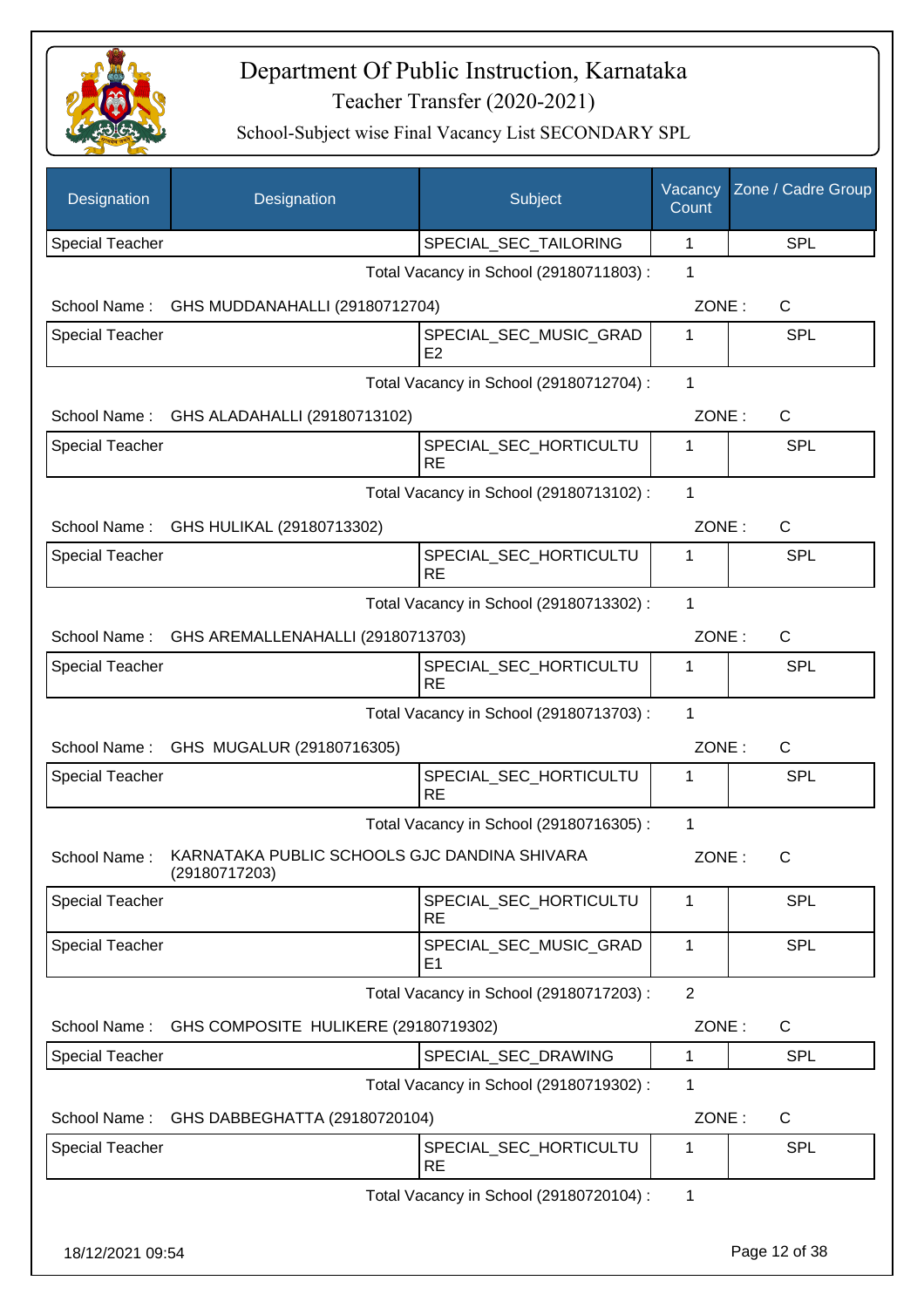

| Designation            | Designation                                                                 | Subject                                 | Vacancy<br>Count | Zone / Cadre Group |
|------------------------|-----------------------------------------------------------------------------|-----------------------------------------|------------------|--------------------|
|                        |                                                                             | Total Vacancy in Taluka (291807) :      | 14               |                    |
| Taluka Name:           | <b>TIPTUR (291808)</b>                                                      |                                         |                  |                    |
| School Name:           | GOVT. COMPOSITE HIGH SCHOOL GOWDANAKATTE<br>(29180800704)                   |                                         | ZONE:            | C                  |
| <b>Special Teacher</b> |                                                                             | SPECIAL_SEC_TAILORING                   | 1                | <b>SPL</b>         |
|                        |                                                                             | Total Vacancy in School (29180800704) : | 1                |                    |
| School Name:           | KARNATAKA PUBLIC SCHOOLS GOVT. JUNIOR COLLEGE<br>NONAVINAKERE (29180803410) |                                         | ZONE:            | $\mathsf{C}$       |
| <b>Special Teacher</b> |                                                                             | SPECIAL_SEC_DRAWING                     | $\mathbf{1}$     | SPL                |
|                        |                                                                             | Total Vacancy in School (29180803410) : | 1                |                    |
| School Name:           | GOVT. COMPOSITE HIGH SCHOOL ALBUR (29180803503)                             |                                         | ZONE:            | $\mathsf{C}$       |
| <b>Special Teacher</b> |                                                                             | SPECIAL_SEC_HORTICULTU<br><b>RE</b>     | 1                | <b>SPL</b>         |
|                        |                                                                             | Total Vacancy in School (29180803503) : | $\mathbf{1}$     |                    |
| School Name:           | GOVT. PRE-UNIVERSITY COLLEGE BILIGERE (29180804804)                         |                                         | ZONE:            | $\mathsf{C}$       |
| <b>Special Teacher</b> |                                                                             | SPECIAL_SEC_TAILORING                   | 1                | <b>SPL</b>         |
|                        |                                                                             | Total Vacancy in School (29180804804) : | 1                |                    |
| School Name:           | KARNATAKA PUBLIC SCHOOLS GPUC HONNAVALLI<br>(29180805910)                   |                                         | ZONE:            | $\mathsf{C}$       |
| <b>Special Teacher</b> |                                                                             | SPECIAL SEC DRAWING                     | $\mathbf{1}$     | SPL                |
|                        |                                                                             | Total Vacancy in School (29180805910) : | 1                |                    |
| School Name:           | GOVT. HIGH SCHOOL GANGANAGATTA (29180809803)                                |                                         | ZONE:            | $\mathsf{C}$       |
| <b>Special Teacher</b> |                                                                             | SPECIAL_SEC_TAILORING                   | 1                | <b>SPL</b>         |
|                        |                                                                             | Total Vacancy in School (29180809803) : | 1                |                    |
| School Name:           | GOVT HIGH SCHOOL BAJAGUR (29180817103)                                      |                                         | ZONE:            | C                  |
| <b>Special Teacher</b> |                                                                             | SPECIAL_SEC_TAILORING                   | 1                | <b>SPL</b>         |
|                        |                                                                             | Total Vacancy in School (29180817103) : | 1                |                    |
| School Name:           | GOVT.HIGH SCHOOL HONGELAKSHMI KSHETRA (29180829402)                         |                                         | ZONE:            | C                  |
| Special Teacher        |                                                                             | SPECIAL_SEC_HORTICULTU<br><b>RE</b>     | 1                | <b>SPL</b>         |
|                        |                                                                             | Total Vacancy in School (29180829402) : | 1                |                    |
|                        |                                                                             | Total Vacancy in Taluka (291808) :      | 8                |                    |
| Taluka Name:           | <b>TUMKUR (291809)</b>                                                      |                                         |                  |                    |
| School Name:           | KARNATAKA PUBLIC SCHOOLS GJC EMPRESS GIRLS TUM Ward-<br>16 (29180902507)    |                                         | ZONE:            | A                  |
| 18/12/2021 09:54       |                                                                             |                                         |                  | Page 13 of 38      |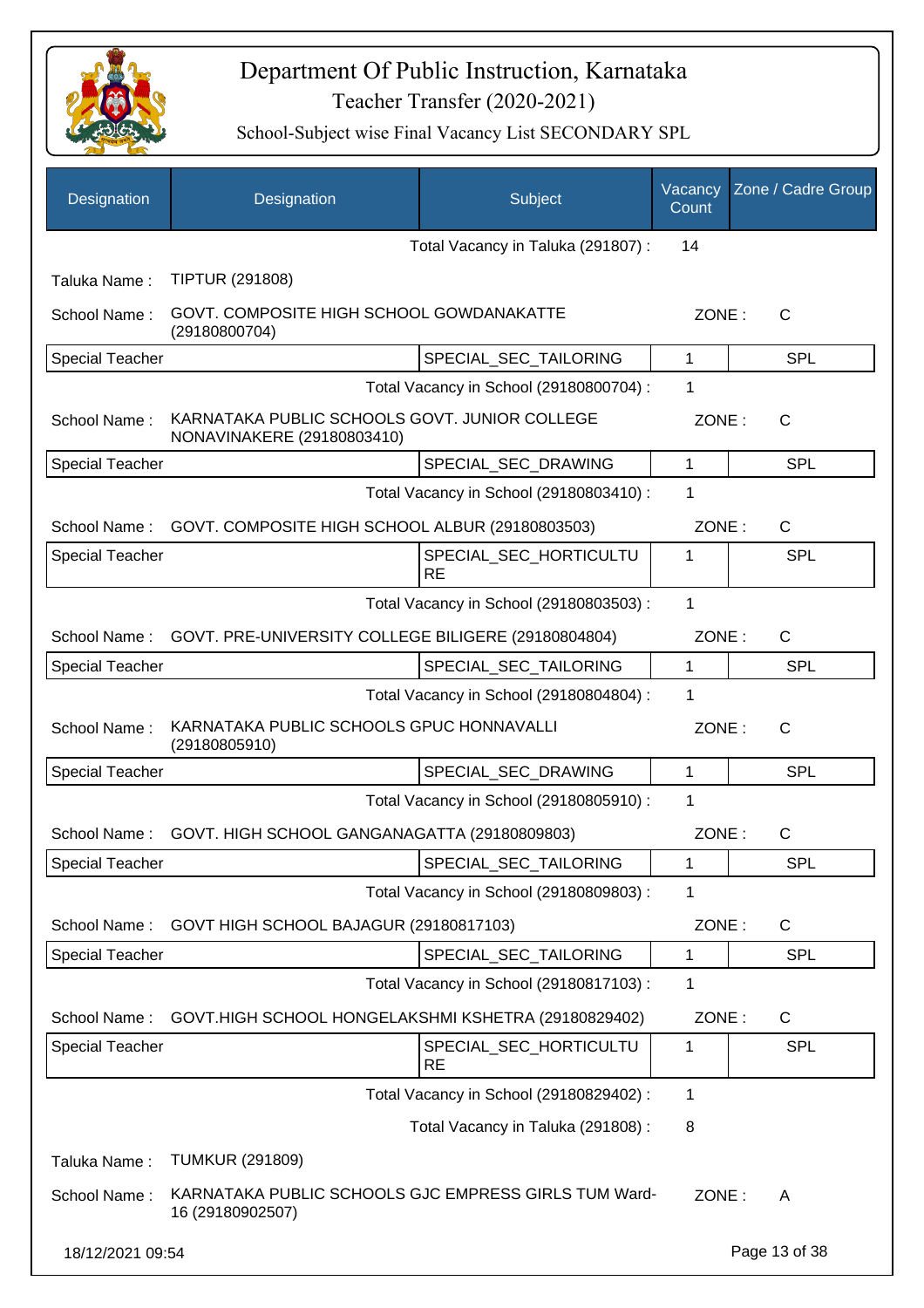

| Designation            | Designation                                          | Subject                                  | Vacancy<br>Count | Zone / Cadre Group |
|------------------------|------------------------------------------------------|------------------------------------------|------------------|--------------------|
| <b>Special Teacher</b> |                                                      | SPECIAL_SEC_MUSIC_GRAD<br>E <sub>2</sub> | 1                | SPL                |
|                        |                                                      | Total Vacancy in School (29180902507) :  | $\mathbf{1}$     |                    |
| School Name:           | GJC OORUKERE (29180908907)                           |                                          | ZONE:            | B                  |
| <b>Special Teacher</b> |                                                      | SPECIAL_SEC_CARPENTOR                    | 1                | <b>SPL</b>         |
|                        |                                                      | Total Vacancy in School (29180908907) :  | 1                |                    |
| School Name:           | GHS COMPOSITE KARADIGEREKAVAL (29180935201)          |                                          | ZONE:            | C                  |
| <b>Special Teacher</b> |                                                      | SPECIAL_SEC_HORTICULTU<br><b>RE</b>      | 1                | <b>SPL</b>         |
|                        |                                                      | Total Vacancy in School (29180935201) :  | 1                |                    |
|                        |                                                      | Total Vacancy in Taluka (291809) :       | 3                |                    |
| Taluka Name:           | <b>KUNIGAL (291810)</b>                              |                                          |                  |                    |
| School Name:           | GHS HOLALAGUNDA (29181002402)                        |                                          | ZONE:            | C                  |
| Special Teacher        |                                                      | SPECIAL_SEC_MUSIC_GRAD<br>E <sub>1</sub> | 1                | <b>SPL</b>         |
|                        |                                                      | Total Vacancy in School (29181002402) :  | 1                |                    |
| School Name:           | KARNATAKA PUBLIC SCHOOLS GPUC AMRUTHUR (29181002805) |                                          | ZONE:            | $\mathsf{C}$       |
| <b>Special Teacher</b> |                                                      | SPECIAL_SEC_DRAWING                      | $\mathbf{1}$     | <b>SPL</b>         |
| Special Teacher        |                                                      | SPECIAL_SEC_HORTICULTU<br><b>RE</b>      | 1                | <b>SPL</b>         |
|                        |                                                      | Total Vacancy in School (29181002805) :  | $\overline{2}$   |                    |
|                        | School Name: GHS UJJANI (29181003403)                |                                          | ZONE:            | C.                 |
| Special Teacher        |                                                      | SPECIAL SEC DRAWING                      | 1                | <b>SPL</b>         |
|                        |                                                      | Total Vacancy in School (29181003403) :  | 1                |                    |
| School Name:           | GHS KODAVATTI (29181003502)                          |                                          | ZONE:            | C                  |
| <b>Special Teacher</b> |                                                      | SPECIAL_SEC_DRAWING                      | 1                | SPL                |
|                        |                                                      | Total Vacancy in School (29181003502) :  | 1                |                    |
| School Name:           | GPUC NIDASALE (29181003707)                          |                                          | ZONE:            | C                  |
| <b>Special Teacher</b> |                                                      | SPECIAL_SEC_HORTICULTU<br><b>RE</b>      | 1                | SPL                |
|                        |                                                      | Total Vacancy in School (29181003707) :  | 1                |                    |
| School Name:           | GHS YELEKADAKALU (29181004502)                       |                                          | ZONE:            | C                  |
| <b>Special Teacher</b> |                                                      | SPECIAL_SEC_DRAWING                      | 1                | SPL                |
|                        |                                                      | Total Vacancy in School (29181004502) :  | 1                |                    |
| 18/12/2021 09:54       |                                                      |                                          |                  | Page 14 of 38      |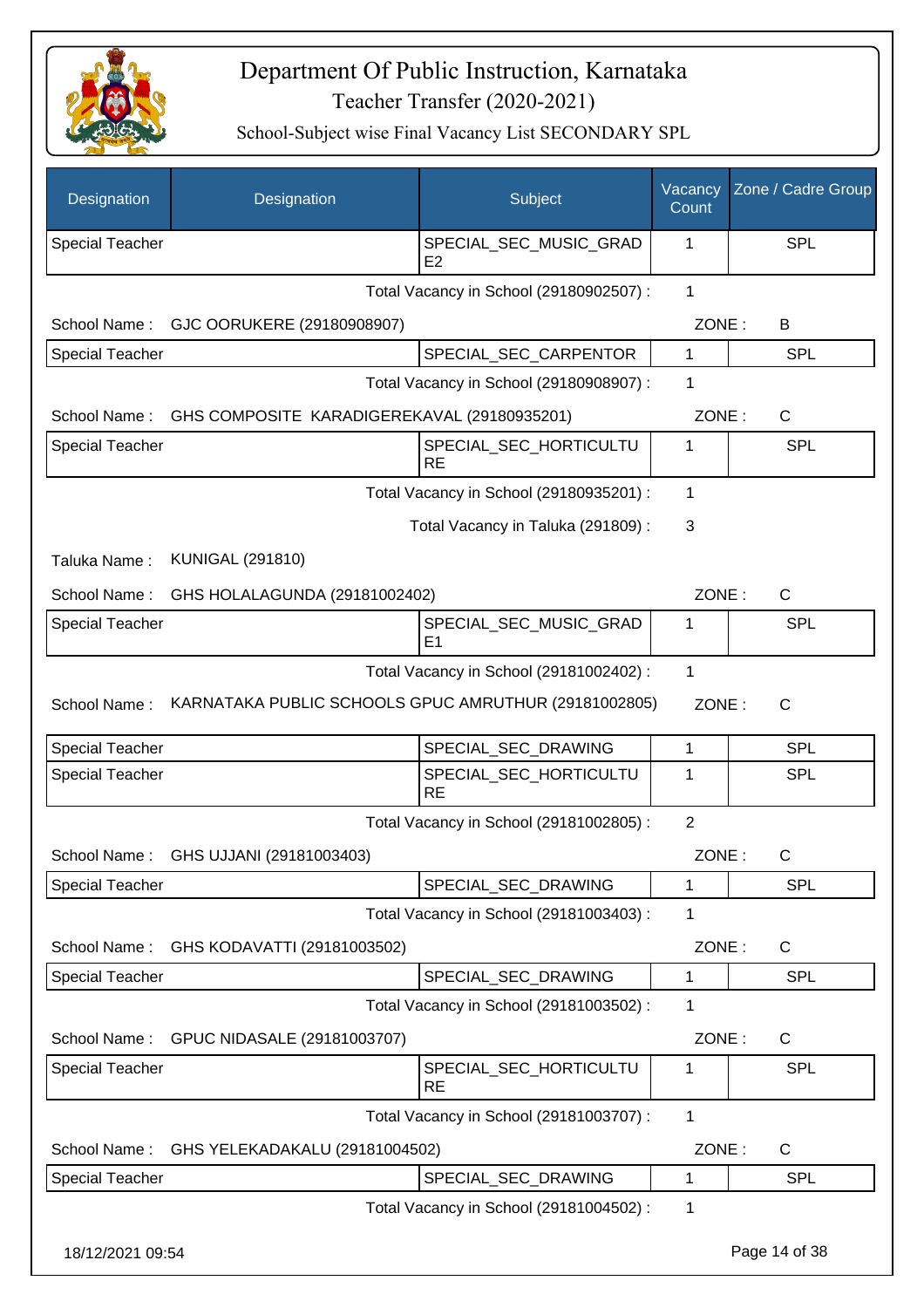

| Designation            | Designation                                                         | Subject                                  | Vacancy<br>Count | Zone / Cadre Group |
|------------------------|---------------------------------------------------------------------|------------------------------------------|------------------|--------------------|
| School Name:           | GHS COMPOSITE TAVAREKERE (29181005805)                              |                                          | ZONE:            | $\mathsf{C}$       |
| Special Teacher        |                                                                     | SPECIAL_SEC_DRAWING                      | 1                | <b>SPL</b>         |
|                        |                                                                     | Total Vacancy in School (29181005805) :  | 1                |                    |
|                        | School Name: GHS YALAGALAVADI (29181007106)                         |                                          | ZONE:            | C                  |
| <b>Special Teacher</b> |                                                                     | SPECIAL_SEC_DRAWING                      | 1                | <b>SPL</b>         |
|                        |                                                                     | Total Vacancy in School (29181007106) :  | 1                |                    |
|                        | School Name: GHS DODDAMADHURE (29181008603)                         |                                          | ZONE:            | $\mathsf{C}$       |
| <b>Special Teacher</b> |                                                                     | SPECIAL_SEC_HORTICULTU<br><b>RE</b>      | 1                | <b>SPL</b>         |
|                        |                                                                     | Total Vacancy in School (29181008603) :  | 1                |                    |
|                        | School Name: GHS MAGADI PALYA CROSS (29181009302)                   |                                          | ZONE:            | $\mathsf{C}$       |
| <b>Special Teacher</b> |                                                                     | SPECIAL_SEC_DRAWING                      | 1                | <b>SPL</b>         |
|                        |                                                                     | Total Vacancy in School (29181009302) :  | 1                |                    |
|                        | School Name: GPUC NAGASANDRA (29181010204)                          |                                          | ZONE:            | $\mathsf{C}$       |
| <b>Special Teacher</b> |                                                                     | SPECIAL_SEC_CARPENTOR                    | $\mathbf{1}$     | <b>SPL</b>         |
|                        |                                                                     | Total Vacancy in School (29181010204) :  | 1                |                    |
|                        | School Name: GGJC KUNIGAL TOWN (29181013703)                        |                                          | ZONE:            | A                  |
| <b>Special Teacher</b> |                                                                     | SPECIAL_SEC_MUSIC_GRAD<br>E <sub>2</sub> | 1                | <b>SPL</b>         |
|                        |                                                                     | Total Vacancy in School (29181013703) :  | 1                |                    |
| School Name:           | GOVT. COMPOSITE HIGH SCHOOL JINNAGARA (29181020703)                 |                                          | ZONE:            | C                  |
| <b>Special Teacher</b> |                                                                     | SPECIAL_SEC_HORTICULTU<br>RE             | 1                | <b>SPL</b>         |
|                        |                                                                     | Total Vacancy in School (29181020703) :  | 1                |                    |
| School Name:           | GOVT. HIGH SCHOOL, HITTALAHALLI MUTT, HITTALAHALLI<br>(29181024602) |                                          | ZONE:            | C                  |
| <b>Special Teacher</b> |                                                                     | SPECIAL_SEC_DRAWING                      | 1                | <b>SPL</b>         |
|                        |                                                                     | Total Vacancy in School (29181024602) :  | 1                |                    |
| School Name:           | GOVT. HIGH SCHOOL KEMPANAHALLI (29181025903)                        |                                          | ZONE:            | $\mathsf{C}$       |
| <b>Special Teacher</b> |                                                                     | SPECIAL_SEC_HORTICULTU<br><b>RE</b>      | 1                | <b>SPL</b>         |
|                        |                                                                     | Total Vacancy in School (29181025903) :  | 1                |                    |
| School Name:           | GOVT. HIGH SCHOOL ALKERE (29181026702)                              |                                          | ZONE:            | C                  |
| Special Teacher        |                                                                     | SPECIAL_SEC_MUSIC_GRAD<br>E <sub>1</sub> | 1                | <b>SPL</b>         |
| 18/12/2021 09:54       |                                                                     |                                          |                  | Page 15 of 38      |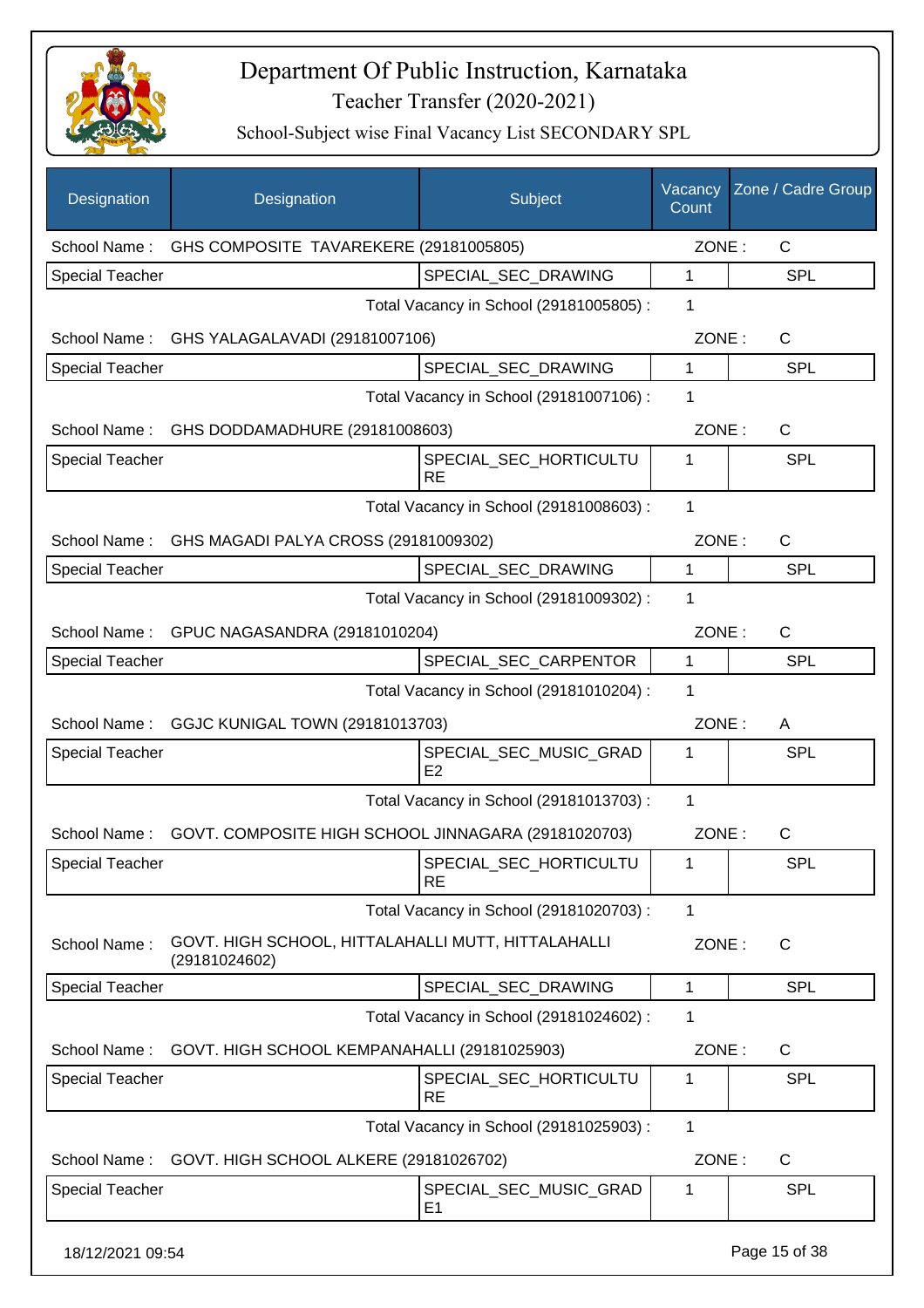

| Designation            | Designation                                                | Subject                                  | Vacancy<br>Count | Zone / Cadre Group |
|------------------------|------------------------------------------------------------|------------------------------------------|------------------|--------------------|
|                        |                                                            | Total Vacancy in School (29181026702) :  | 1                |                    |
| School Name:           | GOVT. HIGH SCHOOL IPPADI (29181027405)                     |                                          | ZONE:            | $\mathsf{C}$       |
| <b>Special Teacher</b> |                                                            | SPECIAL_SEC_DRAWING                      | $\mathbf{1}$     | <b>SPL</b>         |
|                        |                                                            | Total Vacancy in School (29181027405) :  | 1                |                    |
|                        |                                                            | Total Vacancy in Taluka (291810) :       | 18               |                    |
| District Name:         | <b>KOLAR (2919)</b>                                        |                                          |                  |                    |
| Taluka Name:           | BANGARAPETE (291902)                                       |                                          |                  |                    |
| School Name:           | GHS N G HULKUR (29190214304)                               |                                          | ZONE:            | C                  |
| <b>Special Teacher</b> |                                                            | SPECIAL_SEC_TAILORING                    | 1                | <b>SPL</b>         |
|                        |                                                            | Total Vacancy in School (29190214304) :  | 1                |                    |
|                        | School Name: GHS KARADAGURU (29190218702)                  |                                          | ZONE:            | C                  |
| <b>Special Teacher</b> |                                                            | SPECIAL_SEC_TAILORING                    | 1                | <b>SPL</b>         |
|                        |                                                            | Total Vacancy in School (29190218702) :  | 1                |                    |
| School Name:           | GHS KYASAMBALLI (29190222504)                              |                                          | ZONE:            | C                  |
| Special Teacher        |                                                            | SPECIAL_SEC_HORTICULTU<br><b>RE</b>      | 1                | SPL                |
|                        |                                                            | Total Vacancy in School (29190222504) :  | 1                |                    |
| School Name:           | KARNATAKA PUBLIC SCHOOLS GJC SUNDARAPALYA<br>(29190233207) |                                          | ZONE:            | $\mathsf{C}$       |
| <b>Special Teacher</b> |                                                            | SPECIAL_SEC_MUSIC_GRAD<br>E1             | 1                | SPL                |
|                        |                                                            | Total Vacancy in School (29190233207) :  | 1                |                    |
| School Name:           | GHS BANGARUTIRUPATHI (29190240001)                         |                                          | ZONE:            | $\mathsf C$        |
| <b>Special Teacher</b> |                                                            | SPECIAL_SEC_MUSIC_GRAD<br>E <sub>1</sub> | 1                | <b>SPL</b>         |
|                        |                                                            | Total Vacancy in School (29190240001) :  | $\mathbf{1}$     |                    |
| School Name:           | GJC BOYS (29190244005)                                     |                                          | ZONE:            | A                  |
| <b>Special Teacher</b> |                                                            | SPECIAL_SEC_MUSIC_GRAD<br>E1             | 1                | <b>SPL</b>         |
|                        |                                                            | Total Vacancy in School (29190244005) :  | 1                |                    |
|                        |                                                            | Total Vacancy in Taluka (291902) :       | 6                |                    |
| Taluka Name:           | KOLAR (291907)                                             |                                          |                  |                    |
| School Name:           | GHS BELAMARANAHALLI (29190703503)                          |                                          | ZONE:            | $\mathsf C$        |
| <b>Special Teacher</b> |                                                            | SPECIAL_SEC_SERICULTUR                   | $\mathbf{1}$     | <b>SPL</b>         |
| 18/12/2021 09:54       |                                                            |                                          |                  | Page 16 of 38      |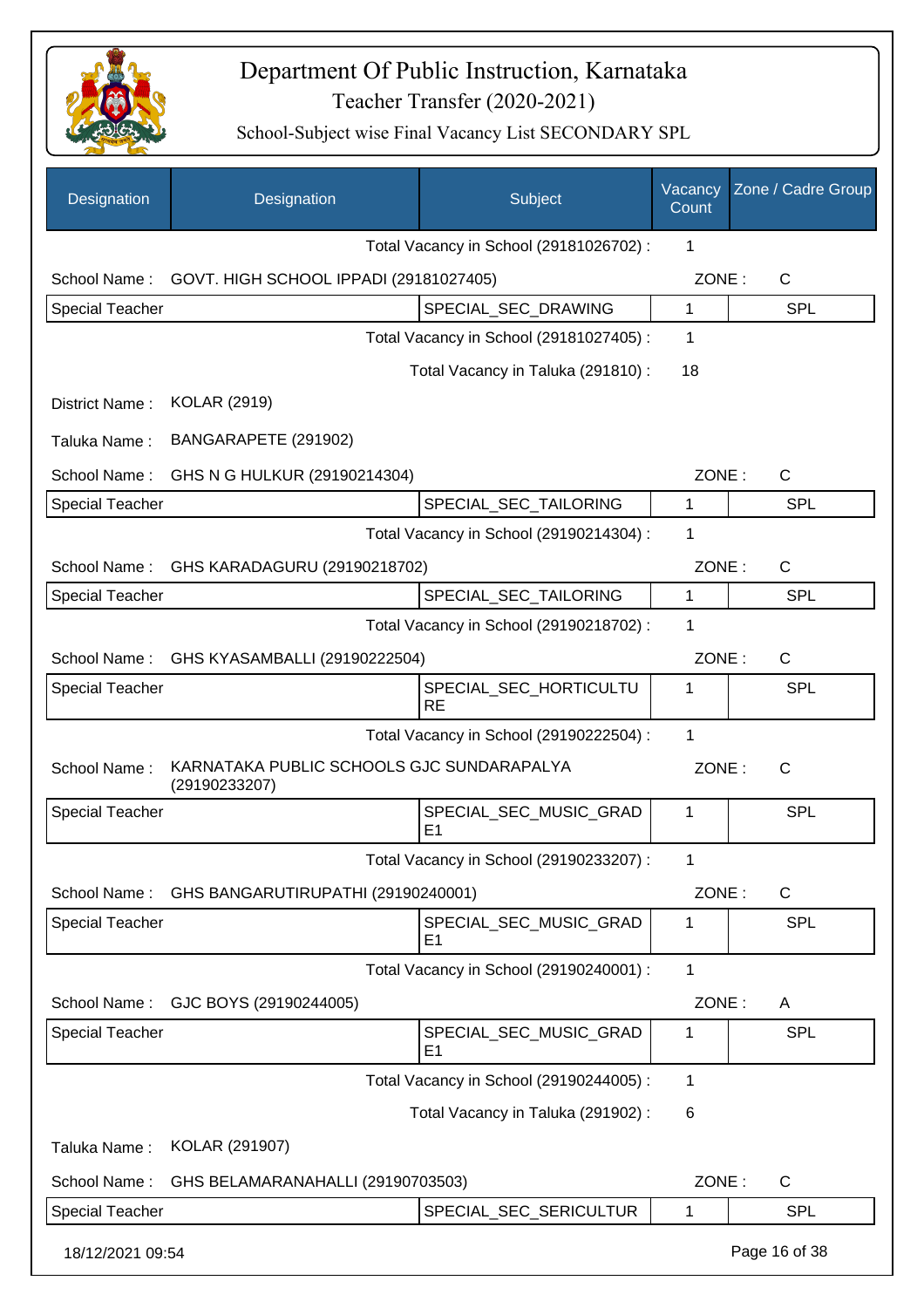

| Designation            | Designation                                                     | Subject                                               | Vacancy<br>Count | Zone / Cadre Group |
|------------------------|-----------------------------------------------------------------|-------------------------------------------------------|------------------|--------------------|
|                        |                                                                 | Total Vacancy in School (29190703503) :               | 1                |                    |
|                        | School Name: GHS HARATI (29190712803)                           |                                                       | ZONE:            | C                  |
| Special Teacher        |                                                                 | SPECIAL_SEC_HORTICULTU<br><b>RE</b>                   | 1                | <b>SPL</b>         |
|                        |                                                                 | Total Vacancy in School (29190712803) :               | $\mathbf{1}$     |                    |
|                        | School Name: KARNATAKA PUBLIC SCHOOLS GHS KYALNUR (29190720906) |                                                       | ZONE:            | C                  |
| <b>Special Teacher</b> |                                                                 | SPECIAL_SEC_SERICULTUR                                | $\mathbf{1}$     | <b>SPL</b>         |
|                        |                                                                 | Total Vacancy in School (29190720906) :               | 1                |                    |
| School Name:           |                                                                 | KARNATAKA PUBLIC SCHOOLS GJC NARASAPURA (29190725206) | ZONE:            | $\mathsf{C}$       |
| <b>Special Teacher</b> |                                                                 | SPECIAL_SEC_TAILORING                                 | 1                | <b>SPL</b>         |
|                        |                                                                 | Total Vacancy in School (29190725206) :               | 1                |                    |
|                        | School Name: GHS PATNA (29190726903)                            |                                                       | ZONE:            | $\mathsf{C}$       |
| <b>Special Teacher</b> |                                                                 | SPECIAL_SEC_TAILORING                                 | 1                | <b>SPL</b>         |
|                        |                                                                 | Total Vacancy in School (29190726903) :               | 1                |                    |
|                        | School Name: GHS SHAPURA (29190729902)                          |                                                       | ZONE:            | C                  |
| <b>Special Teacher</b> |                                                                 | SPECIAL_SEC_HORTICULTU<br><b>RE</b>                   | 1                | <b>SPL</b>         |
|                        |                                                                 | Total Vacancy in School (29190729902) :               | $\mathbf{1}$     |                    |
| School Name:           | GHS THYAVANAHALLI (29190733102)                                 |                                                       | ZONE:            | C                  |
| <b>Special Teacher</b> |                                                                 | SPECIAL_SEC_SERICULTUR                                | 1                | <b>SPL</b>         |
|                        |                                                                 | Total Vacancy in School (29190733102) :               | 1                |                    |
| School Name:           | GJC VEMGAL (29190734506)                                        |                                                       | ZONE:            | C                  |
| Special Teacher        |                                                                 | SPECIAL_SEC_HORTICULTU<br><b>RE</b>                   | 1                | <b>SPL</b>         |
|                        |                                                                 | Total Vacancy in School (29190734506) :               | 1                |                    |
| School Name:           | GJC BOYS (29190736206)                                          |                                                       | ZONE:            | A                  |
| <b>Special Teacher</b> |                                                                 | SPECIAL_SEC_MUSIC_GRAD<br>E <sub>1</sub>              | 1                | SPL                |
|                        |                                                                 | Total Vacancy in School (29190736206) :               | 1                |                    |
|                        |                                                                 | Total Vacancy in Taluka (291907) :                    | 9                |                    |
| Taluka Name:           | MALUR (291909)                                                  |                                                       |                  |                    |
| School Name:           | GHS ARALERI (29190902103)                                       |                                                       | ZONE:            | C                  |
| Special Teacher        |                                                                 | SPECIAL_SEC_SERICULTUR                                | 1                | <b>SPL</b>         |
| 18/12/2021 09:54       |                                                                 |                                                       |                  | Page 17 of 38      |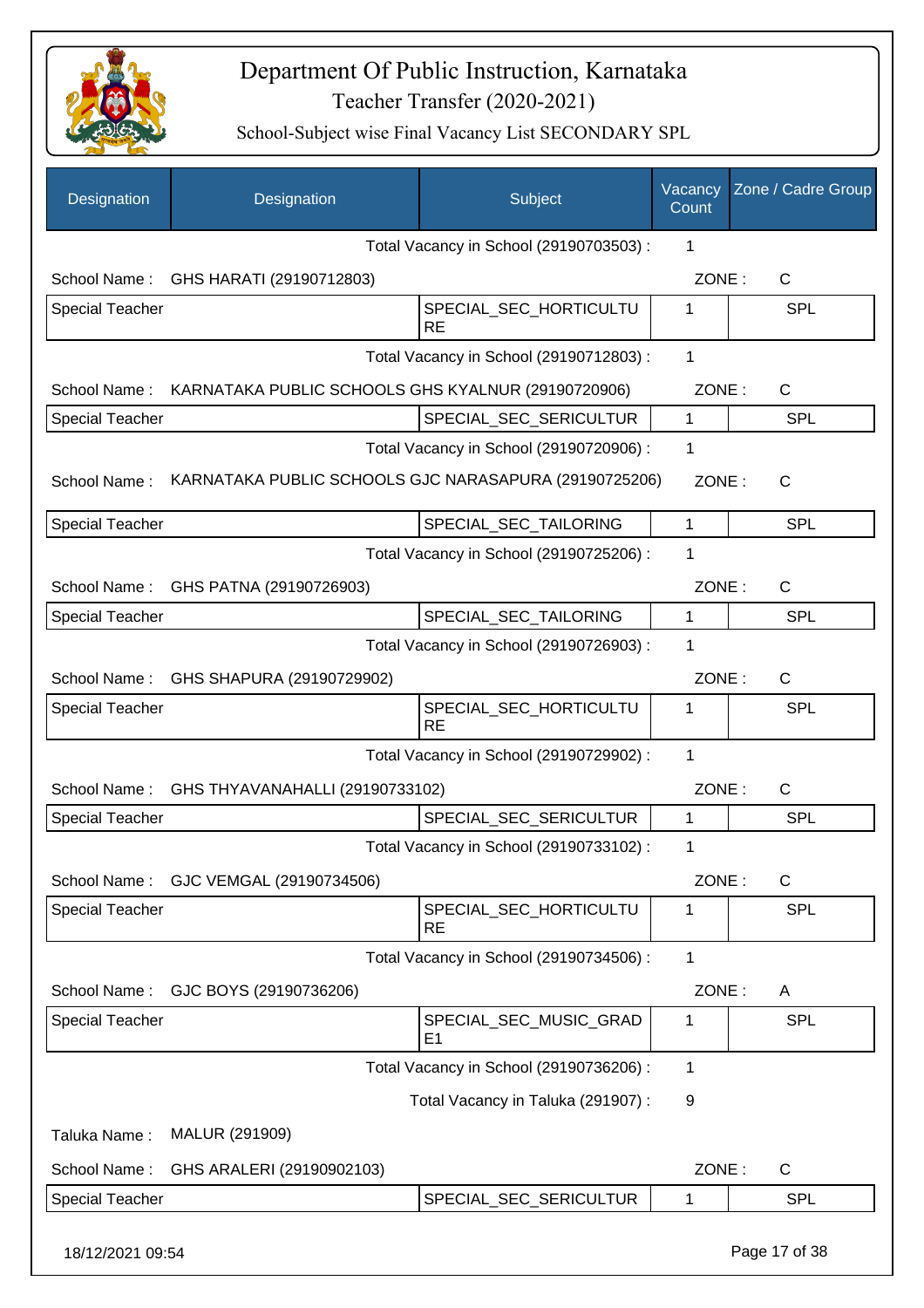

| Designation            | Designation                                        | Subject                                 | Vacancy<br>Count | Zone / Cadre Group |
|------------------------|----------------------------------------------------|-----------------------------------------|------------------|--------------------|
|                        |                                                    | Total Vacancy in School (29190902103) : | 1                |                    |
|                        | School Name: GHS CHIKKA KUNTHUR (29190907203)      |                                         | ZONE:            | C                  |
| <b>Special Teacher</b> |                                                    | SPECIAL_SEC_HORTICULTU<br><b>RE</b>     | 1                | <b>SPL</b>         |
|                        |                                                    | Total Vacancy in School (29190907203) : | 1                |                    |
|                        | School Name: GPUC, D.N.DODDI (29190908404)         |                                         | ZONE:            | C                  |
| <b>Special Teacher</b> |                                                    | SPECIAL_SEC_DRAWING                     | 1                | <b>SPL</b>         |
|                        |                                                    | Total Vacancy in School (29190908404) : | 1                |                    |
|                        | School Name: GHS DINNAHALLI (29190908702)          |                                         | ZONE:            | C                  |
| <b>Special Teacher</b> |                                                    | SPECIAL_SEC_SERICULTUR                  | $\mathbf{1}$     | SPL                |
|                        |                                                    | Total Vacancy in School (29190908702) : | 1                |                    |
|                        | School Name: GHS DODDA NAYAKANAHALLI (29190909602) |                                         | ZONE:            | C                  |
| Special Teacher        |                                                    | SPECIAL SEC TAILORING                   | $\mathbf{1}$     | <b>SPL</b>         |
|                        |                                                    | Total Vacancy in School (29190909602) : | 1                |                    |
|                        | School Name: GHS HASANDAHALLI (29190913302)        |                                         | ZONE:            | C                  |
| Special Teacher        |                                                    | SPECIAL_SEC_SERICULTUR                  | 1                | SPL                |
|                        |                                                    | Total Vacancy in School (29190913302) : | 1                |                    |
| School Name:           | GHS KUDIYANUR (29190920104)                        |                                         | ZONE:            | C                  |
| Special Teacher        |                                                    | SPECIAL_SEC_HORTICULTU<br><b>RE</b>     | 1                | <b>SPL</b>         |
|                        |                                                    | Total Vacancy in School (29190920104) : | 1                |                    |
| School Name:           | GJC LAKKUR (29190921106)                           |                                         | ZONE:            | C                  |
| <b>Special Teacher</b> |                                                    | SPECIAL_SEC_DRAWING                     | 1                | <b>SPL</b>         |
|                        |                                                    | Total Vacancy in School (29190921106) : | 1                |                    |
| School Name:           | KARNATAKA PUBLIC SCHOOLS GJC MASTHI (29190923209)  |                                         | ZONE:            | $\mathsf{C}$       |
| <b>Special Teacher</b> |                                                    | SPECIAL_SEC_TAILORING                   | 1                | <b>SPL</b>         |
|                        |                                                    | Total Vacancy in School (29190923209) : | 1                |                    |
| School Name:           | GJC TEKAL (29190930904)                            |                                         | ZONE:            | $\mathsf{C}$       |
| <b>Special Teacher</b> |                                                    | SPECIAL_SEC_MUSIC_GRAD<br>E1            | 1                | <b>SPL</b>         |
|                        |                                                    | Total Vacancy in School (29190930904) : | $\mathbf{1}$     |                    |
| School Name:           | GJC BOYS (29190955403)                             |                                         | ZONE:            | A                  |
| Special Teacher        |                                                    | SPECIAL_SEC_DRAWING                     | 1                | <b>SPL</b>         |
| 18/12/2021 09:54       |                                                    |                                         |                  | Page 18 of 38      |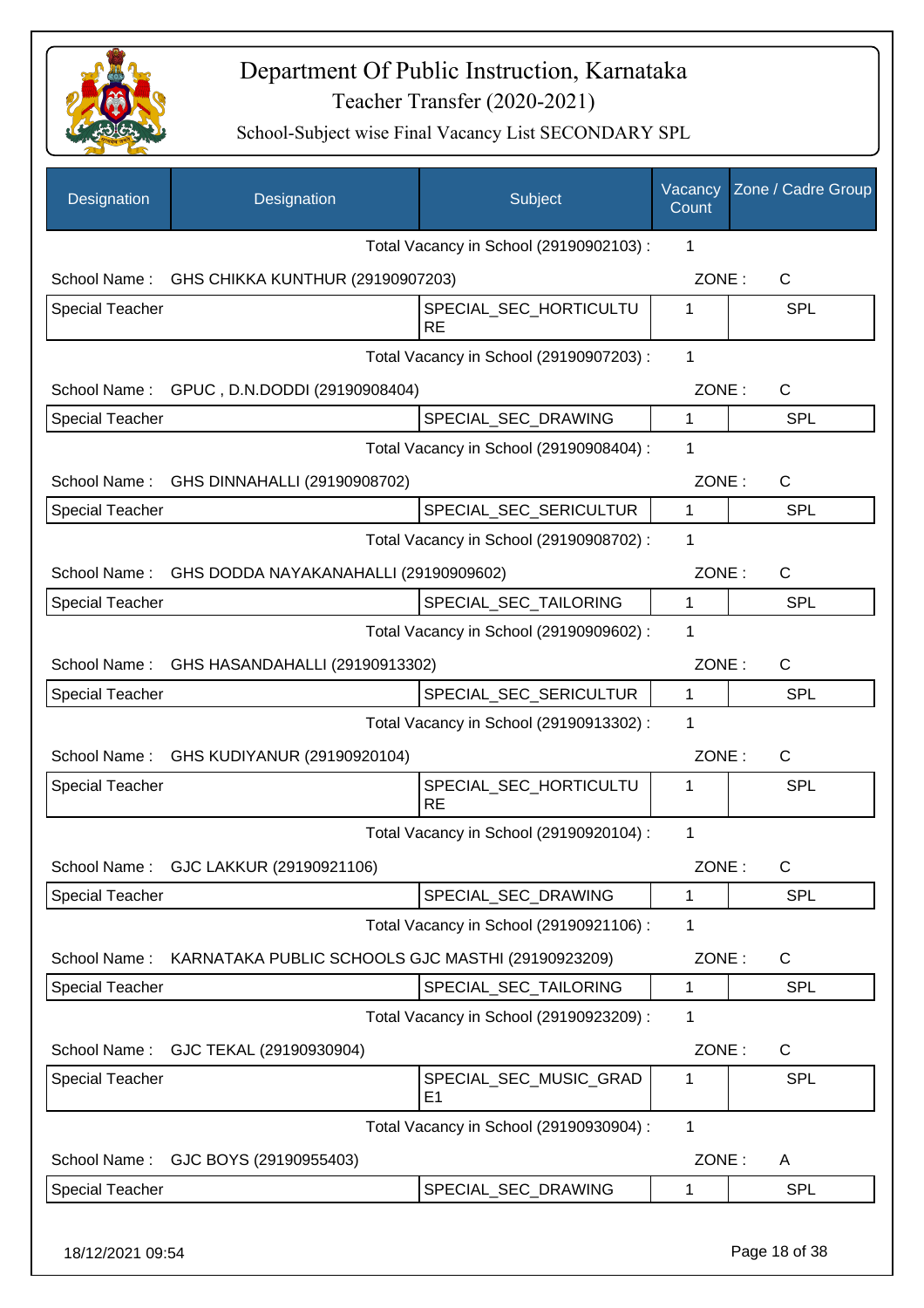

| Designation            | Designation                                                      | Subject                                  | Vacancy<br>Count | Zone / Cadre Group |
|------------------------|------------------------------------------------------------------|------------------------------------------|------------------|--------------------|
|                        |                                                                  | Total Vacancy in School (29190955403):   | 1                |                    |
| School Name:           | GGPUC MALUR (29190955404)                                        |                                          | ZONE:            | A                  |
| <b>Special Teacher</b> |                                                                  | SPECIAL_SEC_TAILORING                    | 1                | <b>SPL</b>         |
|                        |                                                                  | Total Vacancy in School (29190955404) :  | 1                |                    |
|                        |                                                                  | Total Vacancy in Taluka (291909):        | 12               |                    |
| Taluka Name:           | <b>MULBAGAL (291910)</b>                                         |                                          |                  |                    |
| School Name:           | KARNATAKA PUBLIC SCHOOLS GJC AVANI (29191001505)                 |                                          | ZONE:            | $\mathsf{C}$       |
| <b>Special Teacher</b> |                                                                  | SPECIAL_SEC_HORTICULTU<br><b>RE</b>      | 1                | <b>SPL</b>         |
|                        |                                                                  | Total Vacancy in School (29191001505) :  | 1                |                    |
| School Name:           | GHS BALASANDRA (29191001903)                                     |                                          | ZONE:            | $\mathsf{C}$       |
| <b>Special Teacher</b> |                                                                  | SPECIAL_SEC_MUSIC_GRAD<br>E <sub>1</sub> | 1                | <b>SPL</b>         |
|                        |                                                                  | Total Vacancy in School (29191001903) :  | 1                |                    |
| School Name:           | GHS GUMMALAPURA (29191010702)                                    |                                          | ZONE:            | $\mathsf{C}$       |
| <b>Special Teacher</b> |                                                                  | SPECIAL_SEC_TAILORING                    | 1                | <b>SPL</b>         |
|                        |                                                                  | Total Vacancy in School (29191010702) :  | 1                |                    |
|                        | School Name: GHS HEBBANI (29191011403)                           |                                          | ZONE:            | $\mathsf{C}$       |
| <b>Special Teacher</b> |                                                                  | SPECIAL_SEC_HORTICULTU<br><b>RE</b>      | 1                | <b>SPL</b>         |
|                        |                                                                  | Total Vacancy in School (29191011403) :  | $\mathbf 1$      |                    |
|                        | School Name: GHS N VADDAHALLI (29191023102)                      |                                          | ZONE:            | $\mathsf{C}$       |
| <b>Special Teacher</b> |                                                                  | SPECIAL SEC MUSIC GRAD<br>E <sub>1</sub> | 1                | <b>SPL</b>         |
|                        |                                                                  | Total Vacancy in School (29191023102) :  | 1                |                    |
|                        | School Name: G. J. C THAYALUR, HIGH SCHOOL SECTION (29191029705) |                                          | ZONE:            | C                  |
| <b>Special Teacher</b> |                                                                  | SPECIAL_SEC_MUSIC_GRAD<br>E <sub>1</sub> | 1                | <b>SPL</b>         |
|                        |                                                                  | Total Vacancy in School (29191029705) :  | 1                |                    |
| School Name:           | GHS THIMMARAVUTHANAHALLI (29191030104)                           |                                          | ZONE:            | $\mathsf{C}$       |
| Special Teacher        |                                                                  | SPECIAL_SEC_HORTICULTU<br><b>RE</b>      | 1                | <b>SPL</b>         |
|                        |                                                                  | Total Vacancy in School (29191030104) :  | 1                |                    |
| School Name:           | GHS THIPPADODDI (29191030202)                                    |                                          | ZONE:            | C                  |
|                        |                                                                  |                                          |                  |                    |
| 18/12/2021 09:54       |                                                                  |                                          |                  | Page 19 of 38      |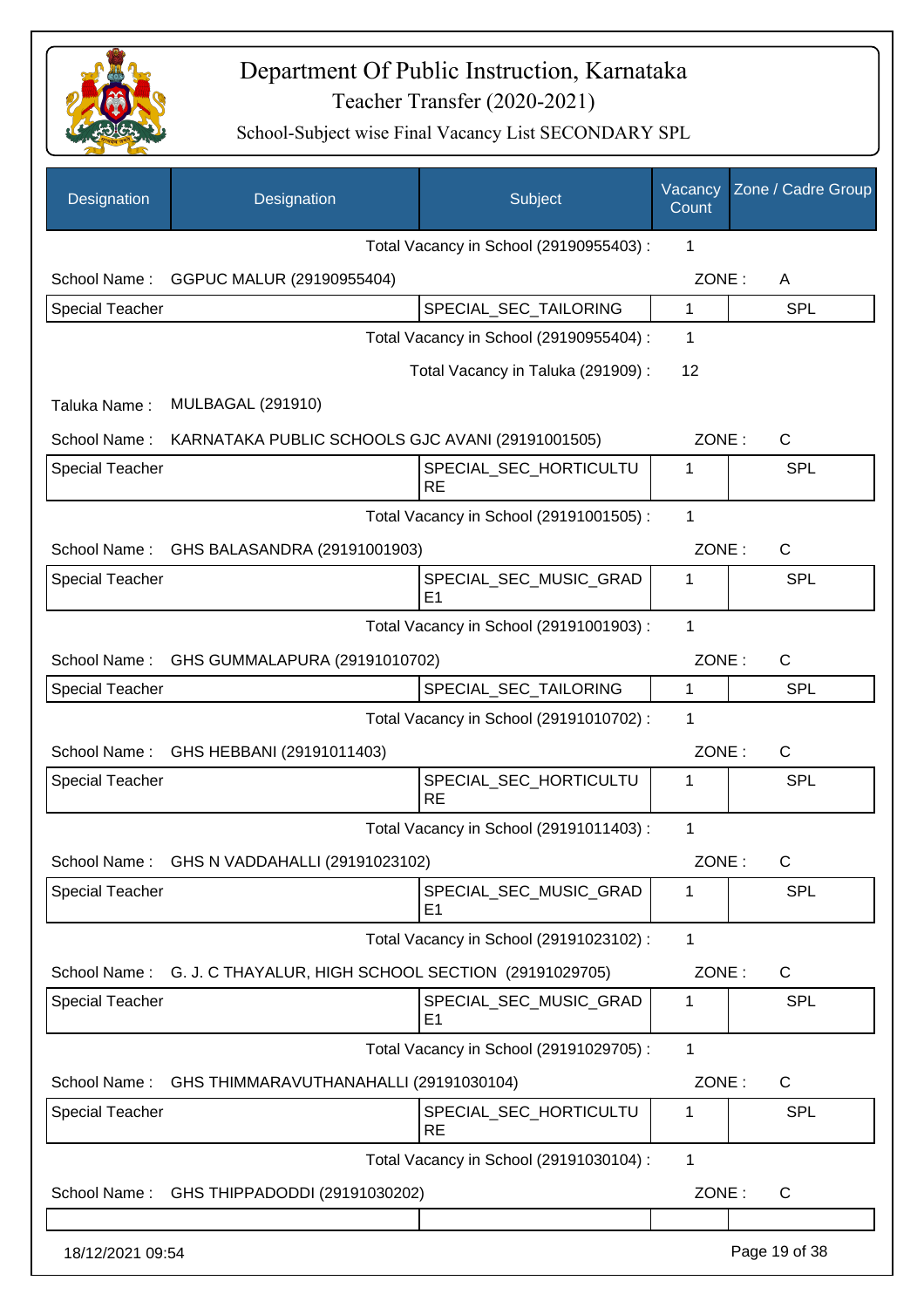

| Designation            | Designation                                          | Subject                                  | Vacancy<br>Count | Zone / Cadre Group |
|------------------------|------------------------------------------------------|------------------------------------------|------------------|--------------------|
| <b>Special Teacher</b> |                                                      | SPECIAL_SEC_HORTICULTU<br><b>RE</b>      | 1                | SPL                |
|                        |                                                      | Total Vacancy in School (29191030202) :  | $\mathbf{1}$     |                    |
| School Name:           | GOVERNAMENT HIGH SCHOOL YALAGONDAHALLI (29191033003) |                                          | ZONE:            | C                  |
| <b>Special Teacher</b> |                                                      | SPECIAL_SEC_HORTICULTU<br><b>RE</b>      | 1                | <b>SPL</b>         |
|                        |                                                      | Total Vacancy in School (29191033003) :  | 1                |                    |
| School Name:           | GHS VIRUPAKSHI (29191033701)                         |                                          | ZONE:            | $\mathsf{C}$       |
| <b>Special Teacher</b> |                                                      | SPECIAL_SEC_HORTICULTU<br><b>RE</b>      | 1                | SPL                |
|                        |                                                      | Total Vacancy in School (29191033701) :  | 1                |                    |
| School Name:           | GHS NUGALBANDE (29191049101)                         |                                          | ZONE:            | A                  |
| <b>Special Teacher</b> |                                                      | SPECIAL_SEC_HORTICULTU<br><b>RE</b>      | 1                | SPL                |
|                        |                                                      | Total Vacancy in School (29191049101) :  | 1                |                    |
| School Name:           | NEW GHS (29191050201)                                |                                          | ZONE:            | A                  |
| <b>Special Teacher</b> |                                                      | SPECIAL_SEC_HORTICULTU<br><b>RE</b>      | 1                | <b>SPL</b>         |
|                        |                                                      | Total Vacancy in School (29191050201) :  | 1                |                    |
|                        |                                                      | Total Vacancy in Taluka (291910) :       | 12               |                    |
| Taluka Name:           | SRINIVASAPUR (291912)                                |                                          |                  |                    |
| School Name:           | GJC GOWNIPALLI (29191210709)                         |                                          | ZONE:            | C                  |
| <b>Special Teacher</b> |                                                      | SPECIAL_SEC_DRAWING                      | 1                | SPL                |
|                        |                                                      | Total Vacancy in School (29191210709) :  | 1                |                    |
| School Name:           | GHS KURIGEPALLI (29191218504)                        |                                          | ZONE:            | C                  |
| Special Teacher        |                                                      | SPECIAL_SEC_DRAWING                      | 1                | <b>SPL</b>         |
|                        |                                                      | Total Vacancy in School (29191218504) :  | 1                |                    |
| School Name:           | GHS MASTHENAHALLI (29191221102)                      |                                          | ZONE:            | C                  |
| <b>Special Teacher</b> |                                                      | SPECIAL_SEC_TAILORING                    | 1                | SPL                |
|                        |                                                      | Total Vacancy in School (29191221102) :  | 1                |                    |
| School Name:           | GHS MUDIMADAGU (29191221707)                         |                                          | ZONE:            | C                  |
| <b>Special Teacher</b> |                                                      | SPECIAL_SEC_MUSIC_GRAD<br>E <sub>1</sub> | 1                | SPL                |
|                        |                                                      | Total Vacancy in School (29191221707) :  | 1                |                    |
| 18/12/2021 09:54       |                                                      |                                          |                  | Page 20 of 38      |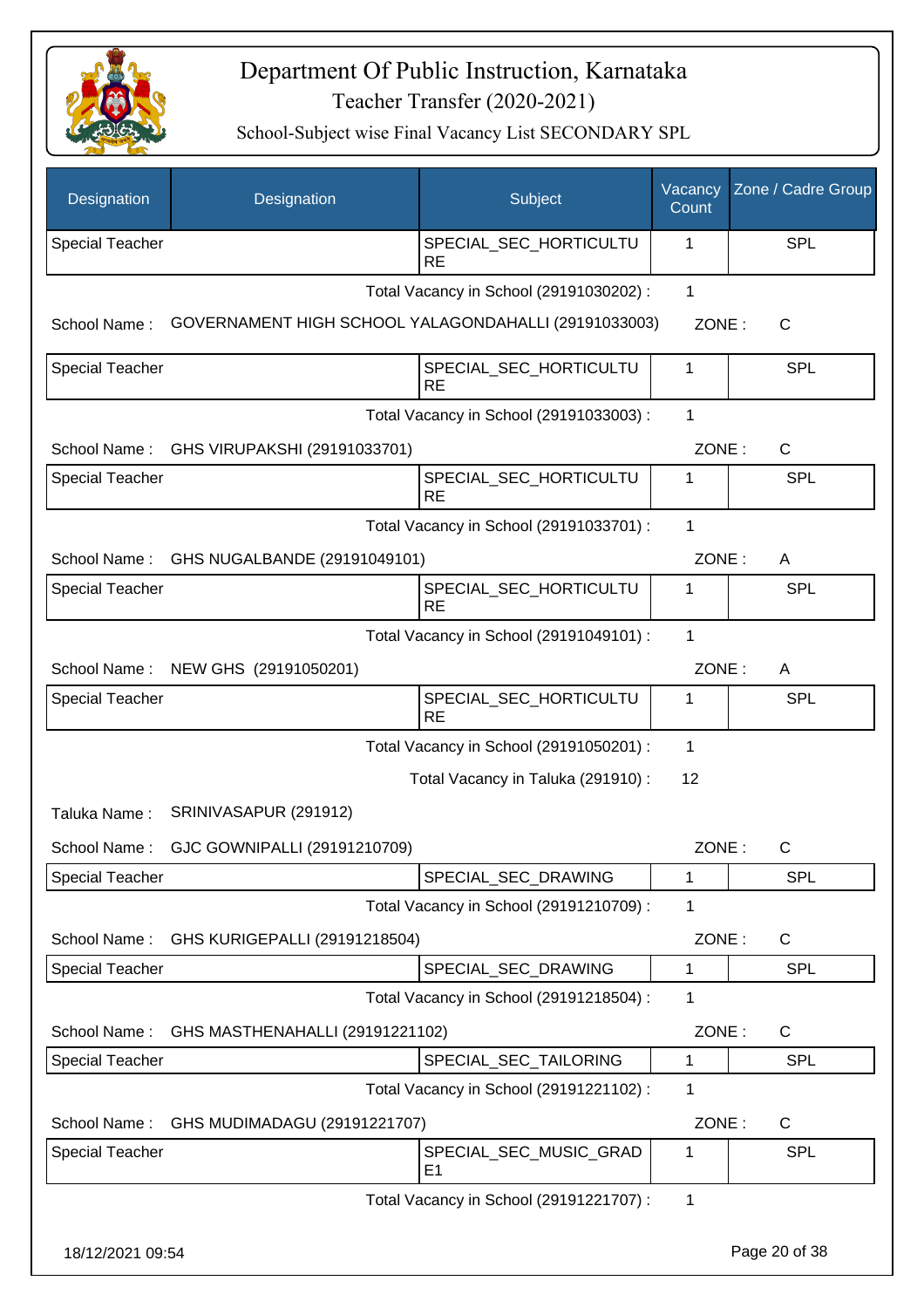

| Designation            | Designation                                                   | Subject                                  | Vacancy<br>Count | Zone / Cadre Group |
|------------------------|---------------------------------------------------------------|------------------------------------------|------------------|--------------------|
| School Name:           | KARNATAKA PUBLIC SCHOOLS GJC SOMAYAJALAHALLI<br>(29191228705) |                                          | ZONE:            | $\mathsf{C}$       |
| <b>Special Teacher</b> |                                                               | SPECIAL_SEC_TAILORING                    | 1                | <b>SPL</b>         |
|                        |                                                               | Total Vacancy in School (29191228705) :  | 1                |                    |
| School Name:           | GJC(GIRLS)S.V.PURA (29191244601)                              |                                          | ZONE:            | A                  |
| <b>Special Teacher</b> |                                                               | SPECIAL_SEC_MUSIC_GRAD<br>E <sub>1</sub> | 1                | <b>SPL</b>         |
|                        |                                                               | Total Vacancy in School (29191244601) :  | 1                |                    |
|                        |                                                               | Total Vacancy in Taluka (291912):        | 6                |                    |
| Taluka Name:           | K G F (291913)                                                |                                          |                  |                    |
| School Name:           | GHS DODDUR (29191302602)                                      |                                          | ZONE:            | C                  |
| Special Teacher        |                                                               | SPECIAL_SEC_MUSIC_GRAD<br>E <sub>1</sub> | 1                | <b>SPL</b>         |
| Special Teacher        |                                                               | SPECIAL_SEC_TAILORING                    | $\mathbf{1}$     | SPL                |
|                        |                                                               | Total Vacancy in School (29191302602) :  | 2                |                    |
| School Name:           | GJC KAMASAMUDRAM (29191303805)                                |                                          | ZONE:            | C                  |
| Special Teacher        |                                                               | SPECIAL_SEC_AGRICULTUR                   | 1                | <b>SPL</b>         |
|                        |                                                               | Total Vacancy in School (29191303805) :  | $\mathbf{1}$     |                    |
| School Name:           | GHS THOPPANAHALLI (29191307602)                               |                                          | ZONE:            | C                  |
| <b>Special Teacher</b> |                                                               | SPECIAL_SEC_DRAWING                      | $\mathbf{1}$     | SPL                |
|                        |                                                               | Total Vacancy in School (29191307602) :  | 1                |                    |
|                        | School Name: GJC (GIRLS) (29191311001)                        |                                          | ZONE:            | A                  |
| <b>Special Teacher</b> |                                                               | SPECIAL_SEC_MUSIC_GRAD<br>E <sub>1</sub> | 1                | <b>SPL</b>         |
|                        |                                                               | Total Vacancy in School (29191311001) :  | 1                |                    |
| School Name:           | GJC(BOYS) (29191311301)                                       |                                          | ZONE:            | A                  |
| <b>Special Teacher</b> |                                                               | SPECIAL SEC TAILORING                    | 1                | <b>SPL</b>         |
|                        |                                                               | Total Vacancy in School (29191311301) :  | 1                |                    |
| School Name:           | GHS GONAMAKANAHALLI (29191311701)                             |                                          | ZONE:            | A                  |
| <b>Special Teacher</b> |                                                               | SPECIAL_SEC_MUSIC_GRAD<br>E <sub>1</sub> | 1                | <b>SPL</b>         |
|                        |                                                               | Total Vacancy in School (29191311701) :  | 1                |                    |
|                        |                                                               | Total Vacancy in Taluka (291913) :       | 7                |                    |
| District Name:         | BENGALURU U SOUTH (2920)                                      |                                          |                  |                    |
| 18/12/2021 09:54       |                                                               |                                          |                  | Page 21 of 38      |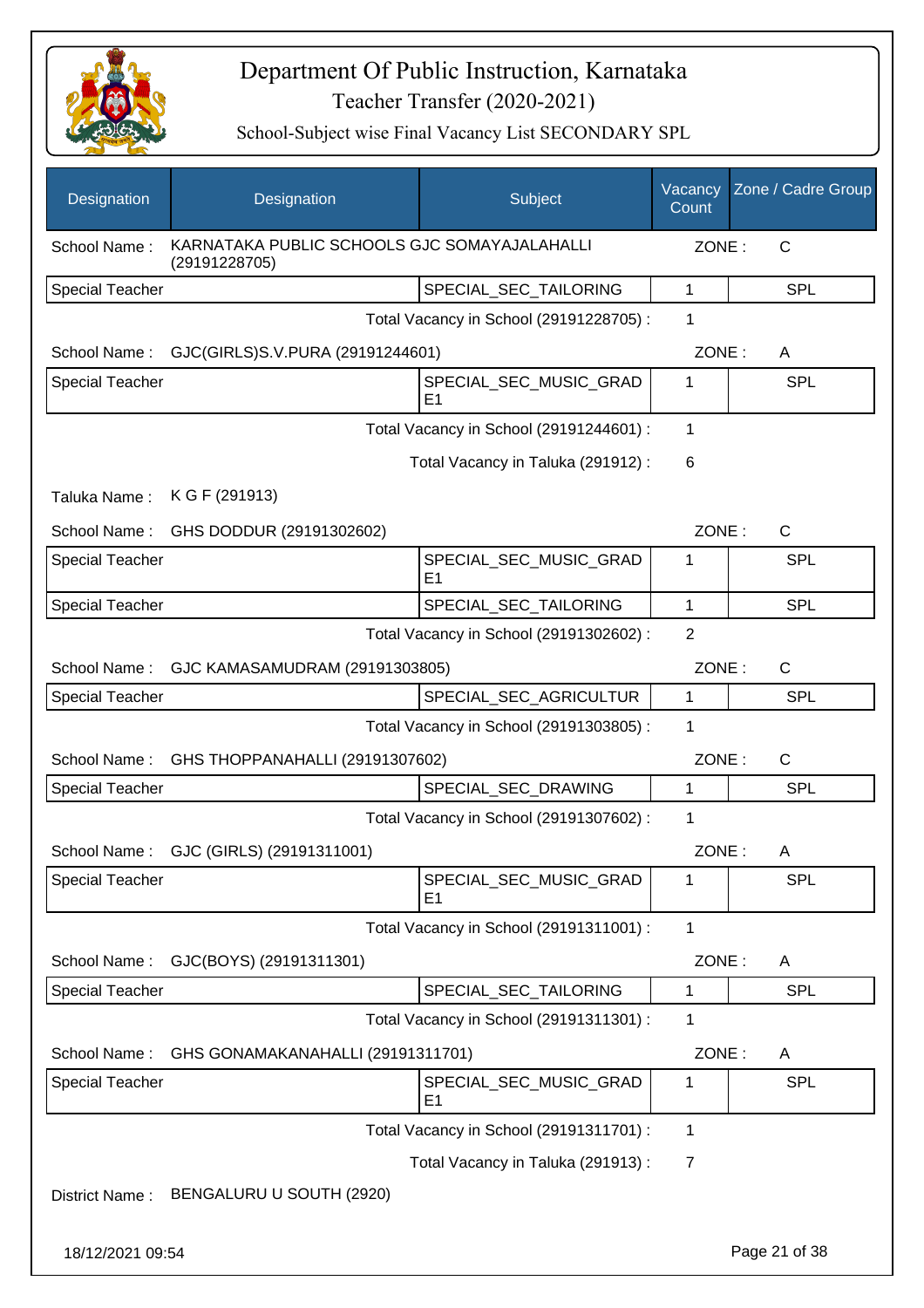

| Designation            | Designation                                                     | Subject                                 | Vacancy<br>Count | Zone / Cadre Group |
|------------------------|-----------------------------------------------------------------|-----------------------------------------|------------------|--------------------|
| Taluka Name:           | SOUTH4 (292003)                                                 |                                         |                  |                    |
| School Name:           | KARNATAKA PUBLIC SCHOOLS GJC K R PURA (29200300130)             |                                         | ZONE:            | A                  |
| Special Teacher        |                                                                 | SPECIAL_SEC_DRAWING                     | 1                | <b>SPL</b>         |
|                        |                                                                 | Total Vacancy in School (29200300130) : | 1                |                    |
| School Name:           | GHS GUNJURU (29200301950)                                       |                                         | ZONE:            | A                  |
| <b>Special Teacher</b> |                                                                 | SPECIAL_SEC_DRAWING                     | 1                | <b>SPL</b>         |
|                        |                                                                 | Total Vacancy in School (29200301950) : | 1                |                    |
|                        | School Name: KARNATAKA PUBLIC SCHOOLS KPS VARTHUR (29200301953) |                                         | ZONE:            | A                  |
| <b>Special Teacher</b> |                                                                 | SPECIAL_SEC_DRAWING                     | $\mathbf{1}$     | <b>SPL</b>         |
|                        |                                                                 | Total Vacancy in School (29200301953) : | 1                |                    |
|                        |                                                                 | Total Vacancy in Taluka (292003) :      | 3                |                    |
| Taluka Name:           | ANEKAL (292004)                                                 |                                         |                  |                    |
| School Name:           | GHS CHATRAKHANE CHANDAPURA (29200406452)                        |                                         | ZONE:            | A                  |
| <b>Special Teacher</b> |                                                                 | SPECIAL_SEC_TAILORING                   | 1                | <b>SPL</b>         |
|                        |                                                                 | Total Vacancy in School (29200406452) : | $\mathbf 1$      |                    |
| School Name:           | GHPS UPGRADED MAYASANDRA (29200418001)                          |                                         | ZONE:            | $\mathsf{C}$       |
| Special Teacher        |                                                                 | SPECIAL_SEC_MUSIC_GRAD                  | 1                | SPL                |
|                        |                                                                 | E1                                      |                  |                    |
|                        |                                                                 | Total Vacancy in School (29200418001) : | 1                |                    |
|                        |                                                                 | Total Vacancy in Taluka (292004) :      | $\overline{2}$   |                    |
| Taluka Name:           | SOUTH2 (292008)                                                 |                                         |                  |                    |
| School Name:           | KARNATAKA PUBLIC SCHOOLS GHS ATTIGUPPE (29200800236)            |                                         | ZONE:            | A                  |
| Special Teacher        |                                                                 | SPECIAL_SEC_HORTICULTU<br>RE            | 1                | <b>SPL</b>         |
|                        |                                                                 | Total Vacancy in School (29200800236) : | 1                |                    |
| School Name:           | KARNATAKA PUBLIC SCHOOLS GHS MARENAHALLI<br>(29200802126)       |                                         | ZONE:            | A                  |
| <b>Special Teacher</b> |                                                                 | SPECIAL_SEC_TAILORING                   | 1                | <b>SPL</b>         |
|                        |                                                                 | Total Vacancy in School (29200802126) : | 1                |                    |
|                        |                                                                 | Total Vacancy in Taluka (292008) :      | $\overline{2}$   |                    |
| Taluka Name:           | SOUTH3 (292009)                                                 |                                         |                  |                    |
| School Name:           | GHPS (RMSA)KOODLU (29200412801)                                 |                                         | ZONE:            | A                  |
| 18/12/2021 09:54       |                                                                 |                                         |                  | Page 22 of 38      |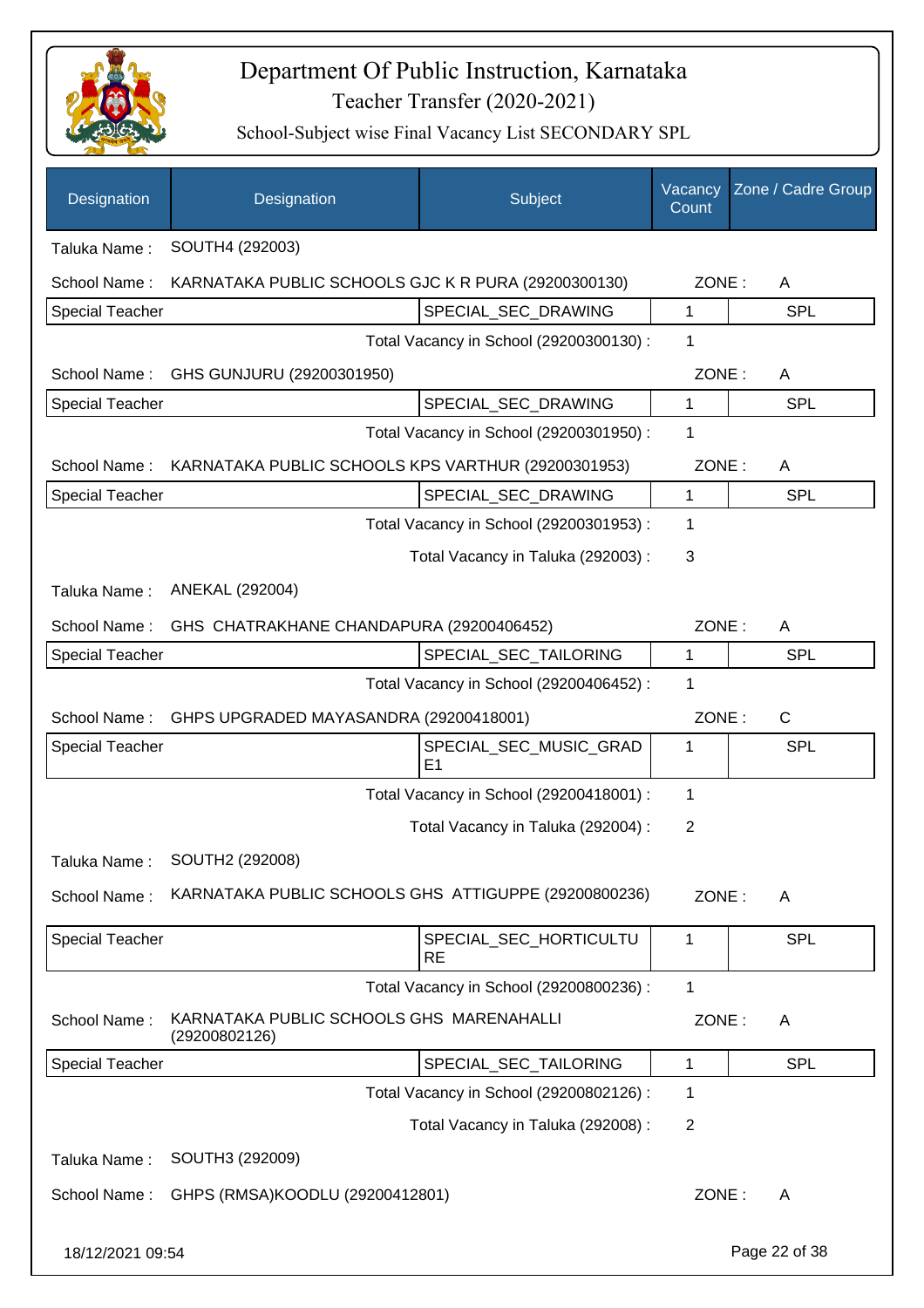

| Designation            | Designation                                                        | Subject                                  | Vacancy<br>Count | Zone / Cadre Group |
|------------------------|--------------------------------------------------------------------|------------------------------------------|------------------|--------------------|
| <b>Special Teacher</b> |                                                                    | SPECIAL SEC TAILORING                    | 1                | <b>SPL</b>         |
|                        |                                                                    | Total Vacancy in School (29200412801) :  | 1                |                    |
| School Name:           | GHS BERETANA AGRAHARA (29200901737)                                |                                          | ZONE:            | A                  |
| <b>Special Teacher</b> |                                                                    | SPECIAL_SEC_DRAWING                      | 1                | <b>SPL</b>         |
|                        |                                                                    | Total Vacancy in School (29200901737) :  | 1                |                    |
| School Name:           | KARNATAKA PUBLIC SCHOOLS GHS DOMMALUR (29200902318)                |                                          | ZONE:            | A                  |
| <b>Special Teacher</b> |                                                                    | SPECIAL_SEC_CARPENTOR                    | $\mathbf{1}$     | SPL                |
|                        |                                                                    | Total Vacancy in School (29200902318) :  | 1                |                    |
| School Name:           | GHS KONAPPANA AGRAHARA (29200904006)                               |                                          | ZONE:            | Α                  |
| <b>Special Teacher</b> |                                                                    | SPECIAL_SEC_TAILORING                    | 1                | SPL                |
|                        |                                                                    | Total Vacancy in School (29200904006) :  | 1                |                    |
| School Name:           | KARNATAKA PUBLIC SCHOOLS GHS SARJAPURA ROAD AGARA<br>(29200910425) |                                          | ZONE:            | Α                  |
| <b>Special Teacher</b> |                                                                    | SPECIAL_SEC_TAILORING                    | 1                | <b>SPL</b>         |
|                        |                                                                    | Total Vacancy in School (29200910425) :  | 1                |                    |
|                        |                                                                    | Total Vacancy in Taluka (292009) :       | 5                |                    |
| District Name:         | BENGALURU RURAL (2921)                                             |                                          |                  |                    |
| Taluka Name:           | NELAMANGALA (292101)                                               |                                          |                  |                    |
| School Name:           | G HS (COMP) YELEKYATHANAHALLI (29210100803)                        |                                          | ZONE:            | C                  |
| <b>Special Teacher</b> |                                                                    | SPECIAL_SEC_DRAWING                      | 1                | <b>SPL</b>         |
|                        |                                                                    | Total Vacancy in School (29210100803):   | 1                |                    |
| School Name:           | G HS (COMP) YANTAGANAHALLI (29210118803)                           |                                          | ZONE:            | $\mathsf C$        |
| <b>Special Teacher</b> |                                                                    | SPECIAL_SEC_HORTICULTU<br><b>RE</b>      | 1                | <b>SPL</b>         |
|                        |                                                                    | Total Vacancy in School (29210118803) :  | $\mathbf 1$      |                    |
|                        |                                                                    | Total Vacancy in Taluka (292101) :       | $\overline{2}$   |                    |
| Taluka Name:           | DODDABALLAPURA (292102)                                            |                                          |                  |                    |
| School Name:           | G HS HOSAHALLI (29210200904)                                       |                                          | ZONE:            | $\mathsf C$        |
| <b>Special Teacher</b> |                                                                    | SPECIAL_SEC_DRAWING                      | 1                | <b>SPL</b>         |
|                        |                                                                    | Total Vacancy in School (29210200904) :  | 1                |                    |
| School Name:           | G HS CHANNAVEERANAHALLI (29210204402)                              |                                          | ZONE:            | $\mathsf C$        |
| <b>Special Teacher</b> |                                                                    | SPECIAL_SEC_MUSIC_GRAD<br>E <sub>2</sub> | 1                | <b>SPL</b>         |
| 18/12/2021 09:54       |                                                                    |                                          |                  | Page 23 of 38      |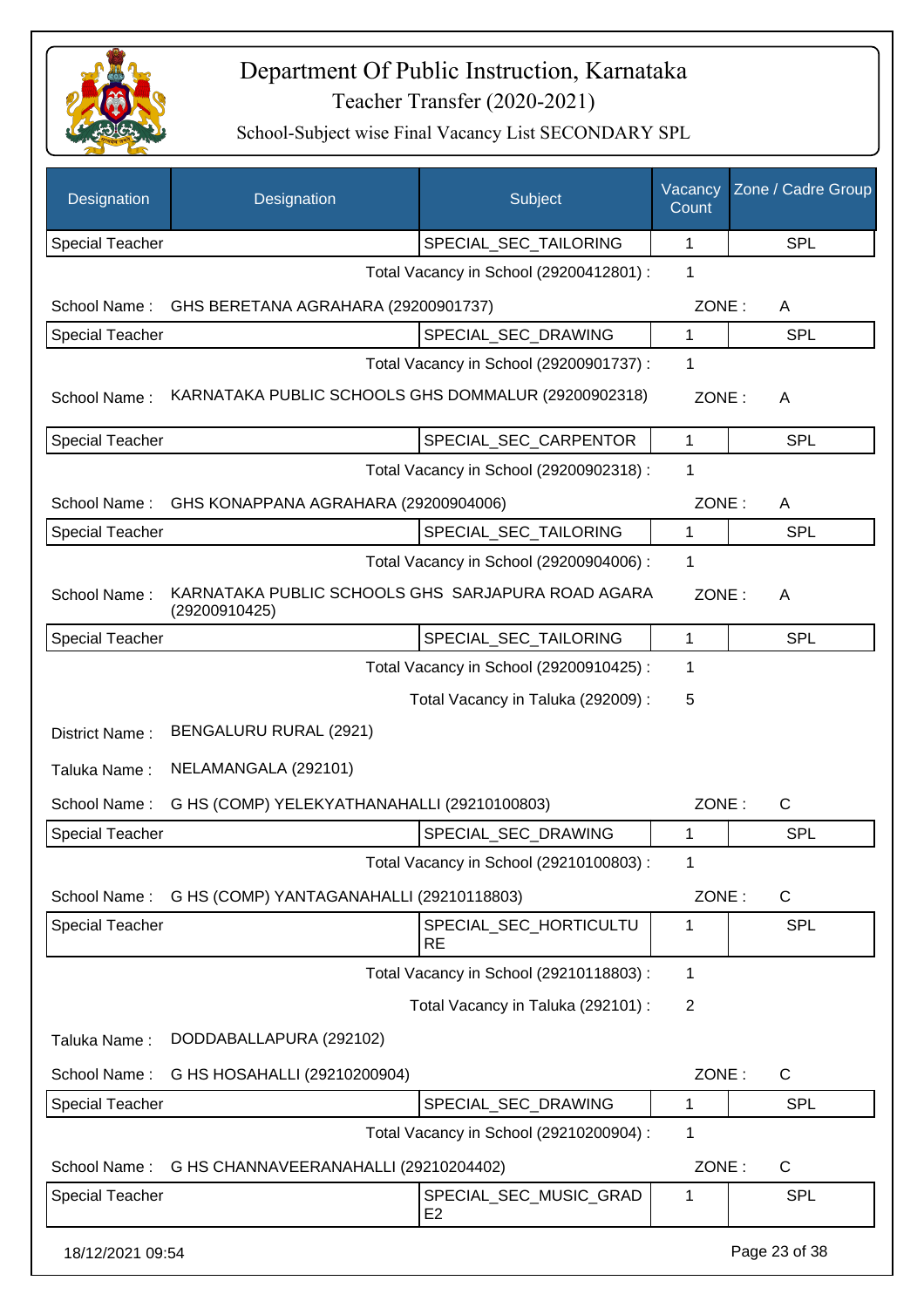

| Designation            | Designation                                    | Subject                                  | Vacancy<br>Count | Zone / Cadre Group |
|------------------------|------------------------------------------------|------------------------------------------|------------------|--------------------|
|                        |                                                | Total Vacancy in School (29210204402) :  | 1                |                    |
| School Name:           | GHS TUBAGERE (29210208204)                     |                                          | ZONE:            | C                  |
| <b>Special Teacher</b> |                                                | SPECIAL_SEC_MUSIC_GRAD<br>E <sub>1</sub> | 1                | <b>SPL</b>         |
|                        |                                                | Total Vacancy in School (29210208204) :  | 1                |                    |
|                        | School Name: G HS BHASHETTIHALLI (29210215206) |                                          | ZONE:            | В                  |
| <b>Special Teacher</b> |                                                | SPECIAL_SEC_DRAWING                      | $\mathbf{1}$     | <b>SPL</b>         |
|                        |                                                | Total Vacancy in School (29210215206) :  | 1                |                    |
| School Name:           | G HS(COMP) KADATHIPURU (29210215602)           |                                          | ZONE:            | $\mathsf{C}$       |
| <b>Special Teacher</b> |                                                | SPECIAL SEC MUSIC GRAD<br>E2             | 1                | SPL                |
|                        |                                                | Total Vacancy in School (29210215602) :  | 1                |                    |
|                        | School Name: G.J.C KANASAVADI (29210224007)    |                                          | ZONE:            | $\mathsf C$        |
| <b>Special Teacher</b> |                                                | SPECIAL_SEC_HORTICULTU<br><b>RE</b>      | 1                | SPL                |
|                        |                                                | Total Vacancy in School (29210224007) :  | 1                |                    |
|                        | School Name: G.J.C HS D.B.PURA (29210225402)   |                                          | ZONE:            | Α                  |
| <b>Special Teacher</b> |                                                | SPECIAL_SEC_MUSIC_GRAD<br>E1             | 1                | SPL                |
|                        |                                                | Total Vacancy in School (29210225402) :  | 1                |                    |
|                        |                                                | Total Vacancy in Taluka (292102):        | $\overline{7}$   |                    |
| Taluka Name:           | DEVANAHALLI (292103)                           |                                          |                  |                    |
|                        | School Name: GHS BACHHAHALLI (29210302901)     |                                          | ZONE:            | C                  |
| Special Teacher        |                                                | SPECIAL_SEC_HORTICULTU<br><b>RE</b>      | 1                | <b>SPL</b>         |
|                        |                                                | Total Vacancy in School (29210302901) :  | 1                |                    |
|                        | School Name: G HS BIDALUR (29210310202)        |                                          | ZONE:            | C                  |
| <b>Special Teacher</b> |                                                | SPECIAL_SEC_TAILORING                    | $\mathbf{1}$     | <b>SPL</b>         |
|                        |                                                | Total Vacancy in School (29210310202) :  | 1                |                    |
|                        | School Name: G HS SADAHALLI (29210312004)      |                                          | ZONE:            | $\mathsf C$        |
| Special Teacher        |                                                | SPECIAL_SEC_TAILORING                    | 1                | SPL                |
|                        |                                                | Total Vacancy in School (29210312004) :  | 1                |                    |
| School Name:           | G G HS VIJAYAPURA (29210332806)                |                                          | ZONE:            | A                  |
| <b>Special Teacher</b> |                                                | SPECIAL_SEC_DANCE                        | 1                | <b>SPL</b>         |
| 18/12/2021 09:54       |                                                |                                          |                  | Page 24 of 38      |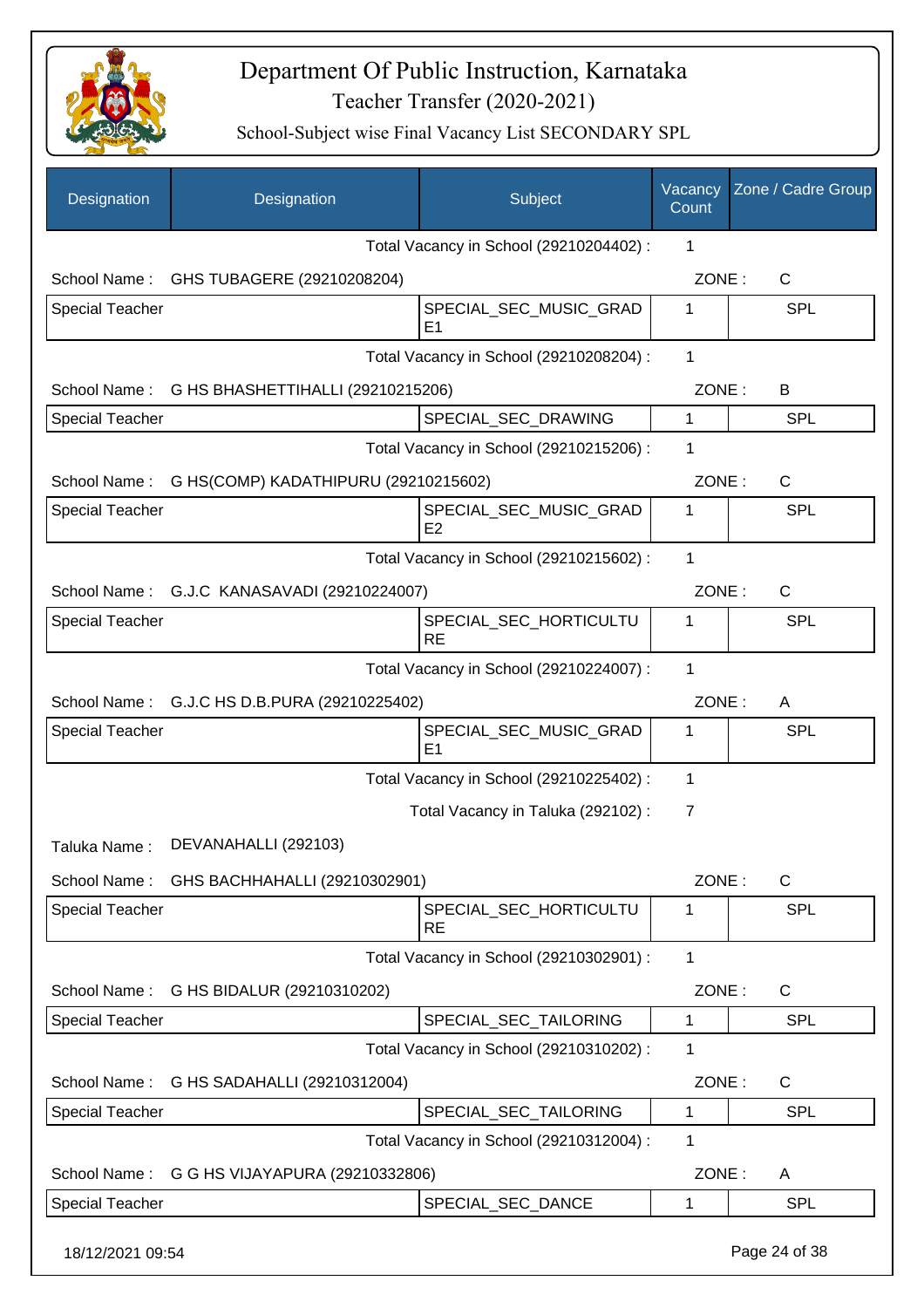

| Designation            | Designation                                   | Subject                                 | Vacancy<br>Count | Zone / Cadre Group |
|------------------------|-----------------------------------------------|-----------------------------------------|------------------|--------------------|
|                        |                                               | Total Vacancy in School (29210332806) : | 1                |                    |
| School Name:           | GHS URDU VIJAYAPURA (29210334402)             |                                         | ZONE:            | A                  |
| <b>Special Teacher</b> |                                               | SPECIAL_SEC_TAILORING                   | $\mathbf{1}$     | <b>SPL</b>         |
|                        |                                               | Total Vacancy in School (29210334402) : | 1                |                    |
|                        |                                               | Total Vacancy in Taluka (292103):       | 5                |                    |
| Taluka Name:           | <b>HOSAKOTE (292104)</b>                      |                                         |                  |                    |
| School Name:           | GHS HASIGALA (29210403302)                    |                                         | ZONE:            | $\mathsf{C}$       |
| <b>Special Teacher</b> |                                               | SPECIAL_SEC_DANCE                       | 1                | <b>SPL</b>         |
|                        |                                               | Total Vacancy in School (29210403302) : | 1                |                    |
| School Name:           | G HS BEGURU (29210404202)                     |                                         | ZONE:            | $\mathsf{C}$       |
| <b>Special Teacher</b> |                                               | SPECIAL_SEC_HORTICULTU<br><b>RE</b>     | 1                | <b>SPL</b>         |
|                        |                                               | Total Vacancy in School (29210404202) : | 1                |                    |
| School Name:           | GHS KORATI (29210406303)                      |                                         | ZONE:            | $\mathsf{C}$       |
| <b>Special Teacher</b> |                                               | SPECIAL_SEC_HORTICULTU<br><b>RE</b>     | 1                | <b>SPL</b>         |
|                        |                                               | Total Vacancy in School (29210406303) : | 1                |                    |
| School Name:           | GHS SHIVANAPURA (29210407403)                 |                                         | ZONE:            | $\mathsf{C}$       |
| Special Teacher        |                                               | SPECIAL_SEC_TAILORING                   | 1                | <b>SPL</b>         |
|                        |                                               | Total Vacancy in School (29210407403) : | $\mathbf 1$      |                    |
| School Name:           | GHS COMPOSITE UMMALU (29210411302)            |                                         | ZONE:            | C                  |
| <b>Special Teacher</b> |                                               | SPECIAL SEC DRAWING                     | 1                | <b>SPL</b>         |
|                        |                                               | Total Vacancy in School (29210411302) : | 1                |                    |
|                        | School Name: G HS JADIGENAHALLI (29210412903) |                                         | ZONE:            | $\mathsf{C}$       |
| <b>Special Teacher</b> |                                               | SPECIAL_SEC_HORTICULTU<br><b>RE</b>     | 1                | <b>SPL</b>         |
|                        |                                               | Total Vacancy in School (29210412903) : | 1                |                    |
| School Name:           | G HS DODDAHULLURU (29210416102)               |                                         | ZONE:            | C                  |
| Special Teacher        |                                               | SPECIAL_SEC_DRAWING                     | $\mathbf{1}$     | <b>SPL</b>         |
|                        |                                               | Total Vacancy in School (29210416102) : | 1                |                    |
| School Name:           | G J C DEVALAPURA (29210418702)                |                                         | ZONE:            | C                  |
| <b>Special Teacher</b> |                                               | SPECIAL_SEC_HORTICULTU<br><b>RE</b>     | 1                | <b>SPL</b>         |
|                        |                                               | Total Vacancy in School (29210418702) : | 1                |                    |
|                        |                                               |                                         |                  |                    |
| 18/12/2021 09:54       |                                               |                                         |                  | Page 25 of 38      |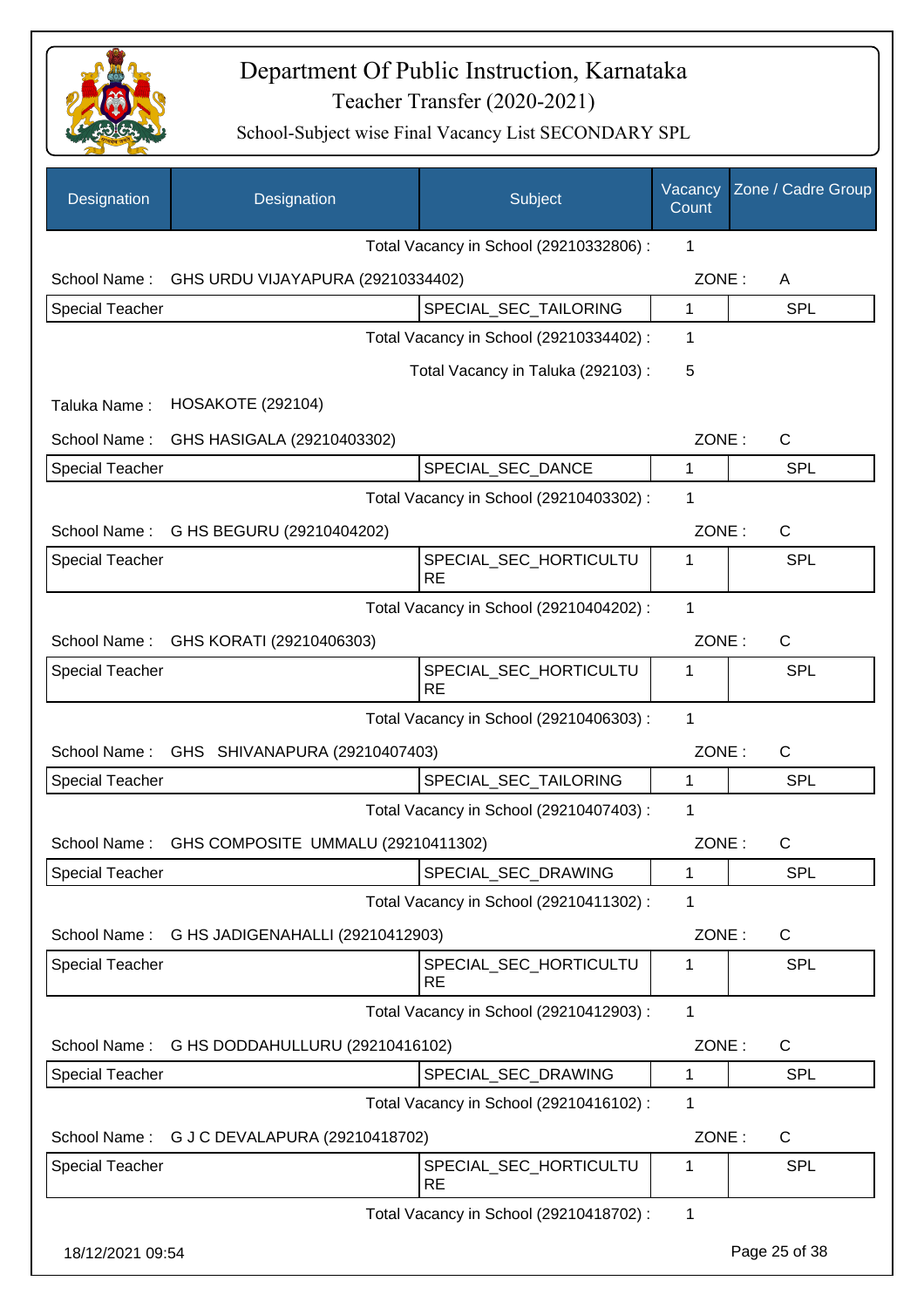

| Designation            | Designation                                                                 | Subject                                  | Vacancy<br>Count | Zone / Cadre Group |
|------------------------|-----------------------------------------------------------------------------|------------------------------------------|------------------|--------------------|
| School Name:           | G HS DODDAGATTIGANABBE (29210422031)                                        |                                          | ZONE:            | $\mathsf{C}$       |
| <b>Special Teacher</b> |                                                                             | SPECIAL_SEC_TAILORING                    | 1                | <b>SPL</b>         |
|                        |                                                                             | Total Vacancy in School (29210422031) :  | 1                |                    |
|                        | School Name: G G H S HOSAKOTE (29210422034)                                 |                                          | ZONE:            | A                  |
| <b>Special Teacher</b> |                                                                             | SPECIAL_SEC_MUSIC_GRAD<br>E <sub>1</sub> | 1                | <b>SPL</b>         |
|                        |                                                                             | Total Vacancy in School (29210422034) :  | 1                |                    |
|                        |                                                                             | Total Vacancy in Taluka (292104) :       | 10               |                    |
| District Name:         | BENGALURU U NORTH (2928)                                                    |                                          |                  |                    |
| Taluka Name:           | NORTH2 (292805)                                                             |                                          |                  |                    |
| School Name:           | GHS PALACE GUTTAHALLI (29280502803)                                         |                                          | ZONE:            | A                  |
| <b>Special Teacher</b> |                                                                             | SPECIAL_SEC_MUSIC_GRAD<br>E <sub>2</sub> | 1                | <b>SPL</b>         |
|                        |                                                                             | Total Vacancy in School (29280502803) :  | 1                |                    |
| School Name:           | KARNATAKA PUBLIC SCHOOLS GHS (GIRLS) 13TH CR,<br>MALLESHWARAM (29280503819) |                                          | ZONE:            | A                  |
| <b>Special Teacher</b> |                                                                             | SPECIAL_SEC_MUSIC_GRAD<br>E <sub>2</sub> | 1                | <b>SPL</b>         |
|                        |                                                                             | Total Vacancy in School (29280503819) :  | 1                |                    |
|                        |                                                                             | Total Vacancy in Taluka (292805) :       | $\overline{2}$   |                    |
| Taluka Name:           | NORTH4 (292807)                                                             |                                          |                  |                    |
|                        | School Name: GKMPS AND RMSA HIGH SCHOOL Y UPANAGAR (29280700124)            |                                          | ZONE:            | $\mathsf{A}$       |
| <b>Special Teacher</b> |                                                                             | SPECIAL SEC TAILORING                    | 1                | <b>SPL</b>         |
|                        |                                                                             | Total Vacancy in School (29280700124) :  | 1                |                    |
| School Name:           | GHS AGRAHARALAYOUT (29280704810)                                            |                                          | ZONE:            | A                  |
| <b>Special Teacher</b> |                                                                             | SPECIAL SEC TAILORING                    | 1                | <b>SPL</b>         |
|                        |                                                                             | Total Vacancy in School (29280704810) :  | 1                |                    |
|                        |                                                                             | Total Vacancy in Taluka (292807) :       | $\overline{2}$   |                    |
| District Name:         | CHIKKABALLAPURA (2929)                                                      |                                          |                  |                    |
| Taluka Name:           | <b>BAGEPALLY (292901)</b>                                                   |                                          |                  |                    |
| School Name:           | GOVERNMENT BOYS HIGH SCHOOL BAGEPALLI (29290123204)                         |                                          | ZONE:            | A                  |
| <b>Special Teacher</b> |                                                                             | SPECIAL_SEC_DRAWING                      | 1                | <b>SPL</b>         |
|                        |                                                                             | Total Vacancy in School (29290123204) :  | 1                |                    |
| 18/12/2021 09:54       |                                                                             |                                          |                  | Page 26 of 38      |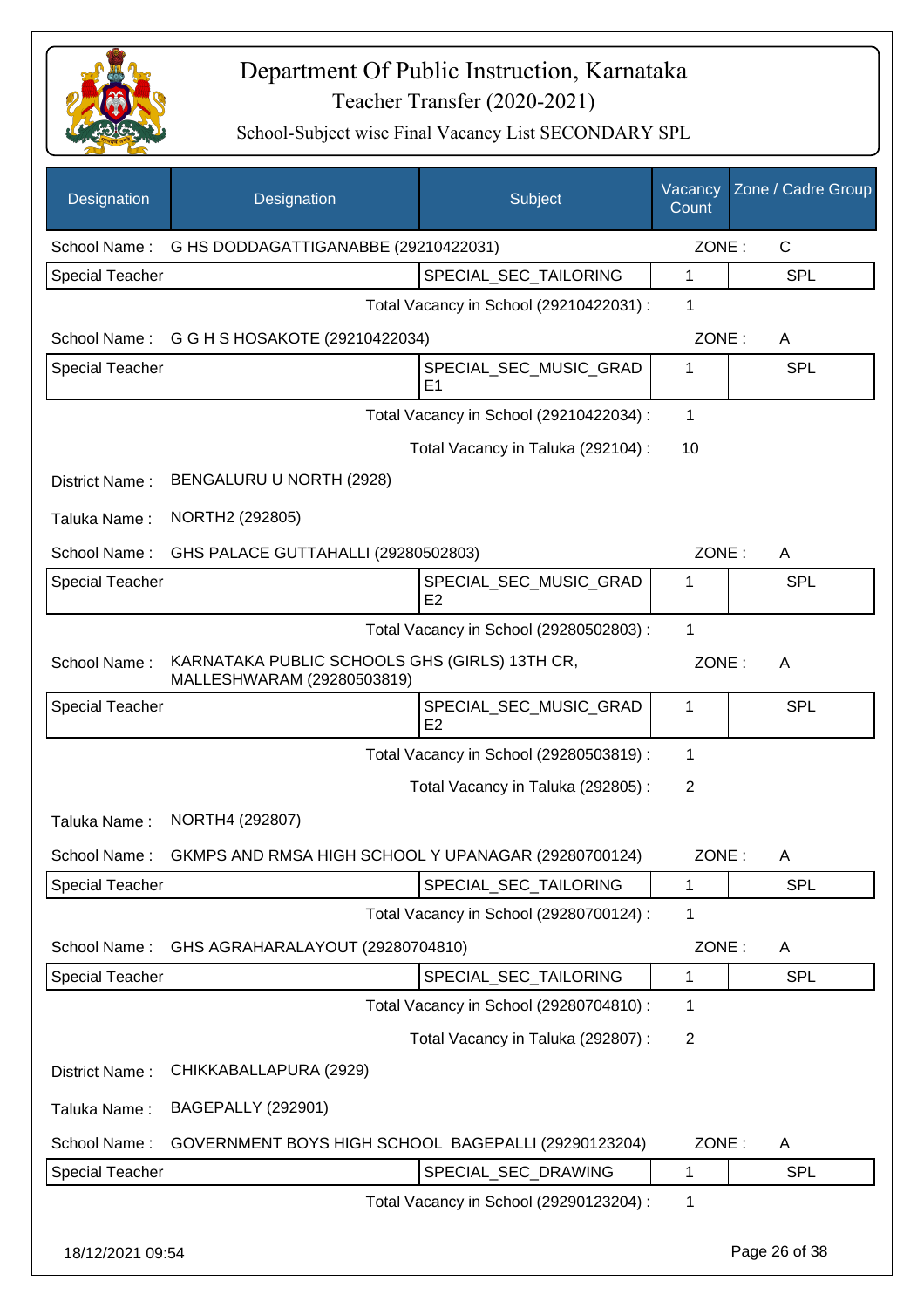

| Designation            | Designation                                                      | Subject                                 | Vacancy<br>Count | Zone / Cadre Group |
|------------------------|------------------------------------------------------------------|-----------------------------------------|------------------|--------------------|
|                        |                                                                  | Total Vacancy in Taluka (292901) :      | 1                |                    |
| Taluka Name:           | CHIKKABALLAPUR (292903)                                          |                                         |                  |                    |
| School Name:           | GHS DIBBUR (29290306605)                                         |                                         | ZONE:            | B                  |
| <b>Special Teacher</b> |                                                                  | SPECIAL_SEC_DRAWING                     | 1                | <b>SPL</b>         |
|                        |                                                                  | Total Vacancy in School (29290306605) : | 1                |                    |
|                        | School Name: KARNATAKA PUBLIC SCHOOLS GJC MANDIKAL (29290315518) |                                         | ZONE:            | $\mathsf{C}$       |
| <b>Special Teacher</b> |                                                                  | SPECIAL_SEC_TAILORING                   | $\mathbf 1$      | <b>SPL</b>         |
|                        |                                                                  | Total Vacancy in School (29290315518) : | 1                |                    |
|                        | School Name: GJC PERESANDRA (29290319806)                        |                                         | ZONE:            | $\mathsf{C}$       |
| <b>Special Teacher</b> |                                                                  | SPECIAL_SEC_TAILORING                   | 1                | SPL                |
|                        |                                                                  | Total Vacancy in School (29290319806) : | 1                |                    |
| School Name:           | GHS REDDYGOLLAVARAHALLI (29290320903)                            |                                         | ZONE:            | $\mathsf{C}$       |
| <b>Special Teacher</b> |                                                                  | SPECIAL_SEC_HORTICULTU<br><b>RE</b>     | 1                | <b>SPL</b>         |
|                        |                                                                  | Total Vacancy in School (29290320903) : | 1                |                    |
|                        |                                                                  | Total Vacancy in Taluka (292903) :      | 4                |                    |
| Taluka Name:           | CHINTAMANI (292904)                                              |                                         |                  |                    |
| School Name:           | GOVERNMENT HIGH SCHOOL BOORAGAMAKALAHALLI<br>(29290404904)       |                                         | ZONE:            | B                  |
| <b>Special Teacher</b> |                                                                  | SPECIAL_SEC_HORTICULTU<br><b>RE</b>     | $\mathbf{1}$     | SPL                |
|                        |                                                                  | Total Vacancy in School (29290404904) : | 1                |                    |
| School Name:           | GHS DODDAGANJUR (29290409604)                                    |                                         | ZONE:            | B                  |
| Special Teacher        |                                                                  | SPECIAL_SEC_AGRICULTUR                  | 1                | <b>SPL</b>         |
|                        |                                                                  | Total Vacancy in School (29290409604) : | 1                |                    |
| School Name:           | GOVERNMENT HIGH SCHOOL KAGATHI (29290417902)                     |                                         | ZONE:            | B                  |
| <b>Special Teacher</b> |                                                                  | SPECIAL SEC HORTICULTU<br><b>RE</b>     | 1                | <b>SPL</b>         |
|                        |                                                                  | Total Vacancy in School (29290417902) : | $\mathbf{1}$     |                    |
| School Name:           | NEW GOVT HIGH SCHOOL (29290440502)                               |                                         | ZONE:            | A                  |
| Special Teacher        |                                                                  | SPECIAL_SEC_DRAWING                     | 1                | SPL                |
|                        |                                                                  | Total Vacancy in School (29290440502) : | 1                |                    |
| School Name:           | GIRLS JC (29290441006)                                           |                                         | ZONE:            | A                  |
| <b>Special Teacher</b> |                                                                  | SPECIAL_SEC_TAILORING                   | 1                | <b>SPL</b>         |
| 18/12/2021 09:54       |                                                                  |                                         |                  | Page 27 of 38      |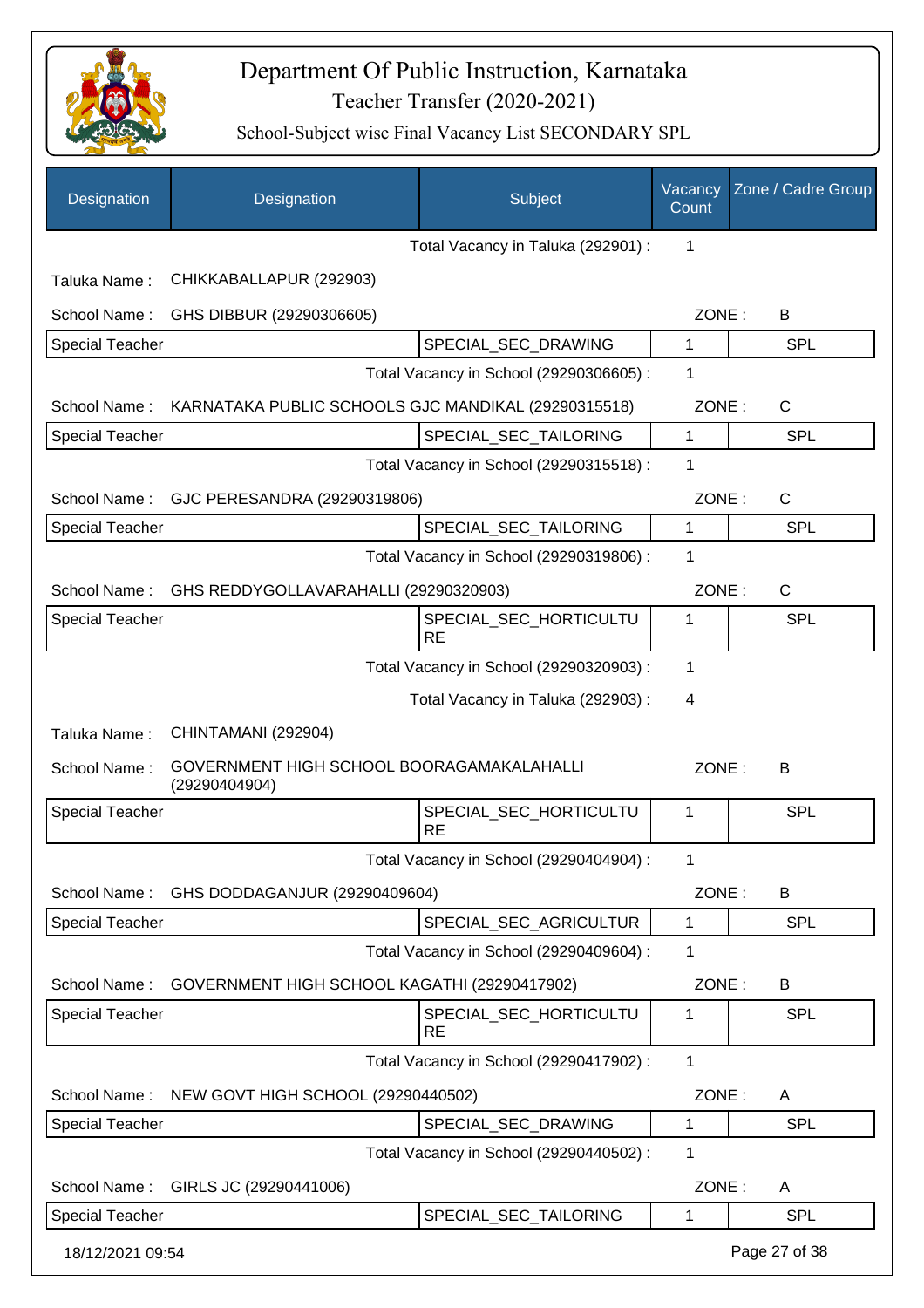

| Designation            | Designation                                                                        | Subject                                  | Vacancy<br>Count | Zone / Cadre Group |
|------------------------|------------------------------------------------------------------------------------|------------------------------------------|------------------|--------------------|
|                        |                                                                                    | Total Vacancy in School (29290441006) :  | 1                |                    |
|                        |                                                                                    | Total Vacancy in Taluka (292904) :       | 5                |                    |
| Taluka Name:           | GOWRIBIDANUR (292905)                                                              |                                          |                  |                    |
| School Name:           | GHS MANCHENAHALLI (29290514906)                                                    |                                          | ZONE:            | C                  |
| Special Teacher        |                                                                                    | SPECIAL_SEC_TAILORING                    | 1                | <b>SPL</b>         |
|                        |                                                                                    | Total Vacancy in School (29290514906) :  | 1                |                    |
|                        |                                                                                    | Total Vacancy in Taluka (292905):        | 1                |                    |
| Taluka Name:           | <b>GUDIBANDA (292906)</b>                                                          |                                          |                  |                    |
| School Name:           | SRI GOOLI SOMANNA BAJJANNA GOVERNMENT HIGH SCHOOL<br>BEECHAGANAHALLI (29290600702) |                                          | ZONE:            | C                  |
| <b>Special Teacher</b> |                                                                                    | SPECIAL_SEC_DRAWING                      | 1                | <b>SPL</b>         |
|                        |                                                                                    | Total Vacancy in School (29290600702) :  | 1                |                    |
| School Name:           | GHS MACHAHALLI (29290607305)                                                       |                                          | ZONE:            | $\mathsf C$        |
| <b>Special Teacher</b> |                                                                                    | SPECIAL_SEC_HORTICULTU<br><b>RE</b>      | 1                | SPL                |
|                        |                                                                                    | Total Vacancy in School (29290607305) :  | $\mathbf{1}$     |                    |
| School Name:           | GHS THIRUMANI (29290609102)                                                        |                                          | ZONE:            | C                  |
| <b>Special Teacher</b> |                                                                                    | SPECIAL_SEC_HORTICULTU<br><b>RE</b>      | 1                | SPL                |
|                        |                                                                                    | Total Vacancy in School (29290609102) :  | 1                |                    |
| School Name:           | GHS VARLAKONDA (29290609793)                                                       |                                          | ZONE:            | C                  |
| <b>Special Teacher</b> |                                                                                    | SPECIAL_SEC_MUSIC_GRAD<br>E <sub>1</sub> | 1                | <b>SPL</b>         |
|                        |                                                                                    | Total Vacancy in School (29290609793) :  | 1                |                    |
| School Name:           | KARNATAKA PUBLIC SCHOOLS GGHS GUDIBANDA (29290610901)                              |                                          | ZONE:            | A                  |
| Special Teacher        |                                                                                    | SPECIAL SEC TAILORING                    | 1                | SPL                |
|                        |                                                                                    | Total Vacancy in School (29290610901) :  | 1                |                    |
|                        |                                                                                    | Total Vacancy in Taluka (292906) :       | 5                |                    |
| Taluka Name:           | SIDLAGHATTA (292911)                                                               |                                          |                  |                    |
| School Name:           | GHS ANEMADAGU (29291101104)                                                        |                                          | ZONE:            | $\mathsf{C}$       |
| <b>Special Teacher</b> |                                                                                    | SPECIAL_SEC_DRAWING                      | 1                | <b>SPL</b>         |
|                        |                                                                                    | Total Vacancy in School (29291101104) :  | 1                |                    |
| School Name:           | KARNATAKA PUBLIC SCHOOLS GHS BASETTIHALLI                                          |                                          | ZONE:            | $\mathsf{C}$       |
| 18/12/2021 09:54       |                                                                                    |                                          |                  | Page 28 of 38      |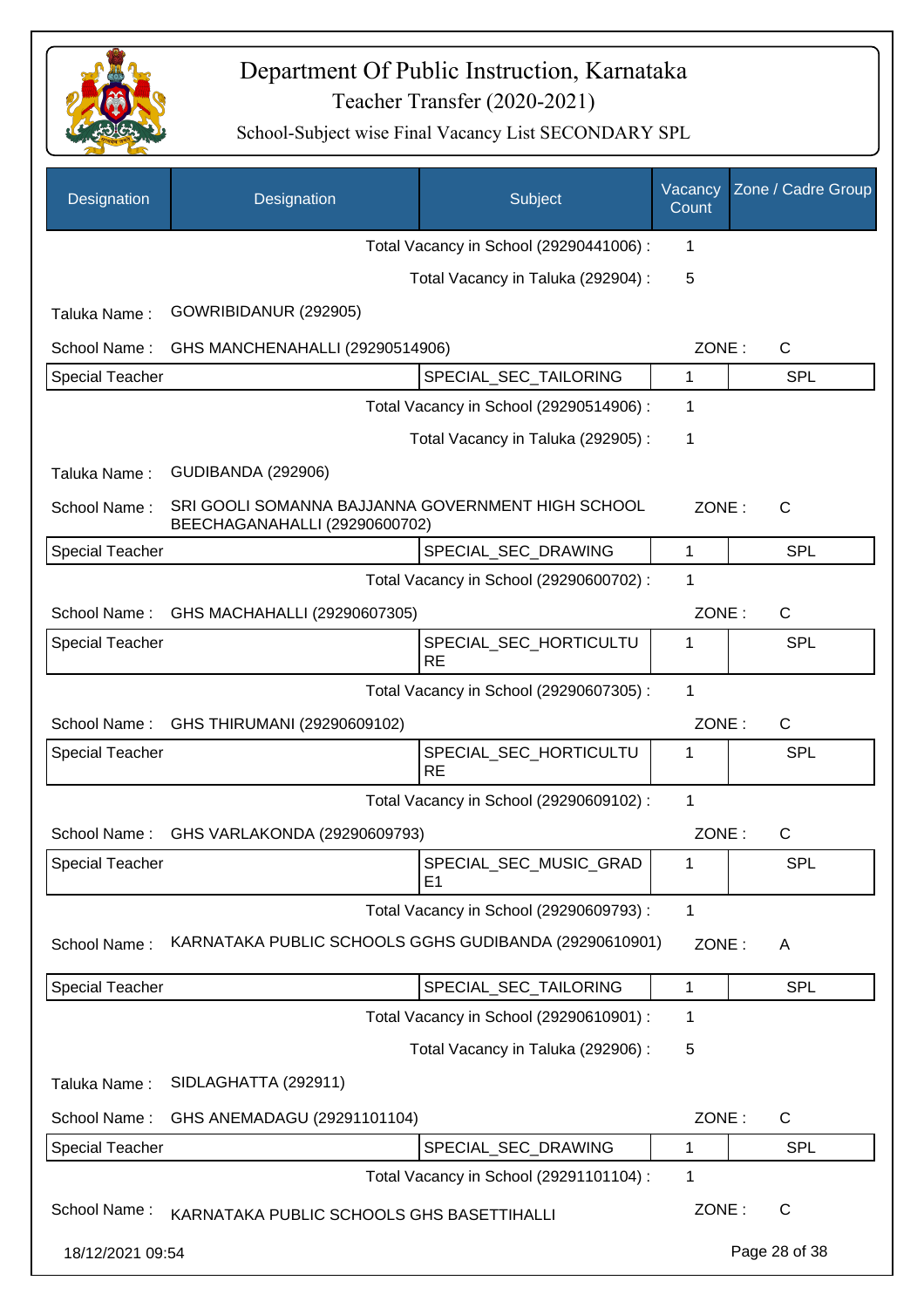

| Designation            | Designation                                         | Subject                                 | Vacancy<br>Count | Zone / Cadre Group |
|------------------------|-----------------------------------------------------|-----------------------------------------|------------------|--------------------|
|                        | (29291103208)                                       |                                         |                  |                    |
| <b>Special Teacher</b> |                                                     | SPECIAL_SEC_AGRICULTUR                  | 1                | <b>SPL</b>         |
|                        |                                                     | Total Vacancy in School (29291103208) : | 1                |                    |
| School Name:           | GHS GANJIGUNTE (29291108907)                        |                                         | ZONE:            | C                  |
| Special Teacher        |                                                     | SPECIAL_SEC_AGRICULTUR                  | $\mathbf{1}$     | <b>SPL</b>         |
|                        |                                                     | Total Vacancy in School (29291108907) : | 1                |                    |
|                        | School Name: GHS JANGAMAKOTE (29291112505)          |                                         | ZONE:            | $\mathsf{C}$       |
| Special Teacher        |                                                     | SPECIAL_SEC_HORTICULTU<br><b>RE</b>     | 1                | SPL                |
|                        |                                                     | Total Vacancy in School (29291112505) : | 1                |                    |
| School Name:           | GOVERNMENT HIGH SCHOOL MALAMACHAHALLI (29291117603) |                                         | ZONE:            | $\mathsf{C}$       |
| Special Teacher        |                                                     | SPECIAL SEC DRAWING                     | $\mathbf{1}$     | <b>SPL</b>         |
|                        |                                                     | Total Vacancy in School (29291117603) : | 1                |                    |
| School Name:           | GPUC SADALI (29291123305)                           |                                         | ZONE:            | $\mathsf{C}$       |
| <b>Special Teacher</b> |                                                     | SPECIAL_SEC_DRAWING                     | $\mathbf{1}$     | <b>SPL</b>         |
|                        |                                                     | Total Vacancy in School (29291123305) : | 1                |                    |
| School Name:           | GHS THIMMASANDRA E (29291126004)                    |                                         | ZONE:            | C                  |
| <b>Special Teacher</b> |                                                     | SPECIAL_SEC_HORTICULTU<br><b>RE</b>     | 1                | SPL                |
|                        |                                                     | Total Vacancy in School (29291126004) : | $\mathbf{1}$     |                    |
| School Name:           | GOVERNMENT HIGH SCHOOL SIDLAGATTA (29291128628)     |                                         | ZONE:            | A                  |
| <b>Special Teacher</b> |                                                     | SPECIAL_SEC_SERICULTUR                  | 1                | <b>SPL</b>         |
|                        |                                                     | Total Vacancy in School (29291128628) : | 1                |                    |
| School Name:           | GUHS SIDLAGHATTA (29291128634)                      |                                         | ZONE:            | A                  |
| Special Teacher        |                                                     | SPECIAL_SEC_DRAWING                     | 1                | <b>SPL</b>         |
|                        |                                                     | Total Vacancy in School (29291128634) : | 1                |                    |
| School Name:           | GOVERNMENT HIGH SCHOOL DYAVAPPANAGUDI (29291133201) |                                         | ZONE:            | $\mathsf{C}$       |
| Special Teacher        |                                                     | SPECIAL_SEC_DRAWING                     | $\mathbf 1$      | SPL                |
|                        |                                                     | Total Vacancy in School (29291133201) : | 1                |                    |
|                        |                                                     | Total Vacancy in Taluka (292911) :      | 10               |                    |
| District Name:         | TUMAKURU MADHUGIRI (2931)                           |                                         |                  |                    |
| Taluka Name:           | KORATAGERE (293103)                                 |                                         |                  |                    |
| 18/12/2021 09:54       |                                                     |                                         |                  | Page 29 of 38      |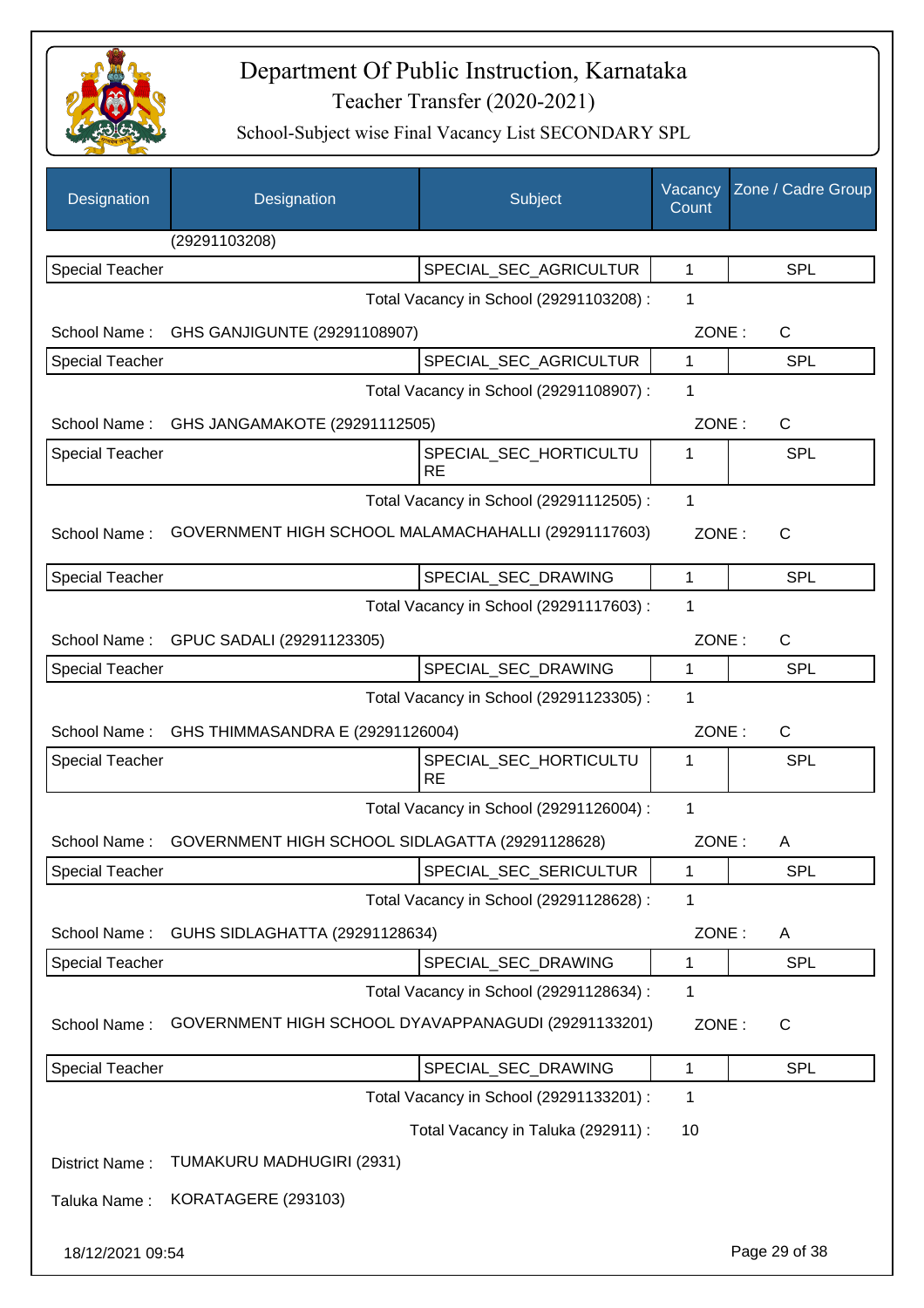

| Designation            | Designation                                 | Subject                                 | Vacancy<br>Count | Zone / Cadre Group |
|------------------------|---------------------------------------------|-----------------------------------------|------------------|--------------------|
| School Name:           | GOVT JUNIOR COLLEGE B.D. PURA (29310303204) |                                         | ZONE:            | $\mathsf{C}$       |
| Special Teacher        |                                             | SPECIAL SEC HORTICULTU<br><b>RE</b>     | 1                | <b>SPL</b>         |
|                        |                                             | Total Vacancy in School (29310303204) : | 1                |                    |
| School Name:           | GHS BUKKAPATTANA (29310309105)              |                                         | ZONE:            | C                  |
| <b>Special Teacher</b> |                                             | SPECIAL_SEC_DRAWING                     | 1                | <b>SPL</b>         |
|                        |                                             | Total Vacancy in School (29310309105) : | 1                |                    |
| School Name:           | GOVT HIGH SCHOOL LINGAPURA (29310314402)    |                                         | ZONE:            | C                  |
| <b>Special Teacher</b> |                                             | SPECIAL_SEC_DRAWING                     | 1                | <b>SPL</b>         |
|                        |                                             | Total Vacancy in School (29310314402) : | 1                |                    |
|                        |                                             | Total Vacancy in Taluka (293103):       | 3                |                    |
| Taluka Name:           | <b>MADHUGIRI (293104)</b>                   |                                         |                  |                    |
| School Name:           | GOVT JUNIOR COLLEGE I.D.HALLI (29310406006) |                                         | ZONE:            | C                  |
| Special Teacher        |                                             | SPECIAL_SEC_DRAWING                     | 1                | <b>SPL</b>         |
|                        |                                             | Total Vacancy in School (29310406006) : | 1                |                    |
| School Name:           | GHS THONDOTI (29310406202)                  |                                         | ZONE:            | $\mathsf{C}$       |
| <b>Special Teacher</b> |                                             | SPECIAL_SEC_DRAWING                     | $\mathbf{1}$     | <b>SPL</b>         |
|                        |                                             | Total Vacancy in School (29310406202) : | 1                |                    |
| School Name:           | GHS HANUMANTHAPURA (29310408903)            |                                         | ZONE:            | $\mathsf{C}$       |
| <b>Special Teacher</b> |                                             | SPECIAL SEC DRAWING                     | 1                | <b>SPL</b>         |
|                        |                                             | Total Vacancy in School (29310408903) : | 1                |                    |
| School Name:           | GHS BEDATHURU (29310409303)                 |                                         | ZONE:            | C                  |
| <b>Special Teacher</b> |                                             | SPECIAL_SEC_DRAWING                     | 1                | <b>SPL</b>         |
|                        |                                             | Total Vacancy in School (29310409303) : | 1                |                    |
| School Name:           | GHS MALLANAYKANAHALLI (29310410804)         |                                         | ZONE:            | C                  |
| <b>Special Teacher</b> |                                             | SPECIAL_SEC_DRAWING                     | 1                | <b>SPL</b>         |
|                        |                                             | Total Vacancy in School (29310410804) : | 1                |                    |
| School Name:           | GHS SODENAHALLI (29310413702)               |                                         | ZONE:            | C                  |
| Special Teacher        |                                             | SPECIAL_SEC_DRAWING                     | 1                | <b>SPL</b>         |
|                        |                                             | Total Vacancy in School (29310413702) : | 1                |                    |
| School Name:           | GHS GIDADAGALAHALLI (29310417002)           |                                         | ZONE:            | C                  |
| Special Teacher        |                                             | SPECIAL_SEC_DRAWING                     | 1                | <b>SPL</b>         |
| 18/12/2021 09:54       |                                             |                                         |                  | Page 30 of 38      |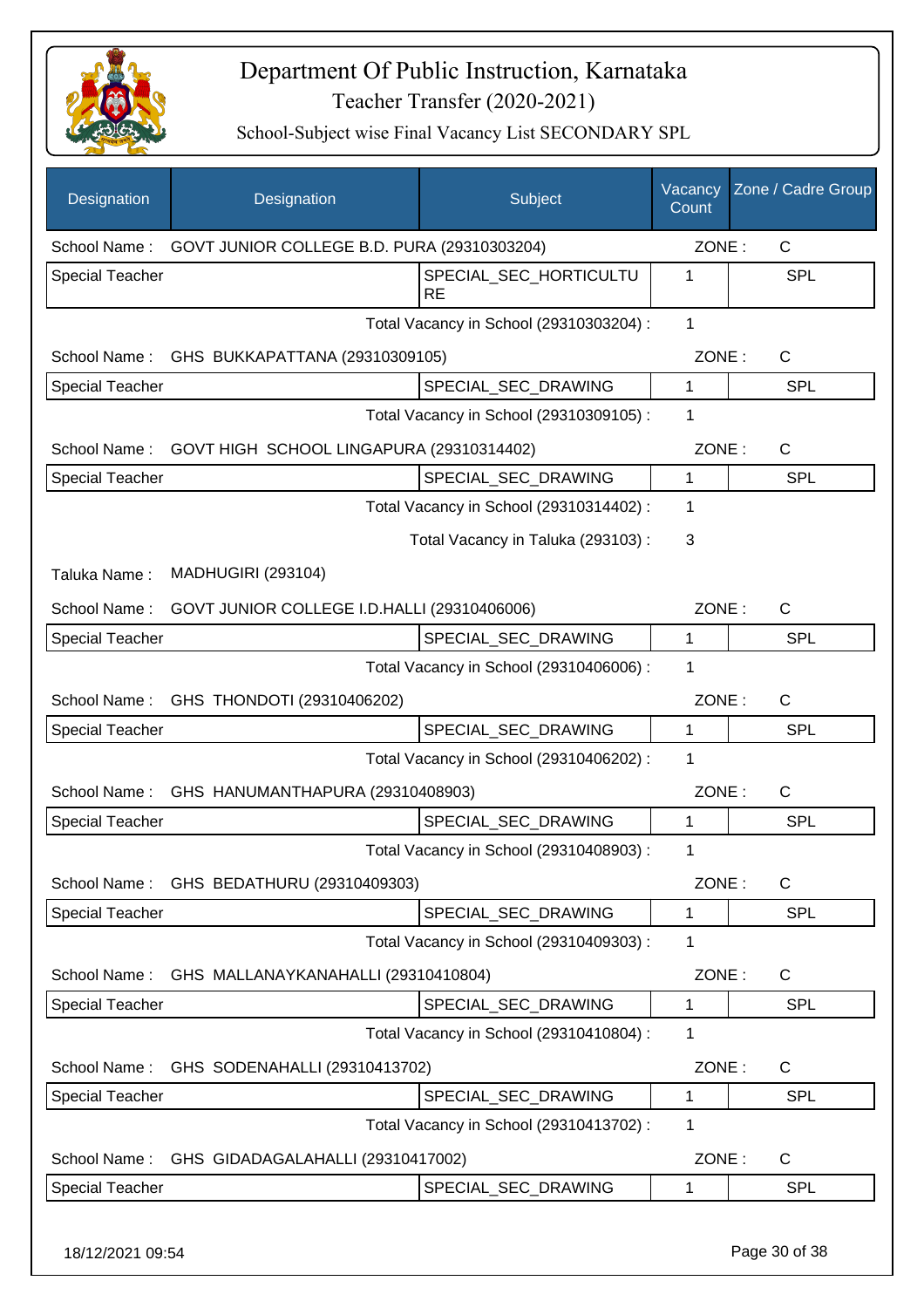

| Designation            | Designation                                                 | Subject                                 | Vacancy<br>Count | Zone / Cadre Group |
|------------------------|-------------------------------------------------------------|-----------------------------------------|------------------|--------------------|
|                        |                                                             | Total Vacancy in School (29310417002) : | 1                |                    |
| School Name:           | GHS KADAGATHURU (29310422306)                               |                                         | ZONE:            | $\mathsf C$        |
| <b>Special Teacher</b> |                                                             | SPECIAL_SEC_AGRICULTUR                  | 1                | <b>SPL</b>         |
|                        |                                                             | Total Vacancy in School (29310422306) : | 1                |                    |
| School Name:           | GHS SUDDEKUNTE (29310423702)                                |                                         | ZONE:            | $\mathsf C$        |
| Special Teacher        |                                                             | SPECIAL_SEC_DRAWING                     | 1                | SPL                |
|                        |                                                             | Total Vacancy in School (29310423702) : | 1                |                    |
| School Name:           | GHS GUNDAGALLU (29310425304)                                |                                         | ZONE:            | C                  |
| <b>Special Teacher</b> |                                                             | SPECIAL_SEC_AGRICULTUR                  | 1                | <b>SPL</b>         |
|                        |                                                             | Total Vacancy in School (29310425304) : | 1                |                    |
|                        |                                                             | Total Vacancy in Taluka (293104) :      | 10               |                    |
| Taluka Name:           | SIRA (293106)                                               |                                         |                  |                    |
| School Name:           | GOVT JUNIOR COLLEGE LAKKANAHALLI (29310601108)              |                                         | ZONE:            | $\mathsf C$        |
| <b>Special Teacher</b> |                                                             | SPECIAL_SEC_TAILORING                   | 1                | <b>SPL</b>         |
|                        |                                                             | Total Vacancy in School (29310601108) : | 1                |                    |
| School Name:           | GHS GONIHALLI (29310602802)                                 |                                         | ZONE:            | C                  |
| <b>Special Teacher</b> |                                                             | SPECIAL_SEC_HORTICULTU                  | 1                | SPL                |
|                        |                                                             | <b>RE</b>                               |                  |                    |
|                        |                                                             | Total Vacancy in School (29310602802) : | 1                |                    |
| School Name:           | GHS HONNAGONDANAHALLI (29310604705)                         |                                         | ZONE:            | С                  |
| Special Teacher        |                                                             | SPECIAL_SEC_HORTICULTU<br><b>RE</b>     | 1                | <b>SPL</b>         |
|                        |                                                             | Total Vacancy in School (29310604705) : | 1                |                    |
| School Name:           | GHS CHANGAVARA (29310605807)                                |                                         | ZONE:            | C                  |
| <b>Special Teacher</b> |                                                             | SPECIAL SEC HORTICULTU<br><b>RE</b>     | 1                | SPL                |
|                        |                                                             | Total Vacancy in School (29310605807) : | 1                |                    |
| School Name:           | KARNATAKA PUBLIC SCHOOLS GHS CHIKKANAHALLI<br>(29310612707) |                                         | ZONE:            | $\mathsf{C}$       |
| <b>Special Teacher</b> |                                                             | SPECIAL_SEC_TAILORING                   | 1                | <b>SPL</b>         |
|                        |                                                             | Total Vacancy in School (29310612707) : | 1                |                    |
|                        |                                                             | Total Vacancy in Taluka (293106) :      | 5                |                    |
| District Name:         | RAMANAGARA (2932)                                           |                                         |                  |                    |
| 18/12/2021 09:54       |                                                             |                                         |                  | Page 31 of 38      |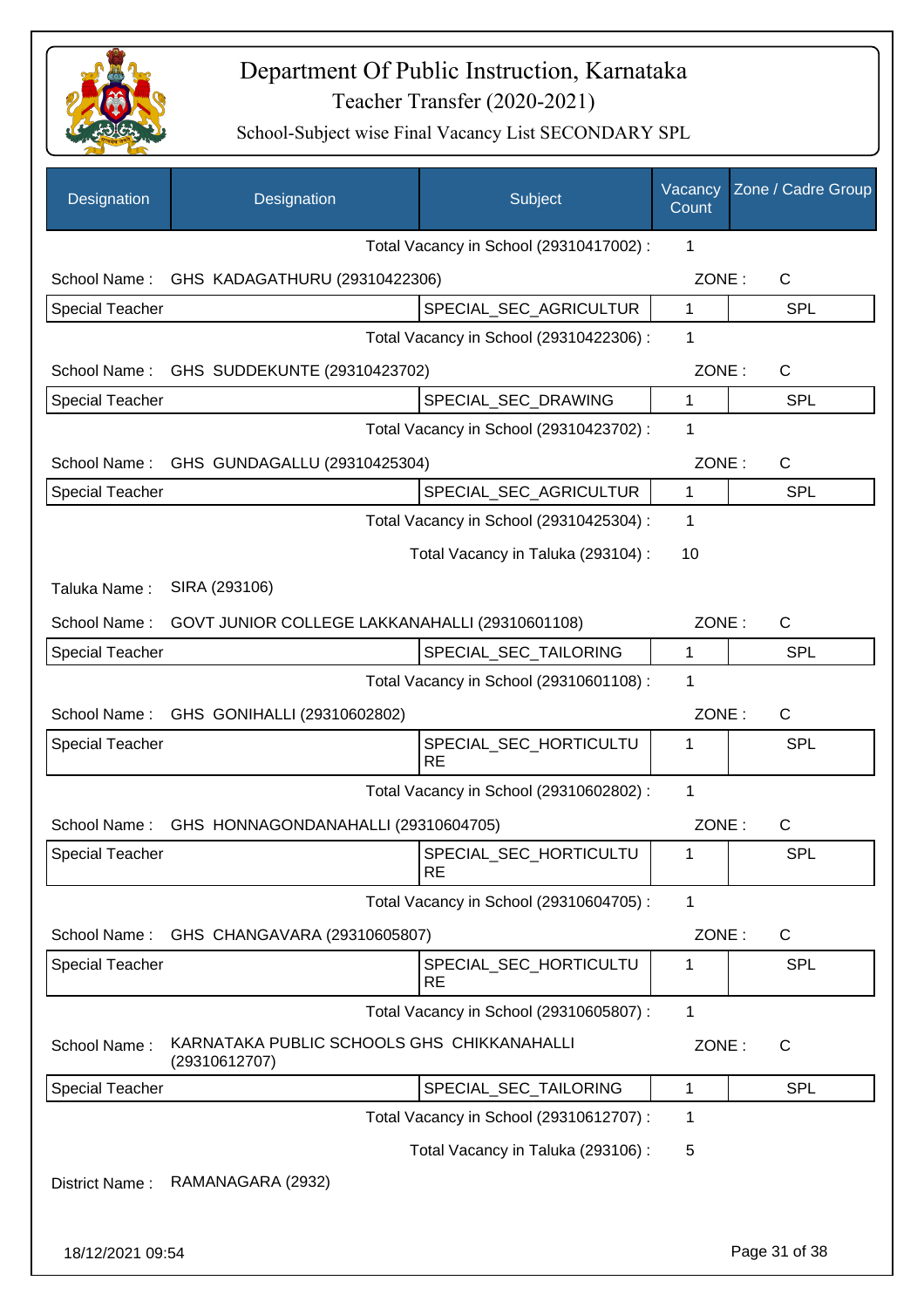

| Designation            | Designation                                                   | Subject                                 | Vacancy<br>Count | Zone / Cadre Group |
|------------------------|---------------------------------------------------------------|-----------------------------------------|------------------|--------------------|
| Taluka Name:           | MAGADI (293205)                                               |                                         |                  |                    |
| School Name:           | G H S SANKIGHATTA (29320501803)                               |                                         | ZONE:            | C                  |
| <b>Special Teacher</b> |                                                               | SPECIAL_SEC_TAILORING                   | 1                | <b>SPL</b>         |
|                        |                                                               | Total Vacancy in School (29320501803) : | 1                |                    |
| School Name:           | KARNATAKA PUBLIC SCHOOLS GJC HS THIPPASANDRA<br>(29320502306) |                                         | ZONE:            | $\mathsf{C}$       |
| <b>Special Teacher</b> |                                                               | SPECIAL_SEC_HORTICULTU<br><b>RE</b>     | 1                | <b>SPL</b>         |
|                        |                                                               | Total Vacancy in School (29320502306) : | 1                |                    |
|                        | School Name: G HS SHIVANASANDRA (29320504204)                 |                                         | ZONE:            | $\mathsf{C}$       |
| <b>Special Teacher</b> |                                                               | SPECIAL_SEC_HORTICULTU<br><b>RE</b>     | 1                | <b>SPL</b>         |
|                        |                                                               | Total Vacancy in School (29320504204) : | 1                |                    |
|                        | School Name: G HS SUGGANAHALLI (29320504303)                  |                                         | ZONE:            | $\mathsf{C}$       |
| <b>Special Teacher</b> |                                                               | SPECIAL_SEC_DRAWING                     | 1                | <b>SPL</b>         |
|                        |                                                               | Total Vacancy in School (29320504303) : | 1                |                    |
|                        | School Name: G HS SRIGIRIPURA (29320505203)                   |                                         | ZONE:            | $\mathsf{C}$       |
| <b>Special Teacher</b> |                                                               | SPECIAL_SEC_DRAWING                     | 1                | <b>SPL</b>         |
|                        |                                                               | Total Vacancy in School (29320505203) : | 1                |                    |
| School Name:           | G HS KAGIMADU (29320506203)                                   |                                         | ZONE:            | $\mathsf{C}$       |
| <b>Special Teacher</b> |                                                               | SPECIAL_SEC_HORTICULTU<br><b>RE</b>     | 1                | <b>SPL</b>         |
|                        |                                                               | Total Vacancy in School (29320506203) : | 1                |                    |
| School Name:           | KARNATAKA PUBLIC SCHOOLS GJC KUDURU (29320506514)             |                                         | ZONE:            | C                  |
| <b>Special Teacher</b> |                                                               | SPECIAL_SEC_HORTICULTU<br><b>RE</b>     | 1                | <b>SPL</b>         |
|                        |                                                               | Total Vacancy in School (29320506514) : | 1                |                    |
| School Name:           | G HS ARASINAKUNTE (29320511402)                               |                                         | ZONE:            | C                  |
| Special Teacher        |                                                               | SPECIAL_SEC_DRAWING                     | 1                | <b>SPL</b>         |
|                        |                                                               | Total Vacancy in School (29320511402) : | 1                |                    |
| School Name:           | G HS SRIPATIHALLI (29320516402)                               |                                         | ZONE:            | C                  |
| Special Teacher        |                                                               | SPECIAL_SEC_TAILORING                   | 1                | <b>SPL</b>         |
|                        |                                                               | Total Vacancy in School (29320516402) : | 1                |                    |
| School Name:           | GJC MAGADI (29320525501)                                      |                                         | ZONE:            | A                  |
| 18/12/2021 09:54       |                                                               |                                         |                  | Page 32 of 38      |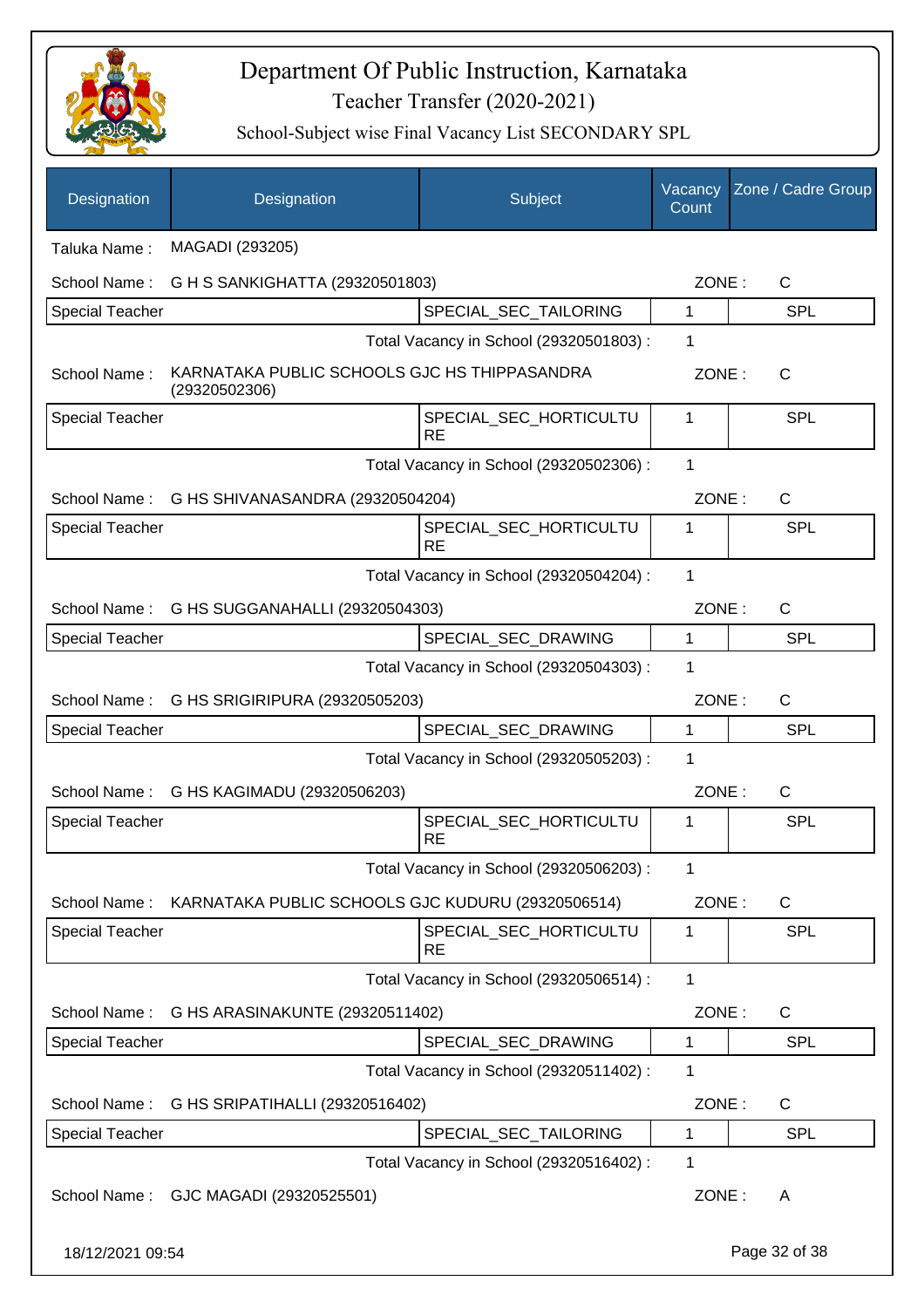

| Designation            | Designation                                         | Subject                                 | Vacancy<br>Count | Zone / Cadre Group |
|------------------------|-----------------------------------------------------|-----------------------------------------|------------------|--------------------|
| <b>Special Teacher</b> |                                                     | SPECIAL_SEC_HORTICULTU<br><b>RE</b>     | 1                | <b>SPL</b>         |
|                        |                                                     | Total Vacancy in School (29320525501) : | $\mathbf{1}$     |                    |
|                        | School Name: GGHS KALYAGATE (29320526407)           |                                         | ZONE:            | A                  |
| <b>Special Teacher</b> |                                                     | SPECIAL_SEC_MUSIC_GRAD<br>E2            | 1                | <b>SPL</b>         |
|                        |                                                     | Total Vacancy in School (29320526407) : | $\mathbf 1$      |                    |
|                        |                                                     | Total Vacancy in Taluka (293205):       | 11               |                    |
| Taluka Name:           | RAMANAGARA (293206)                                 |                                         |                  |                    |
| School Name:           | G JC YAREHALLI (29320601304)                        |                                         | ZONE:            | $\mathsf{C}$       |
| <b>Special Teacher</b> |                                                     | SPECIAL_SEC_TAILORING                   | 1                | <b>SPL</b>         |
|                        |                                                     | Total Vacancy in School (29320601304) : | 1                |                    |
|                        | School Name: G H S SHYANUBHOGANAHALLI (29320601704) |                                         | ZONE:            | B                  |
| <b>Special Teacher</b> |                                                     | SPECIAL_SEC_TAILORING                   | 1                | <b>SPL</b>         |
|                        |                                                     | Total Vacancy in School (29320601704) : | 1                |                    |
| School Name:           | G HS KYASAPURA (29320601902)                        |                                         | ZONE:            | $\mathsf{C}$       |
| <b>Special Teacher</b> |                                                     | SPECIAL_SEC_TAILORING                   | 1                | <b>SPL</b>         |
|                        |                                                     | Total Vacancy in School (29320601902) : | 1                |                    |
| School Name:           | G HS HARISANDRA (29320602908)                       |                                         | ZONE:            | B                  |
| <b>Special Teacher</b> |                                                     | SPECIAL_SEC_HORTICULTU<br><b>RE</b>     | 1                | <b>SPL</b>         |
|                        |                                                     | Total Vacancy in School (29320602908) : | 1.               |                    |
| School Name:           | GHS PADARAHALLI (29320602909)                       |                                         | ZONE:            | B                  |
| <b>Special Teacher</b> |                                                     | SPECIAL_SEC_HORTICULTU<br><b>RE</b>     | 1                | <b>SPL</b>         |
|                        |                                                     | Total Vacancy in School (29320602909) : | 1                |                    |
| School Name:           | G HS GANAKAL (29320604202)                          |                                         | ZONE:            | $\mathsf{C}$       |
| <b>Special Teacher</b> |                                                     | SPECIAL SEC TAILORING                   | 1                | <b>SPL</b>         |
|                        |                                                     | Total Vacancy in School (29320604202) : | 1                |                    |
| School Name:           | G HS KODIYALA KARENAHALLI (29320606606)             |                                         | ZONE:            | $\mathsf{C}$       |
| <b>Special Teacher</b> |                                                     | SPECIAL_SEC_TAILORING                   | 1                | <b>SPL</b>         |
|                        |                                                     | Total Vacancy in School (29320606606) : | 1                |                    |
| School Name:           | GHS THOREDODDI (29320607505)                        |                                         | ZONE:            | $\mathsf{C}$       |
| <b>Special Teacher</b> |                                                     | SPECIAL_SEC_DRAWING                     | 1                | <b>SPL</b>         |
| 18/12/2021 09:54       |                                                     |                                         |                  | Page 33 of 38      |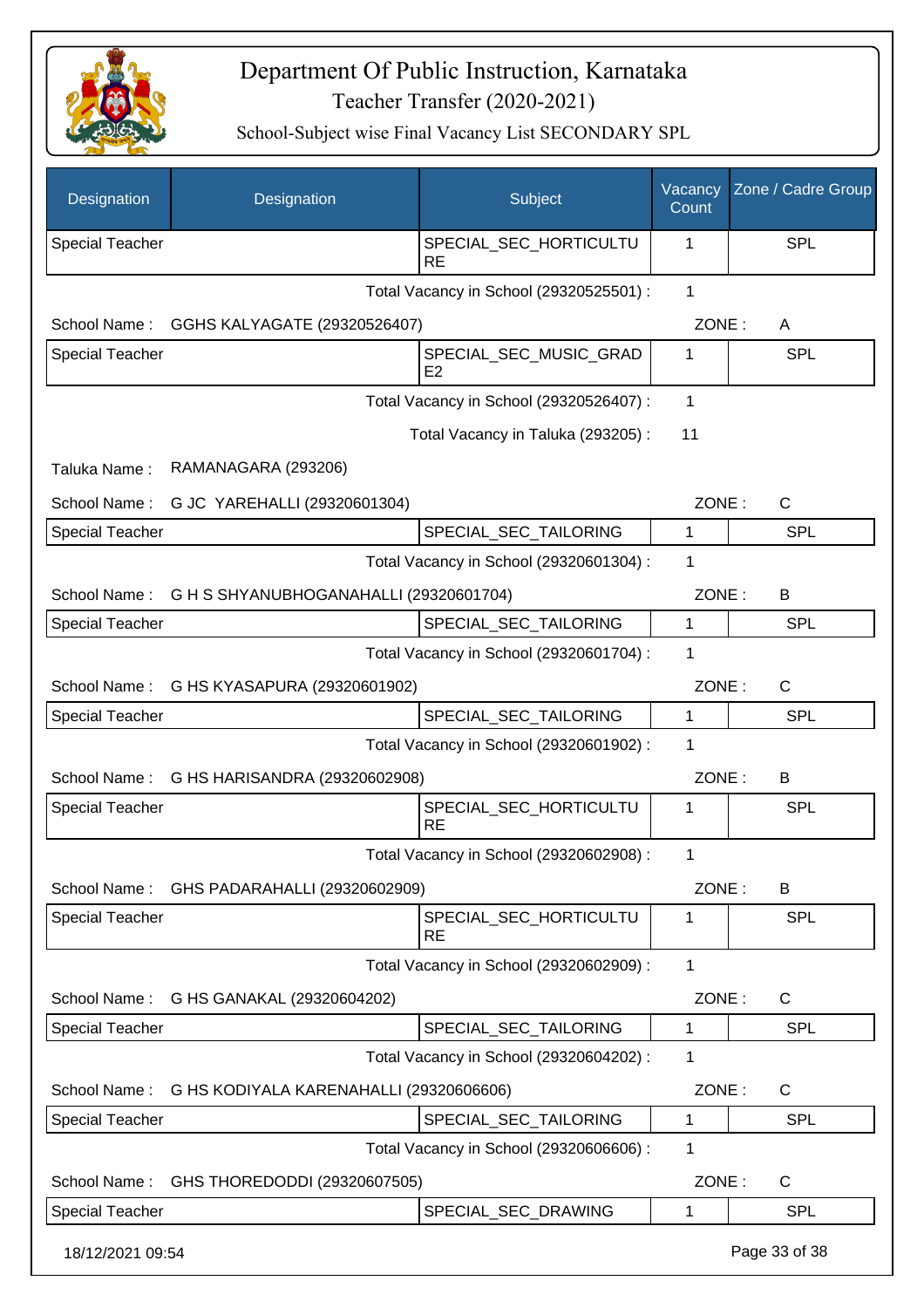

| Designation            | Designation                                            | Subject                                  | Vacancy<br>Count | Zone / Cadre Group |
|------------------------|--------------------------------------------------------|------------------------------------------|------------------|--------------------|
|                        |                                                        | Total Vacancy in School (29320607505) :  | 1                |                    |
| School Name:           | GJC KOONAGAL HIGH SCHOOL SECTION (29320609007)         |                                          | ZONE:            | В                  |
| Special Teacher        |                                                        | SPECIAL_SEC_SERICULTUR                   | $\mathbf 1$      | <b>SPL</b>         |
|                        |                                                        | Total Vacancy in School (29320609007) :  | 1                |                    |
| School Name:           | GHS KYALANCHA (29320609703)                            |                                          | ZONE:            | В                  |
| <b>Special Teacher</b> |                                                        | SPECIAL_SEC_TAILORING                    | $\mathbf 1$      | <b>SPL</b>         |
|                        |                                                        | Total Vacancy in School (29320609703) :  | 1                |                    |
| School Name:           | KARNATAKA PUBLIC SCHOOLS GJC AVVERAHALLI (29320611402) |                                          | ZONE:            | $\mathsf{C}$       |
| <b>Special Teacher</b> |                                                        | SPECIAL_SEC_HORTICULTU<br><b>RE</b>      | 1                | <b>SPL</b>         |
|                        |                                                        | Total Vacancy in School (29320611402) :  | 1                |                    |
| School Name:           | GJC RAMANAGARA(BOYS) (29320612612)                     |                                          | ZONE:            | A                  |
| <b>Special Teacher</b> |                                                        | SPECIAL_SEC_HORTICULTU<br><b>RE</b>      | 1                | <b>SPL</b>         |
|                        |                                                        | Total Vacancy in School (29320612612) :  | $\mathbf 1$      |                    |
| School Name:           | GHS HANUMANTHANAGARA (29320613904)                     |                                          | ZONE:            | A                  |
| <b>Special Teacher</b> |                                                        | SPECIAL_SEC_MUSIC_GRAD<br>E <sub>2</sub> | 1                | <b>SPL</b>         |
|                        |                                                        | Total Vacancy in School (29320613904) :  | 1                |                    |
|                        |                                                        | Total Vacancy in Taluka (293206) :       | 13               |                    |
| Taluka Name:           | CHANNAPATNA (293207)                                   |                                          |                  |                    |
| School Name:           | GHS DASHAVARA (29320700503)                            |                                          | ZONE:            | $\mathsf{C}$       |
| <b>Special Teacher</b> |                                                        | SPECIAL_SEC_TAILORING                    | 1                | <b>SPL</b>         |
|                        |                                                        | Total Vacancy in School (29320700503) :  | 1                |                    |
| School Name:           | G HS HONNAYAKANAHALLI (29320701403)                    |                                          | ZONE:            | C                  |
| Special Teacher        |                                                        | SPECIAL_SEC_DRAWING                      | 1                | <b>SPL</b>         |
|                        |                                                        | Total Vacancy in School (29320701403) :  | 1                |                    |
| School Name:           | G HS MANKUNDA (29320702402)                            |                                          | ZONE:            | C                  |
| Special Teacher        |                                                        | SPECIAL_SEC_TAILORING                    | 1                | <b>SPL</b>         |
|                        |                                                        | Total Vacancy in School (29320702402) :  | 1                |                    |
| School Name:           | G HS THAGACHAGERE (29320706105)                        |                                          | ZONE:            | B                  |
| <b>Special Teacher</b> |                                                        | SPECIAL_SEC_TAILORING                    | 1                | <b>SPL</b>         |
|                        |                                                        | Total Vacancy in School (29320706105) :  | 1                |                    |
| 18/12/2021 09:54       |                                                        |                                          |                  | Page 34 of 38      |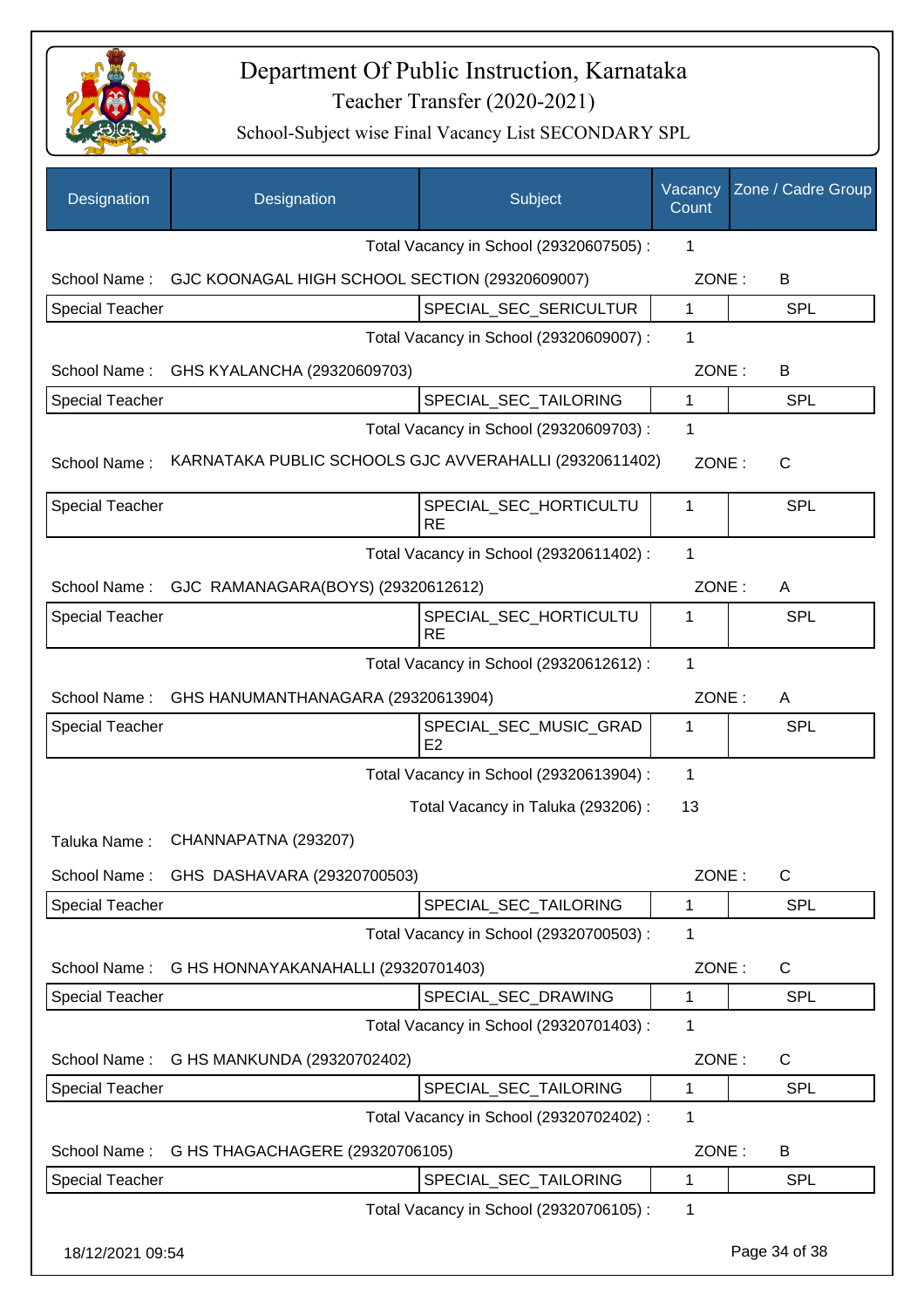

| Designation            | Designation                                   | Subject                                 | Vacancy<br>Count | Zone / Cadre Group |
|------------------------|-----------------------------------------------|-----------------------------------------|------------------|--------------------|
| School Name:           | GHS MANGALAVARAPETE (29320706405)             |                                         |                  | ZONE:<br>A         |
| <b>Special Teacher</b> |                                               | SPECIAL SEC TAILORING                   | 1                | <b>SPL</b>         |
|                        |                                               | Total Vacancy in School (29320706405) : | 1                |                    |
| School Name:           | GHS KUDLURU (29320706602)                     |                                         | ZONE:            | $\mathsf{C}$       |
| <b>Special Teacher</b> |                                               | SPECIAL_SEC_DRAWING                     | 1                | <b>SPL</b>         |
|                        |                                               | Total Vacancy in School (29320706602) : | 1                |                    |
|                        | School Name: G HS BRAMANIPURA (29320707305)   |                                         | ZONE:            | B                  |
| <b>Special Teacher</b> |                                               | SPECIAL_SEC_TAILORING                   | 1                | <b>SPL</b>         |
|                        |                                               | Total Vacancy in School (29320707305) : | 1                |                    |
|                        | School Name: G H S SOGALA (29320709806)       |                                         | ZONE:            | C                  |
| <b>Special Teacher</b> |                                               | SPECIAL_SEC_HORTICULTU<br><b>RE</b>     | 1                | <b>SPL</b>         |
|                        |                                               | Total Vacancy in School (29320709806) : | $\mathbf{1}$     |                    |
|                        | School Name: G HS KRISHNAPURA (29320710002)   |                                         | ZONE:            | C                  |
| <b>Special Teacher</b> |                                               | SPECIAL_SEC_TAILORING                   | 1                | SPL                |
|                        |                                               | Total Vacancy in School (29320710002) : | 1                |                    |
|                        | School Name: G HS HAROKOPPA (29320710202)     |                                         | ZONE:            | $\mathsf{C}$       |
| <b>Special Teacher</b> |                                               | SPECIAL_SEC_TAILORING                   | 1                | <b>SPL</b>         |
|                        |                                               | Total Vacancy in School (29320710202) : | 1                |                    |
| School Name:           | GJC IGGALUR (29320710805)                     |                                         | ZONE:            | $\mathsf{C}$       |
| <b>Special Teacher</b> |                                               | SPECIAL_SEC_DRAWING                     | 1                | <b>SPL</b>         |
|                        |                                               | Total Vacancy in School (29320710805) : | 1                |                    |
| School Name:           | G HS J.BYADARAHALLI (29320711603)             |                                         | ZONE:            | $\mathsf{C}$       |
| <b>Special Teacher</b> |                                               | SPECIAL_SEC_HORTICULTU<br><b>RE</b>     | 1                | <b>SPL</b>         |
|                        |                                               | Total Vacancy in School (29320711603) : | 1                |                    |
| School Name:           | GOVT GIRLS PU COMPOSITE COLLEGE (29320714904) |                                         | ZONE:            | A                  |
| <b>Special Teacher</b> |                                               | SPECIAL SEC DANCE                       | 1                | <b>SPL</b>         |
| <b>Special Teacher</b> |                                               | SPECIAL_SEC_HORTICULTU<br><b>RE</b>     | $\overline{2}$   | <b>SPL</b>         |
|                        |                                               | Total Vacancy in School (29320714904) : | 3                |                    |
|                        |                                               | Total Vacancy in Taluka (293207) :      | 15               |                    |
| Taluka Name:           | KANAKAPURA (293208)                           |                                         |                  |                    |
| 18/12/2021 09:54       |                                               |                                         |                  | Page 35 of 38      |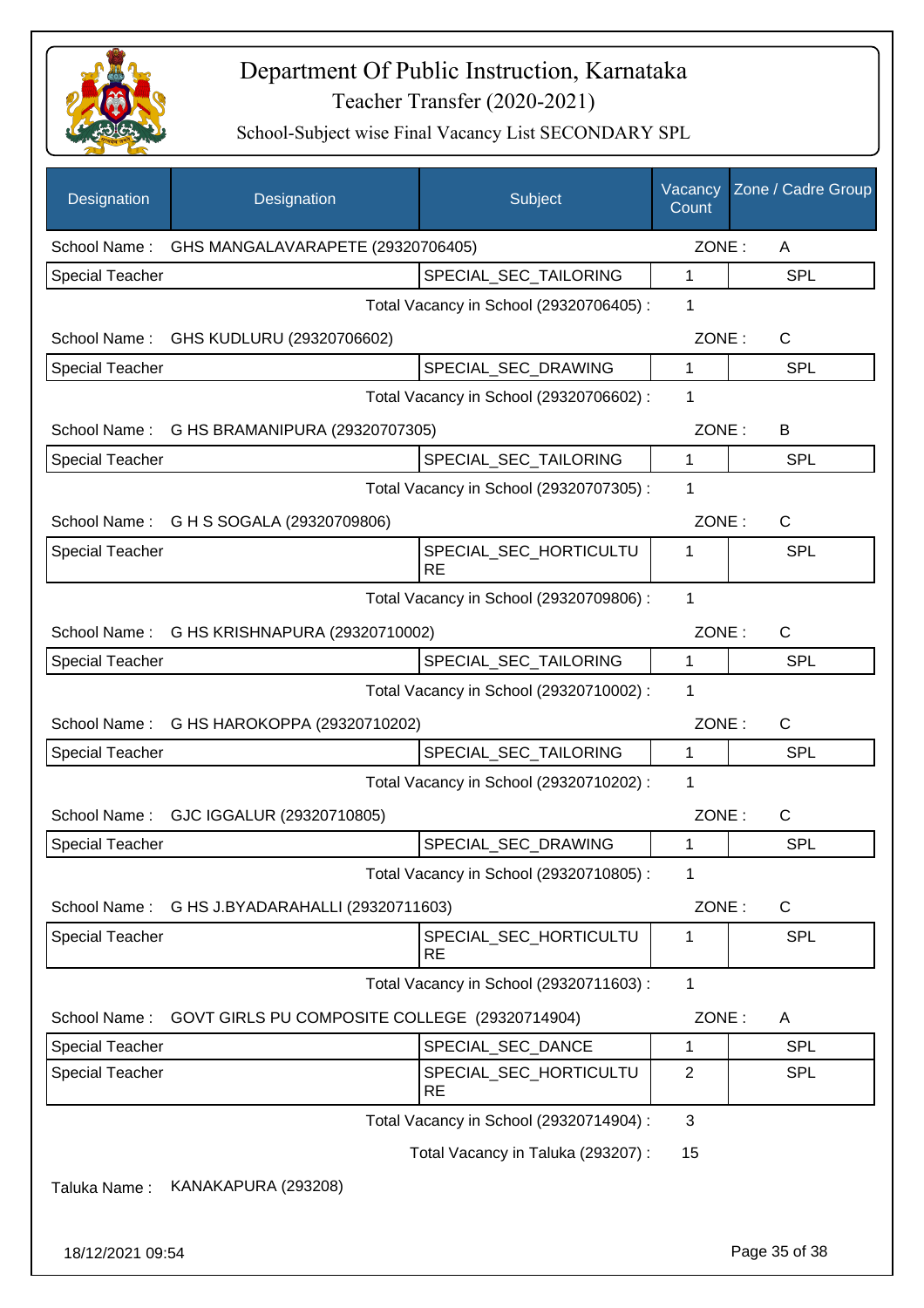

| Designation            | Designation                                        | Subject                                 | Vacancy<br>Count | Zone / Cadre Group |
|------------------------|----------------------------------------------------|-----------------------------------------|------------------|--------------------|
|                        | School Name: G HS KAGGALAHALLI (29320801003)       |                                         | ZONE:            | C                  |
| <b>Special Teacher</b> |                                                    | SPECIAL_SEC_HORTICULTU<br><b>RE</b>     | 1                | SPL                |
|                        |                                                    | Total Vacancy in School (29320801003) : | $\mathbf{1}$     |                    |
|                        | School Name: G HS KADUJAKKASANDRA (29320801602)    |                                         | ZONE:            | $\mathsf{C}$       |
| <b>Special Teacher</b> |                                                    | SPECIAL_SEC_TAILORING                   | 1                | <b>SPL</b>         |
|                        |                                                    | Total Vacancy in School (29320801602) : | 1                |                    |
|                        | School Name: GHS CHIKKAKALABALU (29320802902)      |                                         | ZONE:            | $\mathsf{C}$       |
| <b>Special Teacher</b> |                                                    | SPECIAL SEC HORTICULTU<br><b>RE</b>     | 1                | <b>SPL</b>         |
|                        |                                                    | Total Vacancy in School (29320802902) : | $\mathbf{1}$     |                    |
|                        | School Name: G HS BANNIKUPE (29320803004)          |                                         | ZONE:            | $\mathsf{C}$       |
| <b>Special Teacher</b> |                                                    | SPECIAL_SEC_TAILORING                   | 1                | <b>SPL</b>         |
|                        |                                                    | Total Vacancy in School (29320803004) : | 1                |                    |
|                        | School Name: GHS CHEELURU (29320803506)            |                                         | ZONE:            | $\mathsf{C}$       |
| <b>Special Teacher</b> |                                                    | SPECIAL_SEC_HORTICULTU<br><b>RE</b>     | 1                | <b>SPL</b>         |
|                        |                                                    | Total Vacancy in School (29320803506) : | 1                |                    |
|                        | School Name: G H S BANAVASI (29320806202)          |                                         | ZONE:            | $\mathsf{C}$       |
| Special Teacher        |                                                    | SPECIAL_SEC_HORTICULTU<br><b>RE</b>     | 1                | SPL                |
|                        |                                                    | Total Vacancy in School (29320806202) : | 1                |                    |
| School Name:           | G HS KALLANAKUPPE (29320806605)                    |                                         | ZONE:            | $\mathsf{C}$       |
| <b>Special Teacher</b> |                                                    | SPECIAL_SEC_DRAWING                     | 1                | <b>SPL</b>         |
|                        |                                                    | Total Vacancy in School (29320806605) : | 1                |                    |
| School Name:           | G HS CHAKANAHALLI (29320809705)                    |                                         | ZONE:            | C                  |
| Special Teacher        |                                                    | SPECIAL_SEC_DRAWING                     | 1                | <b>SPL</b>         |
|                        |                                                    | Total Vacancy in School (29320809705) : | 1                |                    |
| School Name:           | G HS SHIVANAHALLI (29320810107)                    |                                         | ZONE:            | B                  |
| <b>Special Teacher</b> |                                                    | SPECIAL_SEC_HORTICULTU<br><b>RE</b>     | 1                | <b>SPL</b>         |
|                        |                                                    | Total Vacancy in School (29320810107) : | 1                |                    |
|                        | School Name: G HS THIGALARAHOSAHALLI (29320810803) |                                         | ZONE:            | C                  |
| <b>Special Teacher</b> |                                                    | SPECIAL_SEC_HORTICULTU<br><b>RE</b>     | 1                | <b>SPL</b>         |
| 18/12/2021 09:54       |                                                    |                                         |                  | Page 36 of 38      |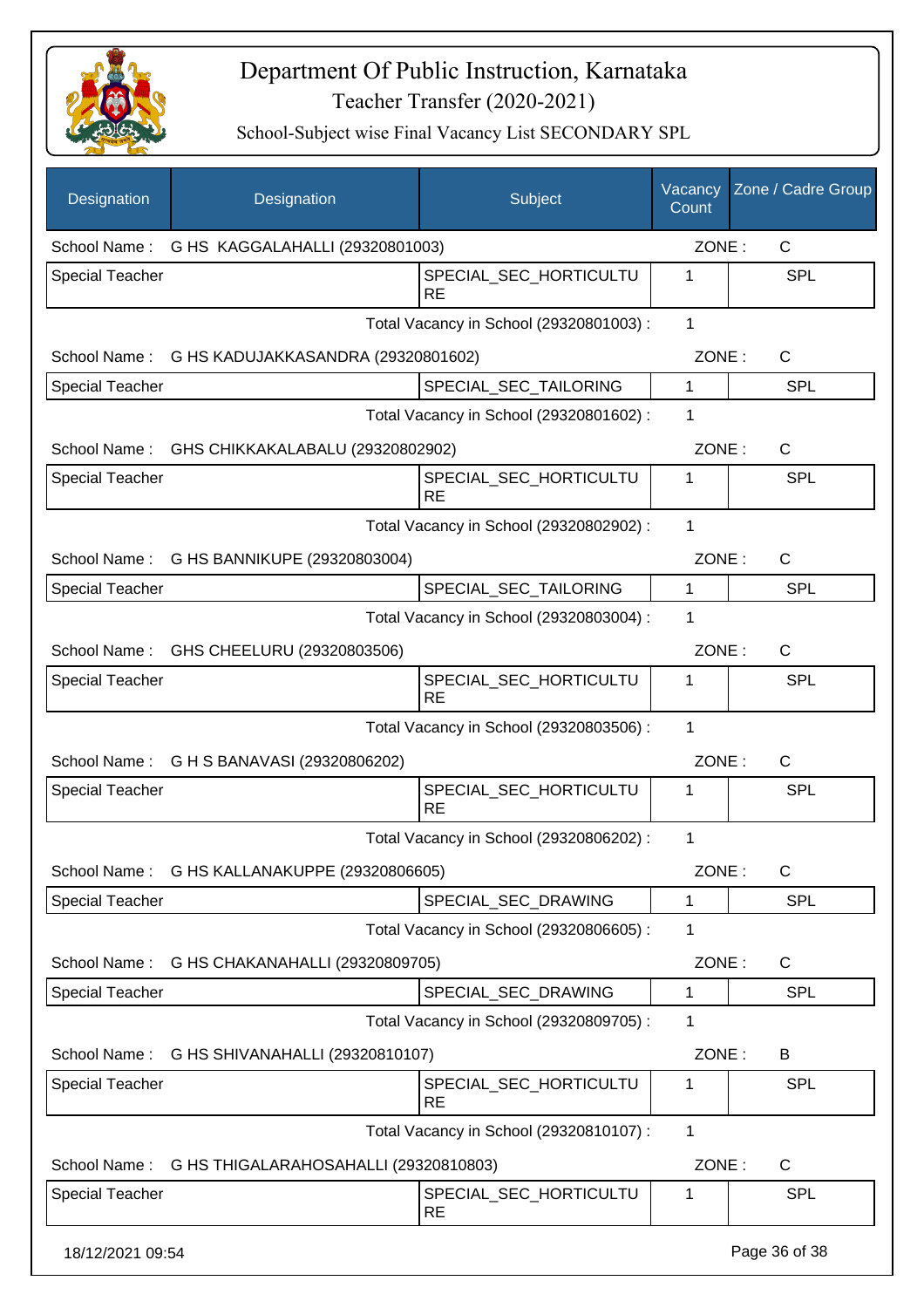

| Designation            | Designation                                                    | Subject                                 | Vacancy<br>Count | Zone / Cadre Group |
|------------------------|----------------------------------------------------------------|-----------------------------------------|------------------|--------------------|
|                        |                                                                | Total Vacancy in School (29320810803) : | 1                |                    |
|                        | School Name: GHS ATTIHALLI (29320812402)                       |                                         | ZONE:            | C                  |
| <b>Special Teacher</b> |                                                                | SPECIAL_SEC_DRAWING                     | 1                | <b>SPL</b>         |
|                        |                                                                | Total Vacancy in School (29320812402) : | 1                |                    |
|                        | School Name: GHS HUKUNDA (29320815406)                         |                                         | ZONE:            | C                  |
| <b>Special Teacher</b> |                                                                | SPECIAL_SEC_TAILORING                   | 1                | SPL                |
|                        |                                                                | Total Vacancy in School (29320815406) : | 1                |                    |
| School Name:           | KARNATAKA PUBLIC SCHOOLS GJC DODDA ALAHALLI<br>(29320815906)   |                                         | ZONE:            | C                  |
| <b>Special Teacher</b> |                                                                | SPECIAL SEC HORTICULTU<br><b>RE</b>     | 1                | <b>SPL</b>         |
|                        |                                                                | Total Vacancy in School (29320815906) : | 1                |                    |
| School Name:           | G HS UYYAMBALLI (29320816002)                                  |                                         | ZONE:            | $\mathsf{C}$       |
| <b>Special Teacher</b> |                                                                | SPECIAL_SEC_MUSIC_GRAD<br>E2            | 1                | <b>SPL</b>         |
|                        |                                                                | Total Vacancy in School (29320816002) : | 1                |                    |
|                        | School Name: G HS HALASURU (29320818206)                       |                                         | ZONE:            | $\mathsf{C}$       |
| <b>Special Teacher</b> |                                                                | SPECIAL_SEC_TAILORING                   | 1                | <b>SPL</b>         |
|                        |                                                                | Total Vacancy in School (29320818206) : | 1                |                    |
|                        | School Name: G HS BIJJAHALLI (29320818702)                     |                                         | ZONE:            | C                  |
| <b>Special Teacher</b> |                                                                | SPECIAL_SEC_TAILORING                   | 1                | <b>SPL</b>         |
|                        |                                                                | Total Vacancy in School (29320818702) : | 1                |                    |
|                        | School Name: G HS ALANATHA (29320820104)                       |                                         | ZONE:            | C                  |
| <b>Special Teacher</b> |                                                                | SPECIAL SEC HORTICULTU<br><b>RE</b>     | 1                | SPL                |
|                        |                                                                | Total Vacancy in School (29320820104) : | 1                |                    |
| School Name:           | G HS BANNIMUKKODLU (29320820304)                               |                                         | ZONE:            | C                  |
| <b>Special Teacher</b> |                                                                | SPECIAL SEC HORTICULTU<br><b>RE</b>     | 1                | <b>SPL</b>         |
|                        |                                                                | Total Vacancy in School (29320820304) : | 1                |                    |
| School Name:           | GGHS KANAKAPURA (29320821307)                                  |                                         | ZONE:            | A                  |
| <b>Special Teacher</b> |                                                                | SPECIAL_SEC_TAILORING                   | 1                | <b>SPL</b>         |
|                        |                                                                | Total Vacancy in School (29320821307) : | 1                |                    |
|                        | School Name: EX-MUNICIPAL GOVERNMENT HIGH SCHOOL (29320821310) |                                         | ZONE:            | A                  |
|                        |                                                                |                                         |                  |                    |
| 18/12/2021 09:54       |                                                                |                                         |                  | Page 37 of 38      |